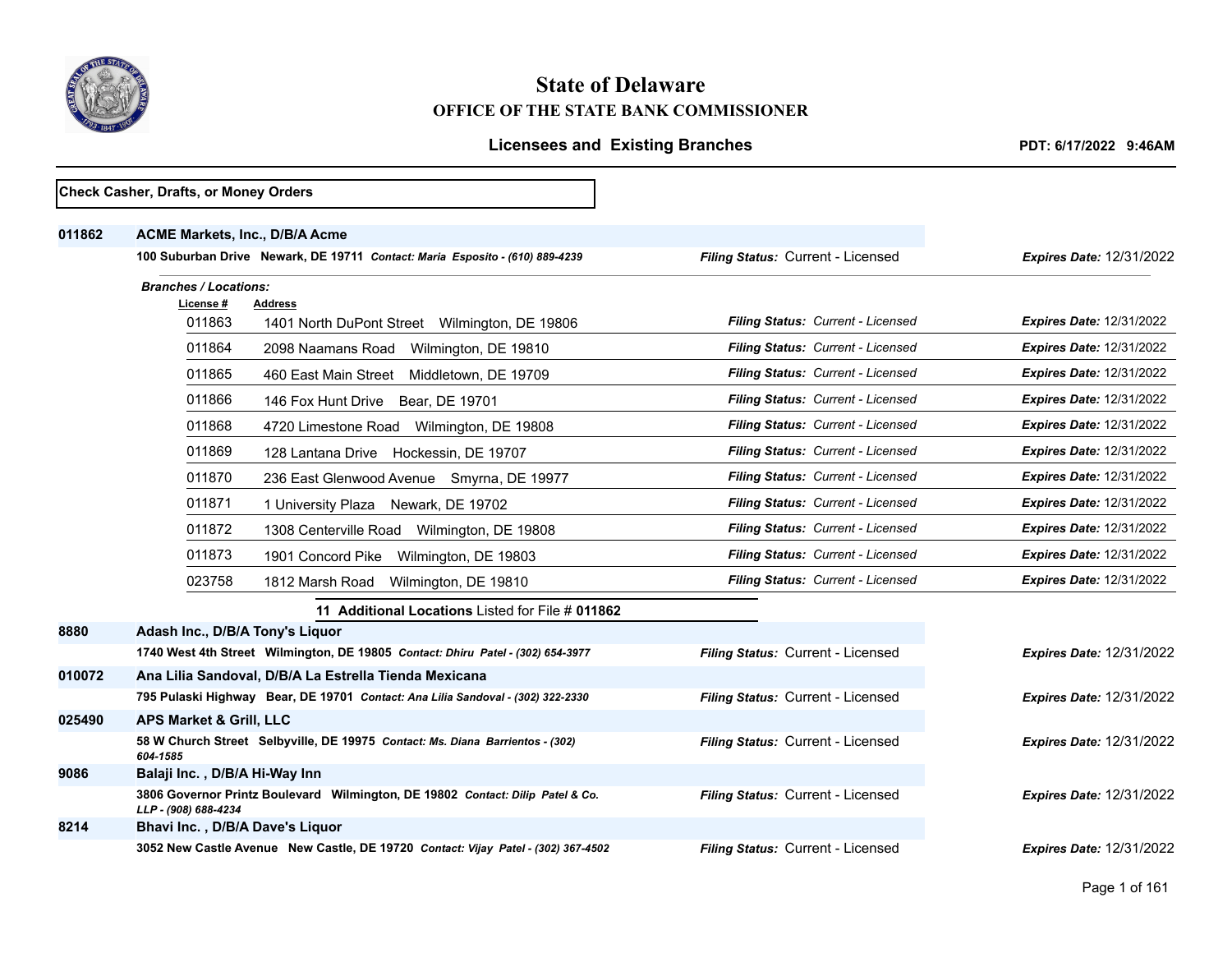|        | Check Casher, Drafts, or Money Orders                                                              |                                   |                                 |
|--------|----------------------------------------------------------------------------------------------------|-----------------------------------|---------------------------------|
| 6745   | BHP Industries, Inc. , D/B/A United Check Cashing                                                  |                                   |                                 |
|        | 155 North DuPont Highway Unit 1 Dover, DE 19901 Contact: Tracy Wessel - (302)<br>677-0070          | Filing Status: Current - Licensed | <b>Expires Date: 12/31/2022</b> |
| 011993 | <b>BPPN LLC d/b/a United Check Cashing</b>                                                         |                                   |                                 |
|        | 707C South Union Street Wilminton, DE 19805 Contact: Bipin R. Mody - (302)<br>777-4606             | Filing Status: Current - Licensed | <b>Expires Date: 12/31/2022</b> |
| 3073   | Connie C. Lee, D/B/A Miller Smoke Shop                                                             |                                   |                                 |
|        | 718 North Market Street Wilmington, DE 19801 Contact: Connie C. Lee - (302)<br>778-2177            | Filing Status: Current - Licensed | <b>Expires Date: 12/31/2022</b> |
| 024062 | DelBorrello Financial Services DE LLC, D/B/A United Check Cashing                                  |                                   |                                 |
|        | 3722 Philadelphia Pike Claymont, DE 19703 Contact: Mr. Christopher DelBorrello -<br>(215) 360-3622 | Filing Status: Current - Licensed | <b>Expires Date: 12/31/2022</b> |
| 010697 | Eastern Specialty Finance, Inc., D/B/A Check 'n Go                                                 |                                   |                                 |
|        | 27 Chestnut Hill Plaza Newark, DE 19713 Contact: Kristen Mudd - (513) 229-6800                     | Filing Status: Current - Licensed | <b>Expires Date: 12/31/2022</b> |
|        | <b>Branches / Locations:</b>                                                                       |                                   |                                 |
|        | License #<br><b>Address</b><br>010698<br>1504 Beaver Brook Plaza New Castle, DE 19720-8633         | Filing Status: Current - Licensed | <b>Expires Date: 12/31/2022</b> |
|        | 010699<br>800 West 4th Street Suite 401 Wilmington, DE 19801-2045                                  | Filing Status: Current - Licensed | <b>Expires Date: 12/31/2022</b> |
|        | 010700<br>283 North DuPont Highway Suite B Dover, DE 19901-7532                                    | Filing Status: Current - Licensed | <b>Expires Date: 12/31/2022</b> |
|        | 010701<br>374 Walmart Drive Suite 3 Camden, DE 19934-1372                                          | Filing Status: Current - Licensed | <b>Expires Date: 12/31/2022</b> |
|        | 011622<br>599 Jimmy Drive Suite 14 Smyrna, DE 19977                                                | Filing Status: Current - Licensed | <b>Expires Date: 12/31/2022</b> |
|        | 025374<br>3843 Kirkwood Highway Wilmington, DE 19808                                               | Filing Status: Current - Licensed | <b>Expires Date: 12/31/2022</b> |
|        | 025377<br>2822 Pulaski Highway Newark, DE 19702                                                    | Filing Status: Current - Licensed | <b>Expires Date: 12/31/2022</b> |
|        | 7 Additional Locations Listed for File # 010697                                                    |                                   |                                 |
| 012588 | El Amigo II LLC                                                                                    |                                   |                                 |
|        | 226 West Market Street Wilmington, DE 19804 Contact: Mr. Fernando Castillo -<br>(302) 377-2350     | Filing Status: Current - Licensed | <b>Expires Date: 12/31/2022</b> |
| 012371 | <b>El Chicanito, LLC</b>                                                                           |                                   |                                 |
|        | 100 South Market Street Seaford, DE 19973 Contact: Elena Vasquez-Perez - (302)<br>629-0587         | Filing Status: Current - Licensed | <b>Expires Date: 12/31/2022</b> |
| 012658 | El Nevado II                                                                                       |                                   |                                 |
|        | 13 North Broad Street Middletwon, DE 19709 Contact: Mr. Jose R. Ortiz-Flores -<br>(302) 376-6027   | Filing Status: Current - Licensed | <b>Expires Date: 12/31/2022</b> |
| 010274 | Eliseo Sandoval, D/B/A Jalisco Mexican Grocery Store                                               |                                   |                                 |
|        | 1722 West Gilpin Drive Wilmington, DE 19805 Contact: Eliseo Sandoval Jr. - (302)<br>993-0450       | Filing Status: Current - Licensed | <b>Expires Date: 12/31/2022</b> |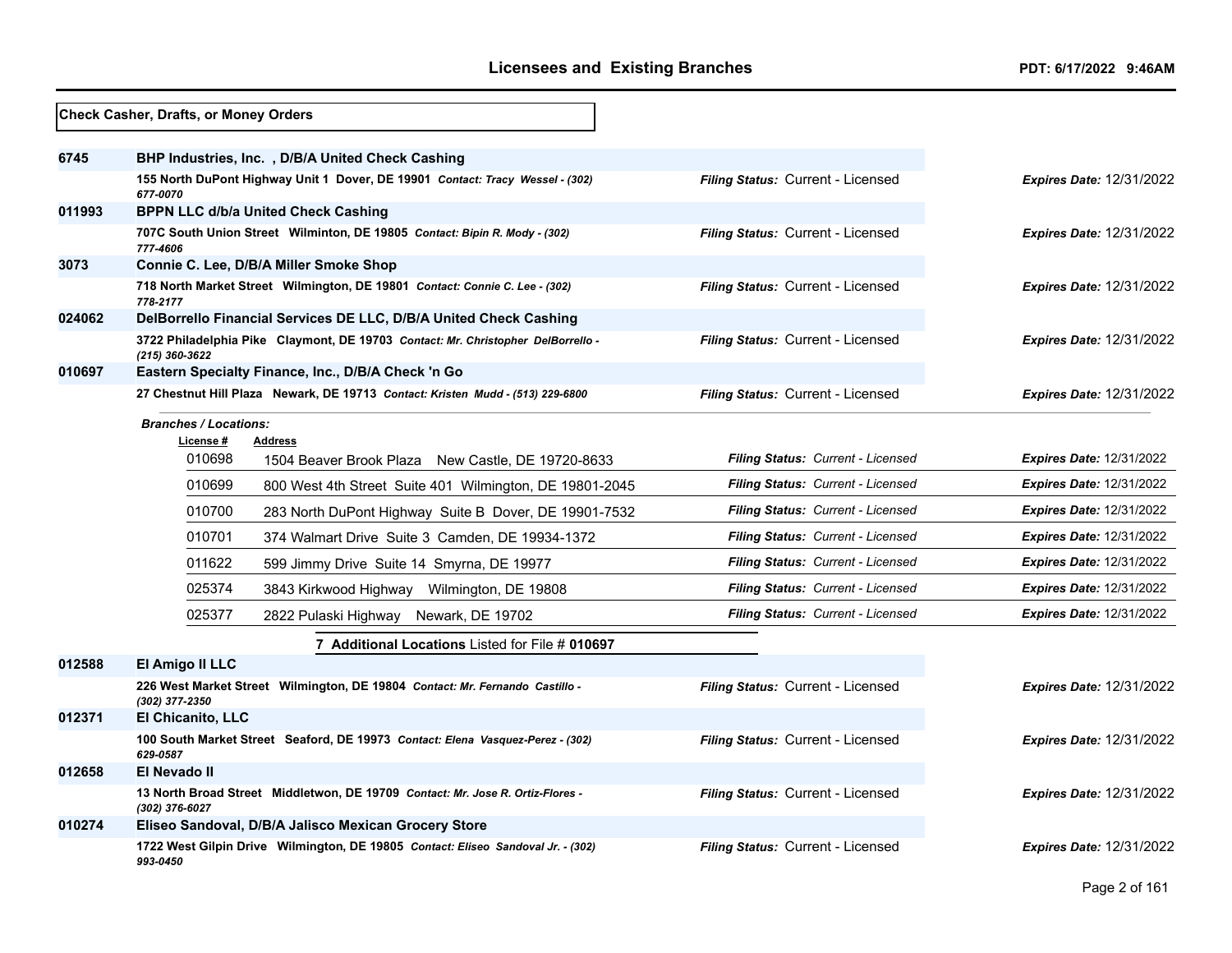|        | Check Casher, Drafts, or Money Orders                                                                           |                                   |                                 |
|--------|-----------------------------------------------------------------------------------------------------------------|-----------------------------------|---------------------------------|
| 027509 | <b>Flor De Mexico II LLC</b>                                                                                    |                                   |                                 |
|        | 851 Norman Eskridge Highway Seaford, DE 19973 Contact: Macedonio Robles -<br>(302) 393-9145                     | Filing Status: Current - Licensed | <b>Expires Date: 12/31/2022</b> |
| 012471 | Foto Arte Esteban LLC, D/B/A Mini Store Mi Pueblito                                                             |                                   |                                 |
|        | 133 East Market Street Georgetown, DE 19947                                                                     | Filing Status: Current - Licensed | <b>Expires Date: 12/31/2022</b> |
| 031074 | Hanuman LLC, D/B/A Levans Liquors                                                                               |                                   |                                 |
|        | 417 Maryland Avenue Wilmington, DE 19805 Contact: Priteshkumar Patel - (908)<br>247-6252                        | Filing Status: Current - Licensed | <b>Expires Date: 12/31/2022</b> |
| 027523 | Imperio Enterprises LLC, D/B/A La Tapatia Mexican Store                                                         |                                   |                                 |
|        | 117 S Lincoln Street Wilmington, DE 19805 Contact: Rey Garduno - (302) 778-9124                                 | Filing Status: Current - Licensed | <b>Expires Date: 12/31/2022</b> |
| 1900   | Jayshil LLC, D/B/A Benson Liquor Mart                                                                           |                                   |                                 |
|        | 737 West 4th Street Wilmington, DE 19801 Contact: Mr. Kanubhai Patel - (302)<br>654-0390                        | Filing Status: Current - Licensed | <b>Expires Date: 12/31/2022</b> |
| 019458 | Kelly, LLC, D/B/A Franklin Liquors                                                                              |                                   |                                 |
|        | 1300 West 4th Street Wilmington, DE 19805 Contact: Mr. Vishal Patel - (908)<br>247-6252                         | Filing Status: Current - Licensed | <b>Expires Date: 12/31/2022</b> |
| 023410 | La Consentida Inc.                                                                                              |                                   |                                 |
|        | 1511 North DuPont Highway Suite 14 New Castle, DE 19720 Contact: Mr. Carlos<br>Sanchez Estrada - (302) 897-3206 | Filing Status: Current - Licensed | <b>Expires Date: 12/31/2022</b> |
| 029227 | La Guadalupana Mexican Store LLC                                                                                |                                   |                                 |
|        | 31507 Oak Orchard Road Millsboro, DE 19966 Contact: Ms. Marlen D.<br>Camacho-Santos - (302) 569-0420            | Filing Status: Current - Licensed | <b>Expires Date: 12/31/2022</b> |
| 8941   | La Plaza Mexicana, Inc.                                                                                         |                                   |                                 |
|        | 217 NE Front Street Milford, DE 19963 Contact: Mr. Jesus Sandoval - (302) 424-8203                              | Filing Status: Current - Licensed | <b>Expires Date: 12/31/2022</b> |
|        | <b>Branches / Locations:</b><br>License #<br>Address                                                            |                                   |                                 |
|        | 036955<br>1722 W Gilpin Drive Wilmington, DE 19805                                                              | Filing Status: Current - Licensed | <b>Expires Date: 12/31/2022</b> |
|        | <b>1 Additional Locations Listed for File # 8941</b>                                                            |                                   |                                 |
| 012114 | Lina Rubi Paredes-Wilson, D/B/A El Rey Mexican Store                                                            |                                   |                                 |
|        | 287 Christiana Road Suite 21 New Castle, DE 19720 Contact: Lina Rubi<br>Paredes-Wilson - (302) 598-6443         | Filing Status: Current - Licensed | <b>Expires Date: 12/31/2022</b> |
| 010573 | Ma Maldi LLC, D/B/A Concord Liquors                                                                             |                                   |                                 |
|        | 2312 North Monroe Street Wilmington, DE 19802 Contact: Vivek Pillai - (302)<br>690-5490                         | Filing Status: Current - Licensed | Expires Date: 12/31/2022        |
| 012536 | Martin G. Miranda, D/B/A La Estrella                                                                            |                                   |                                 |
|        | 4536 Kirkwood Highway Wilmington, DE 19808 Contact: Martin Miranda - (302)<br>633-1841                          | Filing Status: Current - Licensed | <b>Expires Date: 12/31/2022</b> |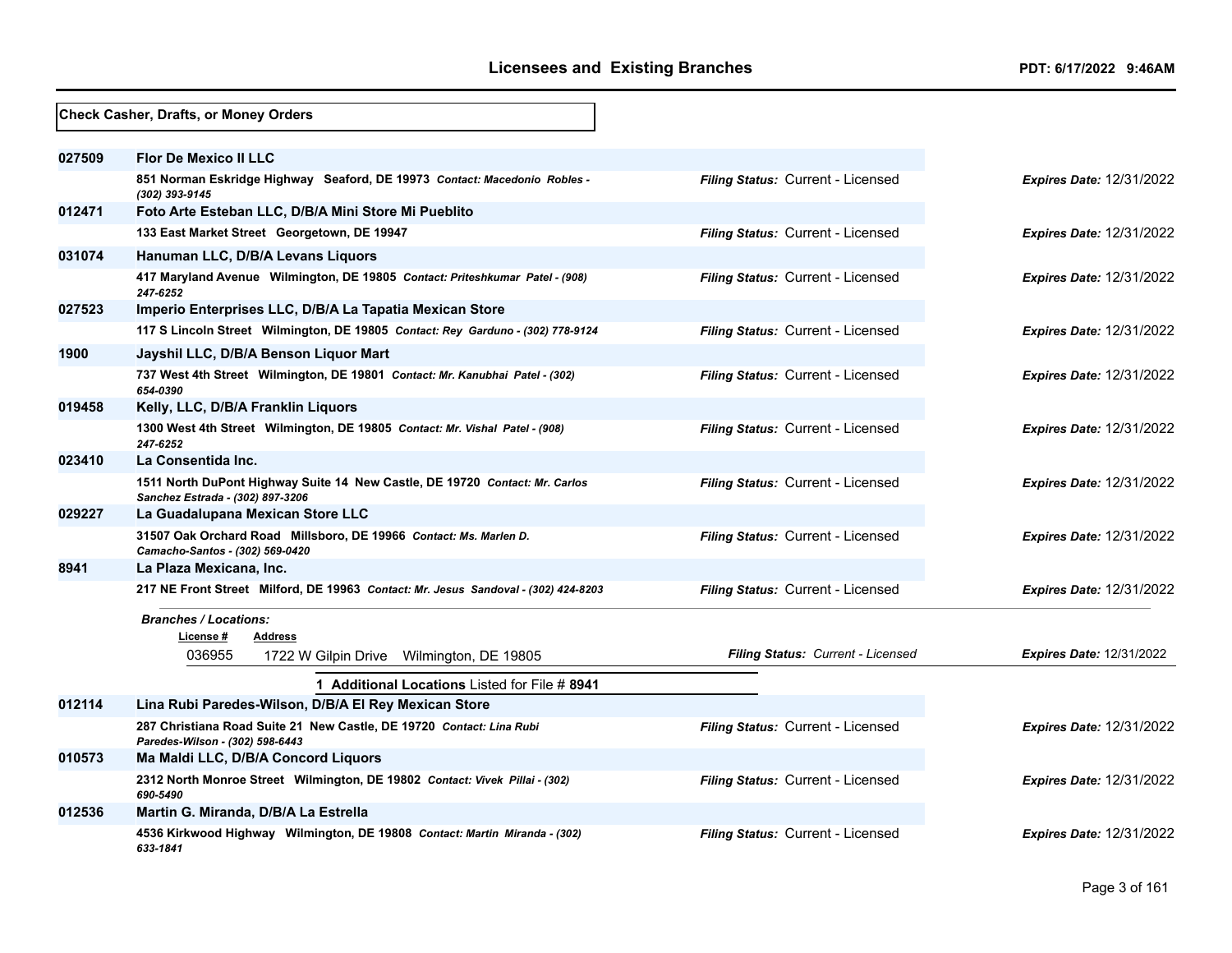|        | Check Casher, Drafts, or Money Orders                                                             |                                   |                                 |
|--------|---------------------------------------------------------------------------------------------------|-----------------------------------|---------------------------------|
| 019063 | <b>Mexico Grocery Inc.</b>                                                                        |                                   |                                 |
|        | 623 Pulaski Highway Bear, DE 19701 Contact: Ms. Maria Villagomez - (302) 312-9997                 | Filing Status: Current - Licensed | <b>Expires Date: 12/31/2022</b> |
| 017829 | <b>Mi Ranchito, LLC</b>                                                                           |                                   |                                 |
|        | 13 North Chapel Street Newark, DE 19711 Contact: Javier Acuna - (302) 312-1711                    | Filing Status: Current - Licensed | <b>Expires Date: 12/31/2022</b> |
| 025471 | Modi Liquor LLC, D/B/A Continental Liquor                                                         |                                   |                                 |
|        | 1414 North DuPont Highway New Castle, DE 19720 Contact: Mr. Falgun Modi -<br>$(501)$ 655-1191     | Filing Status: Current - Licensed | <b>Expires Date: 12/31/2022</b> |
| 012722 | MP3 Management LLC, D/B/A United Check Cashing                                                    |                                   |                                 |
|        | 287 Christiana Road Suite 23 New Castle, DE 19720 Contact: Mr. Manesh M Patel -<br>(302) 328-4800 | Filing Status: Current - Licensed | <b>Expires Date: 12/31/2022</b> |
|        | <b>Branches / Locations:</b><br>License #<br><b>Address</b>                                       |                                   |                                 |
|        | 026590<br>104 Penn Mart Shopping Center New Castle, DE 19720                                      | Filing Status: Current - Licensed | <b>Expires Date: 12/31/2022</b> |
|        | 027615<br>45 Marrows Road Newark, DE 19713                                                        | Filing Status: Current - Licensed | <b>Expires Date: 12/31/2022</b> |
|        | 2 Additional Locations Listed for File # 012722                                                   |                                   |                                 |
| 020224 | NAI Saturn Eastern LLC, D/B/A Safeway                                                             |                                   |                                 |
|        | 190 John Hunn Brown Road Dover, DE 19901 Contact: Randy Weist - (301)<br>918-6937                 | Filing Status: Current - Licensed | <b>Expires Date: 12/31/2022</b> |
|        | <b>Branches / Locations:</b>                                                                      |                                   |                                 |
|        | License #<br><b>Address</b>                                                                       |                                   |                                 |
|        | 020225<br>19238 Coastal Highway Rehoboth Beach, DE 19971                                          | Filing Status: Current - Licensed | <b>Expires Date: 12/31/2022</b> |
|        | 020227<br>2400 Peoples Plaza Newark, DE 19702                                                     | Filing Status: Current - Licensed | <b>Expires Date: 12/31/2022</b> |
|        | 2 Additional Locations Listed for File # 020224                                                   |                                   |                                 |
| 021049 | OM TAT SAT LLC, D/B/A Minquadle Liquor                                                            |                                   |                                 |
|        | 3800 North DuPont Highway New Castle, DE 19720                                                    | Filing Status: Current - Licensed | <b>Expires Date: 12/31/2022</b> |
| 022182 | Order Express, Inc., D/B/A Mexidollar                                                             |                                   |                                 |
|        | 3421 Kirkwood Highway Wilmington, DE 19808 Contact: Jorge A. Miranda - (312)<br>235-5200          | Filing Status: Current - Licensed | <b>Expires Date: 12/31/2022</b> |
| 012968 | Pooni LLC t/a Liberty Gas Mart                                                                    |                                   |                                 |
|        | 100 South Main Street Bridgeville, DE 19933 Contact: Mr. Kuljit Singh - (215)<br>421-2525         | Filing Status: Current - Licensed | <b>Expires Date: 12/31/2022</b> |
| 030326 | Radhe, Inc., D/B/A Kwik Liquor                                                                    |                                   |                                 |
|        | 28544 DuPont Boulevard Unit 12 Millsboro, DE 19966 Contact: Kalpesh Patel - (302)<br>934-1106     | Filing Status: Current - Licensed | <b>Expires Date: 12/31/2022</b> |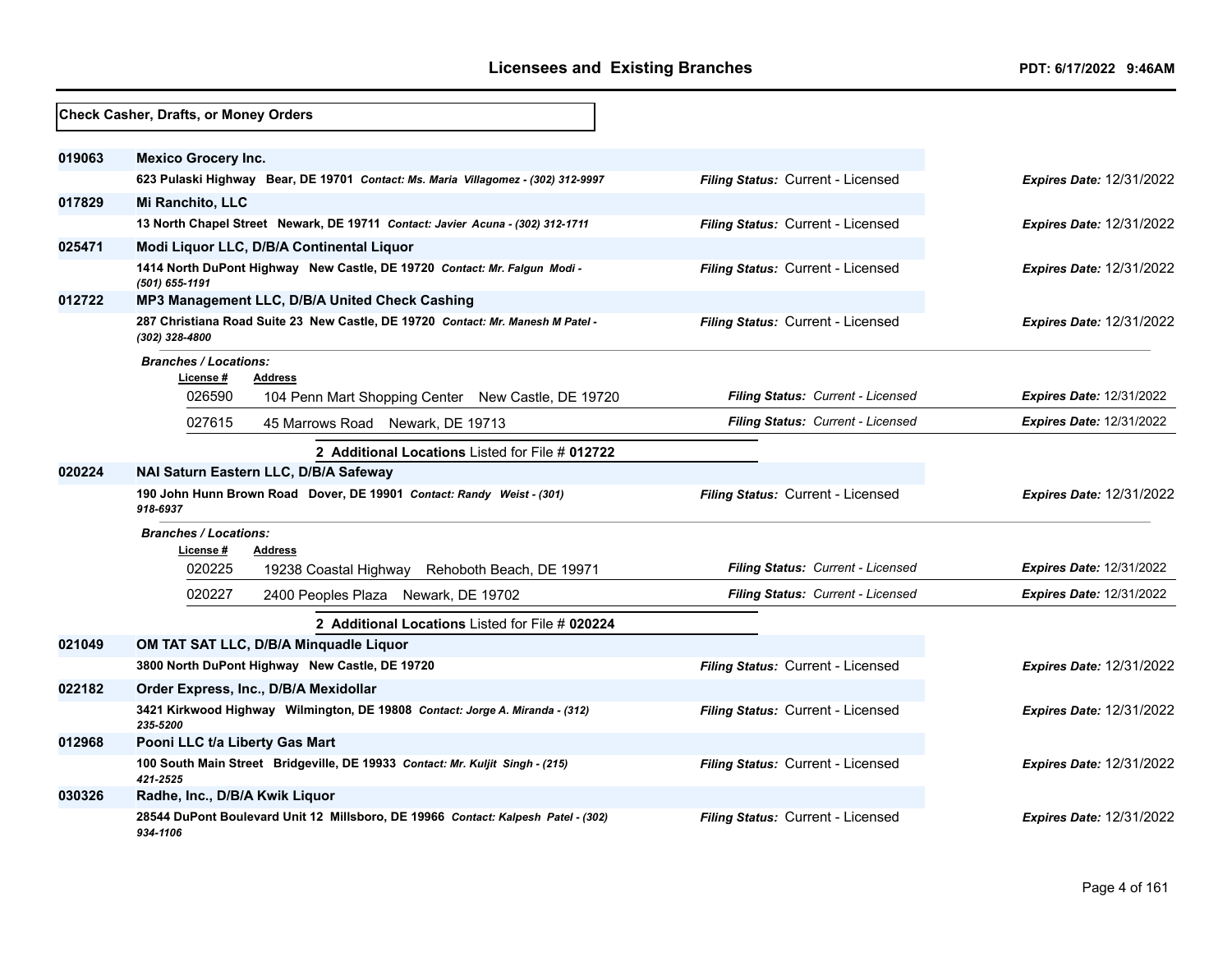|        | Check Casher, Drafts, or Money Orders                                                                |                                   |                                 |
|--------|------------------------------------------------------------------------------------------------------|-----------------------------------|---------------------------------|
| 8904   | Reynaldo Guzman, D/B/A La Ruby's                                                                     |                                   |                                 |
|        | 1236 Capitol Trail Newark, DE 19711 Contact: Reynaldo Guzman - (302) 292-8322                        | Filing Status: Current - Licensed | <b>Expires Date: 12/31/2022</b> |
| 8919   | Robles-Guzman, Juan M, D/B/A El Gran Charro                                                          |                                   |                                 |
|        | 6 College Park Lane Unit 6 Georgetown, DE 19947 Contact: Juan M. Robles-Guzman<br>$-$ (302) 856-6617 | Filing Status: Current - Licensed | Expires Date: 12/31/2022        |
| 010417 | Ruben C. Leos, D/B/A El Charro Mexican Market                                                        |                                   |                                 |
|        | 3630 Bayard Drive Claymont, DE 19703 Contact: Mr. Ruben Leos - (302) 463-8908                        | Filing Status: Current - Licensed | <b>Expires Date: 12/31/2022</b> |
| 025590 | Rukshmani Inc., D/B/A The Depot                                                                      |                                   |                                 |
|        | 595 Forest Street Dover, DE 19904 Contact: Ms. Asmi Patel - (302) 736-1040                           | Filing Status: Current - Licensed | <b>Expires Date: 12/31/2022</b> |
| 5409   | <b>Service General Corporation</b>                                                                   |                                   |                                 |
|        | 801 Norman Eskridge Highway Seaford, DE 19973                                                        | Filing Status: Current - Licensed | <b>Expires Date: 12/31/2022</b> |
|        | 027601<br>2214 Coastal Highway Rehoboth, DE 19971                                                    | Filing Status: Current - Licensed | <b>Expires Date: 12/31/2022</b> |
|        | 027602<br>309 N. Race Street Georgetown, DE 19947                                                    | Filing Status: Current - Licensed | <b>Expires Date: 12/31/2022</b> |
|        | 032524<br>110 N. Race Street Suite 101 Georgetown, DE 19947                                          | Filing Status: Current - Licensed | <b>Expires Date: 12/31/2022</b> |
|        | 032525<br>38224 Dupont Boulevard Selbyville, DE 19975                                                | Filing Status: Current - Licensed | <b>Expires Date: 12/31/2022</b> |
|        | 4 Additional Locations Listed for File # 5409                                                        |                                   |                                 |
| 011352 | SG 113 Corp                                                                                          |                                   |                                 |
|        | 28870 DuPont Boulevard Millsboro, DE 19966 Contact: Horacio Paxtor - (302)<br>934-5620               | Filing Status: Current - Licensed | Expires Date: 12/31/2022        |
| 9155   | Shivani, Inc., D/B/A Mike's Food Market                                                              |                                   |                                 |
|        | 264 North Rehoboth Boulevard Milford, DE 19963 Contact: Umesh D. Patel - (302)<br>422-4960           | Filing Status: Current - Licensed | Expires Date: 12/31/2021        |
| 5985   | Shri Krishna Corp., D/B/A Brandywine Village Liquors                                                 |                                   |                                 |
|        | 2110 North Market Street Wilmington, DE 19802 Contact: Kinnar Joshi - (302)<br>652-0401              | Filing Status: Current - Licensed | <b>Expires Date: 12/31/2022</b> |
| 020638 | Sid Siya Inc., D/B/A West Side Liquors                                                               |                                   |                                 |
|        | 719 West 8th Street Wilmington, DE 19801 Contact: Mr. Jetal Desai - (302) 656-3521                   | Filing Status: Current - Licensed | <b>Expires Date: 12/31/2022</b> |
| 018311 | SIYA, LLC, D/B/A Hanks House of Liquors                                                              |                                   |                                 |
|        | 69 Landers Lane New Castle, DE 19720 Contact: Mr. Nirmal Patel - (302) 652-4090                      | Filing Status: Current - Licensed | <b>Expires Date: 12/31/2022</b> |
| 7111   | Steelhead Investments Corporation, D/B/A Lou's Jewelry & Pawn                                        |                                   |                                 |
|        | 712 North Market Street Wilmington, DE 19801 Contact: Mr. Larry Leonard - (302)<br>888-1812          | Filing Status: Current - Licensed | Expires Date: 12/31/2022        |
| 1855   | Steve-AL, Inc., D/B/A Steve's Discount Liquors                                                       |                                   |                                 |
|        | 1204 Centerville Road Wilmington, DE 19808 Contact: Robert S. Nedwick - (302)<br>999-0518            | Filing Status: Current - Licensed | Expires Date: 12/31/2022        |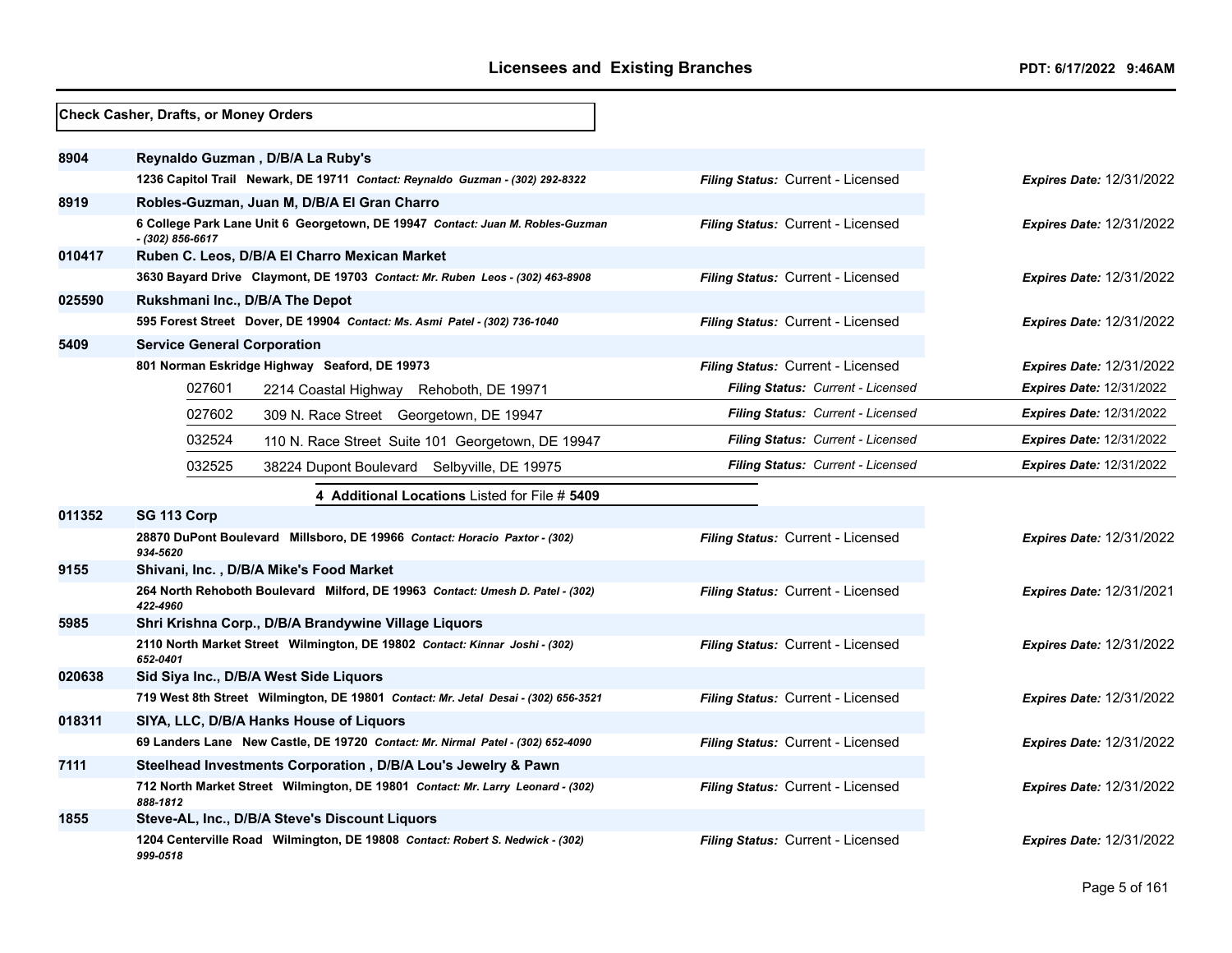|        | Check Casher, Drafts, or Money Orders                       |                                                                                    |                                          |                                                                        |
|--------|-------------------------------------------------------------|------------------------------------------------------------------------------------|------------------------------------------|------------------------------------------------------------------------|
| 012642 | <b>Tienda Latina LLC</b>                                    |                                                                                    |                                          |                                                                        |
|        |                                                             | 720C Townsend Boulevard Dover, DE 19901                                            | Filing Status: Current - Licensed        | <b>Expires Date: 12/31/2022</b>                                        |
| 012538 |                                                             | Van Peru, LLC, D/B/A Tia's Grocery Store                                           |                                          |                                                                        |
|        |                                                             | 3847 North DuPont Highway Suite 4 Dover, DE 19901 Contact: Mr. Wenceslao           | Filing Status: Current - Licensed        | <b>Expires Date: 12/31/2022</b>                                        |
| 010127 | Nunez - (302) 438-8684<br>Vishva, Inc., D/B/A Sid's Liquors |                                                                                    |                                          |                                                                        |
|        | 425-3801                                                    | 1104 Maryland Avenue Wilmington, DE 19805 Contact: Mr. Minakshiben Patel - (302)   | Filing Status: Current - Licensed        | <b>Expires Date: 12/31/2022</b>                                        |
| 6728   | <b>Wal-Mart Stores East, LP</b>                             |                                                                                    |                                          |                                                                        |
|        | 36 Jerome Drive Dover, DE 19901                             |                                                                                    | Filing Status: Current - Licensed        | <b>Expires Date: 12/31/2022</b>                                        |
|        | <b>Branches / Locations:</b><br>License #                   | Address                                                                            |                                          |                                                                        |
|        | 011939                                                      | 705 Middletown Warwick Road<br>Middletown, DE 19709                                | Filing Status: Current - Licensed        | <b>Expires Date: 12/31/2022</b>                                        |
|        | 6752                                                        | 939 North DuPont Highway Milford, DE 19963-1072                                    | Filing Status: Current - Licensed        | <b>Expires Date: 12/31/2022</b>                                        |
|        | 6753                                                        | 18922 Rehoboth Mall Boulevard Rehoboth Beach, DE 19971                             | <b>Filing Status: Current - Licensed</b> | <b>Expires Date: 12/31/2022</b>                                        |
|        | 6754                                                        | 22899 Sussex Highway Seaford, DE 19973                                             | Filing Status: Current - Licensed        | <b>Expires Date: 12/31/2022</b>                                        |
|        | 6757                                                        | 117 Wilton Boulevard New Castle, DE 19720                                          | <b>Filing Status: Current - Licensed</b> | <b>Expires Date: 12/31/2022</b>                                        |
|        | 6759                                                        | 4 College Park Lane<br>Georgetown, DE 19947                                        | Filing Status: Current - Licensed        | <b>Expires Date: 12/31/2022</b>                                        |
|        | 6760                                                        | Camden-Wyoming, DE 19934<br>263 Wal-Mart Drive                                     | Filing Status: Current - Licensed        | <b>Expires Date: 12/31/2022</b>                                        |
|        | 8924                                                        | 1251 Centerville Road Wilmington, DE 19808                                         | <b>Filing Status: Current - Licensed</b> | <b>Expires Date: 12/31/2022</b>                                        |
|        |                                                             | 8 Additional Locations Listed for File # 6728                                      |                                          |                                                                        |
| 023103 | YSS, LLC, D/B/A Senor Suds                                  |                                                                                    |                                          |                                                                        |
|        |                                                             | 225 NE Front Street Milford, DE 19963 Contact: Mr. Chang Hun Song - (302) 540-4827 | Filing Status: Current - Licensed        | <b>Expires Date: 12/31/2022</b>                                        |
|        |                                                             |                                                                                    |                                          | Filing Count - Filing Type: Check Casher, Drafts, or Money Orders = 53 |
|        | <b>Check Seller, Money Transmitter</b>                      |                                                                                    |                                          |                                                                        |
| 011221 | <b>ACI Payments, Inc.</b>                                   |                                                                                    |                                          |                                                                        |
|        |                                                             | 6060 Coventry Drive Elkhorn, NE 68022 Contact: Molly Duram - (703) 653-2515        | Filing Status: Current - Licensed        | <b>Expires Date: 12/31/2022</b>                                        |
| 037280 |                                                             | <b>AFRICA REMITTANCE COMPANY LLC</b>                                               |                                          |                                                                        |
|        | (201) 360-3404                                              | 2828 Kennedy Boulevard Suite 203 Jersey City, NJ 07306 Contact: Adama Barry -      | Filing Status: Current - Licensed        | <b>Expires Date: 12/31/2022</b>                                        |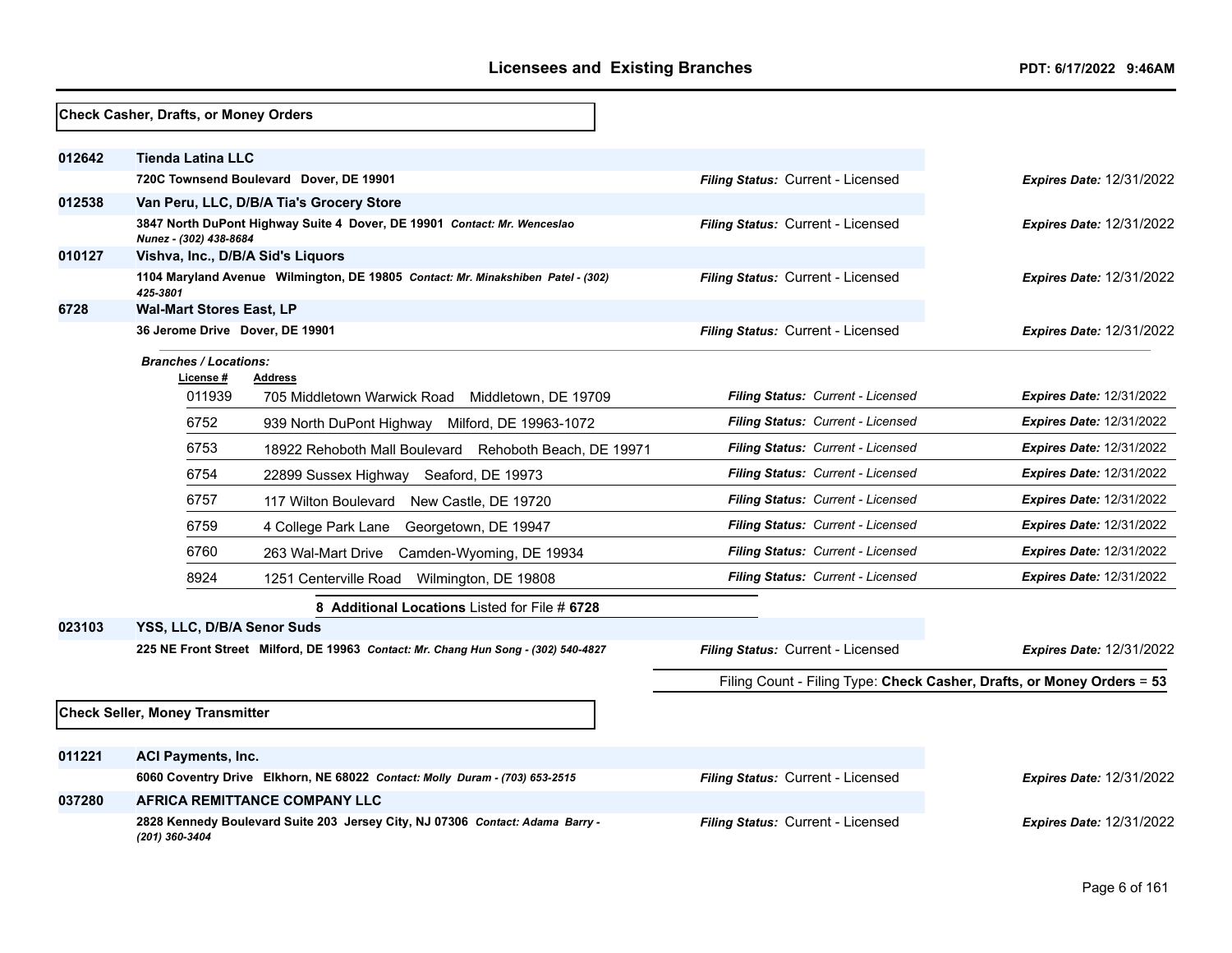|        | Check Seller, Money Transmitter                                                                           |                                   |
|--------|-----------------------------------------------------------------------------------------------------------|-----------------------------------|
| 020927 | Airbnb Payments, Inc.                                                                                     |                                   |
|        | 888 Brannan Street San Francisco, CA 94103 Contact: Ryan Jones - (415) 728-0105                           | Filing Status: Current - Licensed |
| 020556 | Alipay US, Inc.                                                                                           |                                   |
|        | 525 Almanor Avenue Sunnyvale, CA 94085-3542 Contact: Jenner Balagot - (480)<br>235-8814                   | Filing Status: Current - Licensed |
| 029914 | AllPaid, Inc., D/B/A GovPayNet                                                                            |                                   |
|        | 7820 Innovation Boulevard Suite 250 Indianapolis, IN 46278 Contact: Ms. Debra<br>Dengel - (317) 713-6554  | Filing Status: Current - Licensed |
| 8878   | Amazon Payments, Inc.                                                                                     |                                   |
|        | 410 Terry Avenue N Seattle, WA 98109 Contact: Jesse Durfy - (206) 499-2844                                | Filing Status: Current - Licensed |
| 011533 | <b>American Express Prepaid Card Management Corporation</b>                                               |                                   |
|        | 18850 N 56th Street Phoenix, AZ 85054 Contact: Aubrey Oxley - (954) 503-9376                              | Filing Status: Current - Licensed |
| 1517   | American Express Travel Related Services Company, Inc.                                                    |                                   |
|        | 200 Vesey Street New York, NY 10285 Contact: Aubrey Oxley - (954) 503-9376                                | Filing Status: Current - Licensed |
| 036679 | Apex Crypto LLC, D/B/A Apex Crypto                                                                        |                                   |
|        | 141 W. Jackson Boulevard Suite 500 Chicago, IL 60604 Contact: Mr. Andrew<br>Tourney - (312) 444-8709      | Filing Status: Current - Licensed |
| 030072 | <b>Apifiny Asset Network Inc.</b>                                                                         |                                   |
|        | 1675 Broadway New York, NY 10019 Contact: Micah Ferranti - (561) 504-0272                                 | Filing Status: Current - Licensed |
| 025589 | <b>Apple Payments Inc.</b>                                                                                |                                   |
|        | 20450 Stevens Creek Blvd. Suite 130 Cupertino, CA 95014 Contact: Kevin Erwin -<br>(678) 230-9540          | Filing Status: Current - Licensed |
| 025144 | AscendantFX Capital USA, Inc.                                                                             |                                   |
|        | 3478 Buskirk Avenue Suite 1000 Pleasant Hill, CA 94523 Contact: Bernard Beck -<br>(250) 412-5306          | Filing Status: Current - Licensed |
| 035383 | <b>ATOMYZE LLC</b>                                                                                        |                                   |
|        | One Lafayette Place Suite 205 Greenwich, CT 06830 Contact: Ms. Lynette Ashby -<br>(203) 902-2884          | Filing Status: Current - Licensed |
| 022942 | AvidXchange, Inc.                                                                                         |                                   |
|        | 1210 AvidXchange Lane Charlotte, NC 28206 Contact: Alfonso McMillian Jr. - (704)<br>808-7735              | Filing Status: Current - Licensed |
| 028820 | <b>Bakkt Marketplace, LLC</b>                                                                             |                                   |
|        | 10000 Avalon Boulevard Suite 1000 Alpharetta, GA 30009 Contact: Mr. Marc C<br>D'Annunzio - (678) 534-5849 | Filing Status: Current - Licensed |
| 030095 | <b>BAM Trading Services Inc., D/B/A Binance.US</b>                                                        |                                   |
|        | 611 Cowper Street Suite 400 Palo Alto, CA 94301 Contact: Norman Reed - (628)<br>200-0787                  | Filing Status: Current - Licensed |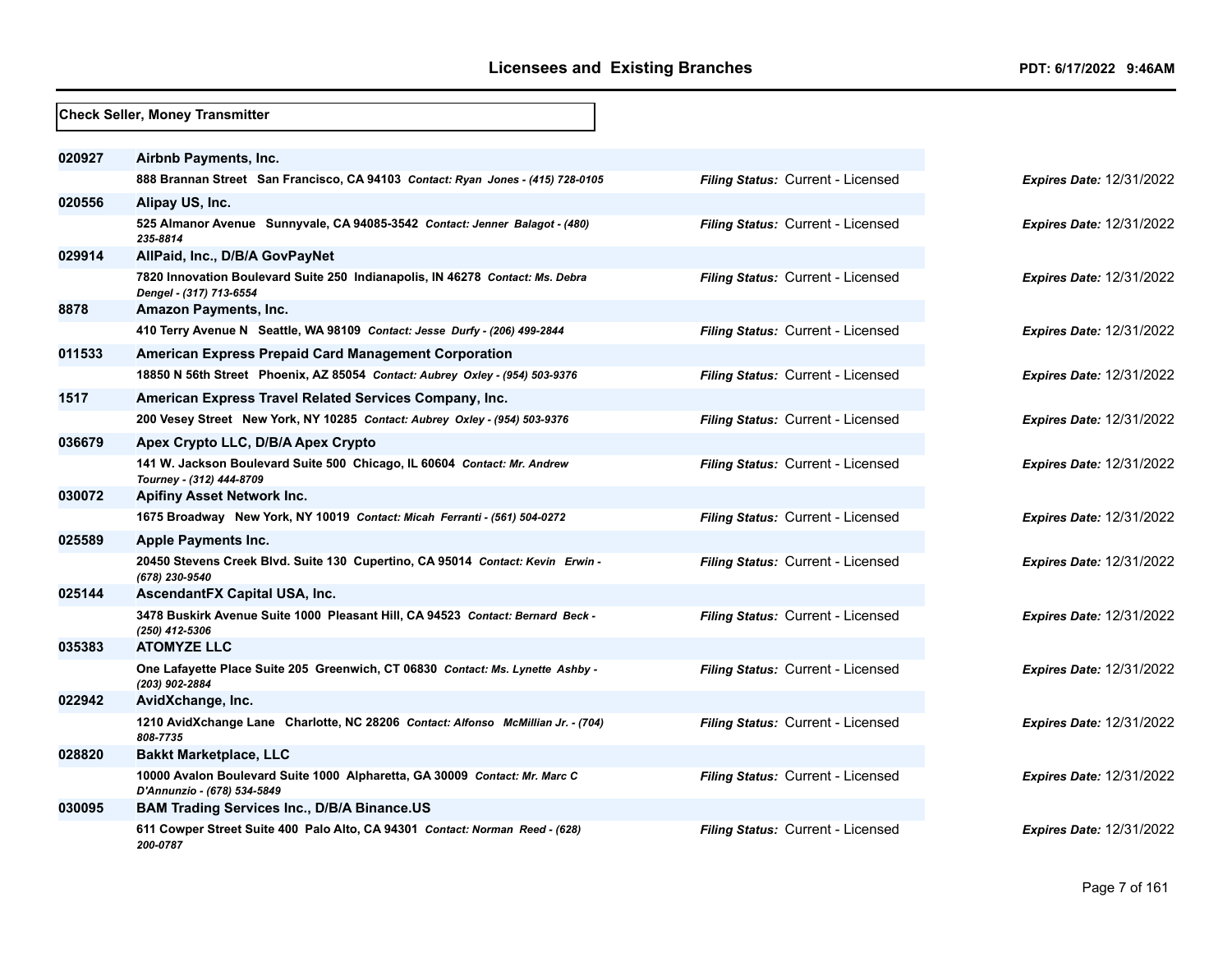|        | <b>Check Seller, Money Transmitter</b>                                                                  |                                   |                                 |
|--------|---------------------------------------------------------------------------------------------------------|-----------------------------------|---------------------------------|
| 031515 | <b>BARRI MONEY SERVICES, LLC</b>                                                                        |                                   |                                 |
|        | 9800 Centre Parkway Suite 700 Houston, TX 77036 Contact: Mr. Jose Garcia - (713)<br>219-5770            | Filing Status: Current - Licensed | <b>Expires Date: 12/31/2022</b> |
| 021201 | <b>Bill.com, LLC</b>                                                                                    |                                   |                                 |
|        | 6220 America Center Drive Suite 100 San Jose, CA 95002 Contact: Corinne Byrd -<br>(704) 858-1082        | Filing Status: Current - Licensed | <b>Expires Date: 12/31/2022</b> |
| 032879 | BillGO MT, Inc.                                                                                         |                                   |                                 |
|        | 3003 E. Harmony Road 5th Floor Fort Collins, CO 80528 Contact: Jeff Eberling -<br>(614) 406-0288        | Filing Status: Current - Licensed | <b>Expires Date: 12/31/2022</b> |
| 023484 | bitFlyer USA, Inc.                                                                                      |                                   |                                 |
|        | 114 Sansom Street Unit 910 San Francisco, CA 94104 Contact: Zachary Figueroa -<br>(888) 676-2035        | Filing Status: Current - Licensed | <b>Expires Date: 12/31/2022</b> |
| 024118 | BitPay, Inc.                                                                                            |                                   |                                 |
|        | 8000 Avalon Boulevard Suite 300 Alpharetta, GA 30009 Contact: Eden Doniger -<br>(678) 215-2006          | Filing Status: Current - Licensed | <b>Expires Date: 12/31/2022</b> |
| 031073 | <b>BitRail, LLC</b>                                                                                     |                                   |                                 |
|        | 800 Battery Ave SE Suite 3090 Atlanta, GA 30339 Contact: Pertti Kangas - (678)<br>773-0852              | Filing Status: Current - Licensed | <b>Expires Date: 12/31/2022</b> |
| 029924 | <b>Bitstamp USA, Inc.</b>                                                                               |                                   |                                 |
|        | 27 Union Square West Suite 205 New York, NY 10003 Contact: Jason Tran - (516)<br>551-2350               | Filing Status: Current - Licensed | <b>Expires Date: 12/31/2022</b> |
| 027104 | Bittrex, Inc.                                                                                           |                                   |                                 |
|        | 701 Fifth Avenue Suite 4200 Seattle, WA 98104 Contact: James Waschak - (206)<br>413-8559                | Filing Status: Current - Licensed | <b>Expires Date: 12/31/2022</b> |
| 011478 | Blackhawk Network California, Inc.                                                                      |                                   |                                 |
|        | 6220 Stoneridge Mall Road Pleasanton, CA 94588 Contact: Christiane Fernandes<br>Sr. - (925) 819-8436    | Filing Status: Current - Licensed | <b>Expires Date: 12/31/2022</b> |
| 012262 | Block, Inc.                                                                                             |                                   |                                 |
|        | 1455 Market Street Suite 600 San Francisco, CA 94103 Contact: Sunni Wallace -<br>(415) 375-3176         | Filing Status: Current - Licensed | <b>Expires Date: 12/31/2022</b> |
| 033187 | Blockchain.com, Inc.                                                                                    |                                   |                                 |
|        | 1450 Brickell Avenue, Suite 2780 Suite 2780 Miami, FL 33131 Contact: Mr. Tim<br>Lubans - (646) 838-2714 | Filing Status: Current - Licensed | <b>Expires Date: 12/31/2022</b> |
| 8418   | <b>CambioReal Incorporated</b>                                                                          |                                   |                                 |
|        | 15 Prestbury Square 3rd Floor, Suite 3 Newark, DE 19713 Contact: Cleverson<br>Cassel - (516) 537-3454   | Filing Status: Current - Licensed | <b>Expires Date: 12/31/2022</b> |
| 011860 | <b>CAMBRIDGE MERCANTILE CORP. (U.S.A.)</b>                                                              |                                   |                                 |
|        | 1350 Broadway Suite 810 New York, NY 10018 Contact: - (800) 374-8007                                    | Filing Status: Current - Licensed | <b>Expires Date: 12/31/2022</b> |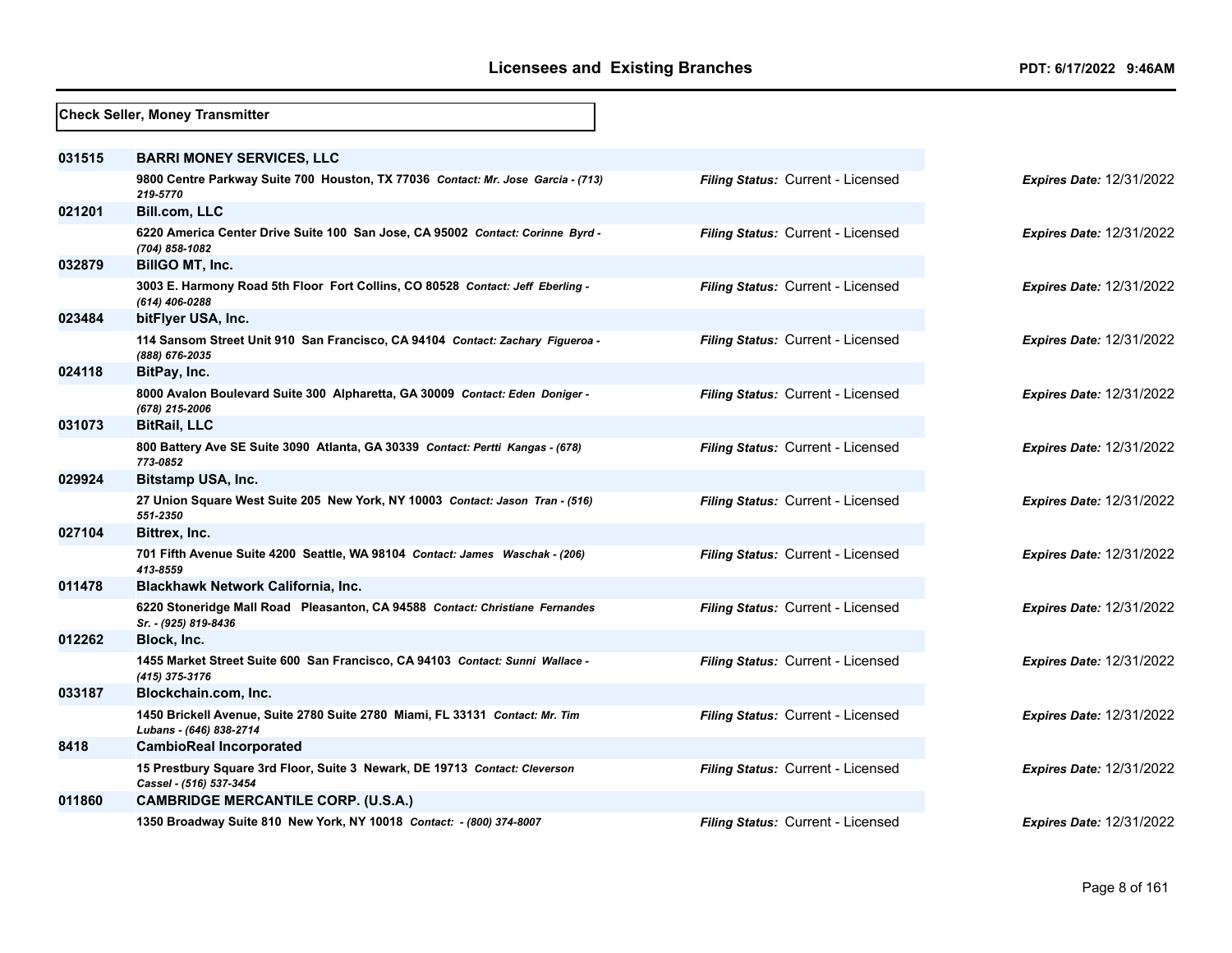|        | <b>Check Seller, Money Transmitter</b>                                                                              |                                   |                                 |
|--------|---------------------------------------------------------------------------------------------------------------------|-----------------------------------|---------------------------------|
| 027793 | <b>CEX.IO CORP.</b>                                                                                                 |                                   |                                 |
|        | 900 E Diehl Road Suite 110 Naperville, IL 60563 Contact: Jaanae Wilkes - (404)<br>587-0281                          | Filing Status: Current - Licensed | <b>Expires Date: 12/31/2022</b> |
| 5347   | <b>CheckFreePay Corporation</b>                                                                                     |                                   |                                 |
|        | 2900 Westside Parkway Alpharetta, GA 30004 Contact: Fernanda Medina - (678)<br>231-5088                             | Filing Status: Current - Licensed | <b>Expires Date: 12/31/2022</b> |
| 019452 | Chime Inc., D/B/A Sendwave                                                                                          |                                   |                                 |
|        | 100 Hano Street Suite 9 Boston, MA 02134 Contact: William Fogel - (413) 281-6756                                    | Filing Status: Current - Licensed | <b>Expires Date: 12/31/2022</b> |
| 012806 | <b>Choice Money Transfer, Inc.</b>                                                                                  |                                   |                                 |
|        | 560 Sylvan Avenue Englewood Cliffs, NJ 07632 Contact: Mr. Roman Vaccari - (212)<br>268-9290                         | Filing Status: Current - Licensed | <b>Expires Date: 12/31/2022</b> |
| 019238 | <b>Circle Internet Financial, LLC</b>                                                                               |                                   |                                 |
|        | 99 High Street Suite 1701 Boston, MA 02110 Contact: Mandeep Walia - (857)<br>263-3784                               | Filing Status: Current - Licensed | <b>Expires Date: 12/31/2022</b> |
| 019214 | Coinbase, Inc.                                                                                                      |                                   |                                 |
|        | 430 California Street San Francisco, CA 94104-1301 Contact: Carter<br>McPherson-Evans - (480) 466-2052              | Filing Status: Current - Licensed | <b>Expires Date: 12/31/2022</b> |
| 027874 | <b>CoinList Markets LLC</b>                                                                                         |                                   |                                 |
|        | 900 Kearny Street Suite 500 San Francisco, CA 94133 Contact: Chistopher Le -<br>(415) 407-5648                      | Filing Status: Current - Licensed | Expires Date: 12/31/2022        |
| 031478 | Coinme Inc.                                                                                                         |                                   |                                 |
|        | 3120 139th Avenue SE Suite 05-117 Bellevue, WA 98005-4075 Contact: Connie<br>Fenchel - (800) 944-3405               | Filing Status: Current - Licensed | <b>Expires Date: 12/31/2022</b> |
| 012960 | CoinX, Inc.                                                                                                         |                                   |                                 |
|        | 3300 N. Ashton Boulevard Suite 200 Lehi, UT 84043 Contact: Lori Kirkham - (801)<br>300-2889                         | Filing Status: Current - Licensed | <b>Expires Date: 12/31/2022</b> |
| 026835 | CoinZoom, Inc.                                                                                                      |                                   |                                 |
|        | 4640 S. Holladay Village Plaza, Suite 206 Salt Lake City, UT 84117 Contact: Mr.<br>Todd B Crosland - (385) 887-8496 | Filing Status: Current - Licensed | <b>Expires Date: 12/31/2022</b> |
| 012673 | Comdata TN, Inc.                                                                                                    |                                   |                                 |
|        | 5301 Maryland Way Brentwood, TN 37027 Contact: Sharlean Graybill - (615)<br>370-7138                                | Filing Status: Current - Licensed | <b>Expires Date: 12/31/2022</b> |
| 023439 | Conotoxia, Inc.                                                                                                     |                                   |                                 |
|        | 401 North Michigan Avenue Suite 1810 Chicago, IL 60611 Contact: Win Truong -<br>(312) 579-0682                      | Filing Status: Current - Licensed | <b>Expires Date: 12/31/2022</b> |
| 4839   | Continental Exchange Solutions, Inc., D/B/A AFEX Money Express, D/B/A HiFX, D/B/A RIA Financial<br><b>Services</b>  |                                   |                                 |
|        | 7001 Village Drive Suite 200 Buena Park, CA 90621 Contact: Shawn D Fielder - (562)<br>345-1849                      | Filing Status: Current - Licensed | <b>Expires Date: 12/31/2022</b> |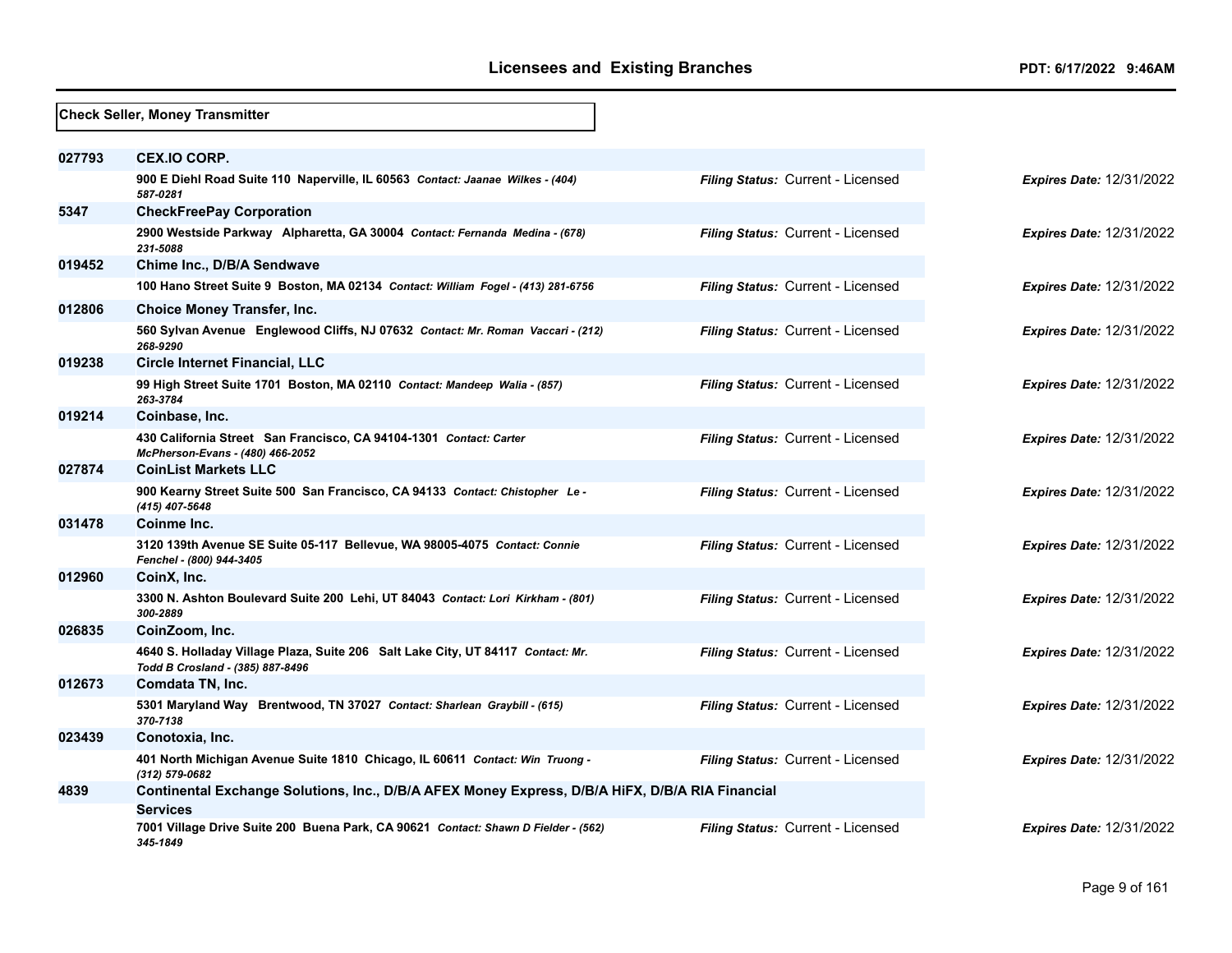|        | <b>Check Seller, Money Transmitter</b>                                                                |                                          |                                 |
|--------|-------------------------------------------------------------------------------------------------------|------------------------------------------|---------------------------------|
| 021670 | <b>Creative Solutions Software Corp.</b>                                                              |                                          |                                 |
|        | 6300 Interfirst Ann Arbor, MI 48108 Contact: James Paille - (734) 757-2750                            | Filing Status: Current - Licensed        | <b>Expires Date: 12/31/2022</b> |
| 030079 | CSG Forte Payments, Inc., D/B/A CSG Forte                                                             |                                          |                                 |
|        | 500 W Bethany Drive Suite 200 Allen, TX 75013 Contact: Mena Enaohwo - (469)<br>393-6513               | Filing Status: Current - Licensed        | <b>Expires Date: 12/31/2022</b> |
| 026540 | DFS GSD Corp.                                                                                         |                                          |                                 |
|        | 2402 West Beardsley Road Phoenix, AZ 85027 Contact: William P Sims - (224)<br>405-3201                | <b>Filing Status: Current - Licensed</b> | <b>Expires Date: 12/31/2022</b> |
| 019591 | DOLEX DOLLAR EXPRESS, INC.                                                                            |                                          |                                 |
|        | 701 Highlander Boulevard Suite 300 Arlington, TX 76015 Contact: Laybaa<br>Hernandez - (678) 407-7024  | Filing Status: Current - Licensed        | <b>Expires Date: 12/31/2022</b> |
| 027591 | eBay Commerce Inc.                                                                                    |                                          |                                 |
|        | 2065 Hamilton Avenue San Jose, CA 95125 Contact: Patti Reyna - (614) 537-5537                         | Filing Status: Current - Licensed        | <b>Expires Date: 12/31/2022</b> |
| 027625 | <b>EMOOLA INC.</b>                                                                                    |                                          |                                 |
|        | 1700 Lincoln Street 17th Floor Denver, CO 80203 Contact: Zhian Chen - (612)<br>865-3118               | Filing Status: Current - Licensed        | <b>Expires Date: 12/31/2022</b> |
| 7436   | Envios de Valores La Nacional Corp.                                                                   |                                          |                                 |
|        | 7901 South Park Plaza Drive Suite 216 Littleton, CO 80120 Contact: Luis E Velez -<br>(303) 209-2377   | Filing Status: Current - Licensed        | <b>Expires Date: 12/31/2022</b> |
| 029917 | <b>Eris Clearing, LLC</b>                                                                             |                                          |                                 |
|        | 111 S. Wacker Drive Suite 4730 Chicago, IL 60606 Contact: Laurian Cristea - (646)<br>961-4487         | Filing Status: Current - Licensed        | <b>Expires Date: 12/31/2022</b> |
| 012237 | <b>Ethos Group Payment Services, Inc.</b>                                                             |                                          |                                 |
|        | 370 Las Colinas Blvd W. Suite 108 Irving, TX 75039 Contact: Jeffrey S Hunter - (214)<br>550-4765      | Filing Status: Current - Licensed        | <b>Expires Date: 12/31/2022</b> |
| 034700 | eToro USA LLC, D/B/A eToro                                                                            |                                          |                                 |
|        | 221 River Street 9th Floor Hoboken, NJ 07030 Contact: Ms. Brandi Reynolds - (201)<br>479-0267         | <b>Filing Status: Current - Licensed</b> | <b>Expires Date: 12/31/2022</b> |
| 011275 | Everi Payments Inc.                                                                                   |                                          |                                 |
|        | 7250 S. Tenaya Way, Suite 100 Las Vegas, NV 89113 Contact: Denise Spada - (702)<br>855-3089           | Filing Status: Current - Licensed        | <b>Expires Date: 12/31/2022</b> |
| 031235 | <b>Expensify Payments LLC</b>                                                                         |                                          |                                 |
|        | 401 SW 5th Avenue Portland, OR 97204 Contact: Mr. Cole Eason - (816) 260-6022                         | Filing Status: Current - Licensed        | <b>Expires Date: 12/31/2022</b> |
| 011848 | <b>Facebook Payments Inc.</b>                                                                         |                                          |                                 |
|        | 1601 Willow Road Menlo Park, CA 94025 Contact: Frank Lawrence - (650) 690-3338                        | Filing Status: Current - Licensed        | <b>Expires Date: 12/31/2022</b> |
| 033266 | <b>Figure Payments Corporation</b>                                                                    |                                          |                                 |
|        | 650 California Street Suite 2700 San Francisco, CA 94108 Contact: Ms. Sarah Klein<br>- (628) 210-6936 | Filing Status: Current - Licensed        | <b>Expires Date: 12/31/2022</b> |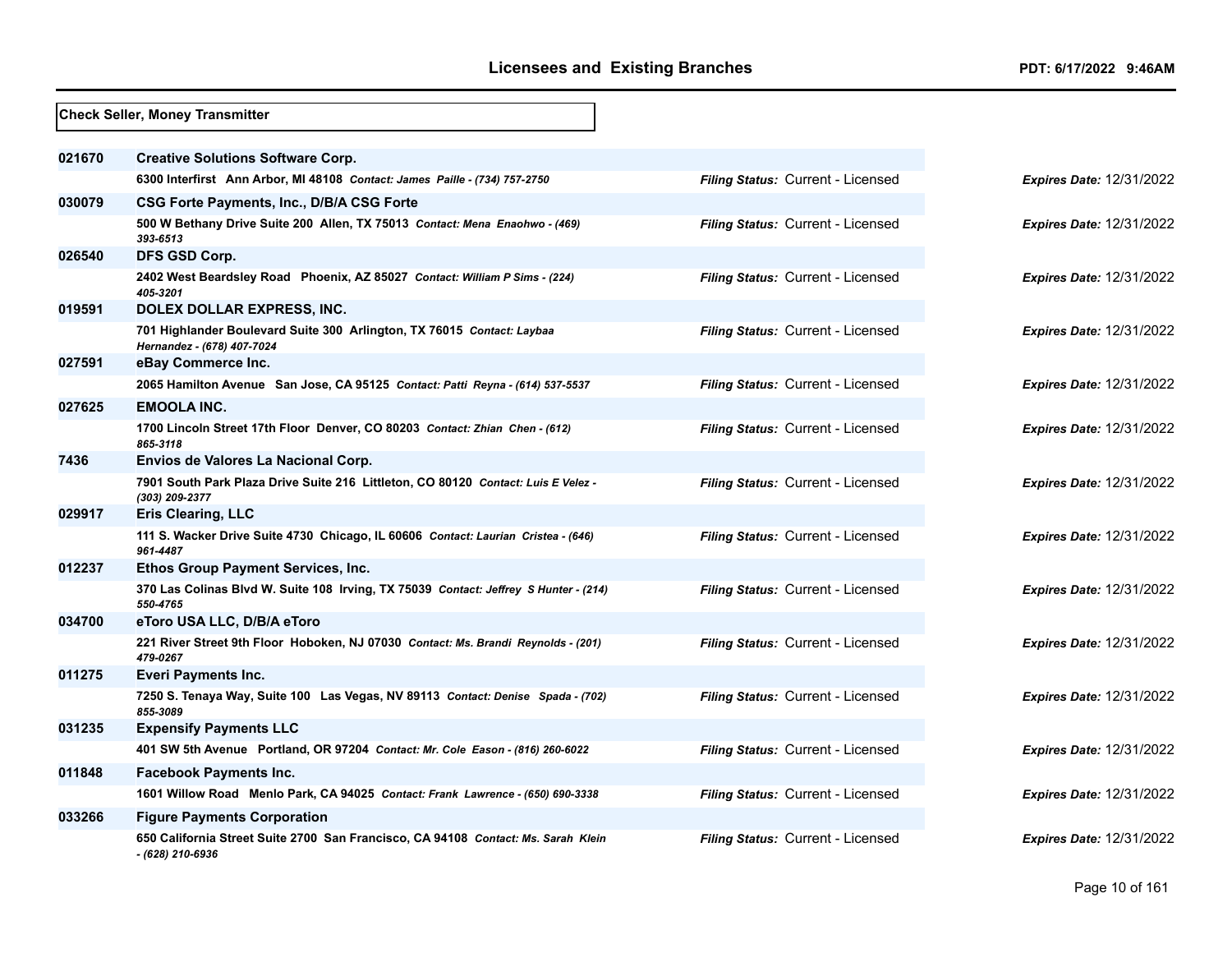|        | <b>Check Seller, Money Transmitter</b>                                                                                            |                                          |                                 |
|--------|-----------------------------------------------------------------------------------------------------------------------------------|------------------------------------------|---------------------------------|
|        |                                                                                                                                   |                                          |                                 |
| 019418 | Finxera, Inc.                                                                                                                     |                                          |                                 |
|        | 55 South Market Street Suite 1220 San Jose, CA 95113 Contact: John Lawrence -<br>(650) 294-4436                                   | Filing Status: Current - Licensed        | <b>Expires Date: 12/31/2022</b> |
| 035628 | <b>Fireblocks LLC</b>                                                                                                             |                                          |                                 |
|        | 221 River Street 9th Floor Hoboken, NJ 07030 Contact: Mr. Jason Allegrante - (201)<br>739-6077                                    | Filing Status: Current - Licensed        | <b>Expires Date: 12/31/2022</b> |
| 035979 | <b>Flexa Network Inc.</b>                                                                                                         |                                          |                                 |
|        | 27 E 28th Street New York, NY 10016 Contact: Mr. Daniel McCabe - (312) 925-3037                                                   | Filing Status: Current - Licensed        | Expires Date: 12/31/2022        |
| 027375 | <b>Flywire Global Corp.</b>                                                                                                       |                                          |                                 |
|        | 141 Tremont St, 10th floor Boston, MA 02111 Contact: Jamie Prudhomme - (617)<br>340-2254                                          | Filing Status: Current - Licensed        | <b>Expires Date: 12/31/2022</b> |
| 033894 | Foris DAX, Inc.                                                                                                                   |                                          |                                 |
|        | 1111 Brickell Avenue, Suite 2725 Sabadell Financial Center Building Miami, FL<br>33131 Contact: Jaylene Alavardo - (904) 394-2618 | Filing Status: Current - Licensed        | <b>Expires Date: 12/31/2022</b> |
| 024051 | Gemini Trust Company, LLC, D/B/A Gemini Exchange, LLC                                                                             |                                          |                                 |
|        | 315 Park Avenue South 18th Floor New York, NY 10010 Contact: Elena Hughes -<br>(201) 921-6354                                     | Filing Status: Current - Licensed        | <b>Expires Date: 12/31/2022</b> |
| 5683   | <b>Girosol Corp.</b>                                                                                                              |                                          |                                 |
|        | 16666 NE 19 Avenue Suite 102 North Miami Beach, FL 33162 Contact: Jose J<br>Giraldo - (305) 944-1424                              | Filing Status: Current - Licensed        | <b>Expires Date: 12/31/2022</b> |
| 019826 | Golden Money Transfer, Inc.                                                                                                       |                                          |                                 |
|        | 739 4th Avenue Suite 204 San Diego, CA 92101 Contact: Ahmad Mesdag - (619)<br>702-5600                                            | Filing Status: Current - Licensed        | <b>Expires Date: 12/31/2022</b> |
| 010868 | <b>Google Payment Corp.</b>                                                                                                       |                                          |                                 |
|        | 1600 Amphitheatre Parkway Mountain View, CA 94043 Contact: Dhaval Gandhi -<br>(855) 454-2057                                      | Filing Status: Current - Licensed        | <b>Expires Date: 12/31/2022</b> |
| 030512 | Gusto, Inc.                                                                                                                       |                                          |                                 |
|        | 525 20th Street San Francisco, CA 94107 Contact: Chelsea Turner - (408) 499-3424                                                  | Filing Status: Current - Licensed        | <b>Expires Date: 12/31/2022</b> |
| 012504 | <b>IDT Payment Services, Inc.</b>                                                                                                 |                                          |                                 |
|        | 520 Broad Street Newark, NJ 07102                                                                                                 | Filing Status: Current - Licensed        | <b>Expires Date: 12/31/2022</b> |
| 7828   | Incomm Financial Services, Inc.                                                                                                   |                                          |                                 |
|        | 2525 Williams Road Columbus, GA 31909 Contact: Ronald B Rolling - (678) 921-5342                                                  | Filing Status: Current - Licensed        | <b>Expires Date: 12/31/2022</b> |
| 2204   | <b>Integrated Payment Systems Inc.</b>                                                                                            |                                          |                                 |
|        | 2900 Westside Parkway Alpharetta, GA 30004 Contact: Fernanda Medina - (470)<br>751-0981                                           | Filing Status: Current - Licensed        | <b>Expires Date: 12/31/2022</b> |
| 012273 | Intercambio Express, Inc.                                                                                                         |                                          |                                 |
|        | 426 N. Main St. Elkhart, IN 46516 Contact: Claudia Maldonado - (888) 534-8441                                                     | <b>Filing Status: Current - Licensed</b> | <b>Expires Date: 12/31/2022</b> |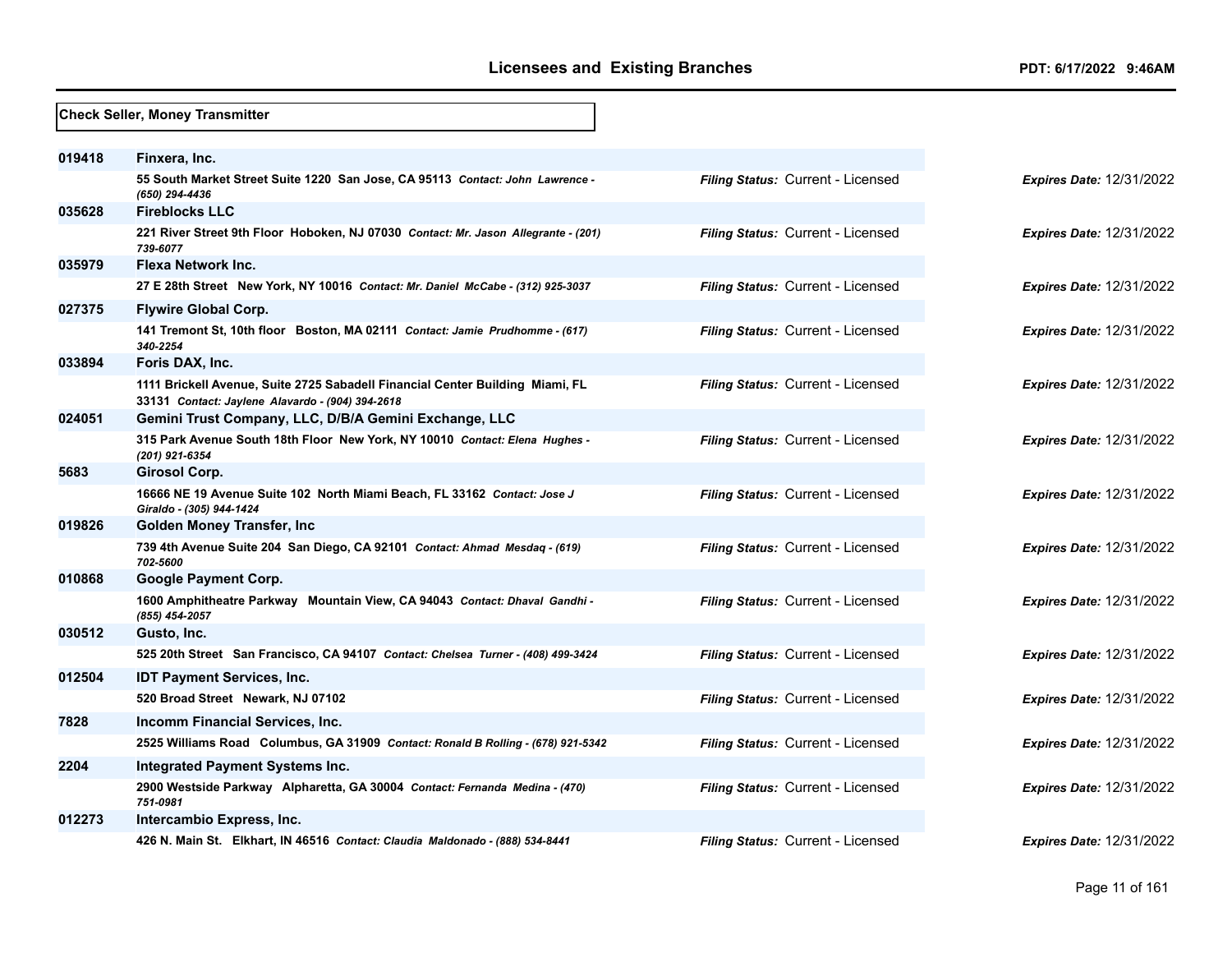|        | <b>Check Seller, Money Transmitter</b>                                                                     |                                   |
|--------|------------------------------------------------------------------------------------------------------------|-----------------------------------|
| 6574   | <b>Intermex Wire Transfer, LLC</b>                                                                         |                                   |
|        | 9480 S Dixie Hwy Miami, FL 33156 Contact: Ernesto Luciano - (305) 671-8000                                 | Filing Status: Current - Licensed |
| 025180 |                                                                                                            |                                   |
|        | Internet Escrow Services, Inc., D/B/A Escrow.com                                                           |                                   |
|        | Suite 650 180 Montgomery Street San Francisco, CA 94104                                                    | Filing Status: Current - Licensed |
| 013005 | <b>Intuit Payments Inc.</b>                                                                                |                                   |
|        | 2700 Coast Avenue Mountain View, CA 94043 Contact: Ryan Pool - (858) 215-7082                              | Filing Status: Current - Licensed |
| 033976 | <b>INX Digital, Inc.</b>                                                                                   |                                   |
|        | 9711 Washingtonian Boulevard Suite 550 Gaithersburg, MD 20878                                              | Filing Status: Current - Licensed |
| 019899 | <b>JHA Money Center, Inc.</b>                                                                              |                                   |
|        | 1025 Central Expressway South Allen, TX 75013 Contact: Elizabeth K. Miller - (469)<br>656-0671             | Filing Status: Current - Licensed |
| 012102 | <b>JPay LLC</b>                                                                                            |                                   |
|        | 3450 Lakeside Drive Suite 100 Miramar, FL 33027 Contact: Shari Katz - (917)<br>459-6320                    | Filing Status: Current - Licensed |
| 012223 | Keefe Commissary Network, L.L.C.                                                                           |                                   |
|        | 10880 Lin Page Place Saint Louis, MO 63132 Contact: Alex Lee - (0.0) -                                     | Filing Status: Current - Licensed |
| 022991 | Klarna Inc.                                                                                                |                                   |
|        | 629 N. High Street, Suite 300 Columbus, OH 43215-2363 Contact: Meghan Jones -<br>(614) 966-3256            | Filing Status: Current - Licensed |
| 030117 | LL Pay U.S., LLC                                                                                           |                                   |
|        | 335 Madison Avenue Suite 5F1 New York, NY 10017 Contact: Mr. Steven Teixeira -<br>(516) 690-3177           | Filing Status: Current - Licensed |
| 034936 | Luno US, Inc., D/B/A Luno                                                                                  |                                   |
|        | 262 Harbor Drive 1st Floor Stamford, CT 06902-7438                                                         | Filing Status: Current - Licensed |
| 8931   | <b>Mastercard Transaction Services (US) LLC</b>                                                            |                                   |
|        | 44 Wall Street Suite 800, 8th Floor New York, NY 10005-2401 Contact: Femelyn Dela<br>Cruz - (212) 382-2828 | Filing Status: Current - Licensed |
| 022644 | Maxitransfers LLC, D/B/A Maxi Money Services, D/B/A Maxi-MS                                                |                                   |
|        | 222 W Las Colinas Blvd Suite 2000 N Tower Irving, TX 75039 Contact: Laura G<br>Estrada - (469) 513-1700    | Filing Status: Current - Licensed |
| 1723   | <b>MEMO Financial Services, Inc.</b>                                                                       |                                   |
|        | 1029 Mumma Road Wormleysburg, PA 17043 Contact: Tanya Lynette Butler - (717)<br>760-5902                   | Filing Status: Current - Licensed |
| 022912 | Mercari, Inc.                                                                                              |                                   |
|        | 1530 Page Mill Rd, Suite 100 Palo Alto, CA 94304-1140 Contact: Lisa Lechner -<br>(800) 280-4904            | Filing Status: Current - Licensed |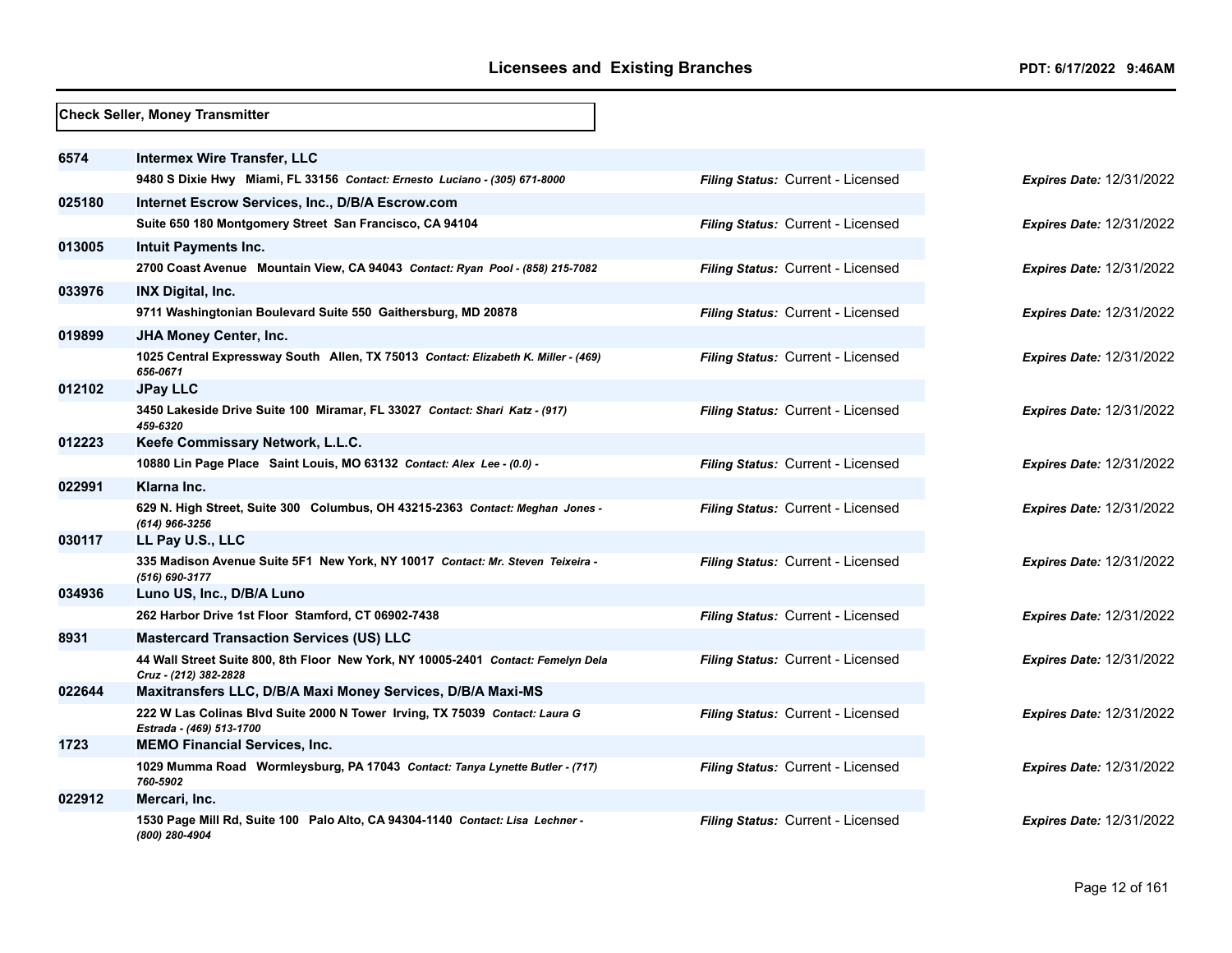|        | <b>Check Seller, Money Transmitter</b>                                                                |                                          |                                 |
|--------|-------------------------------------------------------------------------------------------------------|------------------------------------------|---------------------------------|
| 035775 | Mezu (NA), Inc., D/B/A Alviere                                                                        |                                          |                                 |
|        | 101 Avenue of the Americas 9th Floor New York, NY 10013 Contact: Evelyn<br>Maldonado - (303) 507-7899 | <b>Filing Status: Current - Licensed</b> | <b>Expires Date: 12/31/2022</b> |
| 011703 | Monex Inc., D/B/A Monex USA                                                                           |                                          |                                 |
|        | 1201 New York Avenue NW Suite 300 Washington, DC 20005 Contact: Michael<br>Lindemann - (202) 787-3417 | Filing Status: Current - Licensed        | <b>Expires Date: 12/31/2022</b> |
| 024799 | Moneycorp US Inc., D/B/A Moneycorp                                                                    |                                          |                                 |
|        | 1 Park Row Suite 403 Providence, RI 02903 Contact: Ms. Jamie Coss - (212)<br>822-9954                 | Filing Status: Current - Licensed        | <b>Expires Date: 12/31/2022</b> |
| 2533   | <b>MoneyGram Payment Systems, Inc.</b>                                                                |                                          |                                 |
|        | 1550 Utica Avenue South Suite 100 Minneapolis, MN 55416 Contact: Ms. Misty<br>Reeder - (214) 705-8612 | Filing Status: Current - Licensed        | <b>Expires Date: 12/31/2022</b> |
| 035978 | <b>Moneymie Inc</b>                                                                                   |                                          |                                 |
|        | 2025 Guadalupe Street Suite 260 Austin, TX 78705 Contact: Banji Babalola - (512)<br>766-6395          | Filing Status: Current - Licensed        | Expires Date: 12/31/2022        |
| 033867 | <b>MoonPay USA LLC</b>                                                                                |                                          |                                 |
|        | 801 Brickell Avenue 8th Floor Miami, FL 33131 Contact: Theodora Vardis - (917)<br>861-1567            | Filing Status: Current - Licensed        | <b>Expires Date: 12/31/2022</b> |
| 024605 | <b>MSB USA Inc</b>                                                                                    |                                          |                                 |
|        | 500 North Central Expressway Suite 500 Plano, TX 75074 Contact: Rachel<br>Montdragon - (214) 491-8177 | Filing Status: Current - Licensed        | <b>Expires Date: 12/31/2022</b> |
| 012036 | <b>NetSpend Corporation</b>                                                                           |                                          |                                 |
|        | 10900-A Stonelake Boulevard Suite 200 Austin, TX 78759 Contact: Lucy Gonzales -<br>(512) 874-7712     | Filing Status: Current - Licensed        | <b>Expires Date: 12/31/2022</b> |
| 029915 | NIC Services, LLC                                                                                     |                                          |                                 |
|        | 25501 W Valley Parkway Suite 300 Olathe, KS 66061 Contact: Mr. Mark Satterfield -<br>$(0.0)$ -        | Filing Status: Current - Licensed        | <b>Expires Date: 12/31/2022</b> |
| 019964 | <b>Nuvei US LLC</b>                                                                                   |                                          |                                 |
|        | 1375 N Scottsdale Road Suite 1500 Scottsdale, AZ 85257 Contact: Stan Chopov -<br>(678) 460-5407       | Filing Status: Current - Licensed        | <b>Expires Date: 12/31/2022</b> |
| 031624 | <b>NYDIG Execution LLC</b>                                                                            |                                          |                                 |
|        | 510 Madison Avenue 21st Floor New York, NY 10022                                                      | Filing Status: Current - Licensed        | <b>Expires Date: 12/31/2022</b> |
|        | <b>Branches / Locations:</b><br>License#<br>Address                                                   |                                          |                                 |
|        | 033144<br>6601 Winchester Avenue Kansas City, MS 64133                                                | Filing Status: Current - Licensed        | <b>Expires Date: 12/31/2021</b> |
|        | 1 Additional Locations Listed for File # 031624                                                       |                                          |                                 |
| 030441 | <b>OKCoin USA Inc.</b>                                                                                |                                          |                                 |
|        | 150 Spear Street Suite 1700 San Francisco, CA 94105 Contact: Deborah Djeu - (415)<br>911-2033         | Filing Status: Current - Licensed        | <b>Expires Date: 12/31/2022</b> |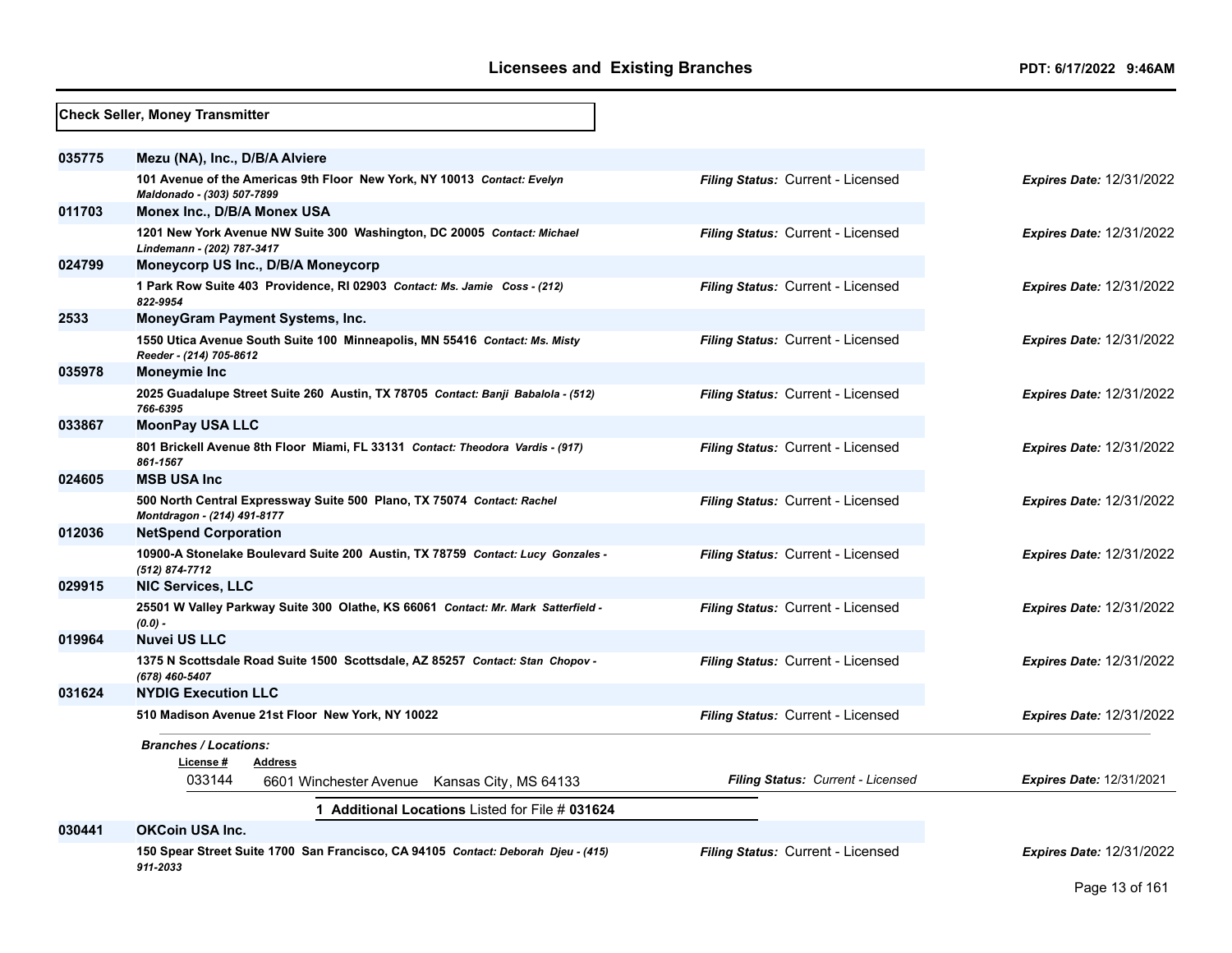|        | <b>Check Seller, Money Transmitter</b>                                                                                                      |                                   |                                 |
|--------|---------------------------------------------------------------------------------------------------------------------------------------------|-----------------------------------|---------------------------------|
| 029922 | Omnex Group, Inc., D/B/A FLEXIENVIOS BHD LEON, D/B/A Giromex, D/B/A Le Goi Tien Le, D/B/A                                                   |                                   |                                 |
|        | <b>Sharemoney, D/B/A Uno Money Transfers</b>                                                                                                |                                   |                                 |
|        | 580 Sylvan Ave Englewood Cliffs, NJ 07632 Contact: Parkins T Burger - (201)<br>308-6042                                                     | Filing Status: Current - Licensed | <b>Expires Date: 12/31/2022</b> |
| 9909   | Order Express, Inc., D/B/A Mexidollar                                                                                                       |                                   |                                 |
|        | 3421 Kirkwood Highway Wilmington, DE 6065419808 Contact: Pamela Miranda -<br>(312) 235-5224                                                 | Filing Status: Current - Licensed | <b>Expires Date: 12/31/2022</b> |
|        | <b>Branches / Locations:</b><br>License#<br><b>Address</b>                                                                                  |                                   |                                 |
|        | 029353<br>2044 New Castle Avenue New Castle, DE 19720                                                                                       | Filing Status: Current - Licensed | <b>Expires Date: 12/31/2020</b> |
|        | 1 Additional Locations Listed for File # 9909                                                                                               |                                   |                                 |
| 035659 | Orokii, Inc.                                                                                                                                |                                   |                                 |
|        | 56 Wellington Road East Brunswick, NJ 08816 Contact: Adebisi Adedokun - (732)<br>874-2399                                                   | Filing Status: Current - Licensed | <b>Expires Date: 12/31/2022</b> |
| 024555 | Pangea USA, LLC, D/B/A Pangea, D/B/A Pangea Money Transfer                                                                                  |                                   |                                 |
|        | 1 N State Street Suite 1350 Chicago, IL 60602 Contact: Jennifer Velinski - (312)<br>754-6756                                                | Filing Status: Current - Licensed | <b>Expires Date: 12/31/2022</b> |
| 034325 | <b>Parallel Payments Inc.</b>                                                                                                               |                                   |                                 |
|        | 1400 Preston Road, Suite 400 Office 449 Meridian Business Centers-US-Company<br>Plano, TX 75093 Contact: Ms. Viktoria Toth - (214) 292-6617 | Filing Status: Current - Licensed | <b>Expires Date: 12/31/2022</b> |
| 012805 | PayNearMe MT, Inc.                                                                                                                          |                                   |                                 |
|        | 5201 Great Amercia Parkway Suite 510 Santa Clara, CA 95054 Contact: Mr. Connor<br>McNulty - (650) 930-1030                                  | Filing Status: Current - Licensed | <b>Expires Date: 12/31/2022</b> |
| 012400 | Payoneer Inc.                                                                                                                               |                                   |                                 |
|        | 150 West 30th Street Suite 500 New York, NY 10001 Contact: Michael Sheehy - (646)<br>465-9512                                               | Filing Status: Current - Licensed | <b>Expires Date: 12/31/2022</b> |
| 5698   | PayPal, Inc.                                                                                                                                |                                   |                                 |
|        | 2211 N. First Street San Jose, CA 95131 Contact: Vivian Ohanian - (888) 221-1161                                                            | Filing Status: Current - Licensed | <b>Expires Date: 12/31/2022</b> |
| 026531 | <b>Paypool LLC</b>                                                                                                                          |                                   |                                 |
|        | 800 Maine Avenue SW Suite 650 Washington, DC 20024 Contact: Mr. Joseph<br>Komisar - (202) 682-6310                                          | Filing Status: Current - Licensed | <b>Expires Date: 12/31/2022</b> |
| 034467 | <b>Paysend US LLC</b>                                                                                                                       |                                   |                                 |
|        | 1751 River Run, WestBend Suite 200 Fort Worth, TX 76107 Contact: Mr. Eric<br>Dziengelski - (215) 816-4952                                   | Filing Status: Current - Licensed | <b>Expires Date: 12/31/2022</b> |
| 030222 | PINGPONG GLOBAL SOLUTIONS INC                                                                                                               |                                   |                                 |
|        | 1510 Fashion Island Boulevard Suite 250 San Mateo, CA 94404 Contact: Lan Yao -<br>(949) 689-6617                                            | Filing Status: Current - Licensed | <b>Expires Date: 12/31/2022</b> |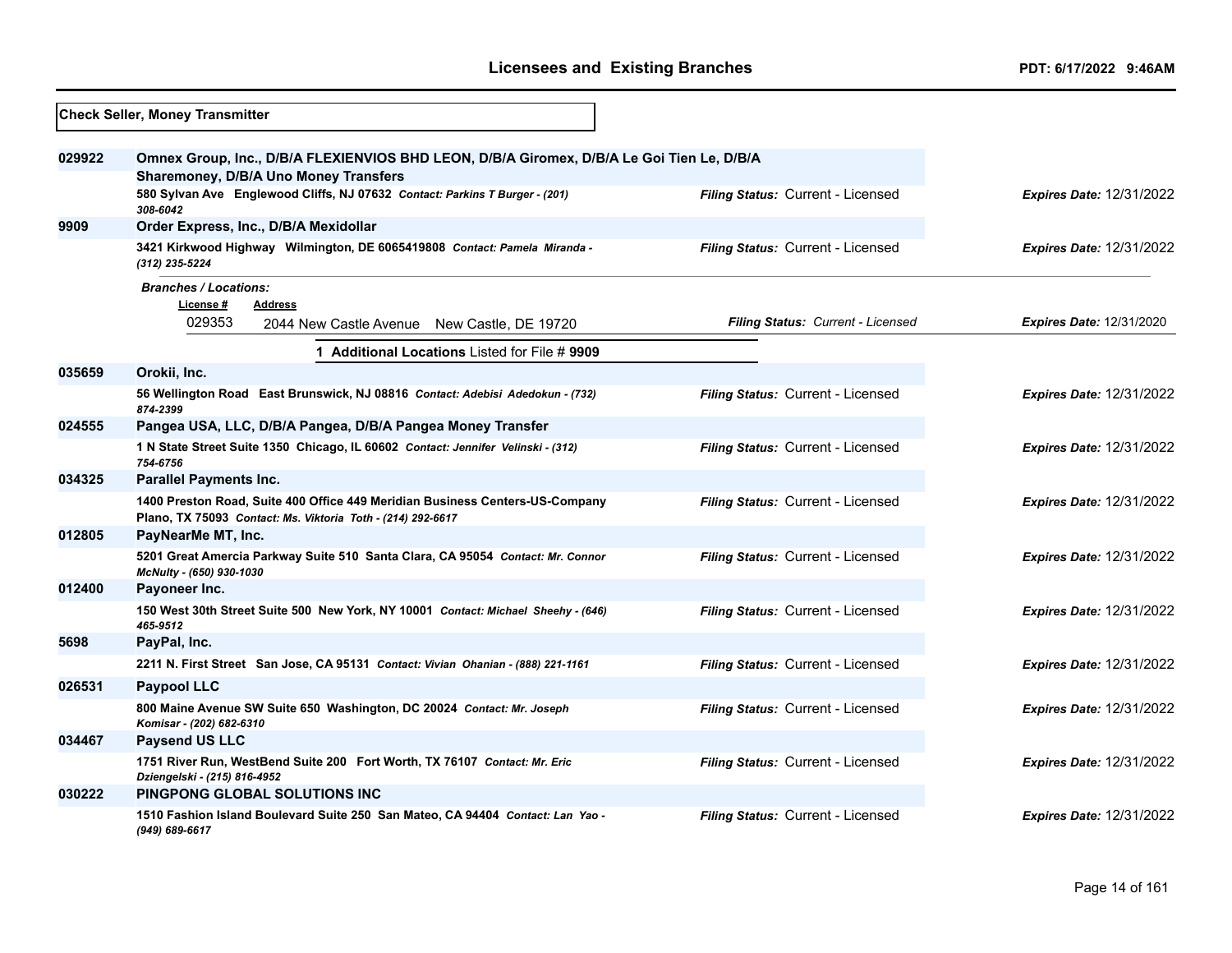|        | <b>Check Seller, Money Transmitter</b>                                                                                                   |                                   |                                 |
|--------|------------------------------------------------------------------------------------------------------------------------------------------|-----------------------------------|---------------------------------|
| 019898 | <b>PLACID NK CORPORATION</b>                                                                                                             |                                   |                                 |
|        | 7210 37th Avenue Unit C Jackson Heights, NY 11372 Contact: Mohammed H. Rashid<br>- (718) 392-3500                                        | Filing Status: Current - Licensed | <b>Expires Date: 12/31/2022</b> |
| 012419 | PNC Global Transfers, Inc.                                                                                                               |                                   |                                 |
|        | 16825 Northchase Drive, Suite 1525 Houston, TX 77060 Contact: Jason Lundell -<br>(281) 765-1529                                          | Filing Status: Current - Licensed | <b>Expires Date: 12/31/2022</b> |
| 029246 | Provenance Technologies, Inc.                                                                                                            |                                   |                                 |
|        | 50 Francisco Street Suite 1107 San Francisco, CA 94133 Contact: Mr. Scott Butler -<br>(415) 796-6281                                     | Filing Status: Current - Licensed | <b>Expires Date: 12/31/2022</b> |
| 037135 | <b>Puzzl Group Inc.</b>                                                                                                                  |                                   |                                 |
|        | 80 Langton Street San Francisco, CA 94103 Contact: Morgan Koontz - (530)<br>400-8603                                                     | Filing Status: Current - Licensed | <b>Expires Date: 12/31/2022</b> |
| 022913 | <b>Rakuten Card USA, Inc.</b>                                                                                                            |                                   |                                 |
|        | 900 Concar Drive 3F San Mateo, CA 94402 Contact: Carrieann Borges - (801)<br>308-7734                                                    | Filing Status: Current - Licensed | <b>Expires Date: 12/31/2022</b> |
| 033698 | <b>RAM Payment, LLC</b>                                                                                                                  |                                   |                                 |
|        | 412 N Cedar Bluff Suite 400 Knoxville, TN 37923 Contact: Mr. Michael McCulley -<br>(949) 396-0762                                        | Filing Status: Current - Licensed | <b>Expires Date: 12/31/2022</b> |
| 021379 | <b>RealNet Payments LLC</b>                                                                                                              |                                   |                                 |
|        | 4900 W Brown Deer Road Milwaukee, WI 53223 Contact: Kathleen Berigan - (608)<br>873-8719                                                 | Filing Status: Current - Licensed | <b>Expires Date: 12/31/2022</b> |
| 020156 | RealPage Payments Services LLC, D/B/A ResidentDirect                                                                                     |                                   |                                 |
|        | 2201 Lakeside Boulevard Richardson, TX 75082 Contact: Ivon Orozco - (972)<br>820-3000                                                    | Filing Status: Current - Licensed | <b>Expires Date: 12/31/2022</b> |
| 019851 | Remitly, Inc.                                                                                                                            |                                   |                                 |
|        | 1111 3rd Ave. 21st Floor Seattle, WA 98101 Contact: Aaron Gregory - (206) 535-6152                                                       | Filing Status: Current - Licensed | <b>Expires Date: 12/31/2022</b> |
| 027622 | <b>Robinhood Crypto, LLC</b>                                                                                                             |                                   |                                 |
|        | 85 Willow Road Menlo Park, CA 94025 Contact: Jasmine Baliwag - (650) 382-1295                                                            | Filing Status: Current - Licensed | <b>Expires Date: 12/31/2022</b> |
| 033611 | <b>Robinhood Money, LLC</b>                                                                                                              |                                   |                                 |
|        | 85 Willow Road Menlo Park, CA 94025 Contact: Ms. Jasmine Baliwag - (650)<br>530-0330                                                     | Filing Status: Current - Licensed | <b>Expires Date: 12/31/2022</b> |
| 037240 | Securrency Transfers, Inc.                                                                                                               |                                   |                                 |
| 017970 | 110 Corcoran Street Suite 5-142 Durham, NC 27701 Contact: Ms. Katherine Nelson -<br>(919) 605-9963<br><b>Service General Corporation</b> | Filing Status: Current - Licensed | <b>Expires Date: 12/31/2022</b> |
|        | 15 E Laurel Street Seaford, DE 19973                                                                                                     | Filing Status: Current - Licensed | Expires Date: 12/31/2022        |
| 6583   | Servicio UniTeller, Inc.                                                                                                                 |                                   |                                 |
|        |                                                                                                                                          | Filing Status: Current - Licensed |                                 |
|        | 218 Route 17 North 4th Floor Rochelle Park, NJ 07662 Contact: Eduardo Diaz -<br>(201) 345-2046                                           |                                   | <b>Expires Date: 12/31/2022</b> |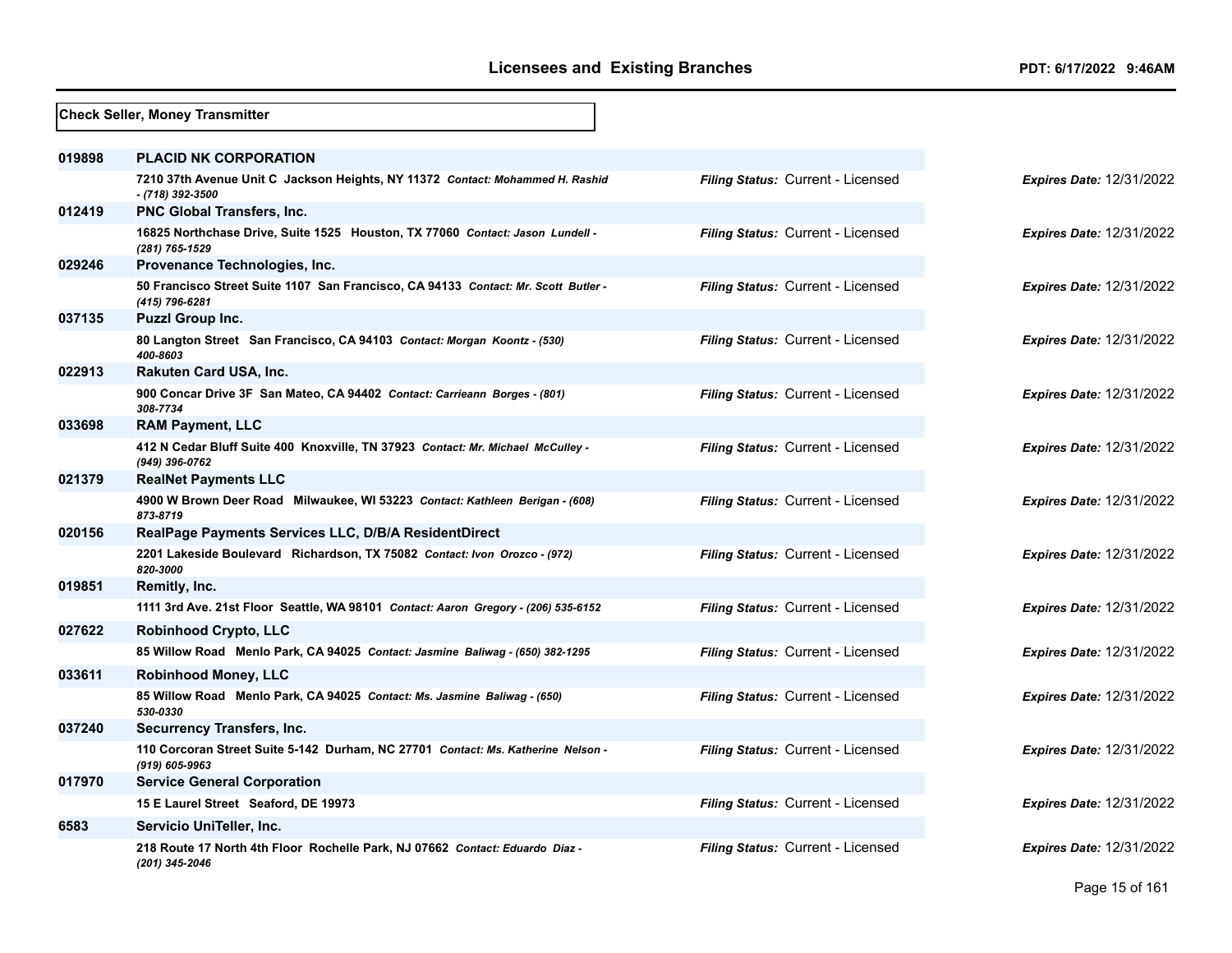|        | <b>Check Seller, Money Transmitter</b>                                                                   |                                          |
|--------|----------------------------------------------------------------------------------------------------------|------------------------------------------|
| 9920   | <b>SGS CORPORATION</b>                                                                                   |                                          |
|        | 13190 Telfair Ave Sylmar, CA 91342 Contact: Cathe Casillas - (818) 493-5101                              | Filing Status: Current - Licensed        |
| 5412   | <b>Sigue Corporation</b>                                                                                 |                                          |
|        | 13190 Telfair Ave Sylmar, CA 91342 Contact: Cathe Casillas - (818) 493-5101                              | Filing Status: Current - Licensed        |
| 011385 | Skrill USA, Inc.                                                                                         |                                          |
|        | 2 S Biscayne Boulevard Suite 2630 Miami, FL 33131 Contact: Edel Gonzalez - (305)<br>710-0735             | Filing Status: Current - Licensed        |
| 027270 | Sofi Digital Assets, LLC                                                                                 |                                          |
|        | 234 1st Street San Francisco, CA 94105 Contact: Amanda Grady - (415) 549-0496                            | Filing Status: Current - Licensed        |
| 020925 | <b>Stripe Payments Company</b>                                                                           |                                          |
|        | 354 Oyster Point Boulevard South San Francisco, CA 94080 Contact: Ruby<br>Sinclair - (888) 926-2289      | Filing Status: Current - Licensed        |
| 027986 | Tango Card, Inc.                                                                                         |                                          |
|        | 4700 42nd Ave SW Suite 430a Seattle, WA 98116 Contact: Ms. Carrie Casanas -<br>(206) 390-8469            | Filing Status: Current - Licensed        |
| 033939 | TapTap Send Payments Co.                                                                                 |                                          |
|        | 27 E 28th Street New York, NY 10016 Contact: Hayden Cooke - (803) 916-0670                               | Filing Status: Current - Licensed        |
| 012455 | <b>Tech Friends, Inc.</b>                                                                                |                                          |
|        | 2225 E. Highland Dr. Jonesboro, AR 72401 Contact: Ms. Laura Shipman - (870)<br>933-6386                  | <b>Filing Status: Current - Licensed</b> |
| 026473 | The Currency Cloud Inc.                                                                                  |                                          |
|        | 104 5th Avenue 20th Floor New York, NY 10011 Contact: Richard Arundel - (646)<br>452-9961                | Filing Status: Current - Licensed        |
| 022384 | Tilia Inc.                                                                                               |                                          |
|        | 945 Battery Street San Francisco, CA 94111 Contact: Emily Stonehouse - (415)<br>547-7419                 | Filing Status: Current - Licensed        |
| 020253 | Tipalti, Inc.                                                                                            |                                          |
|        | 1810 Gateway Drive Suite 300 San Mateo, CA 94404 Contact: Sarah D Spoja - (617)<br>894-5873              | Filing Status: Current - Licensed        |
| 012056 | TouchPay Holdings, LLC, D/B/A GTL Financial Services                                                     |                                          |
|        | 7801 Mesquite Bend Drive Suite 101 Irving, TX 75063 Contact: Sheila R Schaeffer -<br>(972) 893-1252      | Filing Status: Current - Licensed        |
| 027903 | <b>TradeStation Crypto, Inc.</b>                                                                         |                                          |
|        | 8050 SW 10th Street Suite 4000 Plantation, FL 33324 Contact: Tamara<br>McLendon-Coleman - (954) 652-7043 | Filing Status: Current - Licensed        |
| 012380 | Transfermate, Inc.                                                                                       |                                          |
|        | 333 N. Michigan Ave., Suite 915 Chicago, IL 60601 Contact: Matthew Dull - (312)<br>781-2708              | Filing Status: Current - Licensed        |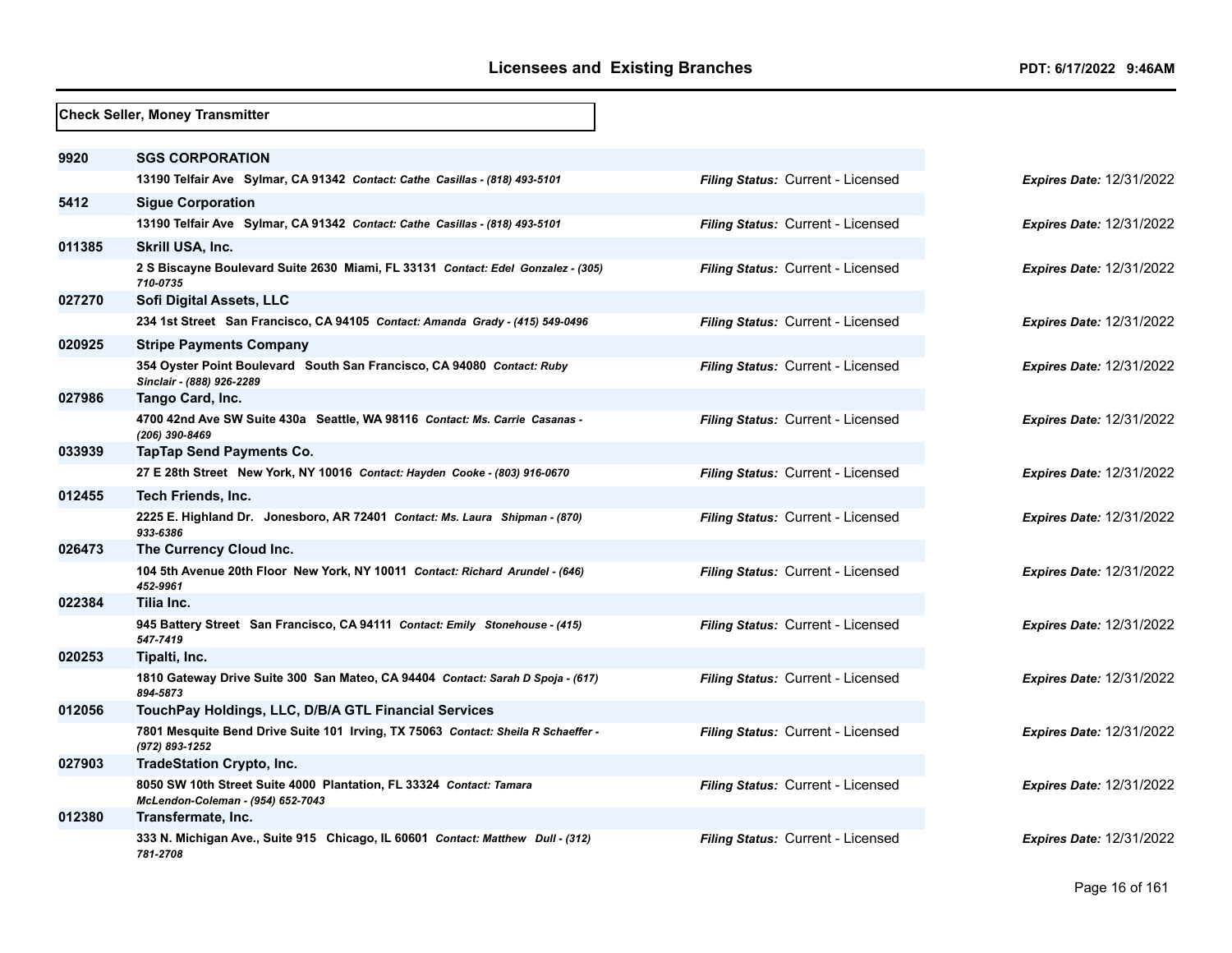|        | <b>Check Seller, Money Transmitter</b>                                                                                               |                                          |
|--------|--------------------------------------------------------------------------------------------------------------------------------------|------------------------------------------|
| 028505 | tZERO Crypto, Inc.                                                                                                                   |                                          |
|        | 6975 South Union Park Avenue Suite 600 - Room 602 Cottonwood Heights, UT<br>84047 Contact: Joel Quall - (801) 560-4415               | <b>Filing Status: Current - Licensed</b> |
| 7201   | <b>U.S. Money Express Co.</b>                                                                                                        |                                          |
|        | 5395 N Milwaukee Ave Chicago, IL 60630 Contact: Ms. Barbara Kopec - (773)<br>774-8787                                                | Filing Status: Current - Licensed        |
| 019703 | <b>U.S. Payments, LLC</b>                                                                                                            |                                          |
|        | 7130 S. Lewis 10th Floor Tulsa, OK 74136 Contact: James H Bennett - (918) 728-3802                                                   | <b>Filing Status: Current - Licensed</b> |
| 021377 | Uphold HQ, Inc.                                                                                                                      |                                          |
|        | 530 5th Avenue Suite 3A New York, NY 10036 Contact: Mark Anderson - (888)<br>420-5801                                                | Filing Status: Current - Licensed        |
| 012035 | <b>USForex Inc.</b>                                                                                                                  |                                          |
|        | 49 Stevenson Street 13th Floor San Francisco, CA 94105 Contact: Mark Shaw -<br>(415) 364-6607                                        | Filing Status: Current - Licensed        |
| 022413 | Veem Payments Inc.                                                                                                                   |                                          |
|        | 75 Broadway Suite 202 San Francisco, CA 94111 Contact: Chelsea Dengel - (267)<br>221-9466                                            | Filing Status: Current - Licensed        |
| 9931   | <b>VIAMERICAS CORPORATION</b>                                                                                                        |                                          |
| 027590 | 7910 Woodmont Avenue Suite 220 Bethesda, MD 20814 Contact: Paul S. Dwyer Jr. -<br>(301) 215-9294<br><b>Visa Global Services Inc.</b> | Filing Status: Current - Licensed        |
|        | 900 Metro Center Blvd. Mailstop 1Z Foster City, CA 94404 Contact: Ms. Lily Swift -                                                   | Filing Status: Current - Licensed        |
|        | (650) 484-9570                                                                                                                       |                                          |
| 036630 | Voyse Technologies US, Inc.                                                                                                          |                                          |
|        | 180 Montgomery Street Suite 1860 San Francisco, CA 94104 Contact: Connor<br>Headrick - (972) 533-7916                                | Filing Status: Current - Licensed        |
| 029970 | <b>Wave Financial USA Inc.</b>                                                                                                       |                                          |
|        | 1550 Wewatta Street Suite 200 Denver, CO 80202 Contact: Leslie Whiting - (720)<br>575-4403                                           | Filing Status: Current - Licensed        |
| 037099 | <b>Webull Pay LLC</b>                                                                                                                |                                          |
|        | 44 Wall Street 2nd Floor New York, NY 10005 Contact: Shen Lu - (914) 725-2408                                                        | Filing Status: Current - Licensed        |
| 036400 | West Realm Shires Services Inc., D/B/A FTX US                                                                                        |                                          |
|        | 167 N Green Street Suite 1102 Chicago, IL 60607 Contact: Daniel Scott Friedberg -<br>(206) 372-8963                                  | Filing Status: Current - Licensed        |
| 9504   | Western Union Business Solutions (USA), LLC, D/B/A Western Union Business Solutions                                                  |                                          |
|        | 7979 E. Tufts Ave Suite 400 Denver, CO 80237 Contact: Lisa Lewis - (720) 332-0219                                                    | Filing Status: Current - Licensed        |
| 1601   | Western Union Financial Services, Inc., D/B/A Orlandi Valuta, D/B/A Vigo Remittance                                                  |                                          |
|        | 7001 E BELLEVIEW AVE Mailstop: DTC 3 DENVER, CO 80237 Contact: Betty Ennis<br>- (720) 332-1480                                       | Filing Status: Current - Licensed        |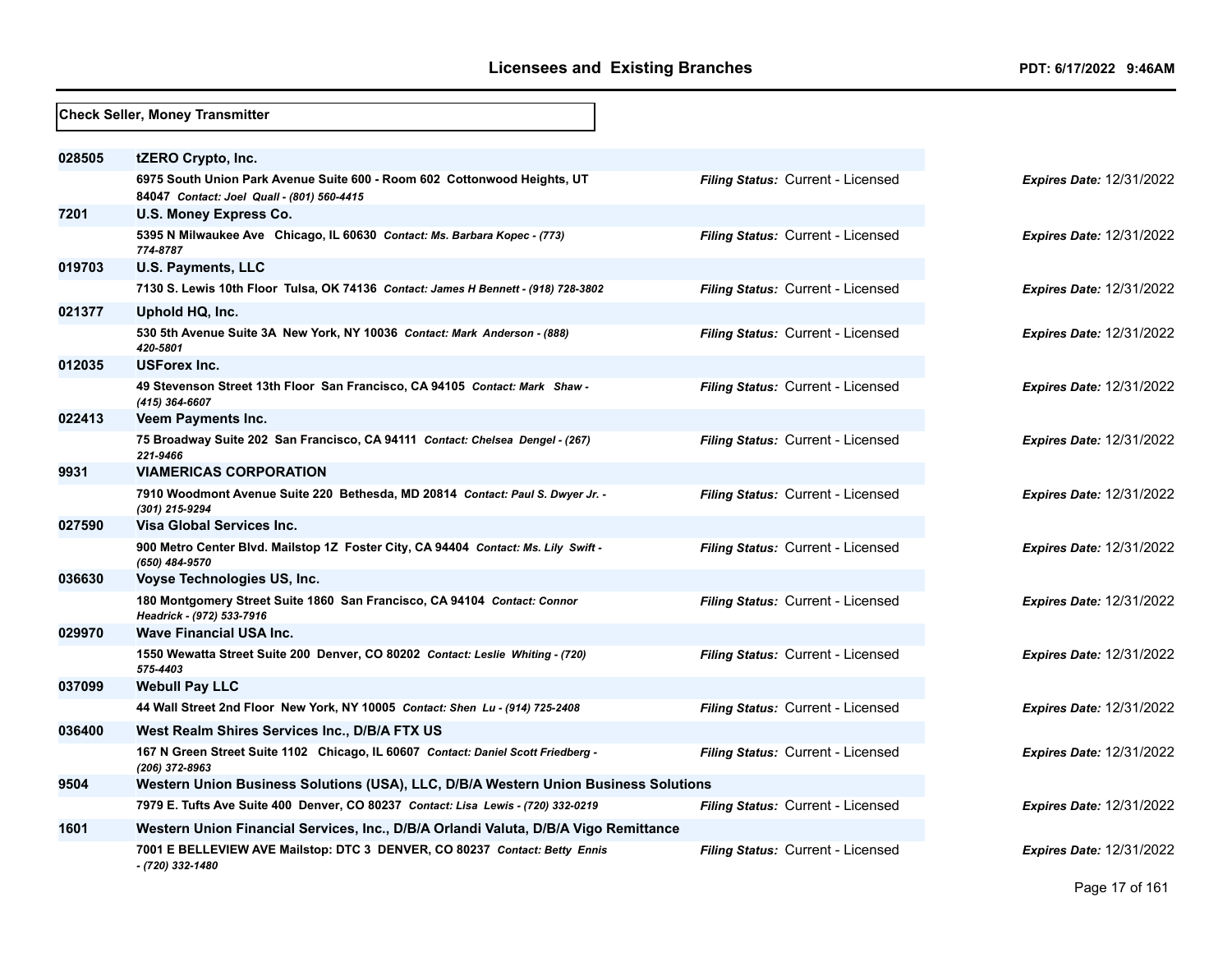|        | <b>Check Seller, Money Transmitter</b>                                                                |                                   |                                                                   |
|--------|-------------------------------------------------------------------------------------------------------|-----------------------------------|-------------------------------------------------------------------|
| 8103   | Western Union International Services, LLC                                                             |                                   |                                                                   |
|        | 7001 E Belleview Avenue Mailstop: DTC 3 Denver, CO 80237 Contact: Nicole Ayres<br>- (720) 332-4621    | Filing Status: Current - Licensed | <b>Expires Date: 12/31/2022</b>                                   |
| 030089 | <b>WEX Payments Inc.</b>                                                                              |                                   |                                                                   |
|        | 97 Darling Avenue South Portland, ME 04106 Contact: Elise Wallace - (207)<br>841-7912                 | Filing Status: Current - Licensed | <b>Expires Date: 12/31/2022</b>                                   |
| 021738 | Wise US Inc.                                                                                          |                                   |                                                                   |
|        | 30 West 26th Street 6th Floor New York, NY 10010 Contact: Laura LePage - (888)<br>908-3833            | Filing Status: Current - Licensed | <b>Expires Date: 12/31/2022</b>                                   |
| 019820 | <b>WorldRemit Corp.</b>                                                                               |                                   |                                                                   |
|        | 600 17th Street Suite 200 South Denver, CO 80202 Contact: Eric Dziengelski - (720)<br>593-3670        | Filing Status: Current - Licensed | <b>Expires Date: 12/31/2022</b>                                   |
| 027178 | Wyre Payments, Inc.                                                                                   |                                   |                                                                   |
|        | 1500 Bryant Street Suite 750 San Francisco, CA 94103 Contact: Steven Huynh -<br>(415) 374-7356        | Filing Status: Current - Licensed | <b>Expires Date: 12/31/2022</b>                                   |
| 023534 | YapStone, Inc.                                                                                        |                                   |                                                                   |
|        | 2121 North California Blvd Suite 400 Walnut Creek, CA 94596 Contact: David<br>Durant - (925) 954-6547 | Filing Status: Current - Licensed | <b>Expires Date: 12/31/2022</b>                                   |
| 031906 | <b>Yardi Payments, LLC</b>                                                                            |                                   |                                                                   |
|        | 430 South Fairview Avenue Santa Barbara, CA 93117 Contact: Mr. David Tepoorten<br>- (805) 699-2040    | Filing Status: Current - Licensed | <b>Expires Date: 12/31/2022</b>                                   |
| 036075 | Yuansfer, Inc., D/B/A Pockyt                                                                          |                                   |                                                                   |
|        | 28 Liberty Street 6th Floor New York, NY 10005 Contact: Mason Lin - (917) 256-9007                    | Filing Status: Current - Licensed | <b>Expires Date: 12/31/2022</b>                                   |
| 034739 | Zap Solutions, Inc., D/B/A Strike                                                                     |                                   |                                                                   |
|        | 200 North LaSalle Street Suite 2650 Chicago, IL 60601 Contact: Paul Santiago -<br>(747) 286-0255      | Filing Status: Current - Licensed | <b>Expires Date: 12/31/2022</b>                                   |
| 025893 | <b>Zero Hash LLC</b>                                                                                  |                                   |                                                                   |
|        | 327 N Aberdeen Street Chicago, IL 60607-1202 Contact: Stephen Gardner - (855)<br>744-7333             | Filing Status: Current - Licensed | <b>Expires Date: 12/31/2022</b>                                   |
|        |                                                                                                       |                                   | Filing Count - Filing Type: Check Seller, Money Transmitter = 159 |

**Licensed Lender**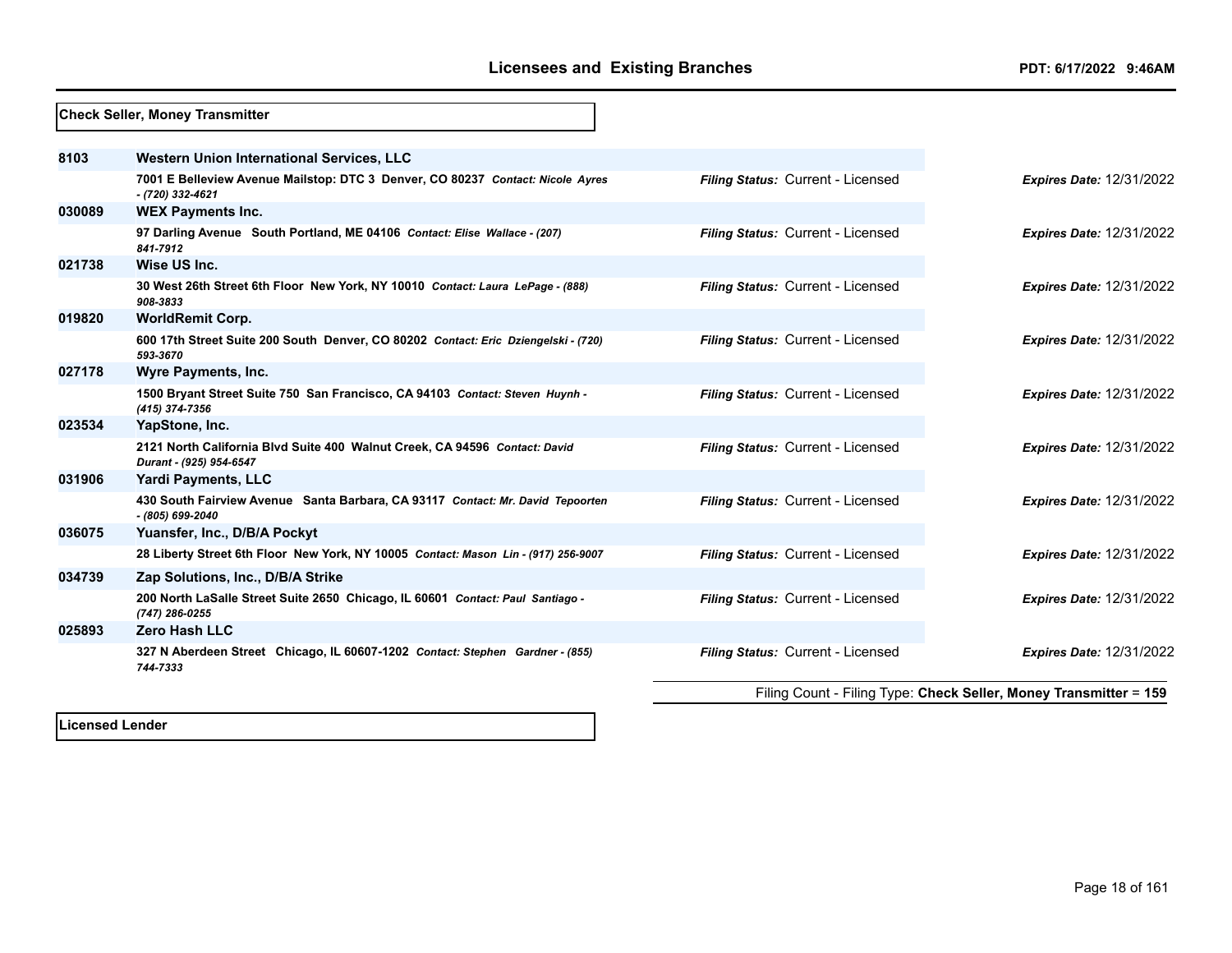| <b>Licensed Lender</b> |                                                                                                                            |                                          |                                 |
|------------------------|----------------------------------------------------------------------------------------------------------------------------|------------------------------------------|---------------------------------|
| 024396                 | 1ST 2ND MORTGAGE COMPANY OF N.J., INC.<br>50 Spring Street Cresskill, NJ 07626 Contact: Mr. Andy Pada Jr. - (201) 569-3469 | Filing Status: Current - Licensed        | <b>Expires Date: 12/31/2022</b> |
|                        |                                                                                                                            |                                          |                                 |
|                        | <b>Branches / Locations:</b><br>License#<br><b>Address</b>                                                                 |                                          |                                 |
|                        | 031098<br>1625 Washington Avenue Philadelphia, PA 19146                                                                    | <b>Filing Status: Current - Licensed</b> | <b>Expires Date: 12/31/2022</b> |
|                        | 033096<br>140 Littleton Road Suite 301 Parsippany, NJ 07054                                                                | Filing Status: Current - Licensed        | <b>Expires Date: 12/31/2022</b> |
|                        | 037480<br>418 West Side Avenue<br>Jersey City, NJ 07305                                                                    | Filing Status: Current - Licensed        | <b>Expires Date: 12/31/2022</b> |
|                        | 3 Additional Locations Listed for File # 024396                                                                            |                                          |                                 |
| 024746                 | 1st Financial, Inc.                                                                                                        |                                          |                                 |
|                        | 839 Elkridge Landing Road Suite #100 Linthicum, MD 21090 Contact: Ms. Natalie                                              | Filing Status: Current - Licensed        | <b>Expires Date: 12/31/2022</b> |
|                        | Rathell - (410) 841-5330<br>025856<br>3700 O'Donnell Street Suite 200 Baltimore, MD 21224                                  | Filing Status: Current - Licensed        | <b>Expires Date: 12/31/2022</b> |
|                        | 1 Additional Locations Listed for File # 024746                                                                            |                                          |                                 |
| 2036                   | 1st Preference Mortgage Corporation                                                                                        |                                          |                                 |
|                        | 9423 Belair Road Baltimore, MD 21236 Contact: Mr. William J Parisi - (410) 529-5400                                        | Filing Status: Current - Licensed        | <b>Expires Date: 12/31/2022</b> |
|                        | 6214<br>19 South State Street Dover, DE 19901                                                                              | Filing Status: Current - Licensed        | <b>Expires Date: 12/31/2022</b> |
|                        | 1 Additional Locations Listed for File # 2036                                                                              |                                          |                                 |
| 8345                   | 21st Mortgage Corporation                                                                                                  |                                          |                                 |
|                        | 620 Market Street Knoxville, TN 37902 Contact: Kennith Nunez - (865) 523-2120                                              | Filing Status: Current - Licensed        | <b>Expires Date: 12/31/2022</b> |
| 027851                 | 2233 Delaware LLC, D/B/A Cash Factory USA                                                                                  |                                          |                                 |
|                        | 101 Convention Center Drive Suite 700 Las Vegas, NV 89109 Contact: Ms. Nicolle<br>Ferreira - (702) 766-8098                | Filing Status: Current - Licensed        | <b>Expires Date: 12/31/2022</b> |
| 029858                 | 60MonthLoans, Inc.                                                                                                         |                                          |                                 |
|                        | 640 Menlo Avenue Suite 10 Menlo Park, CA 94025 Contact: Vipul Gupta - (650)<br>441-9300                                    | Filing Status: Current - Licensed        | <b>Expires Date: 12/31/2022</b> |
| 037443                 | <b>A&amp;D Mortgage LLC</b>                                                                                                |                                          |                                 |
|                        | 1040 S Federal Highway Hollywood, FL 33020 Contact: Christina Montano - (954)<br>418-3858                                  | Filing Status: Current - Licensed        | <b>Expires Date: 12/31/2022</b> |
| 019818                 | A-1 Premium Acceptance, Inc., D/B/A King of Kash                                                                           |                                          |                                 |
|                        | 8304 Wornall Road Kansas City, MO 64114 Contact: Cary Silverman - (860) 823-7960                                           | Filing Status: Current - Licensed        | <b>Expires Date: 12/31/2022</b> |
| 029414                 | AA Home Loans, LLC, D/B/A Preferred Home Loans                                                                             |                                          |                                 |
|                        | 514 Oldham Street Baltimore, MD 21224 Contact: Mr. Aaron Burke - (410) 627-8010                                            | Filing Status: Current - Licensed        | <b>Expires Date: 12/31/2022</b> |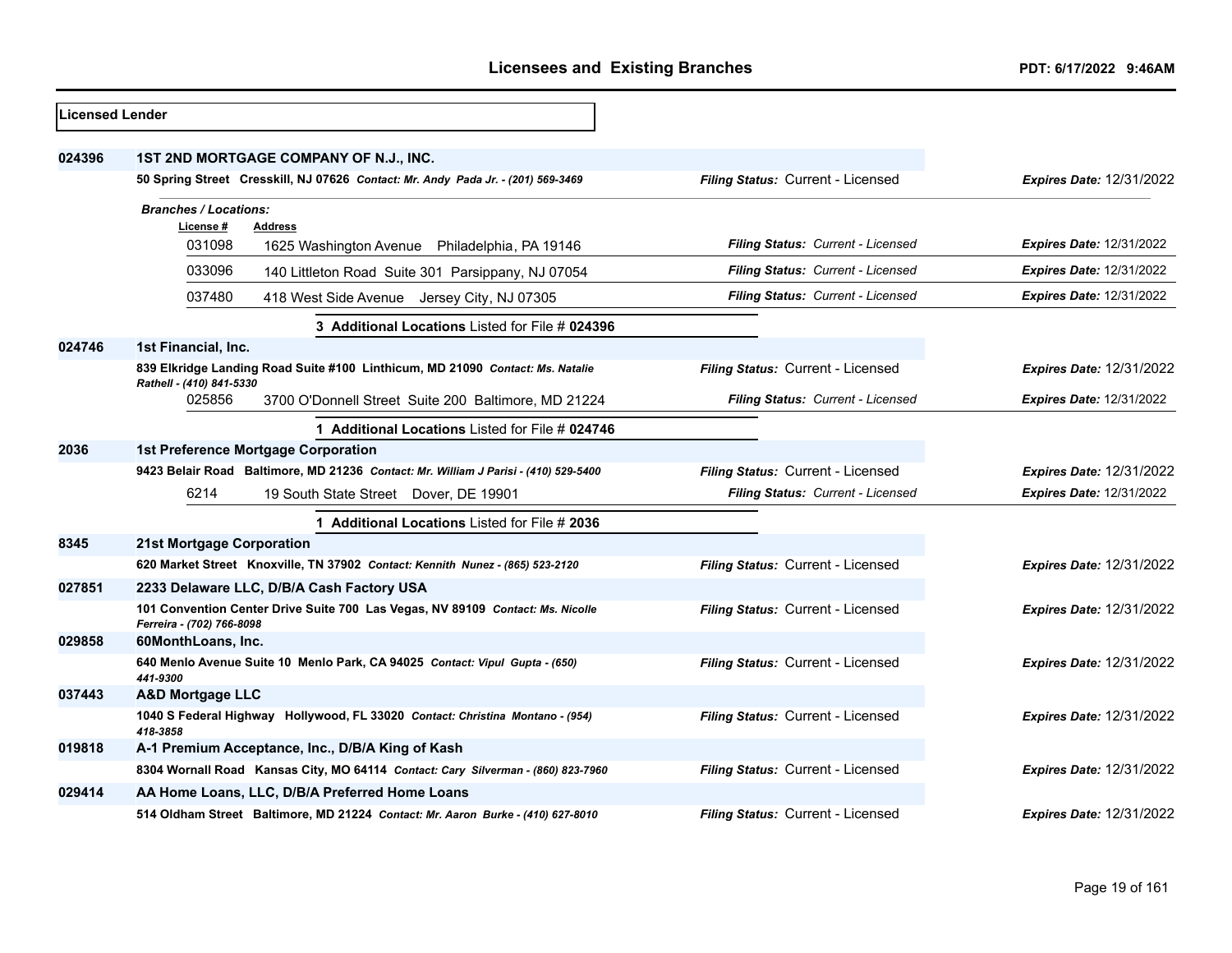| <b>Licensed Lender</b> |                                                                                                                                |                                                                                  |                                   |                                 |
|------------------------|--------------------------------------------------------------------------------------------------------------------------------|----------------------------------------------------------------------------------|-----------------------------------|---------------------------------|
| 024333                 | <b>AAFMAA Mortgage Services LLC</b>                                                                                            |                                                                                  |                                   |                                 |
|                        | 702-2061                                                                                                                       | One Copley Parkway Suite 420 Morrisville, NC 27560 Contact: David Duarte - (202) | Filing Status: Current - Licensed | <b>Expires Date: 12/31/2022</b> |
|                        | <b>Branches / Locations:</b><br>License #                                                                                      | <b>Address</b>                                                                   |                                   |                                 |
|                        | 027299                                                                                                                         | Convergence Center Three 272 Bendix Road, Suite 580<br>Virginia Beach, VA 23452  | Filing Status: Current - Licensed | <b>Expires Date: 12/31/2022</b> |
|                        |                                                                                                                                | 1 Additional Locations Listed for File # 024333                                  |                                   |                                 |
| 028446                 | Above Lending, Inc.                                                                                                            |                                                                                  |                                   |                                 |
|                        | - (617) 648-2566                                                                                                               | 7322 Southwest Freeway Suite 900 Houston, TX 77074 Contact: Ms. Connie Kondik    | Filing Status: Current - Licensed | <b>Expires Date: 12/31/2022</b> |
| 025694                 | Absolute Home Mortgage Corporation, D/B/A Crown Home Mortgage, D/B/A Direct Access Funding, D/B/A<br><b>Home Team Mortgage</b> |                                                                                  |                                   |                                 |
|                        | 330 Passaic Avenue Suite 204 Fairfield, NJ 07004 Contact: Mr. George Herghelegiu -<br>$(0.0) -$                                |                                                                                  | Filing Status: Current - Licensed | <b>Expires Date: 12/31/2022</b> |
|                        | <b>Branches / Locations:</b>                                                                                                   |                                                                                  |                                   |                                 |
|                        | License #<br>026614                                                                                                            | Address<br>2600 Philmont Avenue Suite 212 Huntingdon Valley, PA 19006            | Filing Status: Current - Licensed | <b>Expires Date: 12/31/2022</b> |
|                        | 030224                                                                                                                         | 1516 N. 5th Street Unit 404 Philadelphia, PA 19122                               | Filing Status: Current - Licensed | <b>Expires Date: 12/31/2022</b> |
|                        | 033521                                                                                                                         | 1 Eves Drive Suite 101 Marlton, NJ 08053                                         | Filing Status: Current - Licensed | <b>Expires Date: 12/31/2022</b> |
|                        | 034308                                                                                                                         | 755 N. Broad Street Suite 755A Middletown, DE 19709                              | Filing Status: Current - Licensed | <b>Expires Date: 12/31/2022</b> |
|                        | 034544                                                                                                                         | 1567 Rt 517 Hackettstown, NJ 07840                                               | Filing Status: Current - Licensed | <b>Expires Date: 12/31/2022</b> |
|                        | 035662                                                                                                                         | 1239 Old Lancaster Pike 1st Floor Hockessin, DE 19707                            | Filing Status: Current - Licensed | Expires Date: 12/31/2022        |
|                        | 035919                                                                                                                         | 411 Hackensack Avenue Suite 709 Hackensack, NJ 07601                             | Filing Status: Current - Licensed | <b>Expires Date: 12/31/2022</b> |
|                        | 037175                                                                                                                         | 119 N. Main Street Building F, Suite 2 Galena, MD 21635                          | Filing Status: Current - Licensed | <b>Expires Date: 12/31/2022</b> |
|                        | 037376                                                                                                                         | 1447 York Road Suite 400 Lutherville, MD 21093                                   | Filing Status: Current - Licensed | <b>Expires Date: 12/31/2022</b> |
|                        | 037445                                                                                                                         | 6 Century Drive Suite 180 Parsippany, NJ 07054                                   | Filing Status: Current - Licensed | <b>Expires Date: 12/31/2022</b> |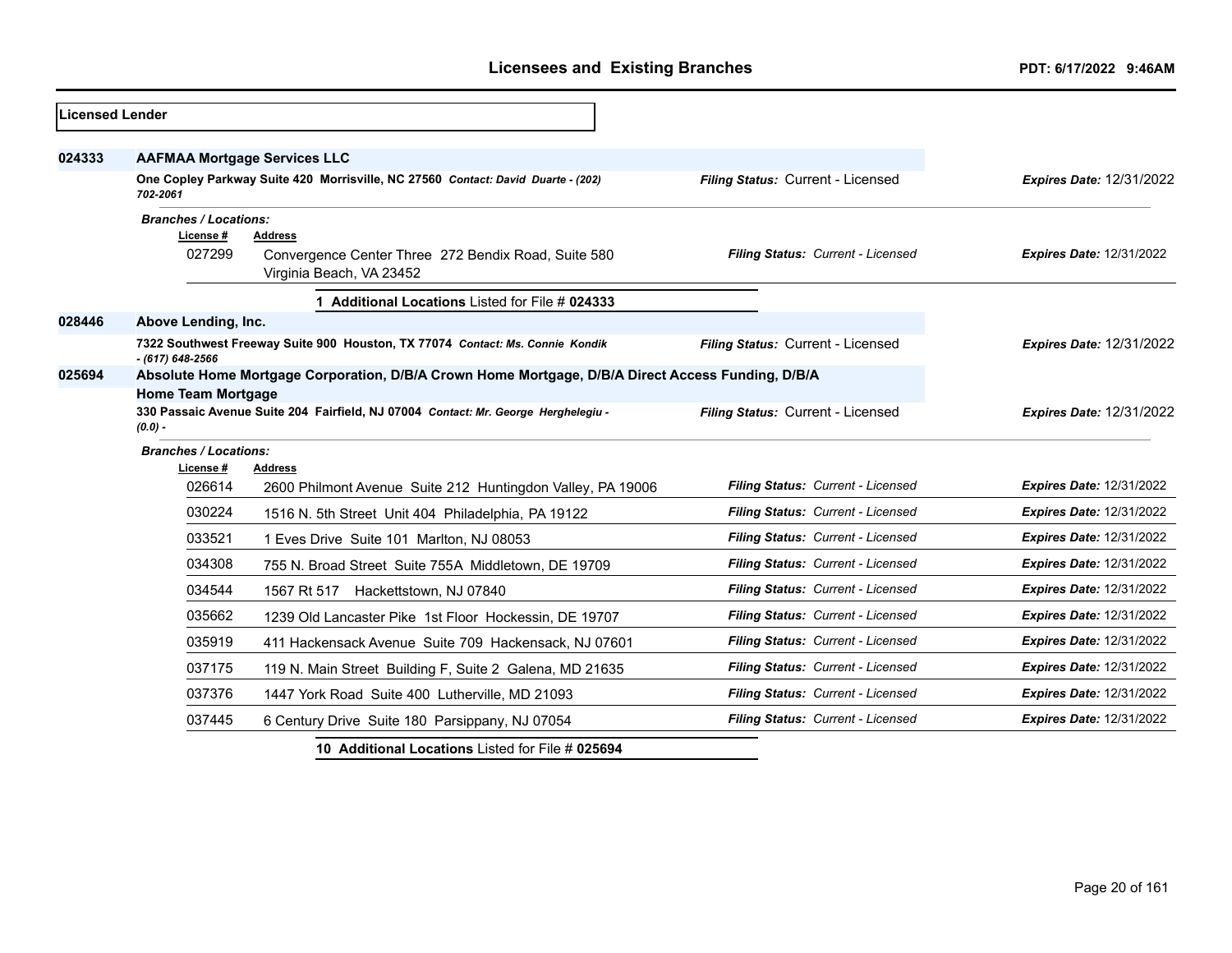| <b>Licensed Lender</b> |                                                                                  |                                                                                      |                                   |                                 |
|------------------------|----------------------------------------------------------------------------------|--------------------------------------------------------------------------------------|-----------------------------------|---------------------------------|
| 010825                 | Academy Mortgage Corporation of Utah, D/B/A The Legacy Group of Academy Mortgage |                                                                                      |                                   |                                 |
|                        |                                                                                  | 339 West 13490 South Draper, UT 84020 Contact: Mike Jensen - (801) 233-3767          | Filing Status: Current - Licensed | <b>Expires Date: 12/31/2022</b> |
|                        | <b>Branches / Locations:</b>                                                     |                                                                                      |                                   |                                 |
|                        | License #<br>010972                                                              | Address<br>6960 Aviation Blvd. Suite E Suite 410, 4th Floor Glen Burnie,<br>MD 21061 | Filing Status: Current - Licensed | <b>Expires Date: 12/31/2022</b> |
|                        | 023100                                                                           | 114 S. Washington Street Suite 203 Easton, MD 21601                                  | Filing Status: Current - Licensed | <b>Expires Date: 12/31/2022</b> |
|                        | 024215                                                                           | 404 West Pulaski Highway Suite B Elkton, MD 21921                                    | Filing Status: Current - Licensed | <b>Expires Date: 12/31/2022</b> |
|                        | 033195                                                                           | 415 S. Talbot Street St. Michaels, MD 21663                                          | Filing Status: Current - Licensed | <b>Expires Date: 12/31/2022</b> |
|                        | 033234                                                                           | 10 South Market Street Frederick, MD 21701                                           | Filing Status: Current - Licensed | <b>Expires Date: 12/31/2022</b> |
|                        | 036279                                                                           | 711 W Pickard Street Suite C Mt. Pleasant, MI 48858                                  | Filing Status: Current - Licensed | <b>Expires Date: 12/31/2022</b> |
|                        | 037377                                                                           | 6411 Ivy Lane Suite 300 Greenbelt, MD 20770                                          | Filing Status: Current - Licensed | <b>Expires Date: 12/31/2022</b> |
|                        |                                                                                  | 7 Additional Locations Listed for File # 010825                                      |                                   |                                 |
| 029723                 | AccessOne MedCard, Inc.                                                          |                                                                                      |                                   |                                 |
|                        | (980) 233-3102                                                                   | 360 Kingsley Park Drive Suite 300 Fort Mill, SC 29715 Contact: Ms. Tammy T Geis -    | Filing Status: Current - Licensed | <b>Expires Date: 12/31/2022</b> |
|                        | 029724                                                                           | 400 International Way Suite 220 Springfield, OR 97477                                | Filing Status: Current - Licensed | Expires Date: 12/31/2022        |
|                        |                                                                                  | 1 Additional Locations Listed for File # 029723                                      |                                   |                                 |
| 020745                 |                                                                                  | Acopia, LLC, D/B/A Acopia Home Loans                                                 |                                   |                                 |
|                        | $-$ (615) 543-3315                                                               | 306 Northcreek Boulevard Suite 100 Goodlettsville, TN 37072 Contact: Craig Miller    | Filing Status: Current - Licensed | <b>Expires Date: 12/31/2022</b> |
| 7695                   | Acre Mortgage & Financial, Inc., D/B/A Nation One Mortgage                       |                                                                                      |                                   |                                 |
|                        | (856) 810-1000                                                                   | 70 East Main Street Suite 100 Marlton, NJ 08053 Contact: Mr. Joseph DiCriscio -      | Filing Status: Current - Licensed | <b>Expires Date: 12/31/2022</b> |
| 010560                 | <b>Advisors Mortgage Group, LLC</b>                                              |                                                                                      |                                   |                                 |
|                        |                                                                                  | 1411 Highway 35 Ocean, NJ 07712 Contact: Sean M. Clark - (732) 292-3133              | Filing Status: Current - Licensed | <b>Expires Date: 12/31/2022</b> |
|                        | 020059                                                                           | 25 West Winona Avenue Norwood, PA 19074                                              | Filing Status: Current - Licensed | <b>Expires Date: 12/31/2022</b> |
|                        |                                                                                  | 1 Additional Locations Listed for File # 010560                                      |                                   |                                 |
| 029659                 | <b>Affirm Loan Services LLC</b>                                                  |                                                                                      |                                   |                                 |
|                        | Linford - (415) 984-0490                                                         | 650 California Street 12th Floor San Francisco, CA 94108 Contact: Mr. Michael        | Filing Status: Current - Licensed | <b>Expires Date: 12/31/2022</b> |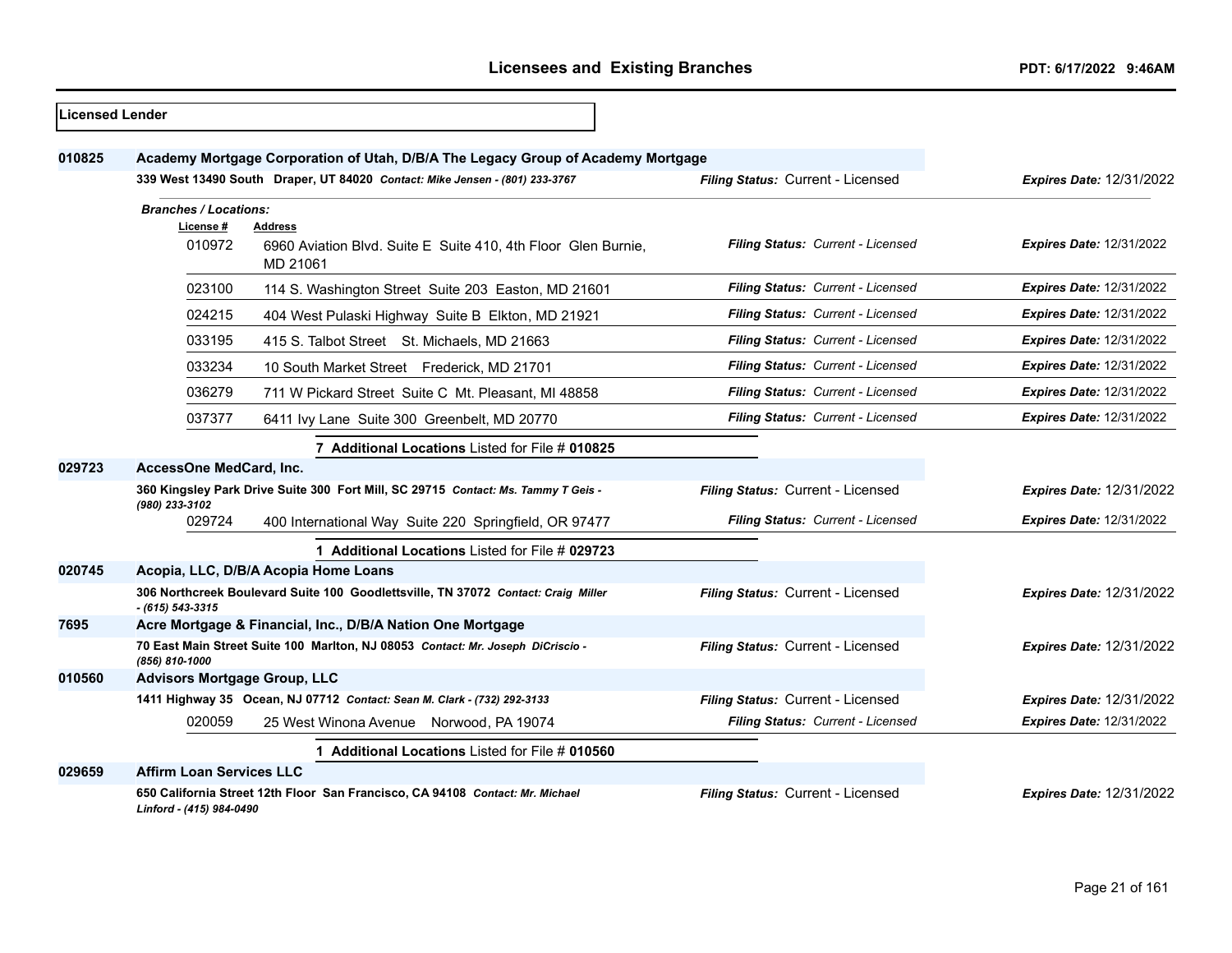| <b>Licensed Lender</b> |                                                                                                           |                                                                                                 |                                          |                                 |
|------------------------|-----------------------------------------------------------------------------------------------------------|-------------------------------------------------------------------------------------------------|------------------------------------------|---------------------------------|
| 031197                 |                                                                                                           | AHP Servicing LLC, D/B/A AHP Mortgage Direct                                                    |                                          |                                 |
|                        | (312) 763-6285                                                                                            | 440 S. La Salle Street Suite 1110 Chicago, IL 60605 Contact: Christine Sahyers -                | Filing Status: Current - Licensed        | <b>Expires Date: 12/31/2022</b> |
|                        | <b>Branches / Locations:</b><br>License #<br><b>Address</b>                                               |                                                                                                 |                                          |                                 |
|                        | 031640                                                                                                    | 915 W. Imperial Highway Suite 230 Brea, CA 92821                                                | Filing Status: Current - Licensed        | <b>Expires Date: 12/31/2022</b> |
|                        |                                                                                                           | 1 Additional Locations Listed for File # 031197                                                 |                                          |                                 |
| 020786                 |                                                                                                           | All Credit Considered Mortgage, Inc., D/B/A ACC Mortgage                                        |                                          |                                 |
|                        | 1801 Research Boulevard Suite 410 Rockville, MD 20850                                                     |                                                                                                 | Filing Status: Current - Licensed        | <b>Expires Date: 12/31/2022</b> |
| 1696                   | Allied Mortgage Group, Inc., D/B/A Allied Mortgage Direct                                                 |                                                                                                 |                                          |                                 |
|                        | 225 City Avenue Suite 102 Bala Cynwyd, PA 19004 Contact: Kyle Manseau - (610)<br>660-4721                 |                                                                                                 | Filing Status: Current - Licensed        | <b>Expires Date: 12/31/2022</b> |
|                        | 019593                                                                                                    | 2003 Lower State Road Suite 322 Doylestown, PA 18901                                            | Filing Status: Current - Licensed        | <b>Expires Date: 12/31/2022</b> |
|                        | 035451                                                                                                    | 3411 Silverside Road Suite 233 Wilmington, DE 19810                                             | Filing Status: Current - Licensed        | <b>Expires Date: 12/31/2022</b> |
|                        | 7728                                                                                                      | 1000 Haddonfield-Berlin Road Suite 204 Voorhees, NJ 08043                                       | Filing Status: Current - Licensed        | <b>Expires Date: 12/31/2022</b> |
|                        |                                                                                                           |                                                                                                 |                                          |                                 |
| 023072                 |                                                                                                           | Amcap Mortgage, Ltd., D/B/A AmCap Home Loans, D/B/A Capital Home Mortgage, D/B/A Major Mortgage |                                          |                                 |
|                        | 9999 Bellaire Boulevard Suite 700 Houston, TX 77036 Contact: Mr. R. Christopher<br>Baker - (512) 687-0747 |                                                                                                 | <b>Filing Status: Current - Licensed</b> | <b>Expires Date: 12/31/2022</b> |
| 036230                 | America One Mortgage, LLC                                                                                 |                                                                                                 |                                          |                                 |
|                        |                                                                                                           | 15 East High Street Suite G Glassboro, NJ 08028                                                 | Filing Status: Current - Licensed        | <b>Expires Date: 12/31/2022</b> |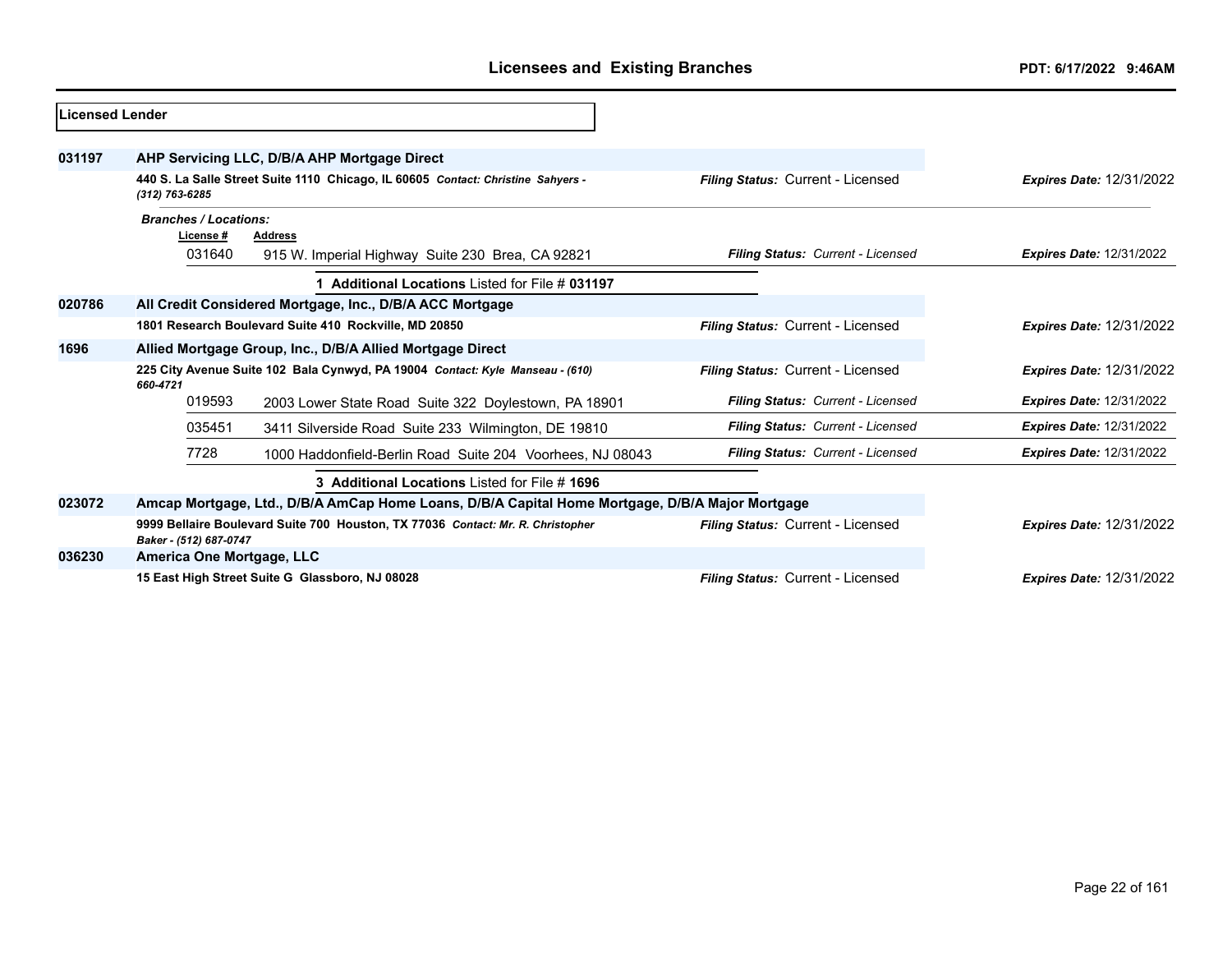| <b>Licensed Lender</b> |                                                                                                      |                                                                                |                                   |                                 |
|------------------------|------------------------------------------------------------------------------------------------------|--------------------------------------------------------------------------------|-----------------------------------|---------------------------------|
| 010444                 | American Advisors Group Inc., D/B/A AAG                                                              |                                                                                |                                   |                                 |
|                        | (866) 948-0003                                                                                       | 18200 Von Karman Avenue Suite 300 Irvine, CA 92612 Contact: Michael Bourland - | Filing Status: Current - Licensed | <b>Expires Date: 12/31/2022</b> |
|                        | <b>Branches / Locations:</b><br>License #<br><b>Address</b>                                          |                                                                                |                                   |                                 |
|                        |                                                                                                      |                                                                                |                                   |                                 |
|                        | 011857                                                                                               | 600 Townpark Lane Suite 300 Kennesaw, GA 30144                                 | Filing Status: Current - Licensed | <b>Expires Date: 12/31/2022</b> |
|                        | 017945                                                                                               | 5949 Iron Frame Way Suite 300 Columbia, MD 21044                               | Filing Status: Current - Licensed | <b>Expires Date: 12/31/2022</b> |
|                        | 019576                                                                                               | 2150 Highway 35 Suite 250, Office 20 Sea Girt, NJ 08750                        | Filing Status: Current - Licensed | <b>Expires Date: 12/31/2022</b> |
|                        | 021207                                                                                               | 58 South Service Road Suite 210 Melville, NY 11747                             | Filing Status: Current - Licensed | <b>Expires Date: 12/31/2022</b> |
|                        | 025150                                                                                               | 9601 Amberglen Boulevard Suite 260 Austin, TX 78729                            | Filing Status: Current - Licensed | <b>Expires Date: 12/31/2022</b> |
|                        | 025502                                                                                               | 18200 Von Karman Avenue Suite 1000 Irvine, CA 92612                            | Filing Status: Current - Licensed | <b>Expires Date: 12/31/2022</b> |
|                        | 029142                                                                                               | 9711 Washingtonian Boulevard Suite 550, Office 545<br>Gaithersburg, MD 20878   | Filing Status: Current - Licensed | <b>Expires Date: 12/31/2022</b> |
|                        | 029757                                                                                               | 3707 E Southern Avenue Office 2034 Mesa, AZ 85206                              | Filing Status: Current - Licensed | <b>Expires Date: 12/31/2022</b> |
|                        | 032711                                                                                               | 5930 Pebble Creek Drive Rocklin, CA 95765                                      | Filing Status: Current - Licensed | <b>Expires Date: 12/31/2022</b> |
|                        |                                                                                                      | 9 Additional Locations Listed for File # 010444                                |                                   |                                 |
| 022390                 |                                                                                                      | American Bancshares Mortgage, LLC, D/B/A ABSM                                  |                                   |                                 |
|                        | 14261 Commerce Way Suite 100 Miami Lakes, FL 33016 Contact: Mr. John<br>Cosculluela - (305) 826-4500 |                                                                                | Filing Status: Current - Licensed | <b>Expires Date: 12/31/2022</b> |
|                        | <b>Branches / Locations:</b><br>License#                                                             | <b>Address</b>                                                                 |                                   |                                 |
|                        | 026697                                                                                               | 3701 SW 87 Avenue<br>Miami, FL 33165                                           | Filing Status: Current - Licensed | <b>Expires Date: 12/31/2022</b> |
|                        |                                                                                                      | 1 Additional Locations Listed for File # 022390                                |                                   |                                 |
| 017925                 |                                                                                                      | <b>American Federal Mortgage Corporation</b>                                   |                                   |                                 |
|                        | 360 Route 24 Chester, NJ 07930                                                                       |                                                                                | Filing Status: Current - Licensed | <b>Expires Date: 12/31/2022</b> |
| 5776                   | <b>American Finance, LLC</b>                                                                         |                                                                                |                                   |                                 |
|                        | (302) 674-0365                                                                                       | 17507 South DuPont Highway Harrington, DE 19952 Contact: Mr. Frank R Moore -   | Filing Status: Current - Licensed | <b>Expires Date: 12/31/2022</b> |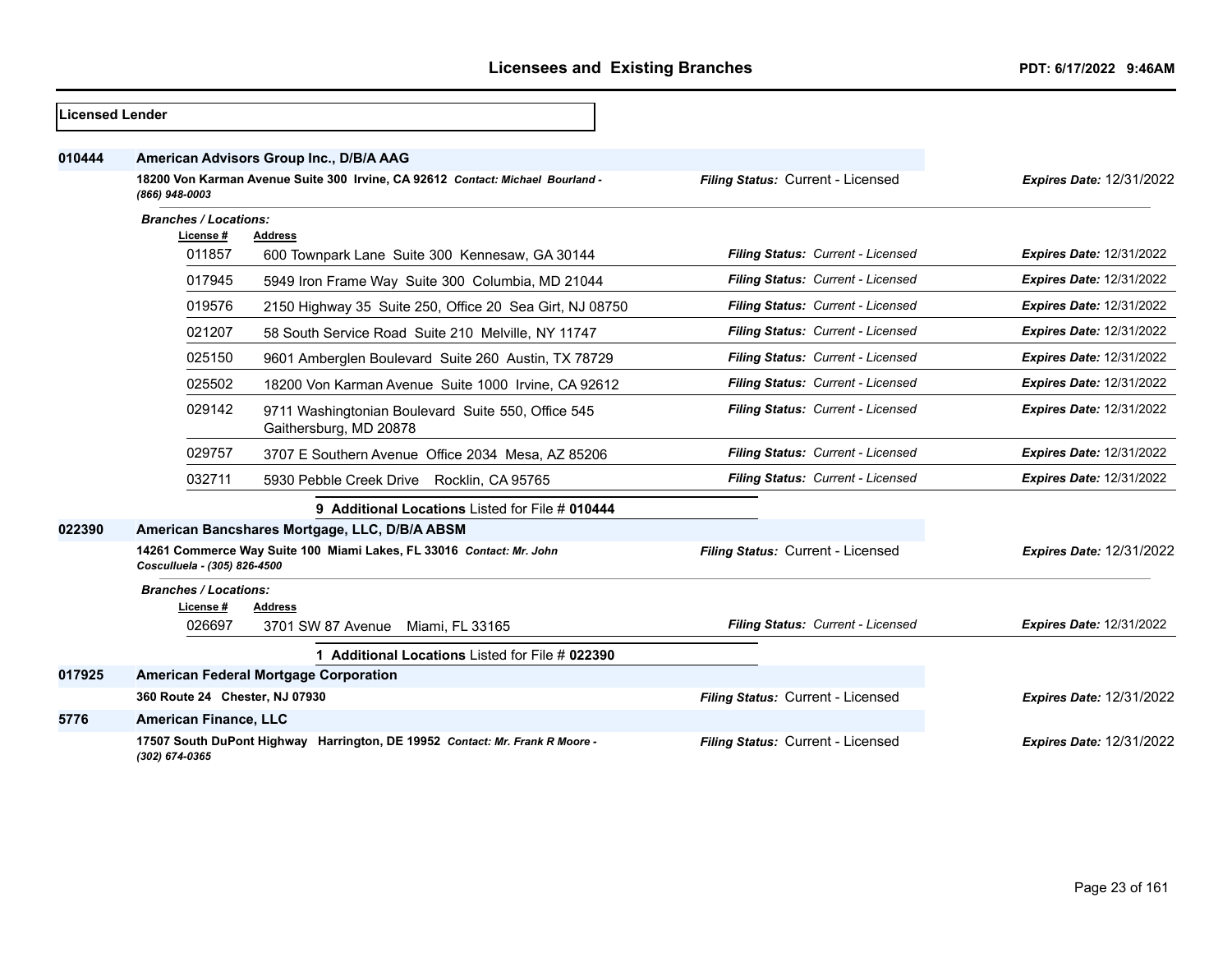| Licensed Lender |          |                                                                             |                                   |                                 |
|-----------------|----------|-----------------------------------------------------------------------------|-----------------------------------|---------------------------------|
| 018102          |          | American Financial Network, Inc., D/B/A Loan Pro Direct, Inc.               |                                   |                                 |
|                 | 287-7685 | 10 Pointe Drive Suite 330 Brea, CA 92821 Contact: Mr. Jonathan Gwin - (909) | Filing Status: Current - Licensed | <b>Expires Date: 12/31/2022</b> |
|                 | 020304   | 906 MacDade Boulevard Suite 2 Folsom, PA 19033                              | Filing Status: Current - Licensed | <b>Expires Date: 12/31/2022</b> |
|                 | 021069   | 2021 Hartel Street Suite 100 Levittown, PA 19057                            | Filing Status: Current - Licensed | <b>Expires Date: 12/31/2022</b> |
|                 | 021407   | 770 The City Drive Suite 1100 Orange, CA 92868                              | Filing Status: Current - Licensed | <b>Expires Date: 12/31/2022</b> |
|                 | 022888   | 500 Craig Road Suite 202 & 201 Manalapan, NJ 07726                          | Filing Status: Current - Licensed | <b>Expires Date: 12/31/2022</b> |
|                 | 027544   | 100 B. Street Suite 330 Santa Rosa, CA 95401                                | Filing Status: Current - Licensed | <b>Expires Date: 12/31/2022</b> |
|                 | 028287   | 5701 Route 42 Second Floor Washington Township, NJ 08012                    | Filing Status: Current - Licensed | <b>Expires Date: 12/31/2022</b> |
|                 | 029351   | 15991 Red Hill Avenue Suite 230 Tustin, CA 92780                            | Filing Status: Current - Licensed | <b>Expires Date: 12/31/2022</b> |
|                 | 029696   | 15991 Redhill Avenue Suite 200 Tustin, CA 92780                             | Filing Status: Current - Licensed | <b>Expires Date: 12/31/2022</b> |
|                 | 030789   | 3302 Old Bridge Road Suite A Woodbridge, VA 22192                           | Filing Status: Current - Licensed | <b>Expires Date: 12/31/2022</b> |
|                 | 032741   | 90 Painters Mill Road Suites 210-213 Owings Mills, MD 21117                 | Filing Status: Current - Licensed | <b>Expires Date: 12/31/2022</b> |
|                 | 032963   | 1600 S. Beacon Boulevard Suite 240 Grand Havens, MI 49417                   | Filing Status: Current - Licensed | <b>Expires Date: 12/31/2022</b> |
|                 | 033799   | 600 S. Lehigh Street Baltimore, MD 21224                                    | Filing Status: Current - Licensed | <b>Expires Date: 12/31/2022</b> |
|                 | 035902   | 1533-1571 Postal Road, STE 1551D Chester, MD 21619                          | Filing Status: Current - Licensed | <b>Expires Date: 12/31/2022</b> |
|                 | 036000   | 9200 Corporate Boulevard Suite 320 Rockville, MD 20850                      | Filing Status: Current - Licensed | <b>Expires Date: 12/31/2022</b> |
|                 | 036657   | 9638 Sunset Drive<br>Miami, FL 33173                                        | Filing Status: Current - Licensed | <b>Expires Date: 12/31/2022</b> |
|                 |          | 15 Additional Locations Listed for File # 018102                            |                                   |                                 |

**American Financial Resources, Inc., D/B/A E-Lend**

**7 Entin Road Suite 202 Parsippany, NJ 07054** *Contact: Mr. Richard Dubnoff - (973) 585-3221*

*Filing Status:* Current - Licensed *Expires Date:* 12/31/2022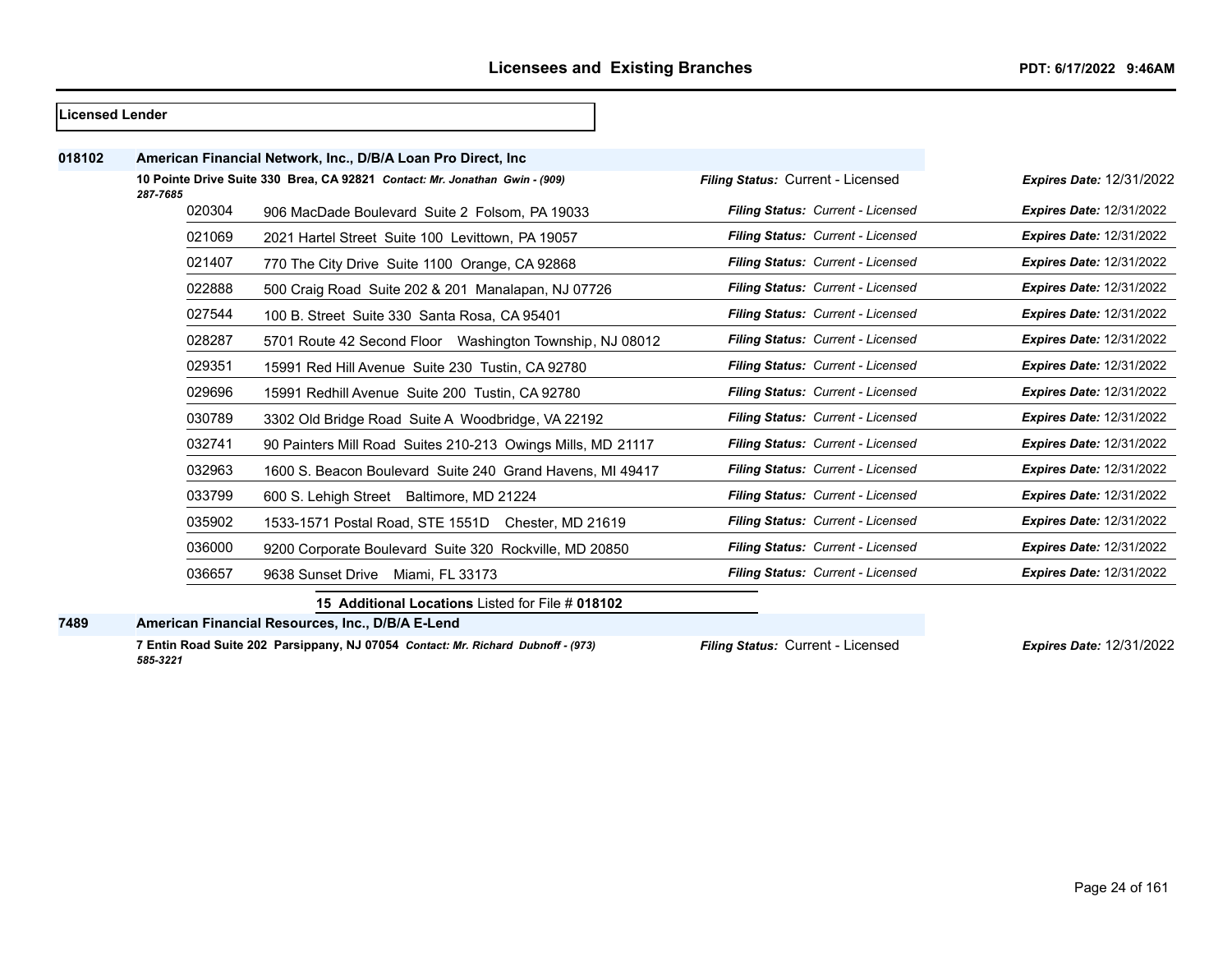| <b>Licensed Lender</b> |                                  |                                                                                                  |                                   |                                 |
|------------------------|----------------------------------|--------------------------------------------------------------------------------------------------|-----------------------------------|---------------------------------|
| 012840                 | <b>Financing Corporation</b>     | American Financing Corporation d/b/a AFC American Financing Corporationsandn, D/B/A AFC American |                                   |                                 |
|                        | (303) 695-7000                   | 3045 South Parker Road Suite 100 Aurora, CO 80014 Contact: Mr. Jeremy Potter -                   | Filing Status: Current - Licensed | <b>Expires Date: 12/31/2022</b> |
|                        | <b>Branches / Locations:</b>     |                                                                                                  |                                   |                                 |
|                        | License #<br>027923              | <b>Address</b><br>1216 S. Quail Court Gilbert, AZ 85233                                          | Filing Status: Current - Licensed | <b>Expires Date: 12/31/2022</b> |
|                        | 030961                           | 2372 Carmines Island Road Hayes, VA 23072                                                        | Filing Status: Current - Licensed | <b>Expires Date: 12/31/2022</b> |
|                        | 033168                           | 1115 Bay Court Unit 3A Destin, FL 32541                                                          | Filing Status: Current - Licensed | <b>Expires Date: 12/31/2022</b> |
|                        | 033632                           | 7230 33rd Square Vero Beach, FL 32967                                                            | Filing Status: Current - Licensed | <b>Expires Date: 12/31/2022</b> |
|                        | 034306                           | 11919 Catbird San Antonio, TX 78221                                                              | Filing Status: Current - Licensed | <b>Expires Date: 12/31/2022</b> |
|                        | 035040                           | 6141 Bayberry Avenue<br>Manheim, PA 17545                                                        | Filing Status: Current - Licensed | <b>Expires Date: 12/31/2022</b> |
|                        | 037580                           | 8705 Silvercrest Court Albuguergue, NM 87114                                                     | Filing Status: Current - Licensed | <b>Expires Date: 12/31/2022</b> |
|                        | 037599                           | 1998 Maple Hollow Way Bountiful, UT 84010                                                        | Filing Status: Current - Licensed | <b>Expires Date: 12/31/2022</b> |
|                        | 037633                           | 40114 Watford Way Palmdale, CA 93551                                                             | Filing Status: Current - Licensed | <b>Expires Date: 12/31/2022</b> |
|                        | 037662                           | 6908 Springwater Street Smyrna, TN 37167                                                         | Filing Status: Current - Licensed | <b>Expires Date: 12/31/2022</b> |
|                        | 037763                           | 3032 Sunwatch Drive Wesley Chapel, FL 33544                                                      | Filing Status: Current - Licensed | <b>Expires Date: 12/31/2022</b> |
|                        | 037858                           | 2413 Brantwood Drive<br>Neenah, WI 54956                                                         | Filing Status: Current - Licensed | <b>Expires Date: 12/31/2022</b> |
|                        | 038326                           | 12324 Stone Bark Trail<br>Orlando, FL 32824                                                      | Filing Status: Current - Licensed | <b>Expires Date: 12/31/2022</b> |
|                        | 038453                           | 311 Overlook Ridge Court Canton, GA 30114                                                        | Filing Status: Current - Licensed | <b>Expires Date: 12/31/2022</b> |
|                        |                                  | 14 Additional Locations Listed for File # 012840                                                 |                                   |                                 |
| 010357                 | American Internet Mortgage, Inc. |                                                                                                  |                                   |                                 |
|                        | (619) 814-8282                   | 4121 Camino Del Rio South San Diego, CA 92108 Contact: Vincent Kasperick -                       | Filing Status: Current - Licensed | <b>Expires Date: 12/31/2022</b> |
|                        | <b>Branches / Locations:</b>     |                                                                                                  |                                   |                                 |
|                        | License #<br>029692              | <b>Address</b><br>4141 Camino Del Rio S San Diego, CA 92108                                      | Filing Status: Current - Licensed | <b>Expires Date: 12/31/2022</b> |
|                        |                                  | 1 Additional Locations Listed for File # 010357                                                  |                                   |                                 |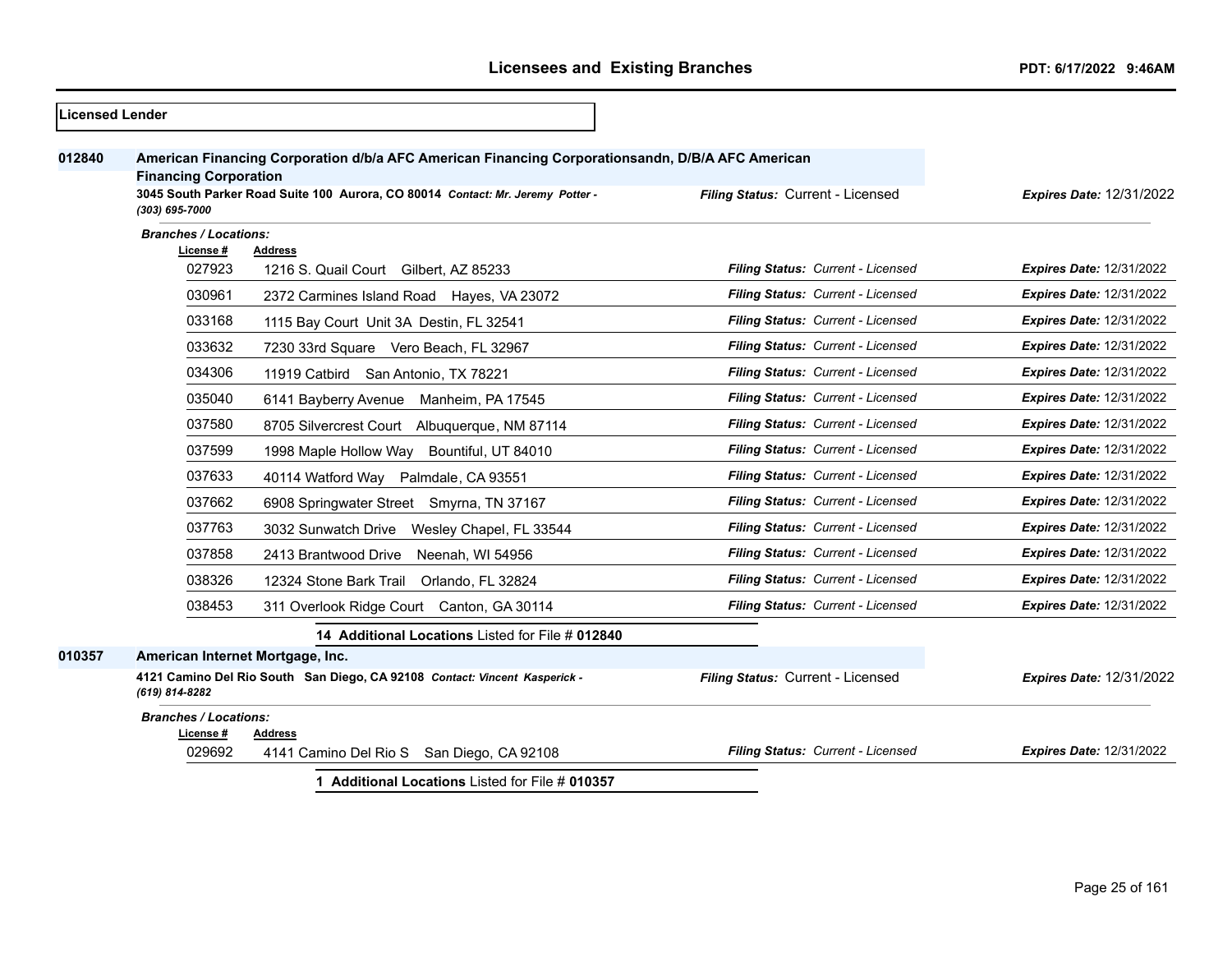┑

| <b>Licensed Lender</b> |                                                                                                                                      |                                                                                                                                                                                            |                                   |                                 |
|------------------------|--------------------------------------------------------------------------------------------------------------------------------------|--------------------------------------------------------------------------------------------------------------------------------------------------------------------------------------------|-----------------------------------|---------------------------------|
| 011546                 | American Neighborhood Mortgage Acceptance Company LLC, D/B/A AnnieMac Home Mortgage, D/B/A<br>LOFIDIRECT, D/B/A The Mortgage Company |                                                                                                                                                                                            |                                   |                                 |
|                        | (856) 252-1196                                                                                                                       | 700 East Gate Drive Suite 400 Mount Laurel, NJ 08054 Contact: Michele Mount -                                                                                                              | Filing Status: Current - Licensed | <b>Expires Date: 12/31/2022</b> |
|                        | 012288                                                                                                                               | 4839 Limestone Road Wilmington, DE 19808                                                                                                                                                   | Filing Status: Current - Licensed | Expires Date: 12/31/2022        |
|                        | 018371                                                                                                                               | 470 South Cedar Crest Boulevard Suite 200 Allentown, PA<br>18103                                                                                                                           | Filing Status: Current - Licensed | Expires Date: 12/31/2022        |
|                        | 028154                                                                                                                               | 513 W. Market Street Pocomoke, MD 21851                                                                                                                                                    | Filing Status: Current - Licensed | <b>Expires Date: 12/31/2022</b> |
|                        | 029619                                                                                                                               | 1546 Savannah Road<br>Lewes, DE 19958                                                                                                                                                      | Filing Status: Current - Licensed | <b>Expires Date: 12/31/2022</b> |
|                        | 029658                                                                                                                               | 2200 Defense Highway Suite 202 Crofton, MD 21114                                                                                                                                           | Filing Status: Current - Licensed | <b>Expires Date: 12/31/2022</b> |
|                        | 032235                                                                                                                               | 1205 -1207 Penn Avenue 1st Floor Office Wyomissing, PA<br>19610                                                                                                                            | Filing Status: Current - Licensed | <b>Expires Date: 12/31/2022</b> |
|                        | 035055                                                                                                                               | 222 Severn Avenue Building 14, Suite 101 Annapolis, MD<br>21403                                                                                                                            | Filing Status: Current - Licensed | <b>Expires Date: 12/31/2022</b> |
|                        | 035537                                                                                                                               | 612 Hamilton Street Suite 501 Allentown, PA 18101                                                                                                                                          | Filing Status: Current - Licensed | <b>Expires Date: 12/31/2022</b> |
|                        | 035809                                                                                                                               | 421 Hurffville-Cross Keys Road Unit 1 Sewell, NJ 08080                                                                                                                                     | Filing Status: Current - Licensed | <b>Expires Date: 12/31/2022</b> |
|                        | 036417                                                                                                                               | 306 South New Street Office 212 Bethlehem, PA 18015                                                                                                                                        | Filing Status: Current - Licensed | <b>Expires Date: 12/31/2022</b> |
|                        | 037418                                                                                                                               | 736-C N. Dupont Highway Dover, DE 19901                                                                                                                                                    | Filing Status: Current - Licensed | <b>Expires Date: 12/31/2022</b> |
|                        | 037912                                                                                                                               | 5717 Legacy Drive Suite 250 Plano, TX 75024                                                                                                                                                | Filing Status: Current - Licensed | <b>Expires Date: 12/31/2022</b> |
|                        |                                                                                                                                      | 12 Additional Locations Listed for File # 011546                                                                                                                                           |                                   |                                 |
| 028810                 | Lending, D/B/A Preferred Rate                                                                                                        | American Pacific Mortgage Corporation, D/B/A American Pacific Mortgage, D/B/A APM, D/B/A Coast 2 Coast<br>3000 Lava Ridge Court Unit 200 Roseville, CA 95661 Contact: Marty Allred - (916) | Filing Status: Current - Licensed | <b>Expires Date: 12/31/2022</b> |
|                        | 960-1325                                                                                                                             |                                                                                                                                                                                            |                                   |                                 |
|                        | <b>Branches / Locations:</b><br>License #                                                                                            | Address                                                                                                                                                                                    |                                   |                                 |
|                        | 030382                                                                                                                               | 725 Cool Springs Suite 600 Office 6101 Franklin, TN 37067                                                                                                                                  | Filing Status: Current - Licensed | <b>Expires Date: 12/31/2022</b> |
|                        | 035017                                                                                                                               | 1801 S. Meyers Road Suites 500 & 550 Oakbrook Terrace, IL<br>60181                                                                                                                         | Filing Status: Current - Licensed | <b>Expires Date: 12/31/2022</b> |
|                        | 036329                                                                                                                               | 93 King Street St. Augustine, FL 32084                                                                                                                                                     | Filing Status: Current - Licensed | <b>Expires Date: 12/31/2022</b> |
|                        |                                                                                                                                      | 3 Additional Locations Listed for File # 028810                                                                                                                                            |                                   |                                 |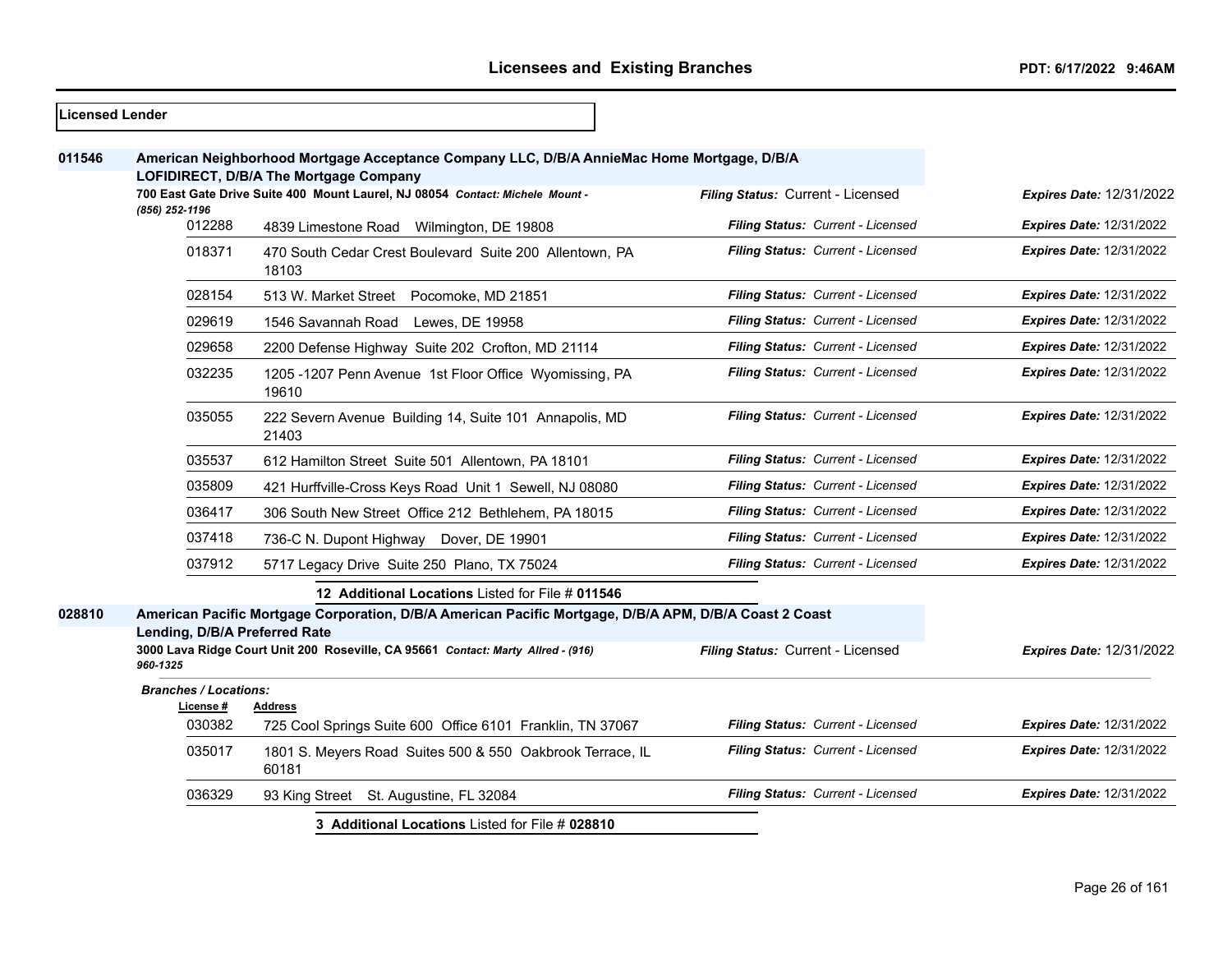| Licensed Lender |                                           |                                                                                                                                                                                                      |                                   |                                 |
|-----------------|-------------------------------------------|------------------------------------------------------------------------------------------------------------------------------------------------------------------------------------------------------|-----------------------------------|---------------------------------|
| 029047          |                                           | <b>American Portfolio Mortgage Corporation</b>                                                                                                                                                       |                                   |                                 |
|                 | 348-8124                                  | 2401 Plum Grove Road Suite 202 Palatine, IL 60067 Contact: Jerry Frost - (847)                                                                                                                       | Filing Status: Current - Licensed | <b>Expires Date: 12/31/2022</b> |
| 026365          |                                           | AmeriCredit Financial Services, Inc., D/B/A Buick Financial, D/B/A Cadillac Financial, D/B/A Chevrolet<br>Financial, D/B/A GM Financial, D/B/A GMC Financial, D/B/A Mode, D/B/A Mode by GM Financial |                                   |                                 |
|                 | 302-7000                                  | 801 Cherry Street Suite 3600 Fort Worth, TX 76102 Contact: Susan Sheffield - (817)                                                                                                                   | Filing Status: Current - Licensed | <b>Expires Date: 12/31/2022</b> |
|                 | <b>Branches / Locations:</b><br>License # | <b>Address</b>                                                                                                                                                                                       |                                   |                                 |
|                 | 026366                                    | 4001 Embarcadero Drive Arlington, TX 76014                                                                                                                                                           | Filing Status: Current - Licensed | <b>Expires Date: 12/31/2022</b> |
|                 | 026367                                    | 4000 Embarcadero Drive Arlington, TX 76014                                                                                                                                                           | Filing Status: Current - Licensed | <b>Expires Date: 12/31/2022</b> |
|                 | 026368                                    | 3801 S. Collins Street Arlington, TX 76014                                                                                                                                                           | Filing Status: Current - Licensed | <b>Expires Date: 12/31/2022</b> |
|                 | 026369                                    | 1975 South Price Road Chandler, AZ 85286                                                                                                                                                             | Filing Status: Current - Licensed | <b>Expires Date: 12/31/2022</b> |
|                 | 026370                                    | 110 Gibraltar Road Suite 200 Horsham, PA 19044                                                                                                                                                       | Filing Status: Current - Licensed | <b>Expires Date: 12/31/2022</b> |
|                 | 026371                                    | 1400 Computer Drive Suite 202 Westborough, MA 01581                                                                                                                                                  | Filing Status: Current - Licensed | <b>Expires Date: 12/31/2022</b> |
|                 | 026372                                    | 15 E. Midland Avenue Suite 3B Paramus, NJ 07652                                                                                                                                                      | Filing Status: Current - Licensed | <b>Expires Date: 12/31/2022</b> |
|                 | 026821                                    | 4100 Embarcadero Drive Arlington, TX 76014                                                                                                                                                           | Filing Status: Current - Licensed | <b>Expires Date: 12/31/2022</b> |
|                 | 028747                                    | 220 East Las Colinas Boulevard Suite 500 Irving, TX 75039                                                                                                                                            | Filing Status: Current - Licensed | <b>Expires Date: 12/31/2022</b> |
|                 |                                           | 9 Additional Locations Listed for File # 026365                                                                                                                                                      |                                   |                                 |
| 028371          |                                           | <b>AmeriFirst Home Improvement Finance, LLC</b>                                                                                                                                                      |                                   |                                 |
|                 | 505-6556                                  | 11171 Mill Valley Road Omaha, NE 68154 Contact: Mr. Donald D Kluthe - (402)                                                                                                                          | Filing Status: Current - Licensed | <b>Expires Date: 12/31/2022</b> |
| 022456          |                                           | AmeriHome Mortgage Company, LLC                                                                                                                                                                      |                                   |                                 |
|                 |                                           | 1 Baxter Way Suite 300 Thousand Oaks, CA 91362                                                                                                                                                       | Filing Status: Current - Licensed | <b>Expires Date: 12/31/2022</b> |
|                 | <b>Branches / Locations:</b><br>License#  | <b>Address</b>                                                                                                                                                                                       |                                   |                                 |
|                 | 027985                                    | 17885 Von Karman Avenue, Suite 100 Irvine, CA 92614                                                                                                                                                  | Filing Status: Current - Licensed | <b>Expires Date: 12/31/2022</b> |
|                 |                                           |                                                                                                                                                                                                      |                                   |                                 |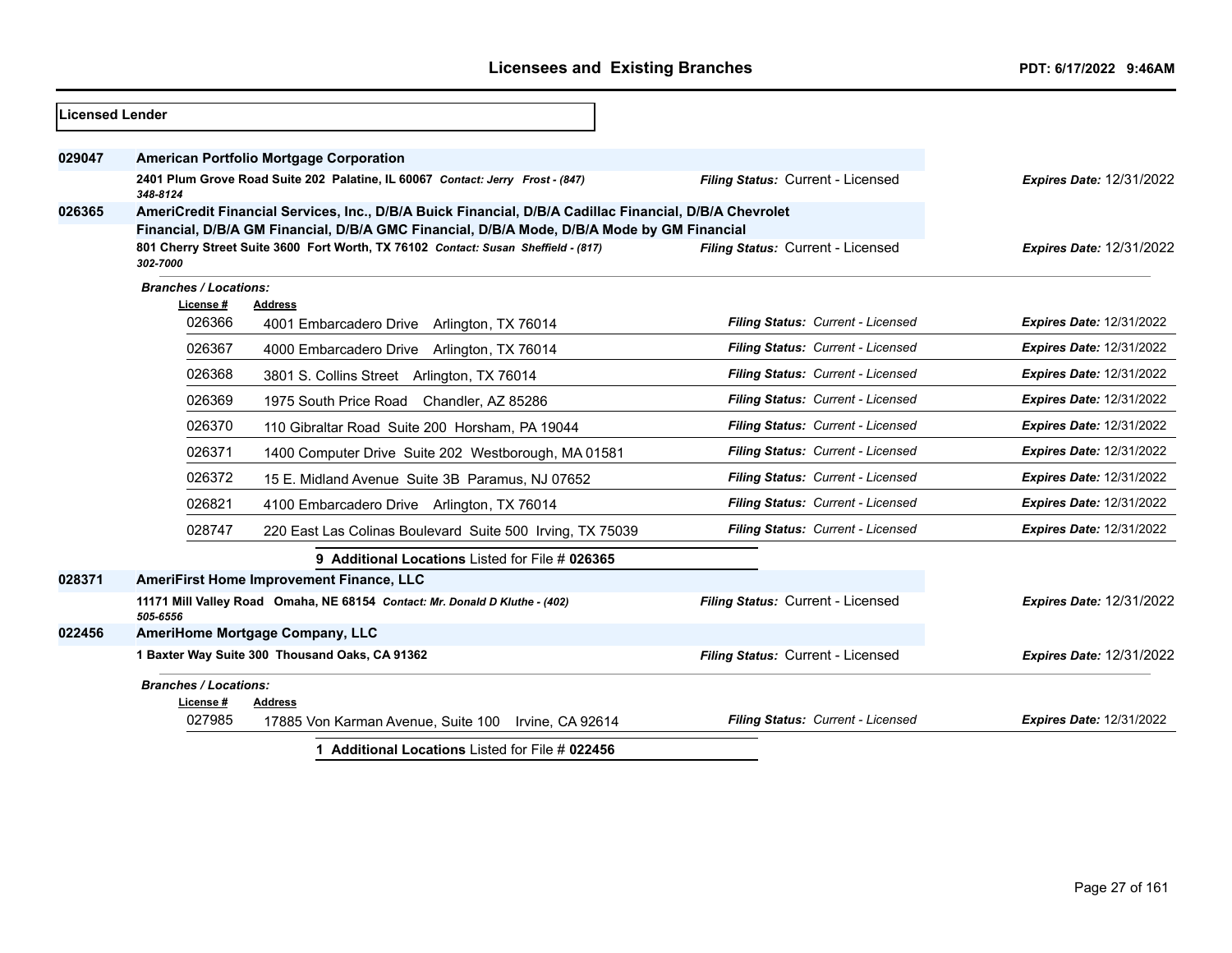| Licensed Lender |                                      |                                                                                              |                                   |                                 |
|-----------------|--------------------------------------|----------------------------------------------------------------------------------------------|-----------------------------------|---------------------------------|
| 5936            |                                      | Amerisave Mortgage Corporation, D/B/A AmeriSave Wholesale Mortgage Solutions                 |                                   |                                 |
|                 |                                      | 3525 Piedmont Road NE 8 Piedmont Center - Suite 600 Atlanta, GA 30305                        | Filing Status: Current - Licensed | <b>Expires Date: 12/31/2022</b> |
|                 | 019027                               | Contact: Ms. Maggie Powelson - (404) 503-9339<br>700 Tower Drive Suite 610 Troy, MI 48098    | Filing Status: Current - Licensed | <b>Expires Date: 12/31/2022</b> |
|                 | 020547                               | 9721 Ormsby Station Road Suite 107 Louisville, KY 40223                                      | Filing Status: Current - Licensed | <b>Expires Date: 12/31/2022</b> |
|                 | 024579                               | 100 Chesterfield Business Parkway 2nd Floor, Suites 202 & 283<br>Saint Louis, MO 63005       | Filing Status: Current - Licensed | <b>Expires Date: 12/31/2022</b> |
|                 | 027577                               | 2222 East Yeager Drive Suite 150 Chandler, AZ 85286                                          | Filing Status: Current - Licensed | <b>Expires Date: 12/31/2022</b> |
|                 | 027584                               | 5201 Tennyson Parkway Suites 256 & 260 Plano, TX 75024                                       | Filing Status: Current - Licensed | <b>Expires Date: 12/31/2022</b> |
|                 | 030331                               | 3033 Campus Drive Suite W230 Minneapolis, MN 55441                                           | Filing Status: Current - Licensed | <b>Expires Date: 12/31/2022</b> |
|                 | 031908                               | 8701 E. Hartford Drive Suite 210 Scottsdale, AZ 85255                                        | Filing Status: Current - Licensed | <b>Expires Date: 12/31/2022</b> |
|                 | 036089                               | 3853 Taylor Road Suite 700 Loomis, CA 95650                                                  | Filing Status: Current - Licensed | <b>Expires Date: 12/31/2022</b> |
|                 | 038103                               | 100 International Drive 23rd Floor Baltimore, MD 21202                                       | Filing Status: Current - Licensed | <b>Expires Date: 12/31/2022</b> |
|                 |                                      | 9 Additional Locations Listed for File # 5936                                                |                                   |                                 |
| 029817          | <b>AmNet ESOP Corporation</b>        |                                                                                              |                                   |                                 |
|                 | 354-1110                             | 347 3rd Avenue 2nd Floor Chula Vista, CA 91910 Contact: Mr. Joseph Restivo - (877)           | Filing Status: Current - Licensed | <b>Expires Date: 12/31/2022</b> |
|                 | <b>Branches / Locations:</b>         |                                                                                              |                                   |                                 |
|                 | License #<br>029925                  | Address<br>1825 E Northern Avenue Suite 275 Phoenix, AZ 85020                                | Filing Status: Current - Licensed | <b>Expires Date: 12/31/2022</b> |
|                 |                                      | 1 Additional Locations Listed for File # 029817                                              |                                   |                                 |
| 023727          | Lending, D/B/A Fusion Mortgage       | AmRes Corporation, D/B/A AmBridge, D/B/A American Bridge Lending, D/B/A American Residential |                                   |                                 |
|                 | Stephen Mark Wilson - (610) 813-6550 | One Neshaminy Interplex Third Floor, Suite 310 Trevose, PA 19053 Contact: Mr.                | Filing Status: Current - Licensed | <b>Expires Date: 12/31/2022</b> |
| 026035          | <b>AmWest Funding Corp.</b>          |                                                                                              |                                   |                                 |
|                 |                                      | 6 Pointe Drive Suite 300 Brea, CA 92821 Contact: Michael Martin - (714) 831-3534             | Filing Status: Current - Licensed | <b>Expires Date: 12/31/2022</b> |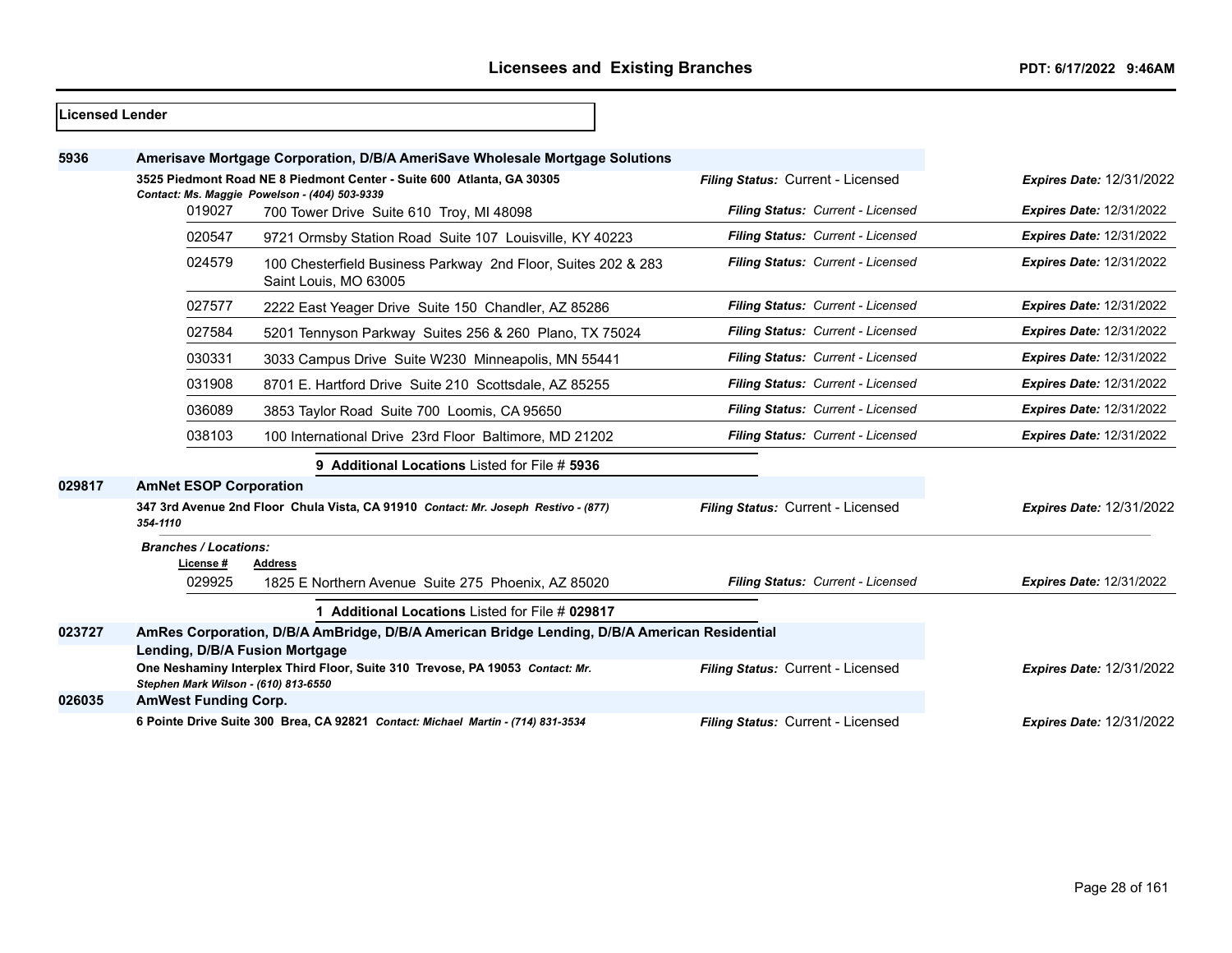| Licensed Lender |                                                                                                   |                                                                               |                                   |                                 |
|-----------------|---------------------------------------------------------------------------------------------------|-------------------------------------------------------------------------------|-----------------------------------|---------------------------------|
| 031534          | Angel Oak Home Loans LLC                                                                          |                                                                               |                                   |                                 |
|                 | 637-0435                                                                                          | 980 Hammond Drive Suite 200 Atlanta, GA 30328 Contact: Leonie Allen - (404)   | Filing Status: Current - Licensed | <b>Expires Date: 12/31/2022</b> |
|                 | <b>Branches / Locations:</b>                                                                      |                                                                               |                                   |                                 |
|                 | License#<br>032638                                                                                | <b>Address</b><br>4600 Park Road Suite 350 Charlotte, NC 28209                | Filing Status: Current - Licensed | <b>Expires Date: 12/31/2022</b> |
|                 |                                                                                                   | 1 Additional Locations Listed for File # 031534                               |                                   |                                 |
| 019971          |                                                                                                   | <b>Angel Oak Mortgage Solutions LLC</b>                                       |                                   |                                 |
|                 | 751-2965                                                                                          | 980 Hammond Drive Suite 850 Atlanta, GA 30328 Contact: Stacey Rayburn - (404) | Filing Status: Current - Licensed | <b>Expires Date: 12/31/2022</b> |
| 011603          | Apex Home Loans, Inc.                                                                             |                                                                               |                                   |                                 |
|                 | 2400 Research Boulevard Suite 400 Rockville, MD 20850 Contact: Mr. Eric Gates -<br>(301) 610-5393 |                                                                               | Filing Status: Current - Licensed | <b>Expires Date: 12/31/2022</b> |
|                 | 028269                                                                                            | 140 Terry Dr. Suite 105 Newtown, PA 18940                                     | Filing Status: Current - Licensed | <b>Expires Date: 12/31/2022</b> |
|                 | 029453                                                                                            | 15245 Shady Grove Road Suite 430 Rockville, MD 20850                          | Filing Status: Current - Licensed | <b>Expires Date: 12/31/2022</b> |
|                 | 032695                                                                                            | 2470 Longstone Lane, Suite J Office #1 Marriottsville, MD<br>21104            | Filing Status: Current - Licensed | <b>Expires Date: 12/31/2022</b> |
|                 | 033752                                                                                            | 193 Ralls Apple Lane Madison Heights, VA 24572                                | Filing Status: Current - Licensed | <b>Expires Date: 12/31/2022</b> |
|                 | 037017                                                                                            | 6300 Trail Boulevard Suite 1 Naples, FL 34108                                 | Filing Status: Current - Licensed | <b>Expires Date: 12/31/2022</b> |
|                 | 038132                                                                                            | 1215 W. Baltimore Pike Suite 14 Media, PA 19063                               | Filing Status: Current - Licensed | Expires Date: 12/31/2022        |
|                 |                                                                                                   | 6 Additional Locations Listed for File # 011603                               |                                   |                                 |
| 011729          |                                                                                                   | Arc Home LLC, D/B/A Excellence by Arc                                         |                                   |                                 |
|                 | $(215)$ 360-3805                                                                                  | 3001 Leadenhall Road Suite 301 Mount Laurel, NJ 08054 Contact: Leith Kaplan - | Filing Status: Current - Licensed | <b>Expires Date: 12/31/2022</b> |
|                 | 029296                                                                                            | 2010 Corporate Ridge Suite 140 McLean, VA 22102                               | Filing Status: Current - Licensed | <b>Expires Date: 12/31/2022</b> |
|                 |                                                                                                   | 1 Additional Locations Listed for File # 011729                               |                                   |                                 |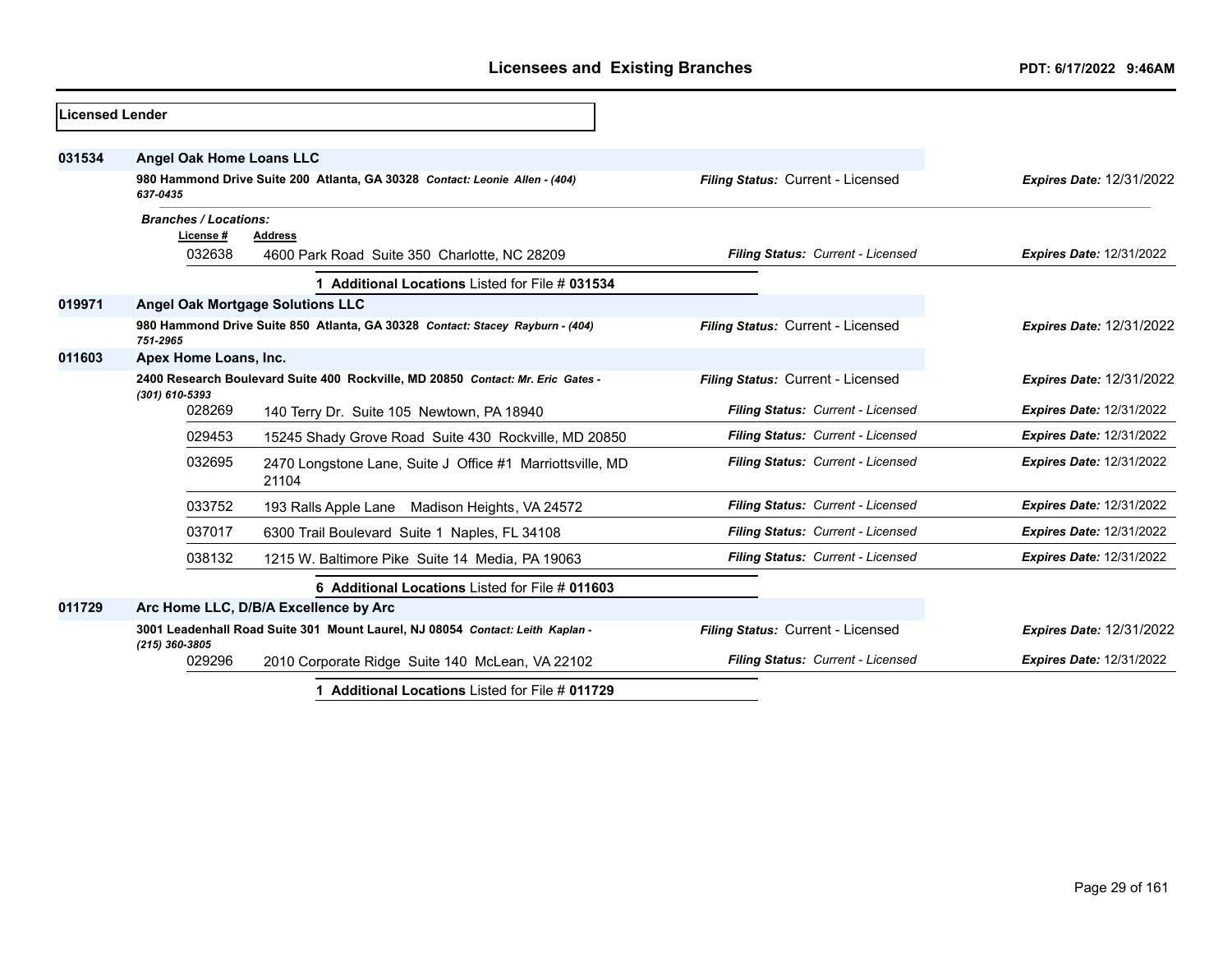| <b>ILicensed Lender</b> |                                                                                                                   |                                   |                                 |
|-------------------------|-------------------------------------------------------------------------------------------------------------------|-----------------------------------|---------------------------------|
| 012254                  | Ark-La-Tex Financial Services, LLC, D/B/A 11 Mortgage, D/B/A Benchmark Mortgage, D/B/A Eleven<br><b>Mortgage</b>  |                                   |                                 |
|                         | 5160 Tennyson Parkway Suite 1000 Plano, TX 75024 Contact: Mr. Joseph Mirabella                                    | Filing Status: Current - Licensed | <b>Expires Date: 12/31/2022</b> |
|                         | - (973) 398-7676<br>030414<br>201 King Street Suite 200 Alexandria, VA 22314                                      | Filing Status: Current - Licensed | <b>Expires Date: 12/31/2022</b> |
|                         | 032615<br>8400 Miramar Road Suite 224a San Diego, CA 92126                                                        | Filing Status: Current - Licensed | <b>Expires Date: 12/31/2022</b> |
|                         | 034307<br>447 Chestnut Street Emmaus, PA 18049                                                                    | Filing Status: Current - Licensed | <b>Expires Date: 12/31/2022</b> |
|                         | 036771<br>672 South River Street Suite 310 Plains, PA 18705                                                       | Filing Status: Current - Licensed | <b>Expires Date: 12/31/2022</b> |
|                         | 038216<br>4763 Farmingdale Drive Colorado Springs, CO 80918                                                       | Filing Status: Current - Licensed | <b>Expires Date: 12/31/2022</b> |
|                         | 5 Additional Locations Listed for File # 012254                                                                   |                                   |                                 |
| 024975                  | Aspen Financial Solutions, Inc., D/B/A Aspen Financial, D/B/A Aspen Financial Direct, D/B/A Centz                 |                                   |                                 |
|                         | 74 E. Swedesford Road Suite 150 Malvern, PA 19355 Contact: Centz, Attention:<br>Customer Service - (888) 293-2987 | Filing Status: Current - Licensed | <b>Expires Date: 12/31/2022</b> |
| 026576                  | <b>Assurance Financial Group, L.L.C.</b>                                                                          |                                   |                                 |
|                         | 9029 Jefferson Highway Suite 100 Baton Rouge, LA 70809 Contact: Mr. Michael<br>Davis - (225) 367-6954             | Filing Status: Current - Licensed | <b>Expires Date: 12/31/2022</b> |
|                         | 037889<br>500 Office Park Drive Suite 410 Birmingham, AL 35223                                                    | Filing Status: Current - Licensed | <b>Expires Date: 12/31/2022</b> |
|                         | 1 Additional Locations Listed for File # 026576                                                                   |                                   |                                 |
| 027238                  | Athas Capital Group, Inc.                                                                                         |                                   |                                 |
|                         | 27001 Agoura Road Suite 200 Calabasas, CA 91301 Contact: Mr. Kevin<br>O'Shaughnessy - (877) 877-1477              | Filing Status: Current - Licensed | <b>Expires Date: 12/31/2022</b> |
| 024369                  | Athena Finance, LLC, D/B/A Advance Financial                                                                      |                                   |                                 |
|                         | 100 Oceanside Drive Nashville, TN 37204 Contact: Shelby Patterson - (615) 306-5519                                | Filing Status: Current - Licensed | <b>Expires Date: 12/31/2022</b> |
| 020001                  | Atlantic Bay Mortgage Group, L.L.C., D/B/A Atlantic Bay Mortgage Group, D/B/A Atlantic Bay Mortgage               |                                   |                                 |
|                         | <b>Group, LLC</b>                                                                                                 |                                   |                                 |
|                         | 600 Lynnhaven Parkway Suite 100 Virginia Beach, VA 23452                                                          | Filing Status: Current - Licensed | <b>Expires Date: 12/31/2022</b> |
|                         | 024075<br>600 Lynnhaven Parkway Suite 100 Virginia Beach, VA 23452                                                | Filing Status: Current - Licensed | <b>Expires Date: 12/31/2022</b> |
|                         | 038231<br>431A Fourth Street Annapolis, MD 21403                                                                  | Filing Status: Current - Licensed | <b>Expires Date: 12/31/2022</b> |
|                         | 2 Additional Locations Listed for File # 020001                                                                   |                                   |                                 |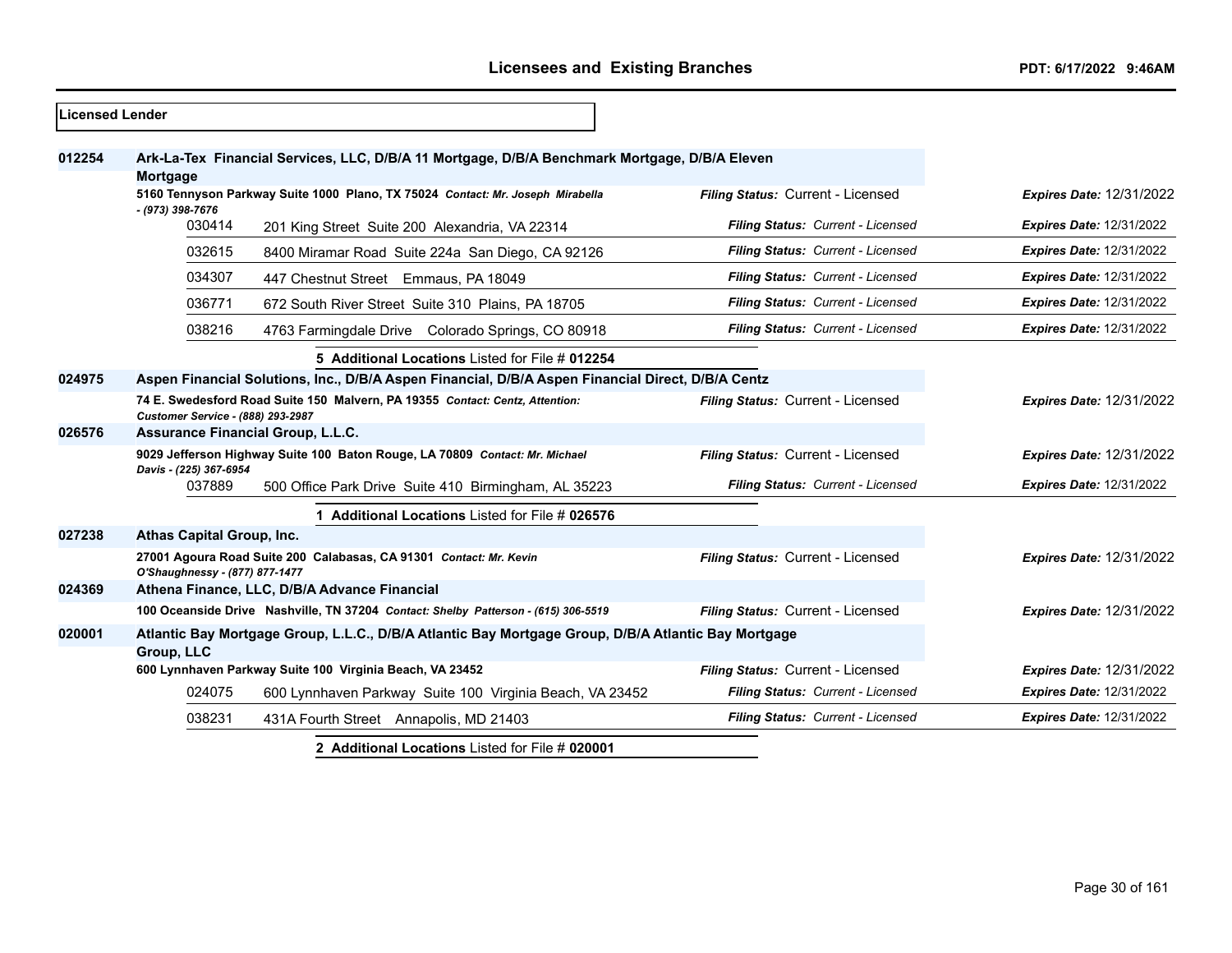| <b>Licensed Lender</b> |                                           |                                                                                  |                                   |                                 |
|------------------------|-------------------------------------------|----------------------------------------------------------------------------------|-----------------------------------|---------------------------------|
| 018266                 |                                           | Atlantic Coast Mortgage, LLC, D/B/A NuCasa Mortgage                              |                                   |                                 |
|                        |                                           | 4097 Monument Corner Drive Suite 600 Fairfax, VA 22030                           | Filing Status: Current - Licensed | <b>Expires Date: 12/31/2022</b> |
|                        | 024360                                    | 10461 Mill Run Circle Suite 250 Owings Mills, MD 21117                           | Filing Status: Current - Licensed | <b>Expires Date: 12/31/2022</b> |
|                        | 027742                                    | 440 Main Street Unit 112 Stevensville, MD 21666                                  | Filing Status: Current - Licensed | <b>Expires Date: 12/31/2022</b> |
|                        | 028332                                    | 1441 L Street NW Suite 510 Washington, DC 20005                                  | Filing Status: Current - Licensed | <b>Expires Date: 12/31/2022</b> |
|                        | 032817                                    | 20365 Exchange Street Suite 300 Ashburn, VA 20147                                | Filing Status: Current - Licensed | <b>Expires Date: 12/31/2022</b> |
|                        |                                           | 4 Additional Locations Listed for File # 018266                                  |                                   |                                 |
| 034723                 | <b>Atlantic Prime Mortgage, LLC</b>       |                                                                                  |                                   |                                 |
|                        | 529-9894                                  | 77 West Street Suite 310 Annapolis, MD 21401 Contact: Mr. David A Jones - (301)  | Filing Status: Current - Licensed | <b>Expires Date: 12/31/2022</b> |
| 030760                 | <b>Aura Mortgage Advisors LLC</b>         |                                                                                  |                                   |                                 |
|                        | (617) 427-9300                            | 10 Malcolm X Boulevard Ground Floor Roxbury, MA 02119 Contact: Elyse Cherry -    | Filing Status: Current - Licensed | <b>Expires Date: 12/31/2022</b> |
| 010851                 | <b>Aurora Financial, LLC</b>              |                                                                                  |                                   |                                 |
|                        | (703) 962-1678                            | 2010 Corporate Ridge Road Suite 420 McLean, VA 22102 Contact: S Prince Aurora -  | Filing Status: Current - Licensed | <b>Expires Date: 12/31/2022</b> |
| 011364                 | Auto Equity Loans of DE, LLC              |                                                                                  |                                   |                                 |
|                        | 757-8208                                  | 4701 Kirkwood Highway Wilmington, DE 19808 Contact: Mr. David J. Levi - (602)    | Filing Status: Current - Licensed | <b>Expires Date: 12/31/2022</b> |
|                        | 011366                                    | 1241 Churchmans Road Newark, DE 19713                                            | Filing Status: Current - Licensed | <b>Expires Date: 12/31/2022</b> |
|                        | 011795                                    | 1812 Marsh Road<br>Wilmington, DE 19810                                          | Filing Status: Current - Licensed | Expires Date: 12/31/2022        |
|                        |                                           | 2 Additional Locations Listed for File # 011364                                  |                                   |                                 |
| 012691                 |                                           | Avant of Delaware, LLC, D/B/A Avant                                              |                                   |                                 |
|                        | (312) 966-8040                            | 222 North LaSalle Street Suite 1600 Chicago, IL 60601 Contact: Karoline Andris - | Filing Status: Current - Licensed | <b>Expires Date: 12/31/2022</b> |
| 011830                 |                                           | <b>Bay Capital Mortgage Corporation</b>                                          |                                   |                                 |
|                        | 974-6044                                  | 2553 Housley Road Suite 200 Annapolis, MD 21401 Contact: Daniel Spotts - (410)   | Filing Status: Current - Licensed | <b>Expires Date: 12/31/2022</b> |
|                        | <b>Branches / Locations:</b><br>License # | <b>Address</b>                                                                   |                                   |                                 |
|                        | 012033                                    | 115 East Dover Street Suite 3 Easton, MD 21601                                   | Filing Status: Current - Licensed | <b>Expires Date: 12/31/2022</b> |
|                        |                                           | 1 Additional Locations Listed for File # 011830                                  |                                   |                                 |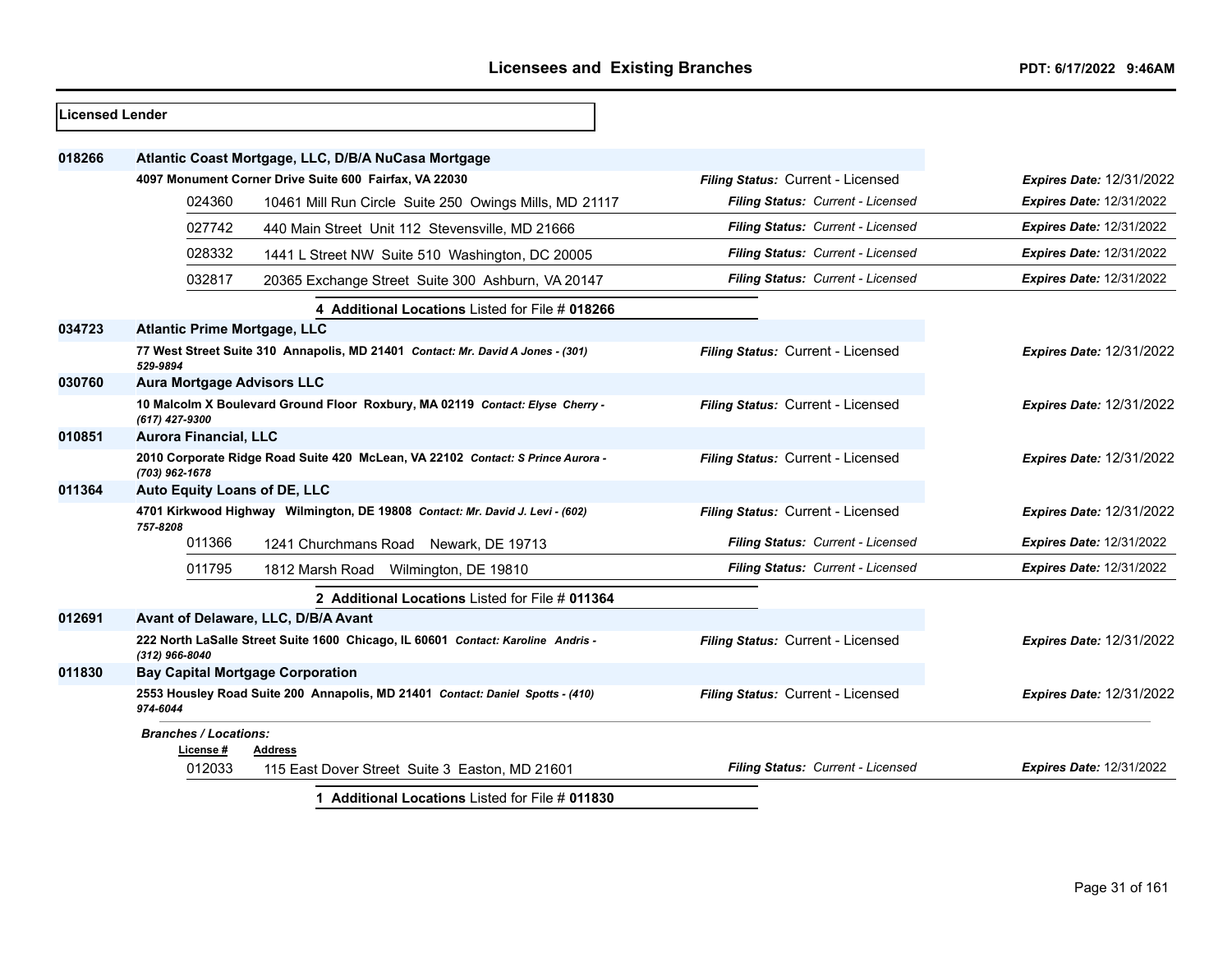| Licensed Lender |                                                                                                            |                                   |                                 |
|-----------------|------------------------------------------------------------------------------------------------------------|-----------------------------------|---------------------------------|
| 037120          | Bay Equity LLC, D/B/A Bay Equity Home Loans                                                                |                                   |                                 |
|                 | 770 Tamalpais Drive Suite 207 Corte Madera, CA 94925 Contact: Ms. Sue Melnick -<br>(415) 632-5150          | Filing Status: Current - Licensed | <b>Expires Date: 12/31/2022</b> |
|                 | <b>Branches / Locations:</b>                                                                               |                                   |                                 |
|                 | License #<br><b>Address</b><br>037611<br>3110 Fairview Park Drive Suite 200 Falls Church, VA 22042         | Filing Status: Current - Licensed | <b>Expires Date: 12/31/2022</b> |
|                 | 038201<br>993 Old Eagle School Road Suite 417 Wayne, PA 19087                                              | Filing Status: Current - Licensed | <b>Expires Date: 12/31/2022</b> |
|                 | 2 Additional Locations Listed for File # 037120                                                            |                                   |                                 |
| 025396          | Bay-Valley Mortgage Group, D/B/A Pacific Bay Lending Group, D/B/A Valley View Home Loans                   |                                   |                                 |
|                 | 7390 Lincoln Way Garden Grove, CA 92841 Contact: Summer Eun Lee - (714)                                    | Filing Status: Current - Licensed | <b>Expires Date: 12/31/2022</b> |
| 019400          | 367-5125<br>Bayshore Mortgage Funding, LLC, D/B/A Bayshore Mortgage Funding, D/B/A Mortgage Doctors, D/B/A |                                   |                                 |
|                 | Surge Mortgage Advisors, D/B/A The Mortgage Collective                                                     |                                   |                                 |
|                 | 1920 Greenspring Drive Suite 140 Timonium, MD 21093 Contact: Mr. Roderick<br>Swan - (410) 882-1777         | Filing Status: Current - Licensed | <b>Expires Date: 12/31/2022</b> |
|                 | 028962<br>600 Creekside Drive Ste 615 Pottstown, PA 19464                                                  | Filing Status: Current - Licensed | <b>Expires Date: 12/31/2022</b> |
|                 | 031682<br>10055 Red Run Boulevard Suite 210 Owings Mill, MD 21117                                          | Filing Status: Current - Licensed | <b>Expires Date: 12/31/2022</b> |
|                 | 032946<br>51 Salter Place Maplewood, NJ 07040                                                              | Filing Status: Current - Licensed | <b>Expires Date: 12/31/2022</b> |
|                 | 036494<br>119 Wind Chime Court Suite 1 Raleigh, NC 27615                                                   | Filing Status: Current - Licensed | <b>Expires Date: 12/31/2022</b> |
|                 | 037243<br>6048 Towncenter Circle Naples, FL 34119                                                          | Filing Status: Current - Licensed | <b>Expires Date: 12/31/2022</b> |
|                 | 038232<br>2011 Singing Palm Loop Little River, SC 29566                                                    | Filing Status: Current - Licensed | <b>Expires Date: 12/31/2022</b> |
|                 | 6 Additional Locations Listed for File # 019400                                                            |                                   |                                 |
| 035661          | Beeline Loans, Inc.                                                                                        |                                   |                                 |
|                 | 188 Valley Street Suite 225 Providence, RI 02909 Contact: Mr. Peter Gonzalez - (212)<br>731-9545           | Filing Status: Current - Licensed | <b>Expires Date: 12/31/2022</b> |
|                 | <b>Branches / Locations:</b>                                                                               |                                   |                                 |
|                 | License#<br><b>Address</b><br>035676<br>3440 Toringdon Way, Suite 205 Charlotte, NC 28277                  | Filing Status: Current - Licensed | <b>Expires Date: 12/31/2022</b> |
|                 | 037751<br>90 South Washington Street Suite B Oxford, MI 48371                                              | Filing Status: Current - Licensed | <b>Expires Date: 12/31/2022</b> |
|                 |                                                                                                            |                                   |                                 |
| 035291          | 2 Additional Locations Listed for File # 035661<br><b>Bespin Capital LLC</b>                               |                                   |                                 |
|                 | 12545 Riata Vista Circle MS 184-APFI Austin, TX 78727 Contact: Mr. Kevin Erwin -                           | Filing Status: Current - Licensed | <b>Expires Date: 12/31/2021</b> |
|                 | (678) 230-9540                                                                                             |                                   |                                 |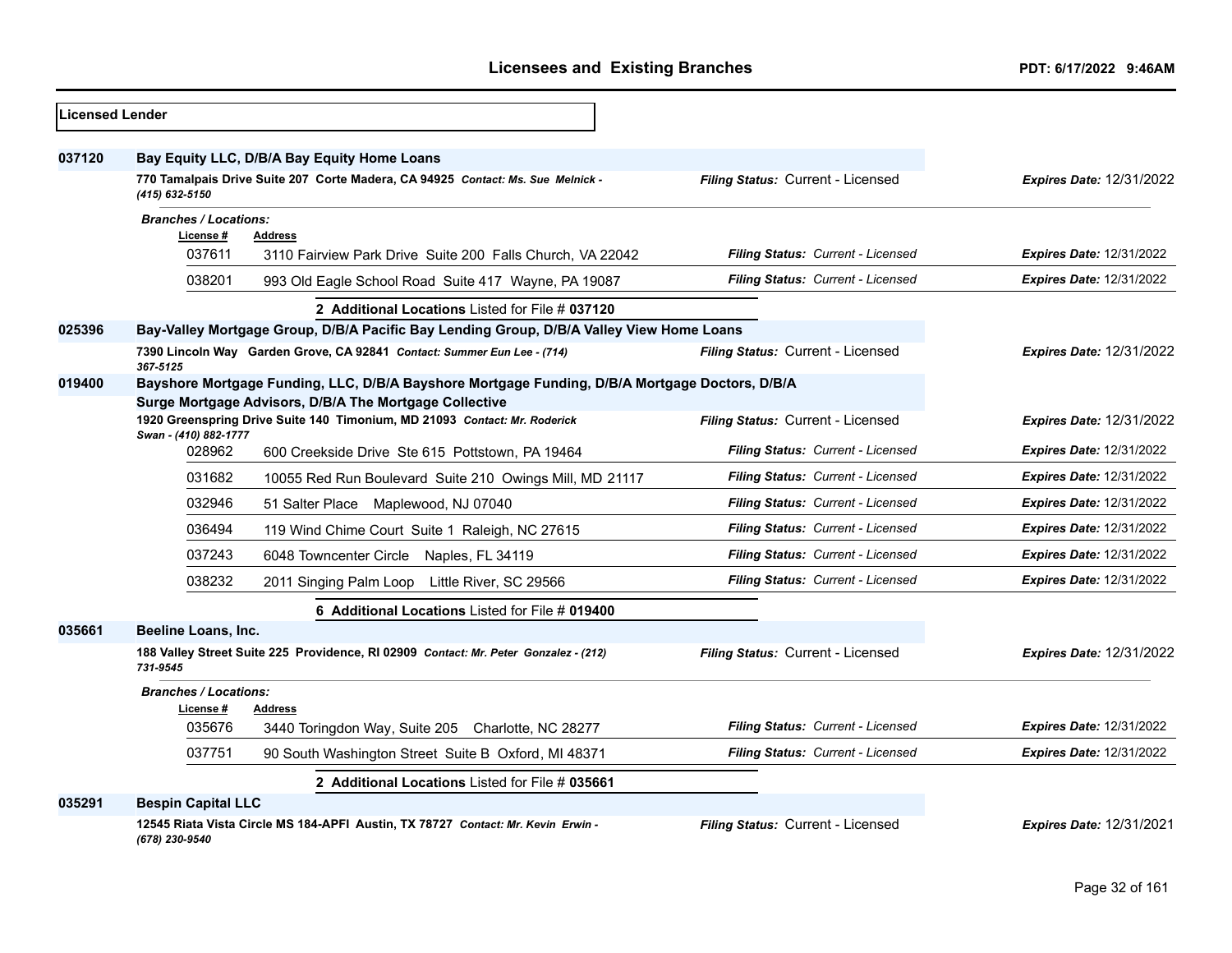| <b>Licensed Lender</b> |                                           |                                                                                                                        |                                   |                                 |
|------------------------|-------------------------------------------|------------------------------------------------------------------------------------------------------------------------|-----------------------------------|---------------------------------|
| 033348                 | <b>Better Lending LLC</b>                 |                                                                                                                        |                                   |                                 |
|                        | 974-7324                                  | 2700 S River Road Suite 206 Des Plaines, IL 60018 Contact: Redi Gjojdeshi - (630)                                      | Filing Status: Current - Licensed | <b>Expires Date: 12/31/2022</b> |
|                        | <b>Branches / Locations:</b><br>License # | <b>Address</b>                                                                                                         |                                   |                                 |
|                        | 037866                                    | 3530 S. Val Vista Drive Suite 211 Gilbert, AZ 85297                                                                    | Filing Status: Current - Licensed | <b>Expires Date: 12/31/2022</b> |
|                        |                                           | 1 Additional Locations Listed for File # 033348                                                                        |                                   |                                 |
| 026589                 | <b>Better.com</b>                         | Better Mortgage Corporation, D/B/A Better Finance, D/B/A Better Financial, D/B/A Better Mortgage, D/B/A                |                                   |                                 |
|                        |                                           | 3 World Trade Center 175 Greenwich Street, 57th Floor New York, NY 10007<br>Contact: Ms. Paula Tuffin - (646) 791-9477 | Filing Status: Current - Licensed | <b>Expires Date: 12/31/2022</b> |
|                        | <b>Branches / Locations:</b>              |                                                                                                                        |                                   |                                 |
|                        | License #<br>027276                       | <b>Address</b><br>2201 Broadway 2nd Floor Oakland, CA 94612                                                            | Filing Status: Current - Licensed | <b>Expires Date: 12/31/2022</b> |
|                        | 028228                                    | 210 SW Market Street Suite 124 Lee's Summit, MO 64063                                                                  | Filing Status: Current - Licensed | <b>Expires Date: 12/31/2022</b> |
|                        | 028437                                    | 128 South Tryon Street Office 13-100 Charlotte, NC 28202                                                               | Filing Status: Current - Licensed | <b>Expires Date: 12/31/2022</b> |
|                        | 029477                                    | 128 South Tryon Street Office 14-100 Charlotte, NC 28202                                                               | Filing Status: Current - Licensed | <b>Expires Date: 12/31/2022</b> |
|                        | 029717                                    | 5 Park Plaza Suite No. 700 and 800 Irvine, CA 92614                                                                    | Filing Status: Current - Licensed | <b>Expires Date: 12/31/2022</b> |
|                        | 036683                                    | 708 Main Street Office 02-100 Houston, TX 77002                                                                        | Filing Status: Current - Licensed | <b>Expires Date: 12/31/2022</b> |
|                        |                                           | 6 Additional Locations Listed for File # 026589                                                                        |                                   |                                 |
| 8599                   |                                           | BHP Industries, Inc., D/B/A United Check Cashing                                                                       |                                   |                                 |
|                        | (302) 677-0070                            | 155 N. DuPont Highway Unit 1 Dover, Delaware 19901 Contact: Tracey Wessell -                                           | Filing Status: Current - Licensed | <b>Expires Date: 12/31/2022</b> |
| 025855                 |                                           | BM REAL ESTATE SERVICES, INC., D/B/A Priority Financial Network                                                        |                                   |                                 |
|                        | Navarro - (818) 853-9395                  | 5016 N. Parkway Calabasas Suite 200 Calabasas, CA 91302 Contact: Salva                                                 | Filing Status: Current - Licensed | <b>Expires Date: 12/31/2022</b> |
| 027522                 | <b>BMG Money, Inc.</b>                    |                                                                                                                        |                                   |                                 |
|                        | 851-6137                                  | 444 Brickell Avenue Suite 250 Miami, FL 33131 Contact: Thomas McCormick - (305)                                        | Filing Status: Current - Licensed | <b>Expires Date: 12/31/2022</b> |
| 011226                 | <b>Bond Street Mortgage, LLC</b>          |                                                                                                                        |                                   |                                 |
|                        | (201) 254-3420                            | 115 West Century Road Suite 115 Paramus, NJ 07652 Contact: Maurice J Gargano -                                         | Filing Status: Current - Licensed | <b>Expires Date: 12/31/2022</b> |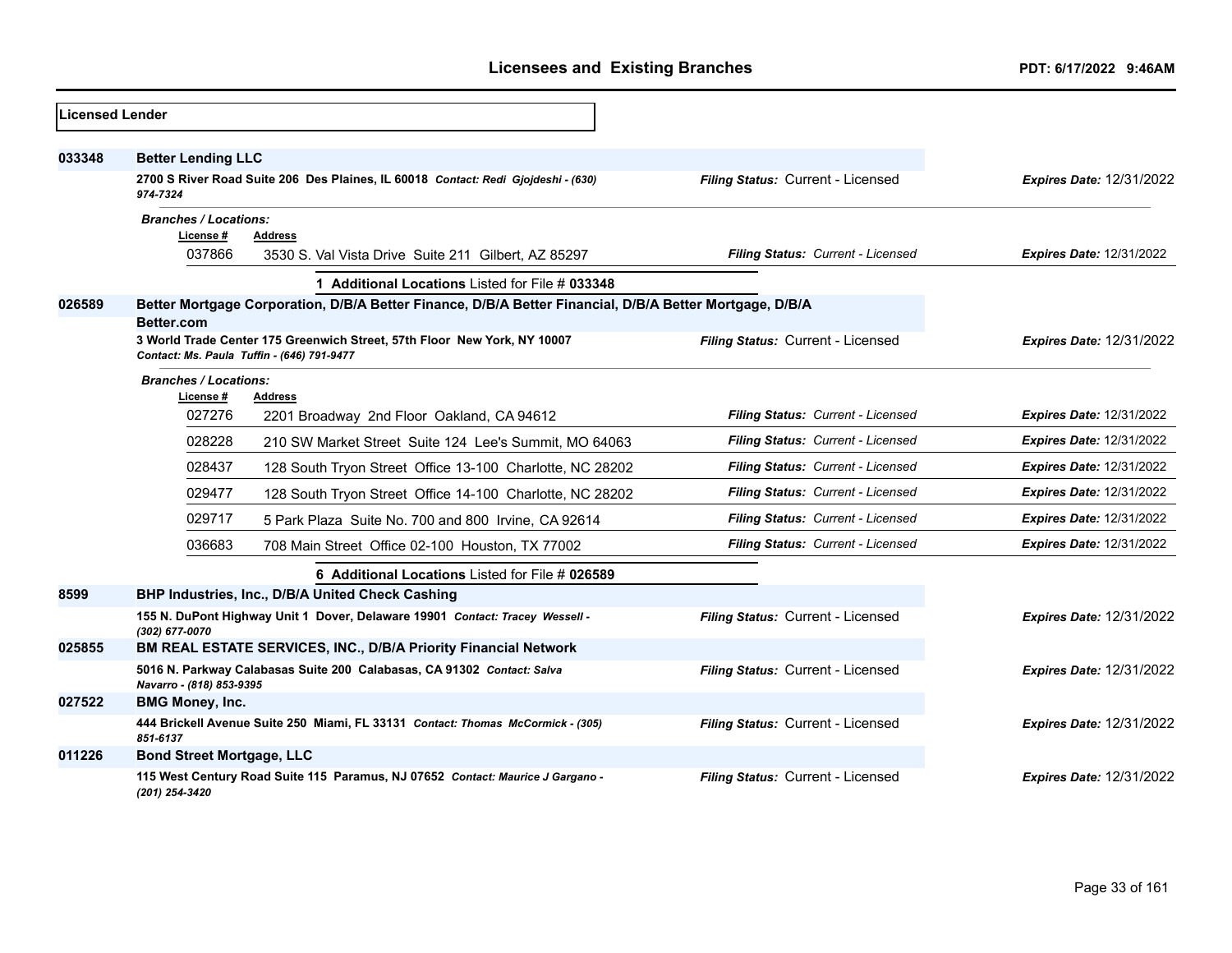| <b>Licensed Lender</b> |                                           |                                                                                    |                                          |                                 |
|------------------------|-------------------------------------------|------------------------------------------------------------------------------------|------------------------------------------|---------------------------------|
| 019474                 |                                           | Broker Solutions, Inc., D/B/A New American Funding, D/B/A Zigzy                    |                                          |                                 |
|                        |                                           | 14511 Myford Road Suite 100 Tustin, CA 92780 Contact: David Graef - (800) 450-2010 | Filing Status: Current - Licensed        | <b>Expires Date: 12/31/2022</b> |
|                        | <b>Branches / Locations:</b>              |                                                                                    |                                          |                                 |
|                        | License#                                  | <b>Address</b>                                                                     |                                          |                                 |
|                        | 019608                                    | 41050 West 11 Mile Road, ste 100 Suite 120 Novi, MI 48375                          | Filing Status: Current - Licensed        | <b>Expires Date: 12/31/2022</b> |
|                        | 020701                                    | 6504 International Parkway Suite 1300 Plano, TX 75093                              | Filing Status: Current - Licensed        | <b>Expires Date: 12/31/2022</b> |
|                        | 021842                                    | 11820 Pierce Street Suite 100 Riverside, CA 92505                                  | Filing Status: Current - Licensed        | <b>Expires Date: 12/31/2022</b> |
|                        | 023728                                    | 4415 South Wendler Drive Tempe, AZ 85282                                           | Filing Status: Current - Licensed        | <b>Expires Date: 12/31/2022</b> |
|                        | 026922                                    | 177 Defense Highway Suite 4 Annapolis, MD 21401                                    | <b>Filing Status: Current - Licensed</b> | <b>Expires Date: 12/31/2022</b> |
|                        | 027562                                    | 111 Continental Drive Suite 211 Newark, DE 19713                                   | Filing Status: Current - Licensed        | <b>Expires Date: 12/31/2022</b> |
|                        | 028227                                    | 100 Century Parkway Suite 250 Mt. Laurel, NJ 08054                                 | Filing Status: Current - Licensed        | <b>Expires Date: 12/31/2022</b> |
|                        | 028353                                    | 11001 Lakeline Boulevard Suite 325 Austin, TX 78717                                | Filing Status: Current - Licensed        | <b>Expires Date: 12/31/2022</b> |
|                        | 029284                                    | 2550 W Tyvola Road Suite 500 Charlotte, NC 28217                                   | Filing Status: Current - Licensed        | <b>Expires Date: 12/31/2022</b> |
|                        | 034584                                    | 1200 Route 22 East Suite 2000 Office A-20 Bridgewater, NJ<br>08807                 | Filing Status: Current - Licensed        | <b>Expires Date: 12/31/2022</b> |
|                        | 037765                                    | 111 S Main Street, Office 114 North East, MD 21901                                 | Filing Status: Current - Licensed        | Expires Date: 12/31/2022        |
|                        |                                           | 11 Additional Locations Listed for File # 019474                                   |                                          |                                 |
| 028749                 | <b>Buckingham Mortgage LLC</b>            |                                                                                    |                                          |                                 |
|                        |                                           | 1593 Spring Hill Road Suite 100 Vienna, VA 22182                                   | Filing Status: Current - Licensed        | <b>Expires Date: 12/31/2022</b> |
| 2402                   | <b>C &amp; F Mortgage Corporation</b>     |                                                                                    |                                          |                                 |
|                        | 858-8300                                  | 1400 Alverser Drive Midlothian, VA 23113 Contact: Ms. Madeline M. Witty - (804)    | Filing Status: Current - Licensed        | <b>Expires Date: 12/31/2022</b> |
| 034417                 | Cake Mortgage Corp.                       |                                                                                    |                                          |                                 |
|                        | (818) 812-5150                            | 9200 Oakdale Avenue Suite 501 Chatsworth, CA 91311 Contact: David Abelyan -        | Filing Status: Current - Licensed        | <b>Expires Date: 12/31/2022</b> |
| 032047                 |                                           | CalCon Mutual Mortgage LLC, D/B/A Warp Speed Mortgage                              |                                          |                                 |
|                        | Erskine - (858) 373-2167                  | 3131 Camino Del Rio North Suite 1680 San Diego, CA 92108 Contact: Mr. Kirk         | Filing Status: Current - Licensed        | <b>Expires Date: 12/31/2022</b> |
|                        | <b>Branches / Locations:</b><br>License # | Address                                                                            |                                          |                                 |
|                        | 032640                                    | 11451 Katy Freeway Suite 360 Houston, TX 77079                                     | Filing Status: Current - Licensed        | <b>Expires Date: 12/31/2022</b> |
|                        |                                           | 1 Additional Locations Listed for File # 032047                                    |                                          |                                 |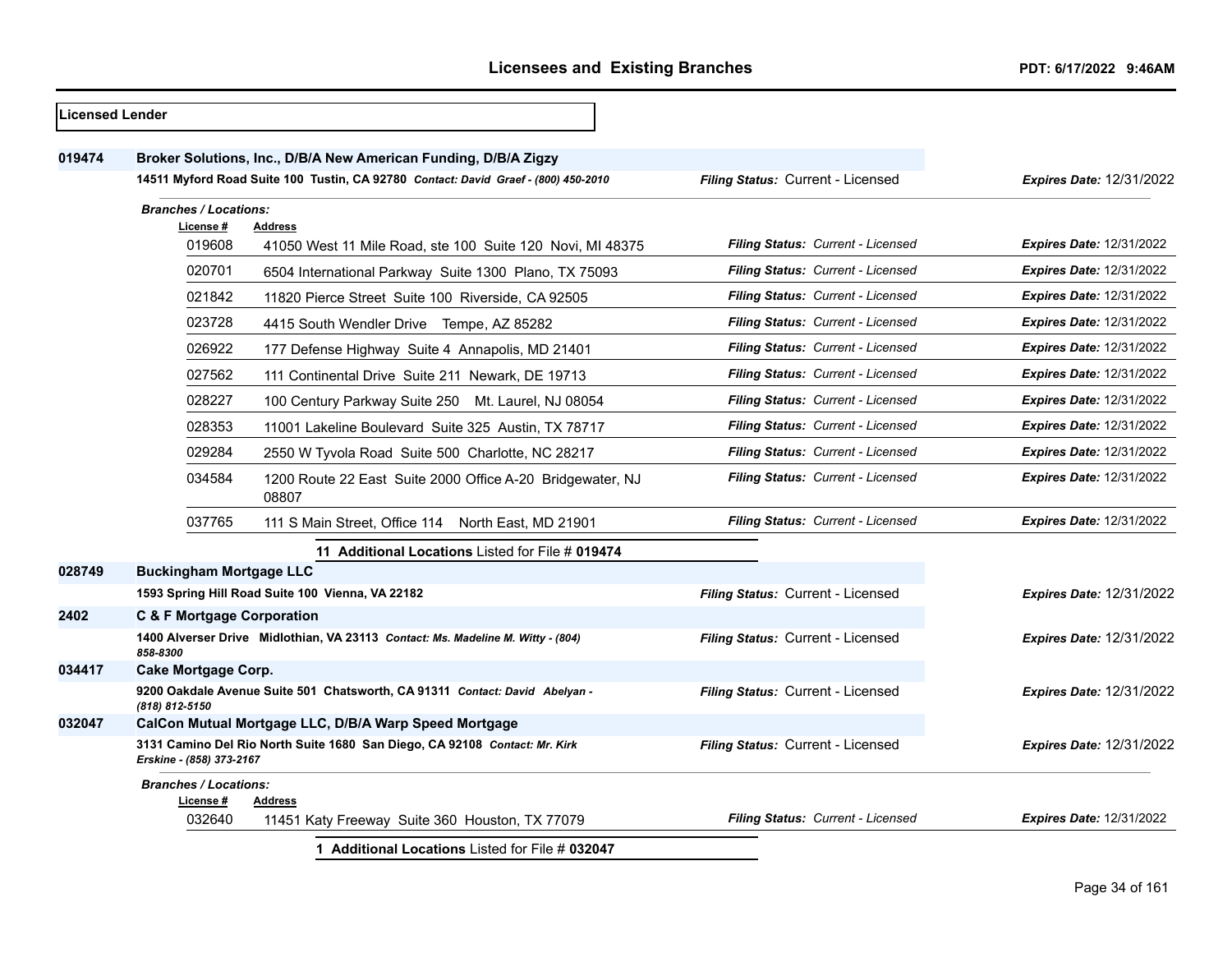|      | Licensed Lender |                                                                            |                                          |                                 |
|------|-----------------|----------------------------------------------------------------------------|------------------------------------------|---------------------------------|
| 5202 |                 | Caliber Home Loans, Inc., D/B/A NewRez                                     |                                          |                                 |
|      | 252-5374        | 1525 South Belt Line Road Coppell, TX 75019 Contact: Elise Chilton - (405) | Filing Status: Current - Licensed        | <b>Expires Date: 12/31/2022</b> |
|      | 012627          | 13801 Wireless Way Suite 100 Oklahoma City, OK 73134                       | Filing Status: Current - Licensed        | <b>Expires Date: 12/31/2022</b> |
|      | 012628          | 16745 West Bernardo Drive Suites 140 and 300 San Diego, CA<br>92127        | Filing Status: Current - Licensed        | <b>Expires Date: 12/31/2022</b> |
|      | 012630          | 200 Continental Drive Suite 201 Newark, DE 19713                           | Filing Status: Current - Licensed        | <b>Expires Date: 12/31/2022</b> |
|      | 012632          | 17252 N. Village Main Boulevard Suite 16 Lewes, DE 19958                   | Filing Status: Current - Licensed        | <b>Expires Date: 12/31/2022</b> |
|      | 012635          | 10500 Little Patuxent Parkway Suite 750 Columbia, MD 21044                 | Filing Status: Current - Licensed        | <b>Expires Date: 12/31/2022</b> |
|      | 012636          | 2600 Tower Oaks Boulevard Suite 100 Rockville, MD 20852                    | Filing Status: Current - Licensed        | <b>Expires Date: 12/31/2022</b> |
|      | 018120          | 343 Thornall Street Suite 550 Edison, NJ 08837                             | Filing Status: Current - Licensed        | Expires Date: 12/31/2022        |
|      | 019990          | One Pierce Place Suite 255C Itasca, IL 60143                               | Filing Status: Current - Licensed        | <b>Expires Date: 12/31/2022</b> |
|      | 021444          | 185 Admiral Cochrane Drive Suite 205 Annapolis, MD 21401                   | Filing Status: Current - Licensed        | <b>Expires Date: 12/31/2022</b> |
|      | 021653          | 225 Schilling Circle Suites 190-195 Hunt Valley, MD 21031                  | Filing Status: Current - Licensed        | <b>Expires Date: 12/31/2022</b> |
|      | 021687          | 525 Route 73 North Suite 309 Marlton, NJ 08053                             | Filing Status: Current - Licensed        | <b>Expires Date: 12/31/2022</b> |
|      | 023437          | 3101 Emrick Boulevard Suite 210 Bethlehem, PA 18020                        | Filing Status: Current - Licensed        | <b>Expires Date: 12/31/2022</b> |
|      | 023862          | 12010 Sunset Hills Road Suite 200 Reston, VA 20190                         | <b>Filing Status: Current - Licensed</b> | <b>Expires Date: 12/31/2022</b> |
|      | 024535          | 3401 Olympus Boulevard Suite 200 Coppell, TX 75019                         | Filing Status: Current - Licensed        | <b>Expires Date: 12/31/2022</b> |
|      | 025094          | 5 Mount Royal Avenue Suite 10 Marlborough, MA 01752                        | Filing Status: Current - Licensed        | <b>Expires Date: 12/31/2022</b> |
|      | 025758          | 32183 Dupont Boulevard Suite D8 Dagsboro, DE 19939                         | Filing Status: Current - Licensed        | <b>Expires Date: 12/31/2022</b> |
|      | 025826          | 1829 Reisterstown Road Suite 150 Pikesville, MD 21208                      | Filing Status: Current - Licensed        | <b>Expires Date: 12/31/2022</b> |
|      | 028388          | 200 Somerset Corporate Boulevard Suite 1003 Bridgewater, NJ<br>08807       | Filing Status: Current - Licensed        | Expires Date: 12/31/2022        |
|      | 031415          | 1277 S. Governors Avenue Dover, DE 19904                                   | Filing Status: Current - Licensed        | <b>Expires Date: 12/31/2022</b> |
|      | 032983          | 6404 Ivy Lane Suite 700 Greenbelt, MD 20770                                | Filing Status: Current - Licensed        | <b>Expires Date: 12/31/2022</b> |
|      | 033847          | 11255 Kirkland Way Suites 100, 110 & 200 Kirkland, WA 98033                | Filing Status: Current - Licensed        | <b>Expires Date: 12/31/2022</b> |
|      | 033919          | 1327 14th Street NW Suite 101 Washington, DC 20005                         | Filing Status: Current - Licensed        | <b>Expires Date: 12/31/2022</b> |
|      |                 | 22 Additional Locations Listed for File # 5202                             |                                          |                                 |

Page 35 of 161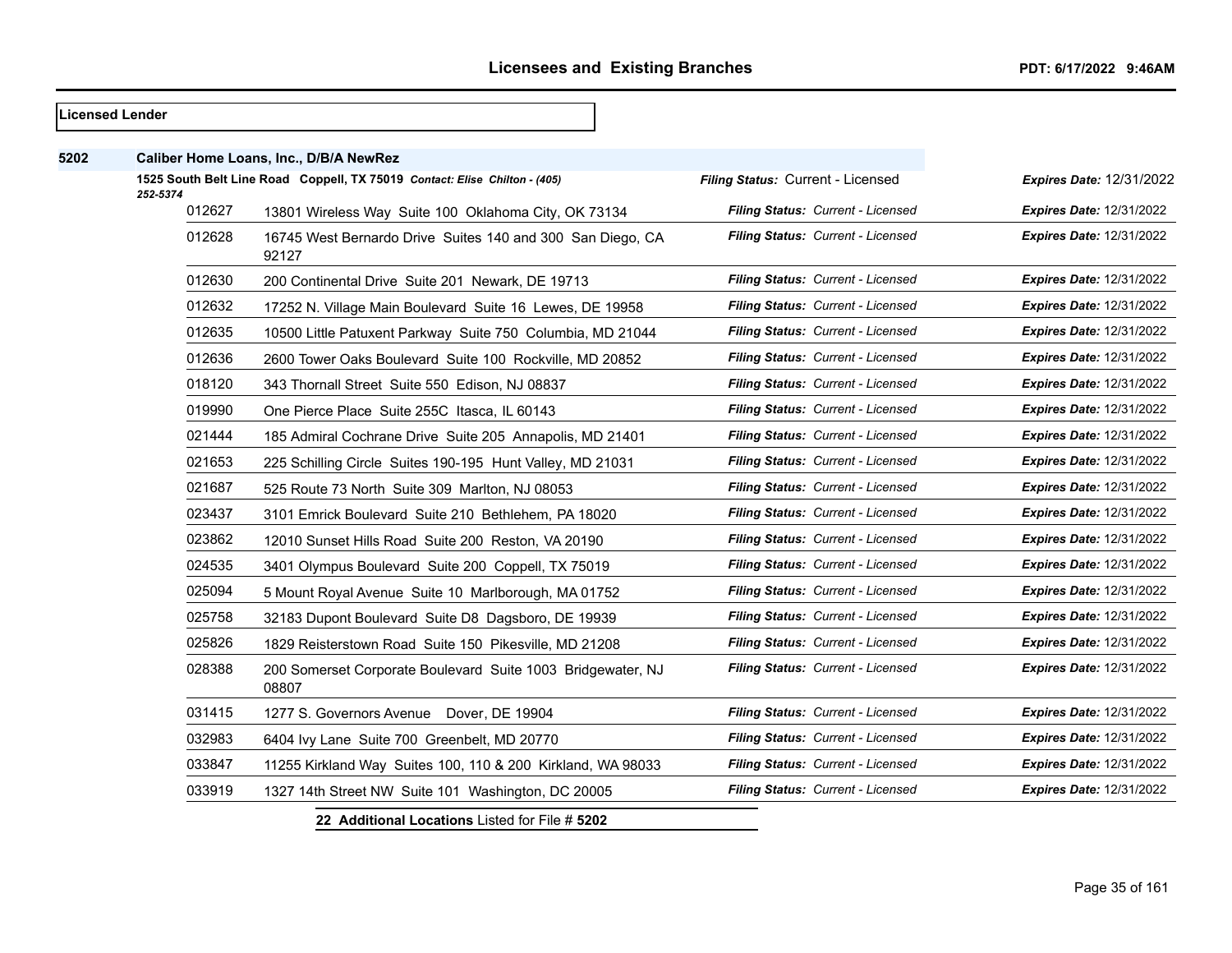| Licensed Lender |                                                                                            |                                                                 |                                          |                                 |
|-----------------|--------------------------------------------------------------------------------------------|-----------------------------------------------------------------|------------------------------------------|---------------------------------|
| 031829          |                                                                                            | Canopy Mortgage, LLC, D/B/A Box Home Loans                      |                                          |                                 |
|                 | 360 Technology Courts Suite 200 Lindon, UT 84042 Contact: Kally Squire - (801)<br>851-1484 |                                                                 | <b>Filing Status: Current - Licensed</b> | <b>Expires Date: 12/31/2022</b> |
|                 | <b>Branches / Locations:</b>                                                               |                                                                 |                                          |                                 |
|                 | License #                                                                                  | <b>Address</b>                                                  |                                          |                                 |
|                 | 037507                                                                                     | 9620 NE Tanasbourne Dr Ste 300 Office 11 Hillsboro, OR<br>97124 | Filing Status: Current - Licensed        | <b>Expires Date: 12/31/2022</b> |
|                 |                                                                                            | <b>Additional Locations Listed for File # 031829</b>            |                                          |                                 |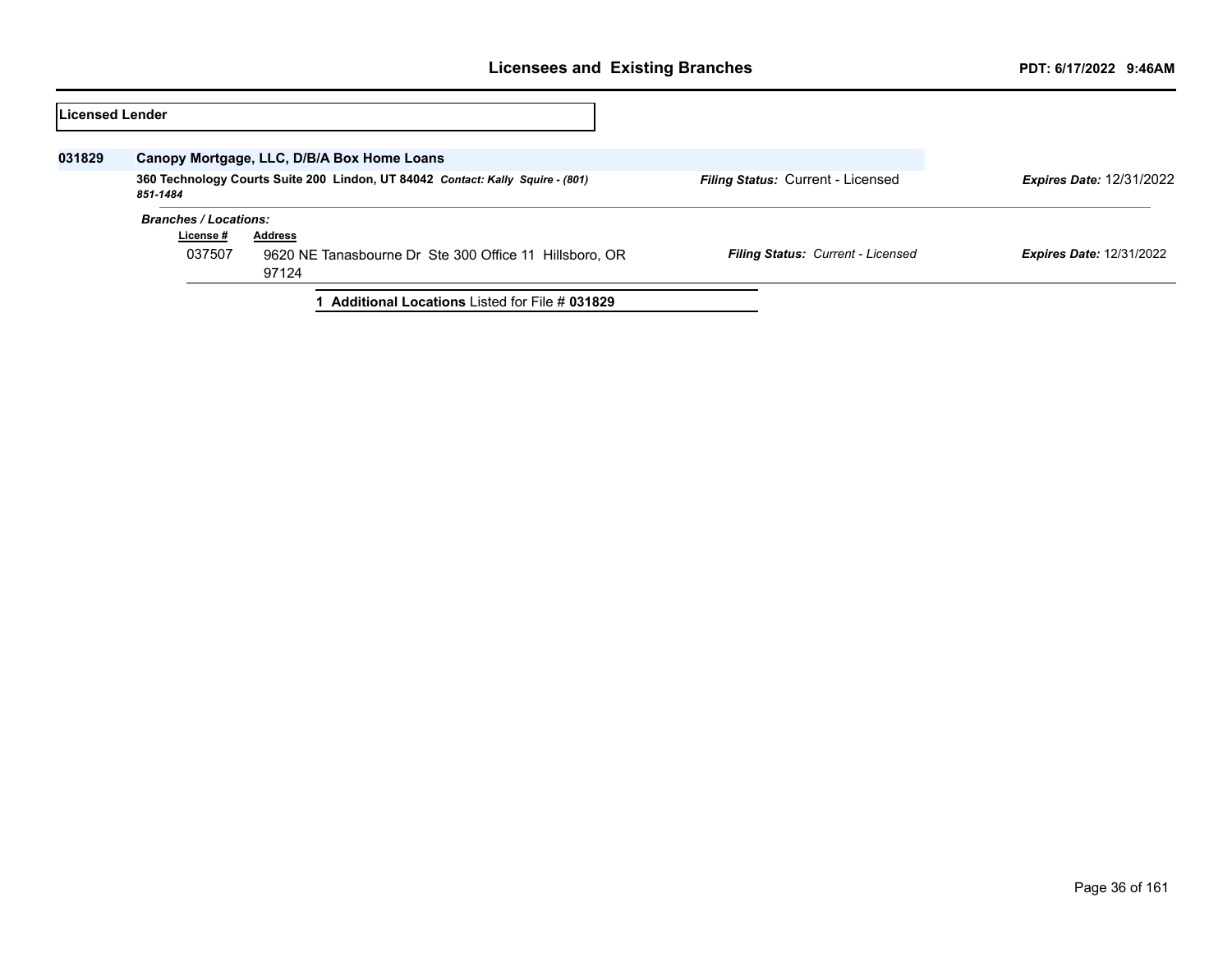|      | lLicensed Lender                                                                                            |                                                                   |                                   |                                 |
|------|-------------------------------------------------------------------------------------------------------------|-------------------------------------------------------------------|-----------------------------------|---------------------------------|
| 1666 | Cardinal Financial Company, Limited Partnership, D/B/A Peoples Home Equity, D/B/A Sebonic Financial         |                                                                   |                                   |                                 |
|      | 3701 Arco Corporate Drive Suite 200 Charlotte, NC 28273 Contact: Ms. Briana<br>Wiederspahn - (704) 594-5530 |                                                                   | Filing Status: Current - Licensed | <b>Expires Date: 12/31/2022</b> |
|      | 012814                                                                                                      | 901 North Green Valley Parkway Suite 190 Henderson, NV<br>89074   | Filing Status: Current - Licensed | <b>Expires Date: 12/31/2022</b> |
|      | 012833                                                                                                      | 9201 Corporate Boulevard Suite 210 Rockville, MD 20850            | Filing Status: Current - Licensed | <b>Expires Date: 12/31/2022</b> |
|      | 021758                                                                                                      | 3500 Winchester Road Suites 105 & 141 Allentown, PA<br>18104-2263 | Filing Status: Current - Licensed | <b>Expires Date: 12/31/2022</b> |
|      | 022528                                                                                                      | 1301 Corlies Avenue Suite 6-E Neptune, NJ 07753                   | Filing Status: Current - Licensed | <b>Expires Date: 12/31/2022</b> |
|      | 023074                                                                                                      | 41 Pinelawn Road Suite 100 Melville, NY 11747                     | Filing Status: Current - Licensed | <b>Expires Date: 12/31/2022</b> |
|      | 027215                                                                                                      | 2650 S McCall Road Suite A Englewood, FL 34224                    | Filing Status: Current - Licensed | <b>Expires Date: 12/31/2022</b> |
|      | 027934                                                                                                      | 115 River Road Suite 109 Edgewater, NJ 07020                      | Filing Status: Current - Licensed | <b>Expires Date: 12/31/2022</b> |
|      | 028090                                                                                                      | 10 Fairway Drive Suite 305 Deerfield Beach, FL 33441              | Filing Status: Current - Licensed | <b>Expires Date: 12/31/2022</b> |
|      | 028257                                                                                                      | 102 Pickering Way Suite 500 Exton, PA 19341                       | Filing Status: Current - Licensed | <b>Expires Date: 12/31/2022</b> |
|      | 028957                                                                                                      | 2710 Centerville Road Suite 205 Wilmington, DE 19808              | Filing Status: Current - Licensed | <b>Expires Date: 12/31/2022</b> |
|      | 029141                                                                                                      | 490 N. DuPont Highway Dover, DE 19901                             | Filing Status: Current - Licensed | <b>Expires Date: 12/31/2022</b> |
|      | 029274                                                                                                      | 3302 Concord Pike Wilmington, DE 19803                            | Filing Status: Current - Licensed | <b>Expires Date: 12/31/2022</b> |
|      | 029395                                                                                                      | 228 Suburban Drive Newark, DE 19711                               | Filing Status: Current - Licensed | <b>Expires Date: 12/31/2022</b> |
|      | 029528                                                                                                      | 231 13th Avenue PL NW Ste D Hickory, NC 28601                     | Filing Status: Current - Licensed | <b>Expires Date: 12/31/2022</b> |
|      | 030482                                                                                                      | 32630 Cedar Drive Unit C Millville, DE 19967                      | Filing Status: Current - Licensed | <b>Expires Date: 12/31/2022</b> |
|      | 030668                                                                                                      | 30 The Green Unit # 2 Dover, DE 19901                             | Filing Status: Current - Licensed | <b>Expires Date: 12/31/2022</b> |
|      | 034681                                                                                                      | 11 N. Main Street Suite 3 Marion, NC 28752                        | Filing Status: Current - Licensed | <b>Expires Date: 12/31/2022</b> |
|      | 036415                                                                                                      | 1835 Iron Point Road Suite 100 Folsom, CA 95630                   | Filing Status: Current - Licensed | <b>Expires Date: 12/31/2022</b> |

**18 Additional Locations** Listed for File # **1666**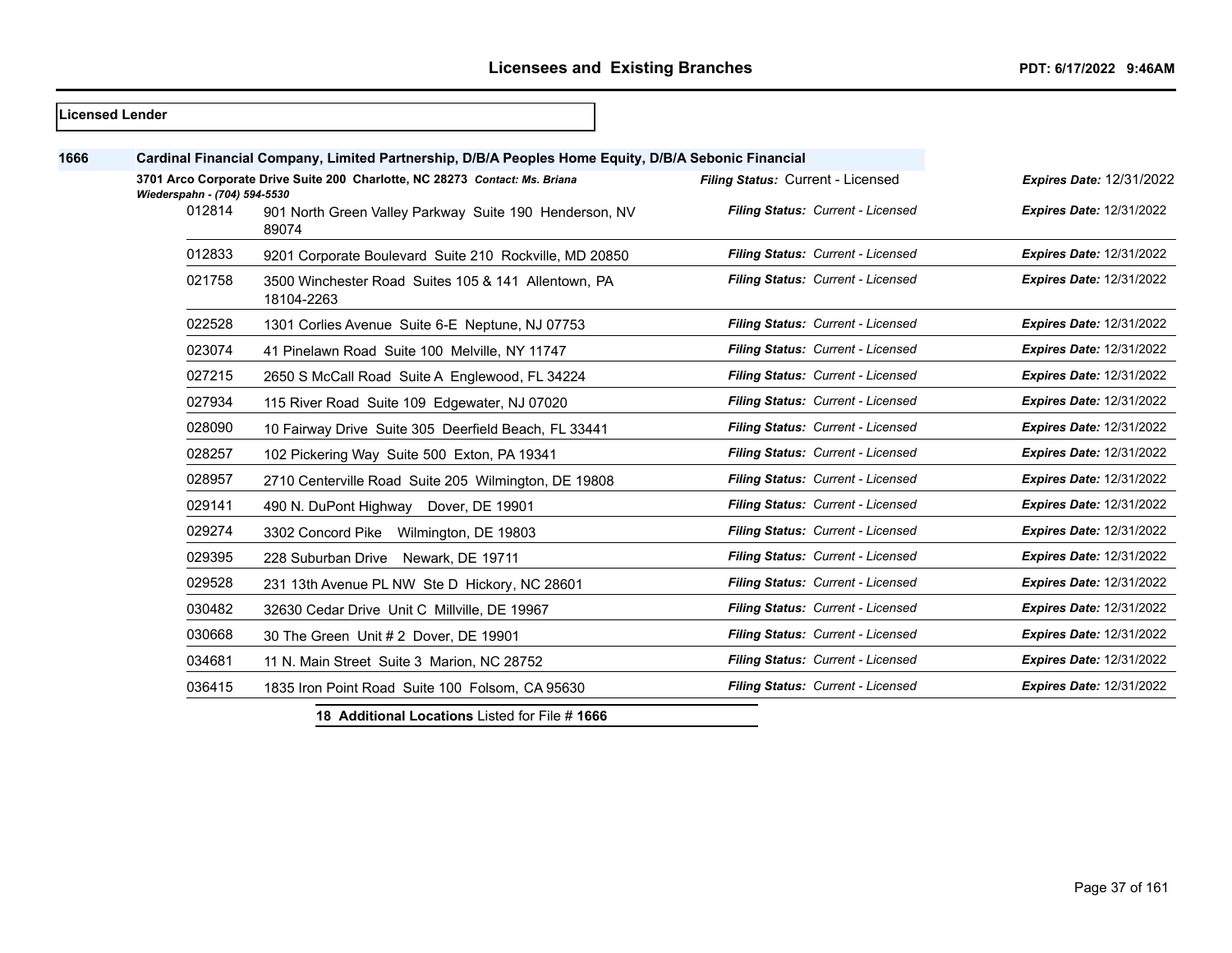| <b>Licensed Lender</b> |                                           |                                                                                                                              |                                          |                                 |
|------------------------|-------------------------------------------|------------------------------------------------------------------------------------------------------------------------------|------------------------------------------|---------------------------------|
| 012752                 |                                           | Carrington Mortgage Services, LLC, D/B/A Vylla Loan<br>1600 South Douglass Road Suites 110 & 200A Anaheim, CA 92806 Contact: | Filing Status: Current - Licensed        | <b>Expires Date: 12/31/2022</b> |
|                        | Elizabeth Balce - (0.0) 800-5614          |                                                                                                                              |                                          |                                 |
|                        | <b>Branches / Locations:</b><br>License # | <b>Address</b>                                                                                                               |                                          |                                 |
|                        | 012753                                    | 2100 East 196th Street Suites 100 & 200 Westfield, IN 46074                                                                  | Filing Status: Current - Licensed        | <b>Expires Date: 12/31/2022</b> |
|                        | 012754                                    | 10 Griffin Road North Suite 200 Windsor, CT 06095                                                                            | Filing Status: Current - Licensed        | <b>Expires Date: 12/31/2022</b> |
|                        | 019874                                    | 11701-32 San Jose Boulevard Suites 201 Jacksonville, FL<br>32223                                                             | Filing Status: Current - Licensed        | <b>Expires Date: 12/31/2022</b> |
|                        | 020136                                    | 10200 Grand Central Avenue, Suite 220 Suite 400 Owings<br>Mills, MD 21117                                                    | Filing Status: Current - Licensed        | <b>Expires Date: 12/31/2022</b> |
|                        | 020236                                    | 585 N. Juniper Drive Suite 100 Chandler, AZ 85226                                                                            | Filing Status: Current - Licensed        | <b>Expires Date: 12/31/2022</b> |
|                        | 020522                                    | 8101 North High Street Suite 40 Columbus, OH 43235                                                                           | Filing Status: Current - Licensed        | <b>Expires Date: 12/31/2022</b> |
|                        | 021658                                    | 6200 Tennyson Parkway Suite 210 & 110-B Plano, TX 75024                                                                      | <b>Filing Status: Current - Licensed</b> | Expires Date: 12/31/2022        |
|                        | 029722                                    | 4000 Midlantic Drive Suite 101 Mt. Laurel, NJ 08054                                                                          | <b>Filing Status: Current - Licensed</b> | <b>Expires Date: 12/31/2022</b> |
|                        | 034418                                    | 25 Enterprise Drive Suite 500 Aliso Viejo, CA 92656                                                                          | Filing Status: Current - Licensed        | <b>Expires Date: 12/31/2022</b> |
|                        | 035452                                    | 800 Crescent Centre Drive Suite 300 Franklin, TN 37067                                                                       | Filing Status: Current - Licensed        | <b>Expires Date: 12/31/2022</b> |
|                        |                                           | 10 Additional Locations Listed for File # 012752                                                                             |                                          |                                 |
| 027667                 |                                           | CashMax LLC, D/B/A Boost Finance                                                                                             |                                          |                                 |
|                        | 791-0151                                  | 5940 Summerhill Road Texarkana, TX 75503 Contact: Ms. Deana Landreth - (903)                                                 | Filing Status: Current - Licensed        | <b>Expires Date: 12/31/2022</b> |
| 027405                 | Castle & Cooke Mortgage, LLC              |                                                                                                                              |                                          |                                 |
|                        | Edmonson - (801) 461-7154                 | 13751 S Wadsworth Park Drive Suite 101 Draper, UT 84020 Contact: Kellie                                                      | Filing Status: Current - Licensed        | Expires Date: 12/31/2022        |
|                        | <b>Branches / Locations:</b>              |                                                                                                                              |                                          |                                 |
|                        | License #<br>032200                       | <b>Address</b><br>6191 N State Highway 161 Suite 340 Irving, TX 75038                                                        | Filing Status: Current - Licensed        | <b>Expires Date: 12/31/2022</b> |
|                        | 034758                                    | 1001 E. 101st Terrace Suite 210 Kansas City, MO 64131                                                                        | Filing Status: Current - Licensed        | <b>Expires Date: 12/31/2022</b> |
|                        | 035179                                    | 4 Campus Drive Suite 200 Parsippany, NJ 07054                                                                                | Filing Status: Current - Licensed        | <b>Expires Date: 12/31/2022</b> |
|                        |                                           | 3 Additional Locations Listed for File # 027405                                                                              |                                          |                                 |
| 023869                 |                                           | Castle Mortgage Corporation, D/B/A Excelerate Capital                                                                        |                                          |                                 |
|                        | Martinez - (858) 914-4825                 | 4000 MacArthur Boulevard Suite 300 Newport Beach, CA 92660 Contact: Anna                                                     | Filing Status: Current - Licensed        | Expires Date: 12/31/2022        |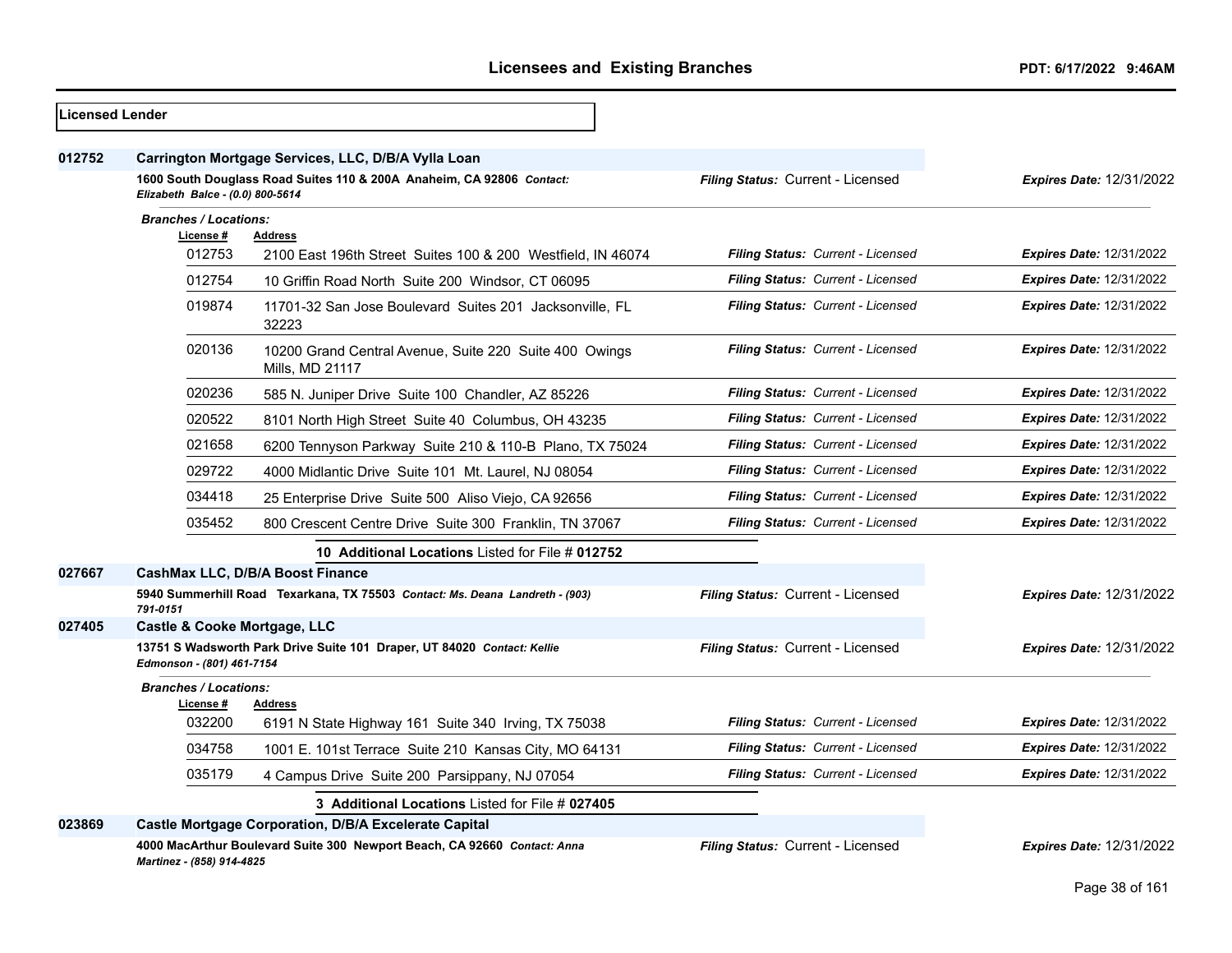| <b>Licensed Lender</b> |                                                     |                                                                                  |                                   |                                 |
|------------------------|-----------------------------------------------------|----------------------------------------------------------------------------------|-----------------------------------|---------------------------------|
| 012789                 | <b>Cavalry Investments, LLC</b>                     |                                                                                  |                                   |                                 |
|                        | (914) 742-4382                                      | 500 Summit Lake Drive Suite 400 Valhalla, NY 10595 Contact: Ms. Anne Thomas -    | Filing Status: Current - Licensed | <b>Expires Date: 12/31/2022</b> |
| 012431                 | <b>Cavalry SPV I, LLC</b>                           |                                                                                  |                                   |                                 |
|                        | 742-4382                                            | 500 Summit Lake Drive Suite 400 Valhalla, NY 10595 Contact: Anne Thomas - (914)  | Filing Status: Current - Licensed | Expires Date: 12/31/2022        |
| 012790                 | <b>Cavalry SPV II, LLC</b>                          |                                                                                  |                                   |                                 |
|                        | (914) 742-4382                                      | 500 Summit Lake Drive Suite 400 Valhalla, NY 10595 Contact: Ms. Anne Thomas -    | Filing Status: Current - Licensed | <b>Expires Date: 12/31/2022</b> |
| 011734                 | Cazle Mortgage, Inc.                                |                                                                                  |                                   |                                 |
|                        | Diggins - (410) 238-3600                            | 6211 Greenleigh Avenue Suite 145-155 Baltimore, MD 21220 Contact: Barry C        | Filing Status: Current - Licensed | Expires Date: 12/31/2022        |
| 037102                 | <b>CBM Mortgage, Inc.</b>                           |                                                                                  |                                   |                                 |
|                        |                                                     | 912 Hometown Way Front Royal, VA 22630 Contact: Glen Haddock - (540) 660-3088    | Filing Status: Current - Licensed | <b>Expires Date: 12/31/2022</b> |
|                        | <b>Branches / Locations:</b><br>License #<br>038478 | <b>Address</b><br>5300 Westview Drive, Suite #305 Frederick, MD 21701            | Filing Status: Current - Licensed | <b>Expires Date: 12/31/2022</b> |
|                        |                                                     | 1 Additional Locations Listed for File # 037102                                  |                                   |                                 |
| 023205                 |                                                     | CCF of Delaware, LLC, D/B/A Cash Central, D/B/A Community Choice Financial       |                                   |                                 |
|                        | 760-2191                                            | 5165 Emerald Parkway Suite 100 Dublin, OH 43017 Contact: Sean O'Brien - (614)    | Filing Status: Current - Licensed | <b>Expires Date: 12/31/2022</b> |
| 030958                 |                                                     | Celebrity Home Loans, LLC, D/B/A Neo Home Loans, D/B/A Robert Coomer Group       |                                   |                                 |
|                        | Easter - (910) 520-8814                             | One Mid America Plaza Suite 800 Oakbrook Terrace, IL 60181 Contact: Andrea       | Filing Status: Current - Licensed | Expires Date: 12/31/2022        |
|                        | <b>Branches / Locations:</b><br>License #           | <b>Address</b>                                                                   |                                   |                                 |
|                        | 032049                                              | 11715 Administration Drive Suite 102 St. Louis, MO 63146                         | Filing Status: Current - Licensed | <b>Expires Date: 12/31/2022</b> |
|                        | 032521                                              | 2063 East 3900 South Suite 500 Office 569a Salt Lake City, UT<br>84124           | Filing Status: Current - Licensed | <b>Expires Date: 12/31/2022</b> |
|                        | 033043                                              | 3145 St. Rose Parkway Suite 201 Henderson, NV 89052                              | Filing Status: Current - Licensed | <b>Expires Date: 12/31/2022</b> |
|                        | 035239                                              | 9 Thurber Boulevard Suite D Smithfield, RI 02917                                 | Filing Status: Current - Licensed | <b>Expires Date: 12/31/2022</b> |
|                        |                                                     | 4 Additional Locations Listed for File # 030958                                  |                                   |                                 |
| 030689                 |                                                     | <b>Center City Mortgage and Investments LLC</b>                                  |                                   |                                 |
|                        | - (215) 360-4792                                    | 225 E. City Avenue Suite 103 Bala Cynwyd, PA 19004 Contact: Dorothy Hackett-Cole | Filing Status: Current - Licensed | Expires Date: 12/31/2022        |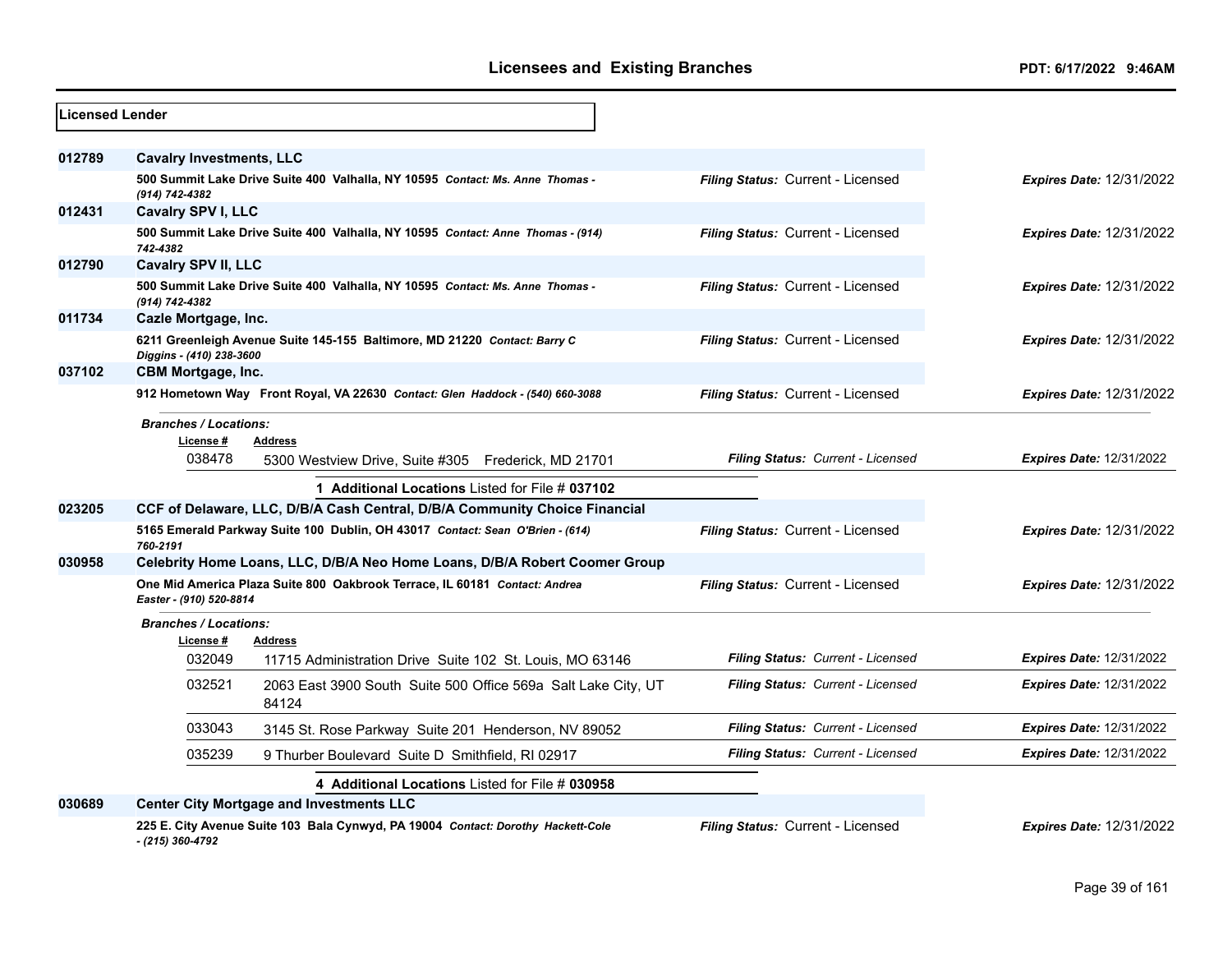| Licensed Lender |                                                                                                                |                                                                                       |                                   |                                 |
|-----------------|----------------------------------------------------------------------------------------------------------------|---------------------------------------------------------------------------------------|-----------------------------------|---------------------------------|
| 036922          | <b>Central Mortgage Funding, LLC</b>                                                                           |                                                                                       |                                   |                                 |
|                 | (248) 802-7126                                                                                                 | 29777 Telegraph Road Suite 3090 Southfield, MI 48034 Contact: Isaac Munawar B -       | Filing Status: Current - Licensed | <b>Expires Date: 12/31/2022</b> |
|                 | <b>Branches / Locations:</b><br>License #<br>037289                                                            | <b>Address</b>                                                                        | Filing Status: Current - Licensed | <b>Expires Date: 12/31/2022</b> |
|                 |                                                                                                                | 100 Biddle Avenue Suite 200 Newark, DE 19702                                          |                                   |                                 |
|                 |                                                                                                                | 1 Additional Locations Listed for File # 036922                                       |                                   |                                 |
| 036110          | <b>Certegy Payment Solutions, LLC</b>                                                                          |                                                                                       |                                   |                                 |
|                 | Care - (800) 237-3826                                                                                          | 17757 US Highway 19 N Suite 375 Clearwater, FL 33764 Contact: Certegy Customer        | Filing Status: Current - Licensed | <b>Expires Date: 12/31/2022</b> |
| 034305          | <b>Change Lending, LLC</b>                                                                                     |                                                                                       |                                   |                                 |
|                 | (949) 688-5987                                                                                                 | 16845 Von Karman Avenue Suite 200 Irvine, CA 92606 Contact: Mr. Steve Netter -        | Filing Status: Current - Licensed | <b>Expires Date: 12/31/2022</b> |
| 026896          | <b>Chaos Home Loans LLC</b>                                                                                    |                                                                                       |                                   |                                 |
|                 |                                                                                                                | 900 S. 4th Street Las Vegas, NV 89101                                                 | Filing Status: Current - Licensed | <b>Expires Date: 12/31/2022</b> |
| 033825          | Cherry Creek Mortgage, LLC, D/B/A Blue Spot Home Loans                                                         |                                                                                       |                                   |                                 |
|                 | 7600 East Orchard Road Suite #250-N Greenwood Village, CO 80111 Contact:<br>Alezandra Burling - (303) 226-8840 |                                                                                       | Filing Status: Current - Licensed | <b>Expires Date: 12/31/2022</b> |
|                 | <b>Branches / Locations:</b>                                                                                   |                                                                                       |                                   |                                 |
|                 | License #                                                                                                      | <b>Address</b>                                                                        |                                   |                                 |
|                 | 036436                                                                                                         | 485 E. 17th Street Suite 200 & 202 Costa Mesa, CA 92627                               | Filing Status: Current - Licensed | <b>Expires Date: 12/31/2022</b> |
|                 | 036526                                                                                                         | 2723 South State Street Suite 150, Office 153 Ann Arbor, MI<br>48104                  | Filing Status: Current - Licensed | <b>Expires Date: 12/31/2022</b> |
|                 | 036668                                                                                                         | 215 Schilling Circle Suite 103 Hunt Valley, MD 21031                                  | Filing Status: Current - Licensed | <b>Expires Date: 12/31/2022</b> |
|                 | 036682                                                                                                         | 7400 Beaufont Springs Drive Suite 300, Office 311 & 312<br>Richmond, VA 23225         | Filing Status: Current - Licensed | <b>Expires Date: 12/31/2022</b> |
|                 | 036954                                                                                                         | 76 East Main Street Marlton, NJ 08053                                                 | Filing Status: Current - Licensed | <b>Expires Date: 12/31/2022</b> |
|                 |                                                                                                                | 5 Additional Locations Listed for File # 033825                                       |                                   |                                 |
| 029002          |                                                                                                                | Chicago Mortgage Solutions LLC, D/B/A Interfirst Mortgage Company, D/B/A Zeromortgage |                                   |                                 |
|                 | (847) 999-7283                                                                                                 | 9525 W. Bryn Mawr Ave Suite 400 Rosemont, IL 60018 Contact: Robert Martell -          | Filing Status: Current - Licensed | <b>Expires Date: 12/31/2022</b> |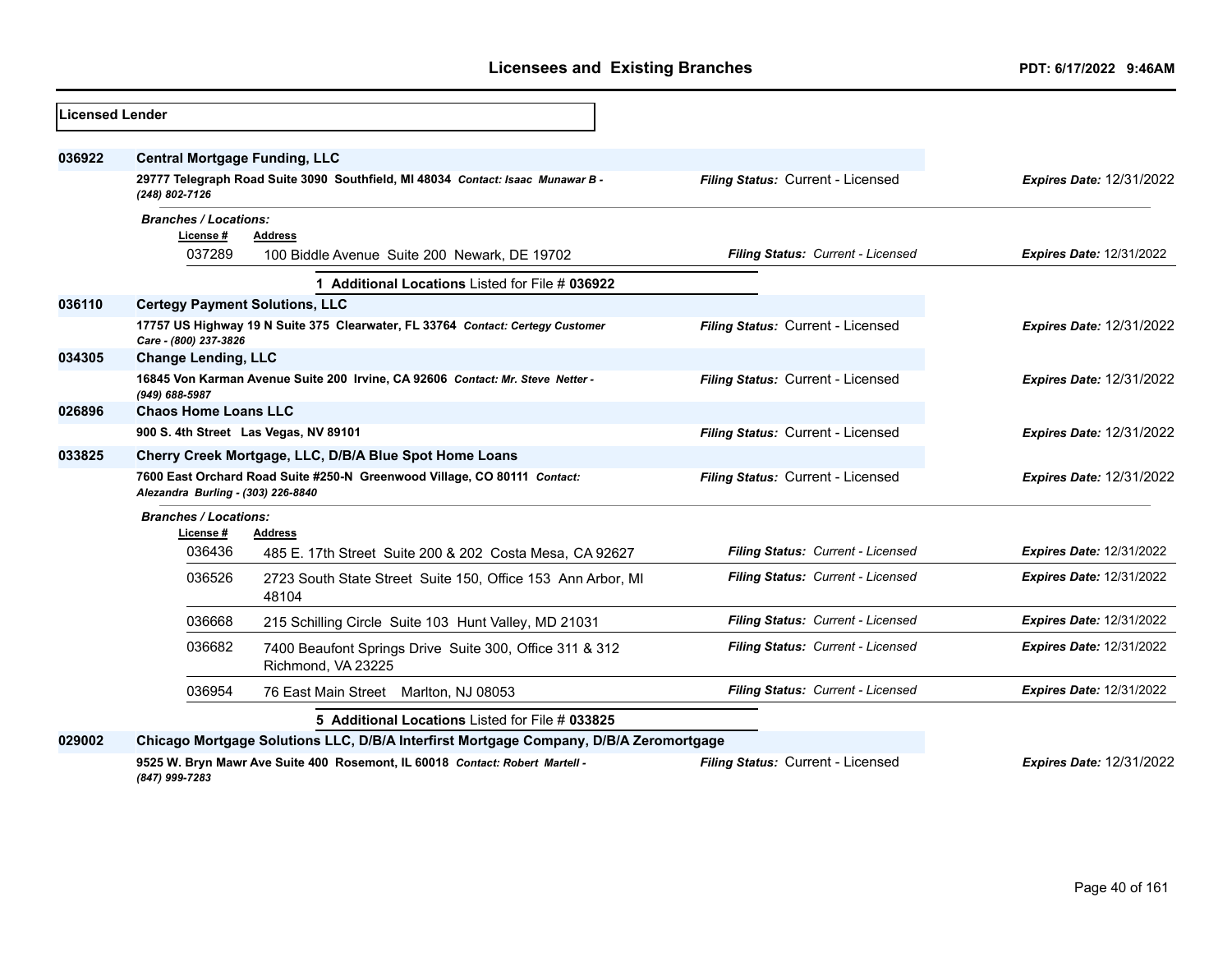| <b>Licensed Lender</b> |                                           |                                                                                                 |                                   |                                 |
|------------------------|-------------------------------------------|-------------------------------------------------------------------------------------------------|-----------------------------------|---------------------------------|
| 033845                 | <b>Churchill Mortgage Corporation</b>     |                                                                                                 |                                   |                                 |
|                        | Collins - (615) 767-5193                  | 1749 Mallory Lane Suite 100 Brentwood, TN 37027-2931 Contact: Ms. Bethany                       | Filing Status: Current - Licensed | <b>Expires Date: 12/31/2022</b> |
|                        | <b>Branches / Locations:</b>              |                                                                                                 |                                   |                                 |
|                        | License #<br>034238                       | <b>Address</b><br>1912 G Lincoln Drive Suite 231 Annapolis, MD 21401-4119                       | Filing Status: Current - Licensed | <b>Expires Date: 12/31/2022</b> |
|                        | 036602                                    | 836 S 11th Street Decatur, IN 46733-3402                                                        | Filing Status: Current - Licensed | <b>Expires Date: 12/31/2022</b> |
|                        |                                           | 2 Additional Locations Listed for File # 033845                                                 |                                   |                                 |
| 020322                 |                                           | CITADEL SERVICING CORPORATION, D/B/A Acra Lending, D/B/A Citadel Mortgage Direct, D/B/A Citadel |                                   |                                 |
|                        |                                           | Mortgage Services, D/B/A www.nonprimelender.com                                                 |                                   |                                 |
|                        | Gunderlock - (949) 900-6630               | 25531 Commercentre Drive Suite 160 Lake Forest, CA 92630 Contact: Kyle                          | Filing Status: Current - Licensed | <b>Expires Date: 12/31/2022</b> |
|                        | <b>Branches / Locations:</b><br>License # | <b>Address</b>                                                                                  |                                   |                                 |
|                        | 038285                                    | 8345 W. Sunset Road Suite 350 Las Vegas, NV 89113                                               | Filing Status: Current - Licensed | <b>Expires Date: 12/31/2022</b> |
|                        |                                           | 1 Additional Locations Listed for File # 020322                                                 |                                   |                                 |
| 030754                 | City Lending Inc.                         |                                                                                                 |                                   |                                 |
|                        | (703) 239-7711                            | 8150 Leesburg Pike #405 Vienna, VA 22182 Contact: Mr. Jorge Campodonico -                       | Filing Status: Current - Licensed | <b>Expires Date: 12/31/2022</b> |
|                        | <b>Branches / Locations:</b>              |                                                                                                 |                                   |                                 |
|                        | License#                                  | <b>Address</b>                                                                                  |                                   |                                 |
|                        | 033737                                    | 100 West Road Suite 300 Towson, MD 21204                                                        | Filing Status: Current - Licensed | <b>Expires Date: 12/31/2022</b> |
|                        |                                           | 1 Additional Locations Listed for File # 030754                                                 |                                   |                                 |
| 035000                 | <b>ClearEdge Lending LLC</b>              |                                                                                                 |                                   |                                 |
|                        | 355-6100                                  | 20 Enterprise Suite 350 Aliso Viejo, CA 92656 Contact: Mr. Jay Strauss - (203)                  | Filing Status: Current - Licensed | <b>Expires Date: 12/31/2022</b> |
| 019705                 | <b>ClearLine Loans Delaware LLC</b>       |                                                                                                 |                                   |                                 |
|                        |                                           | 1755 N 400 E North Logan, UT 84341 Contact: Josh Stead - (888) 542-1015                         | Filing Status: Current - Licensed | <b>Expires Date: 12/31/2022</b> |
| 037244                 | <b>Climb Investco, LLC</b>                |                                                                                                 |                                   |                                 |
|                        |                                           | 133W 19th Street 4th Floor New York, NY 10011                                                   | Filing Status: Current - Licensed | <b>Expires Date: 12/31/2022</b> |
|                        | 037245                                    | 6543 Las Vegas Boulevard S Suite 02B137 Las Vegas, NV<br>89119                                  | Filing Status: Current - Licensed | <b>Expires Date: 12/31/2022</b> |
|                        |                                           | 1 Additional Locations Listed for File # 037244                                                 |                                   |                                 |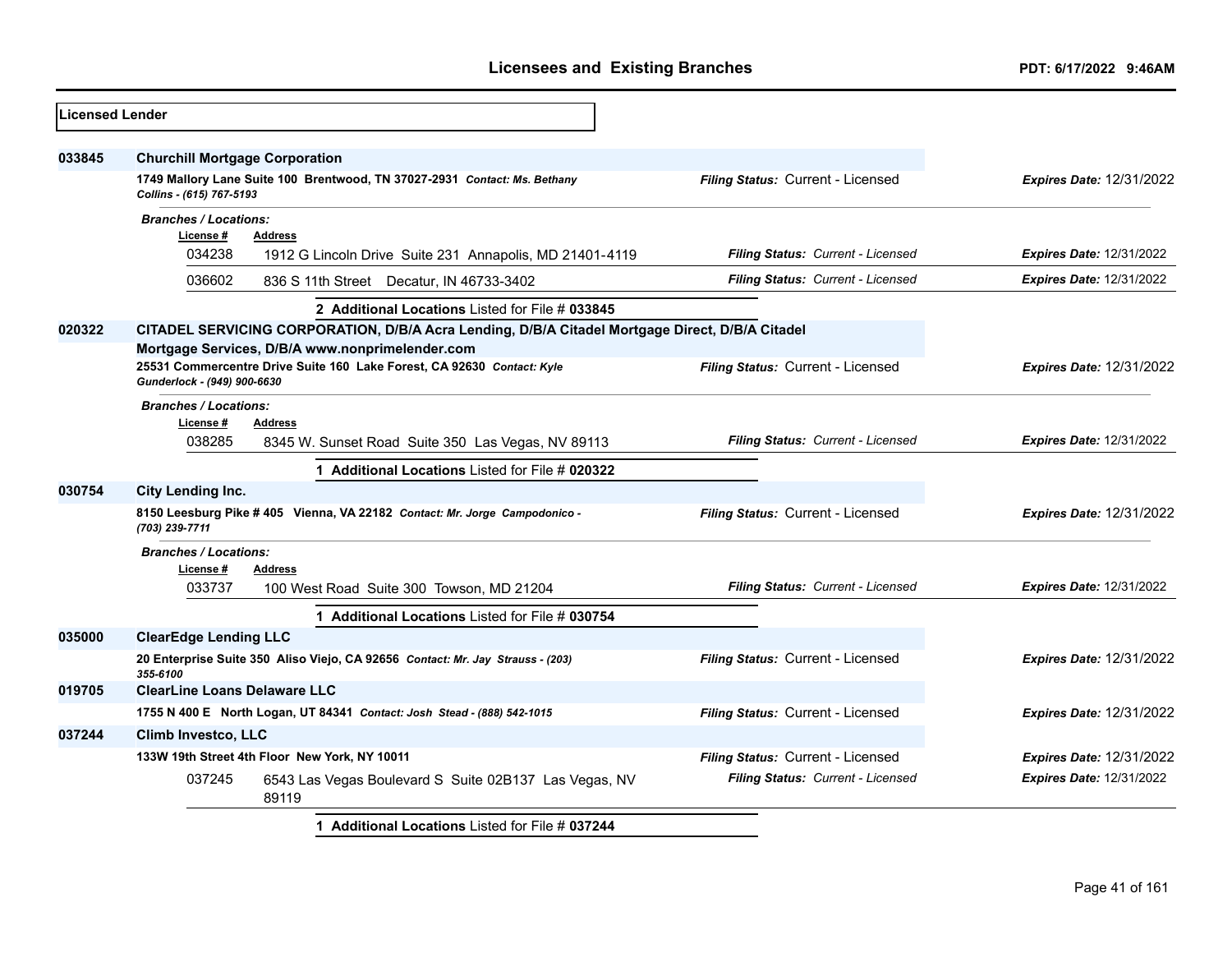| Licensed Lender |                                      |                                                                                  |                                   |                                 |
|-----------------|--------------------------------------|----------------------------------------------------------------------------------|-----------------------------------|---------------------------------|
| 010033          |                                      | CMG Mortgage, Inc., D/B/A CMG Financial, D/B/A CMG Home Loans, D/B/A HomeFundIt  |                                   |                                 |
|                 |                                      | 3160 Crow Canyon Road Suite 400 San Ramon, CA 94583 Contact: Tara Pettersen -    | Filing Status: Current - Licensed | <b>Expires Date: 12/31/2022</b> |
|                 | (503) 479-1648<br>022288             | 810 Crescent Centre Drive Suite 320 Franklin, TN 37067                           | Filing Status: Current - Licensed | <b>Expires Date: 12/31/2022</b> |
|                 | 023568                               | 1000 Crawford Place Suite 360 Mount Laurel, NJ 08054                             | Filing Status: Current - Licensed | <b>Expires Date: 12/31/2022</b> |
|                 | 025418                               | 3220 Tillman Drive Suite 112 Bensalem, PA 19020                                  | Filing Status: Current - Licensed | <b>Expires Date: 12/31/2022</b> |
|                 | 027125                               | 2524 N. Stokesberry Place Suite 105 Meridian, ID 83646                           | Filing Status: Current - Licensed | <b>Expires Date: 12/31/2022</b> |
|                 | 027292                               | 1675 S State Street Suite 4AC Dover, DE 19901                                    | Filing Status: Current - Licensed | <b>Expires Date: 12/31/2022</b> |
|                 | 027672                               | 1671 S State Street Dover, DE 19901                                              | Filing Status: Current - Licensed | <b>Expires Date: 12/31/2022</b> |
|                 | 030324                               | 250 South President Street Suite 3900 Baltimore, MD 21202                        | Filing Status: Current - Licensed | <b>Expires Date: 12/31/2022</b> |
|                 | 033977                               | 3160 Crow Canyon Road Suite 300 San Ramon, CA 94583                              | Filing Status: Current - Licensed | <b>Expires Date: 12/31/2022</b> |
|                 | 037385                               | 5474 Longley Lane Suite 100 Reno, NV 89511                                       | Filing Status: Current - Licensed | <b>Expires Date: 12/31/2022</b> |
|                 | 037717                               | 123 Bulifants Boulevard Suite 5 Williamsburg, VA 23188                           | Filing Status: Current - Licensed | <b>Expires Date: 12/31/2022</b> |
|                 | 038119                               | 1033 B Avenue Suite 105 Coronado, CA 92118                                       | Filing Status: Current - Licensed | <b>Expires Date: 12/31/2022</b> |
|                 |                                      | 11 Additional Locations Listed for File # 010033                                 |                                   |                                 |
| 3576            |                                      | <b>CNH Industrial Capital America LLC</b>                                        |                                   |                                 |
|                 |                                      | 5729 Washington Avenue Racine, WI 53406 Contact: Mr. Ed Byrd - (717) 355-5985    | Filing Status: Current - Licensed | <b>Expires Date: 12/31/2022</b> |
| 9546            |                                      | CNU of Delaware, LLC, D/B/A CashNet USA, D/B/A NetCredit                         |                                   |                                 |
|                 | Chester - (312) 676-1543             | 175 West Jackson Boulevard Suite 1000 Chicago, IL 60604 Contact: Jonathan        | Filing Status: Current - Licensed | <b>Expires Date: 12/31/2022</b> |
| 021107          | <b>Coast 2 Coast Lenders, LLC</b>    |                                                                                  |                                   |                                 |
|                 | Mr. Kevin J. Gordon - (305) 753-3988 | 3511 Silverside Road Wilson Building Suite 208 Wilmington, DE 19810 Contact:     | Filing Status: Current - Licensed | <b>Expires Date: 12/31/2022</b> |
| 020003          |                                      | <b>College Ave Student Loan Servicing, LLC</b>                                   |                                   |                                 |
|                 |                                      | 233 King Street Wilmington, DE 19801 Contact: Joseph M. Grieco - (302) 497-0757  | Filing Status: Current - Licensed | <b>Expires Date: 12/31/2022</b> |
| 023004          | <b>CommonBond Lending, LLC</b>       |                                                                                  |                                   |                                 |
|                 | 893-2711                             | 524 Broadway Street 6th Floor Brooklyn, NY 10012 Contact: Margaret Covey - (646) | Filing Status: Current - Licensed | <b>Expires Date: 12/31/2022</b> |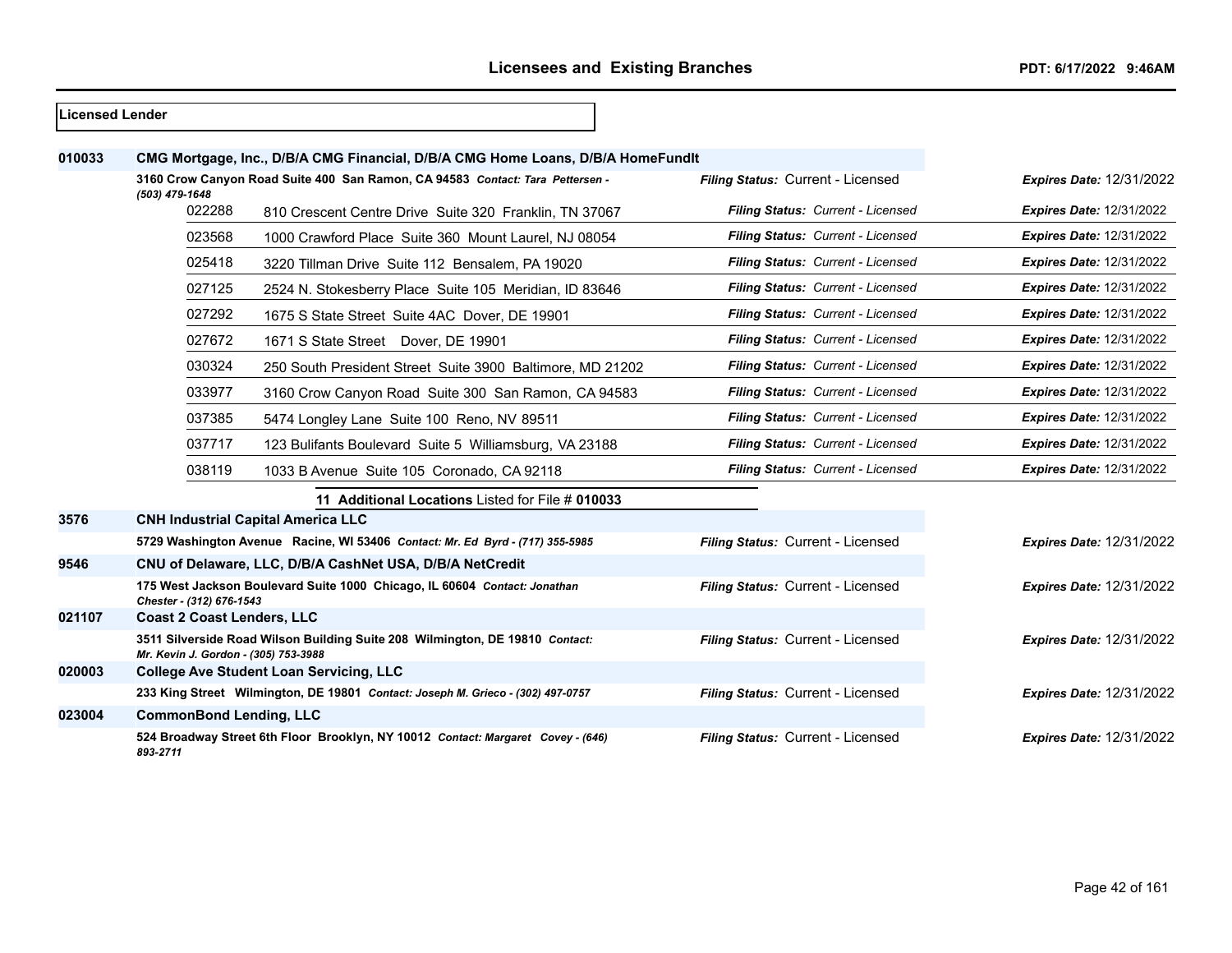| <b>ILicensed Lender</b> |                                                                                               |                                                                                |                                   |                                 |
|-------------------------|-----------------------------------------------------------------------------------------------|--------------------------------------------------------------------------------|-----------------------------------|---------------------------------|
| 010470                  | <b>Community Loan Servicing, LLC</b>                                                          |                                                                                |                                   |                                 |
|                         | Vanessa Lindow - (305) 644-4640                                                               | 4425 Ponce De Leon Boulevard Suite 300 Coral Gables, FL 33146 Contact:         | Filing Status: Current - Licensed | <b>Expires Date: 12/31/2022</b> |
|                         | <b>Branches / Locations:</b><br>License #                                                     | Address                                                                        |                                   |                                 |
|                         | 010471                                                                                        | 1415 West Cypress Creek Road Suite 200 Fort Lauderdale, FL<br>33309            | Filing Status: Current - Licensed | <b>Expires Date: 12/31/2022</b> |
|                         | 025341                                                                                        | 2200 West Park Drive 2nd Floor Westborough, MA 01581-3961                      | Filing Status: Current - Licensed | <b>Expires Date: 12/31/2022</b> |
|                         |                                                                                               | 2 Additional Locations Listed for File # 010470                                |                                   |                                 |
| 023503                  | <b>Contour Mortgage Corporation</b>                                                           |                                                                                |                                   |                                 |
|                         | 990 Stewart Avenue Suite 660 Garden City, NY 11530 Contact: Richard A Pregiato -<br>$(0.0) -$ |                                                                                | Filing Status: Current - Licensed | <b>Expires Date: 12/31/2022</b> |
|                         | <b>Branches / Locations:</b><br>License #                                                     | Address                                                                        |                                   |                                 |
|                         | 023504                                                                                        | 1115 Dekalb Pike Suite 201 Blue Bell, PA 19422                                 | Filing Status: Current - Licensed | <b>Expires Date: 12/31/2022</b> |
|                         | 023824                                                                                        | 555 Fairmount Avenue Suite 301 Towson, MD 21286                                | Filing Status: Current - Licensed | <b>Expires Date: 12/31/2022</b> |
|                         | 038104                                                                                        | 50 Carroll Creek Way Suite 330 Frederick, MD 21701                             | Filing Status: Current - Licensed | <b>Expires Date: 12/31/2022</b> |
|                         |                                                                                               | 3 Additional Locations Listed for File # 023503                                |                                   |                                 |
| 7761                    |                                                                                               | Copiague Funding Corp., D/B/A South Shore Mortgage Company                     |                                   |                                 |
|                         | $(631)$ 956-0111                                                                              | 325 E Sunrise Highway Lindenhurst, NY 11757 Contact: Mr. Robert C. Jacobsen -  | Filing Status: Current - Licensed | <b>Expires Date: 12/31/2022</b> |
| 031565                  | Core Mortgage Services, LLC                                                                   |                                                                                |                                   |                                 |
|                         | (814) 272-0125                                                                                | 1840 North Atherton Street State College, PA 16803 Contact: Mr. Johnny Mateo - | Filing Status: Current - Licensed | <b>Expires Date: 12/31/2022</b> |
| 035054                  | <b>Cornerstone First Mortgage, Inc.</b>                                                       |                                                                                |                                   |                                 |
|                         | (866) 815-1803                                                                                | 2655 Camino del Rio North Suite 450 San Diego, CA 92108 Contact: Sean Cahan -  | Filing Status: Current - Licensed | <b>Expires Date: 12/31/2022</b> |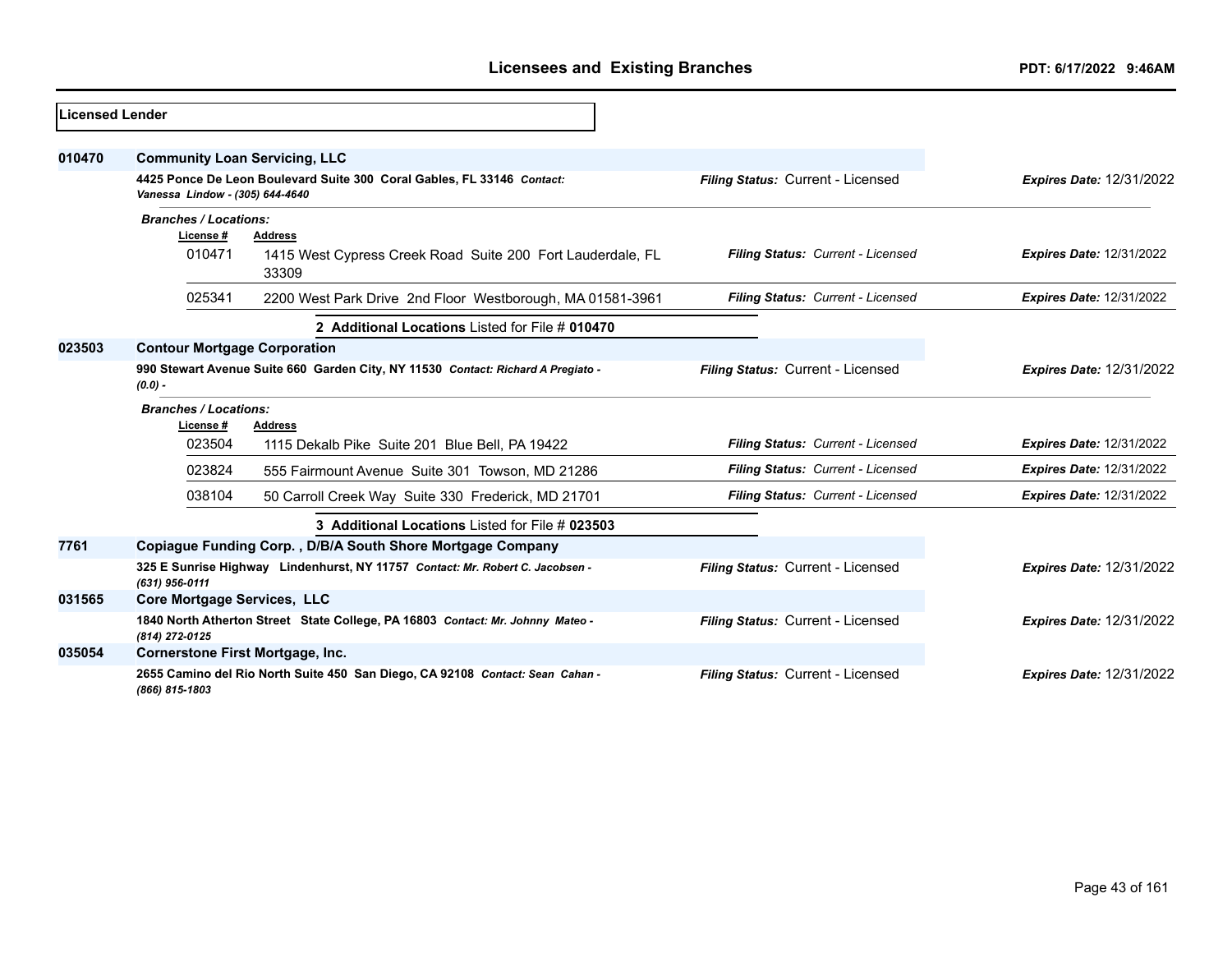| <b>Licensed Lender</b> |                                                                                                                                  |                                                                                    |                                          |                                 |
|------------------------|----------------------------------------------------------------------------------------------------------------------------------|------------------------------------------------------------------------------------|------------------------------------------|---------------------------------|
| 011593                 |                                                                                                                                  | Cornerstone Home Lending, Inc., D/B/A Cornerstone Home Lending                     |                                          |                                 |
|                        | 1177 West Loop South, Suite 700 ATTN: Compliance/Licensing Department<br>Houston, TX 77027 Contact: Derek Bolls - (713) 212-3043 |                                                                                    | Filing Status: Current - Licensed        | <b>Expires Date: 12/31/2022</b> |
|                        | 022161                                                                                                                           | 3239 N Loop 1604 W, Suite 300 Suite 300 San Antonio, TX<br>78257                   | Filing Status: Current - Licensed        | <b>Expires Date: 12/31/2022</b> |
|                        | 023260                                                                                                                           | 25020 Shore Parkway Suite 1F Onley, VA 23418                                       | Filing Status: Current - Licensed        | <b>Expires Date: 12/31/2022</b> |
|                        | 025912                                                                                                                           | 23076 Three Notch Road Unit 101 California, MD 20619                               | Filing Status: Current - Licensed        | <b>Expires Date: 12/31/2022</b> |
|                        | 037176                                                                                                                           | 10800 East Geddes Avenue Suites 100 & 200 Englewood, CO<br>80112                   | Filing Status: Current - Licensed        | <b>Expires Date: 12/31/2022</b> |
|                        |                                                                                                                                  | 4 Additional Locations Listed for File # 011593                                    |                                          |                                 |
| 022405                 | <b>Credence Funding Corporation</b>                                                                                              |                                                                                    |                                          |                                 |
|                        |                                                                                                                                  | 1200 Technology Drive Suite A Aberdeen, MD 21001                                   | Filing Status: Current - Licensed        | <b>Expires Date: 12/31/2022</b> |
| 037982                 |                                                                                                                                  | <b>Credit Union Mortgage Association, Inc.</b>                                     |                                          |                                 |
|                        |                                                                                                                                  | 10800 Main Street Fairfax, VA 22030 Contact: Scott Toler - (703) 425-7156          | Filing Status: Current - Licensed        | <b>Expires Date: 12/31/2022</b> |
| 020191                 | <b>Creditbox.com LLC</b>                                                                                                         |                                                                                    |                                          |                                 |
|                        | (847) 827-9405                                                                                                                   | 2400 East Devon Ave Suite 300 Des Plaines, IL 60018 Contact: Ms. Jill K. Gruchot - | Filing Status: Current - Licensed        | <b>Expires Date: 12/31/2022</b> |
| 4804                   | <b>Crescent Mortgage Company</b>                                                                                                 |                                                                                    |                                          |                                 |
|                        | 30328                                                                                                                            | 6600 Peachtree Dunwoody Road NE 600 Embassy Row, Suite 650 Atlanta, GA             | <b>Filing Status: Current - Licensed</b> | <b>Expires Date: 12/31/2022</b> |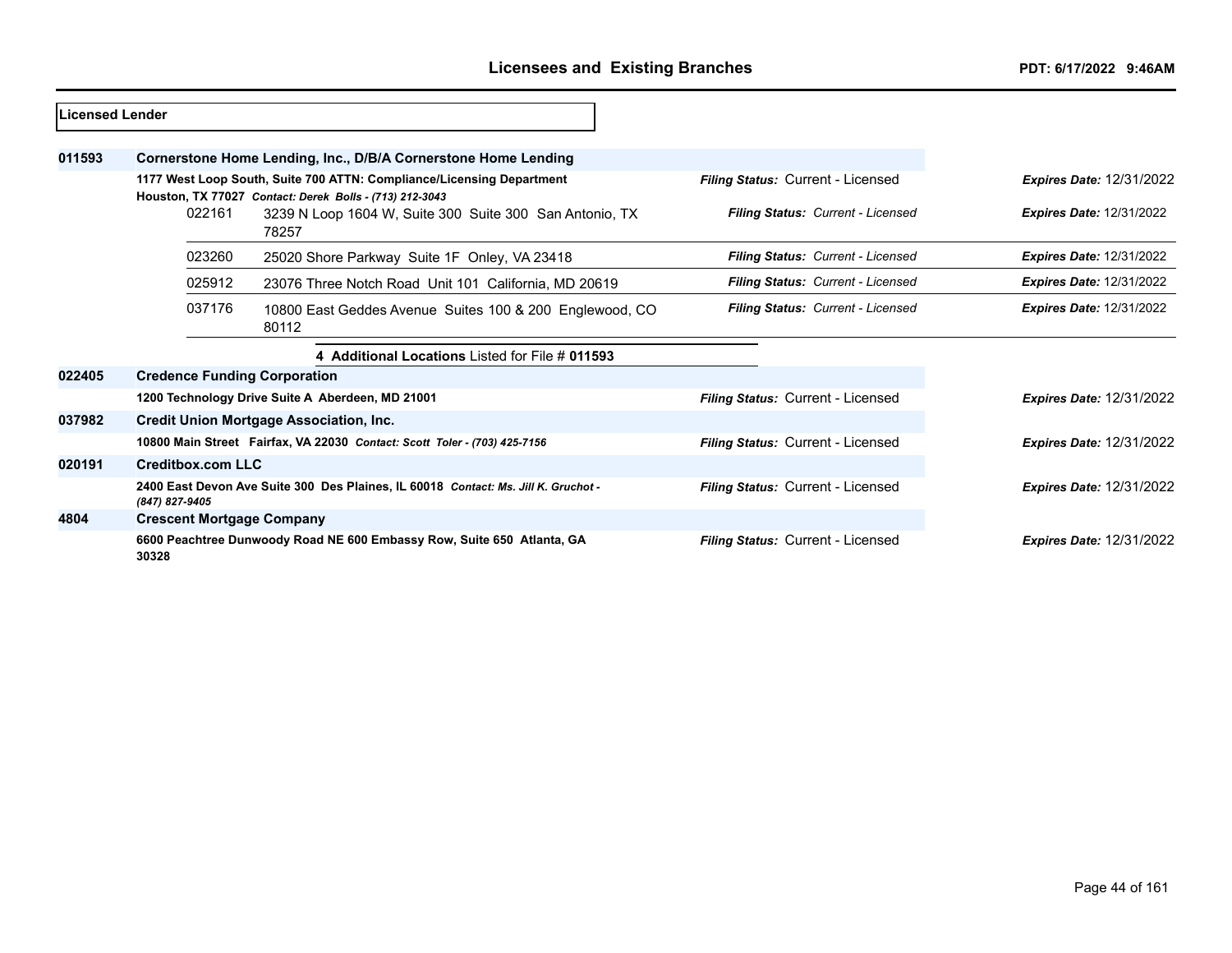# **Licensed Lender CrossCountry Mortgage, LLC, D/B/A BestRateUSA, D/B/A CrossCountry Mortgage, D/B/A Veterans Lending Group 6850 Miller Road Brecksville, OH 44130** *Contact: Alex Ragon - (440) 262-3854 Filing Status:* Current - Licensed *Expires Date:* 12/31/2022 14 Commerce Drive Suite 400 Cranford, NJ 07016 *Filing Status: Current - Licensed Expires Date:* 12/31/2022 448 N. 10th Street Suite 303 Philadelphia, PA 19123 *Filing Status: Current - Licensed Expires Date:* 12/31/2022 625 West Ridge Pike Building A, Suite 100 Conshohocken, PA *Filing Status: Current - Licensed Expires Date:* 12/31/2022 1 East Chocolate Avenue Suite 701 Hershey, PA 17033 *Filing Status: Current - Licensed Expires Date:* 12/31/2022 41 South Market Street Suite 202 Elizabethtown, PA 17022 *Filing Status: Current - Licensed Expires Date:* 12/31/2022 300 Kimball Drive Suite 104 Parsippany, NJ 07054 *Filing Status: Current - Licensed Expires Date:* 12/31/2022 6650 W. Snowville Road Suites A - E Brecksville, OH 44141 *Filing Status: Current - Licensed Expires Date:* 12/31/2022 645 West Carmel Drive Suite 170 Carmel, IN 46032 *Filing Status: Current - Licensed Expires Date:* 12/31/2022 500 Office Center Drive Suite 400, Office 4104 Fort Washington, PA 19034 *Filing Status: Current - Licensed Expires Date:* 12/31/2022 116 East Main Street St. Charles, IL 60174 *Filing Status: Current - Licensed Expires Date:* 12/31/2022 41 Pinelawn Road Suite GL-2 Melville, NY 11747 *Filing Status: Current - Licensed Expires Date:* 12/31/2022 029358 162 Saxer Avenue 2nd Floor Front Office, Suite 2 Springfield, PA 19064 *Filing Status: Current - Licensed Expires Date:* 12/31/2022 959 South Coast Drive Suite 490 Costa Mesa, CA 92626 *Filing Status: Current - Licensed Expires Date:* 12/31/2022 1265 Industrial Boulevard Southampton, PA 18966 *Filing Status: Current - Licensed Expires Date:* 12/31/2022 8200 Greensboro Drive Suite 1450 McLean, VA 22102 *Filing Status: Current - Licensed Expires Date:* 12/31/2022 1230 W. Morehead Street Unit 108 Charlotte, NC 28208 *Filing Status: Current - Licensed Expires Date:* 12/31/2022 226 S Main Suite 202 Romeo, MI 48065 *Filing Status: Current - Licensed Expires Date:* 12/31/2022 4610 South Ulster Street Suite 300 Denver, CO 80237 *Filing Status: Current - Licensed Expires Date:* 12/31/2022 375 Morgan Street Suite 2C Phoenixville, PA 19460 *Filing Status: Current - Licensed Expires Date:* 12/31/2022 30 Regency Plaza 3rd Floor Glen Mills, PA 19342 *Filing Status: Current - Licensed Expires Date:* 12/31/2022 1500 Medical Center Parkway Suite 3A, Office 8 & 9 Murfreesboro, TN 37129 *Filing Status: Current - Licensed Expires Date:* 12/31/2022 54 E Oakland Avenue Suite 310 Doylestown, PA 18901 *Filing Status: Current - Licensed Expires Date:* 12/31/2022 1214 N Front Street Philadelphia, PA 19122 *Filing Status: Current - Licensed Expires Date:* 12/31/2022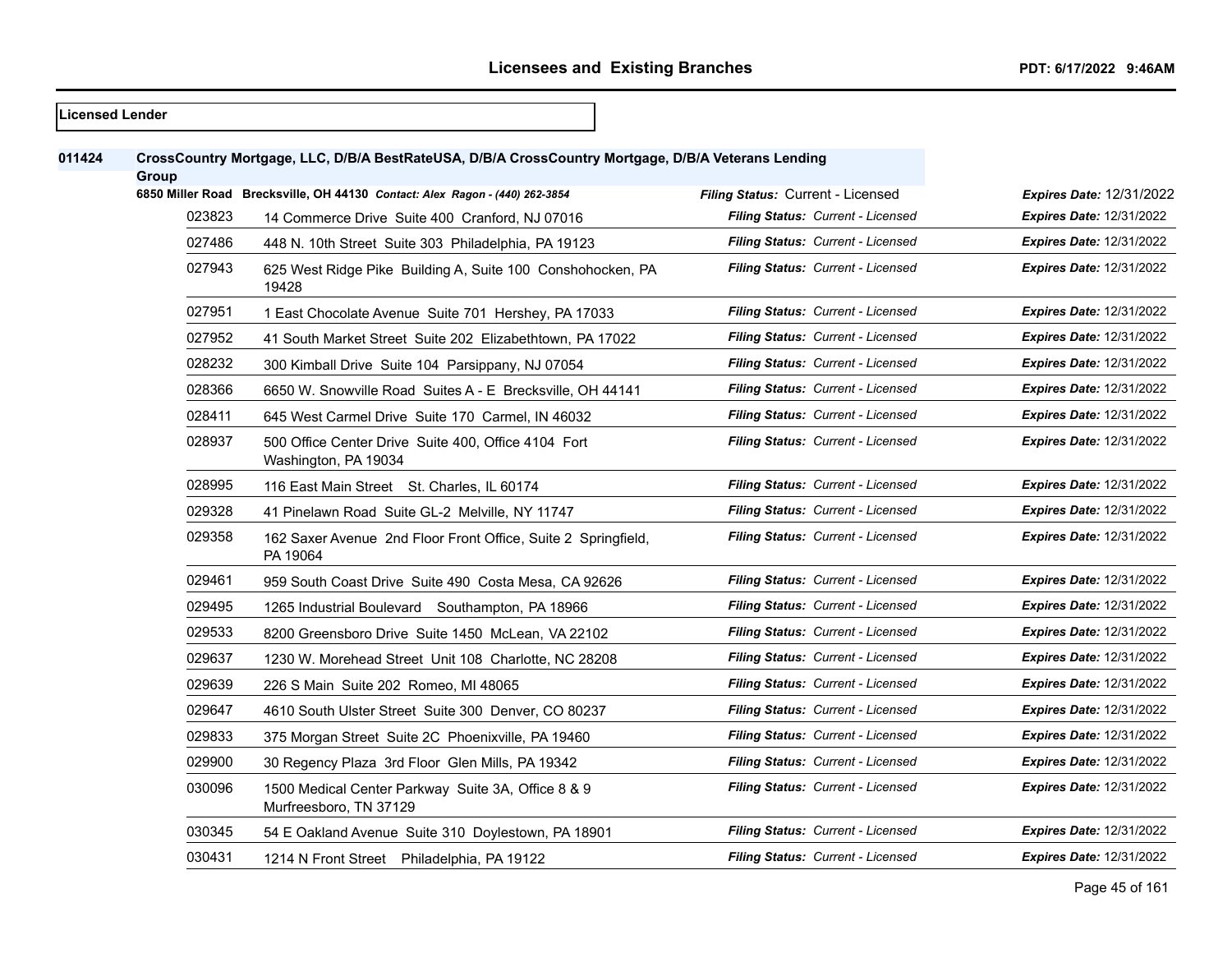| <b>Licensed Lender</b> |                                                     |                                                                                                                                                                                   |                                          |                                 |
|------------------------|-----------------------------------------------------|-----------------------------------------------------------------------------------------------------------------------------------------------------------------------------------|------------------------------------------|---------------------------------|
| 011424                 | Group                                               | CrossCountry Mortgage, LLC, D/B/A BestRateUSA, D/B/A CrossCountry Mortgage, D/B/A Veterans Lending<br>6850 Miller Road Brecksville, OH 44130 Contact: Alex Ragon - (440) 262-3854 | Filing Status: Current - Licensed        | <b>Expires Date: 12/31/2022</b> |
|                        | <b>Branches / Locations:</b><br>License #<br>031116 | <b>Address</b><br>8840 Stanford Boulevard Suite 4100 Columbia, MD 21045                                                                                                           | Filing Status: Current - Licensed        | <b>Expires Date: 12/31/2022</b> |
|                        | 031295                                              | 183 Bridge Street Suite A Phoenixville, PA 19460                                                                                                                                  | Filing Status: Current - Licensed        | <b>Expires Date: 12/31/2022</b> |
|                        | 031416                                              | 12700 Fair Lakes Circle Suite 460 Fairfax, VA 22033                                                                                                                               | <b>Filing Status: Current - Licensed</b> | <b>Expires Date: 12/31/2022</b> |
|                        | 031637                                              | 1295 Kelly Johnson Boulevard Suite 100 & 240 Colorado<br>Springs, CO 80920                                                                                                        | Filing Status: Current - Licensed        | <b>Expires Date: 12/31/2022</b> |
|                        | 032142                                              | 2397 Quentin Road Suite A, Office 1 Lebanon, PA 17042                                                                                                                             | Filing Status: Current - Licensed        | <b>Expires Date: 12/31/2022</b> |
|                        | 032412                                              | 1626 Locust Street Office 0413 Philadelphia, PA 19103                                                                                                                             | Filing Status: Current - Licensed        | <b>Expires Date: 12/31/2022</b> |
|                        | 032436                                              | 8801 S. Yale Suite 215 Tulsa, OK 74137                                                                                                                                            | Filing Status: Current - Licensed        | <b>Expires Date: 12/31/2022</b> |
|                        | 032948                                              | 7815 Atlantic Avenue Suite R-2 Margate, NJ 08402                                                                                                                                  | Filing Status: Current - Licensed        | <b>Expires Date: 12/31/2022</b> |
|                        | 033069                                              | 330 S State Street Office 5 & 6 Newtown, PA 18940                                                                                                                                 | Filing Status: Current - Licensed        | <b>Expires Date: 12/31/2022</b> |
|                        | 033142                                              | 7450 Lancaster Pike Suite C Hockessin, DE 19707                                                                                                                                   | Filing Status: Current - Licensed        | <b>Expires Date: 12/31/2022</b> |
|                        | 033169                                              | 323 Rehoboth Avenue Suite C Rehoboth Beach, DE 19971                                                                                                                              | <b>Filing Status: Current - Licensed</b> | <b>Expires Date: 12/31/2022</b> |
|                        | 033190                                              | 16701 Melford Boulevard Suite 400 Office 472 Bowie, MD<br>20715                                                                                                                   | Filing Status: Current - Licensed        | <b>Expires Date: 12/31/2022</b> |
|                        | 034396                                              | 408 Swedesboro Road Suite C Mullica Hill, NJ 08062                                                                                                                                | Filing Status: Current - Licensed        | <b>Expires Date: 12/31/2022</b> |
|                        | 034594                                              | 7284 West Palmetto Park Road Suite 110-S Boca Raton, FL<br>33433                                                                                                                  | Filing Status: Current - Licensed        | <b>Expires Date: 12/31/2022</b> |
|                        | 034825                                              | 78 SW 7th Street Suite 800 Office 151 & 152 Miami, FL 33130                                                                                                                       | Filing Status: Current - Licensed        | <b>Expires Date: 12/31/2022</b> |
|                        | 035450                                              | 900 Stewart Avenue 1st Floor Suite 125 Garden City, NY 11530                                                                                                                      | <b>Filing Status: Current - Licensed</b> | <b>Expires Date: 12/31/2022</b> |
|                        | 035544                                              | 16755 Von Karman Avenue Suite 200 Office 7 Irvine, CA 92606                                                                                                                       | Filing Status: Current - Licensed        | <b>Expires Date: 12/31/2022</b> |
|                        | 035717                                              | 2936 West Belmont Avenue Chicago, IL 60618                                                                                                                                        | Filing Status: Current - Licensed        | Expires Date: 12/31/2022        |
|                        | 035861                                              | 2217 E. 9th Street First Floor, Suite 100 Cleveland, OH 44115                                                                                                                     | Filing Status: Current - Licensed        | <b>Expires Date: 12/31/2022</b> |
|                        | 036064                                              | 21515 Ridgetop Circle Suite 280 Sterling, VA 20166                                                                                                                                | Filing Status: Current - Licensed        | <b>Expires Date: 12/31/2022</b> |
|                        | 036402                                              | 9130 Galleria Court Suite 101 Naples, FL 34109                                                                                                                                    | Filing Status: Current - Licensed        | <b>Expires Date: 12/31/2022</b> |
|                        | 036656                                              | 728 Maple Street Conshohocken, PA 19428                                                                                                                                           | Filing Status: Current - Licensed        | <b>Expires Date: 12/31/2022</b> |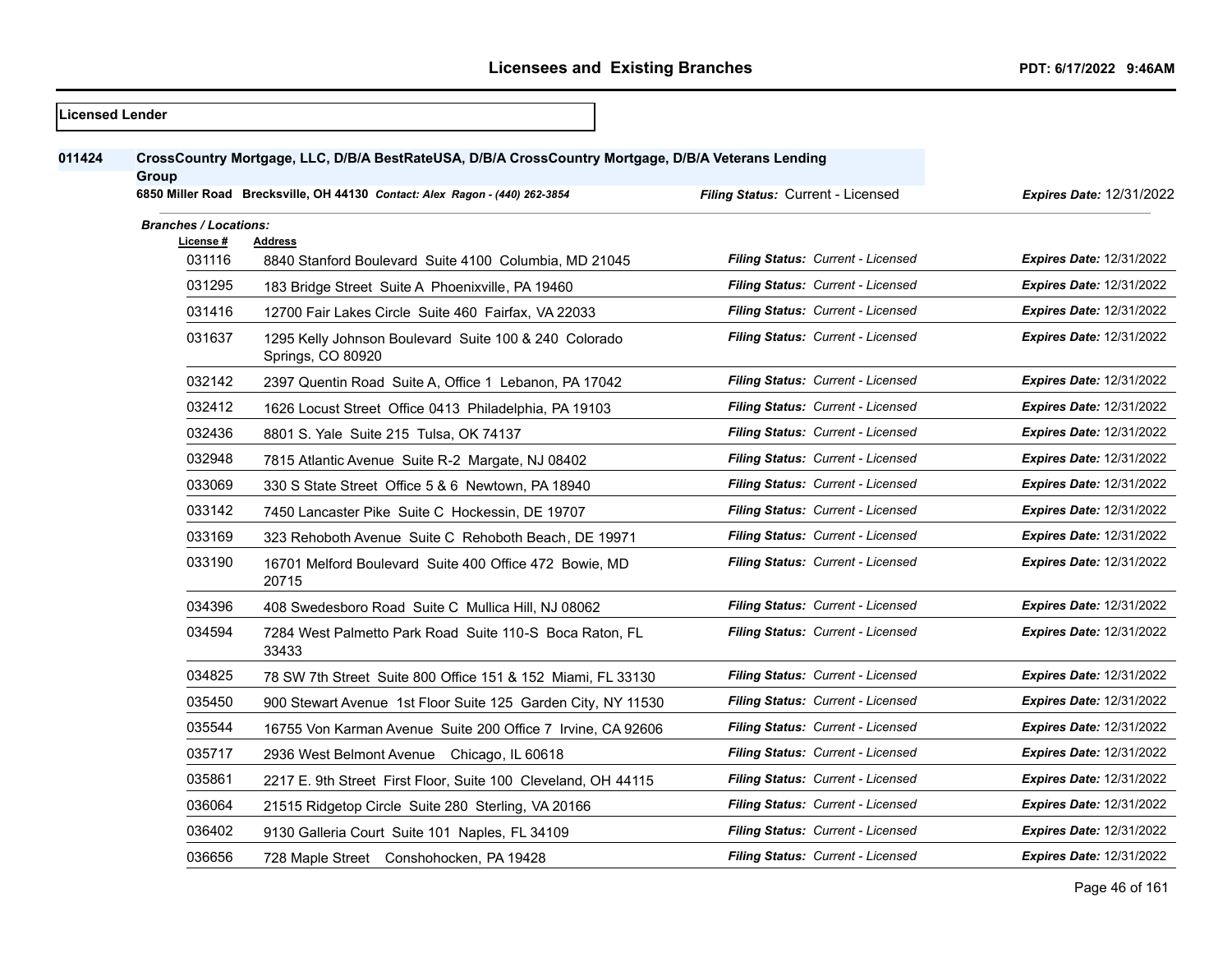| <b>ILicensed Lender</b> |                                     |                                                                                                                                                                                   |                                   |                                 |
|-------------------------|-------------------------------------|-----------------------------------------------------------------------------------------------------------------------------------------------------------------------------------|-----------------------------------|---------------------------------|
| 011424                  | Group                               | CrossCountry Mortgage, LLC, D/B/A BestRateUSA, D/B/A CrossCountry Mortgage, D/B/A Veterans Lending<br>6850 Miller Road Brecksville, OH 44130 Contact: Alex Ragon - (440) 262-3854 | Filing Status: Current - Licensed | <b>Expires Date: 12/31/2022</b> |
|                         | <b>Branches / Locations:</b>        |                                                                                                                                                                                   |                                   |                                 |
|                         | License #                           | <b>Address</b>                                                                                                                                                                    |                                   |                                 |
|                         | 037061                              | 100 W Main Street Suite 415 Lansdale, PA 19446                                                                                                                                    | Filing Status: Current - Licensed | <b>Expires Date: 12/31/2022</b> |
|                         | 037241                              | 5000 Stonewood Drive Suite 315 Wexford, PA 15090                                                                                                                                  | Filing Status: Current - Licensed | <b>Expires Date: 12/31/2022</b> |
|                         | 037288                              | 701 Bethany Loop Suite 2, Office 3-1 Bethany Beach, DE<br>19930                                                                                                                   | Filing Status: Current - Licensed | <b>Expires Date: 12/31/2022</b> |
|                         | 037782                              | 100 West Old Wilson Bridge Road Suite 207 Worthington, OH<br>43085                                                                                                                | Filing Status: Current - Licensed | <b>Expires Date: 12/31/2022</b> |
|                         | 037794                              | 1479 Wilmington Pike Suite 2 and 3 West Chester, PA 19382                                                                                                                         | Filing Status: Current - Licensed | <b>Expires Date: 12/31/2022</b> |
|                         | 037795                              | 6 Dickinson Drive Units 214 & 215 Chadds Ford, PA 19317                                                                                                                           | Filing Status: Current - Licensed | <b>Expires Date: 12/31/2022</b> |
|                         | 037796                              | 5491 Scioto Darby Road Suite 102 Hilliard, OH 43026                                                                                                                               | Filing Status: Current - Licensed | <b>Expires Date: 12/31/2022</b> |
|                         | 037973                              | 800 Penllyn Blue Bell Pike Blue Bell, PA 19422                                                                                                                                    | Filing Status: Current - Licensed | <b>Expires Date: 12/31/2022</b> |
|                         | 038017                              | 12750 High Bluff Drive Suite 100 San Diego, CA 92130                                                                                                                              | Filing Status: Current - Licensed | <b>Expires Date: 12/31/2022</b> |
|                         | 038088                              | 32 Parking Plaza Space 104 Ardmore, PA 19003                                                                                                                                      | Filing Status: Current - Licensed | <b>Expires Date: 12/31/2022</b> |
|                         |                                     | 55 Additional Locations Listed for File # 011424                                                                                                                                  |                                   |                                 |
| 017916                  | <b>CUW Solutions, LLC</b>           |                                                                                                                                                                                   |                                   |                                 |
|                         |                                     | Two Radnor Corporate Center, 3rd Floor 100 Matsonford Road Radnor, PA 19087<br>Contact: Anthony David Shore - (610) 230-0303                                                      | Filing Status: Current - Licensed | <b>Expires Date: 12/31/2022</b> |
|                         | 018378                              | 7700 Irvine Center Drive Suite 680 Irvine, CA 92618                                                                                                                               | Filing Status: Current - Licensed | <b>Expires Date: 12/31/2022</b> |
|                         | 018379                              | 101 South Stratford Road Winston-Salem, NC 27104                                                                                                                                  | Filing Status: Current - Licensed | <b>Expires Date: 12/31/2022</b> |
|                         |                                     | 2 Additional Locations Listed for File # 017916                                                                                                                                   |                                   |                                 |
| 029234                  | <b>Cypress Creek Financial, LLC</b> |                                                                                                                                                                                   |                                   |                                 |
|                         | 540-0504                            | 6360 NW 5th Way Suite 200 Ft. Lauderdale, FL 33309 Contact: Barbara Dolan - (800)                                                                                                 | Filing Status: Current - Licensed | <b>Expires Date: 12/31/2022</b> |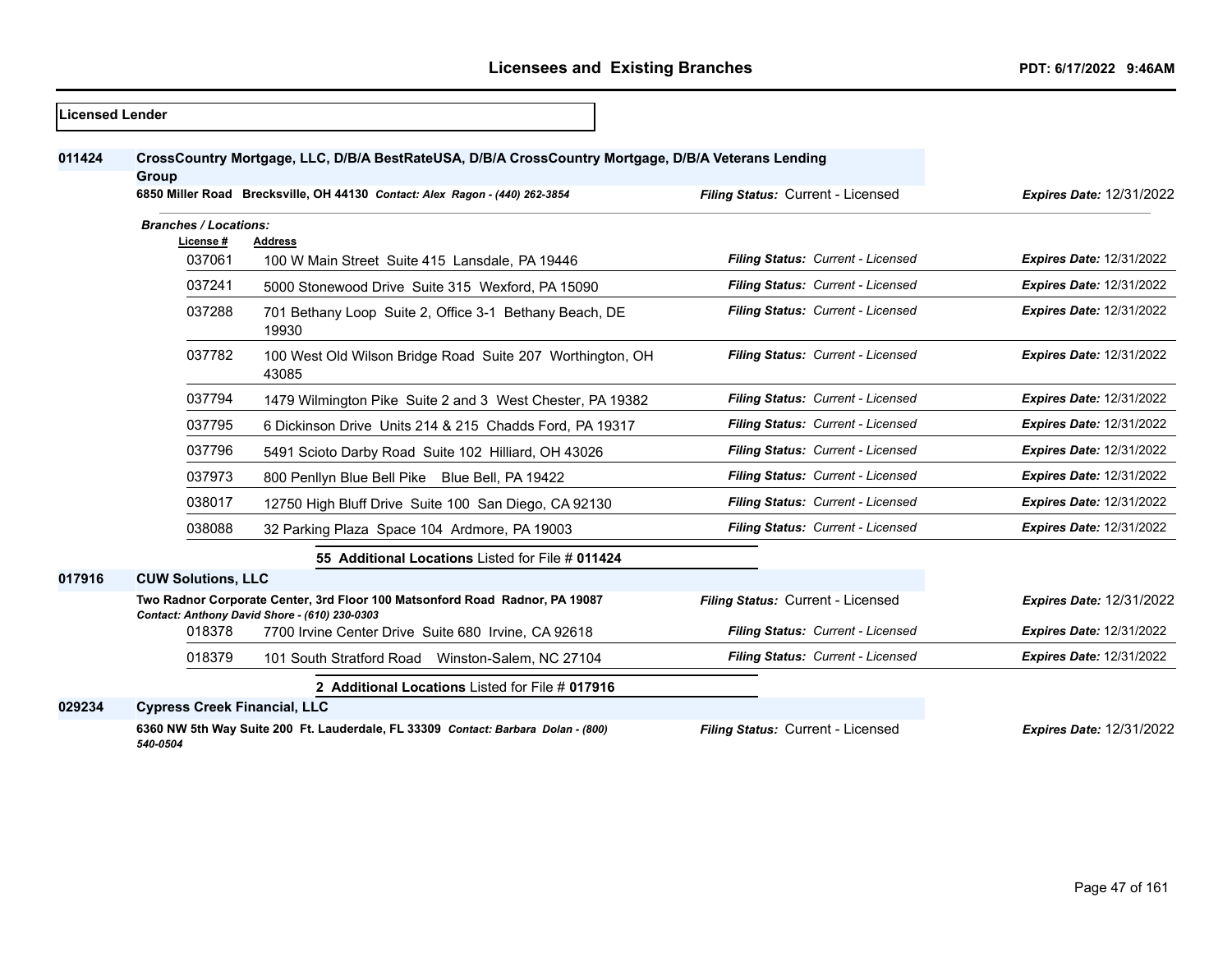| <b>Licensed Lender</b> |                                                                                                                    |                                   |                                 |
|------------------------|--------------------------------------------------------------------------------------------------------------------|-----------------------------------|---------------------------------|
| 031399                 | <b>DAS Acquisition Company, LLC</b>                                                                                |                                   |                                 |
|                        | 12140 Woodcrest Executive Drive Suite 150 St. Louis, MO 63141 Contact: Ms.<br>Linda Colleen Pring - (314) 628-2058 | Filing Status: Current - Licensed | <b>Expires Date: 12/31/2022</b> |
|                        | 035004<br>2150 S. Central Expressway Suite 310 McKinney, TX 75070                                                  | Filing Status: Current - Licensed | <b>Expires Date: 12/31/2022</b> |
|                        | 035143<br>1795 Clarkson Road Suite 301 Chesterfield, MO 63017                                                      | Filing Status: Current - Licensed | <b>Expires Date: 12/31/2022</b> |
|                        | 2 Additional Locations Listed for File # 031399                                                                    |                                   |                                 |
| 020858                 | Deephaven Mortgage LLC                                                                                             |                                   |                                 |
|                        | 3530 Toringdon Way Suite 300 Charlotte, NC 28277 Contact: Mr. Francis Morris<br>Pinckney III. - (704) 628-4108     | Filing Status: Current - Licensed | <b>Expires Date: 12/31/2022</b> |
| 2603                   | Delaware Financial Capital Corp., D/B/A Delaware Financial Mortgage                                                |                                   |                                 |
|                        | 22 Polly Drummond Hill Road Newark, DE 19711 Contact: Mr. Anthony Libonate -<br>(302) 266-9500                     | Filing Status: Current - Licensed | <b>Expires Date: 12/31/2022</b> |
| 3935                   | Delaware Title Loans, Inc.                                                                                         |                                   |                                 |
|                        | 115 Naamans Road Claymont, DE 19703 Contact: Mark Tepsic - (770) 552-9840                                          | Filing Status: Current - Licensed | <b>Expires Date: 12/31/2022</b> |
|                        | <b>Branches / Locations:</b>                                                                                       |                                   |                                 |
|                        | License#<br>Address<br>010645<br>17672 Coastal Highway Lewes, DE 19958                                             | Filing Status: Current - Licensed | <b>Expires Date: 12/31/2022</b> |
|                        | 010708<br>2431 Pulaski Highway Unit 1 Newark, DE 19702-3905                                                        | Filing Status: Current - Licensed | Expires Date: 12/31/2022        |
|                        | 010857<br>22994 Sussex Highway Seaford, DE 19973                                                                   | Filing Status: Current - Licensed | <b>Expires Date: 12/31/2022</b> |
|                        | 011536<br>3300 Concord Pike Wilmington, DE 19803                                                                   | Filing Status: Current - Licensed | <b>Expires Date: 12/31/2022</b> |
|                        | 011909<br>505 North DuPont Highway New Castle, DE 19720                                                            | Filing Status: Current - Licensed | <b>Expires Date: 12/31/2022</b> |
|                        | 3936<br>707 South Union Street Unit A2 Wilmington, DE 19805-4101                                                   | Filing Status: Current - Licensed | <b>Expires Date: 12/31/2022</b> |
|                        | 4142<br>260 South DuPont Highway Dover, DE 19901                                                                   | Filing Status: Current - Licensed | <b>Expires Date: 12/31/2022</b> |
|                        | 7 Additional Locations Listed for File # 3935                                                                      |                                   |                                 |
| 019704                 | <b>Delmarva Motors Acceptance Corp</b>                                                                             |                                   |                                 |
|                        | 10977 State Street Unit 5 Delmar, DE 19940 Contact: Amber Showard - (302)                                          | Filing Status: Current - Licensed | <b>Expires Date: 12/31/2022</b> |

*248-7003*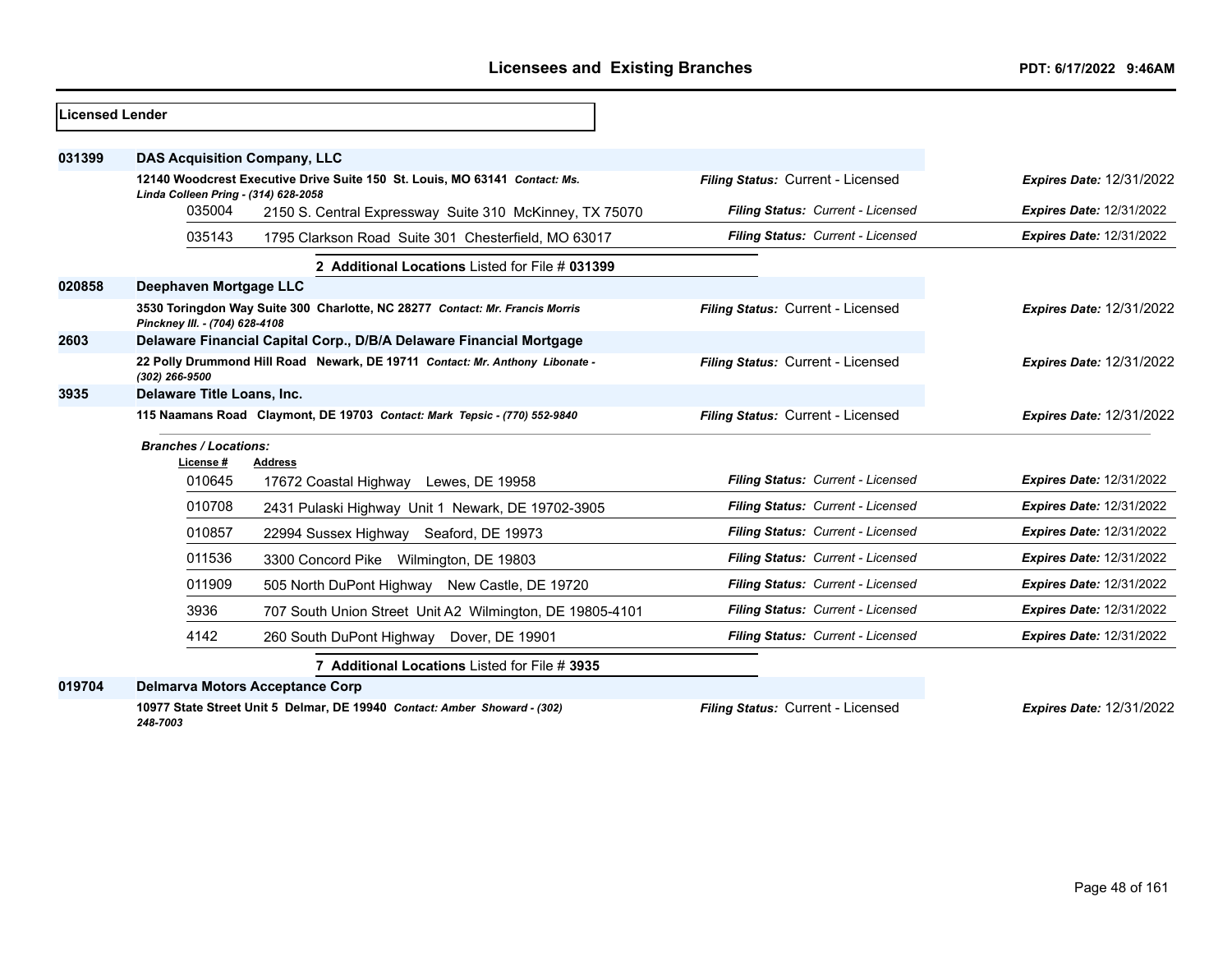| Licensed Lender |                                                                                                       |                                                                                                            |                                          |                                 |
|-----------------|-------------------------------------------------------------------------------------------------------|------------------------------------------------------------------------------------------------------------|------------------------------------------|---------------------------------|
| 7687            |                                                                                                       | <b>DHI Mortgage Company, Limited Partnership</b>                                                           |                                          |                                 |
|                 | 10700 Pecan Park Boulevard Suite 450 Austin, TX 78750 Contact: Audrey Fuller -                        |                                                                                                            | Filing Status: Current - Licensed        | <b>Expires Date: 12/31/2022</b> |
|                 | (469) 443-5905<br>011904                                                                              | 7925 Jones Branch Drive Ste. 6200 Tysons, VA 22102                                                         | Filing Status: Current - Licensed        | <b>Expires Date: 12/31/2022</b> |
|                 | 025494                                                                                                | 671 S. Carter Road Suite 6 Smyrna, DE 19977                                                                | <b>Filing Status: Current - Licensed</b> | <b>Expires Date: 12/31/2022</b> |
|                 | 030433                                                                                                | 2040 Briggs Road Suite A Mount Laurel, NJ 08054                                                            | Filing Status: Current - Licensed        | <b>Expires Date: 12/31/2022</b> |
|                 | 034743                                                                                                | 2060 Detwiler Road Suite 103 Harleysville, PA 19438                                                        | Filing Status: Current - Licensed        | <b>Expires Date: 12/31/2022</b> |
|                 |                                                                                                       | 4 Additional Locations Listed for File # 7687                                                              |                                          |                                 |
| 012275          |                                                                                                       | Digital Risk Mortgage Services, LLC                                                                        |                                          |                                 |
|                 | 2301 Maitland Center Parkway Suite 165 Maitland, FL 32751 Contact: Michelle<br>Price - (407) 215-2900 |                                                                                                            | Filing Status: Current - Licensed        | <b>Expires Date: 12/31/2022</b> |
|                 | <b>Branches / Locations:</b><br>License #<br>012276                                                   | Address<br>8900 Prominence Parkway Building 100, Suite 110 Suite 200<br>Jacksonville, FL 32256             | Filing Status: Current - Licensed        | <b>Expires Date: 12/31/2022</b> |
|                 | 017796                                                                                                | 5201 Congress Avenue Suite 250 Boca Raton, FL 33487                                                        | <b>Filing Status: Current - Licensed</b> | <b>Expires Date: 12/31/2022</b> |
|                 | 018168                                                                                                | 660 Century Point Suite A Lake Mary, FL 32746                                                              | Filing Status: Current - Licensed        | <b>Expires Date: 12/31/2022</b> |
|                 | 022058                                                                                                | 4th Floor - B-Wing, Building Tower IV - Cybercity Magarpatta<br>City Hadapsar, Pune, International 411 013 | Filing Status: Current - Licensed        | <b>Expires Date: 12/31/2022</b> |
|                 | 025251                                                                                                | DLF SEZ IT Park, Tower 1B, 2nd Floor 1/124, Shivaji<br>Garden, Manapakkam, Mount Poonamalle Chennai India, | Filing Status: Current - Licensed        | <b>Expires Date: 12/31/2022</b> |
|                 | 029892                                                                                                | 4120 International Parkway Suite 2300 Carrollton, TX 75007                                                 | Filing Status: Current - Licensed        | <b>Expires Date: 12/31/2022</b> |
|                 |                                                                                                       | 6 Additional Locations Listed for File # 012275                                                            |                                          |                                 |
| 012070          | Direct Mortgage Loans, LLC                                                                            |                                                                                                            |                                          |                                 |
|                 |                                                                                                       | 11011 McCormick Road Suite 400 Hunt Valley, MD 21031 Contact: Mr. Michael Paul                             | Filing Status: Current - Licensed        | Expires Date: 12/31/2022        |
|                 | - (410) 878-9732<br>024567                                                                            | 2201 Main Street Suite 2 Chester, MD 21619                                                                 | Filing Status: Current - Licensed        | <b>Expires Date: 12/31/2022</b> |
|                 | 026845                                                                                                | 701 Walnut Street Fourth Floor Philadelphia, PA 19106                                                      | Filing Status: Current - Licensed        | <b>Expires Date: 12/31/2022</b> |
|                 | 027786                                                                                                | 39682 Sunrise Court Bethany Beach, DE 19930                                                                | Filing Status: Current - Licensed        | <b>Expires Date: 12/31/2022</b> |
|                 | 034242                                                                                                | 7470 Technology Way Suite O Frederick, MD 21703                                                            | Filing Status: Current - Licensed        | <b>Expires Date: 12/31/2022</b> |
|                 |                                                                                                       | 4 Additional Locations Listed for File # 012070                                                            |                                          |                                 |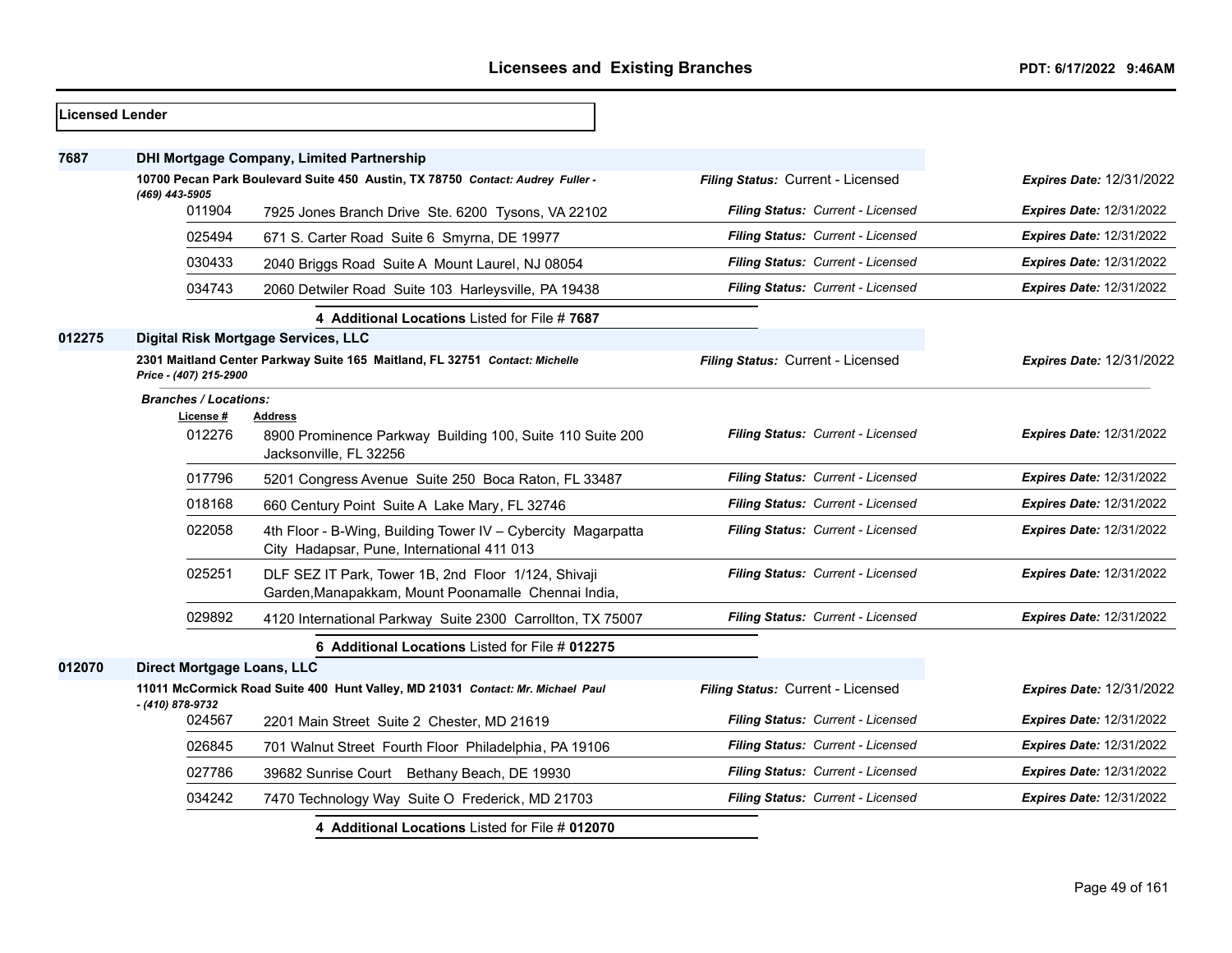|        | <b>Licensed Lender</b>                    |                                                                                     |                                          |                                 |  |  |
|--------|-------------------------------------------|-------------------------------------------------------------------------------------|------------------------------------------|---------------------------------|--|--|
| 020252 | <b>Dividend Solar Finance LLC</b>         |                                                                                     |                                          |                                 |  |  |
|        | (858) 437-5135                            | 433 California Street 3rd Floor San Francisco, CA 94104 Contact: Dave Sterlitz -    | Filing Status: Current - Licensed        | <b>Expires Date: 12/31/2022</b> |  |  |
|        | <b>Branches / Locations:</b><br>License # | <b>Address</b>                                                                      |                                          |                                 |  |  |
|        | 024286                                    | 3661 Valley Centre Drive Suite 250 San Diego, CA 92130                              | Filing Status: Current - Licensed        | <b>Expires Date: 12/31/2022</b> |  |  |
|        |                                           | 1 Additional Locations Listed for File # 020252                                     |                                          |                                 |  |  |
| 019745 |                                           | Draper and Kramer Mortgage Corp.                                                    |                                          |                                 |  |  |
|        | Lueken - (630) 376-2100                   | 1431 Opus Place Suite 200 Downers Grove, IL 60515-1164 Contact: Mr. Paul            | Filing Status: Current - Licensed        | <b>Expires Date: 12/31/2022</b> |  |  |
|        | 020263                                    | 5700 Kennett Pike Suite 100 Wilmington, DE 19807                                    | Filing Status: Current - Licensed        | <b>Expires Date: 12/31/2022</b> |  |  |
|        | 020634                                    | 1521 Concord Pike Suite 201 Wilmington, DE 19803                                    | Filing Status: Current - Licensed        | Expires Date: 12/31/2022        |  |  |
|        | 023837                                    | 9210 Corporate Boulevard Suite 345 Rockville, MD 20850                              | Filing Status: Current - Licensed        | <b>Expires Date: 12/31/2022</b> |  |  |
|        | 024026                                    | 140 South Village Avenue Suite 120 Exton, PA 19341-1251                             | Filing Status: Current - Licensed        | <b>Expires Date: 12/31/2022</b> |  |  |
|        | 025606                                    | 2106 New Road Unit A-7 Linwood, NJ 08221                                            | Filing Status: Current - Licensed        | <b>Expires Date: 12/31/2022</b> |  |  |
|        | 026728                                    | 12005 Sunrise Valley Drive Suite 410 Reston, VA 20191                               | Filing Status: Current - Licensed        | Expires Date: 12/31/2022        |  |  |
|        | 033044                                    | 1819 Main Street Suite 212 Sarasota, FL 34236                                       | Filing Status: Current - Licensed        | <b>Expires Date: 12/31/2022</b> |  |  |
|        | 037634                                    | 5021 Wilson Lane Bethesda, MD 20814                                                 | Filing Status: Current - Licensed        | <b>Expires Date: 12/31/2022</b> |  |  |
|        | 038378                                    | 333 Route 46 West Suite 104 Mountain Lakes, NJ 07046                                | Filing Status: Current - Licensed        | <b>Expires Date: 12/31/2022</b> |  |  |
|        |                                           | 9 Additional Locations Listed for File # 019745                                     |                                          |                                 |  |  |
| 3505   | E Z Cash of Delaware, Inc.                |                                                                                     |                                          |                                 |  |  |
|        | (302) 846-2920                            | 300 N. Bi-State Boulevard Suite 1 Delmar, DE 19940 Contact: Ms. Denise Carey -      | Filing Status: Current - Licensed        | <b>Expires Date: 12/31/2022</b> |  |  |
|        | 3502                                      | 1030 Forest Avenue Suite 22 Dover, DE 19901                                         | Filing Status: Current - Licensed        | <b>Expires Date: 12/31/2022</b> |  |  |
|        | 3503                                      | 23439 Sussex Highway Seaford, DE 19973                                              | <b>Filing Status: Current - Licensed</b> | <b>Expires Date: 12/31/2022</b> |  |  |
|        | 4247                                      | Gateway South Boulevard, Suite 230 Gateway South Shopping<br>Center Dover, DE 19901 | <b>Filing Status: Current - Licensed</b> | <b>Expires Date: 12/31/2022</b> |  |  |
|        | 4455                                      | 234 East Glenwood Avenue Smyrna, DE 19977                                           | Filing Status: Current - Licensed        | <b>Expires Date: 12/31/2022</b> |  |  |
|        | 6120                                      | 21305 Berlin Road Unit 3 Georgetown, DE 19947                                       | Filing Status: Current - Licensed        | Expires Date: 12/31/2022        |  |  |
|        |                                           | 5 Additional Locations Listed for File # 3505                                       |                                          |                                 |  |  |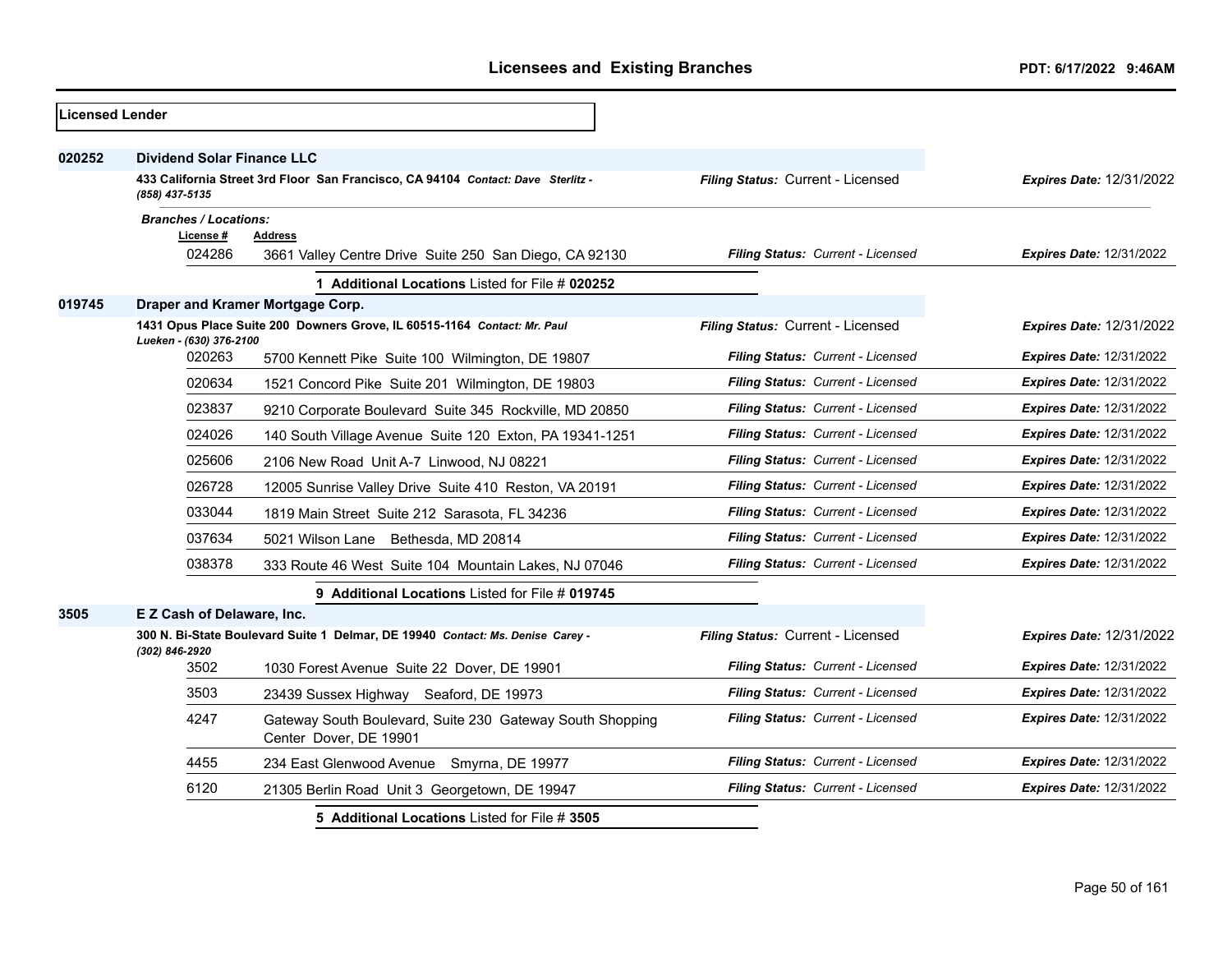| <b>Licensed Lender</b> |                                                                                                                                        |                                                                                   |                                   |                                 |
|------------------------|----------------------------------------------------------------------------------------------------------------------------------------|-----------------------------------------------------------------------------------|-----------------------------------|---------------------------------|
| 5414                   |                                                                                                                                        | E Z Loans, Inc., D/B/A Jet Fast Loans                                             |                                   |                                 |
|                        | 28544 East DuPont Hwy, Unit 11 Millsboro Townsquare Shopping Center<br>Millsboro, DE 19966 Contact: Mr. John C Adkins - (302) 934-5563 |                                                                                   | Filing Status: Current - Licensed | <b>Expires Date: 12/31/2022</b> |
|                        | 010107                                                                                                                                 | Gateway North Shopping Center 229 Stadium Street Smyrna,<br>DE 19977              | Filing Status: Current - Licensed | <b>Expires Date: 12/31/2022</b> |
|                        | 010451                                                                                                                                 | 900 Norman Eskridge Highway Unit 70, Big Lots Plaza Seaford,<br>DE 19973          | Filing Status: Current - Licensed | <b>Expires Date: 12/31/2022</b> |
|                        | 010706                                                                                                                                 | 38394 DuPont Boulevard Unit E Selbyville, DE 19975                                | Filing Status: Current - Licensed | <b>Expires Date: 12/31/2022</b> |
|                        | 012169                                                                                                                                 | 38661 Sussex Highway Unit 2, Delmar Commons Delmar, DE<br>19940                   | Filing Status: Current - Licensed | <b>Expires Date: 12/31/2022</b> |
|                        | 5418                                                                                                                                   | 402 Suburban Plaza Newark, DE 19711                                               | Filing Status: Current - Licensed | <b>Expires Date: 12/31/2022</b> |
|                        | 5419                                                                                                                                   | 1630 Newport Pike, Suite 13-A First State Plaza Stanton, DE<br>19804              | Filing Status: Current - Licensed | <b>Expires Date: 12/31/2022</b> |
|                        | 5736                                                                                                                                   | Unit 5, Route 273 & Appleby Rd Community Plaza New Castle,<br>DE 19720            | Filing Status: Current - Licensed | <b>Expires Date: 12/31/2022</b> |
|                        | 8280                                                                                                                                   | Unit 5 Route 13 Liberty Plaza Shopping Center Harrington, DE<br>19952             | Filing Status: Current - Licensed | <b>Expires Date: 12/31/2022</b> |
|                        |                                                                                                                                        | 8 Additional Locations Listed for File # 5414                                     |                                   |                                 |
| 026225                 | <b>Earnest Operations LLC</b>                                                                                                          |                                                                                   |                                   |                                 |
|                        | (855) 756-2311                                                                                                                         | 535 Mission Street Suite 1663 San Francisco, CA 94105 Contact: Anita Garrett -    | Filing Status: Current - Licensed | <b>Expires Date: 12/31/2022</b> |
|                        | <b>Branches / Locations:</b><br>License #                                                                                              | <b>Address</b>                                                                    |                                   |                                 |
|                        | 026226                                                                                                                                 | 10 West Broadway Suite 200 Salt Lake City, UT 84101                               | Filing Status: Current - Licensed | <b>Expires Date: 12/31/2022</b> |
|                        |                                                                                                                                        | 1 Additional Locations Listed for File # 026225                                   |                                   |                                 |
| 023701                 |                                                                                                                                        | East Coast Capital Corp., D/B/A Coast to Coast Capital, D/B/A ecap Home Loans     |                                   |                                 |
|                        | 753-6090                                                                                                                               | 25 Melville Park Road Suite 200 Melville, NY 11747 Contact: Mr. Seth Fass - (516) | Filing Status: Current - Licensed | <b>Expires Date: 12/31/2022</b> |
| 3196                   |                                                                                                                                        | East Coast Mortgage and Financial Services, Inc.                                  |                                   |                                 |
|                        | Seidman - (215) 540-5200                                                                                                               | 524 Plymouth Road 1st Floor Gwynedd Valley, PA 19437 Contact: Mr. Harvey S        | Filing Status: Current - Licensed | <b>Expires Date: 12/31/2022</b> |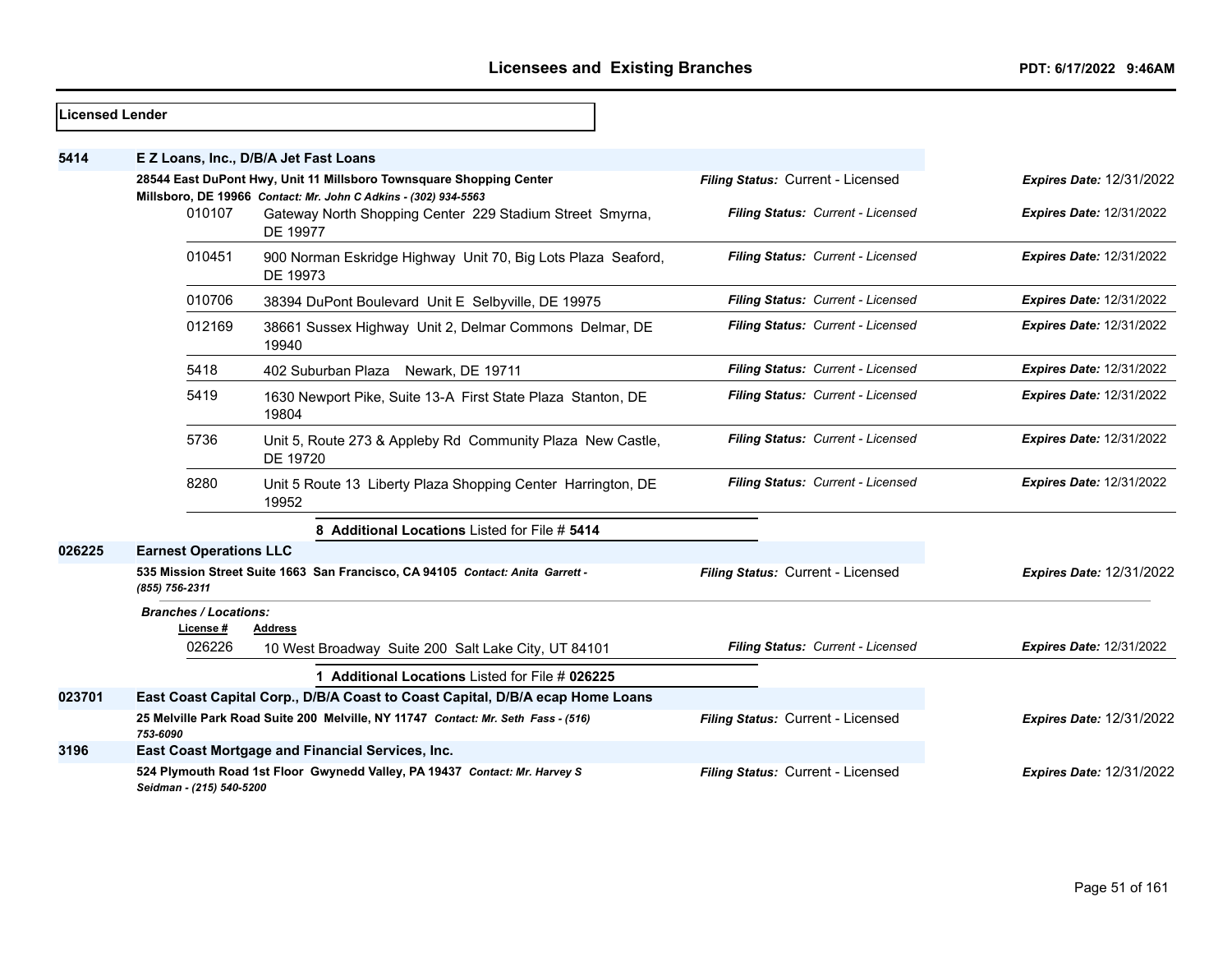# **Licensed Lender Eastern Specialty Finance, Inc. , D/B/A Check 'n Go 27 Chestnut Hill Plaza Newark, DE 19713** *Contact: Ms. Kristen Mudd - (513) 229-6800 Filing Status:* Current - Licensed *Expires Date:* 12/31/2022 374 Walmart Drive Suite 3 Camden-Wyoming, DE 19934 *Filing Status: Current - Licensed Expires Date:* 12/31/2022 100 Commercial Drive Fairfield, OH 45014 *Filing Status: Current - Licensed Expires Date:* 12/31/2022 599 Jimmy Drive Suite 14 Smyrna, DE 19977 *Filing Status: Current - Licensed Expires Date:* 12/31/2022 3843 Kirkwood Highway Wilmington, DE 19808 *Filing Status: Current - Licensed Expires Date:* 12/31/2022 2822 Pulaski Highway Newark, DE 19702 *Filing Status: Current - Licensed Expires Date:* 12/31/2022 1504 Beaver Brook Plaza New Castle, DE 19720 *Filing Status: Current - Licensed Expires Date:* 12/31/2022 283 North DuPont Highway Suite B Dover, DE 19901 *Filing Status: Current - Licensed Expires Date:* 12/31/2022 800 West 4th Street Suite 401 Wilmington, DE 19801 *Filing Status: Current - Licensed Expires Date:* 12/31/2022

**8 Additional Locations** Listed for File # **9360**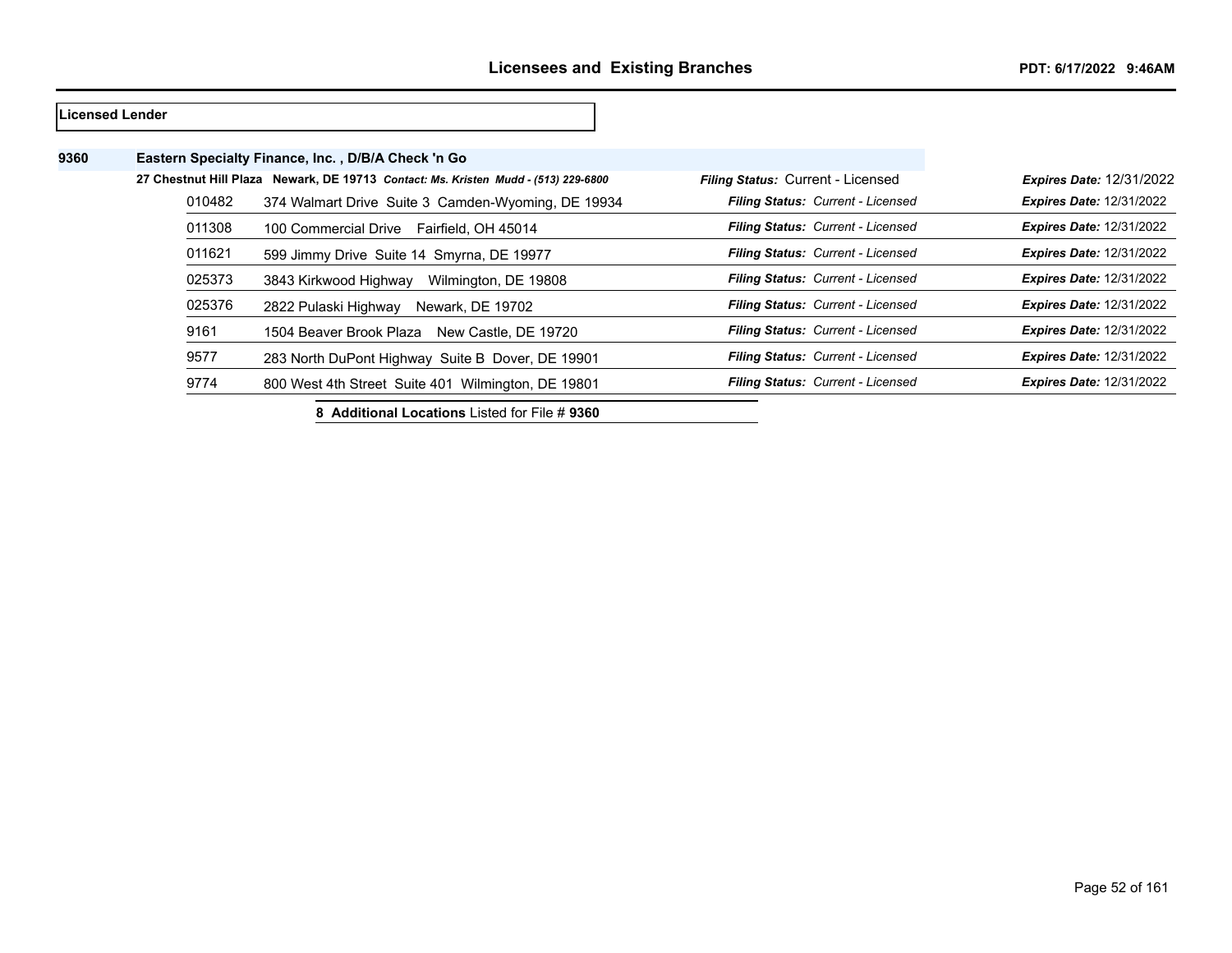| Licensed Lender |                                 |                                                                                |                                   |                                 |
|-----------------|---------------------------------|--------------------------------------------------------------------------------|-----------------------------------|---------------------------------|
| 7317            | <b>Embrace Home Loans, Inc.</b> |                                                                                |                                   |                                 |
|                 | 846-3100                        | 25 Enterprise Center Middletown, RI 02842 Contact: Mr. Peter Microulis - (401) | Filing Status: Current - Licensed | <b>Expires Date: 12/31/2022</b> |
|                 | 011274                          | 30 West Patrick Street Suite 300 Frederick, MD 21701                           | Filing Status: Current - Licensed | <b>Expires Date: 12/31/2022</b> |
|                 | 011306                          | 5341 Limestone Road Suite 101 Wilmington, DE 19808                             | Filing Status: Current - Licensed | <b>Expires Date: 12/31/2022</b> |
|                 | 011312                          | 800 King Farm Boulevard Suite 210A Rockville, MD 20850                         | Filing Status: Current - Licensed | <b>Expires Date: 12/31/2022</b> |
|                 | 011386                          | 1907 West Street Suite 102 Annapolis, MD 21401                                 | Filing Status: Current - Licensed | <b>Expires Date: 12/31/2022</b> |
|                 | 011900                          | 50 Cascade Lane Rehoboth Beach, DE 19971                                       | Filing Status: Current - Licensed | <b>Expires Date: 12/31/2022</b> |
|                 | 012068                          | 2205 York Road Suite 203 Timonium, MD 21093                                    | Filing Status: Current - Licensed | <b>Expires Date: 12/31/2022</b> |
|                 | 012548                          | 508 Olney Sandy Spring Road Suite 200 Sandy Spring, MD<br>20860                | Filing Status: Current - Licensed | <b>Expires Date: 12/31/2022</b> |
|                 | 018256                          | 1671 Emancipation Highway Suite 205 Fredericksburg, VA<br>22401                | Filing Status: Current - Licensed | <b>Expires Date: 12/31/2022</b> |
|                 | 019072                          | 107 Centennial Street Suite 100C La Plata, MD 20646                            | Filing Status: Current - Licensed | <b>Expires Date: 12/31/2022</b> |
|                 | 019409                          | 6100 Merriweather Drive Suite 220 Columbia, MD 21044                           | Filing Status: Current - Licensed | <b>Expires Date: 12/31/2022</b> |
|                 | 020083                          | 8008 Coastal Highway Suite 2 Ocean City, MD 21842                              | Filing Status: Current - Licensed | <b>Expires Date: 12/31/2022</b> |
|                 | 021980                          | 11049 Racetrack Road Ocean Pines, MD 21811                                     | Filing Status: Current - Licensed | <b>Expires Date: 12/31/2022</b> |
|                 | 023153                          | 170 Meeting Street Suite 110 Charleston, SC 29401                              | Filing Status: Current - Licensed | <b>Expires Date: 12/31/2022</b> |
|                 | 027898                          | 19775 Belmont Executive Plaza Suite 500 Ashburn, VA 20147                      | Filing Status: Current - Licensed | <b>Expires Date: 12/31/2022</b> |
|                 | 029975                          | 3175 E. Warm Springs Road Suite 129 Las Vegas, NV 89120                        | Filing Status: Current - Licensed | <b>Expires Date: 12/31/2022</b> |
|                 | 030514                          | 10306 Eaton Place Suite 100 Fairfax, VA 22030                                  | Filing Status: Current - Licensed | <b>Expires Date: 12/31/2022</b> |
|                 | 033401                          | 6 Pine Tree Drive Suite 100 Arden Hills, MN 55112                              | Filing Status: Current - Licensed | <b>Expires Date: 12/31/2022</b> |

**17 Additional Locations** Listed for File # **7317**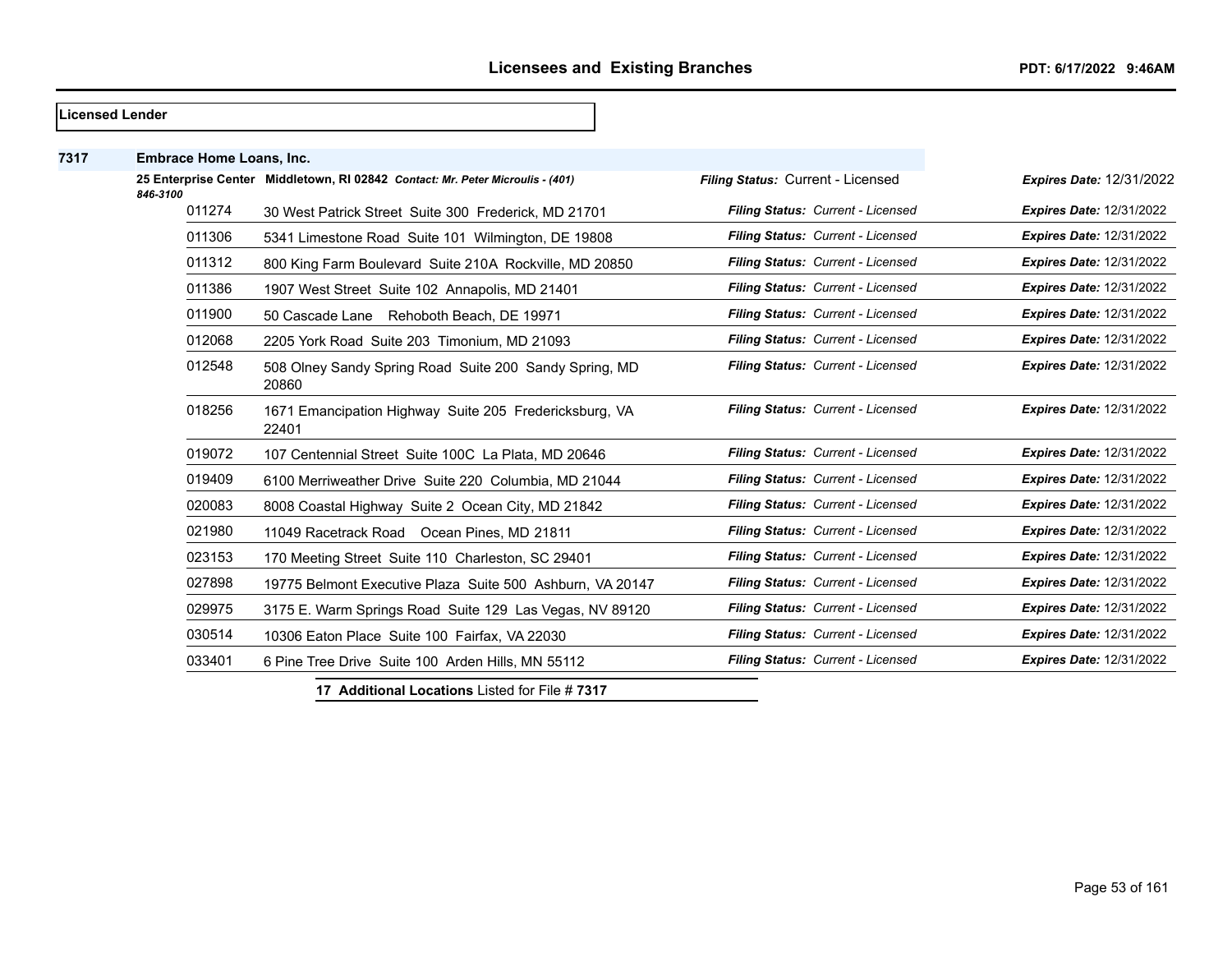$\overline{\phantom{0}}$ 

| <b>ILicensed Lender</b> |                                                                                                                                 |                                                                                           |                                   |                                 |  |  |
|-------------------------|---------------------------------------------------------------------------------------------------------------------------------|-------------------------------------------------------------------------------------------|-----------------------------------|---------------------------------|--|--|
| 6960                    |                                                                                                                                 | EMG Acquisition Company of DE, LLC, D/B/A Easy Money EMG, D/B/A Minute Loan Center        |                                   |                                 |  |  |
|                         | 510 North DuPont Highway Dover, DE 19901 Contact: Mr. Robert Fricovsky - (757)<br>Filing Status: Current - Licensed<br>279-2014 |                                                                                           | <b>Expires Date: 12/31/2022</b>   |                                 |  |  |
|                         | <b>Branches / Locations:</b>                                                                                                    |                                                                                           |                                   |                                 |  |  |
|                         | License #<br>009955                                                                                                             | <b>Address</b><br>321 South DuPont Highway Shoppes of Buena Vista New<br>Castle, DE 19720 | Filing Status: Current - Licensed | <b>Expires Date: 12/31/2022</b> |  |  |
|                         | 010846                                                                                                                          | 855 Norman Eskridge Highway Seaford, DE 19973                                             | Filing Status: Current - Licensed | <b>Expires Date: 12/31/2022</b> |  |  |
|                         | 010877                                                                                                                          | 26670 Centerview Drive Unit 13 Millsboro, DE 19966                                        | Filing Status: Current - Licensed | <b>Expires Date: 12/31/2022</b> |  |  |
|                         | 019288                                                                                                                          | 945A North DuPont Boulevard Unit C Milford, DE 19963                                      | Filing Status: Current - Licensed | <b>Expires Date: 12/31/2022</b> |  |  |
|                         | 7360                                                                                                                            | 2501 Concord Pike Wilmington, DE 19803                                                    | Filing Status: Current - Licensed | <b>Expires Date: 12/31/2022</b> |  |  |
|                         | 7361                                                                                                                            | 3603A Philadelphia Pike Claymont, DE 19703                                                | Filing Status: Current - Licensed | <b>Expires Date: 12/31/2022</b> |  |  |
|                         | 7362                                                                                                                            | 19470 Coastal Highway Unit 4 Rehoboth Beach, DE 19971                                     | Filing Status: Current - Licensed | <b>Expires Date: 12/31/2022</b> |  |  |
|                         | 7363                                                                                                                            | 3301 Lancaster Pike Unit 1A Wilmington, DE 19805                                          | Filing Status: Current - Licensed | <b>Expires Date: 12/31/2022</b> |  |  |
|                         | 7364                                                                                                                            | Deer Park Plaza Suite 2693 Newark, DE 19702                                               | Filing Status: Current - Licensed | <b>Expires Date: 12/31/2022</b> |  |  |
|                         | 9455                                                                                                                            | 3210 Kirkwood Highway Wilmington, DE 19803                                                | Filing Status: Current - Licensed | <b>Expires Date: 12/31/2022</b> |  |  |
|                         |                                                                                                                                 | 10 Additional Locations Listed for File # 6960                                            |                                   |                                 |  |  |
| 8019                    | emm Ioans IIc, D/B/A EMM Financial, D/B/A EQ Loans, D/B/A Fortren Funding, D/B/A TriState Lending<br>Group                      |                                                                                           |                                   |                                 |  |  |
|                         | 793-1400                                                                                                                        | 1950 Route 70 East Suite 300 Cherry Hill, NJ 08003 Contact: John Miriello - (856)         | Filing Status: Current - Licensed | <b>Expires Date: 12/31/2022</b> |  |  |
|                         | 036492                                                                                                                          | 12700 Townepark Way Suite 305 Louisville, KY 40243                                        | Filing Status: Current - Licensed | <b>Expires Date: 12/31/2022</b> |  |  |
|                         |                                                                                                                                 | 1 Additional Locations Listed for File # 8019                                             |                                   |                                 |  |  |
| 034080                  | <b>Encompass Lending Group, LP.</b>                                                                                             |                                                                                           |                                   |                                 |  |  |
|                         | King - (281) 693-5363                                                                                                           | 23108 Seven Meadows Parkway Suite 100 Katy, TX 77494 Contact: Mr. Edmund                  | Filing Status: Current - Licensed | <b>Expires Date: 12/31/2022</b> |  |  |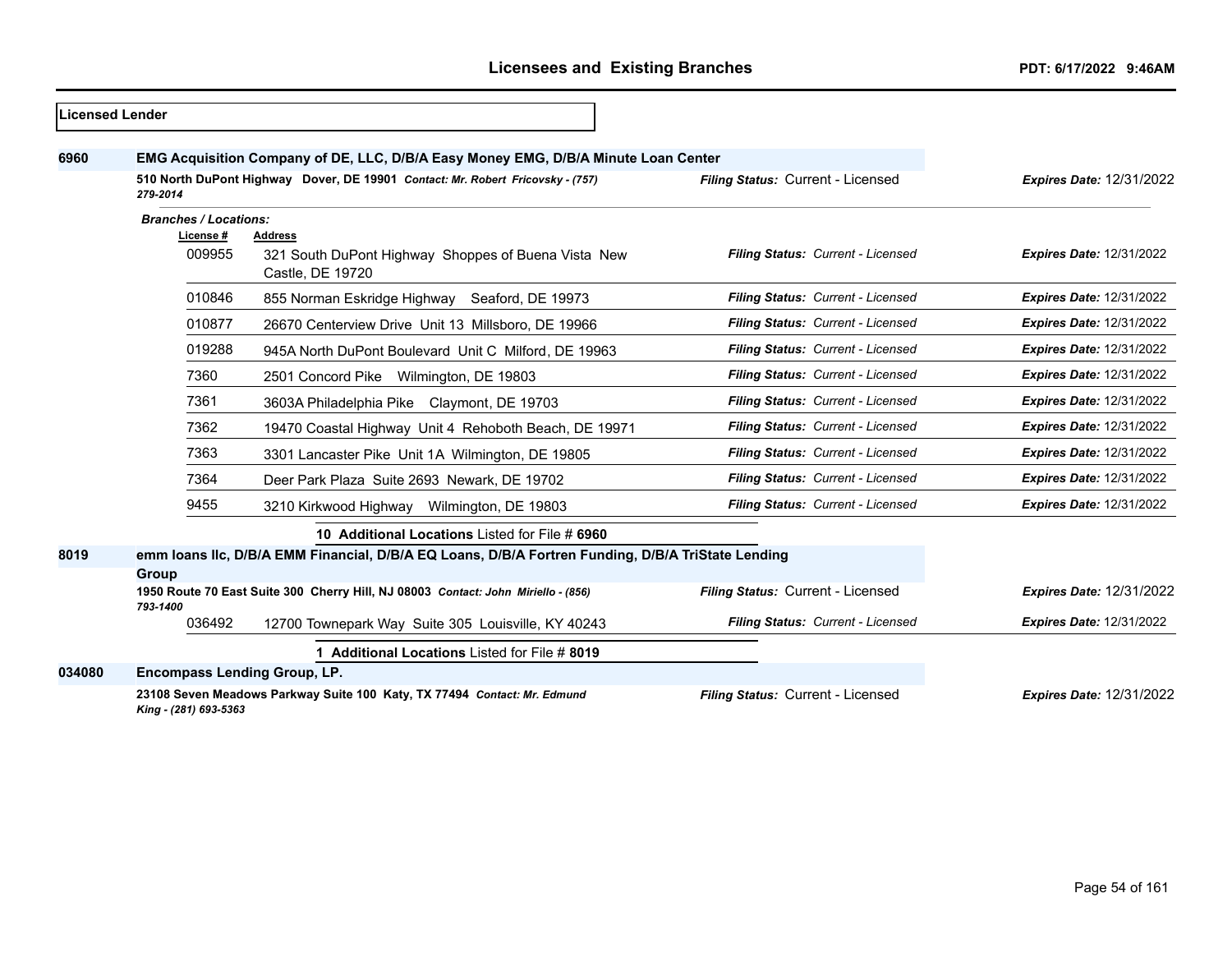| <b>Licensed Lender</b> |                                                                                                |                                                                                 |                                   |                                 |
|------------------------|------------------------------------------------------------------------------------------------|---------------------------------------------------------------------------------|-----------------------------------|---------------------------------|
| 011264                 | <b>Envoy Mortgage Ltd</b>                                                                      |                                                                                 |                                   |                                 |
|                        | 10496 Katy Freeway Suite 250 Houston, TX 77043 Contact: Mr. Ronald Millard -<br>(713) 993-2221 |                                                                                 | Filing Status: Current - Licensed | <b>Expires Date: 12/31/2022</b> |
|                        | 018184                                                                                         | 98 Darby Road Paoli, PA 19301                                                   | Filing Status: Current - Licensed | <b>Expires Date: 12/31/2022</b> |
|                        | 019353                                                                                         | 113 Ridgely Avenue Suite 4 Annapolis, MD 21403                                  | Filing Status: Current - Licensed | <b>Expires Date: 12/31/2022</b> |
|                        | 026915                                                                                         | 4006 S. MacDill Avenue Suite C Tampa, FL 33611                                  | Filing Status: Current - Licensed | <b>Expires Date: 12/31/2022</b> |
|                        | 027321                                                                                         | 820 Ritchie Highway Suite 210 Severna Park, MD 21146                            | Filing Status: Current - Licensed | <b>Expires Date: 12/31/2022</b> |
|                        | 031061                                                                                         | 110 Kresson Gibbsboro Road Suite 2 Voorhees, NJ 08043                           | Filing Status: Current - Licensed | <b>Expires Date: 12/31/2022</b> |
|                        | 035042                                                                                         | 2273 Research Boulevard Suite 701 Rockville, MD 20850                           | Filing Status: Current - Licensed | Expires Date: 12/31/2022        |
|                        | 036697                                                                                         | 1702 Frankford Avenue 2nd Floor, Suite C Philadelphia, PA<br>19125              | Filing Status: Current - Licensed | <b>Expires Date: 12/31/2022</b> |
|                        | 036849                                                                                         | 325 Madison Street Suite E1006 Lansdale, PA 19446                               | Filing Status: Current - Licensed | <b>Expires Date: 12/31/2022</b> |
|                        | 038275                                                                                         | 405 Rehoboth Avenue Rehoboth Beach, DE 19971                                    | Filing Status: Current - Licensed | <b>Expires Date: 12/31/2022</b> |
|                        |                                                                                                | 9 Additional Locations Listed for File # 011264                                 |                                   |                                 |
| 011675                 | Equity Prime Mortgage LLC, D/B/A Lighthouse Lending Capital                                    |                                                                                 |                                   |                                 |
|                        | 5 Concourse Parkway Suite 2250 Atlanta, GA 30328 Contact: Mr. James Lyons -<br>(678) 205-3554  |                                                                                 | Filing Status: Current - Licensed | <b>Expires Date: 12/31/2022</b> |
|                        | 012563                                                                                         | 799 Route 72 East Side Manahawkin, NJ 08050                                     | Filing Status: Current - Licensed | <b>Expires Date: 12/31/2022</b> |
|                        | 028249                                                                                         | 421 S Main St Bel Air, MD 21015                                                 | Filing Status: Current - Licensed | <b>Expires Date: 12/31/2022</b> |
|                        | 028750                                                                                         | 14A S Maple Avenue Milford, DE 19963                                            | Filing Status: Current - Licensed | <b>Expires Date: 12/31/2022</b> |
|                        |                                                                                                | 3 Additional Locations Listed for File # 011675                                 |                                   |                                 |
| 9521                   |                                                                                                | Equity Resources, Inc., D/B/A Equity Resources of Ohio, Inc.                    |                                   |                                 |
|                        | 349-7082                                                                                       | 25 1/2 South Park Place Newark, OH 43055 Contact: Ms. Kelly Welch - (740)       | Filing Status: Current - Licensed | <b>Expires Date: 12/31/2022</b> |
|                        | 011829                                                                                         | 15800 Crabbs Branch Way Suite 220 Rockville, MD 20855                           | Filing Status: Current - Licensed | <b>Expires Date: 12/31/2022</b> |
|                        | 031728                                                                                         | 500 Market Street Suite 204B Bridgewater, PA 15009-2998                         | Filing Status: Current - Licensed | <b>Expires Date: 12/31/2022</b> |
|                        |                                                                                                | 2 Additional Locations Listed for File # 9521                                   |                                   |                                 |
| 028096                 |                                                                                                | Essential Lending Inc., D/B/A Wise Loan                                         |                                   |                                 |
|                        | 516-7840                                                                                       | 3500 Hulen Street Suite 201 Fort Worth, TX 76107 Contact: Jackie Crosby - (800) | Filing Status: Current - Licensed | <b>Expires Date: 12/31/2022</b> |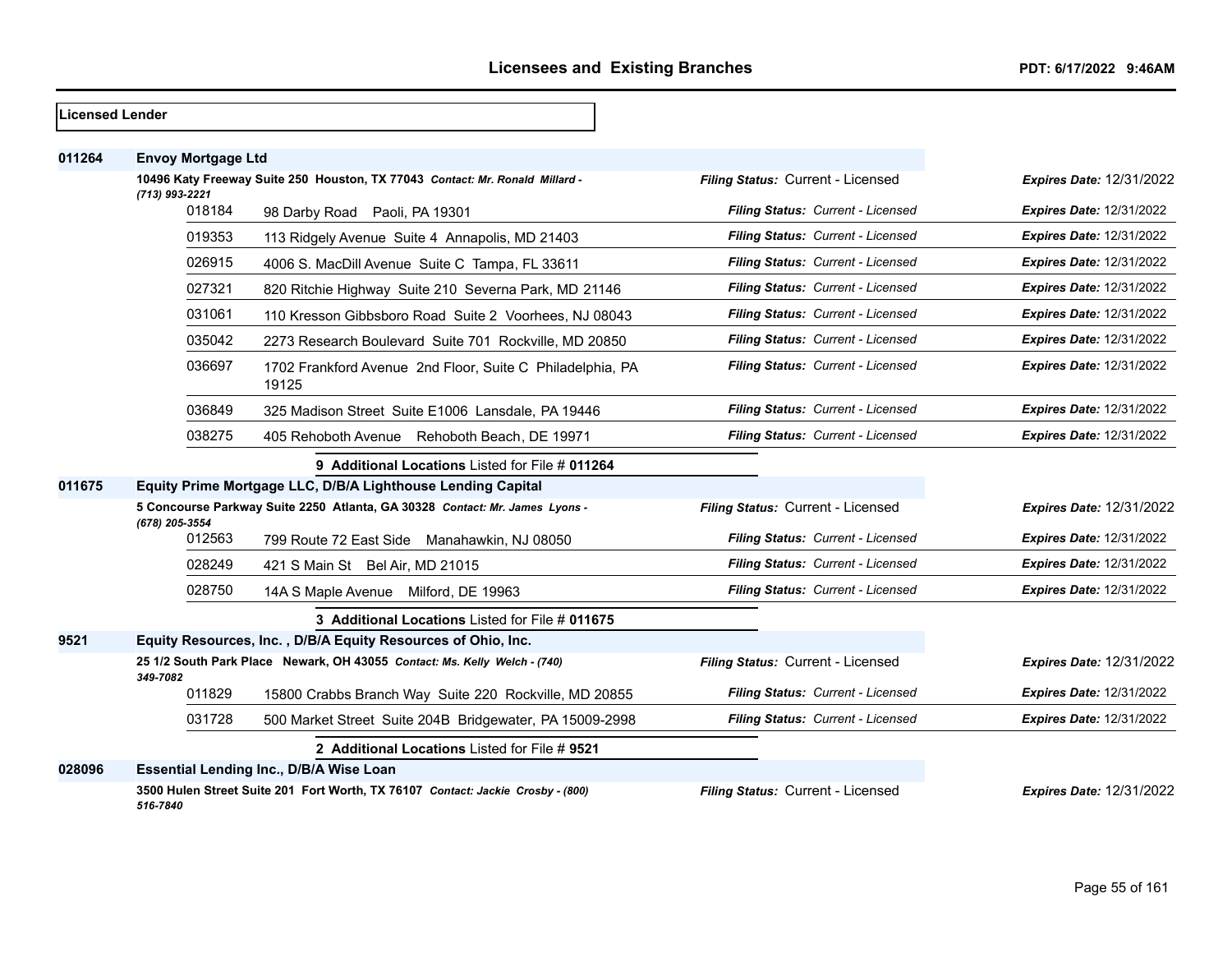| <b>Licensed Lender</b> |                                          |                                                                                       |                                   |                                 |
|------------------------|------------------------------------------|---------------------------------------------------------------------------------------|-----------------------------------|---------------------------------|
| 010885                 |                                          | Everett Financial, Inc., D/B/A Supreme Lending                                        |                                   |                                 |
|                        |                                          | 14801 Quorum Drive Suite 300 Dallas, TX 75254                                         | Filing Status: Current - Licensed | <b>Expires Date: 12/31/2022</b> |
|                        | 020746                                   | 5050 Quorum Drive Suite 500 Dallas, TX 75254                                          | Filing Status: Current - Licensed | <b>Expires Date: 12/31/2022</b> |
|                        | 023544                                   | 4201 Spring Valley Road Suite 1450 Dallas, TX 75244                                   | Filing Status: Current - Licensed | <b>Expires Date: 12/31/2022</b> |
|                        | 029641                                   | 3515 Pelham Road Suite 201B Greenville, SC 29615                                      | Filing Status: Current - Licensed | <b>Expires Date: 12/31/2022</b> |
|                        | 030040                                   | 3974 Brown Park Drive Suite I Hilliard, OH 43026                                      | Filing Status: Current - Licensed | <b>Expires Date: 12/31/2022</b> |
|                        | 031011                                   | 135 South State College Boulevard Suite 200, Office 234, Office<br>236 Brea, CA 92821 | Filing Status: Current - Licensed | <b>Expires Date: 12/31/2022</b> |
|                        | 032294                                   | 118 Westminster Pike Suite 200 Reisterstown, MD 21136                                 | Filing Status: Current - Licensed | <b>Expires Date: 12/31/2022</b> |
|                        | 032984                                   | 14234 NYS Route 9N Au Sable Forks, NY 12912                                           | Filing Status: Current - Licensed | <b>Expires Date: 12/31/2022</b> |
|                        | 034214                                   | 2277 Fort Union Boulevard Salt Lake City, UT 84121                                    | Filing Status: Current - Licensed | <b>Expires Date: 12/31/2022</b> |
|                        | 038306                                   | 3545 Ellicott Mills Drive Suite 303A Ellicott City, MD 21043                          | Filing Status: Current - Licensed | <b>Expires Date: 12/31/2022</b> |
|                        |                                          | 9 Additional Locations Listed for File # 010885                                       |                                   |                                 |
| 035674                 | eWise Home Lending LLC                   |                                                                                       |                                   |                                 |
|                        | Douglas - (609) 519-4165                 | 35 Kings Highway East Suite 120 Haddonfield, NJ 08033 Contact: Mr. John               | Filing Status: Current - Licensed | <b>Expires Date: 12/31/2022</b> |
| 033539                 | <b>Extreme Loans LLC</b>                 |                                                                                       |                                   |                                 |
|                        | Qarana - (248) 425-0058                  | 29444 Northwestern Highway Suite 100 Southfield, MI 48034 Contact: Ryan               | Filing Status: Current - Licensed | <b>Expires Date: 12/31/2022</b> |
| 025194                 |                                          | F3EA Funding, LLC, D/B/A Sky Financial                                                |                                   |                                 |
|                        | 317-1448                                 | 1855 Griffin Road B390 Dania, FL 33004 Contact: Ms. Mollie Wander Esq. - (954)        | Filing Status: Current - Licensed | <b>Expires Date: 12/31/2022</b> |
| 019327                 | <b>FAIRWAY ASSET CORPORATION</b>         |                                                                                       |                                   |                                 |
|                        |                                          | 15400 Calhoun Drive Suite 120 Rockville, MD 20855                                     | Filing Status: Current - Licensed | <b>Expires Date: 12/31/2022</b> |
|                        | <b>Branches / Locations:</b><br>License# | <b>Address</b>                                                                        |                                   |                                 |
|                        | 027610                                   | 1415 Route 70 E Cherry Hill, NJ 08034                                                 | Filing Status: Current - Licensed | <b>Expires Date: 12/31/2022</b> |
|                        |                                          | 1 Additional Locations Listed for File # 019327                                       |                                   |                                 |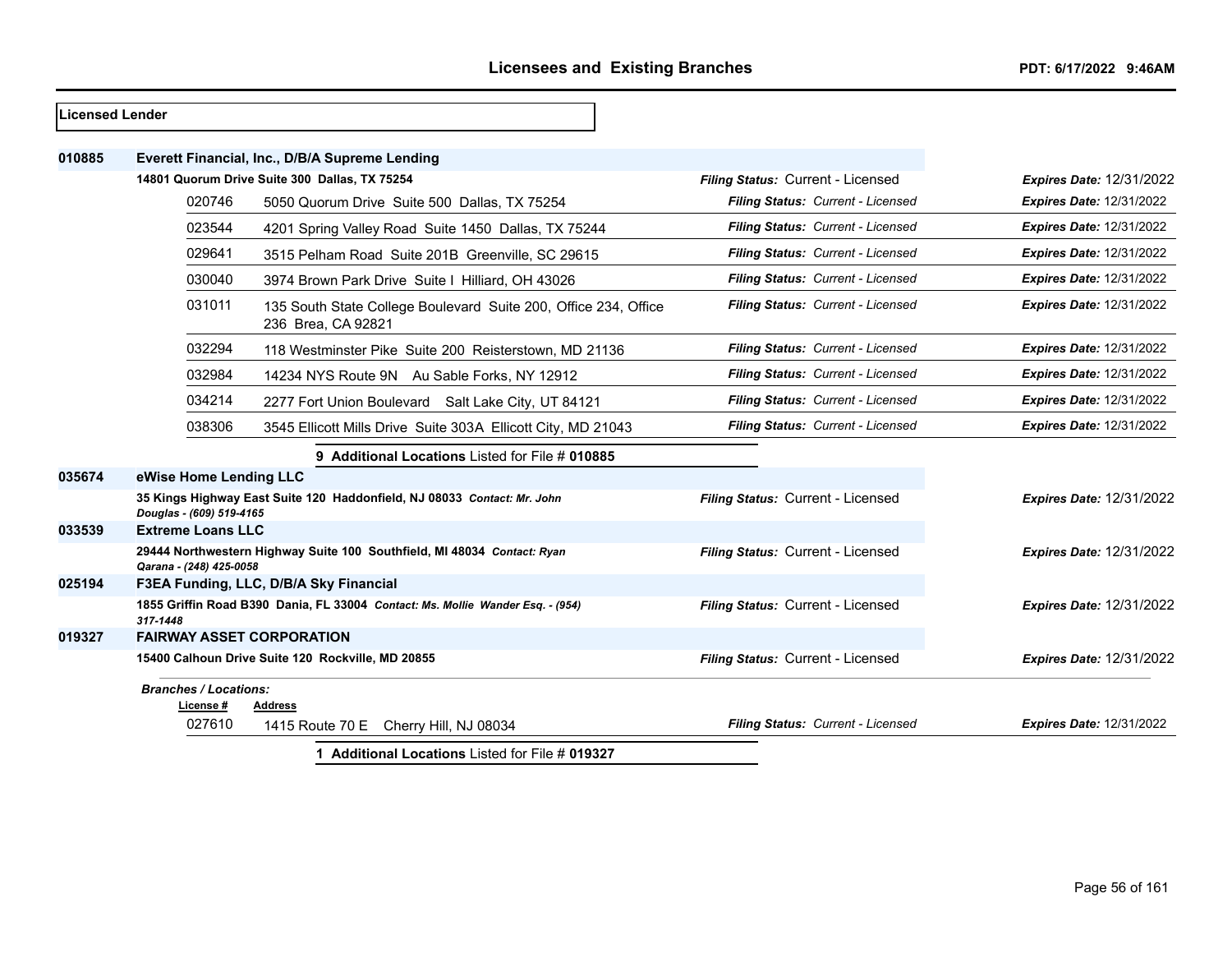| Licensed Lender |          |                                                                                                                                                                                              |                                          |                                 |
|-----------------|----------|----------------------------------------------------------------------------------------------------------------------------------------------------------------------------------------------|------------------------------------------|---------------------------------|
| 010094          |          | Fairway Independent Mortgage Corporation, D/B/A Avery Mortgage, D/B/A Fairway Fast Mortgages, D/B/A<br>Fairway Speed Team, D/B/A Fairway Wholesale Lending, D/B/A home.com, D/B/A Homefinity |                                          |                                 |
|                 | 234-4982 | 4750 South Biltmore Lane Madison, WI 53718 Contact: Ms. Megan Brandt - (608)                                                                                                                 | Filing Status: Current - Licensed        | Expires Date: 12/31/2022        |
|                 | 010096   | 37156 Rehoboth Avenue Suite 1 Rehoboth, DE 19971                                                                                                                                             | Filing Status: Current - Licensed        | <b>Expires Date: 12/31/2022</b> |
|                 | 010453   | 300 Constitution Avenue Suite 203 Portsmouth, NH 03801                                                                                                                                       | Filing Status: Current - Licensed        | <b>Expires Date: 12/31/2022</b> |
|                 | 010840   | 5301 Limestone Road Suite 106 Wilmington, DE 19808                                                                                                                                           | <b>Filing Status: Current - Licensed</b> | <b>Expires Date: 12/31/2022</b> |
|                 | 019485   | 140 Greentree Drive Dover, DE 19904                                                                                                                                                          | Filing Status: Current - Licensed        | <b>Expires Date: 12/31/2022</b> |
|                 | 019835   | 2227 Old Emmorton Road Suite 222 Bel Air, MD 21015                                                                                                                                           | <b>Filing Status: Current - Licensed</b> | <b>Expires Date: 12/31/2022</b> |
|                 | 021473   | 10665 Stanhaven Place Suite 103 White Plains, MD 20695                                                                                                                                       | Filing Status: Current - Licensed        | <b>Expires Date: 12/31/2022</b> |
|                 | 022633   | 7001 Heritage Village Plaza Suites 250 255 & 260 Gainesville,<br>VA 20155                                                                                                                    | Filing Status: Current - Licensed        | Expires Date: 12/31/2022        |
|                 | 023856   | 6011 University Boulevard Suite 230 Ellicott City, MD 21043                                                                                                                                  | Filing Status: Current - Licensed        | <b>Expires Date: 12/31/2022</b> |
|                 | 024116   | 104 East Texas Street Leesville, LA 71446                                                                                                                                                    | Filing Status: Current - Licensed        | <b>Expires Date: 12/31/2022</b> |
|                 | 024478   | 3201 Jermantown Road Suite 220 Fairfax, VA 22030                                                                                                                                             | Filing Status: Current - Licensed        | <b>Expires Date: 12/31/2022</b> |
|                 | 026412   | 40 West Chesapeake Avenue Suite 400 Towson, MD 21204                                                                                                                                         | <b>Filing Status: Current - Licensed</b> | <b>Expires Date: 12/31/2022</b> |
|                 | 027155   | 1800 Golden Trail Court Carrollton, TX 75010                                                                                                                                                 | <b>Filing Status: Current - Licensed</b> | <b>Expires Date: 12/31/2022</b> |
|                 | 027638   | 1252 Route 109 1st Floor Cape May, NJ 08204                                                                                                                                                  | <b>Filing Status: Current - Licensed</b> | <b>Expires Date: 12/31/2022</b> |
|                 | 027681   | 563 Carter Court Unit A Kimberly, WI 54136                                                                                                                                                   | Filing Status: Current - Licensed        | <b>Expires Date: 12/31/2022</b> |
|                 | 028038   | 2211 Silverside Road Wilmington, DE 19810                                                                                                                                                    | Filing Status: Current - Licensed        | <b>Expires Date: 12/31/2022</b> |
|                 | 028410   | 3705 Kennett Pike Wilmington, DE 19807                                                                                                                                                       | Filing Status: Current - Licensed        | <b>Expires Date: 12/31/2022</b> |
|                 | 028422   | 7234 Lancaster Pike Suite 100A Hockessin, DE 19707                                                                                                                                           | Filing Status: Current - Licensed        | <b>Expires Date: 12/31/2022</b> |
|                 | 029926   | 16108 Ash Way Suite 104 Lynnwood, WA 98087                                                                                                                                                   | Filing Status: Current - Licensed        | <b>Expires Date: 12/31/2022</b> |
|                 | 030041   | 1140 3rd Street N.E. Washington, DC 20002                                                                                                                                                    | Filing Status: Current - Licensed        | Expires Date: 12/31/2022        |
|                 | 031361   | 5307 Limestone Road Suite 100 Wilmington, DE 19808                                                                                                                                           | Filing Status: Current - Licensed        | <b>Expires Date: 12/31/2022</b> |
|                 | 031516   | 37 Newbury Street 6th Floor Boston, MA 02116                                                                                                                                                 | Filing Status: Current - Licensed        | <b>Expires Date: 12/31/2022</b> |
|                 | 032481   | 2815 Mitchell Drive Suite 112 Walnut Creek, CA 94598                                                                                                                                         | Filing Status: Current - Licensed        | <b>Expires Date: 12/31/2022</b> |
|                 | 034354   | 222 West 6th Street Suite 400, Office 473 San Pedro, CA<br>90731                                                                                                                             | Filing Status: Current - Licensed        | <b>Expires Date: 12/31/2022</b> |
|                 | 034757   | 635 North Bestgate Road Annapolis, MD 21401                                                                                                                                                  | Filing Status: Current - Licensed        | <b>Expires Date: 12/31/2022</b> |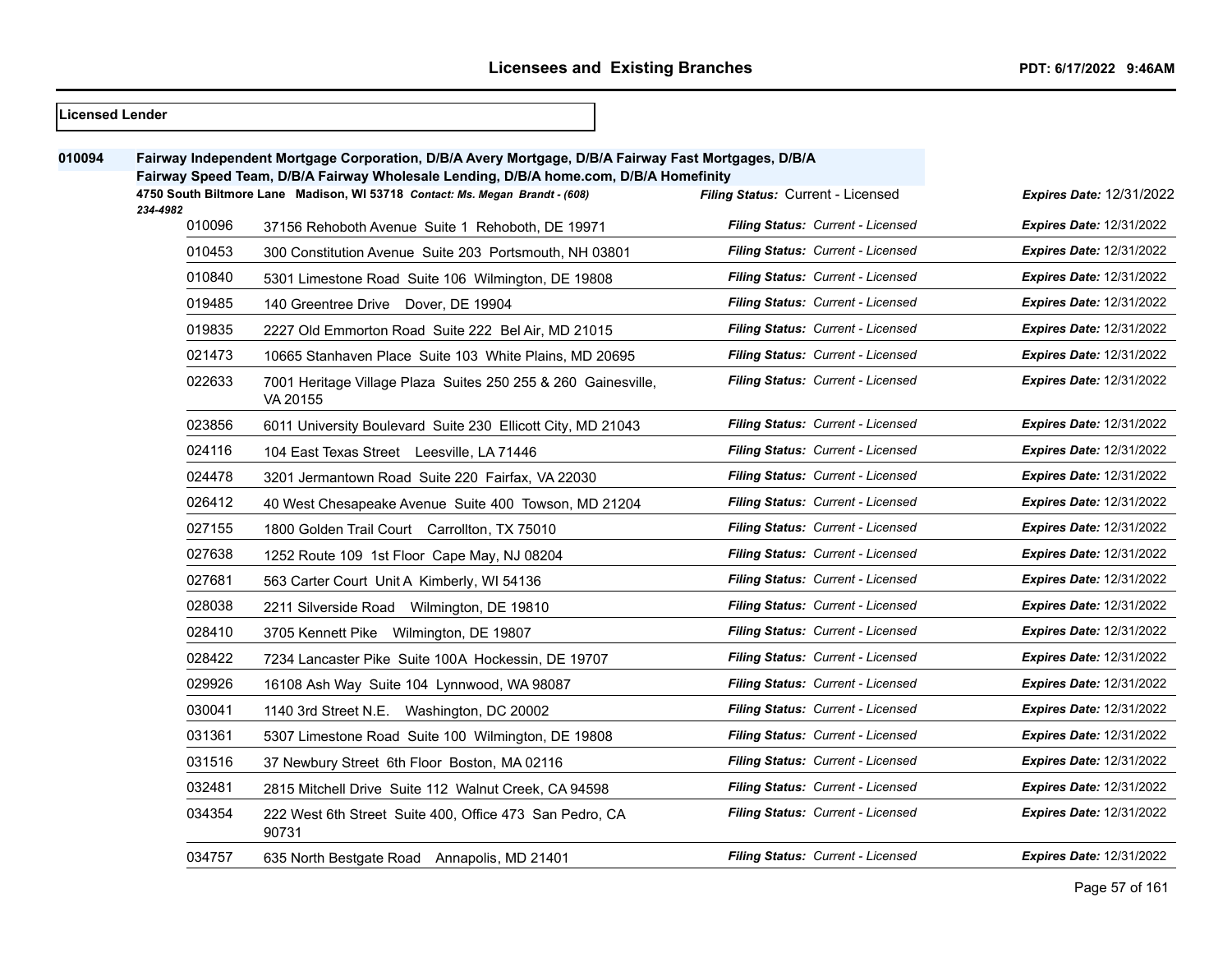| 010094 | Fairway Independent Mortgage Corporation, D/B/A Avery Mortgage, D/B/A Fairway Fast Mortgages, D/B/A<br>Fairway Speed Team, D/B/A Fairway Wholesale Lending, D/B/A home.com, D/B/A Homefinity<br>4750 South Biltmore Lane Madison, WI 53718 Contact: Ms. Megan Brandt - (608)<br>Filing Status: Current - Licensed<br>234-4982 |                                                                               |                                   | <b>Expires Date: 12/31/2022</b> |
|--------|-------------------------------------------------------------------------------------------------------------------------------------------------------------------------------------------------------------------------------------------------------------------------------------------------------------------------------|-------------------------------------------------------------------------------|-----------------------------------|---------------------------------|
|        | <b>Branches / Locations:</b><br>License #                                                                                                                                                                                                                                                                                     | Address                                                                       |                                   |                                 |
|        | 035412                                                                                                                                                                                                                                                                                                                        | 4070 Bridgewater Parkway, Suite 1 & 3 Suite 3 Stow, OH<br>44224               | Filing Status: Current - Licensed | <b>Expires Date: 12/31/2022</b> |
|        | 035489                                                                                                                                                                                                                                                                                                                        | 6 North East Street Suite 201 Frederick, MD 21701                             | Filing Status: Current - Licensed | <b>Expires Date: 12/31/2022</b> |
|        | 036416                                                                                                                                                                                                                                                                                                                        | 1420 Kettner Boulevard Suite 112 San Diego, CA 92101                          | Filing Status: Current - Licensed | <b>Expires Date: 12/31/2022</b> |
|        | 036529                                                                                                                                                                                                                                                                                                                        | 101407 Overseas Highway Suite 25 Key Largo, FL 33037                          | Filing Status: Current - Licensed | <b>Expires Date: 12/31/2022</b> |
|        | 036772                                                                                                                                                                                                                                                                                                                        | 12724 Gran Bay Parkway West Suite 410 Jacksonville, FL<br>32258               | Filing Status: Current - Licensed | <b>Expires Date: 12/31/2022</b> |
|        | 036992                                                                                                                                                                                                                                                                                                                        | 37 West Cross Street Suite 102 Baltimore, MD 21230                            | Filing Status: Current - Licensed | <b>Expires Date: 12/31/2022</b> |
|        | 037138                                                                                                                                                                                                                                                                                                                        | 4850 Tamiami Trail North Suite 301 Naples, FL 34103                           | Filing Status: Current - Licensed | <b>Expires Date: 12/31/2022</b> |
|        | 037872                                                                                                                                                                                                                                                                                                                        | 632 Pinecroft Place Clayton, NC 27520                                         | Filing Status: Current - Licensed | <b>Expires Date: 12/31/2022</b> |
|        | 038020                                                                                                                                                                                                                                                                                                                        | 1201 N. Federal Highway Suite 2C Fort Lauderdale, FL 33304                    | Filing Status: Current - Licensed | <b>Expires Date: 12/31/2022</b> |
|        |                                                                                                                                                                                                                                                                                                                               | 33 Additional Locations Listed for File # 010094                              |                                   |                                 |
| 025470 | <b>Family First Funding LLC</b>                                                                                                                                                                                                                                                                                               |                                                                               |                                   |                                 |
|        | (732) 505-4600                                                                                                                                                                                                                                                                                                                | 44 Washington Street Suite 200 Toms River, NJ 08753 Contact: Gabriel Gillen - | Filing Status: Current - Licensed | <b>Expires Date: 12/31/2022</b> |
|        | 026004                                                                                                                                                                                                                                                                                                                        | 200 Mineral Springs Road Suite 205 Rockaway, NJ 07866                         | Filing Status: Current - Licensed | <b>Expires Date: 12/31/2022</b> |
|        | 028383                                                                                                                                                                                                                                                                                                                        | 280 Highway 35 Suite 400 Red Bank, NJ 07701                                   | Filing Status: Current - Licensed | <b>Expires Date: 12/31/2022</b> |
|        | 030058                                                                                                                                                                                                                                                                                                                        | 1 Professional Quadrangle Suite 1 Sparta, NJ 07871                            | Filing Status: Current - Licensed | <b>Expires Date: 12/31/2022</b> |

**3 Additional Locations** Listed for File # **025470**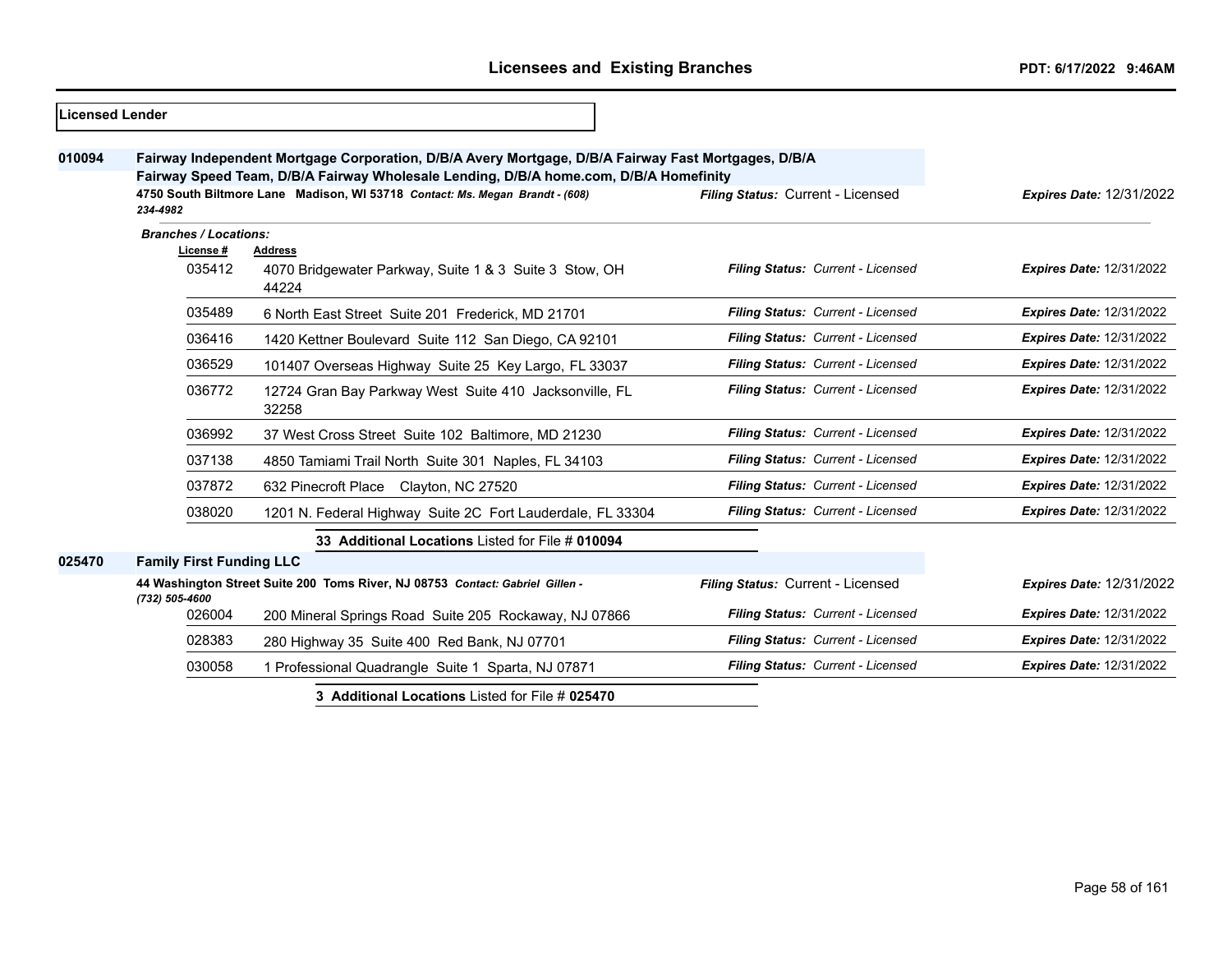| <b>Licensed Lender</b> |                                                                                                            |                                   |                                 |
|------------------------|------------------------------------------------------------------------------------------------------------|-----------------------------------|---------------------------------|
| 019469                 | FBC Mortgage, LLC, D/B/A FBC Mortgage, D/B/A Home Loans Today, D/B/A SimpleLoan, D/B/A<br>simpleloan.com   |                                   |                                 |
|                        | 189 South Orange Avenue Suite 970 Orlando, FL 32801 Contact: Mr. Michael Dunn -<br>(407) 872-3383          | Filing Status: Current - Licensed | <b>Expires Date: 12/31/2022</b> |
|                        | <b>Branches / Locations:</b><br>License #<br><b>Address</b>                                                |                                   |                                 |
|                        | 020380<br>1 West Church Street Suite 400, Office 403 Orlando, FL 32801                                     | Filing Status: Current - Licensed | <b>Expires Date: 12/31/2022</b> |
|                        | 028627<br>4400 W. Sample Road Suite 230 Coconut Creek, FL 33073                                            | Filing Status: Current - Licensed | <b>Expires Date: 12/31/2022</b> |
|                        | 2 Additional Locations Listed for File # 019469                                                            |                                   |                                 |
| 035888                 | <b>Fidelis Mortgage Corporation</b>                                                                        |                                   |                                 |
|                        | 1205 East King Street Lancaster, PA 17602                                                                  | Filing Status: Current - Licensed | <b>Expires Date: 12/31/2022</b> |
|                        | <b>Branches / Locations:</b>                                                                               |                                   |                                 |
|                        | License #<br><b>Address</b><br>037177<br>2331 Market Street Camp Hill, PA 17011                            | Filing Status: Current - Licensed | <b>Expires Date: 12/31/2022</b> |
|                        | 037178<br>938 Penn Avenue<br>Wyomissing, PA 19610                                                          | Filing Status: Current - Licensed | <b>Expires Date: 12/31/2022</b> |
|                        | 2 Additional Locations Listed for File # 035888                                                            |                                   |                                 |
| 020884                 | <b>Fidelity Direct Mortgage, LLC</b>                                                                       |                                   |                                 |
|                        | 555 Quince Orchard Road Suite 411 Gaithersburg, MD 20878                                                   | Filing Status: Current - Licensed | <b>Expires Date: 12/31/2022</b> |
|                        | 028009<br>11421 Cronhill Drive Suite F Owings Mills, MD 21117                                              | Filing Status: Current - Licensed | <b>Expires Date: 12/31/2022</b> |
|                        | 1 Additional Locations Listed for File # 020884                                                            |                                   |                                 |
| 6813                   | <b>Fidelity First Home Mortgage Company</b>                                                                |                                   |                                 |
|                        | 707 Bestgate Road Annapolis, MD 21401 Contact: Daniel G. Eubanks - (410)<br>266-2544                       | Filing Status: Current - Licensed | <b>Expires Date: 12/31/2022</b> |
| 026485                 | Figure Lending LLC, D/B/A Figure                                                                           |                                   |                                 |
|                        | 15720 Brixham Hill Avenue Suite 300 Charlotte, NC 28277 Contact: Daniel Thomas<br>- (628) 210-6930         | Filing Status: Current - Licensed | <b>Expires Date: 12/31/2022</b> |
|                        | 030767<br>100 West Liberty Street Suite 600 Reno, NV 89501                                                 | Filing Status: Current - Licensed | <b>Expires Date: 12/31/2022</b> |
|                        | 037444<br>111 West Port Plaza Suite 615 St. Louis, MO 63146                                                | Filing Status: Current - Licensed | <b>Expires Date: 12/31/2022</b> |
|                        | 2 Additional Locations Listed for File # 026485                                                            |                                   |                                 |
| 034754                 | Filo Mortgage, L.L.C.                                                                                      |                                   |                                 |
|                        | 555 East North Lane Building C Suite 6125 Conshohocken, PA 19428 Contact:<br>Aimee Monroe - (267) 376-8266 | Filing Status: Current - Licensed | <b>Expires Date: 12/31/2022</b> |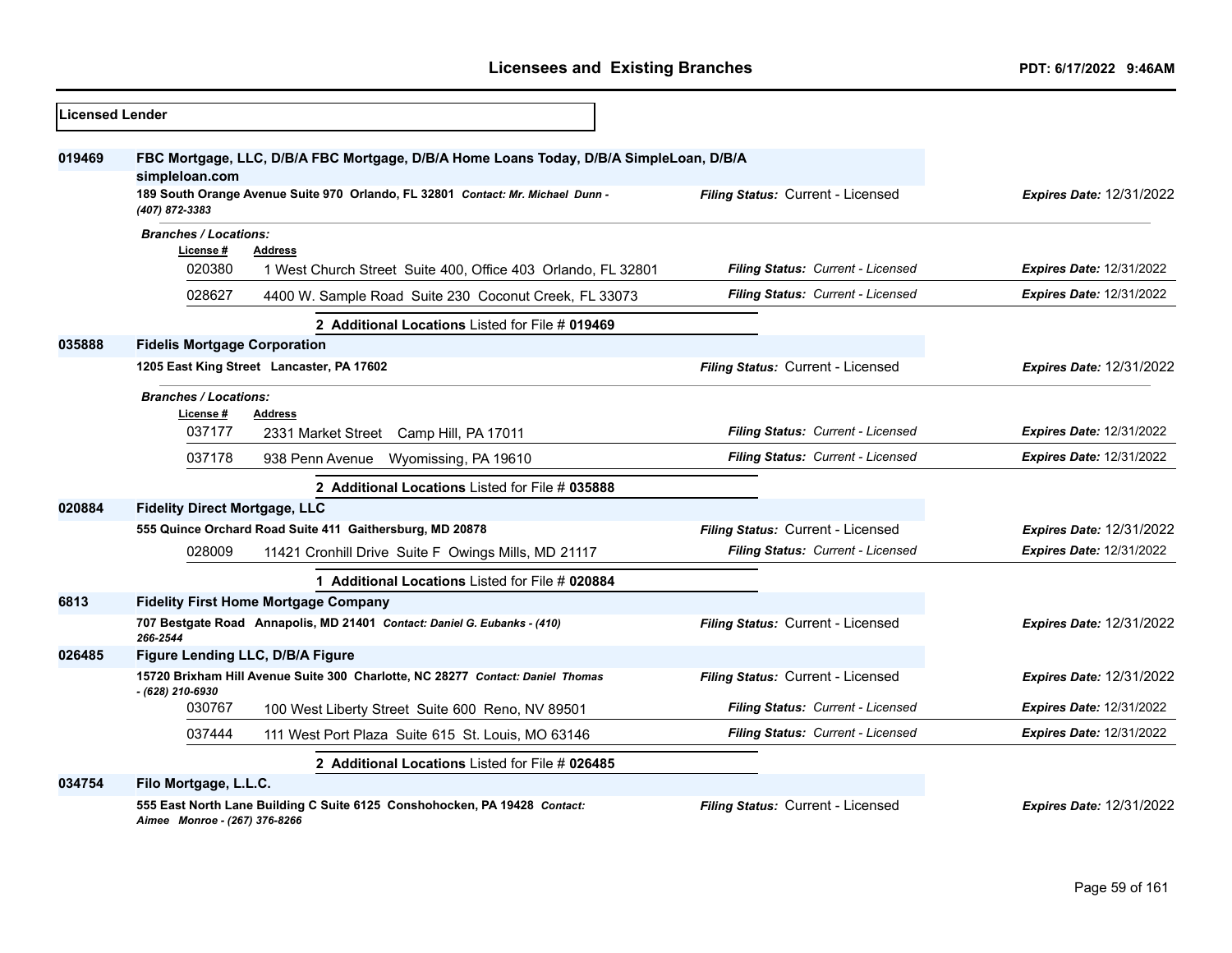#### **Licensed Lender**

| 2299   |                                       | Finance of America Mortgage LLC, D/B/A Finance of America Home Improvement, D/B/A Lending.com |                                   |                                 |
|--------|---------------------------------------|-----------------------------------------------------------------------------------------------|-----------------------------------|---------------------------------|
|        |                                       | 1 West Elm Street Suite 450 Conshohocken, PA 19428 Contact: Kathy Semon -                     | Filing Status: Current - Licensed | <b>Expires Date: 12/31/2022</b> |
|        | (972) 999-1841<br>011958              | 37 West Avenue Suite 203 Wayne, PA 19087                                                      | Filing Status: Current - Licensed | <b>Expires Date: 12/31/2022</b> |
|        | 019212                                | 6230 Fairview Road Suite 425 Charlotte, NC 28210                                              | Filing Status: Current - Licensed | <b>Expires Date: 12/31/2022</b> |
|        | 024811                                | 120 E. 7th Avenue Suite 102 Conshohocken, PA 19428                                            | Filing Status: Current - Licensed | <b>Expires Date: 12/31/2022</b> |
|        | 027942                                | 33 Witherspoon Street Suite #2 Princeton, NJ 08542                                            | Filing Status: Current - Licensed | <b>Expires Date: 12/31/2022</b> |
|        | 027994                                | 400 Arcola Road Suite A5 Collegeville, PA 19426                                               | Filing Status: Current - Licensed | <b>Expires Date: 12/31/2022</b> |
|        | 031651                                | 1 East Broad Street Suite 450 Bethlehem, PA 18018                                             | Filing Status: Current - Licensed | <b>Expires Date: 12/31/2022</b> |
|        | 034439                                | 224 East Capitol Pierre, SD 57501                                                             | Filing Status: Current - Licensed | <b>Expires Date: 12/31/2022</b> |
|        | 035094                                | 2 Village Road Unit 11 Horsham, PA 19044                                                      | Filing Status: Current - Licensed | <b>Expires Date: 12/31/2022</b> |
|        | 037195                                | 1 West Elm Street Suite 100 Conshohocken, PA 19428                                            | Filing Status: Current - Licensed | <b>Expires Date: 12/31/2022</b> |
|        | 037417                                | 3685 Quakerbridge Road Hamilton, NJ 08619                                                     | Filing Status: Current - Licensed | <b>Expires Date: 12/31/2022</b> |
|        | 037652                                | 3439 Brookside Road Suite 209 Stockton, CA 95219                                              | Filing Status: Current - Licensed | <b>Expires Date: 12/31/2022</b> |
|        | 037663                                | 385 E. Roseville Road Lancaster, PA 17601                                                     | Filing Status: Current - Licensed | <b>Expires Date: 12/31/2022</b> |
|        | 037664                                | 3030 Old Ranch Parkway Suite 110 Seal Beach, CA 90740                                         | Filing Status: Current - Licensed | <b>Expires Date: 12/31/2022</b> |
|        | 037943                                | 1 West Elm Street Suite 200 Conshohocken, PA 19428                                            | Filing Status: Current - Licensed | <b>Expires Date: 12/31/2022</b> |
|        |                                       | 14 Additional Locations Listed for File # 2299                                                |                                   |                                 |
| 011638 | <b>Finance of America Reverse LLC</b> |                                                                                               |                                   |                                 |
|        | 236-3504                              | 8023 East 63rd Place Suite 700 Tulsa, OK 74133 Contact: Ms. Tonya Black - (918)               | Filing Status: Current - Licensed | <b>Expires Date: 12/31/2022</b> |
|        | 011856                                | 1801 Market Steet Suite 2670 Philadelphia, PA 19103                                           | Filing Status: Current - Licensed | <b>Expires Date: 12/31/2022</b> |
|        | 019834                                | 11350 North Meridian Street Suites 320 and 340 Carmel, IN<br>46032                            | Filing Status: Current - Licensed | <b>Expires Date: 12/31/2022</b> |
|        |                                       |                                                                                               |                                   |                                 |

**2 Additional Locations** Listed for File # **011638**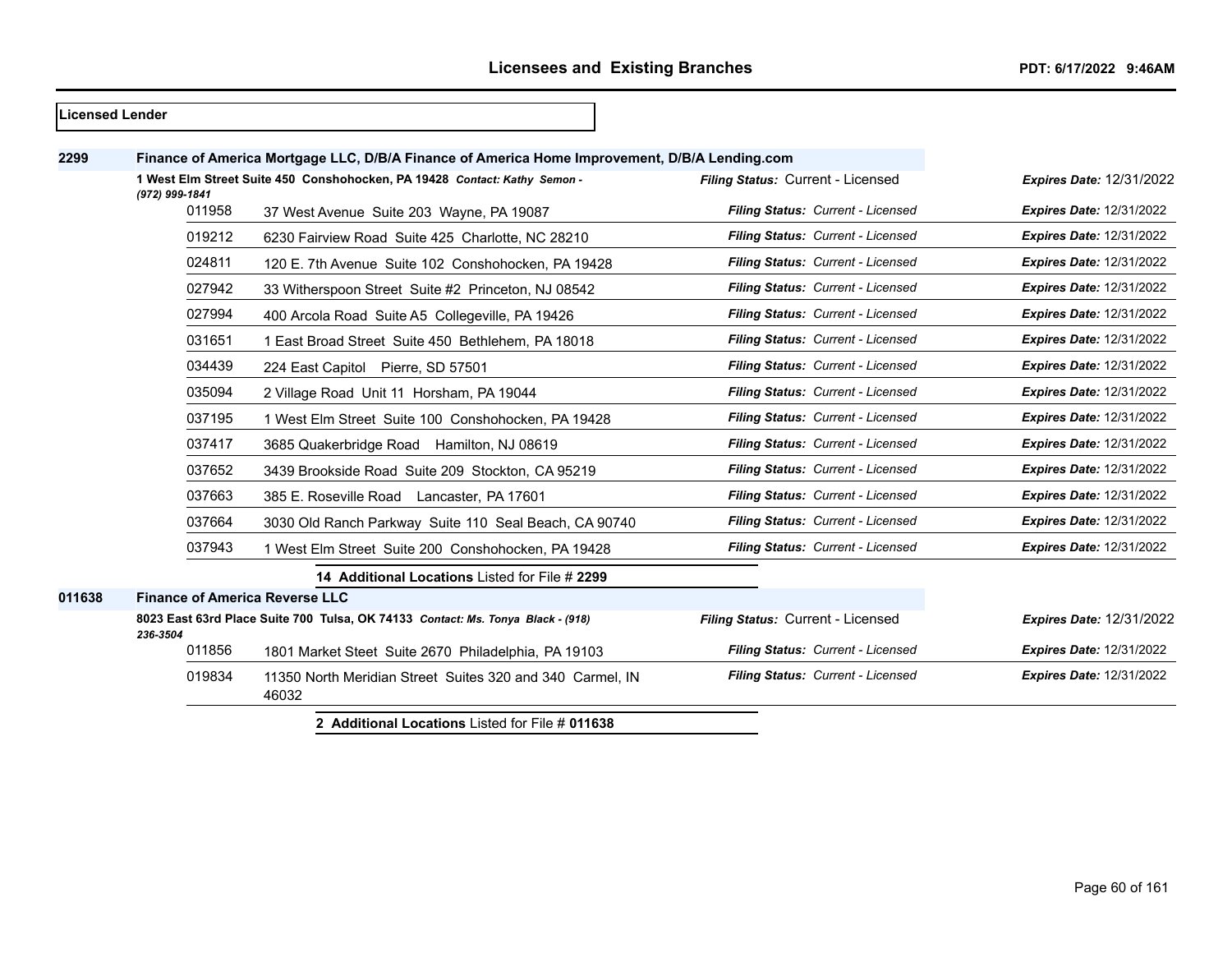| <b>Licensed Lender</b> |                                          |                                                                                    |                                   |                                 |
|------------------------|------------------------------------------|------------------------------------------------------------------------------------|-----------------------------------|---------------------------------|
| 025065                 | <b>Financial Freedom Mortgage LLC</b>    |                                                                                    |                                   |                                 |
|                        | 574-4650                                 | 112 W Park Drive Suite 300 Mt. Laurel, NJ 08054 Contact: Mr. Paul Terruso - (856)  | Filing Status: Current - Licensed | <b>Expires Date: 12/31/2022</b> |
|                        | <b>Branches / Locations:</b><br>License# | <b>Address</b>                                                                     |                                   |                                 |
|                        | 025501                                   | 6700 Alexander Bell Drive Suite 200 Columbia, MD 21046                             | Filing Status: Current - Licensed | <b>Expires Date: 12/31/2022</b> |
|                        |                                          | Additional Locations Listed for File # 025065                                      |                                   |                                 |
| 018445                 | First Alliance Home Mortgage, LLC        |                                                                                    |                                   |                                 |
|                        |                                          | 20 Jackson Drive 2nd Floor Cranford, NJ 07016                                      | Filing Status: Current - Licensed | <b>Expires Date: 12/31/2022</b> |
|                        | <b>Branches / Locations:</b><br>License# | <b>Address</b>                                                                     |                                   |                                 |
|                        | 037600                                   | 2805 Eastern Boulevard York, PA 17402                                              | Filing Status: Current - Licensed | <b>Expires Date: 12/31/2022</b> |
|                        |                                          | 1 Additional Locations Listed for File # 018445                                    |                                   |                                 |
| 5267                   |                                          | First Credit Corporation of New York, Inc.                                         |                                   |                                 |
|                        | 773-2718                                 | 21 North Main Street Gloversville, NY 12078 Contact: Mr. T. Samuel Hoye - (518)    | Filing Status: Current - Licensed | <b>Expires Date: 12/31/2022</b> |
| 2403                   |                                          | First Guaranty Mortgage Corporation, D/B/A goodmortgage.com                        |                                   |                                 |
|                        |                                          | 5800 Tennyson Parkway Suite 450 Plano, TX 75024 Contact: Laurie Sullivan - (0.0) - | Filing Status: Current - Licensed | <b>Expires Date: 12/31/2022</b> |
|                        | 012715                                   | 277 Fairfield Road, Suite 320 Suite 319 Fairfield, NJ 07004                        | Filing Status: Current - Licensed | <b>Expires Date: 12/31/2022</b> |
|                        | 028408                                   | 5100 Buckeystown Pike Suite 250, Offices 235 and 241<br>Frederick, MD 21704        | Filing Status: Current - Licensed | <b>Expires Date: 12/31/2022</b> |
|                        | 029825                                   | 3326 Siskey Parkway Suite 380 Matthews, NC 28105                                   | Filing Status: Current - Licensed | <b>Expires Date: 12/31/2022</b> |
|                        | 037984                                   | 597 Williamsville Road Houston, DE 19954                                           | Filing Status: Current - Licensed | <b>Expires Date: 12/31/2022</b> |
|                        |                                          | 4 Additional Locations Listed for File # 2403                                      |                                   |                                 |
| 012053                 |                                          | First Heritage Financial, LLC, D/B/A First Heritage Mortgage Services              |                                   |                                 |
|                        | Giordano - (267) 525-7911                | 2655 Neshaminy Interplex Drive Suite 105 Trevose, PA 19053 Contact: Mr. John       | Filing Status: Current - Licensed | <b>Expires Date: 12/31/2022</b> |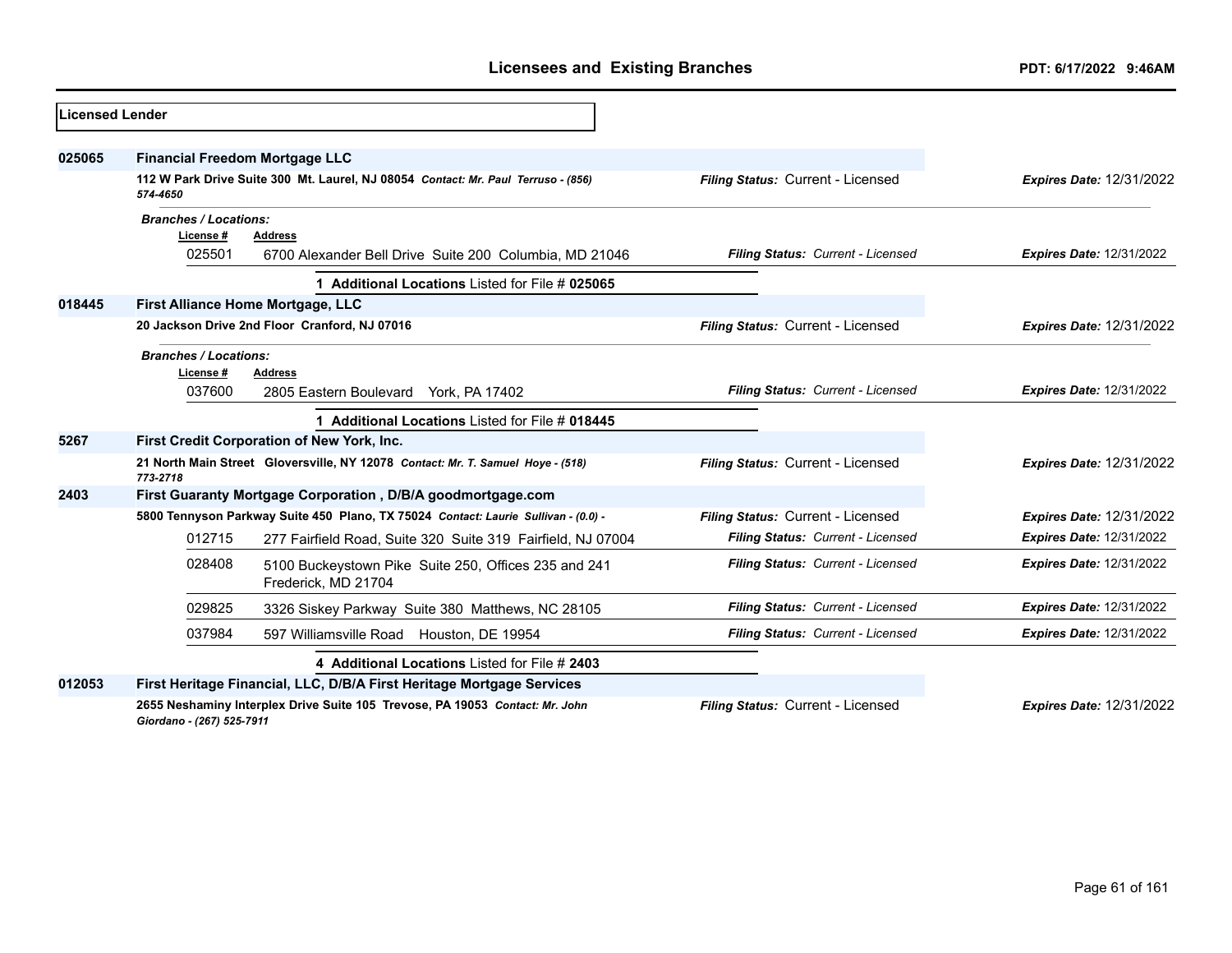|      | Licensed Lender                           |                                                                                    |                                          |                                 |
|------|-------------------------------------------|------------------------------------------------------------------------------------|------------------------------------------|---------------------------------|
| 8693 | <b>First Heritage Mortgage LLC</b>        |                                                                                    |                                          |                                 |
|      | 293-6145                                  | 3201 Jermantown Road Ste: 800 Fairfax, VA 22030 Contact: Mr. Alex Wish - (703)     | Filing Status: Current - Licensed        | <b>Expires Date: 12/31/2022</b> |
|      | <b>Branches / Locations:</b><br>License # | <b>Address</b>                                                                     |                                          |                                 |
|      | 024334                                    | 116 6th Street Seal Beach, CA 90740                                                | Filing Status: Current - Licensed        | <b>Expires Date: 12/31/2022</b> |
|      | 024389                                    | 12701 Marblestone Drive Suite 110 Woodbridge, VA 22192                             | Filing Status: Current - Licensed        | <b>Expires Date: 12/31/2022</b> |
|      | 9019                                      | 6901 Rockledge Drive Suite 200 Bethesda, MD 20817                                  | Filing Status: Current - Licensed        | <b>Expires Date: 12/31/2022</b> |
|      |                                           | 3 Additional Locations Listed for File # 8693                                      |                                          |                                 |
| 2344 | <b>First Home Mortgage Corporation</b>    |                                                                                    |                                          |                                 |
|      |                                           | 6211 Greenleigh Avenue Suite 300 Baltimore, MD 21220 Contact: Heidi Ford - (0.0) - | Filing Status: Current - Licensed        | <b>Expires Date: 12/31/2022</b> |
|      | 009942                                    | 900 Bestgate Road Suite 310 Annapolis, MD 21401                                    | Filing Status: Current - Licensed        | <b>Expires Date: 12/31/2022</b> |
|      | 011005                                    | 375 West Padonia Road Ste 201 Timonium, MD 21093                                   | Filing Status: Current - Licensed        | <b>Expires Date: 12/31/2022</b> |
|      | 011717                                    | 8638 Veterans's Highway Suite 300 Millersville, MD 21108                           | Filing Status: Current - Licensed        | <b>Expires Date: 12/31/2022</b> |
|      | 012198                                    | 231 Najoles Road Suite 235 Millersville, MD 21108                                  | <b>Filing Status: Current - Licensed</b> | <b>Expires Date: 12/31/2022</b> |
|      | 012210                                    | 6200 Coastal Highway Suite 301 Ocean City, MD 21842                                | <b>Filing Status: Current - Licensed</b> | <b>Expires Date: 12/31/2022</b> |
|      | 018121                                    | 9697 Main Street Suite B Fairfax, VA 22031                                         | <b>Filing Status: Current - Licensed</b> | <b>Expires Date: 12/31/2022</b> |
|      | 018173                                    | 1200 Butterworth Court Lower Level Unit A Stevensville, MD<br>21666                | Filing Status: Current - Licensed        | <b>Expires Date: 12/31/2022</b> |
|      | 019475                                    | 2810 Laurian Lane Suite 100 Dunkirk, MD 20754                                      | Filing Status: Current - Licensed        | <b>Expires Date: 12/31/2022</b> |
|      | 024624                                    | 7910 Woodmont Avenue Suite 1330 Bethesda, MD 20814                                 | <b>Filing Status: Current - Licensed</b> | <b>Expires Date: 12/31/2022</b> |
|      | 025417                                    | 2700 Lighthouse Point East Suite 340 Baltimore, MD 21224                           | Filing Status: Current - Licensed        | <b>Expires Date: 12/31/2022</b> |
|      | 027406                                    | 2200 Defense Highway Suite 400 Crofton, MD 21114                                   | Filing Status: Current - Licensed        | <b>Expires Date: 12/31/2022</b> |
|      | 028303                                    | 435 N. Dupont Highway Dover, DE 19901                                              | Filing Status: Current - Licensed        | <b>Expires Date: 12/31/2022</b> |
|      | 029256                                    | 11000 Broken Land Parkway Suite 105 Columbia, MD 21044                             | <b>Filing Status: Current - Licensed</b> | <b>Expires Date: 12/31/2022</b> |
|      | 034759                                    | 8401 Connecticut Avenue Suite 1100 Chevy Chase, MD 20815                           | Filing Status: Current - Licensed        | <b>Expires Date: 12/31/2022</b> |
|      | 3613                                      | 111 North West Street Ste C Easton, MD 21601                                       | Filing Status: Current - Licensed        | <b>Expires Date: 12/31/2022</b> |
|      | 5927                                      | 800 East Main Street Salisbury, MD 21804                                           | Filing Status: Current - Licensed        | <b>Expires Date: 12/31/2022</b> |
|      | 8300                                      | 122 South Main Street Bel Air, MD 21014                                            | <b>Filing Status: Current - Licensed</b> | <b>Expires Date: 12/31/2022</b> |
|      |                                           | 17 Additional Locations Listed for File # 2344                                     |                                          |                                 |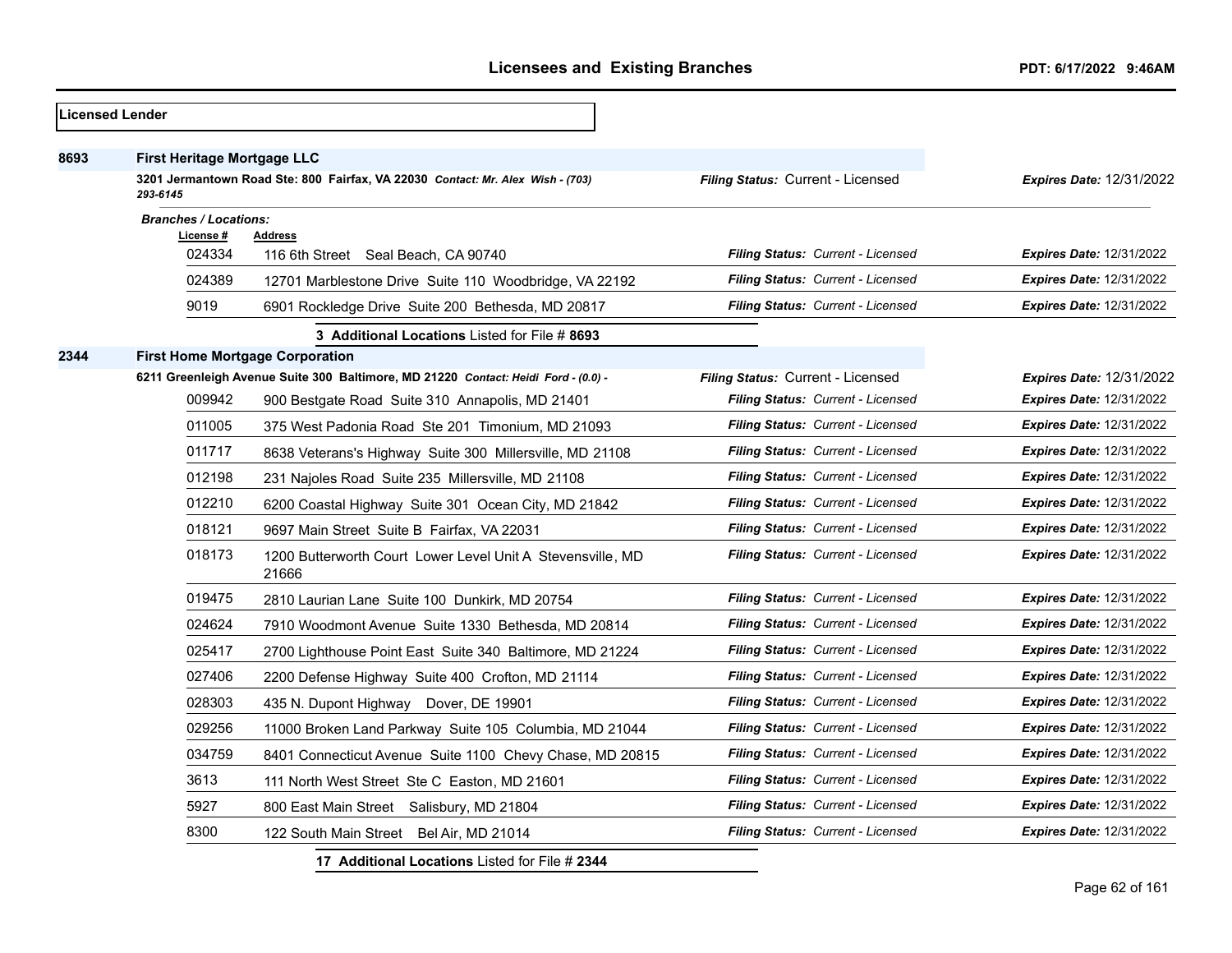| <b>Licensed Lender</b> |                                                                                                                    |                                          |                                 |
|------------------------|--------------------------------------------------------------------------------------------------------------------|------------------------------------------|---------------------------------|
| 027938                 | First Money In, LLC, D/B/A Liberty Loans                                                                           |                                          |                                 |
|                        | 589 North DuPont Highway Dover, DE 19901 Contact: John Turner-Bloss - (817)<br>845-0354                            | Filing Status: Current - Licensed        | <b>Expires Date: 12/31/2022</b> |
|                        | <b>Branches / Locations:</b><br>License#<br><b>Address</b><br>030485<br>4538 Kirkwood Highway Wilmington, DE 19808 | <b>Filing Status: Current - Licensed</b> | <b>Expires Date: 12/31/2022</b> |
|                        | 1 Additional Locations Listed for File # 027938                                                                    |                                          |                                 |
| 030974                 | <b>First Option Mortgage, LLC</b>                                                                                  |                                          |                                 |
|                        | 1100 Circle 75 Parkway SE Suite 300 Atlanta, GA 30339-3024 Contact: Mr. Kurt<br>Nikolai - (770) 423-8203           | Filing Status: Current - Licensed        | <b>Expires Date: 12/31/2022</b> |
| 5783                   | <b>First Savings Mortgage Corporation</b>                                                                          |                                          |                                 |
|                        | 8444 Westpark Drive 4th Floor McLean, VA 22102 Contact: David S Alden - (703)<br>827-4683                          | Filing Status: Current - Licensed        | <b>Expires Date: 12/31/2022</b> |
|                        | <b>Branches / Locations:</b><br>License #<br><b>Address</b>                                                        |                                          |                                 |
|                        | 5893<br>6550 Rock Spring Drive Suite 300 Bethesda, MD 20817                                                        | Filing Status: Current - Licensed        | <b>Expires Date: 12/31/2022</b> |
|                        | 1 Additional Locations Listed for File # 5783                                                                      |                                          |                                 |
| 012807                 | <b>FirstKey Mortgage, LLC</b>                                                                                      |                                          |                                 |
|                        | 900 Third Avenue Suite 500 New York, NY 10022 Contact: Mr. Patrick Fleming - (646)<br>362-6493                     | Filing Status: Current - Licensed        | <b>Expires Date: 12/31/2022</b> |
| 021610                 | <b>Flagship Credit Acceptance LLC</b>                                                                              |                                          |                                 |
|                        | 3 Christy Drive Suite 201 Chadds Ford, PA 19317 Contact: Kenneth J. Sicinski - (610)<br>717-1911                   | Filing Status: Current - Licensed        | <b>Expires Date: 12/31/2022</b> |
|                        | <b>Branches / Locations:</b><br>License #<br><b>Address</b>                                                        |                                          |                                 |
|                        | 021611<br>1234 Lakeshore Drive Suite 300 Coppell, TX 75019                                                         | <b>Filing Status: Current - Licensed</b> | <b>Expires Date: 12/31/2022</b> |
|                        | 021613<br>4415 S Wendler Drive Suite 121 Tempe, AZ 85282                                                           | Filing Status: Current - Licensed        | <b>Expires Date: 12/31/2022</b> |
|                        | 2 Additional Locations Listed for File # 021610                                                                    |                                          |                                 |
| 029803                 | Flexible Loans of Delaware, LLC, D/B/A Perch, D/B/A Perch Loans                                                    |                                          |                                 |
|                        | 750 Shipyard Drive Suite 300 Wilmington, DE 19801 Contact: Mr. David Bennett -<br>(864) 515-5600                   | Filing Status: Current - Licensed        | <b>Expires Date: 12/31/2021</b> |
| 024344                 | <b>ForeverCar Consumer Credit, LLC</b>                                                                             |                                          |                                 |
|                        | 954 W Washington Boulevard Suite 340 Chicago, IL 60607 Contact: Paul Barbato -<br>(608) 665-7936                   | Filing Status: Current - Licensed        | <b>Expires Date: 12/31/2022</b> |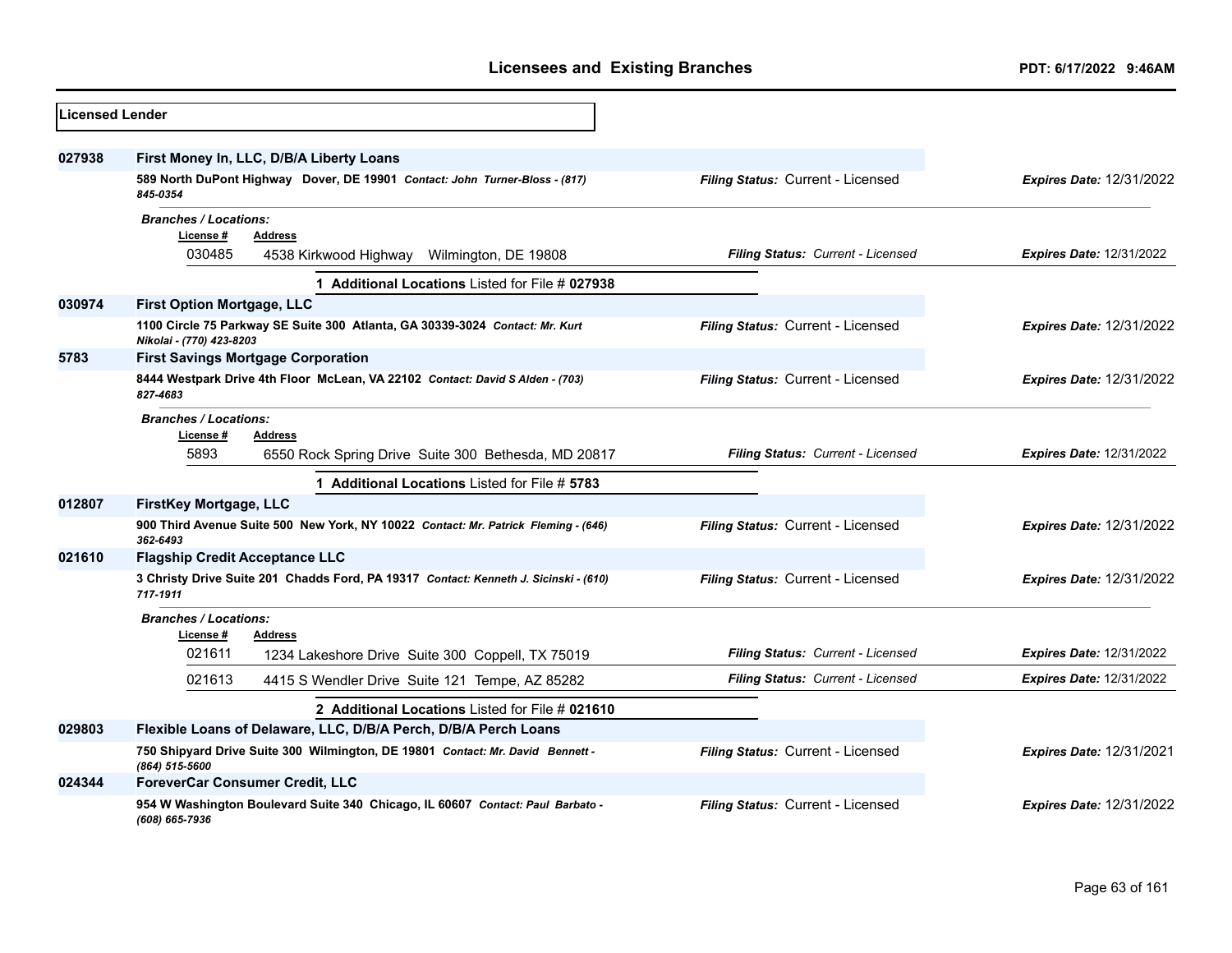| Licensed Lender |                                          |                                                                                                                 |                                          |                                 |
|-----------------|------------------------------------------|-----------------------------------------------------------------------------------------------------------------|------------------------------------------|---------------------------------|
| 020058          | <b>Freedom Loan Services Corporation</b> |                                                                                                                 |                                          |                                 |
|                 | 554-1514                                 | 10500 Kincaid Drive Suite 11 Fishers, IN 46037 Contact: Naoimi Nieto - (856)                                    | <b>Filing Status: Current - Licensed</b> | <b>Expires Date: 12/31/2022</b> |
|                 | <b>Branches / Locations:</b>             |                                                                                                                 |                                          |                                 |
|                 | License #                                | <b>Address</b>                                                                                                  |                                          |                                 |
|                 | 038327                                   | 9th Floor, Virgo Building, Block B, Bagmane Constellation<br>Business Park, Outer Ring Rd Bengaluru, Karnataka, | <b>Filing Status: Current - Licensed</b> | <b>Expires Date: 12/31/2022</b> |
|                 |                                          | <b>Additional Locations Listed for File # 020058</b>                                                            |                                          |                                 |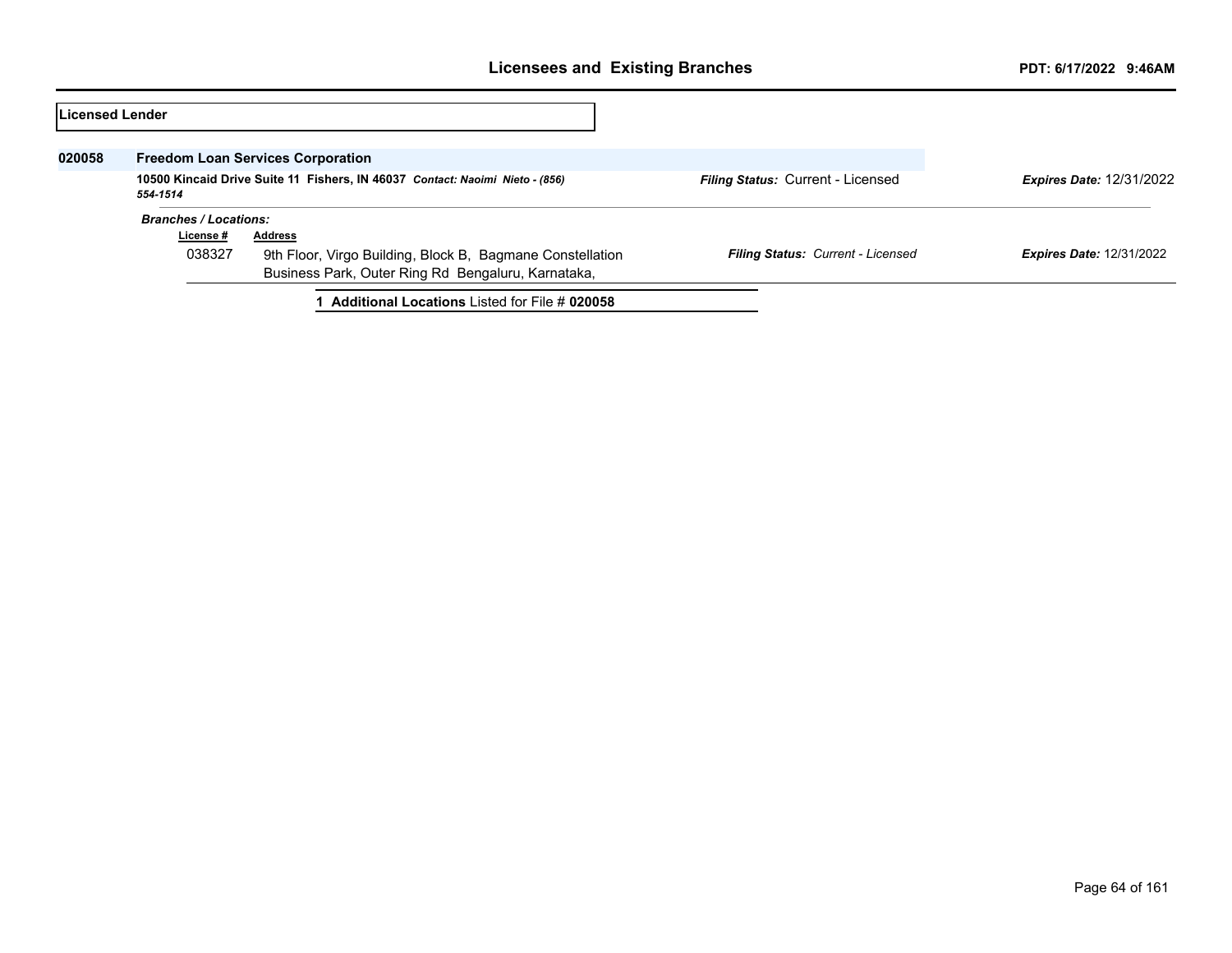#### **Licensed Lender**

| 1603   | <b>Freedom Mortgage Corporation</b> |                                                                                      |                                   |                                 |
|--------|-------------------------------------|--------------------------------------------------------------------------------------|-----------------------------------|---------------------------------|
|        |                                     | 951 Yamato Road Suite 175 Boca Raton, FL 33431                                       | Filing Status: Current - Licensed | Expires Date: 12/31/2022        |
|        | 020210                              | 7120 Samuel Morse Drive Suite #130 Columbia, MD 21046                                | Filing Status: Current - Licensed | Expires Date: 12/31/2022        |
|        | 021766                              | 1100 West Grove Parkway Suite 101 Tempe, AZ 85283                                    | Filing Status: Current - Licensed | <b>Expires Date: 12/31/2022</b> |
|        | 022085                              | 100 North Citrus Street Suite 340 West Covina, CA 91791                              | Filing Status: Current - Licensed | <b>Expires Date: 12/31/2022</b> |
|        | 023400                              | 20 Lake Center 401 Route 73 Marlton, NJ 08053                                        | Filing Status: Current - Licensed | <b>Expires Date: 12/31/2022</b> |
|        | 023418                              | 801 Douglas Avenue Suite 200 Altamonte Springs, FL 32714                             | Filing Status: Current - Licensed | <b>Expires Date: 12/31/2022</b> |
|        | 026800                              | 8787 Baypine Road 5th Floor Jacksonville, FL 32256                                   | Filing Status: Current - Licensed | <b>Expires Date: 12/31/2022</b> |
|        | 028053                              | 9275 Sky Park Court Suite 400 San Diego, CA 92123                                    | Filing Status: Current - Licensed | <b>Expires Date: 12/31/2022</b> |
|        | 028354                              | 625 W. Ridge Pike Building C Conshohocken, PA 19428                                  | Filing Status: Current - Licensed | <b>Expires Date: 12/31/2022</b> |
|        | 028728                              | 6500 International Parkway Suite 1800 Plano, TX 75093                                | Filing Status: Current - Licensed | <b>Expires Date: 12/31/2022</b> |
|        | 028780                              | 907 Pleasant Valley Avenue Suite 3 Mount Laurel, NJ 08054                            | Filing Status: Current - Licensed | <b>Expires Date: 12/31/2022</b> |
|        | 029406                              | 1400 E. Newport Center Drive 1st Floor Deerfield Beach, FL<br>33442                  | Filing Status: Current - Licensed | <b>Expires Date: 12/31/2022</b> |
|        | 030784                              | 446 Wrenplace Road Suite 210 Fort Mill, SC 29715                                     | Filing Status: Current - Licensed | <b>Expires Date: 12/31/2022</b> |
|        | 031480                              | 6100 Oak Tree Boulevard Suite 200, Office 241 Independence,<br>OH 44131              | Filing Status: Current - Licensed | <b>Expires Date: 12/31/2022</b> |
|        | 031683                              | Plaza Tower 1, 600 Anton Boulevard 11th Floor, Office 1119 C<br>Costa Mesa, CA 92626 | Filing Status: Current - Licensed | <b>Expires Date: 12/31/2022</b> |
|        | 031830                              | 8875 Hidden River Parkway Suite 300, Office 373 Tampa, FL<br>33637                   | Filing Status: Current - Licensed | Expires Date: 12/31/2022        |
|        | 032483                              | 871 Coronado Center Drive Suite 200, Office 265 Henderson,<br>NV 89052               | Filing Status: Current - Licensed | <b>Expires Date: 12/31/2022</b> |
|        | 034741                              | 301 Harper Drive Moorestown, NJ 08057                                                | Filing Status: Current - Licensed | <b>Expires Date: 12/31/2022</b> |
|        | 034937                              | 8196 SW Hall Boulevard Suite 212 Beaverton, OR 97008                                 | Filing Status: Current - Licensed | <b>Expires Date: 12/31/2022</b> |
|        | 9616                                | 10500 Kincaid Drive Suite 300 Fishers, IN 46037                                      | Filing Status: Current - Licensed | <b>Expires Date: 12/31/2022</b> |
|        |                                     | 19 Additional Locations Listed for File # 1603                                       |                                   |                                 |
| 026674 |                                     | <b>Funding Resources Mortgage Corporation</b>                                        |                                   |                                 |
|        |                                     |                                                                                      |                                   |                                 |

**777 Passaic Avenue Suite 220 Clifton, NJ 07012** *Contact: Ms. Judith Sebbag - (973) 249-7878*

*Filing Status:* Current - Licensed *Expires Date:* 12/31/2022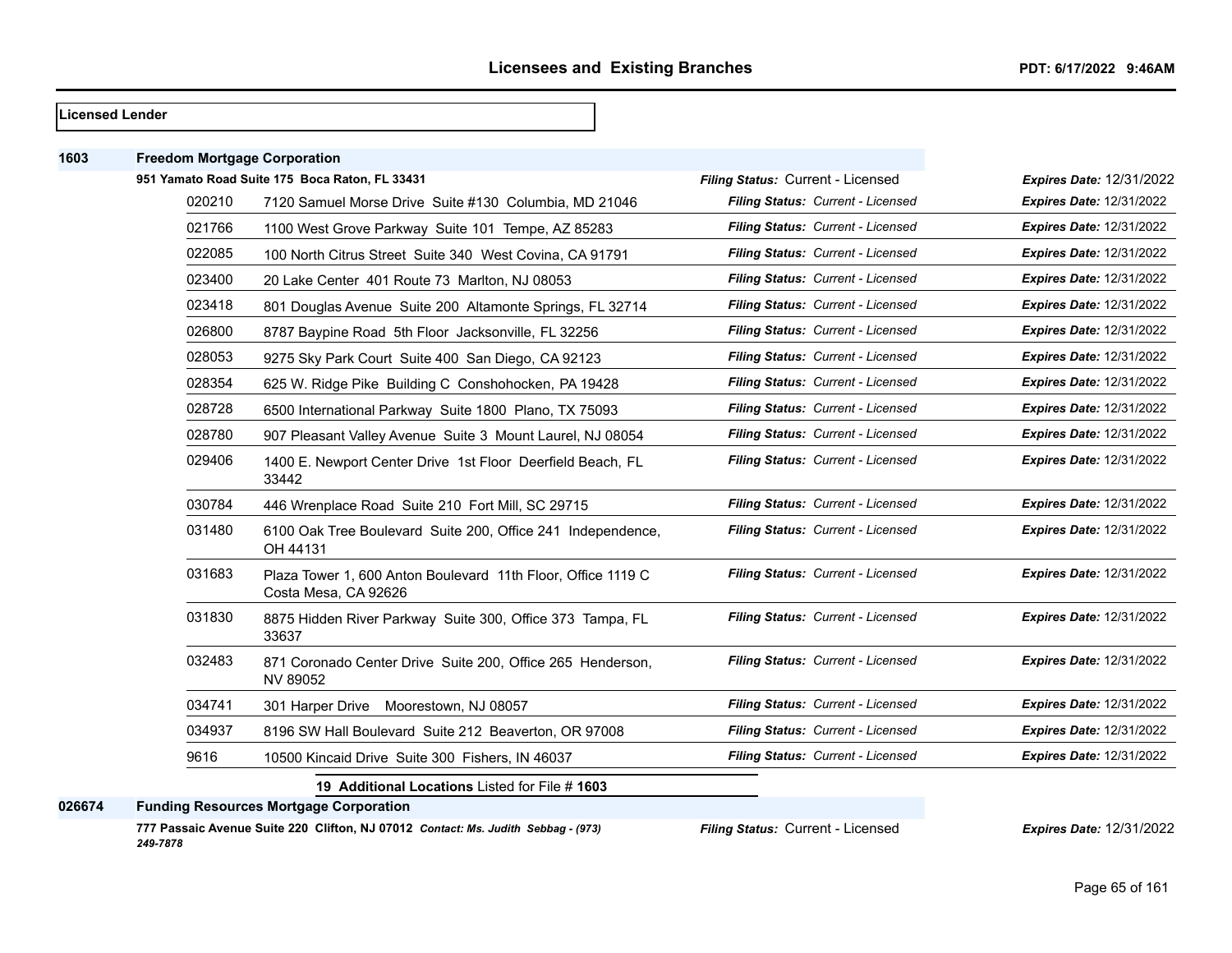| Licensed Lender |                                                                                       |                                                                                  |                                   |                                 |
|-----------------|---------------------------------------------------------------------------------------|----------------------------------------------------------------------------------|-----------------------------------|---------------------------------|
| 035524          | <b>Funding University, Inc.</b>                                                       |                                                                                  |                                   |                                 |
|                 | Tarkenton - (404) 915-6655                                                            | 309 East Paces Ferry Road NE Suite 400 Atlanta, GA 30305 Contact: Jean R.        | Filing Status: Current - Licensed | <b>Expires Date: 12/31/2022</b> |
| 030667          |                                                                                       | Garden State Home Loans Incorporated, D/B/A TipTop Mortgage                      |                                   |                                 |
|                 | $- (609)$ 216-7912                                                                    | 2091 Springdale Road Suite 16 Cherry Hill, NJ 08003 Contact: Mr. Justin DeJoseph | Filing Status: Current - Licensed | <b>Expires Date: 12/31/2022</b> |
| 020222          | <b>Geneva Financial, LLC</b>                                                          |                                                                                  |                                   |                                 |
|                 |                                                                                       | 180 S Arizona Avenue Suite 310 Chandler, AZ 85225                                | Filing Status: Current - Licensed | <b>Expires Date: 12/31/2022</b> |
|                 | 026528                                                                                | 44809 Fern Circle Temecula, CA 92592                                             | Filing Status: Current - Licensed | <b>Expires Date: 12/31/2022</b> |
|                 | 029454                                                                                | 98 Inverness Dr East Suite 140 Englewood, CO 80112                               | Filing Status: Current - Licensed | <b>Expires Date: 12/31/2022</b> |
|                 | 038161                                                                                | 10220 SW Greenburg Road Suite 140 Portland, OR 97223                             | Filing Status: Current - Licensed | <b>Expires Date: 12/31/2022</b> |
|                 |                                                                                       | 3 Additional Locations Listed for File # 020222                                  |                                   |                                 |
| 029956          | <b>GENHOME MORTGAGE CORPORATION</b>                                                   |                                                                                  |                                   |                                 |
|                 | 2300 Main Street 4th Floor Irvine, CA 92614 Contact: Jeffrey Del Rey - (949) 561-0412 |                                                                                  | Filing Status: Current - Licensed | <b>Expires Date: 12/31/2022</b> |
|                 | <b>Branches / Locations:</b>                                                          |                                                                                  |                                   |                                 |
|                 | License #                                                                             | Address                                                                          |                                   |                                 |
|                 | 036525                                                                                | 2600 North Central Expressway Suite 600 Richardson, TX<br>75080                  | Filing Status: Current - Licensed | <b>Expires Date: 12/31/2022</b> |
|                 | Additional Locations Listed for File # 029956                                         |                                                                                  |                                   |                                 |
| 010994          | <b>GITSIT SOLUTIONS, LLC</b>                                                          |                                                                                  |                                   |                                 |
|                 | 566-3287                                                                              | 333 South Anita Drive Suite 400 Orange, CA 92868 Contact: Jan Zemanek - (888)    | Filing Status: Current - Licensed | <b>Expires Date: 12/31/2022</b> |
|                 | 027438                                                                                | 39303 Country Club Drive Suite A-1 Farmington Hills, MI 48331                    | Filing Status: Current - Licensed | <b>Expires Date: 12/31/2022</b> |
|                 |                                                                                       | 1 Additional Locations Listed for File # 010994                                  |                                   |                                 |
| 019170          |                                                                                       | <b>Glendenning Mortgage Corporation</b>                                          |                                   |                                 |
|                 |                                                                                       | 81 East Water Street Suite 3A Toms River, NJ 08753                               | Filing Status: Current - Licensed | <b>Expires Date: 12/31/2022</b> |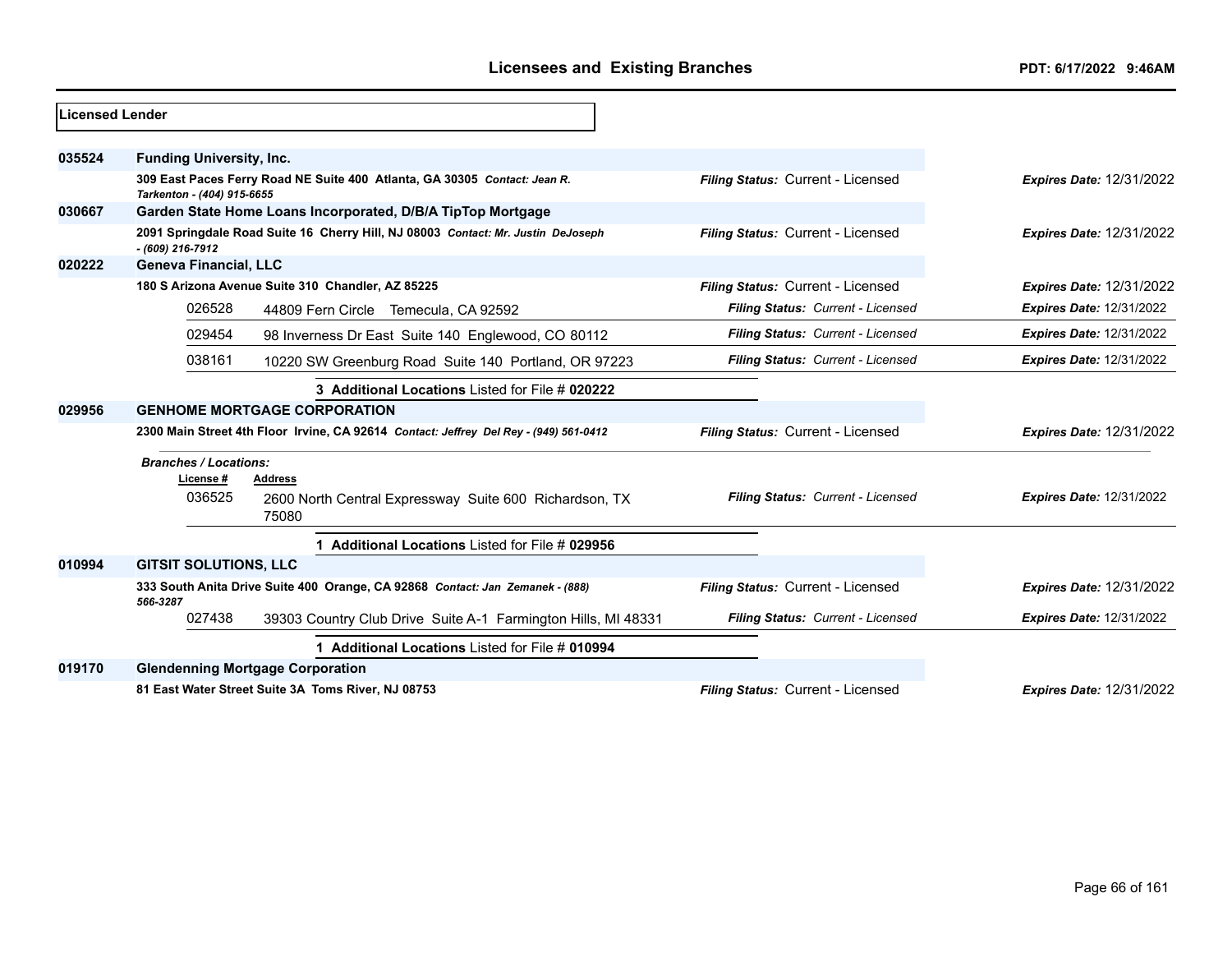| <b>Licensed Lender</b> |                                                                                              |                                                                                |                                   |                                 |
|------------------------|----------------------------------------------------------------------------------------------|--------------------------------------------------------------------------------|-----------------------------------|---------------------------------|
| 4504                   |                                                                                              | Go Mortgage, LLC, D/B/A Go Mortgage                                            |                                   |                                 |
|                        | 15430 West Capitol Drive Brookfield, WI 53005 Contact: Deborah Beier - (262)                 |                                                                                | Filing Status: Current - Licensed | <b>Expires Date: 12/31/2022</b> |
|                        | 901-1451<br>017961                                                                           | 8125 Haddington Court Fairfax Station, VA 22039                                | Filing Status: Current - Licensed | <b>Expires Date: 12/31/2022</b> |
|                        | 020726                                                                                       | 56 West Main Street Plaza 273, Suite 204 Christiana, DE<br>19702               | Filing Status: Current - Licensed | <b>Expires Date: 12/31/2022</b> |
|                        | 037121                                                                                       | 1286 Jungermann Road Suite A St. Peters, MO 63376                              | Filing Status: Current - Licensed | <b>Expires Date: 12/31/2022</b> |
|                        | 038003                                                                                       | 302 East Main Street Suite 202 Carnegie, PA 15106                              | Filing Status: Current - Licensed | <b>Expires Date: 12/31/2022</b> |
|                        | 038004                                                                                       | One International Boulevard Suite 400 Mahwah, NJ 07495                         | Filing Status: Current - Licensed | <b>Expires Date: 12/31/2022</b> |
|                        |                                                                                              | 5 Additional Locations Listed for File # 4504                                  |                                   |                                 |
| 018071                 | GoodLeap, LLC                                                                                |                                                                                |                                   |                                 |
|                        | 772-9001                                                                                     | 8781 Sierra College Boulevard Roseville, CA 95661 Contact: John Walker - (916) | Filing Status: Current - Licensed | <b>Expires Date: 12/31/2022</b> |
|                        | 020538                                                                                       | 150 Progress Suite 200 Irvine, CA 92618                                        | Filing Status: Current - Licensed | <b>Expires Date: 12/31/2022</b> |
|                        | 021716                                                                                       | 8888 East Raintree Drive Suite 100 Scottsdale, AZ 85260                        | Filing Status: Current - Licensed | <b>Expires Date: 12/31/2022</b> |
|                        | 025910                                                                                       | 1000 Enterprise Way Suite 200 Roseville, CA 95678                              | Filing Status: Current - Licensed | <b>Expires Date: 12/31/2022</b> |
|                        | 035535                                                                                       | 7160 North Dallas Parkway Suite 200 Plano, TX 75024                            | Filing Status: Current - Licensed | Expires Date: 12/31/2022        |
|                        |                                                                                              | 4 Additional Locations Listed for File # 018071                                |                                   |                                 |
| 019408                 | GreenBox Loans, Inc.                                                                         |                                                                                |                                   |                                 |
|                        | Rodriguez - (213) 235-4220                                                                   | 3250 Wilshire Boulevard Suite 1900 Los Angeles, CA 90010 Contact: Jem          | Filing Status: Current - Licensed | <b>Expires Date: 12/31/2022</b> |
| 1613                   |                                                                                              | <b>Greentree Mortgage Company, Limited Partnership</b>                         |                                   |                                 |
|                        | 2 Eastwick Drive Suite 300 Gibbsboro, NJ 08026 Contact: Mr. John Mirenda - (856)<br>596-8858 |                                                                                | Filing Status: Current - Licensed | <b>Expires Date: 12/31/2022</b> |
|                        | <b>Branches / Locations:</b>                                                                 |                                                                                |                                   |                                 |
|                        | License #<br>019649                                                                          | Address<br>5001 Route 42 Unit 204 Turnersville, NJ 08012                       | Filing Status: Current - Licensed | <b>Expires Date: 12/31/2022</b> |
|                        | 020023                                                                                       | 5 Perina Boulevard Suite 200 Cherry Hill, NJ 08003                             | Filing Status: Current - Licensed | <b>Expires Date: 12/31/2022</b> |
|                        | 026309                                                                                       | 140 Bridgeton Pike Suite 1 Mantua, NJ 08051                                    | Filing Status: Current - Licensed | Expires Date: 12/31/2022        |
|                        | 034008                                                                                       | 930 Old Harmony Road Suite E-1 Newark, DE 19713                                | Filing Status: Current - Licensed | Expires Date: 12/31/2022        |
|                        |                                                                                              | 4 Additional Locations Listed for File #1613                                   |                                   |                                 |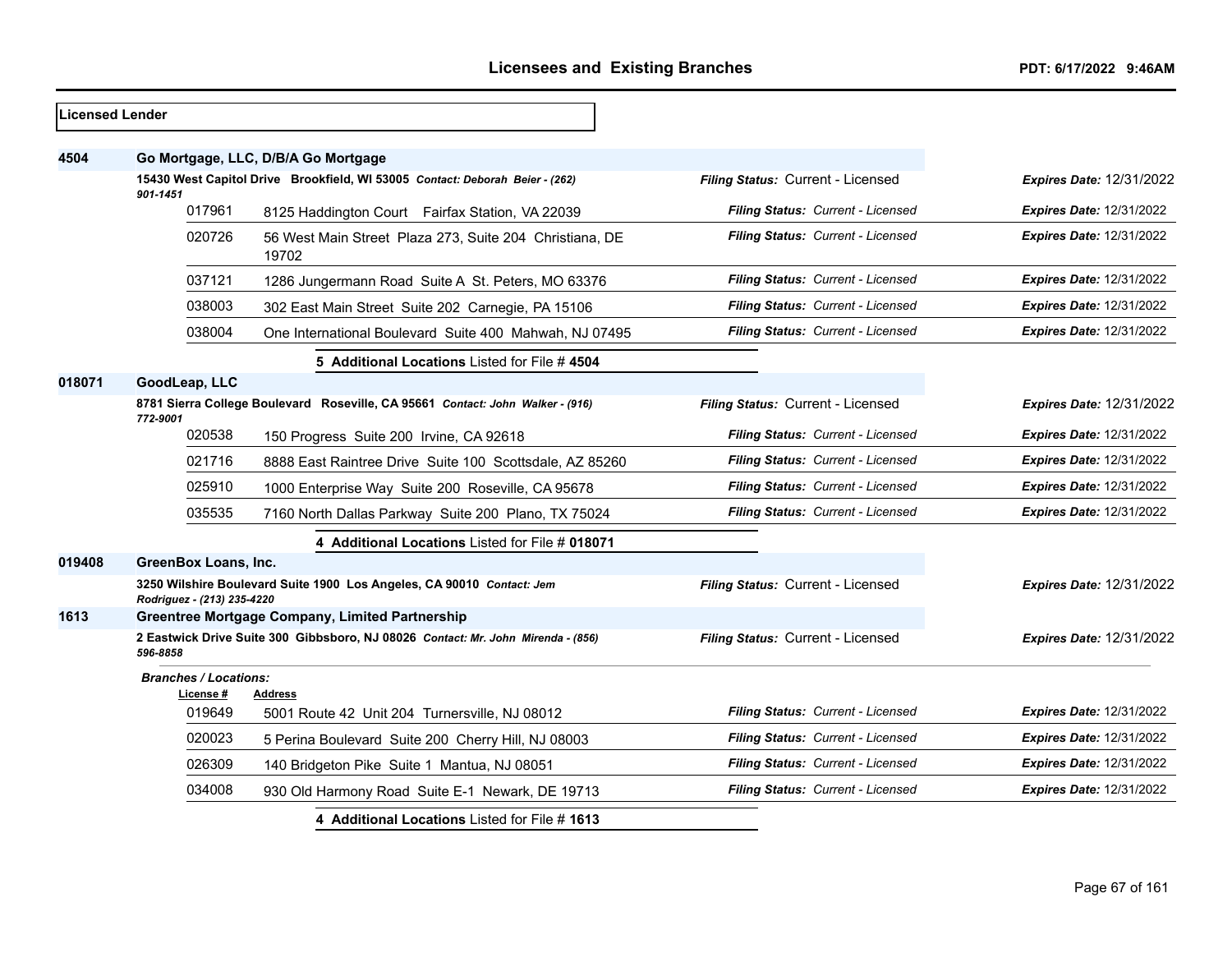| Licensed Lender |                                      |                                                                                      |                                          |                                 |
|-----------------|--------------------------------------|--------------------------------------------------------------------------------------|------------------------------------------|---------------------------------|
|                 |                                      |                                                                                      |                                          |                                 |
| 030649          | Greenway Funding Group, Inc.         |                                                                                      |                                          |                                 |
|                 | 468-7068                             | 7811 Montrose Road Suite 430 Potomac, MD 20854 Contact: Mr. Daniel Kim - (301)       | Filing Status: Current - Licensed        | <b>Expires Date: 12/31/2022</b> |
| 028866          |                                      | <b>Greenway Mortgage Funding Corp.</b>                                               |                                          |                                 |
|                 | 832-2967                             | 107 Tindall Road Suite 14 Middletown, NJ 07748 Contact: Mr. John Mauro - (732)       | Filing Status: Current - Licensed        | <b>Expires Date: 12/31/2022</b> |
| 023968          | <b>Guaranteed Rate Affinity, LLC</b> |                                                                                      |                                          |                                 |
|                 | 516-6982                             | 1800 West Larchmont Avenue Chicago, IL 60613 Contact: Rebecca Blabolil - (773)       | Filing Status: Current - Licensed        | <b>Expires Date: 12/31/2022</b> |
|                 | <b>Branches / Locations:</b>         |                                                                                      |                                          |                                 |
|                 | License #<br>024958                  | <b>Address</b><br>12207 Coastal Highway Suite D Ocean City, MD 21842                 | Filing Status: Current - Licensed        | <b>Expires Date: 12/31/2022</b> |
|                 | 025240                               | 2000 Midlantic Avenue Suite 410 Mount Laurel, NJ 08054                               | Filing Status: Current - Licensed        | <b>Expires Date: 12/31/2022</b> |
|                 | 026072                               | 325 Chestnut Street Suite 1300 Philadelphia, PA 19106                                | Filing Status: Current - Licensed        | <b>Expires Date: 12/31/2022</b> |
|                 | 027005                               | 6405 Coastal Highway Ocean City, MD 21842                                            | Filing Status: Current - Licensed        | Expires Date: 12/31/2022        |
|                 | 027619                               | 3915 Market Street Camp Hill, PA 17011                                               | <b>Filing Status: Current - Licensed</b> | <b>Expires Date: 12/31/2022</b> |
|                 | 028076                               | 170 Jennifer Road Suite 102 Annapolis, MD 21401                                      | Filing Status: Current - Licensed        | <b>Expires Date: 12/31/2022</b> |
|                 | 028151                               | 609 East Baltimore Pike Media, PA 19063                                              | Filing Status: Current - Licensed        | <b>Expires Date: 12/31/2022</b> |
|                 | 030809                               | 5349 Limestone Road Wilmington, DE 19808                                             | Filing Status: Current - Licensed        | <b>Expires Date: 12/31/2022</b> |
|                 | 031481                               | 6031 University Boulevard Suite 100 Ellicott City, MD 21043                          | Filing Status: Current - Licensed        | <b>Expires Date: 12/31/2022</b> |
|                 | 033121                               | 1131 S Salisbury Boulevard Suite B Salisbury, MD 21801                               | Filing Status: Current - Licensed        | <b>Expires Date: 12/31/2022</b> |
|                 | 033191                               | 800 Kenilworth Avenue Suite 828 Towson, MD 21204                                     | Filing Status: Current - Licensed        | <b>Expires Date: 12/31/2022</b> |
|                 | 033402                               | 1411 South Salisbury Boulevard Suite C Salisbury, MD 21801                           | Filing Status: Current - Licensed        | <b>Expires Date: 12/31/2022</b> |
|                 | 034007                               | 54 E. 26th Street Chicago, IL 60616                                                  | Filing Status: Current - Licensed        | <b>Expires Date: 12/31/2022</b> |
|                 | 035199                               | 301 N Canon Drive Suite E Beverly Hills, CA 90210                                    | Filing Status: Current - Licensed        | <b>Expires Date: 12/31/2022</b> |
|                 | 036537                               | 10151 Deerwood Park Boulevard Building 200, Suite 250, #45<br>Jacksonville, FL 32256 | Filing Status: Current - Licensed        | <b>Expires Date: 12/31/2022</b> |
|                 | 036568                               | 2605 Enterprise Road East Suite 310 Clearwater, FL 33759                             | Filing Status: Current - Licensed        | <b>Expires Date: 12/31/2022</b> |
|                 | 036571                               | 7903 Providence Road Suite 160 Charlotte, NC 28277                                   | Filing Status: Current - Licensed        | <b>Expires Date: 12/31/2022</b> |
|                 | 037529                               | 600 Grant Street Suite 900 Denver, CO 80203                                          | Filing Status: Current - Licensed        | <b>Expires Date: 12/31/2022</b> |
|                 |                                      | 18 Additional Locations Listed for File # 023968                                     |                                          |                                 |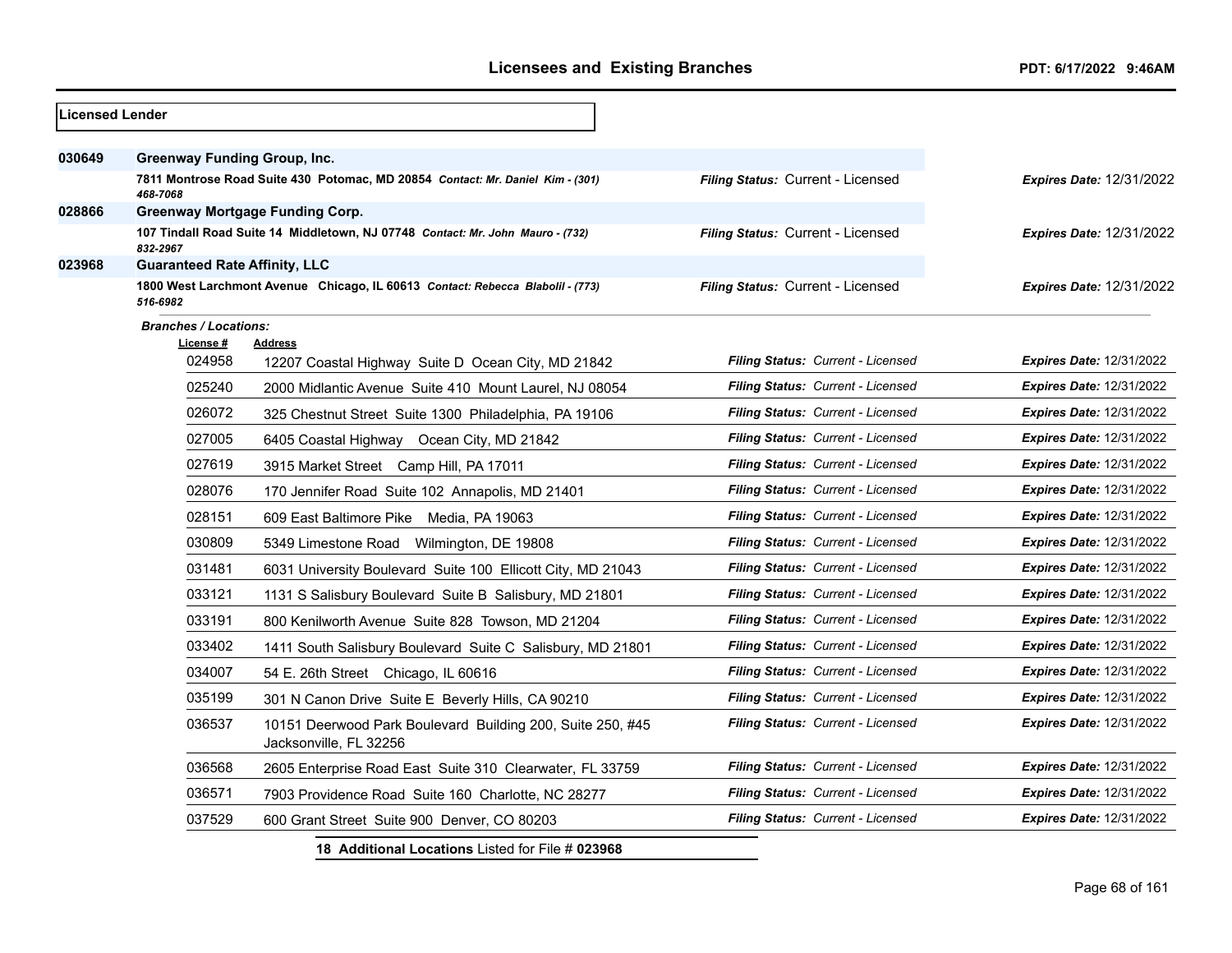| Licensed Lender |          |                                                                               |                                          |                                 |
|-----------------|----------|-------------------------------------------------------------------------------|------------------------------------------|---------------------------------|
| 9436            |          | Guaranteed Rate, Inc., D/B/A Owning, D/B/A Qualifi, D/B/A rate.com            |                                          |                                 |
|                 | 435-0677 | 3940 North Ravenswood Chicago, IL 60613 Contact: Mr. Victor Ciardelli - (773) | Filing Status: Current - Licensed        | <b>Expires Date: 12/31/2022</b> |
|                 | 012121   | 975 Route 73 North Suite E Marlton, NJ 08053                                  | Filing Status: Current - Licensed        | <b>Expires Date: 12/31/2022</b> |
|                 | 018174   | 2910 N. Federal Highway Suite D Boco Raton, FL 33431                          | Filing Status: Current - Licensed        | <b>Expires Date: 12/31/2022</b> |
|                 | 019046   | 1806 West Cuyler Avenue Suites 1W, 2E, & 2W Chicago, IL<br>60613              | Filing Status: Current - Licensed        | <b>Expires Date: 12/31/2022</b> |
|                 | 024232   | 1500 Walnut Street Suite 803 Philadelphia, PA 19102                           | Filing Status: Current - Licensed        | <b>Expires Date: 12/31/2022</b> |
|                 | 025673   | 175 Admiral Cochrane Drive Suite 402 & 403 Annapolis, MD<br>21401             | Filing Status: Current - Licensed        | <b>Expires Date: 12/31/2022</b> |
|                 | 027697   | 1521 W Concord Pike Suite 301, Office 312 Wilmington, DE<br>19803             | Filing Status: Current - Licensed        | <b>Expires Date: 12/31/2022</b> |
|                 | 027706   | 301 Louviers Drive Newark, DE 19711                                           | Filing Status: Current - Licensed        | <b>Expires Date: 12/31/2022</b> |
|                 | 027909   | 14-16 W. Market Street Suite 2, Second Floor West Chester,<br>PA 19382        | Filing Status: Current - Licensed        | <b>Expires Date: 12/31/2022</b> |
|                 | 028150   | 12701 Fair Lakes Circle Suite 102 Fairfax, VA 22033                           | Filing Status: Current - Licensed        | <b>Expires Date: 12/31/2022</b> |
|                 | 028286   | 320 W Ohio Street Suite 1E Chicago, IL 60654                                  | Filing Status: Current - Licensed        | <b>Expires Date: 12/31/2022</b> |
|                 | 028400   | 14 W Hinsdale Avenue Unit A1 Hinsdale, IL 60521                               | Filing Status: Current - Licensed        | <b>Expires Date: 12/31/2022</b> |
|                 | 028680   | 1242 W Chester Pike West Chester, PA 19382                                    | Filing Status: Current - Licensed        | <b>Expires Date: 12/31/2022</b> |
|                 | 028816   | 98-1258 Kaahumanu Street Suite 101 Pearl City, HI 96782                       | Filing Status: Current - Licensed        | <b>Expires Date: 12/31/2022</b> |
|                 | 029114   | 1111 Military Cutoff Road Suite 191 Wilmington, NC 28405                      | Filing Status: Current - Licensed        | <b>Expires Date: 12/31/2022</b> |
|                 | 029212   | 1300 S.E. Stark Street Suite 111 Portland, OR 97214                           | Filing Status: Current - Licensed        | <b>Expires Date: 12/31/2022</b> |
|                 | 029224   | 465 Waverley Oaks Road Suite 200 Waltham, MA 02452                            | Filing Status: Current - Licensed        | <b>Expires Date: 12/31/2022</b> |
|                 | 029379   | 4863 Old Redwood Highway Suite D Santa Rosa, CA 95403                         | <b>Filing Status: Current - Licensed</b> | <b>Expires Date: 12/31/2022</b> |
|                 | 029618   | 528 E. Lancaster Avenue St. Davids, PA 19087                                  | Filing Status: Current - Licensed        | <b>Expires Date: 12/31/2022</b> |
|                 | 029719   | 350 Main Road Suite 203 Montville, NJ 07045                                   | Filing Status: Current - Licensed        | <b>Expires Date: 12/31/2022</b> |
|                 | 030483   | 825 Wayzata Boulevard East Suite 100 Wayzata, MN 55391                        | Filing Status: Current - Licensed        | <b>Expires Date: 12/31/2022</b> |
|                 | 031518   | 469 Angell Street Suite 1 & 5 Providence, RI 02906                            | Filing Status: Current - Licensed        | <b>Expires Date: 12/31/2022</b> |
|                 | 031951   | 1511 Sunday Drive Suite 308 Raleigh, NC 27607                                 | Filing Status: Current - Licensed        | <b>Expires Date: 12/31/2022</b> |
|                 | 032522   | 211 North Union Street Suite 240 Alexandria, VA 22314                         | Filing Status: Current - Licensed        | <b>Expires Date: 12/31/2022</b> |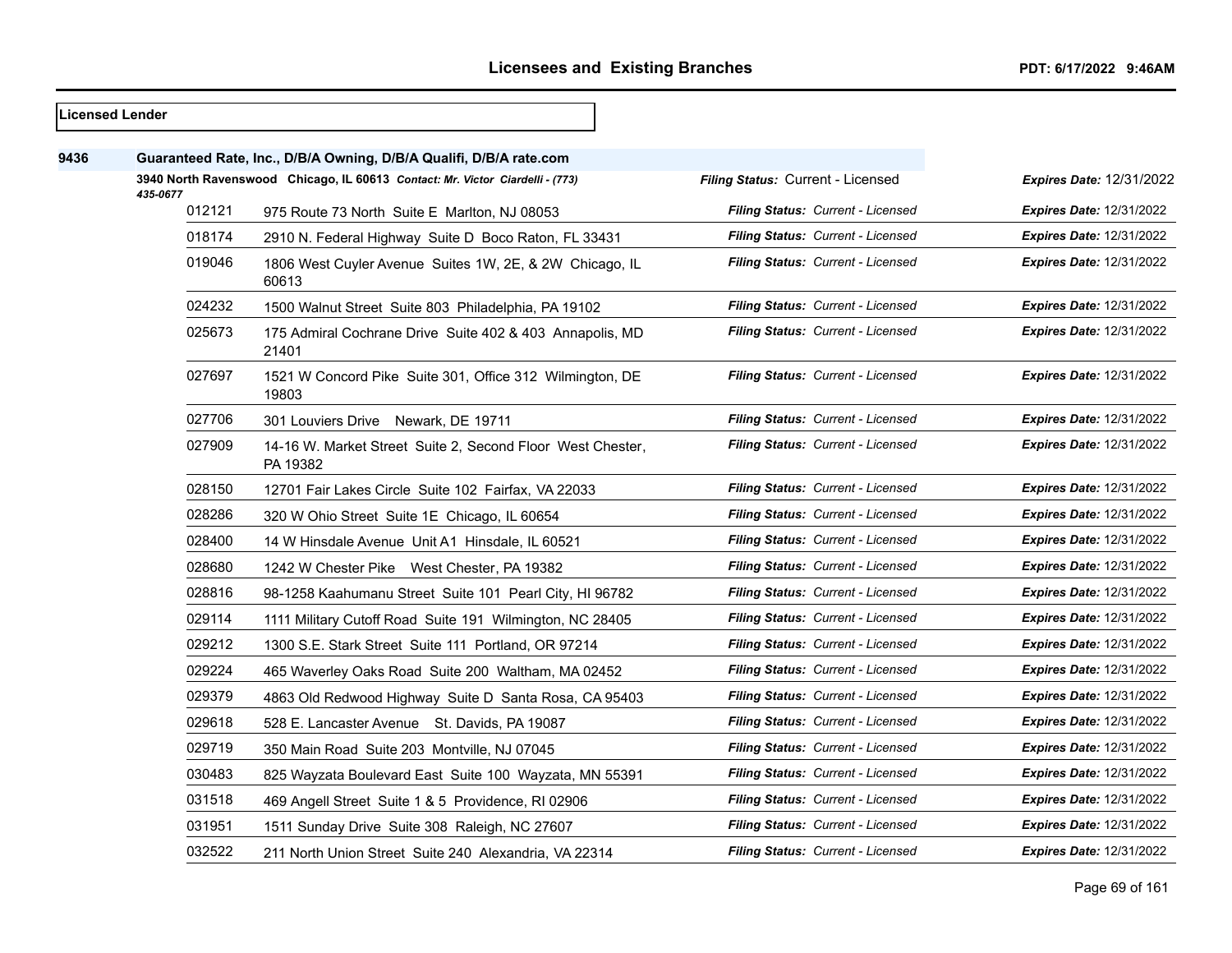|      | Licensed Lender              |                                                                                    |                                   |                                 |
|------|------------------------------|------------------------------------------------------------------------------------|-----------------------------------|---------------------------------|
| 9436 |                              | Guaranteed Rate, Inc., D/B/A Owning, D/B/A Qualifi, D/B/A rate.com                 |                                   |                                 |
|      | 435-0677                     | 3940 North Ravenswood Chicago, IL 60613 Contact: Mr. Victor Ciardelli - (773)      | Filing Status: Current - Licensed | <b>Expires Date: 12/31/2022</b> |
|      | <b>Branches / Locations:</b> |                                                                                    |                                   |                                 |
|      | License #<br>032985          | <b>Address</b><br>530 Communication Circle Suite 202 Colorado Springs, CO<br>80905 | Filing Status: Current - Licensed | <b>Expires Date: 12/31/2022</b> |
|      | 033017                       | 115 Adelaide Street Elmhurst, IL 60126                                             | Filing Status: Current - Licensed | Expires Date: 12/31/2022        |
|      | 033192                       | 385 Garrisonville Road Suite 117 Stafford, VA 22554                                | Filing Status: Current - Licensed | Expires Date: 12/31/2022        |
|      | 033309                       | 901 Fayette Street Second Floor, Office 1 Conshohocken, PA<br>19428                | Filing Status: Current - Licensed | <b>Expires Date: 12/31/2022</b> |
|      | 033540                       | 509 S. Exeter Street Suite 220 Baltimore, MD 21202                                 | Filing Status: Current - Licensed | <b>Expires Date: 12/31/2022</b> |
|      | 033827                       | 1819 Peachtree Road Suite 100, Office #1 Atlanta, GA 30309                         | Filing Status: Current - Licensed | <b>Expires Date: 12/31/2022</b> |
|      | 034061                       | 4 Century Drive Suite 150 Parsippany, NJ 07054                                     | Filing Status: Current - Licensed | <b>Expires Date: 12/31/2022</b> |
|      | 034239                       | 161 Wailea Ike Place Suite C-101 Wailea, HI 96753                                  | Filing Status: Current - Licensed | <b>Expires Date: 12/31/2022</b> |
|      | 034468                       | 750 Lexington Avenue Suite 2010 New York, NY 10022                                 | Filing Status: Current - Licensed | <b>Expires Date: 12/31/2022</b> |
|      | 034482                       | 1 City Boulevard West Suites 100, 1000, 1500 & 1700 Orange,<br>CA 92868            | Filing Status: Current - Licensed | <b>Expires Date: 12/31/2022</b> |
|      | 035003                       | 2999 Douglas Boulevard Suite 180, Office 118 Roseville, CA<br>95661                | Filing Status: Current - Licensed | <b>Expires Date: 12/31/2022</b> |
|      | 035005                       | 2027 Miller Road East Petersburg, PA 17520                                         | Filing Status: Current - Licensed | <b>Expires Date: 12/31/2022</b> |
|      | 035041                       | 5621 Strand Boulevard Suite 208 Naples, FL 34110                                   | Filing Status: Current - Licensed | <b>Expires Date: 12/31/2022</b> |
|      | 035201                       | 161 Washington Street Suite 805 Conshohocken, PA 19428                             | Filing Status: Current - Licensed | <b>Expires Date: 12/31/2022</b> |
|      | 035254                       | 1300 N 17th Street Suite 570 Arlington, VA 22209                                   | Filing Status: Current - Licensed | <b>Expires Date: 12/31/2022</b> |
|      | 035616                       | 744 W Lancaster Avenue Suite 125, Offices 1 & 2 Wayne, PA<br>19087                 | Filing Status: Current - Licensed | <b>Expires Date: 12/31/2022</b> |
|      | 036437                       | 32 Parking Plaza Suite 501 Ardmore, PA 19003                                       | Filing Status: Current - Licensed | <b>Expires Date: 12/31/2022</b> |
|      | 036569                       | 109 Rand Place Suite 1 Franklin, TN 37067                                          | Filing Status: Current - Licensed | <b>Expires Date: 12/31/2022</b> |
|      | 036570                       | 27 Frost Lane Lawrence, NY 11559                                                   | Filing Status: Current - Licensed | <b>Expires Date: 12/31/2022</b> |
|      | 036797                       | 3100 Airport Way S Suite 31 Seattle, WA 98134                                      | Filing Status: Current - Licensed | <b>Expires Date: 12/31/2022</b> |
|      | 036893                       | 2754 NW Crossing Drive Suite 201 Bend, OR 97703                                    | Filing Status: Current - Licensed | <b>Expires Date: 12/31/2022</b> |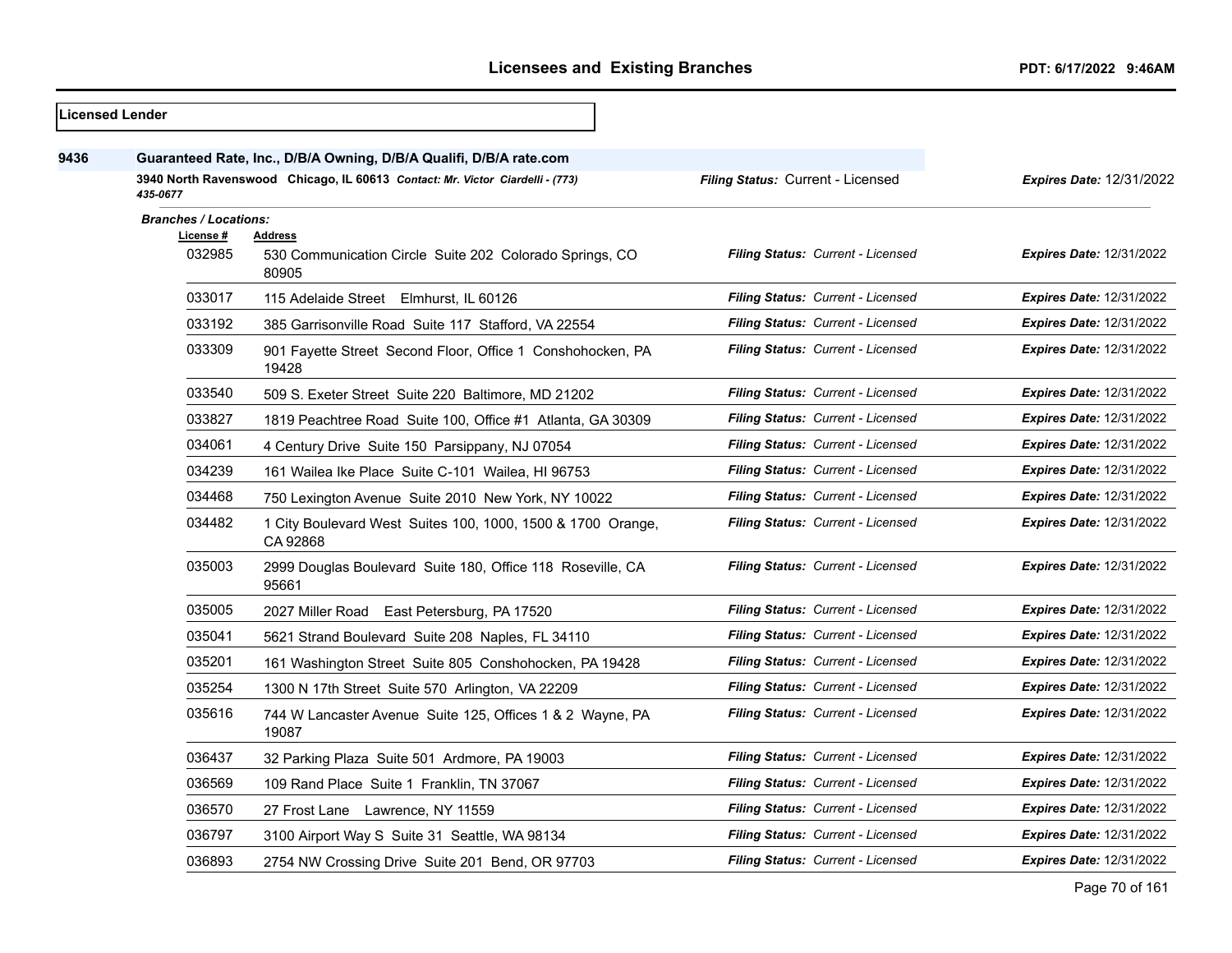| <b>Licensed Lender</b> |                                           |                                                                               |                                   |                                 |  |
|------------------------|-------------------------------------------|-------------------------------------------------------------------------------|-----------------------------------|---------------------------------|--|
| 9436                   |                                           | Guaranteed Rate, Inc., D/B/A Owning, D/B/A Qualifi, D/B/A rate.com            |                                   |                                 |  |
|                        | 435-0677                                  | 3940 North Ravenswood Chicago, IL 60613 Contact: Mr. Victor Ciardelli - (773) | Filing Status: Current - Licensed | <b>Expires Date: 12/31/2022</b> |  |
|                        | <b>Branches / Locations:</b><br>License # | <b>Address</b>                                                                |                                   |                                 |  |
|                        | 037062                                    | 2101 Grandin Road Suite B Cincinnati, OH 45208                                | Filing Status: Current - Licensed | <b>Expires Date: 12/31/2022</b> |  |
|                        | 037139                                    | 10320 Little Patuxent Parkway Suite 1140 Columbia, MD 21044                   | Filing Status: Current - Licensed | <b>Expires Date: 12/31/2022</b> |  |
|                        | 037242                                    | 432 South Main Street Suite 100 Davidson, NC 28036                            | Filing Status: Current - Licensed | <b>Expires Date: 12/31/2022</b> |  |
|                        | 037290                                    | 330 S State Street 2nd Floor, Offices 5 & 6 Newtown, PA 18940                 | Filing Status: Current - Licensed | <b>Expires Date: 12/31/2022</b> |  |
|                        | 037344                                    | 111A West State Street O'Fallon, IL 62269                                     | Filing Status: Current - Licensed | <b>Expires Date: 12/31/2022</b> |  |
|                        | 037345                                    | 636 Fourth Street San Francisco, CA 94107                                     | Filing Status: Current - Licensed | <b>Expires Date: 12/31/2022</b> |  |
|                        | 037375                                    | 401 E. Corporate Drive Suite 252 Lewisville, TX 75057                         | Filing Status: Current - Licensed | <b>Expires Date: 12/31/2022</b> |  |
|                        | 037539                                    | 220 S Complex Drive Suite 106 Kalispell, MT 59901                             | Filing Status: Current - Licensed | <b>Expires Date: 12/31/2022</b> |  |
|                        | 037993                                    | 4894 Sparks Boulevard Unit 105 Sparks, NV 89436                               | Filing Status: Current - Licensed | <b>Expires Date: 12/31/2022</b> |  |
|                        |                                           | 53 Additional Locations Listed for File # 9436                                |                                   |                                 |  |
| 027821                 |                                           | <b>Guaranty Home Mortgage Corporation</b>                                     |                                   |                                 |  |
|                        | 848-6217                                  | 10 Lea Avenue Suite 800 Nashville, TN 37210 Contact: Anita St Pierre - (615)  | Filing Status: Current - Licensed | <b>Expires Date: 12/31/2022</b> |  |
|                        | 028167                                    | 102 Mary Alice Park Road Suite 504 Cumming, GA 30040                          | Filing Status: Current - Licensed | <b>Expires Date: 12/31/2022</b> |  |
|                        | 030159                                    | 316 Robert Rose Drive<br>Murfreesboro, TN 37129                               | Filing Status: Current - Licensed | <b>Expires Date: 12/31/2022</b> |  |
|                        |                                           | 2 Additional Locations Listed for File # 027821                               |                                   |                                 |  |
| 022090                 | <b>Guidance Residential, LLC</b>          |                                                                               |                                   |                                 |  |
|                        |                                           | 11107 Sunset Hills Road Suite 200 Reston, VA 20190                            | Filing Status: Current - Licensed | <b>Expires Date: 12/31/2022</b> |  |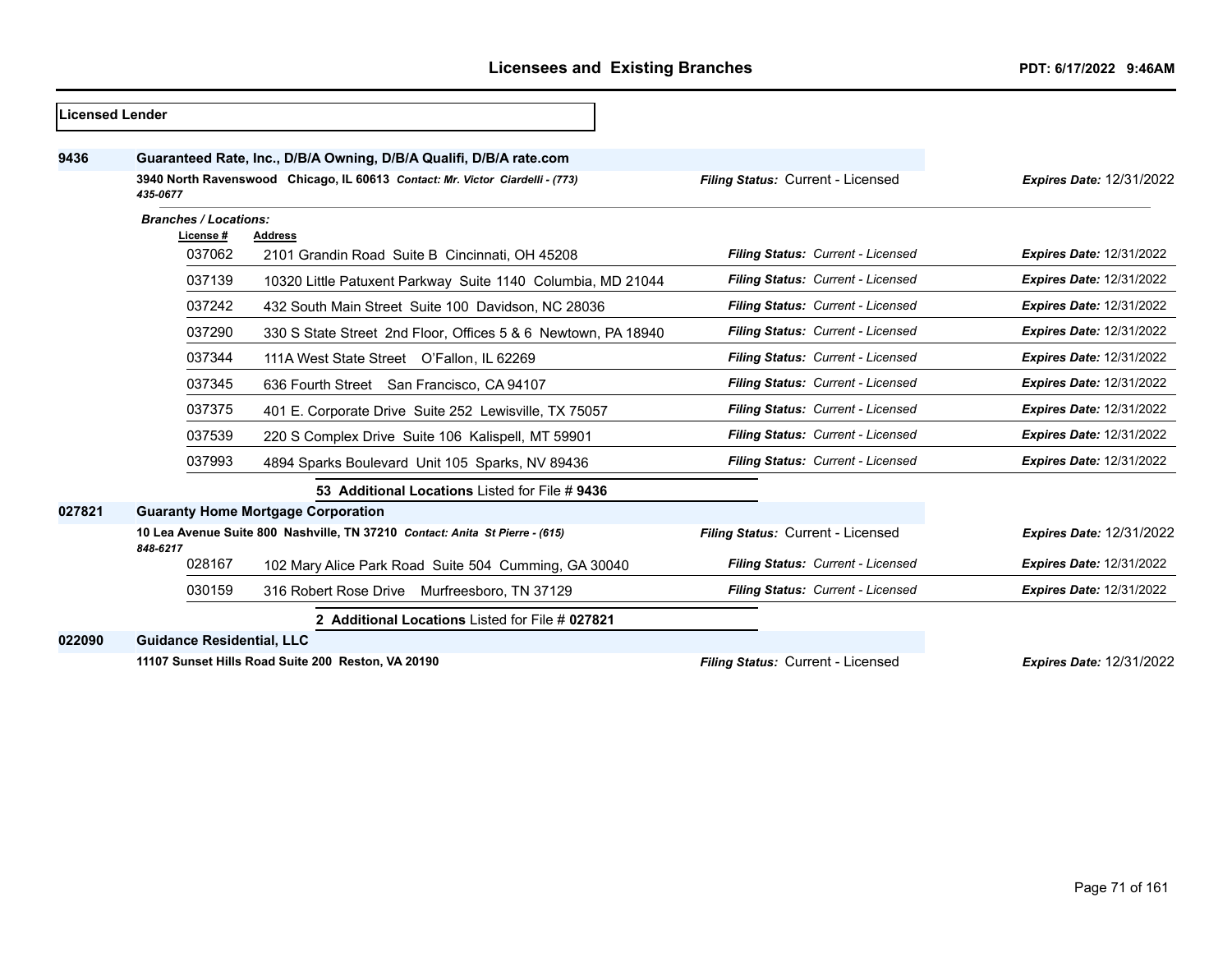| <b>Licensed Lender</b> |                                                                                  |                                                                                           |                                   |                                 |
|------------------------|----------------------------------------------------------------------------------|-------------------------------------------------------------------------------------------|-----------------------------------|---------------------------------|
| 024782                 | Mortgage                                                                         | Guild Mortgage Company LLC, D/B/A Guild Mortgage, D/B/A Guild Mortgage Company, D/B/A RMS |                                   |                                 |
|                        | 5887 Copley Drive Floors 1, 3, 4, 5, and 6 San Diego, CA 92111 Contact: Ms. Lisa |                                                                                           | Filing Status: Current - Licensed | <b>Expires Date: 12/31/2022</b> |
|                        | Klika - (858) 560-6330<br>034469                                                 | 1693 Crowne Avenue Lancaster, PA 17601                                                    | Filing Status: Current - Licensed | <b>Expires Date: 12/31/2022</b> |
|                        | 034470                                                                           | 211 Welsh Pool Road Suite 100 Exton, PA 19341                                             | Filing Status: Current - Licensed | <b>Expires Date: 12/31/2022</b> |
|                        | 034471                                                                           | 919 Conestoga Road Suite 312 Rosemont, PA 19010                                           | Filing Status: Current - Licensed | <b>Expires Date: 12/31/2022</b> |
|                        | 034560                                                                           | 220 Continental Drive Suite 100 Newark, DE 19713                                          | Filing Status: Current - Licensed | <b>Expires Date: 12/31/2022</b> |
|                        | 034561                                                                           | 323A Rehoboth Avenue Rehoboth Beach, DE 19971                                             | Filing Status: Current - Licensed | <b>Expires Date: 12/31/2022</b> |
|                        | 034562                                                                           | 1122 Kenilworth Drive Suite 507 Towson, MD 21204                                          | Filing Status: Current - Licensed | <b>Expires Date: 12/31/2022</b> |
|                        | 034563                                                                           | 230 Dove Run Centre Drive Suite 230 Middletown, DE 19709                                  | Filing Status: Current - Licensed | <b>Expires Date: 12/31/2022</b> |
|                        | 034564                                                                           | 100 S. Broad Street Middletown, DE 19709                                                  | Filing Status: Current - Licensed | <b>Expires Date: 12/31/2022</b> |
|                        | 034566                                                                           | 349 E. Pulaski Highway Suite A-1 Elkton, MD 21921                                         | Filing Status: Current - Licensed | <b>Expires Date: 12/31/2022</b> |
|                        | 034567                                                                           | 5320 Spectrum Drive Suite C Frederick, MD 21703                                           | Filing Status: Current - Licensed | <b>Expires Date: 12/31/2022</b> |
|                        | 034568                                                                           | 806 Landmark Drive Suite 122-123 Glen Burnie, MD 21061                                    | Filing Status: Current - Licensed | <b>Expires Date: 12/31/2022</b> |
|                        | 034713                                                                           | 301 South High Street Suite 100 West Chester, PA 19382                                    | Filing Status: Current - Licensed | <b>Expires Date: 12/31/2022</b> |
|                        | 034826                                                                           | 1197 Airport Road Milford, DE 19963                                                       | Filing Status: Current - Licensed | <b>Expires Date: 12/31/2022</b> |
|                        | 036906                                                                           | 318 South River Road Bedford, NH 03110                                                    | Filing Status: Current - Licensed | <b>Expires Date: 12/31/2022</b> |
|                        | 038138                                                                           | 60 Haddonfield-Berlin Road Suite 1 Cherry Hill, NJ 08034                                  | Filing Status: Current - Licensed | <b>Expires Date: 12/31/2022</b> |
|                        |                                                                                  | 15 Additional Locations Listed for File # 024782                                          |                                   |                                 |
| 036618                 |                                                                                  | H & A UNITED, LLC, D/B/A Intercash Loans                                                  |                                   |                                 |
|                        | 245-7996                                                                         | 28870 Dupont Boulevard Millsboro, DE 19966 Contact: Horacio Paxtor - (302)                | Filing Status: Current - Licensed | <b>Expires Date: 12/31/2022</b> |
| 024524                 | <b>Happy Money Inc.</b>                                                          |                                                                                           |                                   |                                 |
|                        | (949) 247-2945                                                                   | 21515 Hawthorne Boulevard Suite 200 Torrance, CA 90503 Contact: Andy Pho -                | Filing Status: Current - Licensed | <b>Expires Date: 12/31/2022</b> |
| 021029                 | <b>Highlands Mortgage, LLC</b>                                                   |                                                                                           |                                   |                                 |
|                        | Scarborough - (302) 504-6232                                                     | 56 West Main Street Suite 102-A Christiana, DE 19702 Contact: Mr. Ryan                    | Filing Status: Current - Licensed | <b>Expires Date: 12/31/2022</b> |
| 033347                 | <b>HighPoint Mortgage Inc.</b>                                                   |                                                                                           |                                   |                                 |
|                        |                                                                                  | 211 Hartford Road Mt. Laurel, NJ 08054 Contact: Mr. Matthew Dorfman - (0.0) -             | Filing Status: Current - Licensed | <b>Expires Date: 12/31/2022</b> |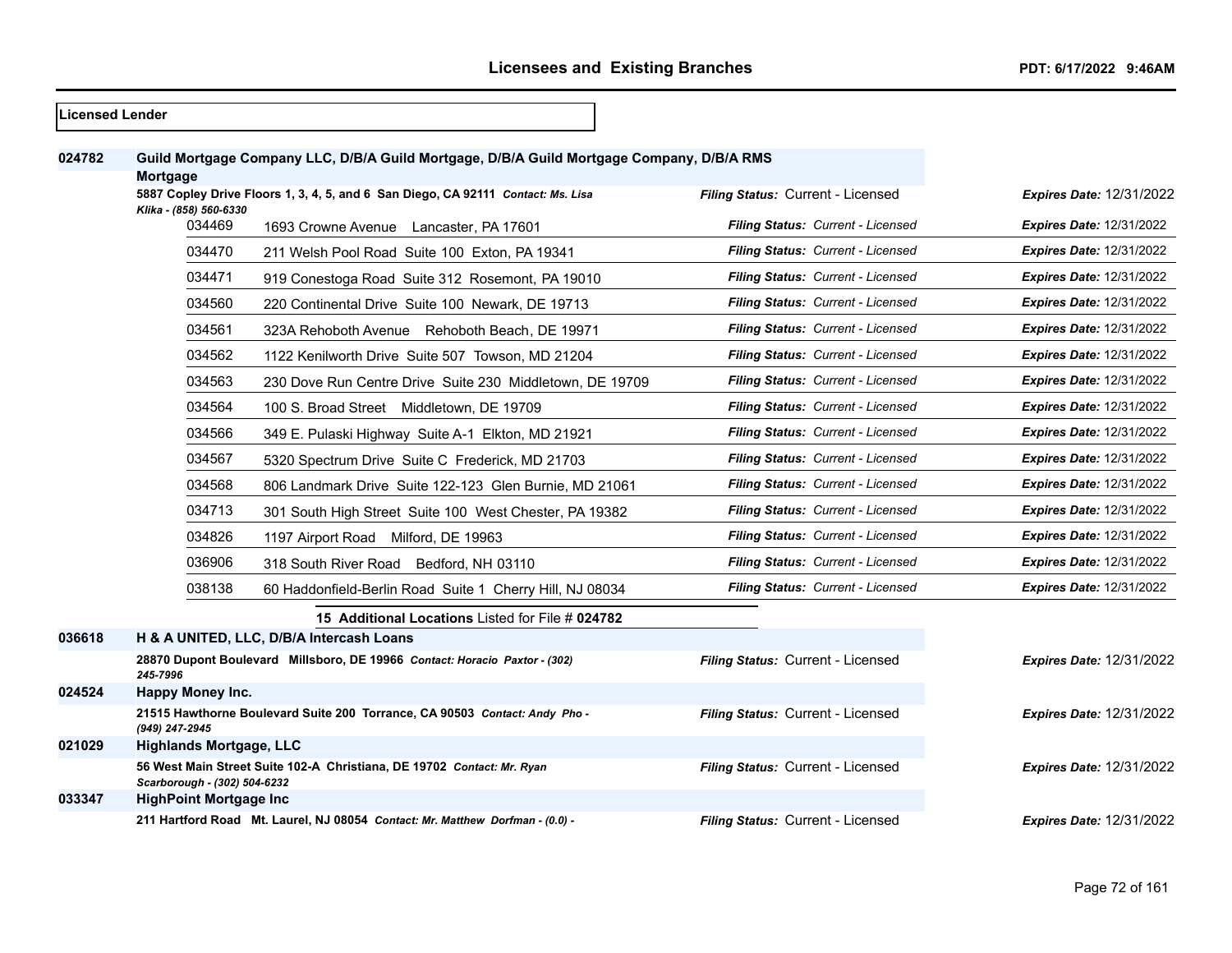| Licensed Lender |                                                                                               |                                                                                                                                                                            |                                          |                                 |
|-----------------|-----------------------------------------------------------------------------------------------|----------------------------------------------------------------------------------------------------------------------------------------------------------------------------|------------------------------------------|---------------------------------|
| 025217          |                                                                                               | HOME MORTGAGE ALLIANCE CORPORATION (HMAC), D/B/A Fresh Start Financial, D/B/A Just Funded<br>Mortgage, D/B/A NationMac Mortgage, D/B/A Scion Lending, D/B/A Unite Mortgage |                                          |                                 |
|                 | (714) 417-9098                                                                                | 4 Hutton Centre Drive Suite 500 Santa Ana, CA 92707 Contact: Mr. Lenny Stitz -                                                                                             | <b>Filing Status: Current - Licensed</b> | <b>Expires Date: 12/31/2022</b> |
|                 | 028423                                                                                        | 200 Continental Drive Suite 401, Office 437 Newark, DE 19713                                                                                                               | Filing Status: Current - Licensed        | <b>Expires Date: 12/31/2022</b> |
|                 | 029718                                                                                        | 325 Chestnut Street Suite 800 Philadelphia, PA 19105                                                                                                                       | Filing Status: Current - Licensed        | <b>Expires Date: 12/31/2022</b> |
|                 |                                                                                               | 2 Additional Locations Listed for File # 025217                                                                                                                            |                                          |                                 |
| 010458          | Home Point Financial Corporation, D/B/A homepoint                                             |                                                                                                                                                                            |                                          |                                 |
|                 | 2211 Old Earhart Road Suite 250 Ann Arbor, MI 48105 Contact: Brian Ludtke - (317)<br>663-5913 |                                                                                                                                                                            | Filing Status: Current - Licensed        | <b>Expires Date: 12/31/2022</b> |
|                 | 026454                                                                                        | 11511 Luna Road 2nd and 3rd Floors Farmers Branch, TX<br>75234                                                                                                             | Filing Status: Current - Licensed        | <b>Expires Date: 12/31/2022</b> |
|                 | 029626                                                                                        | Chandler 202 2525 West Frye Road, Suite 115 Chandler, AZ<br>85224                                                                                                          | Filing Status: Current - Licensed        | <b>Expires Date: 12/31/2022</b> |
|                 | 036493                                                                                        | Chandler 202 2525 West Frye Road, Suite 200 Chandler, AZ<br>85224                                                                                                          | Filing Status: Current - Licensed        | <b>Expires Date: 12/31/2022</b> |
|                 |                                                                                               | 3 Additional Locations Listed for File # 010458                                                                                                                            |                                          |                                 |
| 024991          |                                                                                               | Home Point Mortgage Acceptance Corporation                                                                                                                                 |                                          |                                 |
|                 | $(317) 663 - 5913$                                                                            | 11511 Luna Road Suite 120 Farmers Branch, TX 75234 Contact: Lisa Lykins Sr. -                                                                                              | Filing Status: Current - Licensed        | <b>Expires Date: 12/31/2022</b> |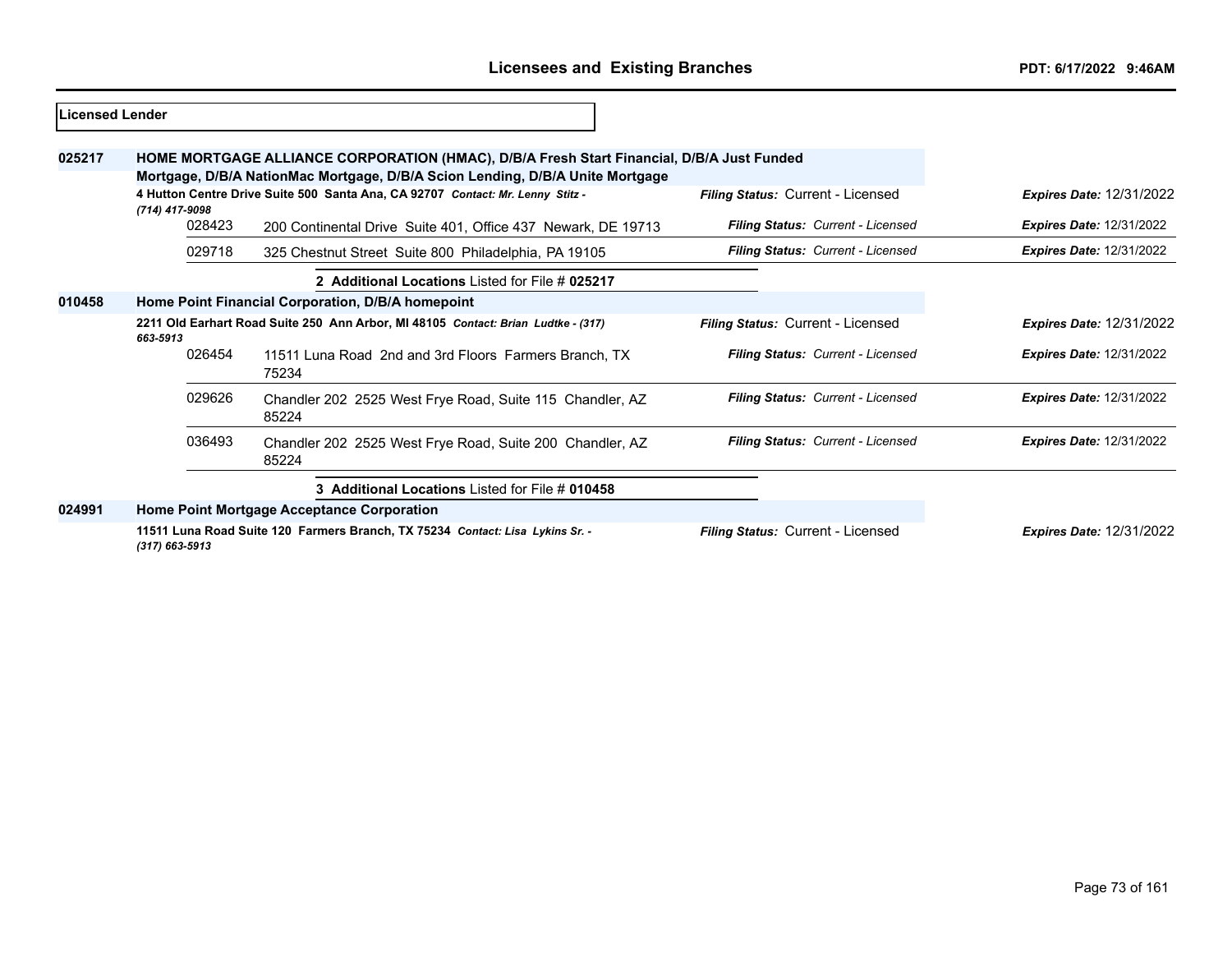- r

| <b>Licensed Lender</b> |                                       |                                                                                                                                                 |                                   |                                 |
|------------------------|---------------------------------------|-------------------------------------------------------------------------------------------------------------------------------------------------|-----------------------------------|---------------------------------|
| 011772                 |                                       | HomeBridge Financial Services, Inc., D/B/A FinanceMyHome.com, D/B/A HomeBridge, D/B/A Menlo Park<br>Funding, D/B/A Real Estate Mortgage Network |                                   |                                 |
|                        |                                       | 194 Wood Avenue South 9th Floor Iselin, NJ 08830 Contact: Ms. Dorothy Tracy -                                                                   | Filing Status: Current - Licensed | <b>Expires Date: 12/31/2022</b> |
|                        | (732) 738-7100<br>011774              | 400 Interpace Parkway Suite #C0270 Parsippany, NJ 07054                                                                                         | Filing Status: Current - Licensed | <b>Expires Date: 12/31/2022</b> |
|                        | 011775                                | 433 Hackensack Avenue 5th Floor Hackensack, NJ 07601                                                                                            | Filing Status: Current - Licensed | <b>Expires Date: 12/31/2022</b> |
|                        | 011776                                | 225 Wilmington-West Chester Pike Office 209 Chadds Ford,<br>PA 19317                                                                            | Filing Status: Current - Licensed | <b>Expires Date: 12/31/2022</b> |
|                        | 012246                                | 2828 Routh Street Suite 600 Dallas, TX 75201                                                                                                    | Filing Status: Current - Licensed | <b>Expires Date: 12/31/2022</b> |
|                        | 023110                                | 15601 Dallas Parkway Suite 500 Addison, TX 75001                                                                                                | Filing Status: Current - Licensed | <b>Expires Date: 12/31/2022</b> |
|                        | 027902                                | 161 Gaither Drive Suite 104 Mount Laurel, NJ 08054                                                                                              | Filing Status: Current - Licensed | <b>Expires Date: 12/31/2022</b> |
|                        | 028327                                | 711 William Street Baltimore, MD 21230                                                                                                          | Filing Status: Current - Licensed | <b>Expires Date: 12/31/2022</b> |
|                        | 031350                                | 128 Lubrano Drive Suite 201 Annapolis, MD 21401                                                                                                 | Filing Status: Current - Licensed | <b>Expires Date: 12/31/2022</b> |
|                        | 032201                                | 25 Hooks Lane Suite 216 Pikesville, MD 21208                                                                                                    | Filing Status: Current - Licensed | <b>Expires Date: 12/31/2022</b> |
|                        | 037174                                | 2537 Route 52 Suite #2-3 Hopewell Junction, NY 12533                                                                                            | Filing Status: Current - Licensed | <b>Expires Date: 12/31/2022</b> |
|                        |                                       | 10 Additional Locations Listed for File # 011772                                                                                                |                                   |                                 |
| 012560                 | <b>Homespire Mortgage Corporation</b> |                                                                                                                                                 |                                   |                                 |
|                        | Michael Rappaport - (800) 531-5363    | 9711 Washingtonian Boulevard Suite 500 Gaithersburg, MD 20878 Contact: Mr.                                                                      | Filing Status: Current - Licensed | <b>Expires Date: 12/31/2022</b> |
|                        | <b>Branches / Locations:</b>          |                                                                                                                                                 |                                   |                                 |
|                        | License #<br>037886                   | <b>Address</b><br>420 Jubal Early Drive Suite 105 Winchester, VA 22601                                                                          | Filing Status: Current - Licensed | <b>Expires Date: 12/31/2022</b> |
|                        |                                       | 1 Additional Locations Listed for File # 012560                                                                                                 |                                   |                                 |
| 010778                 |                                       | Homestead Funding Corp., D/B/A McGlone Mortgage Group                                                                                           |                                   |                                 |
|                        |                                       | 8 Airline Drive Albany, NY 12205 Contact: Ms. Jacqueline L Varrone - (518) 464-1100                                                             | Filing Status: Current - Licensed | <b>Expires Date: 12/31/2022</b> |
|                        | 021102                                | 3701 East Evergreen Drive Suite 700 Appleton, WI 54913                                                                                          | Filing Status: Current - Licensed | <b>Expires Date: 12/31/2022</b> |
|                        | 025504                                | 55 Quaker Avenue Suite 207 Cornwall, NY 12518                                                                                                   | Filing Status: Current - Licensed | <b>Expires Date: 12/31/2022</b> |
|                        |                                       | 2 Additional Locations Listed for File # 010778                                                                                                 |                                   |                                 |
| 027908                 |                                       | Hometown Equity Mortgage, LLC, D/B/A meMortgage, D/B/A theLender                                                                                |                                   |                                 |
|                        | Iverson - (949) 668-7071              | 25531 Commercentre Drive Suite 250 Lake Forest, CA 92630 Contact: Aaron                                                                         | Filing Status: Current - Licensed | <b>Expires Date: 12/31/2022</b> |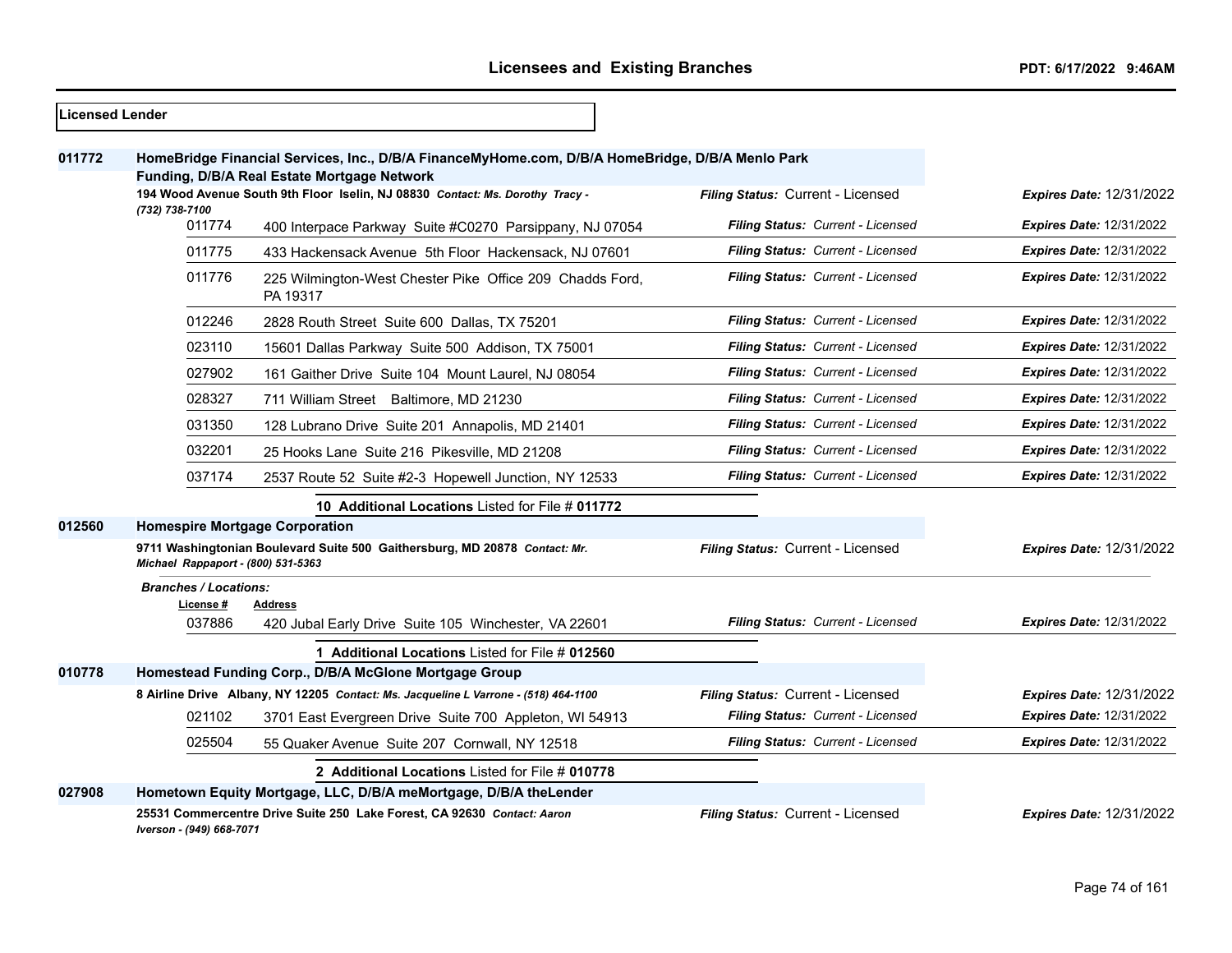| Licensed Lender |                                                                                                               |                                   |                                 |
|-----------------|---------------------------------------------------------------------------------------------------------------|-----------------------------------|---------------------------------|
| 028956          | <b>HOMETOWN LENDERS, INC.</b>                                                                                 |                                   |                                 |
|                 | 350 The Bridge Street Suites 116, 200 & 202 Huntsville, AL 358006 Contact: Mr.<br>Joe Wilson - (256) 828-8883 | Filing Status: Current - Licensed | <b>Expires Date: 12/31/2022</b> |
|                 | <b>Branches / Locations:</b>                                                                                  |                                   |                                 |
|                 | License #<br>Address                                                                                          |                                   |                                 |
|                 | 029341<br>900 Merchants Walk Suites A, B and C Huntsville, AL 35801                                           | Filing Status: Current - Licensed | <b>Expires Date: 12/31/2022</b> |
|                 | 029801<br>100 Chestnut Street Philadelphia, PA 19106                                                          | Filing Status: Current - Licensed | <b>Expires Date: 12/31/2022</b> |
|                 | 031383<br>3500 Boston Street Suite 226 Baltimore City, MD 21224                                               | Filing Status: Current - Licensed | Expires Date: 12/31/2022        |
|                 | 033016<br>19627 Lagrange Road Mokena, IL 60448                                                                | Filing Status: Current - Licensed | <b>Expires Date: 12/31/2022</b> |
|                 | 033258<br>1441 McCormick Drive Suite 1040 Upper Marlboro, MD 20774                                            | Filing Status: Current - Licensed | <b>Expires Date: 12/31/2022</b> |
|                 | 5 Additional Locations Listed for File # 028956                                                               |                                   |                                 |
| 028504          | HomeXpress Mortgage Corp.                                                                                     |                                   |                                 |
|                 | 1936 East Deere Avenue Suite 200 Santa Ana, CA 92705 Contact: Mr. Dennis<br>Hughes - (714) 598-1446           | Filing Status: Current - Licensed | <b>Expires Date: 12/31/2022</b> |
| 024134          | Iconic Mortgage Corp.                                                                                         |                                   |                                 |
|                 | 1444 Biscayne Boulevard Suite 316 Miami, FL 33132 Contact: Mr. Aleksandre<br>Vayshelboym - (443) 677-0197     | Filing Status: Current - Licensed | <b>Expires Date: 12/31/2022</b> |
| 023853          | <b>Infosys BPO Americas, LLC</b>                                                                              |                                   |                                 |
|                 | 3225 Cumberland Boulevard SE Suite 700 Atlanta, GA 30339 Contact: Deepak<br>Sadanandan - (770) 690-1500       | Filing Status: Current - Licensed | <b>Expires Date: 12/31/2022</b> |
|                 | <b>Branches / Locations:</b><br>License#<br><b>Address</b>                                                    |                                   |                                 |
|                 | 036836<br>200 North Illinois Street 21st & 22nd Floors Indianapolis, IN<br>46204                              | Filing Status: Current - Licensed | <b>Expires Date: 12/31/2022</b> |
|                 | 1 Additional Locations Listed for File # 023853                                                               |                                   |                                 |
| 026530          | Integra Credit Two, LLC, D/B/A Integra Credit                                                                 |                                   |                                 |
|                 | 120 S LaSalle Street Suite 1600 Chicago, IL 60603 Contact: Mr. Arthur Tretyak -<br>(312) 279-1344             | Filing Status: Current - Licensed | <b>Expires Date: 12/31/2022</b> |
| 026511          | <b>Integrity Home Mortgage Corporation</b>                                                                    |                                   |                                 |
|                 | 122 Pilot Circle Winchester, VA 22602 Contact: Mr. John G. Mortimer - (540) 974-0689                          | Filing Status: Current - Licensed | <b>Expires Date: 12/31/2022</b> |
|                 | <b>Branches / Locations:</b>                                                                                  |                                   |                                 |
|                 | License#<br><b>Address</b><br>035304<br>5300 Westview Drive Suite 408 Frederick, MD 21703                     | Filing Status: Current - Licensed | <b>Expires Date: 12/31/2022</b> |
|                 | 1 Additional Locations Listed for File # 026511                                                               |                                   |                                 |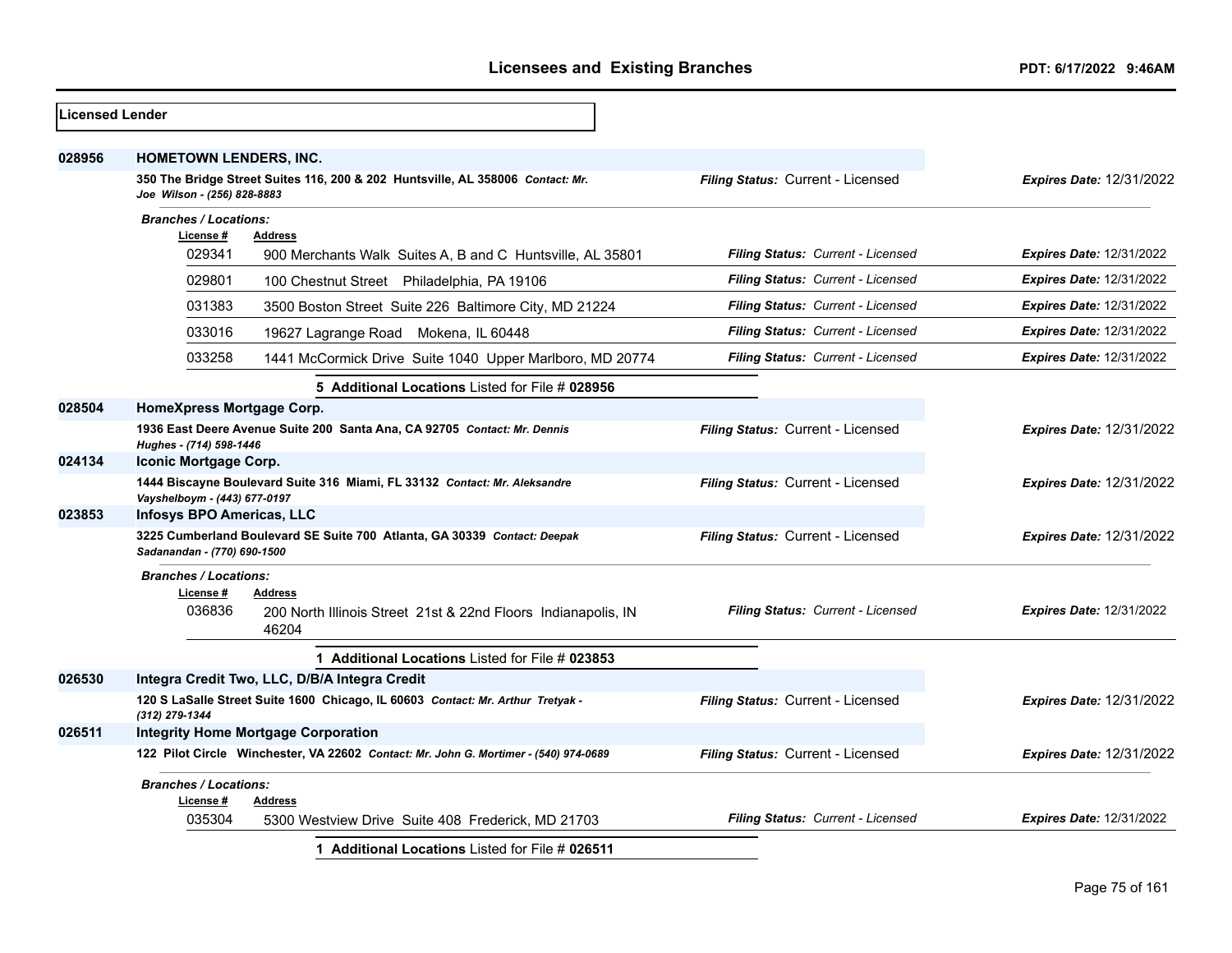| Licensed Lender |                                                                                            |                                                                                                    |                                   |                                 |
|-----------------|--------------------------------------------------------------------------------------------|----------------------------------------------------------------------------------------------------|-----------------------------------|---------------------------------|
|                 |                                                                                            |                                                                                                    |                                   |                                 |
| 025964          | Intelliloan, Inc.                                                                          |                                                                                                    |                                   |                                 |
|                 | 319-6001                                                                                   | 500 N. State College Suite 1400 Orange, CA 92868 Contact: Darryl C. Preedge - (800)                | Filing Status: Current - Licensed | <b>Expires Date: 12/31/2022</b> |
|                 | 032759                                                                                     | 6031 Connection Drive Suite 100 Irving, TX 75039                                                   | Filing Status: Current - Licensed | <b>Expires Date: 12/31/2022</b> |
|                 |                                                                                            | 1 Additional Locations Listed for File # 025964                                                    |                                   |                                 |
| 8152            | <b>Intercoastal Mortgage, LLC</b>                                                          |                                                                                                    |                                   |                                 |
|                 | 266-6500                                                                                   | 11325 Random Hills Road Suite 600 Fairfax, VA 22030 Contact: Harry Dean - (571)                    | Filing Status: Current - Licensed | <b>Expires Date: 12/31/2022</b> |
|                 | 021045                                                                                     | 6829 Elm Street Suite 200A McLean, VA 22101                                                        | Filing Status: Current - Licensed | Expires Date: 12/31/2022        |
|                 | 025200                                                                                     | 43045 Van Metre Drive Suite 125 Ashburn, VA 20148                                                  | Filing Status: Current - Licensed | <b>Expires Date: 12/31/2022</b> |
|                 | 029656                                                                                     | 1440 G Street, NW Suite 1200 Washington, DC 20005                                                  | Filing Status: Current - Licensed | Expires Date: 12/31/2022        |
|                 | 034799                                                                                     | 12505 Park Potomac Avenue Suite 450 Potomac, MD 20854                                              | Filing Status: Current - Licensed | <b>Expires Date: 12/31/2022</b> |
|                 |                                                                                            | 4 Additional Locations Listed for File # 8152                                                      |                                   |                                 |
| 011393          |                                                                                            | Intercontinental Capital Group, Inc., D/B/A Ereverse, D/B/A Fellowship Home, D/B/A Fellowship Home |                                   |                                 |
|                 | Loans, D/B/A Own It Home Loans, D/B/A Proven Mortgage, D/B/A Veterans Community Home Loans |                                                                                                    |                                   |                                 |
|                 | (516) 784-4225                                                                             | 265 Broadhollow Road Suite 220 Melville, NY 11747 Contact: Ms. Keri Lambertus -                    | Filing Status: Current - Licensed | <b>Expires Date: 12/31/2022</b> |
|                 | 022583                                                                                     | 100 Merrick Road Suite 516E Rockville Centre, NY 11570                                             | Filing Status: Current - Licensed | <b>Expires Date: 12/31/2022</b> |
|                 | 028949                                                                                     | 1515 Mockingbird Lane Suite 1000 Charlotte, NC 28209                                               | Filing Status: Current - Licensed | <b>Expires Date: 12/31/2022</b> |
|                 | 028950                                                                                     | 400 Spectrum Center Drive Suite 1800 Office 103 Irvine, CA<br>92618                                | Filing Status: Current - Licensed | <b>Expires Date: 12/31/2022</b> |
|                 |                                                                                            | 3 Additional Locations Listed for File # 011393                                                    |                                   |                                 |
| 035142          | InterLinc Mortgage Services, LLC                                                           |                                                                                                    |                                   |                                 |
|                 | Brian Gapen - (205) 795-3817                                                               | 5875 North Sam Houston Parkway West Suite 300 Houston, TX 77086 Contact: Mr.                       | Filing Status: Current - Licensed | <b>Expires Date: 12/31/2022</b> |
|                 | 035718                                                                                     | 3720 Leonardtown Road Suite 105 Waldorf, MD 20601                                                  | Filing Status: Current - Licensed | <b>Expires Date: 12/31/2022</b> |
|                 |                                                                                            | 1 Additional Locations Listed for File # 035142                                                    |                                   |                                 |
| 012746          |                                                                                            | IVY Mortgage, Inc., D/B/A Ivy Direct                                                               |                                   |                                 |
|                 | 279-0007                                                                                   | 7625 Maple Lawn Boulevard Suite 135 Fulton, MD 20759 Contact: Zheng Li - (301)                     | Filing Status: Current - Licensed | <b>Expires Date: 12/31/2022</b> |
| 030045          | J. J. Best & Company                                                                       |                                                                                                    |                                   |                                 |
|                 | 991-8000                                                                                   | 60 N Water Street New Bedford, MA 02740 Contact: Mr. John J. Meldon - (508)                        | Filing Status: Current - Licensed | <b>Expires Date: 12/31/2022</b> |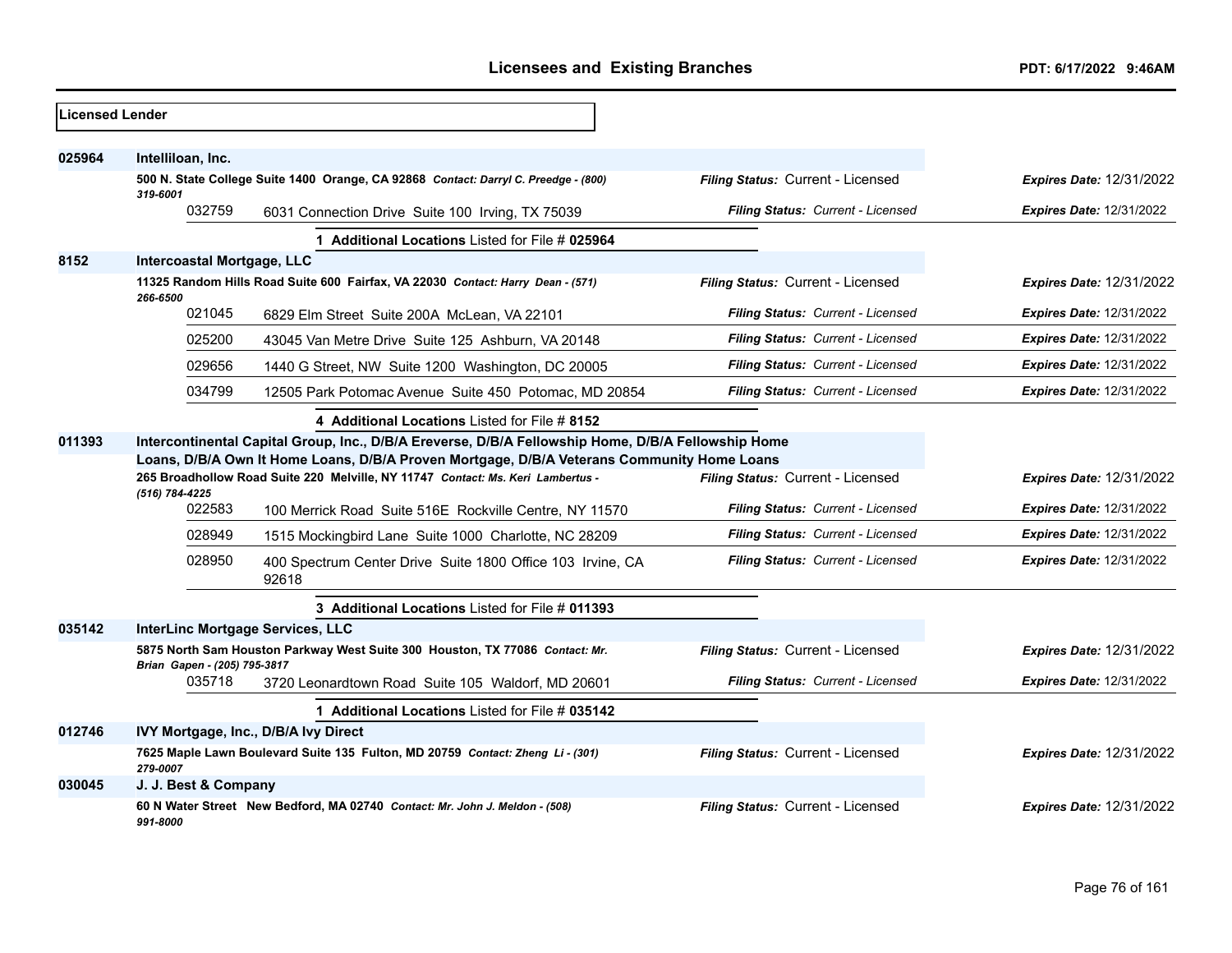| Licensed Lender |                                                                                                |                                   |                                 |
|-----------------|------------------------------------------------------------------------------------------------|-----------------------------------|---------------------------------|
|                 |                                                                                                |                                   |                                 |
| 1826            | James B. Nutter & Company, D/B/A Nutter Home Loans                                             |                                   |                                 |
|                 | 4153 Broadway Kansas City, MO 64111 Contact: Mr. George B. Lopez - (816)<br>531-2345           | Filing Status: Current - Licensed | <b>Expires Date: 12/31/2022</b> |
| 037372          | Jefferson Capital Systems, LLC                                                                 |                                   |                                 |
|                 | 16 McLeland Road St. Cloud, MN 56303 Contact: Ms. Susan B Unterberger - (320)<br>229-8650      | Filing Status: Current - Licensed | <b>Expires Date: 12/31/2022</b> |
| 032943          | Jet Direct Funding Corp.                                                                       |                                   |                                 |
|                 | Physical Address Not Found Contact: Mark Anthony Spano - (631) 574-1306                        | Filing Status: Current - Licensed | <b>Expires Date: 12/31/2022</b> |
|                 | <b>Branches / Locations:</b><br>License #<br><b>Address</b>                                    |                                   |                                 |
|                 | 035180<br>1400 Old Country Road Suite 101N Westbury, NY 11590                                  | Filing Status: Current - Licensed | <b>Expires Date: 12/31/2022</b> |
|                 | 1 Additional Locations Listed for File # 032943                                                |                                   |                                 |
| 038060          | JMAC Lending, Inc., D/B/A JMAC Home Loans, D/B/A Sol Mortgage                                  |                                   |                                 |
|                 | 2510 Red Hill Avenue Santa Ana, CA 92705 Contact: Mai Pham - (949) 390-2615                    | Filing Status: Current - Licensed | <b>Expires Date: 12/31/2022</b> |
| 024741          | Jora Credit of Delaware, LLC, D/B/A Echo Credit, D/B/A Jora, D/B/A Jora Credit                 |                                   |                                 |
|                 | 7701 Las Colinas Ridge Suite 650 Irving, TX 75063 Contact: Mr. Tom Graber - (972)<br>421-1157  | Filing Status: Current - Licensed | <b>Expires Date: 12/31/2022</b> |
| 7864            | K. Hovnanian American Mortgage, LLC                                                            |                                   |                                 |
|                 | 3601 Quantum Boulevard Boynton Beach, FL 33426 Contact: Catherine Gentille -<br>(800) 232-0351 | Filing Status: Current - Licensed | <b>Expires Date: 12/31/2022</b> |
|                 | <b>Branches / Locations:</b><br>License #<br>Address                                           |                                   |                                 |
|                 | 012116<br>2301 Lucien Way Suite 170 Maitland, FL 32751                                         | Filing Status: Current - Licensed | <b>Expires Date: 12/31/2022</b> |
|                 | 034481<br>20830 North Tatum Boulevard Suite 250 Phoenix, AZ 85050                              | Filing Status: Current - Licensed | <b>Expires Date: 12/31/2022</b> |
|                 | 2 Additional Locations Listed for File #7864                                                   |                                   |                                 |
| 020767          | <b>Kashable LLC</b>                                                                            |                                   |                                 |
|                 | 489 5th Avenue 18th Floor New York, NY 10017 Contact: Einat Steklov - (646)<br>214-7200        | Filing Status: Current - Licensed | <b>Expires Date: 12/31/2022</b> |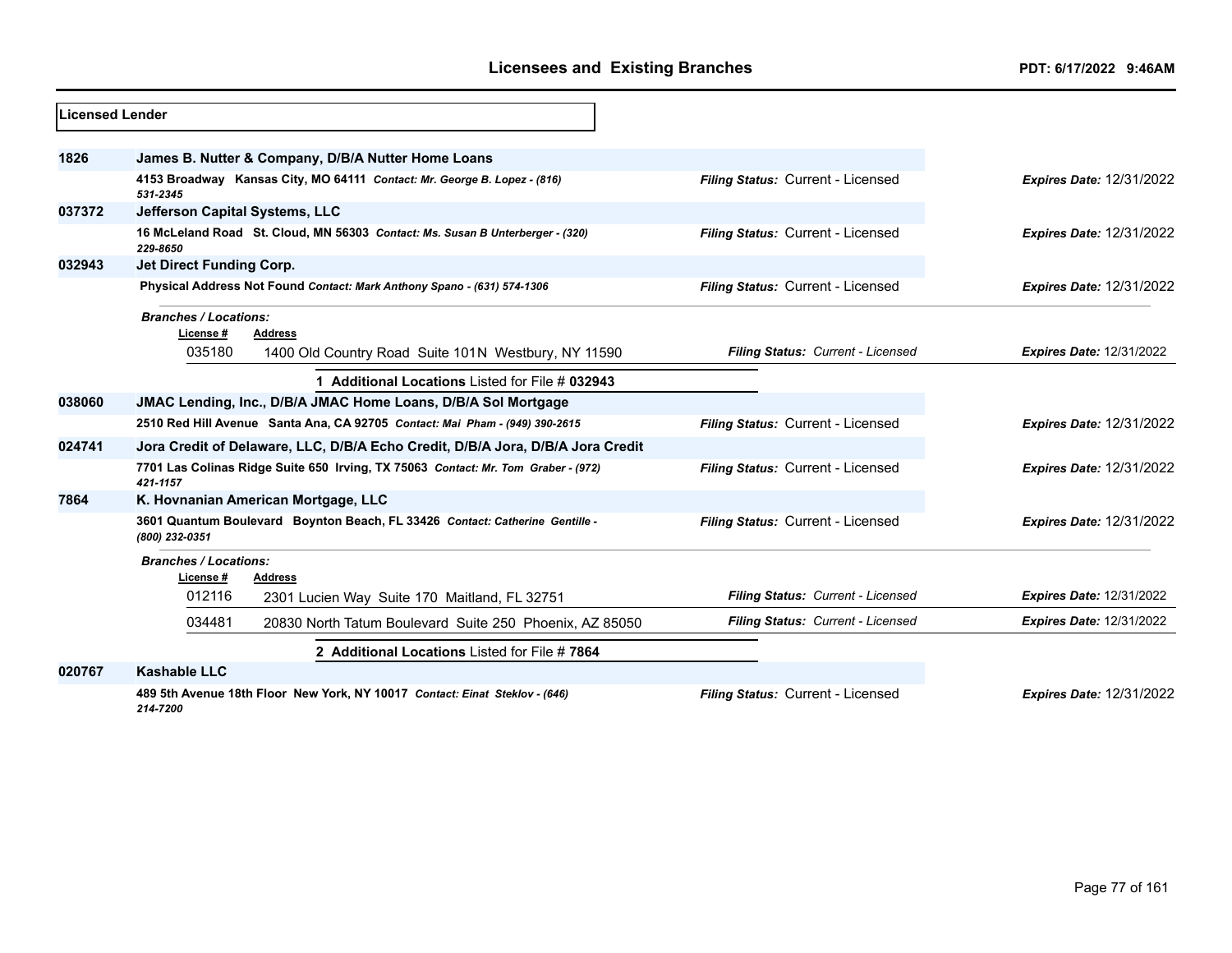| <b>Licensed Lender</b> |                              |                                                                                     |                                   |                                 |
|------------------------|------------------------------|-------------------------------------------------------------------------------------|-----------------------------------|---------------------------------|
| 024522                 |                              | Keller Mortgage, LLC, D/B/A Keller Mortgage                                         |                                   |                                 |
|                        | 768-1270                     | 4725 Lakehurst Court Suite 400 Dublin, OH 43016 Contact: Jessica Syfko - (614)      | Filing Status: Current - Licensed | <b>Expires Date: 12/31/2022</b> |
|                        | <b>Branches / Locations:</b> |                                                                                     |                                   |                                 |
|                        | License#                     | <b>Address</b>                                                                      |                                   |                                 |
|                        | 026223                       | 16690 Swingley Ridge Road Suite 240 Chesterfield, MO 63017                          | Filing Status: Current - Licensed | <b>Expires Date: 12/31/2022</b> |
|                        | 027107                       | 3804 Epperson Trail Austin, TX 78732                                                | Filing Status: Current - Licensed | <b>Expires Date: 12/31/2022</b> |
|                        | 033259                       | 28417 N. 2200th Avenue Annawan, IL 61234                                            | Filing Status: Current - Licensed | <b>Expires Date: 12/31/2022</b> |
|                        | 034251                       | 17524 SE 292nd PI Kent, WA 98042                                                    | Filing Status: Current - Licensed | <b>Expires Date: 12/31/2022</b> |
|                        | 035181                       | 5955 Edmond St. Private Office 11, 12, 13 Las Vegas, NV<br>89118                    | Filing Status: Current - Licensed | <b>Expires Date: 12/31/2022</b> |
|                        |                              | 5 Additional Locations Listed for File # 024522                                     |                                   |                                 |
| 012839                 | Keystone Funding, Inc.       |                                                                                     |                                   |                                 |
|                        |                              | 519 S Red Haven Lane Dover, DE 19901 Contact: John Ghanayem - (302) 373-7845        | Filing Status: Current - Licensed | <b>Expires Date: 12/31/2022</b> |
|                        | 028543                       | 4565 Daisy Reid Avenue Suite 240 Woodbridge, VA 22192                               | Filing Status: Current - Licensed | <b>Expires Date: 12/31/2022</b> |
|                        |                              | 1 Additional Locations Listed for File # 012839                                     |                                   |                                 |
| 031968                 | Kind Lending, LLC            |                                                                                     |                                   |                                 |
|                        | (714) 844-7520               | 4 Hutton Centre Drive Suite 1000 Santa Ana, CA 92707 Contact: Francine Ung -        | Filing Status: Current - Licensed | <b>Expires Date: 12/31/2022</b> |
| 035490                 |                              | KMD Lending, LLC, D/B/A CreditNinja                                                 |                                   |                                 |
|                        | (312) 635-8065               | 222 S. Riverside Plaza Suite 2200 Chicago, IL 60606 Contact: Mr. Stephen Schaller - | Filing Status: Current - Licensed | <b>Expires Date: 12/31/2022</b> |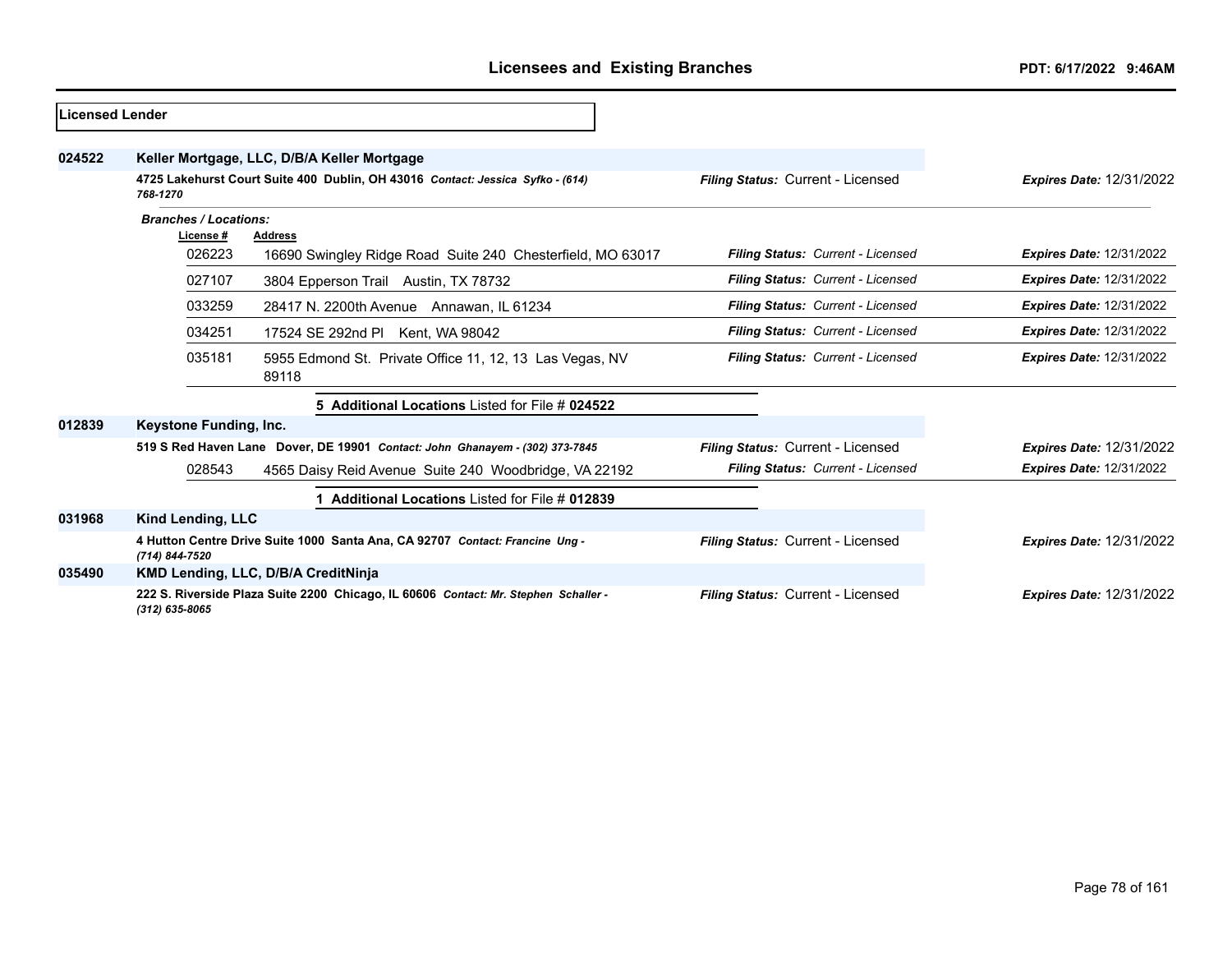| <b>Licensed Lender</b> |                                                                                      |                                                                                 |                                   |                                 |
|------------------------|--------------------------------------------------------------------------------------|---------------------------------------------------------------------------------|-----------------------------------|---------------------------------|
| 012482                 | <b>Lakeview Loan Servicing, LLC</b>                                                  |                                                                                 |                                   |                                 |
|                        | Vicky Rinaldi - (305) 646-3903                                                       | 4425 Ponce De Leon Boulevard MS 5-251 Coral Gables, FL 33146 Contact: Ms.       | Filing Status: Current - Licensed | <b>Expires Date: 12/31/2022</b> |
|                        | <b>Branches / Locations:</b>                                                         |                                                                                 |                                   |                                 |
|                        | License #<br>012483                                                                  | <b>Address</b><br>507 Prudential Road Suite 100A Horsham, PA 19044              | Filing Status: Current - Licensed | <b>Expires Date: 12/31/2022</b> |
|                        | 018259                                                                               | 1415 W. Cypress Creek Road Suite 200-B Ft. Lauderdale, FL<br>33309              | Filing Status: Current - Licensed | <b>Expires Date: 12/31/2022</b> |
|                        | 022422                                                                               | 100 East Business Way Suite 310A Cincinnati, OH 45241                           | Filing Status: Current - Licensed | <b>Expires Date: 12/31/2022</b> |
|                        | 023241                                                                               | 11301 Carmel Commons Boulevard Suite 200B Charlotte, NC<br>28226                | Filing Status: Current - Licensed | <b>Expires Date: 12/31/2022</b> |
|                        | 033267                                                                               | 3636 N. High Street Suite 202 Columbus, OH 43214                                | Filing Status: Current - Licensed | <b>Expires Date: 12/31/2022</b> |
|                        |                                                                                      | 5 Additional Locations Listed for File # 012482                                 |                                   |                                 |
| 5088                   | <b>Land Home Financial Services, Inc.</b>                                            |                                                                                 |                                   |                                 |
|                        | 1355 Willow Way Suite 100 Concord, CA 94520 Contact: Lisa Rogers - (281)<br>273-5558 |                                                                                 | Filing Status: Current - Licensed | <b>Expires Date: 12/31/2022</b> |
|                        | 028997                                                                               | 611 Bielenberg Drive Suite 3 Woodbury, MN 55125                                 | Filing Status: Current - Licensed | Expires Date: 12/31/2022        |
|                        | 030432                                                                               | 5328 Primrose Lake Circle Suite A Tampa, FL 33647                               | Filing Status: Current - Licensed | <b>Expires Date: 12/31/2022</b> |
|                        | 038318                                                                               | 404 Executive Drive Office 1 Langhorne, PA 19047                                | Filing Status: Current - Licensed | <b>Expires Date: 12/31/2022</b> |
|                        |                                                                                      | 3 Additional Locations Listed for File # 5088                                   |                                   |                                 |
| 021242                 |                                                                                      | <b>LeaderOne Financial Corporation</b>                                          |                                   |                                 |
|                        | Barrier - (913) 312-5726                                                             | 7500 College Boulevard Suite 1150 Overland Park, KS 66210 Contact: Mr. Brant    | Filing Status: Current - Licensed | <b>Expires Date: 12/31/2022</b> |
|                        | 021798                                                                               | 603 Chadds Ford Drive Chadds Ford, PA 19317                                     | Filing Status: Current - Licensed | <b>Expires Date: 12/31/2022</b> |
|                        |                                                                                      | 1 Additional Locations Listed for File # 021242                                 |                                   |                                 |
| 030413                 |                                                                                      | LemonBrew Lending Corp., D/B/A SD Capital Funding                               |                                   |                                 |
|                        | (732) 549-7001                                                                       | 485 Route 1 South Building E, Suite 250 Iselin, NJ 08830 Contact: Jason Doshi - | Filing Status: Current - Licensed | <b>Expires Date: 12/31/2022</b> |
|                        | <b>Branches / Locations:</b>                                                         |                                                                                 |                                   |                                 |
|                        | License #<br>033922                                                                  | Address<br>8008 Corporate Center Drive Suite 206 Charlotte, NC 28226            | Filing Status: Current - Licensed | <b>Expires Date: 12/31/2022</b> |
|                        |                                                                                      | 1 Additional Locations Listed for File # 030413                                 |                                   |                                 |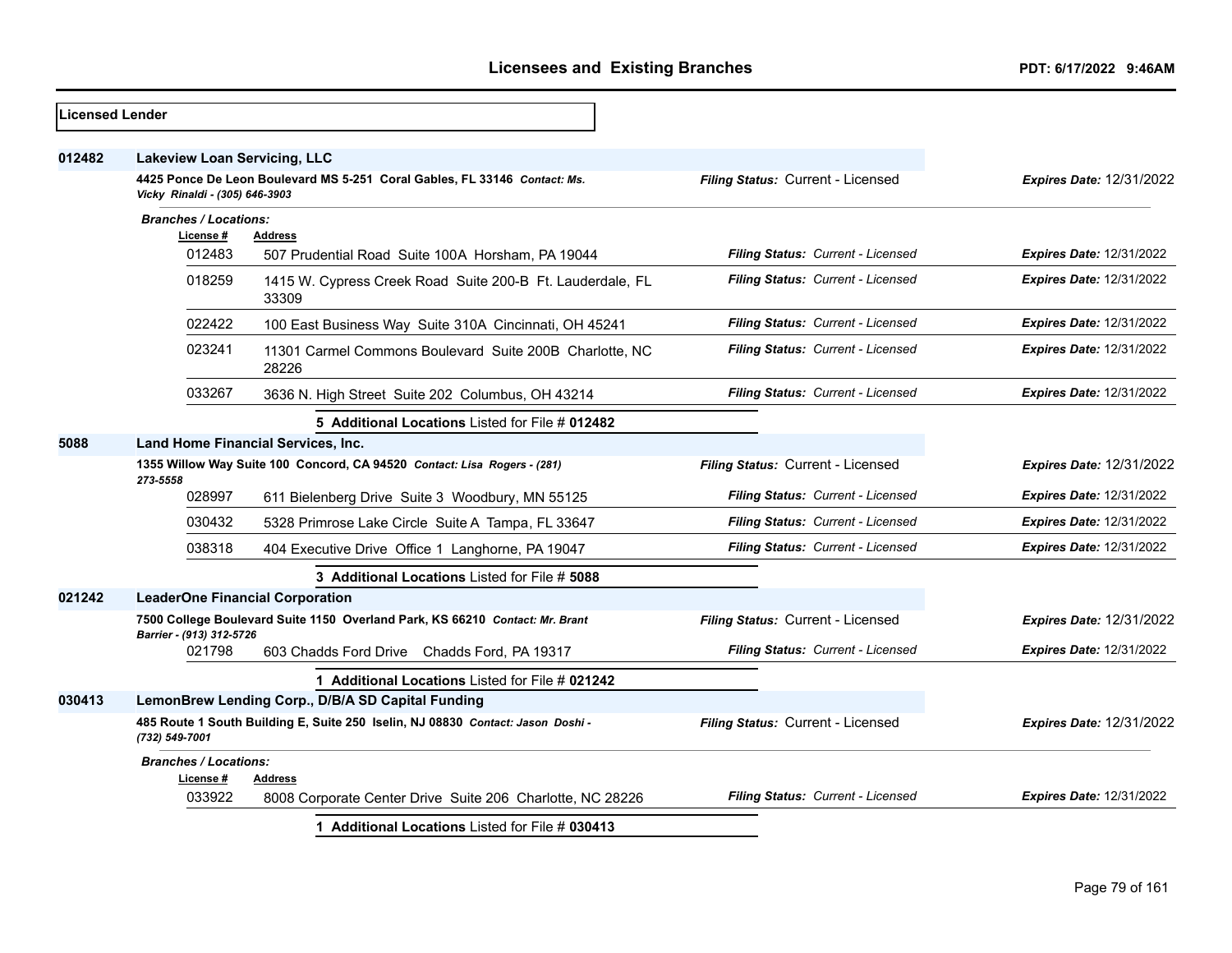| <b>Licensed Lender</b> |                                          |                                                                                        |                                   |                                 |
|------------------------|------------------------------------------|----------------------------------------------------------------------------------------|-----------------------------------|---------------------------------|
| 012410                 |                                          | LenderFi, Inc., D/B/A Lender Financial, D/B/A LenderFi.com                             |                                   |                                 |
|                        | (888) 342-0000                           | 100 E. Linton Blvd Suite 200-A Delray Beach, FL 33483 Contact: Mr. Ryan Scholer -      | Filing Status: Current - Licensed | <b>Expires Date: 12/31/2022</b> |
| 4729                   | LenderLive Network, LLC                  |                                                                                        |                                   |                                 |
|                        | Clayton - (303) 218-7905                 | 6200 S. Quebec Street Suite 150 Greenwood Village, CO 80111 Contact: Donna             | Filing Status: Current - Licensed | <b>Expires Date: 12/31/2022</b> |
| 027520                 | <b>Lending Capital Group Inc</b>         |                                                                                        |                                   |                                 |
|                        | $(215)$ 485-5148                         | 260 Knowles Avenue Unit 330 Southampton, PA 18966 Contact: Alla Sherbakov -            | Filing Status: Current - Licensed | <b>Expires Date: 12/31/2022</b> |
| 025647                 |                                          | LendingPoint Funding I 2017-1 LLC                                                      |                                   |                                 |
|                        | McLaughlin - (888) 969-0959              | 1201 Roberts Boulevard Suite 200 Kennesaw, GA 30144 Contact: Mr. Greg                  | Filing Status: Current - Licensed | <b>Expires Date: 12/31/2022</b> |
| 021221                 | LendingPoint, LLC                        |                                                                                        |                                   |                                 |
|                        | McLaughlin - (678) 394-0615              | 1201 Roberts Boulevard Suite 200 Kennesaw, GA 30144 Contact: Mr. Greg S.               | Filing Status: Current - Licensed | <b>Expires Date: 12/31/2022</b> |
| 026955                 | LendSure Mortgage Corp.                  |                                                                                        |                                   |                                 |
|                        | 217-5530                                 | 15253 Avenue of Science San Diego, CA 92128 Contact: Stuart Marvin - (858)             | Filing Status: Current - Licensed | <b>Expires Date: 12/31/2022</b> |
| 022598                 |                                          | LendUS, LLC, D/B/A American Eagle Mortgage, D/B/A Regency Mortgage, D/B/A RPM Mortgage |                                   |                                 |
|                        | 951-5697                                 | 3240 Stone Valley Road West Alamo, CA 94507 Contact: Mitchell Nomura - (925)           | Filing Status: Current - Licensed | <b>Expires Date: 12/31/2022</b> |
| 7606                   | Lennar Mortgage, LLC                     |                                                                                        |                                   |                                 |
|                        | 607-8805                                 | 5505 Blue Lagoon Drive Suite 502 Miami, FL 33126 Contact: Karem Antoine - (786)        | Filing Status: Current - Licensed | <b>Expires Date: 12/31/2022</b> |
|                        | <b>Branches / Locations:</b><br>License# | <b>Address</b>                                                                         |                                   |                                 |
|                        | 010806                                   | 15550 Lightwave Drive Suite 200 Clearwater, FL 33760                                   | Filing Status: Current - Licensed | <b>Expires Date: 12/31/2022</b> |
|                        | 011799                                   | 1285 Drummers Lane Suite 100A Wayne, PA 19087                                          | Filing Status: Current - Licensed | <b>Expires Date: 12/31/2022</b> |
|                        | 026063                                   | 6701 Carmel Road Suite 410 Charlotte, NC 28226                                         | Filing Status: Current - Licensed | <b>Expires Date: 12/31/2022</b> |
|                        | 026064                                   | 1665 West Alameda Drive Suite 130-A Tempe, AZ 85282                                    | Filing Status: Current - Licensed | <b>Expires Date: 12/31/2022</b> |
|                        | 026685                                   | 2465 Kuser Road 3rd Floor Hamilton, NJ 08690                                           | Filing Status: Current - Licensed | <b>Expires Date: 12/31/2022</b> |
|                        | 029505                                   | 35046 Wright Way Suite 100 Millsboro, DE 19966                                         | Filing Status: Current - Licensed | <b>Expires Date: 12/31/2022</b> |
|                        | 7609                                     | 7035 Albert Einstein Drive Suite 200B Columbia, MD 21046                               | Filing Status: Current - Licensed | <b>Expires Date: 12/31/2022</b> |
|                        |                                          | 7 Additional Locations Listed for File # 7606                                          |                                   |                                 |

**012451 Liberty Career Finance, LLC**

**4550 New Linden Hill Road Suite 400 Wilmington, DE 19808** *Contact: Lamiaa Elfar - (732) 957-9560*

*Filing Status:* Current - Licensed *Expires Date:* 12/31/2022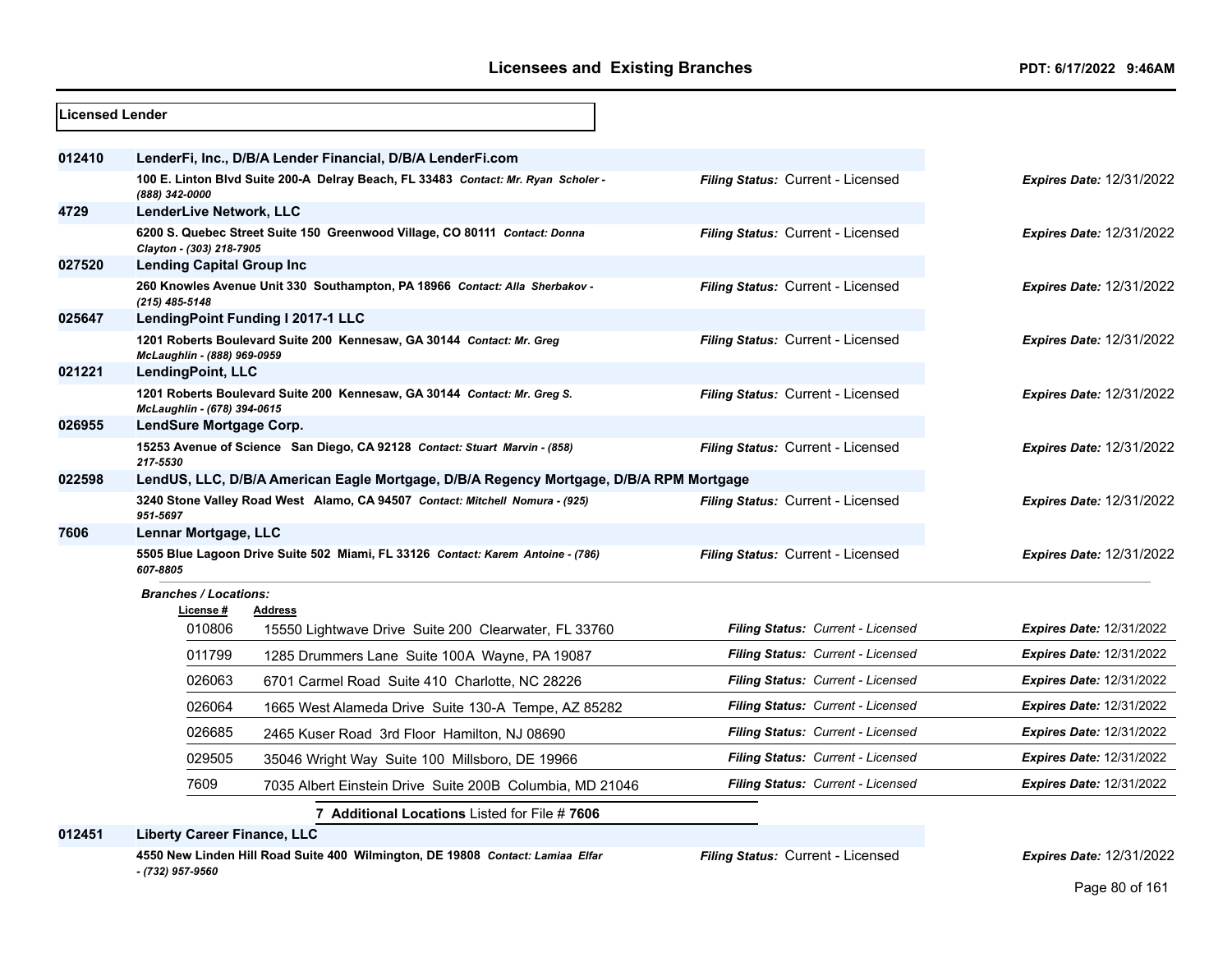| Licensed Lender |                              |                                                                               |                                   |                                 |
|-----------------|------------------------------|-------------------------------------------------------------------------------|-----------------------------------|---------------------------------|
| 030748          |                              | Liberty Home Mortgage Corporation                                             |                                   |                                 |
|                 | Saghafi - (440) 838-5291     | 6225 Oak Tree Boulevard Suite310 Independence, OH 44131 Contact: Khashayar    | Filing Status: Current - Licensed | <b>Expires Date: 12/31/2022</b> |
|                 | <b>Branches / Locations:</b> |                                                                               |                                   |                                 |
|                 | License#                     | <b>Address</b>                                                                |                                   |                                 |
|                 | 036011                       | 2019 Center Street Unit 303 Cleveland, OH 44113                               | Filing Status: Current - Licensed | <b>Expires Date: 12/31/2022</b> |
|                 |                              | 1 Additional Locations Listed for File # 030748                               |                                   |                                 |
| 5873            |                              | Loan By Phone of Delaware, LLC, D/B/A Loan By Phone                           |                                   |                                 |
|                 | 473-4521                     | 201 Keith Street Suite 7-48 Cleveland, TN 37311 Contact: John Weiss - (423)   | Filing Status: Current - Licensed | <b>Expires Date: 12/31/2022</b> |
| 023543          | LoanCare, LLC                |                                                                               |                                   |                                 |
|                 |                              | 3637 Sentara Way Virginia Beach, VA 23452 Contact: Adam Saab - (757) 612-8787 | Filing Status: Current - Licensed | <b>Expires Date: 12/31/2022</b> |
|                 | <b>Branches / Locations:</b> |                                                                               |                                   |                                 |
|                 | License#                     | <b>Address</b>                                                                |                                   |                                 |
|                 | 023871                       | 601 Riverside Avenue Building 5, 3rd Floor Jacksonville, FL<br>32204          | Filing Status: Current - Licensed | <b>Expires Date: 12/31/2022</b> |
|                 | 025273                       | 4330 West Chandler Boulevard Chandler, AZ 85226                               | Filing Status: Current - Licensed | <b>Expires Date: 12/31/2022</b> |
|                 | 027809                       | 1200 Cherrington Pkwy Moon Township, PA 15108                                 | Filing Status: Current - Licensed | <b>Expires Date: 12/31/2022</b> |
|                 |                              | 3 Additional Locations Listed for File # 023543                               |                                   |                                 |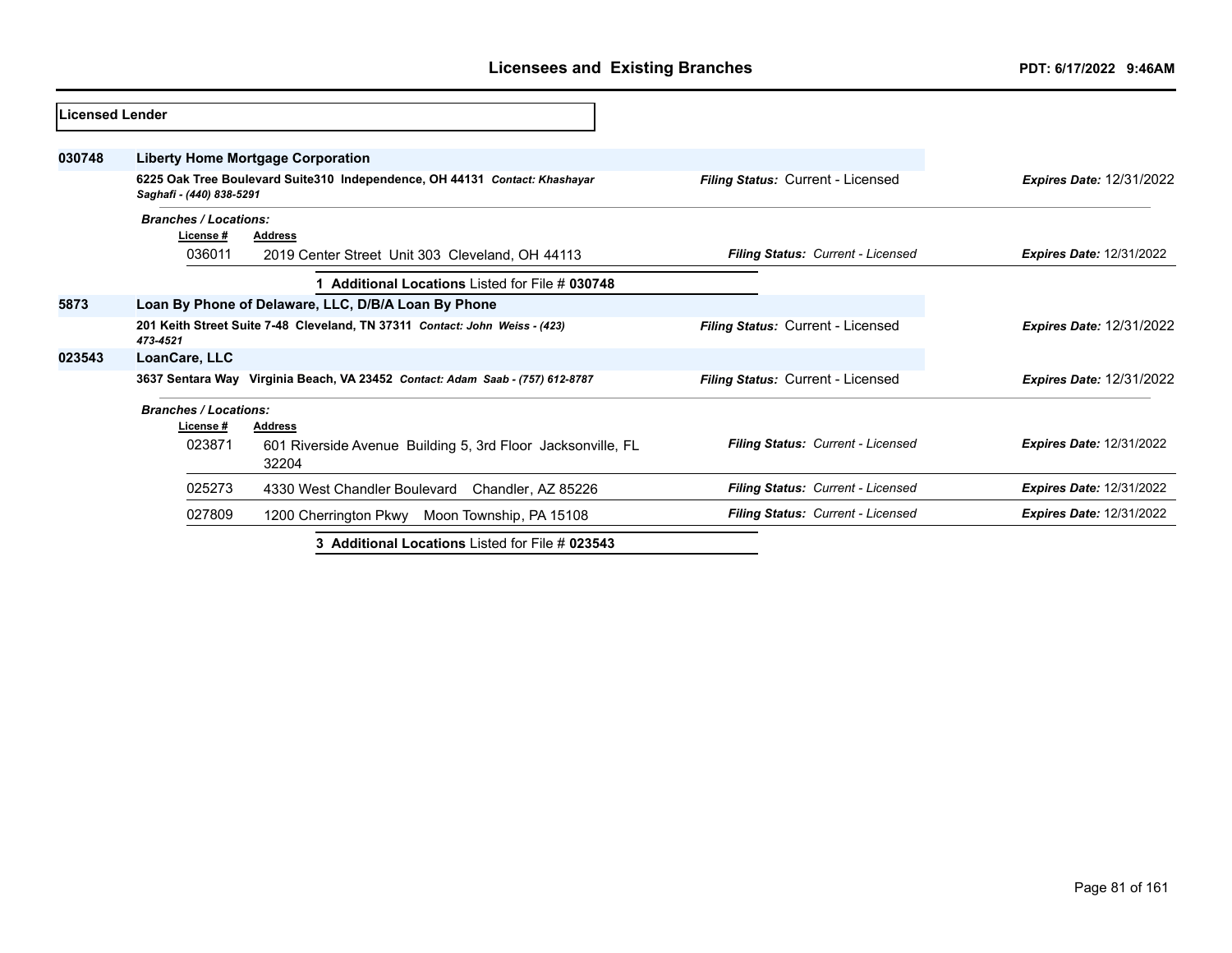| <b>Licensed Lender</b> |                          |                                                                                                      |                                          |                                 |
|------------------------|--------------------------|------------------------------------------------------------------------------------------------------|------------------------------------------|---------------------------------|
| 011162                 | <b>Master</b>            | loanDepot.com, LLC, D/B/A imortgage, D/B/A LDWholesale, D/B/A loanDepot, D/B/A mello, D/B/A Mortgage |                                          |                                 |
|                        |                          | 26642 Towne Centre Drive Foothill Ranch, CA 92610 Contact: Ms. Melissa Koupal -                      | Filing Status: Current - Licensed        | <b>Expires Date: 12/31/2022</b> |
|                        | (949) 470-6248<br>012549 | 1333 S Spectrum Boulevard Suite 100 Chandler, AZ 85286                                               | Filing Status: Current - Licensed        | <b>Expires Date: 12/31/2022</b> |
|                        | 012697                   | 5465 Legacy Drive Suite 400 Plano, TX 75024                                                          | Filing Status: Current - Licensed        | <b>Expires Date: 12/31/2022</b> |
|                        | 019777                   | 175 Strafford Avenue Suite 206 Wayne, PA 19087                                                       | <b>Filing Status: Current - Licensed</b> | <b>Expires Date: 12/31/2022</b> |
|                        | 020940                   | 25500 Commercentre Drive Lake Forest, CA 92630                                                       | Filing Status: Current - Licensed        | <b>Expires Date: 12/31/2022</b> |
|                        | 021344                   | 65 Madison Avenue Suite 210 Morristown, NJ 07960                                                     | <b>Filing Status: Current - Licensed</b> | <b>Expires Date: 12/31/2022</b> |
|                        | 021614                   | 1515 Market Street Suite 1530 Philadelphia, PA 19102                                                 | Filing Status: Current - Licensed        | <b>Expires Date: 12/31/2022</b> |
|                        | 022470                   | 3000 Town Center Suite 1600 Southfield, MI 48075                                                     | Filing Status: Current - Licensed        | <b>Expires Date: 12/31/2022</b> |
|                        | 023191                   | 2 Trap Falls Road Suite 505 Shelton, CT 06484                                                        | Filing Status: Current - Licensed        | <b>Expires Date: 12/31/2022</b> |
|                        | 024314                   | 6561 Irvine Center Drive Suite 100 Irvine, CA 92618                                                  | <b>Filing Status: Current - Licensed</b> | <b>Expires Date: 12/31/2022</b> |
|                        | 025775                   | 620 West Germantown Pike Suite 180 Plymouth Meeting, PA<br>19462                                     | <b>Filing Status: Current - Licensed</b> | <b>Expires Date: 12/31/2022</b> |
|                        | 025891                   | 400 Garden City Plaza Suite 103 Garden City, NY 11530                                                | <b>Filing Status: Current - Licensed</b> | <b>Expires Date: 12/31/2022</b> |
|                        | 026002                   | 4114 Legato Road Suite 240 Fairfax, VA 22033                                                         | Filing Status: Current - Licensed        | <b>Expires Date: 12/31/2022</b> |
|                        | 027599                   | 888 Bestgate Road Suite 420 Suite 302 Annapolis, MD 21401                                            | Filing Status: Current - Licensed        | <b>Expires Date: 12/31/2022</b> |
|                        | 027704                   | 807 W. Devon Avenue Park Ridge, IL 60068                                                             | Filing Status: Current - Licensed        | <b>Expires Date: 12/31/2022</b> |
|                        | 029333                   | 4800 N. Scottsdale Road Suite 3800 Scottsdale, AZ 85251                                              | <b>Filing Status: Current - Licensed</b> | <b>Expires Date: 12/31/2022</b> |
|                        | 029972                   | 300 Brookside Avenue Building 18, Suite 75 Ambler, PA 19002                                          | Filing Status: Current - Licensed        | <b>Expires Date: 12/31/2022</b> |
|                        | 030027                   | 830 Crescent Centre Drive Suite 300 Franklin, TN 37067                                               | <b>Filing Status: Current - Licensed</b> | <b>Expires Date: 12/31/2022</b> |
|                        | 032767                   | 14 Main Street Unit 1 Sparta, NJ 07871                                                               | Filing Status: Current - Licensed        | <b>Expires Date: 12/31/2022</b> |
|                        | 032927                   | 114 Willow Avenue Unit G Hoboken, NJ 07030                                                           | Filing Status: Current - Licensed        | <b>Expires Date: 12/31/2022</b> |
|                        | 034178                   | 600 Eagleview Boulevard 3rd Floor, Office 330 Exton, PA<br>19341                                     | <b>Filing Status: Current - Licensed</b> | <b>Expires Date: 12/31/2022</b> |
|                        | 035218                   | 8200 Coastal Highway Ocean City, MD 21842                                                            | Filing Status: Current - Licensed        | <b>Expires Date: 12/31/2022</b> |
|                        | 037369                   | 5609 DuPont Parkway Suite 10 Smyrna, DE 19977                                                        | <b>Filing Status: Current - Licensed</b> | <b>Expires Date: 12/31/2022</b> |
|                        | 037527                   | 2090 Linglestown Road Suite 103 Harrisburg, PA 17110                                                 | <b>Filing Status: Current - Licensed</b> | <b>Expires Date: 12/31/2022</b> |
|                        | 037530                   | 14321 Winter Breeze Drive Office 250 Midlothian, VA 23113                                            | Filing Status: Current - Licensed        | <b>Expires Date: 12/31/2022</b> |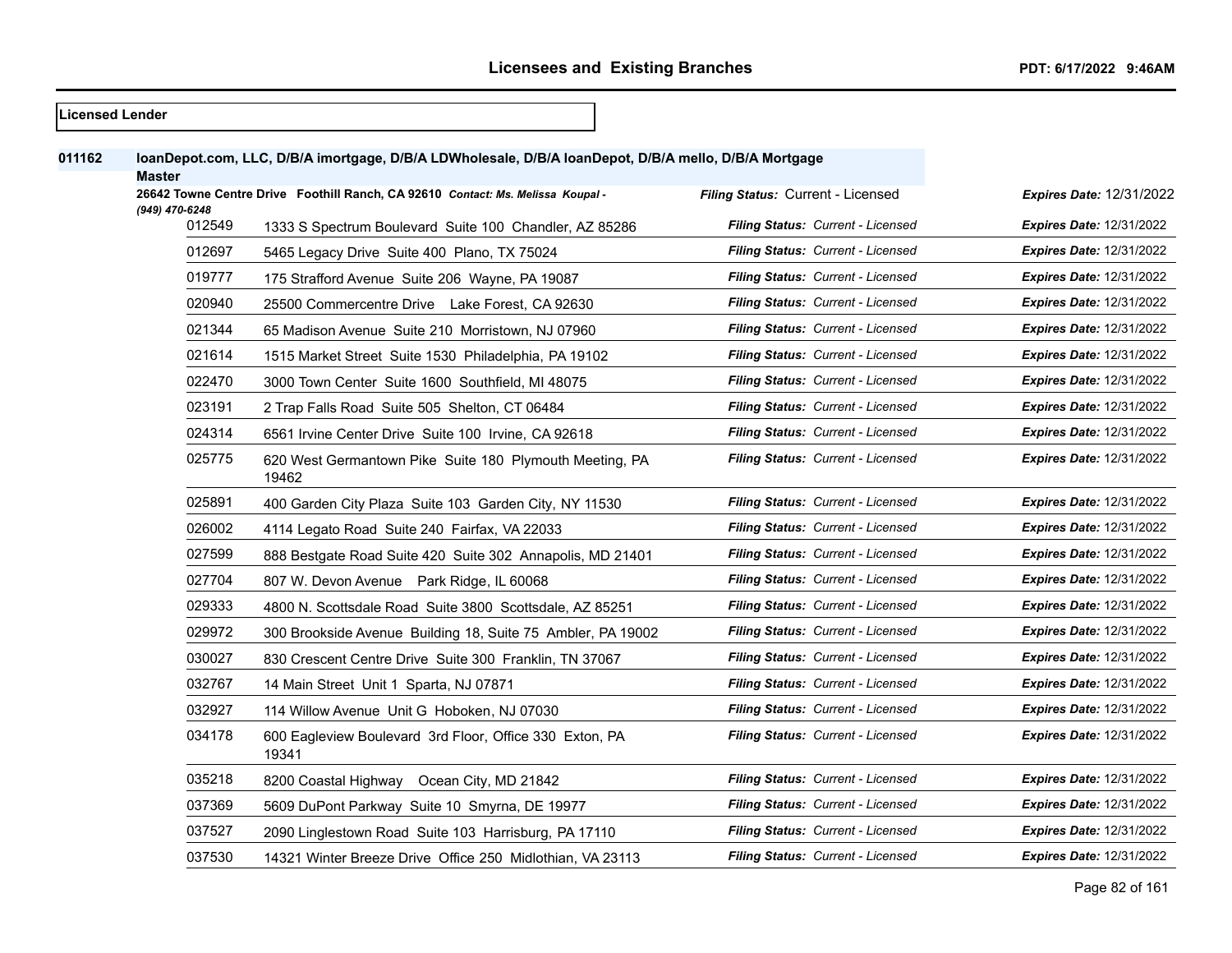| <b>ILicensed Lender</b> |                                           |                                                                                 |                                   |                                 |
|-------------------------|-------------------------------------------|---------------------------------------------------------------------------------|-----------------------------------|---------------------------------|
|                         |                                           | 24 Additional Locations Listed for File # 011162                                |                                   |                                 |
| 8272                    |                                           | LoanMax, L.L.C., D/B/A QuickClick Loans                                         |                                   |                                 |
|                         | (678) 823-4667                            | 1517 North DuPont Highway New Castle, DE 19720 Contact: John J McCloskey -      | Filing Status: Current - Licensed | <b>Expires Date: 12/31/2022</b> |
|                         | 8273                                      | 3440 Preston Ridge Road Suite 500 Alpharetta, GA 30005                          | Filing Status: Current - Licensed | <b>Expires Date: 12/31/2022</b> |
|                         |                                           | <b>Additional Locations Listed for File # 8272</b>                              |                                   |                                 |
| 034623                  | LoanSnap, Inc.                            |                                                                                 |                                   |                                 |
|                         | 323-4542                                  | 3070 Bristol Street Suite 200 Costa Mesa, CA 92626 Contact: Karl Jacob - (877)  | Filing Status: Current - Licensed | <b>Expires Date: 12/31/2022</b> |
| 031060                  | <b>Loansteady LLC</b>                     |                                                                                 |                                   |                                 |
|                         | $- (571)$ 236-6636                        | 8401 Greensboro Drive Suite 950 McLean, VA 22102 Contact: Ms. Dianna Rodriquez  | Filing Status: Current - Licensed | <b>Expires Date: 12/31/2022</b> |
| 026780                  | LoanUnited.com, LLC                       |                                                                                 |                                   |                                 |
|                         | (678) 515-5175                            | 3150 Holcomb Bridge Road 4th Floor Norcross, GA 30071 Contact: Christine Cole - | Filing Status: Current - Licensed | <b>Expires Date: 12/31/2022</b> |
| 019574                  | Longbridge Financial, LLC                 |                                                                                 |                                   |                                 |
|                         |                                           | One International Boulevard Suite 900 Mahwah, NJ 07495                          | Filing Status: Current - Licensed | <b>Expires Date: 12/31/2022</b> |
|                         | <b>Branches / Locations:</b><br>License # | Address                                                                         |                                   |                                 |
|                         | 020738                                    | 4601 Park Road Suite 500 Charlotte, NC 28209                                    | Filing Status: Current - Licensed | <b>Expires Date: 12/31/2022</b> |
|                         | 023732                                    | 945 Bunker Hill Road Suite 500 Houston, TX 77024                                | Filing Status: Current - Licensed | <b>Expires Date: 12/31/2022</b> |
|                         |                                           | 2 Additional Locations Listed for File # 019574                                 |                                   |                                 |
| 018115                  |                                           | Low VA Rates, LLC, D/B/A Elevate Mortgage Group                                 |                                   |                                 |
|                         | (801) 341-7074                            | 384 South 400 West Suite 100 Lindon, UT 84042 Contact: Mr. KC Bryan Smalley -   | Filing Status: Current - Licensed | <b>Expires Date: 12/31/2022</b> |
|                         | 020371                                    | 2510 Wigwam Parkway Suite 19B Henderson, NV 89074                               | Filing Status: Current - Licensed | <b>Expires Date: 12/31/2022</b> |
|                         | 028996                                    | 10091 Park Run Drive #170 Las Vegas, NV 89145                                   | Filing Status: Current - Licensed | <b>Expires Date: 12/31/2022</b> |
|                         |                                           | 2 Additional Locations Listed for File # 018115                                 |                                   |                                 |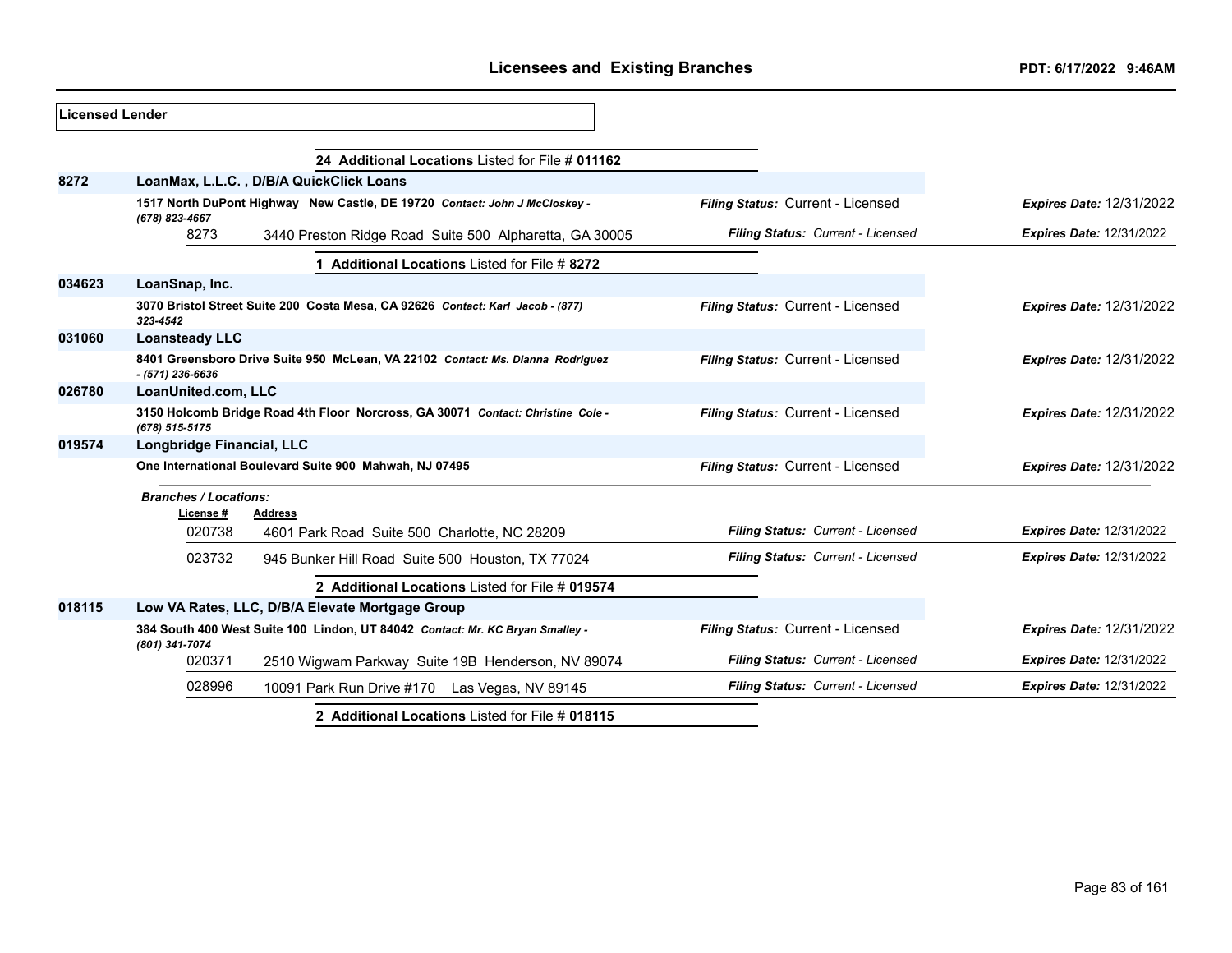| Licensed Lender |                                                                                                |                                                                              |                                   |                                 |
|-----------------|------------------------------------------------------------------------------------------------|------------------------------------------------------------------------------|-----------------------------------|---------------------------------|
| 017812          |                                                                                                | Lower, LLC, D/B/A Homeside Financial, D/B/A Lower                            |                                   |                                 |
|                 | 8621 Robert Fulton Drive Suite 150 Columbia, MD 21046 Contact: Sam Parsons -<br>(240) 747-7215 |                                                                              | Filing Status: Current - Licensed | <b>Expires Date: 12/31/2022</b> |
|                 | <b>Branches / Locations:</b>                                                                   |                                                                              |                                   |                                 |
|                 | License #                                                                                      | <b>Address</b>                                                               |                                   |                                 |
|                 | 018116                                                                                         | 8131 Smith's Mill Road 2nd Floor New Albany, OH 43054                        | Filing Status: Current - Licensed | <b>Expires Date: 12/31/2022</b> |
|                 | 018318                                                                                         | 9211 Corporate Boulevard Suite 290 Rockville, MD 20850                       | Filing Status: Current - Licensed | <b>Expires Date: 12/31/2022</b> |
|                 | 020413                                                                                         | 4000 Legato Road Suite 550 Fairfax, VA 22033                                 | Filing Status: Current - Licensed | <b>Expires Date: 12/31/2022</b> |
|                 | 022059                                                                                         | 8081 Arco Corporate Drive Suite 100 Raleigh, NC 27617                        | Filing Status: Current - Licensed | <b>Expires Date: 12/31/2022</b> |
|                 | 026736                                                                                         | 7501 Coastal Highway Suite 101 Ocean City, MD 21842                          | Filing Status: Current - Licensed | <b>Expires Date: 12/31/2022</b> |
|                 | 031373                                                                                         | 307 W Tremont Avenue Suite 200 Charlotte, NC 28503                           | Filing Status: Current - Licensed | <b>Expires Date: 12/31/2022</b> |
|                 | 031910                                                                                         | 150 N Radnor Chester Road F-200 Radnor, PA 19087                             | Filing Status: Current - Licensed | <b>Expires Date: 12/31/2022</b> |
|                 | 033361                                                                                         | 7775 Walton Parkway 1st Floor New Albany, OH 43054                           | Filing Status: Current - Licensed | <b>Expires Date: 12/31/2022</b> |
|                 | 034624                                                                                         | 215 W Penn. Avenue Cleona, PA 17042                                          | Filing Status: Current - Licensed | <b>Expires Date: 12/31/2022</b> |
|                 | 036604                                                                                         | 505 Independence Parkway Suite 240 Chesapeake, VA 23320                      | Filing Status: Current - Licensed | <b>Expires Date: 12/31/2022</b> |
|                 | 036861                                                                                         | 20 East Division Street Dover, DE 19901                                      | Filing Status: Current - Licensed | <b>Expires Date: 12/31/2022</b> |
|                 | 038131                                                                                         | 10000 Lincoln Drive E Suite 201 Marlton, NJ 08053                            | Filing Status: Current - Licensed | <b>Expires Date: 12/31/2022</b> |
|                 |                                                                                                | 12 Additional Locations Listed for File # 017812                             |                                   |                                 |
| 022631          | <b>Luxury Mortgage Corp.</b>                                                                   |                                                                              |                                   |                                 |
|                 | McDonald - (203) 327-4238                                                                      | Four Landmark Square Suite 300 Stamford, CT 06901 Contact: Cassandra         | Filing Status: Current - Licensed | <b>Expires Date: 12/31/2022</b> |
| 019060          | <b>LVNV Funding LLC</b>                                                                        |                                                                              |                                   |                                 |
|                 | Ciapi - (864) 248-8905                                                                         | 6801 South Cimarron Road Suite 424-J Greenville, SC 89113 Contact: Ms. Debra | Filing Status: Current - Licensed | <b>Expires Date: 12/31/2022</b> |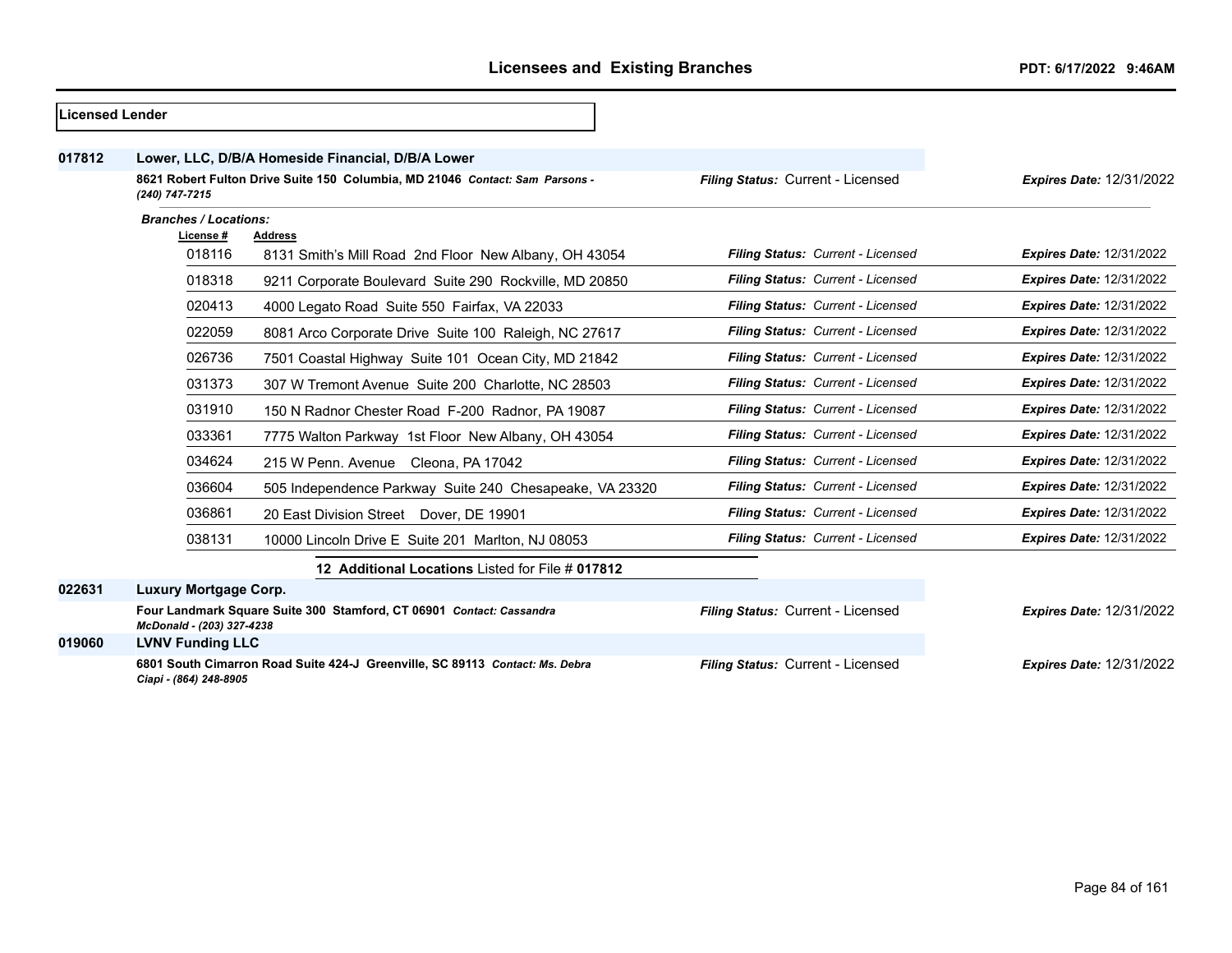| Licensed Lender |                                                                                                        |                                   |                                 |
|-----------------|--------------------------------------------------------------------------------------------------------|-----------------------------------|---------------------------------|
| 7040            | <b>Mariner Finance, LLC</b>                                                                            |                                   |                                 |
|                 | 8211 Town Center Drive Nottingham, MD 21236 Contact: Brent Nau - (443) 461-0734                        | Filing Status: Current - Licensed | <b>Expires Date: 12/31/2022</b> |
|                 | <b>Branches / Locations:</b>                                                                           |                                   |                                 |
|                 | License #<br><b>Address</b>                                                                            |                                   |                                 |
|                 | 009973<br>222 South DuPont Highway Suite 206 Dover, DE 19901                                           | Filing Status: Current - Licensed | <b>Expires Date: 12/31/2022</b> |
|                 | 018178<br>3616 Kirkwood Highway Suite D Wilmington, DE 19808                                           | Filing Status: Current - Licensed | <b>Expires Date: 12/31/2022</b> |
|                 | 7117<br>22826 Sussex Highway Seaford, DE 19973-5862                                                    | Filing Status: Current - Licensed | <b>Expires Date: 12/31/2022</b> |
|                 | 7118<br>1831 Pulaski Highway Bear, DE 19701                                                            | Filing Status: Current - Licensed | <b>Expires Date: 12/31/2022</b> |
|                 | 7869<br>28263 Lexus Drive Units 3 & 4 Milford, DE 19963                                                | Filing Status: Current - Licensed | <b>Expires Date: 12/31/2022</b> |
|                 | 5 Additional Locations Listed for File # 7040                                                          |                                   |                                 |
| 4250            | MAS Associates, LLC, D/B/A Equity Mortgage Lending, LLC                                                |                                   |                                 |
|                 | 66 Painters Mill Road Suite 202 Owings Mills, MD 21117 Contact: Mr. Mark<br>Greenberg - (410) 321-7800 | Filing Status: Current - Licensed | <b>Expires Date: 12/31/2022</b> |
| 019623          | Mason McDuffie Mortgage Corporation, D/B/A MasonMac                                                    |                                   |                                 |
|                 | 12647 Alcosta Boulevard Suite 300 San Ramon, CA 94583 Contact: Ashley Miller -<br>(925) 242-4423       | Filing Status: Current - Licensed | <b>Expires Date: 12/31/2022</b> |
| 036549          | <b>Massachusetts Eductional Financing Authority</b>                                                    |                                   |                                 |
|                 | 60 State Street Suite 900 Boston, MD 02109 Contact: Zarah Tringali - (617) 224-4847                    | Filing Status: Current - Licensed | <b>Expires Date: 12/31/2022</b> |
| 009971          | <b>MBA Mortgage Services Inc.</b>                                                                      |                                   |                                 |
|                 | 426 South Main Street Bel Air, MD 21014 Contact: Mr. Michael P Betley - (410)<br>420-6621              | Filing Status: Current - Licensed | <b>Expires Date: 12/31/2022</b> |
| 034935          | MC Financial, Inc., D/B/A Mortgage Intelligently                                                       |                                   |                                 |
|                 | 3 Bethesda Metro Center Suite 700 Bethesda, MD 20814                                                   | Filing Status: Current - Licensed | <b>Expires Date: 12/31/2022</b> |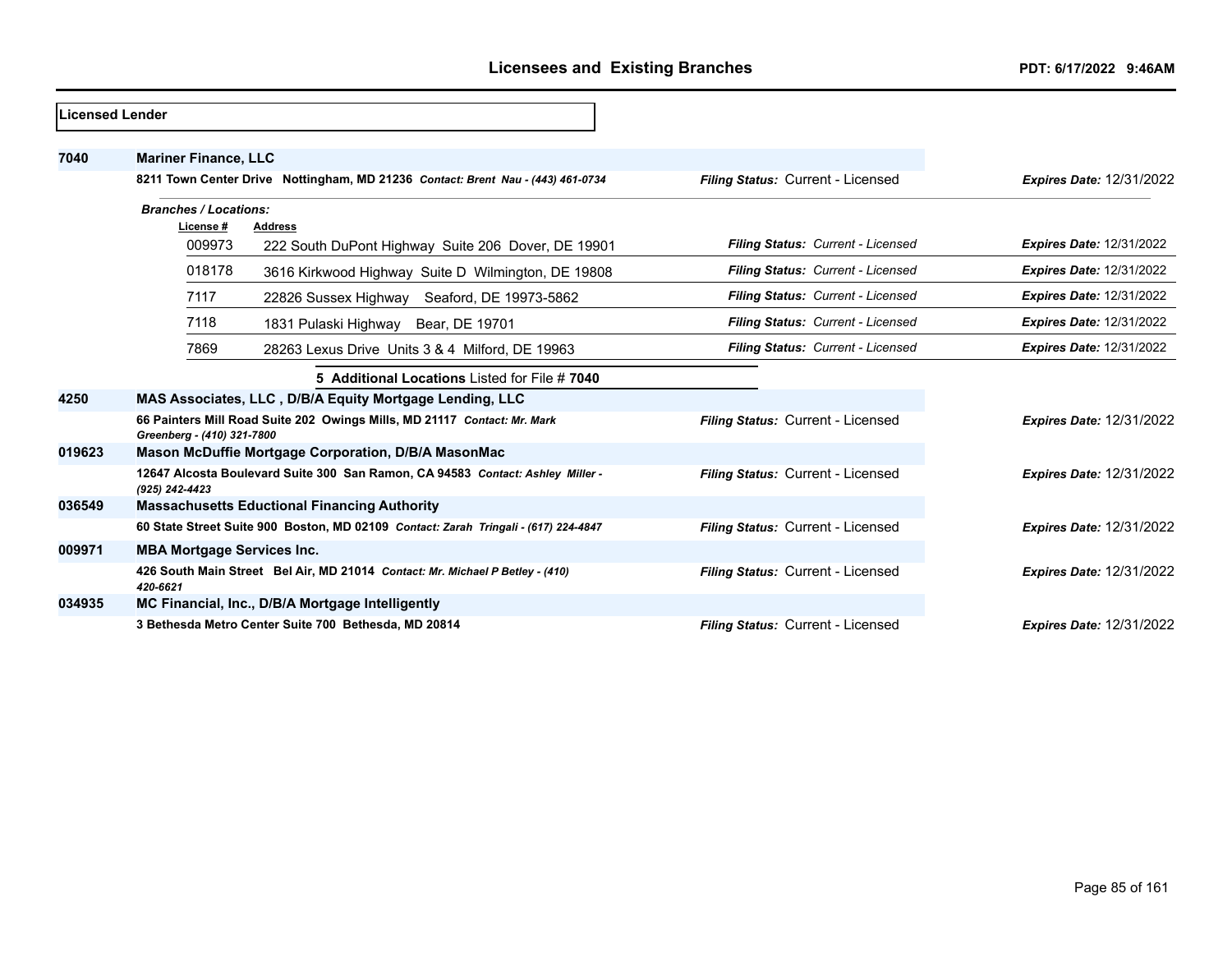| <b>Licensed Lender</b> |                                    |                                                                                      |                                   |                                 |
|------------------------|------------------------------------|--------------------------------------------------------------------------------------|-----------------------------------|---------------------------------|
| 011655                 | <b>McLean Mortgage Corporation</b> |                                                                                      |                                   |                                 |
|                        |                                    | 11325 Random Hills Road Suite 400 Fairfax, VA 22030 Contact: Mr. James Nader -       | Filing Status: Current - Licensed | <b>Expires Date: 12/31/2022</b> |
|                        | (703) 738-0900<br>028601           | 2951 Whiteford Road Suite 301 York, PA 17402                                         | Filing Status: Current - Licensed | <b>Expires Date: 12/31/2022</b> |
|                        | 028681                             | 220 East Main Street Suite A Salisbury, MD 21801                                     | Filing Status: Current - Licensed | <b>Expires Date: 12/31/2022</b> |
|                        | 028926                             | 7904 Coastal Highway Suite 5 Ocean City, MD 21842                                    | Filing Status: Current - Licensed | <b>Expires Date: 12/31/2022</b> |
|                        | 028981                             | 1148 W. Elm Avenue Hanover, PA 17331                                                 | Filing Status: Current - Licensed | <b>Expires Date: 12/31/2022</b> |
|                        | 035536                             | 5283 Corporate Drive Suite 102 Frederick, MD 21703                                   | Filing Status: Current - Licensed | <b>Expires Date: 12/31/2022</b> |
|                        | 036076                             | 12500 Fair Lakes Circle Suite 350 Fairfax, VA 22033                                  | Filing Status: Current - Licensed | <b>Expires Date: 12/31/2022</b> |
|                        | 036641                             | 1400 Front Avenue Suite 300 Lutherville, MD 21093                                    | Filing Status: Current - Licensed | <b>Expires Date: 12/31/2022</b> |
|                        | 036684                             | 31 East Front Street Media, PA 19063                                                 | Filing Status: Current - Licensed | <b>Expires Date: 12/31/2022</b> |
|                        | 036699                             | 1246 West Chester Pike Suite 311 West Chester, PA 19382                              | Filing Status: Current - Licensed | <b>Expires Date: 12/31/2022</b> |
|                        | 037705                             | 606 E Pitt Street Bedford, PA 15522                                                  | Filing Status: Current - Licensed | <b>Expires Date: 12/31/2022</b> |
|                        |                                    | 10 Additional Locations Listed for File # 011655                                     |                                   |                                 |
| 030959                 |                                    | MCM Holdings, Inc., D/B/A MCM Capital Solutions, D/B/A MCM Holdings, Inc. of Florida |                                   |                                 |
|                        | Camus - (305) 556-4422             | 14100 Palmetto Frontage Road Suite 300 Miami Lakes, FL 33016 Contact: Heather        | Filing Status: Current - Licensed | <b>Expires Date: 12/31/2022</b> |
| 012923                 | <b>MDE Home Loans, LLC</b>         |                                                                                      |                                   |                                 |
|                        | Danielle Mason - (732) 359-7426    | 766 Shrewsbury Avenue East Building, Suite 204 Tinton Falls, NJ 07724 Contact:       | Filing Status: Current - Licensed | <b>Expires Date: 12/31/2022</b> |
| 012354                 |                                    | Meadowbrook Financial Mortgage Bankers Corp.                                         |                                   |                                 |
|                        |                                    | 1600 Stewart Avenue Suite 701 Westbury, NY 11590                                     | Filing Status: Current - Licensed | <b>Expires Date: 12/31/2022</b> |
| 035860                 | <b>MEGA CAPITAL FUNDING, INC.</b>  |                                                                                      |                                   |                                 |
|                        | Kosoyan - (818) 657-2618           | 5000 N Parkway Calabasas Suite 100 Calabasas, CA 91302 Contact: Mr. John             | Filing Status: Current - Licensed | <b>Expires Date: 12/31/2022</b> |
| 011515                 |                                    | Member Advantage Mortgage, LLC                                                       |                                   |                                 |
|                        | Leep - (616) 682-1414              | 3330 Broadmoor Avenue SE Suite B Grand Rapids, MI 49512-8192 Contact: Jeff           | Filing Status: Current - Licensed | <b>Expires Date: 12/31/2022</b> |
| 019856                 | <b>Member First Mortgage, LLC</b>  |                                                                                      |                                   |                                 |
|                        | 301-6272                           | 616 44th Street SE Grand Rapids, MI 49548 Contact: Ms. Carmen Sherman - (616)        | Filing Status: Current - Licensed | <b>Expires Date: 12/31/2022</b> |
| 010006                 |                                    | <b>Mercedes-Benz Financial Services USA LLC</b>                                      |                                   |                                 |
|                        | 991-6632                           | 14372 Heritage Parkway Fort Worth, TX 76177 Contact: Steven C. Poling - (248)        | Filing Status: Current - Licensed | <b>Expires Date: 12/31/2022</b> |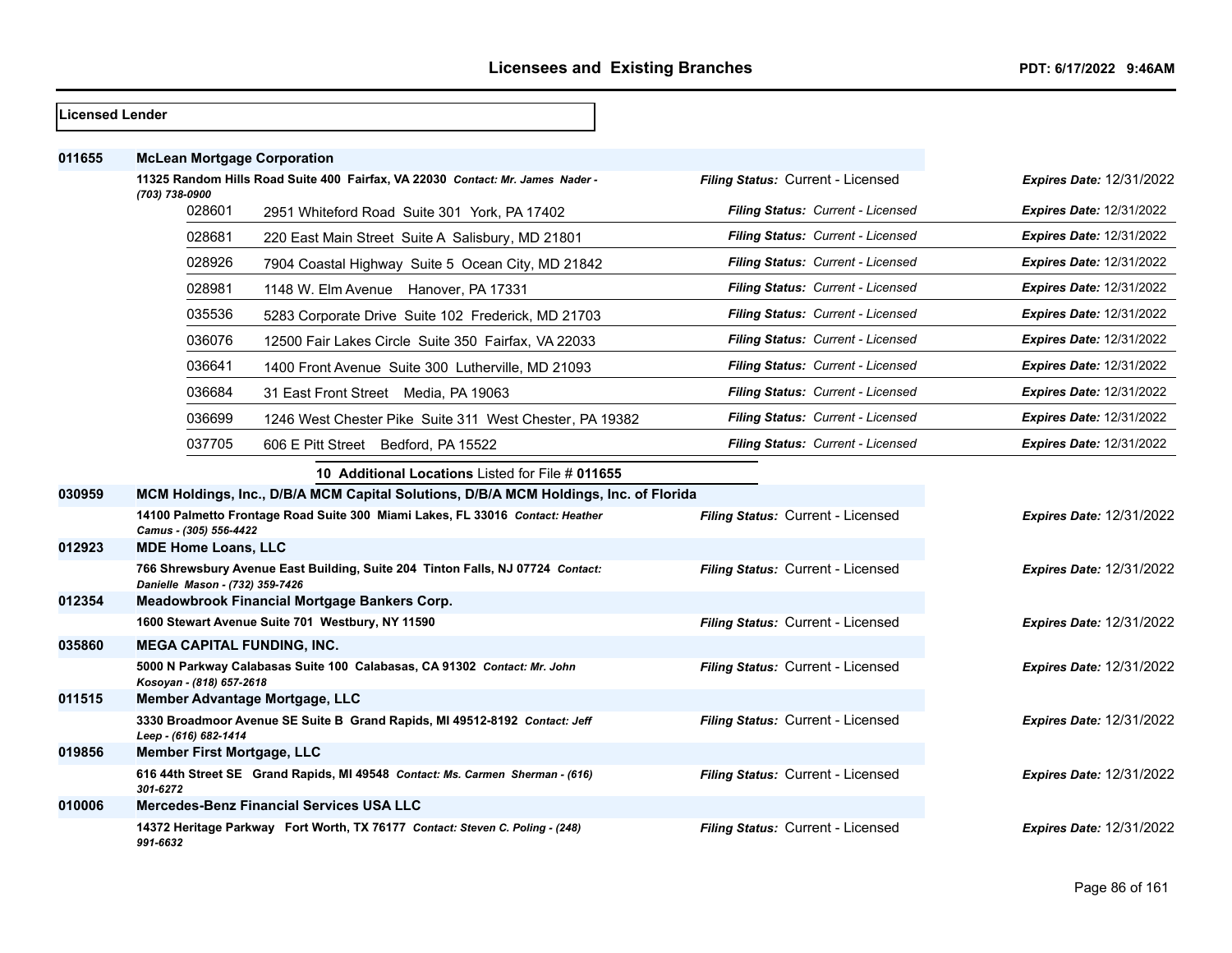| <b>Licensed Lender</b> |                                                                                                            |                                   |                                 |
|------------------------|------------------------------------------------------------------------------------------------------------|-----------------------------------|---------------------------------|
| 011767                 | <b>MGIC Mortgage Services, LLC</b>                                                                         |                                   |                                 |
|                        | 250 East Kilbourn Avenue Milwaukee, WI 53202 Contact: Ms. Ann K. Scherzinger -<br>(414) 347-6785           | Filing Status: Current - Licensed | <b>Expires Date: 12/31/2022</b> |
| 024477                 | Michigan Mutual, Inc., D/B/A MiMutual Mortgage                                                             |                                   |                                 |
|                        | 911 Military Street Port Huron, MI 48060 Contact: Milo Loop - (0.0) -                                      | Filing Status: Current - Licensed | <b>Expires Date: 12/31/2022</b> |
|                        | <b>Branches / Locations:</b>                                                                               |                                   |                                 |
|                        | License#<br><b>Address</b>                                                                                 |                                   |                                 |
|                        | 024479<br>8813 Waltham Woods Rd Unit #204 Baltimore, MD 21234                                              | Filing Status: Current - Licensed | <b>Expires Date: 12/31/2022</b> |
|                        | 1 Additional Locations Listed for File # 024477                                                            |                                   |                                 |
| 9680                   | <b>Mid-Island Mortgage Corp.</b>                                                                           |                                   |                                 |
|                        | 900 Merchants Concourse Suite 112 Westbury, NY 11590 Contact: Ms. Lynn Porter<br>$- (516)$ 348-0600        | Filing Status: Current - Licensed | <b>Expires Date: 12/31/2022</b> |
|                        | <b>Branches / Locations:</b>                                                                               |                                   |                                 |
|                        | License #<br><b>Address</b>                                                                                |                                   |                                 |
|                        | 022454<br>3701 Pender Drive Suite 110 Fairfax, VA 22030                                                    | Filing Status: Current - Licensed | <b>Expires Date: 12/31/2022</b> |
|                        | 1 Additional Locations Listed for File # 9680                                                              |                                   |                                 |
| 011512                 | <b>Midwest Loan Solutions, Inc.</b>                                                                        |                                   |                                 |
|                        | 400 Quincy Street 6th Floor Hancock, MI 49930 Contact: Dyann Osowski - (248)<br>254-8526                   | Filing Status: Current - Licensed | <b>Expires Date: 12/31/2022</b> |
|                        | <b>Branches / Locations:</b>                                                                               |                                   |                                 |
|                        | License #<br><b>Address</b>                                                                                |                                   |                                 |
|                        | 012287<br>29777 Telegraph Road Suite 3580 Southfield, MI 48034                                             | Filing Status: Current - Licensed | <b>Expires Date: 12/31/2022</b> |
|                        | 1 Additional Locations Listed for File # 011512                                                            |                                   |                                 |
| 028372                 | Mission Financial, LLC, D/B/A National Cash Lenders                                                        |                                   |                                 |
|                        | 7472 Waterside Loop Road Suite 110 Denver, NC 28037 Contact: Bart N Miller -<br>(913) 634-3498             | Filing Status: Current - Licensed | <b>Expires Date: 12/31/2022</b> |
| 032757                 | <b>Mission Loans, LLC</b>                                                                                  |                                   |                                 |
|                        | 5686 Dressler Road NW One Bancorp Building North Canton, OH 44720 Contact:<br>Holly Guest - (855) 904-3500 | Filing Status: Current - Licensed | <b>Expires Date: 12/31/2022</b> |
|                        | <b>Branches / Locations:</b>                                                                               |                                   |                                 |
|                        | License #<br><b>Address</b>                                                                                |                                   |                                 |
|                        | 032760<br>19500 Jamboree Road Suite 300 Irvine, CA 92612                                                   | Filing Status: Current - Licensed | <b>Expires Date: 12/31/2022</b> |
|                        | 036527<br>8700 Freeport Parkway Suite 160 Irving, TX 75063                                                 | Filing Status: Current - Licensed | <b>Expires Date: 12/31/2022</b> |
|                        | 2 Additional Locations Listed for File # 032757                                                            |                                   |                                 |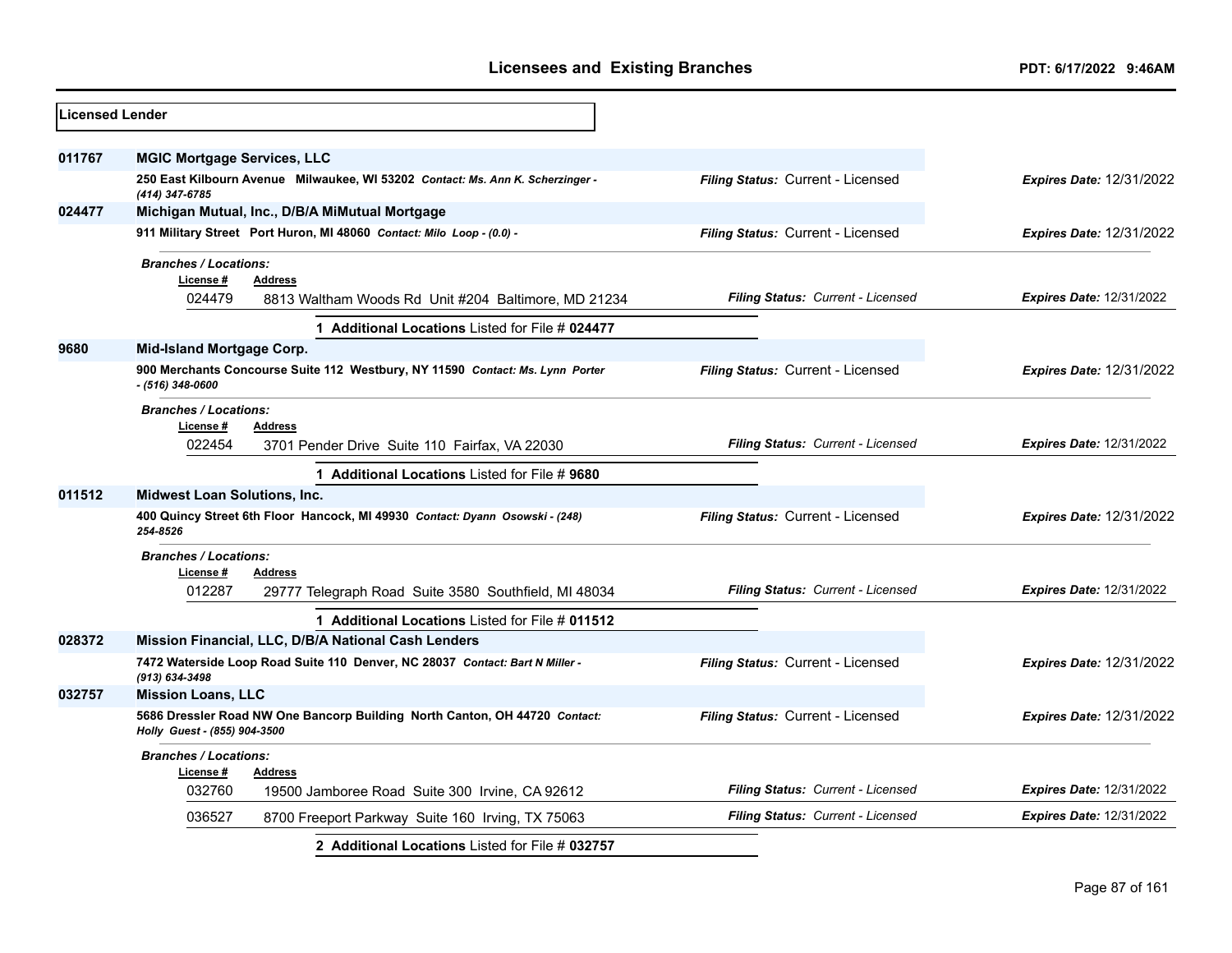| <b>Licensed Lender</b> |                                           |                                                                                 |                                   |                                 |
|------------------------|-------------------------------------------|---------------------------------------------------------------------------------|-----------------------------------|---------------------------------|
| 032837                 | <b>Mission Mortgage LLC</b>               |                                                                                 |                                   |                                 |
|                        | 312-4354                                  | 3401 A 8th Street NE Washington, DC 20017 Contact: Mr. Joshua Bishop - (864)    | Filing Status: Current - Licensed | <b>Expires Date: 12/31/2022</b> |
|                        | 035276                                    | 519 C Street NE Washington, DC 20002                                            | Filing Status: Current - Licensed | <b>Expires Date: 12/31/2022</b> |
|                        | 035525                                    | 20 W Gude Drive Suite 200 Rockville, MD 20850                                   | Filing Status: Current - Licensed | <b>Expires Date: 12/31/2022</b> |
|                        | 035632                                    | 4031 University Drive 5th Floor Fairfax, VA 22030                               | Filing Status: Current - Licensed | <b>Expires Date: 12/31/2022</b> |
|                        |                                           | 3 Additional Locations Listed for File # 032837                                 |                                   |                                 |
| 022693                 | <b>MLB Residential Lending, LLC</b>       |                                                                                 |                                   |                                 |
|                        | (732) 243-0102                            | 51 Commerce Street Suite 101 Springfield, NJ 07081 Contact: Mr. Richard Doran - | Filing Status: Current - Licensed | <b>Expires Date: 12/31/2022</b> |
|                        | <b>Branches / Locations:</b><br>License # | <b>Address</b>                                                                  |                                   |                                 |
|                        | 024029                                    | 242 Old New Brunswick Road Suite 415 Piscataway, NJ 08854                       | Filing Status: Current - Licensed | <b>Expires Date: 12/31/2022</b> |
|                        | 029832                                    | 10 Elizabeth Street Suite 302 River Edge, NJ 07661                              | Filing Status: Current - Licensed | <b>Expires Date: 12/31/2022</b> |
|                        | 035510                                    | 33 SE 7th Street Suite M Boca Raton, FL 33432                                   | Filing Status: Current - Licensed | <b>Expires Date: 12/31/2022</b> |
|                        |                                           | 3 Additional Locations Listed for File # 022693                                 |                                   |                                 |
| 8095                   |                                           | MLD Mortgage Inc., D/B/A Mortgage Lending Direct, D/B/A The Money Store         |                                   |                                 |
|                        | Zilberman - (0.0) -                       | 30B Vreeland Road Ste 200 & 220 Florham Park, NJ 07932 Contact: Mr. David J     | Filing Status: Current - Licensed | <b>Expires Date: 12/31/2022</b> |
|                        | 011096                                    | 6501 Congress Avenue Office 103 Boca Raton, FL 33487                            | Filing Status: Current - Licensed | <b>Expires Date: 12/31/2022</b> |
|                        | 021964                                    | 44715 Brimfield Drive Suite N240 Ashburn, VA 20147                              | Filing Status: Current - Licensed | <b>Expires Date: 12/31/2022</b> |
|                        | 036387                                    | 7208 W. Sand Lake Road Suite 305, Office 303 Orlando, FL<br>32819               | Filing Status: Current - Licensed | <b>Expires Date: 12/31/2022</b> |
|                        |                                           | 3 Additional Locations Listed for File # 8095                                   |                                   |                                 |
| 021644                 |                                           | MoneyKey - DE, Inc., D/B/A MoneyKey                                             |                                   |                                 |
|                        | 776-5477                                  | 69 Yonge Street Suite 600 Toronto, ON M5E 1 K3 Contact: Clive Kinross - (647)   | Filing Status: Current - Licensed | <b>Expires Date: 12/31/2022</b> |
|                        | <b>Branches / Locations:</b>              |                                                                                 |                                   |                                 |
|                        | License #<br>027159                       | <b>Address</b><br>161 Portage Avenue E Winnipeg, MB R3B 0Y4                     | Filing Status: Current - Licensed | <b>Expires Date: 12/31/2022</b> |
|                        |                                           | 1 Additional Locations Listed for File # 021644                                 |                                   |                                 |
| 023961                 | <b>MoneyLion of Delaware LLC</b>          |                                                                                 |                                   |                                 |
|                        | 251-1470                                  | 30 West 21st Street 9th Floor New York, NY 10010 Contact: Sam Everson - (605)   | Filing Status: Current - Licensed | <b>Expires Date: 12/31/2022</b> |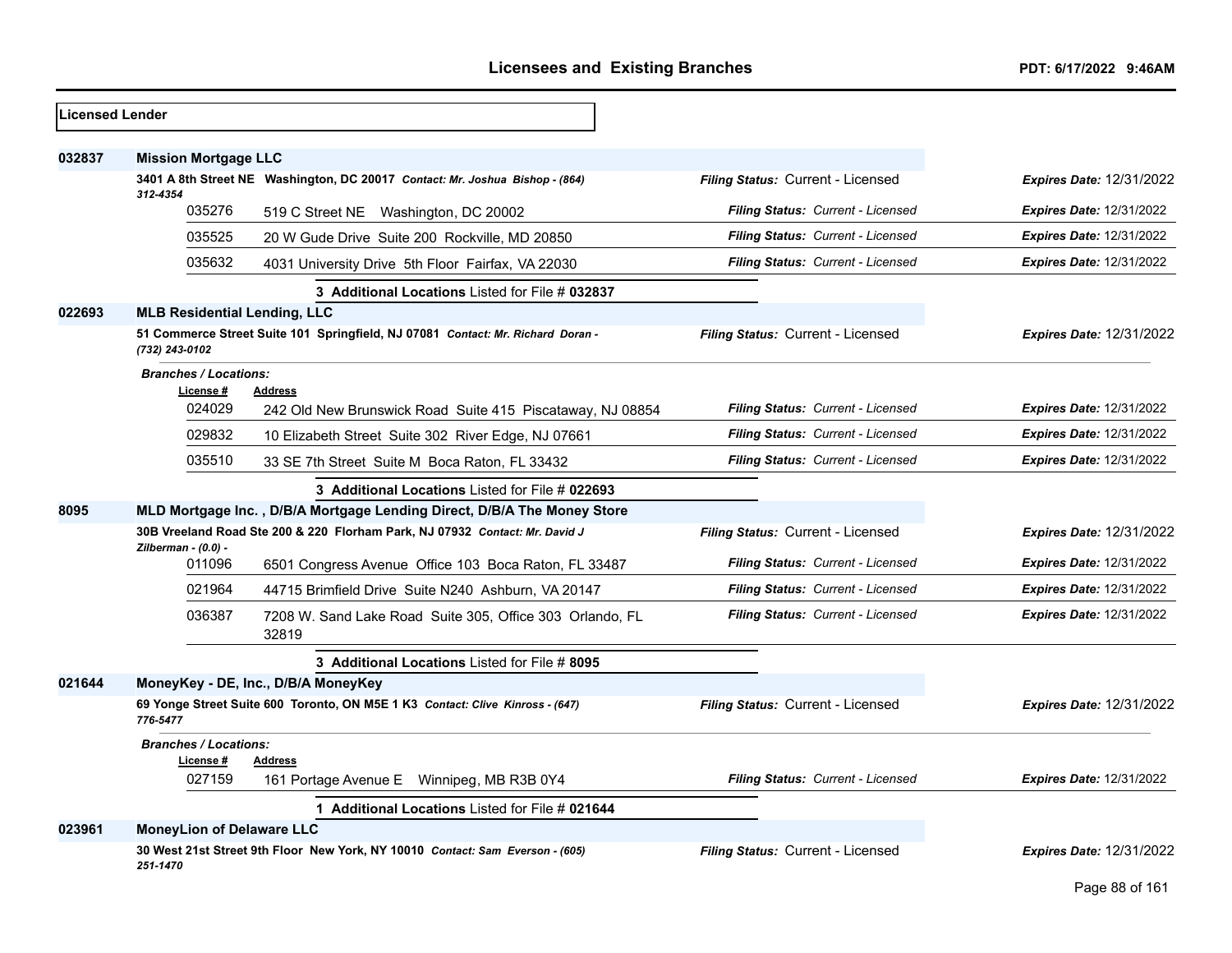|      | <b>Licensed Lender</b>                                      |                                                                                   |                                   |                                 |
|------|-------------------------------------------------------------|-----------------------------------------------------------------------------------|-----------------------------------|---------------------------------|
| 1577 |                                                             | Mortgage Access Corporation, D/B/A Weichert Financial Services                    |                                   |                                 |
|      | 401-5553                                                    | 225 Littleton Road Morris Plains, NJ 07950 Contact: Mr. William Metalsky - (973)  | Filing Status: Current - Licensed | <b>Expires Date: 12/31/2022</b> |
|      | 011808                                                      | 1901 Butterfield Road Suite 850 Downers Grove, IL 60515                           | Filing Status: Current - Licensed | <b>Expires Date: 12/31/2022</b> |
|      | 026943                                                      | 20400 Observation Drive Suite 200 Germantown, MD 20876                            | Filing Status: Current - Licensed | <b>Expires Date: 12/31/2022</b> |
|      | 028972                                                      | 1212 Baltimore Pike Chadds Ford, PA 19317                                         | Filing Status: Current - Licensed | <b>Expires Date: 12/31/2022</b> |
|      | 029247                                                      | 5070 Route 42 Turnersville, NJ 08012                                              | Filing Status: Current - Licensed | <b>Expires Date: 12/31/2022</b> |
|      | 029856                                                      | 1909 Route 70 East Suite 1 Cherry Hill, NJ 08003                                  | Filing Status: Current - Licensed | <b>Expires Date: 12/31/2022</b> |
|      | 030056                                                      | 4760 Limestone Road Wilmington, DE 19803                                          | Filing Status: Current - Licensed | <b>Expires Date: 12/31/2022</b> |
|      |                                                             | 6 Additional Locations Listed for File #1577                                      |                                   |                                 |
| 2325 | Mortgage America, Inc.                                      |                                                                                   |                                   |                                 |
|      |                                                             | 1425 Grape Street Whitehall, PA 18052 Contact: Christian Barrett - (610) 439-8000 | Filing Status: Current - Licensed | <b>Expires Date: 12/31/2022</b> |
|      | <b>Branches / Locations:</b><br>License #<br><b>Address</b> |                                                                                   |                                   |                                 |
|      | 018253                                                      | 1100 Berkshire Boulevard Wyomissing, PA 19610                                     | Filing Status: Current - Licensed | <b>Expires Date: 12/31/2022</b> |
|      | 018377                                                      | 600 West Germantown Pike Suite 400 Plymouth Meeting, PA<br>19462                  | Filing Status: Current - Licensed | <b>Expires Date: 12/31/2022</b> |
|      | 018487                                                      | 604 Yorklyn Hockessin, DE 19707                                                   | Filing Status: Current - Licensed | <b>Expires Date: 12/31/2022</b> |
|      | 019034                                                      | 1615 West Chester Pike Suite 103 West Chester, PA 19382                           | Filing Status: Current - Licensed | <b>Expires Date: 12/31/2022</b> |
|      | 019722                                                      | 1425 Grape Street Whitehall, PA 18052                                             | Filing Status: Current - Licensed | <b>Expires Date: 12/31/2022</b> |
|      | 021772                                                      | 404 Sumneytown Pike Suite 200 North Wales, PA 19454                               | Filing Status: Current - Licensed | <b>Expires Date: 12/31/2022</b> |
|      | 023258                                                      | 404 Main Street Pennsburg, PA 18073                                               | Filing Status: Current - Licensed | <b>Expires Date: 12/31/2022</b> |
|      | 023259                                                      | 4327 Route 309 Schnecksville, PA 18078                                            | Filing Status: Current - Licensed | <b>Expires Date: 12/31/2022</b> |
|      | 023380                                                      | 1036 E Philadelphia Avenue Gilbertsville, PA 19525                                | Filing Status: Current - Licensed | <b>Expires Date: 12/31/2022</b> |
|      | 026770                                                      | 115 Pheasant Run Suite 116 Newtown, PA 18940                                      | Filing Status: Current - Licensed | <b>Expires Date: 12/31/2022</b> |
|      | 034356                                                      | 1300 Horizon Drive Suite 108 Chalfont, PA 18914                                   | Filing Status: Current - Licensed | Expires Date: 12/31/2022        |
|      |                                                             | 11 Additional Locations Listed for File # 2325                                    |                                   |                                 |
| 7552 | <b>Mortgage Network Solutions, LLC</b>                      |                                                                                   |                                   |                                 |

**2036 Foulk Road Suite 102 Wilmington, DE 19810** *Contact: Ms. Cheryl A Rappucci - (302) 252-0100*

*Filing Status:* Current - Licensed *Expires Date:* 12/31/2022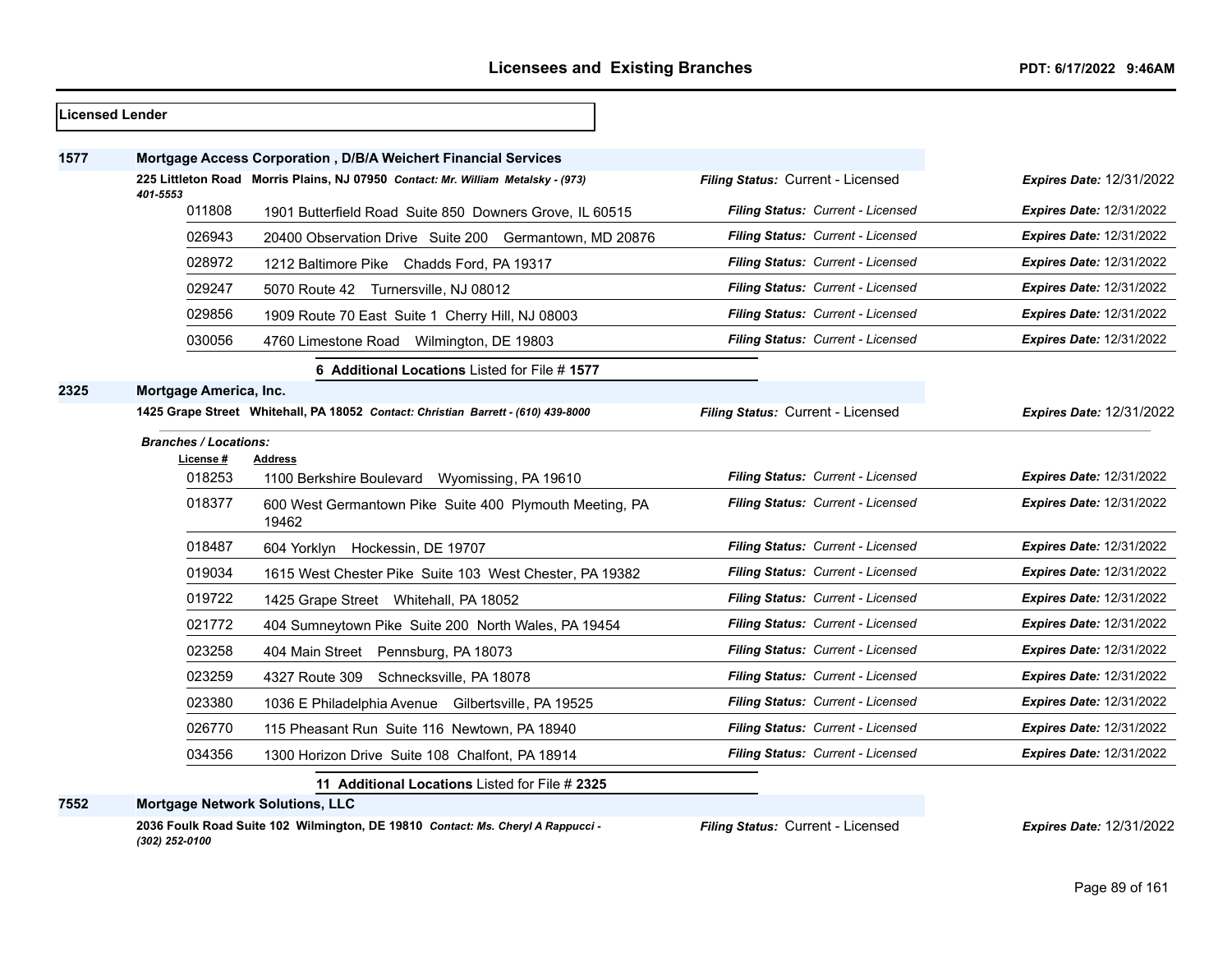| <b>ILicensed Lender</b> |                                     |                                                                                                                                                |                                   |                                 |
|-------------------------|-------------------------------------|------------------------------------------------------------------------------------------------------------------------------------------------|-----------------------------------|---------------------------------|
| 010168                  | Mortgage Network, Inc.              |                                                                                                                                                |                                   |                                 |
|                         |                                     | 99 Conifer Hill Drive 3rd Floor, Suite 300 Danvers, MA 01923 Contact: Mr. Douglas                                                              | Filing Status: Current - Licensed | Expires Date: 12/31/2022        |
|                         | N. Smith - (978) 777-7500<br>010413 | 180 Good Drive Lancaster, PA 17603                                                                                                             | Filing Status: Current - Licensed | <b>Expires Date: 12/31/2022</b> |
|                         | 010414                              | 300 Southborough Drive South Portland, ME 04106                                                                                                | Filing Status: Current - Licensed | <b>Expires Date: 12/31/2022</b> |
|                         | 011946                              | 228 W Church Street Salisbury, MD 21801                                                                                                        | Filing Status: Current - Licensed | Expires Date: 12/31/2022        |
|                         | 012173                              | 312 East Stein Highway Seaford, DE 19973                                                                                                       | Filing Status: Current - Licensed | <b>Expires Date: 12/31/2022</b> |
|                         | 029445                              | 1653 The Fairway Jenkintown, PA 19046                                                                                                          | Filing Status: Current - Licensed | <b>Expires Date: 12/31/2022</b> |
|                         |                                     | 5 Additional Locations Listed for File # 010168                                                                                                |                                   |                                 |
| 010363                  |                                     | Mortgage Research Center, LLC, D/B/A Paddio, D/B/A VALoans.com, D/B/A Veteran Loan Center, D/B/A                                               |                                   |                                 |
|                         | - (573) 876-2600                    | Veterans United Home Loans, D/B/A www.VAMortgageCenter.com<br>1400 Veterans United Drive Columbia, MO 65203 Contact: Mr. Justin Gardell Powell | Filing Status: Current - Licensed | Expires Date: 12/31/2022        |
|                         | 011959                              | 3212A Lemone Industrial Boulevard Columbia, MO 65201                                                                                           | Filing Status: Current - Licensed | <b>Expires Date: 12/31/2022</b> |
|                         | 011960                              | 11274 Renner Boulevard Lenexa, KS 66219                                                                                                        | Filing Status: Current - Licensed | <b>Expires Date: 12/31/2022</b> |
|                         | 019693                              | 2101 Chapel Plaza Court Columbia, MO 65203                                                                                                     | Filing Status: Current - Licensed | <b>Expires Date: 12/31/2022</b> |
|                         | 020682                              | 4700 S. Providence Road Columbia, MO 65217                                                                                                     | Filing Status: Current - Licensed | <b>Expires Date: 12/31/2022</b> |
|                         | 024740                              | 1500 Vandiver Drive Columbia, MO 65202                                                                                                         | Filing Status: Current - Licensed | <b>Expires Date: 12/31/2022</b> |
|                         | 029025                              | 111 Corporate Office Drive Suite 400 Earth City, MO 63045                                                                                      | Filing Status: Current - Licensed | <b>Expires Date: 12/31/2022</b> |
|                         | 030366                              | 1930 W Bennett Street Suite 100 Springfield, MO 65807                                                                                          | Filing Status: Current - Licensed | Expires Date: 12/31/2022        |
|                         |                                     | 7 Additional Locations Listed for File # 010363                                                                                                |                                   |                                 |
| 020424                  |                                     | <b>Mortgage Solutions of Colorado, LLC</b>                                                                                                     |                                   |                                 |
|                         | - (719) 531-3085                    | 5455 North Union Boulevard Colorado Springs, CO 80918 Contact: Brittany Young                                                                  | Filing Status: Current - Licensed | <b>Expires Date: 12/31/2022</b> |
|                         | <b>Branches / Locations:</b>        |                                                                                                                                                |                                   |                                 |
|                         | License #<br>023616                 | <b>Address</b><br>1721 West Valley Highway Units 1 & 2 Auburn, WA 98001                                                                        | Filing Status: Current - Licensed | <b>Expires Date: 12/31/2022</b> |
|                         | 033189                              | 810 Crescent Centre Drive Suite 180 Franklin, TN 37067                                                                                         | Filing Status: Current - Licensed | <b>Expires Date: 12/31/2022</b> |
|                         | 037016                              | 118 Vintage Park Suite W, Office 312 Houston, TX 77070                                                                                         | Filing Status: Current - Licensed | <b>Expires Date: 12/31/2022</b> |
|                         |                                     | 3 Additional Locations Listed for File # 020424                                                                                                |                                   |                                 |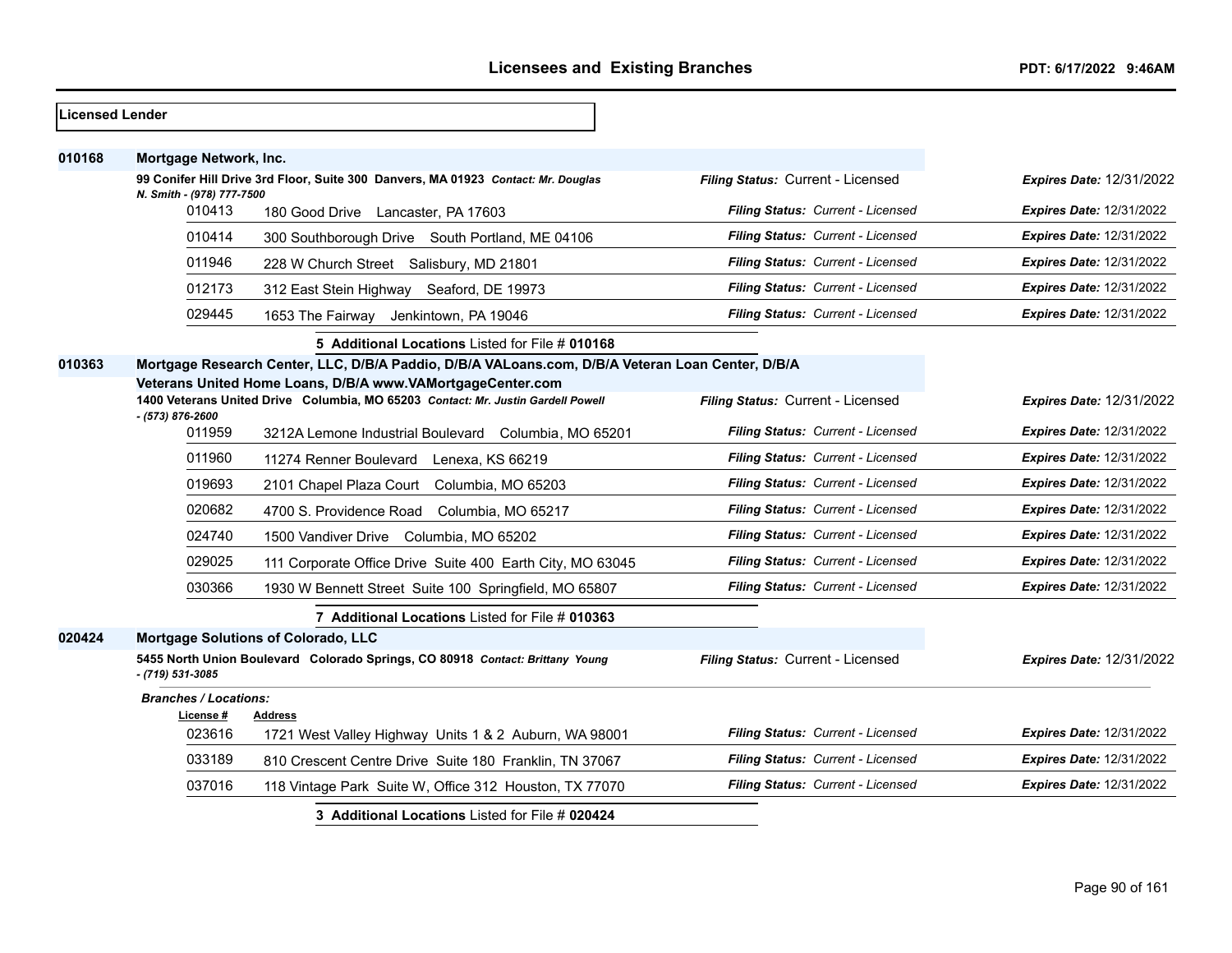| lLicensed Lender |                                                                                                     |                                          |                                 |
|------------------|-----------------------------------------------------------------------------------------------------|------------------------------------------|---------------------------------|
| 033068           | Mortgage Unlimited, L.L.C.                                                                          |                                          |                                 |
|                  | 222 Outwater Lane Suite 4B Garfield, NJ 07026 Contact: Mr. Justin Tagliareni - (973)<br>478-8444    | <b>Filing Status: Current - Licensed</b> | <b>Expires Date: 12/31/2022</b> |
| 029749           | <b>MortgageCountry, LLC</b>                                                                         |                                          |                                 |
|                  | 725 Skippack Pike Suite 340A Blue Bell, PA 19422 Contact: Mr. Ira M. Brownstein -<br>(484) 900-4100 | <b>Filing Status: Current - Licensed</b> | <b>Expires Date: 12/31/2022</b> |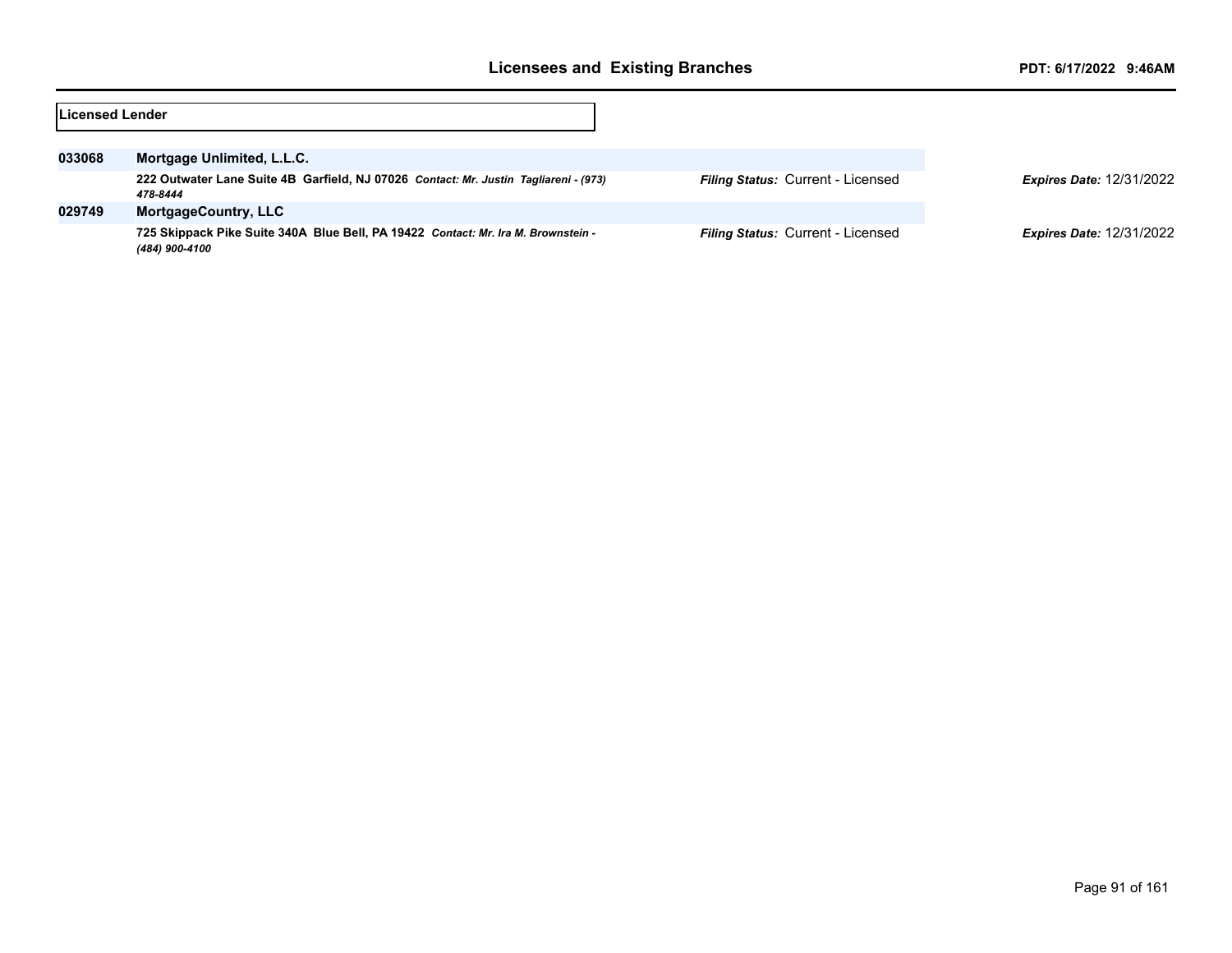#### **Licensed Lender**

| 012644 | <b>Movement Mortgage, LLC</b> |                                                                             |                                   |                                 |
|--------|-------------------------------|-----------------------------------------------------------------------------|-----------------------------------|---------------------------------|
|        | 227-3385                      | 8024 Calvin Hall Road Indian Land, SC 29707 Contact: Mr. John Third - (757) | Filing Status: Current - Licensed | <b>Expires Date: 12/31/2022</b> |
|        | 018345                        | 555 Fairmount Avenue Suite 201 Towson, MD 21286                             | Filing Status: Current - Licensed | <b>Expires Date: 12/31/2022</b> |
|        | 018463                        | 5700 Coastal Highway Suite 200 Ocean City, MD 21842                         | Filing Status: Current - Licensed | <b>Expires Date: 12/31/2022</b> |
|        | 019113                        | 2610 Course Road York, PA 17402                                             | Filing Status: Current - Licensed | <b>Expires Date: 12/31/2022</b> |
|        | 021013                        | 2200 Defense Highway Suite 204 Crofton, MD 21114                            | Filing Status: Current - Licensed | <b>Expires Date: 12/31/2022</b> |
|        | 021057                        | 2250 Hickory Road Suite 100 Plymouth Meeting, PA 19462                      | Filing Status: Current - Licensed | <b>Expires Date: 12/31/2022</b> |
|        | 021310                        | 9726 Old Bailes Road Suites 121 & 130 Fort Mill, SC 29707                   | Filing Status: Current - Licensed | <b>Expires Date: 12/31/2022</b> |
|        | 022215                        | 1400 North Providence Road Building 2, Suite 1000 Media, PA<br>19063        | Filing Status: Current - Licensed | <b>Expires Date: 12/31/2022</b> |
|        | 022864                        | 200 Continental Drive Suite 401, Office 403 Newark, DE 19713                | Filing Status: Current - Licensed | <b>Expires Date: 12/31/2022</b> |
|        | 023538                        | 207 West Main Street Suite 103 Salisbury, MD 21801                          | Filing Status: Current - Licensed | <b>Expires Date: 12/31/2022</b> |
|        | 024615                        | 3701 Pender Drive Suite 115 Fairfax, VA 22030                               | Filing Status: Current - Licensed | <b>Expires Date: 12/31/2022</b> |
|        | 025566                        | 854 1/2 Montgomery Avenue Narberth, PA 19072                                | Filing Status: Current - Licensed | <b>Expires Date: 12/31/2022</b> |
|        | 028783                        | 121 N. Cedar Crest Boulevard Suite E Allentown, PA 18104                    | Filing Status: Current - Licensed | <b>Expires Date: 12/31/2022</b> |
|        | 030415                        | 425 West North Avenue Suites 1B & 1C Chicago, IL 60610                      | Filing Status: Current - Licensed | <b>Expires Date: 12/31/2022</b> |
|        | 031199                        | 10550 Linden Lake Plaza Suite 300 Manassas, VA 20109                        | Filing Status: Current - Licensed | <b>Expires Date: 12/31/2022</b> |
|        | 034777                        | 1031 Route 22 Suite 203 Bridgewater, NJ 08807                               | Filing Status: Current - Licensed | <b>Expires Date: 12/31/2022</b> |
|        | 034874                        | 1542 Packer Avenue Philadelphia, PA 19145                                   | Filing Status: Current - Licensed | <b>Expires Date: 12/31/2022</b> |
|        | 034962                        | 200 Continental Drive Suite 401, Office 437 Newark, DE 19713                | Filing Status: Current - Licensed | <b>Expires Date: 12/31/2022</b> |
|        | 037402                        | 11821 Parklawn Drive Suite 105 Rockville, MD 20852                          | Filing Status: Current - Licensed | <b>Expires Date: 12/31/2022</b> |
|        | 037797                        | 17877 Von Karman Avenue Suite 230 Irvine, CA 92614-4201                     | Filing Status: Current - Licensed | <b>Expires Date: 12/31/2022</b> |
|        | 038102                        | 19600 W. Catawba Avenue Suites B201 and C201 Cornelius,<br><b>NC 28031</b>  | Filing Status: Current - Licensed | <b>Expires Date: 12/31/2022</b> |
|        |                               |                                                                             |                                   |                                 |

**20 Additional Locations** Listed for File # **012644**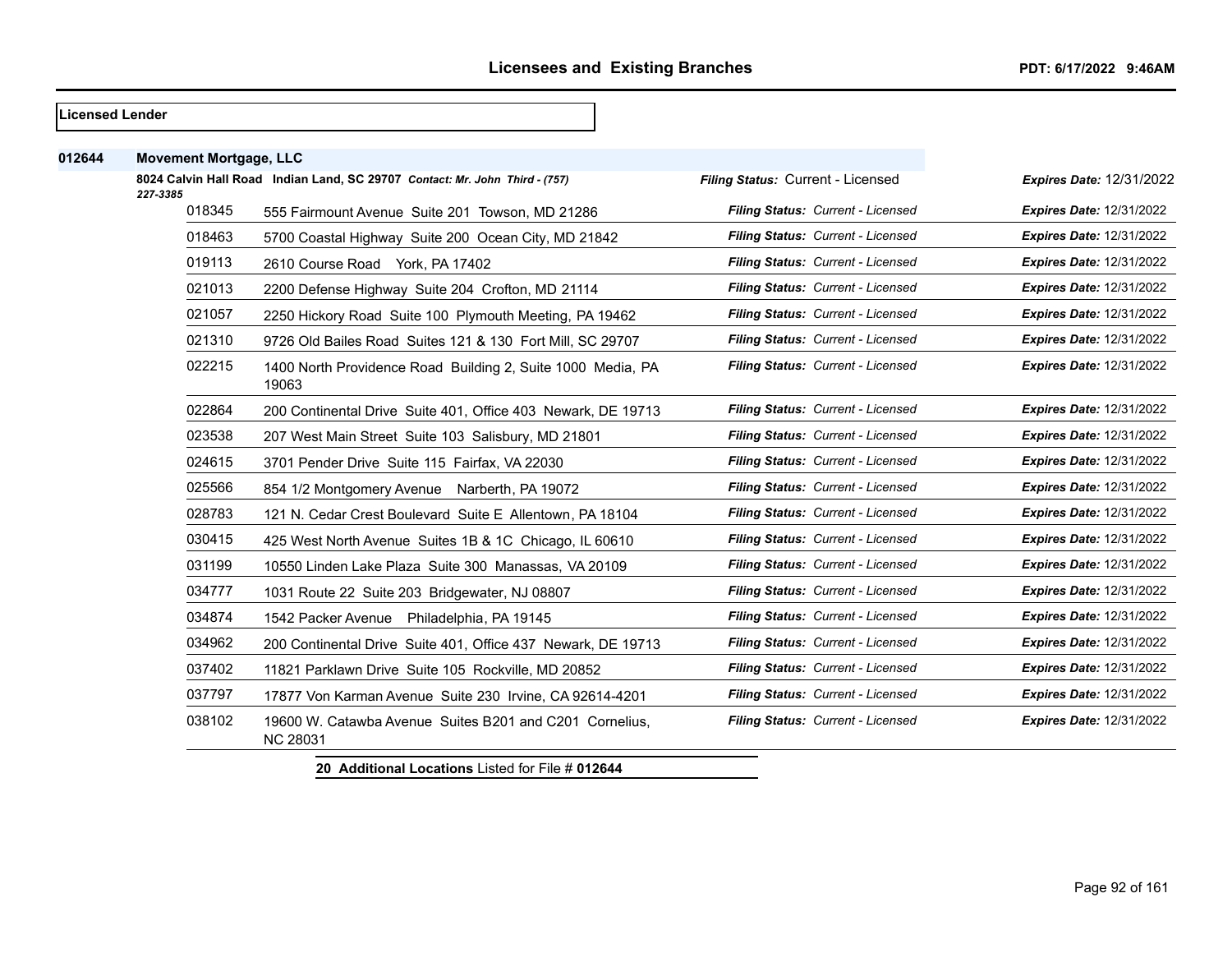| 028515 |                              | Mutual of Omaha Mortgage, Inc., D/B/A Mutual of Omaha Reverse Mortgage           |                                   |                                 |
|--------|------------------------------|----------------------------------------------------------------------------------|-----------------------------------|---------------------------------|
|        | 794-1906                     | 3131 Camino Del Rio N Suite 1100 San Diego, CA 92108 Contact: Eric Jones - (619) | Filing Status: Current - Licensed | Expires Date: 12/31/2022        |
|        | <b>Branches / Locations:</b> |                                                                                  |                                   |                                 |
|        | License #                    | <b>Address</b>                                                                   |                                   |                                 |
|        | 028609                       | 890 Cypress Avenue Suite 101 Redding, CA 96001                                   | Filing Status: Current - Licensed | <b>Expires Date: 12/31/2022</b> |
|        | 028625                       | 5800 Lombardo Center Seven Hills, OH 44131                                       | Filing Status: Current - Licensed | <b>Expires Date: 12/31/2022</b> |
|        | 028626                       | 116 Westminster Pike Suite 108-110 Reisterstown, MD 21136                        | Filing Status: Current - Licensed | <b>Expires Date: 12/31/2022</b> |
|        | 028634                       | 16090 Swingley Ridge Road Suite 500 Chesterfield, MO 63017                       | Filing Status: Current - Licensed | Expires Date: 12/31/2022        |
|        | 028661                       | 953 American Lane 1st Floor Schaumburg, IL 60173                                 | Filing Status: Current - Licensed | <b>Expires Date: 12/31/2022</b> |
|        | 028667                       | 100 W. 22nd Street Suite 101 Lombard, IL 60148                                   | Filing Status: Current - Licensed | <b>Expires Date: 12/31/2022</b> |
|        | 028668                       | 300 Centerville Road Suite 340 East Building Warwick, RI<br>02886                | Filing Status: Current - Licensed | <b>Expires Date: 12/31/2022</b> |
|        | 028702                       | 801 E. Morehead Street Suite 301 Charlotte, NC 28202                             | Filing Status: Current - Licensed | <b>Expires Date: 12/31/2022</b> |
|        | 028727                       | 8820 Columbia 100 Parkway Suite 201 Columbia, MD 21045                           | Filing Status: Current - Licensed | <b>Expires Date: 12/31/2022</b> |
|        | 028812                       | 401 S Old Woodward Suite 457 Birmingham, MI 48009                                | Filing Status: Current - Licensed | <b>Expires Date: 12/31/2022</b> |
|        | 028822                       | 400 Galleria Parkway Suite 1500, Office 83 Atlanta, GA 30339                     | Filing Status: Current - Licensed | <b>Expires Date: 12/31/2022</b> |
|        | 029188                       | 24700 Deepwater Drive #20 Saint Michaels, MD 21163                               | Filing Status: Current - Licensed | <b>Expires Date: 12/31/2022</b> |
|        | 029334                       | 6430 Oak Canyon Suite 100 Irvine, CA 92618                                       | Filing Status: Current - Licensed | <b>Expires Date: 12/31/2022</b> |
|        | 029602                       | 9401 Indian Creek Parkway Suite 570 Overland Park, KS<br>66210                   | Filing Status: Current - Licensed | <b>Expires Date: 12/31/2022</b> |
|        | 030803                       | 4902 Eisenhower Boulevard Suite 385 Tampa, FL 33634                              | Filing Status: Current - Licensed | <b>Expires Date: 12/31/2022</b> |
|        | 031453                       | 10909 Mill Valley Road Suite 200 Omaha, NE 68154                                 | Filing Status: Current - Licensed | <b>Expires Date: 12/31/2022</b> |
|        | 032118                       | 4835 LBJ Freeway Suite 320 Dallas, TX 75244                                      | Filing Status: Current - Licensed | <b>Expires Date: 12/31/2022</b> |
|        | 032141                       | 209 W Main Street Hartselle, AL 35640                                            | Filing Status: Current - Licensed | <b>Expires Date: 12/31/2022</b> |
|        | 033699                       | 40 Eisenhower Drive Suite 201 Paramus, NJ 07652                                  | Filing Status: Current - Licensed | <b>Expires Date: 12/31/2022</b> |
|        | 033829                       | 25 Washington Lane Suite 10A Wyncote, PA 19095                                   | Filing Status: Current - Licensed | <b>Expires Date: 12/31/2022</b> |
|        | 036552                       | 3065 William Street Suite 408 Cape Girardeau, MO 63703                           | Filing Status: Current - Licensed | <b>Expires Date: 12/31/2022</b> |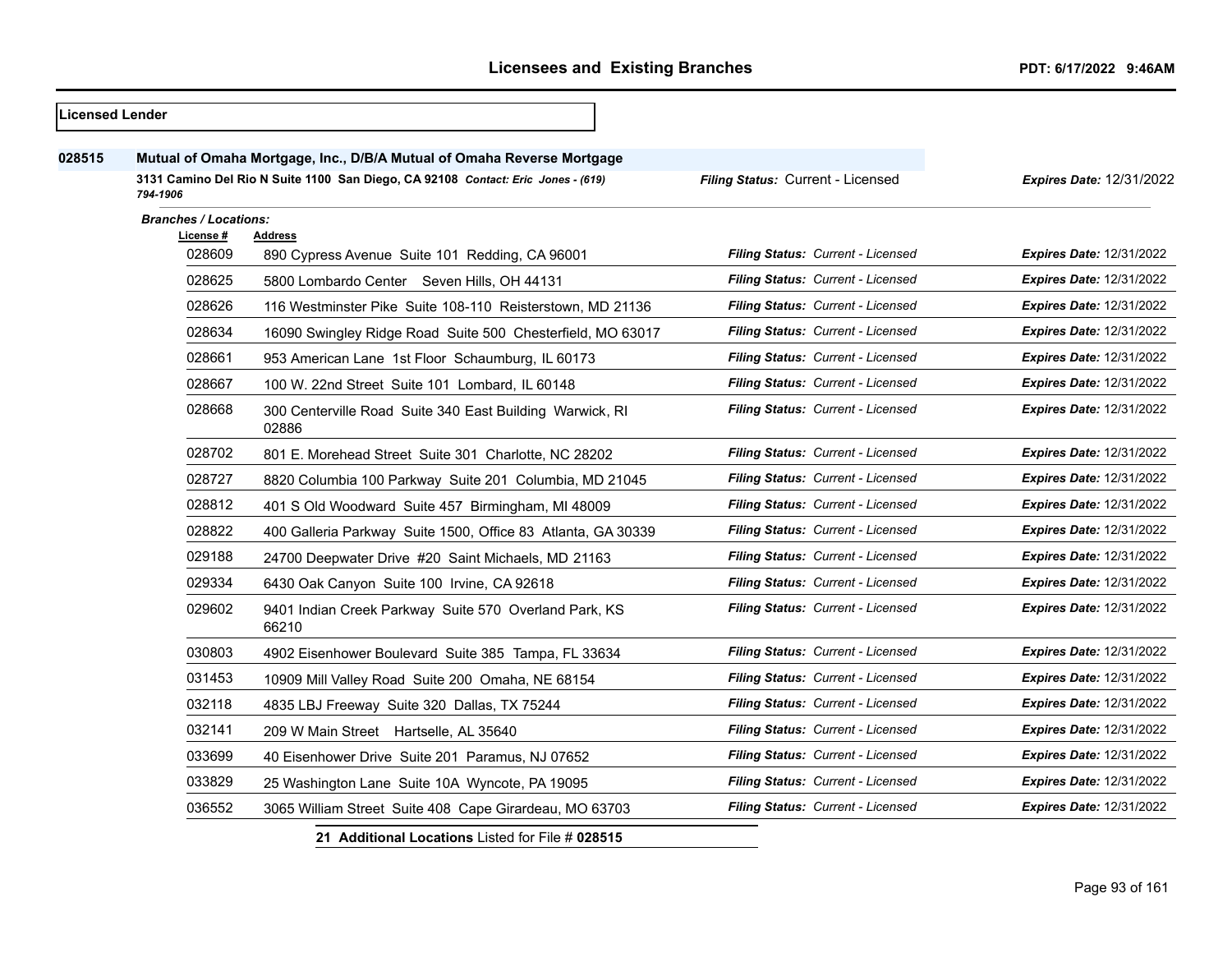| Licensed Lender |                                        |                                                                                 |                                          |                                 |
|-----------------|----------------------------------------|---------------------------------------------------------------------------------|------------------------------------------|---------------------------------|
| 028884          | My Mortgage, Inc.                      |                                                                                 |                                          |                                 |
|                 | (410) 696-7543                         | 2191 Defense Highway Unit 304B Crofton, MD 21114 Contact: Ashley Goodman -      | Filing Status: Current - Licensed        | <b>Expires Date: 12/31/2022</b> |
| 020983          | myCUmortgage, LLC                      |                                                                                 |                                          |                                 |
|                 | Coon - (937) 912-7478                  | 3560 Pentagon Boulevard Suite 301 Beavercreek, OH 45431-1706 Contact: Tonya     | Filing Status: Current - Licensed        | <b>Expires Date: 12/31/2022</b> |
| 023415          | <b>Nation One Mortgage Corporation</b> |                                                                                 |                                          |                                 |
|                 | 334-3333                               | 701 Route 73 North Suite 2 Marlton, NJ 08053 Contact: Mr. Joseph Lang - (856)   | Filing Status: Current - Licensed        | <b>Expires Date: 12/31/2022</b> |
| 026639          |                                        | National Energy Improvement Fund, LLC                                           |                                          |                                 |
|                 | (484) 838-5469                         | 1005 Brookside Road Suite 200 Allentown, PA 18106 Contact: Laura S Nelson -     | Filing Status: Current - Licensed        | <b>Expires Date: 12/31/2022</b> |
| 8229            |                                        | National Financial LLC, D/B/A Loan Till Payday                                  |                                          |                                 |
|                 | (302) 328-1370                         | 1511 North Dupont Highway New Castle, DE 19720 Contact: Timothy McFeeters -     | Filing Status: Current - Licensed        | <b>Expires Date: 12/31/2022</b> |
|                 | 011148                                 | 2604 Philadelphia Pike Claymont, DE 19703                                       | Filing Status: Current - Licensed        | <b>Expires Date: 12/31/2022</b> |
|                 | 011651                                 | 178A North DuPont Highway<br>Dover, DE 19901                                    | Filing Status: Current - Licensed        | <b>Expires Date: 12/31/2022</b> |
|                 | 011670                                 | 1053A North Walnut Street Milford, DE 19963                                     | Filing Status: Current - Licensed        | <b>Expires Date: 12/31/2022</b> |
|                 | 011671                                 | 1102 S State Street<br>Dover, DE 19901                                          | Filing Status: Current - Licensed        | <b>Expires Date: 12/31/2022</b> |
|                 | 011710                                 | 403 East Main Street Middletown, DE 19709                                       | Filing Status: Current - Licensed        | <b>Expires Date: 12/31/2022</b> |
|                 | 011711                                 | 23442 Sussex Highway<br>Seaford, DE 19973                                       | Filing Status: Current - Licensed        | <b>Expires Date: 12/31/2022</b> |
|                 | 011977                                 | 28521 DuPont Boulevard Millsboro, DE 19966                                      | Filing Status: Current - Licensed        | <b>Expires Date: 12/31/2022</b> |
|                 | 011999                                 | 9537 Bridgeville Center Unit 4 Bridgeville, DE 19933                            | <b>Filing Status: Current - Licensed</b> | <b>Expires Date: 12/31/2022</b> |
|                 | 012212                                 | 502 North BiState Boulevard<br>Delmar, DE 19940                                 | Filing Status: Current - Licensed        | <b>Expires Date: 12/31/2022</b> |
|                 | 020691                                 | 38223 DuPont Boulevard Unit 7 Selbyville, DE 19975                              | Filing Status: Current - Licensed        | <b>Expires Date: 12/31/2022</b> |
|                 | 020692                                 | 14 Marrows Road Unit B Newark, DE 19713                                         | <b>Filing Status: Current - Licensed</b> | <b>Expires Date: 12/31/2022</b> |
|                 | 8231                                   | 1935 West 4th Street Wilmington, DE 19805                                       | Filing Status: Current - Licensed        | <b>Expires Date: 12/31/2022</b> |
|                 | 8970                                   | 1719 White Clay Shopping Ctr. Pulaski Hwy. & Salem Church<br>Rd. Bear, DE 19701 | Filing Status: Current - Licensed        | <b>Expires Date: 12/31/2022</b> |
|                 | 9806                                   | 107 North Maryland Avenue Wilmington, DE 19804                                  | <b>Filing Status: Current - Licensed</b> | <b>Expires Date: 12/31/2022</b> |
|                 |                                        | 14 Additional Locations Listed for File # 8229                                  |                                          |                                 |
| 033893          |                                        | Nations Home Loans LLC, D/B/A Houwzer Mortgage                                  |                                          |                                 |

**1435 Walnut Street 3rd Floor Philadelphia, PA 19102** *Contact: Mr. Mike Mikhail - (484) 844-7891*

*Filing Status:* Current - Licensed *Expires Date:* 12/31/2022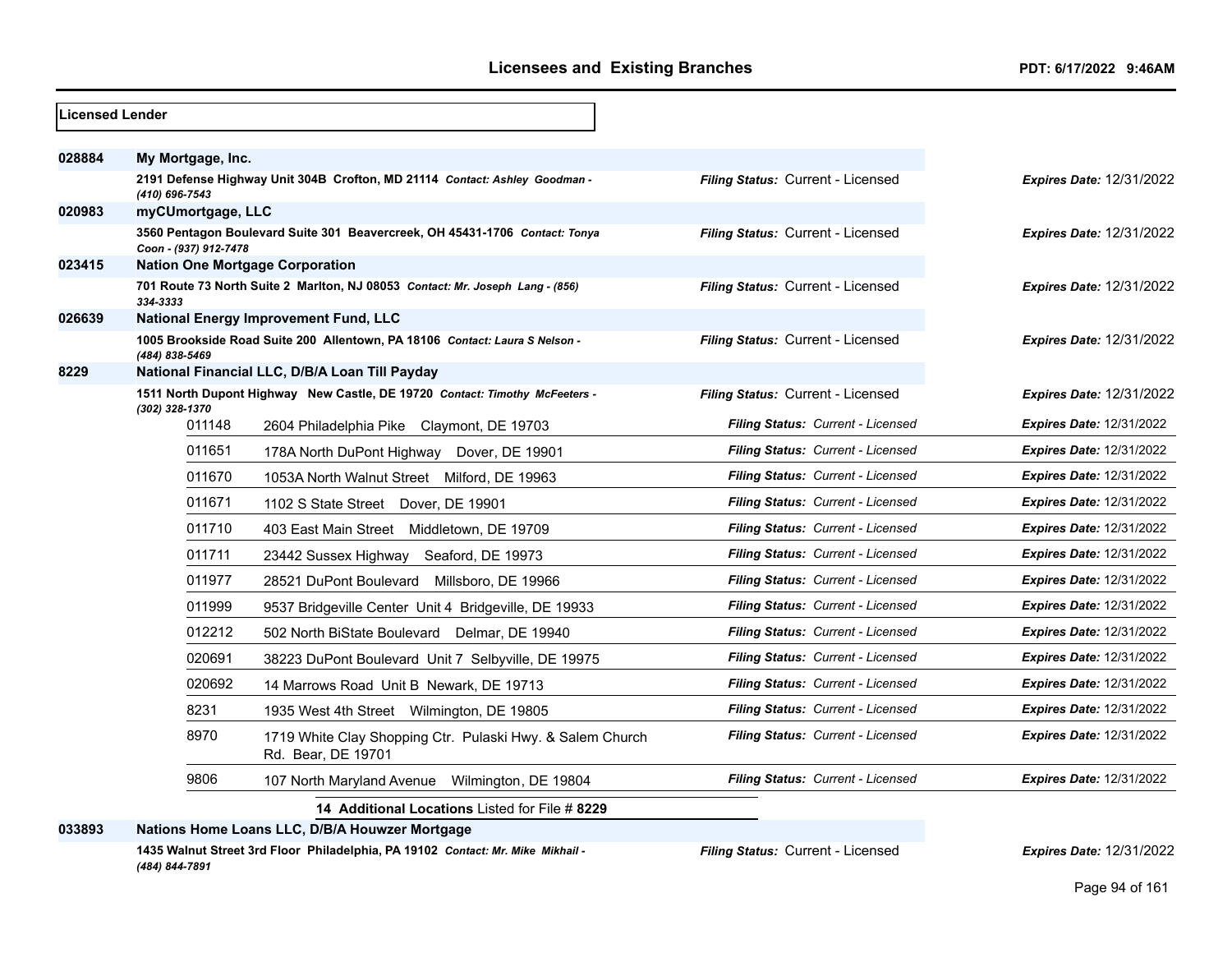| <b>Licensed Lender</b> |                                 |                                                                                                      |                                   |                                 |
|------------------------|---------------------------------|------------------------------------------------------------------------------------------------------|-----------------------------------|---------------------------------|
| 9421                   |                                 | Nations Lending Corporation, D/B/A Nations Lending, D/B/A NLC Loans                                  |                                   |                                 |
|                        | $(216) 503 - 6762$              | 4 Summit Park Drive Suite 200 Independence, OH 44131 Contact: Mr. Jeff Goshert -                     | Filing Status: Current - Licensed | <b>Expires Date: 12/31/2022</b> |
|                        | 020282                          | 37 North Orange Avenue Suite 504 Orlando, FL 32801                                                   | Filing Status: Current - Licensed | <b>Expires Date: 12/31/2022</b> |
|                        | 024061                          | 1615 Pontiac Avenue Unit 3 Cranston, RI 02920                                                        | Filing Status: Current - Licensed | <b>Expires Date: 12/31/2022</b> |
|                        | 025875                          | 2525 Augustine Herman Highway Suite E Chesapeake City,<br>MD 21915                                   | Filing Status: Current - Licensed | <b>Expires Date: 12/31/2022</b> |
|                        | 025902                          | 9927 Stephen Decatur Highway Suite 16 Ocean City, MD<br>21842                                        | Filing Status: Current - Licensed | <b>Expires Date: 12/31/2022</b> |
|                        | 027532                          | 5005 Rockside Road Suite 460 Independence, OH 44131                                                  | Filing Status: Current - Licensed | <b>Expires Date: 12/31/2022</b> |
|                        | 027583                          | 10055 Sweet Valley Drive Unit 2 Valley View, OH 44125                                                | Filing Status: Current - Licensed | <b>Expires Date: 12/31/2022</b> |
|                        | 027916                          | 19621 Blue Bird Lane Suite 3-Upper level Rehoboth Beach, DE<br>19971                                 | Filing Status: Current - Licensed | <b>Expires Date: 12/31/2022</b> |
|                        | 034625                          | 401B E. Main Street Unit 4 Middletown, DE 19709                                                      | Filing Status: Current - Licensed | <b>Expires Date: 12/31/2022</b> |
|                        | 035488                          | 200 Continental Drive Suite 401, Office 421 Newark, DE 19713                                         | Filing Status: Current - Licensed | <b>Expires Date: 12/31/2022</b> |
|                        | 037780                          | 1521 Concord Pike Suite 102 Wilmington, DE 19803                                                     | Filing Status: Current - Licensed | <b>Expires Date: 12/31/2022</b> |
|                        | 038328                          | 4343 N Scottsdale Road Suite 150, Office 115 Scottsdale, AZ<br>85251                                 | Filing Status: Current - Licensed | <b>Expires Date: 12/31/2022</b> |
|                        |                                 | 11 Additional Locations Listed for File #9421                                                        |                                   |                                 |
| 019988                 | modi Ioans, D/B/A modi mortgage | Nations Reliable Lending, LLC, D/B/A modi, D/B/A modi digital mortgage, D/B/A modi home loans, D/B/A |                                   |                                 |
|                        | 275-1300                        | 1220 Augusta Drive Suite 600 Houston, TX 77057 Contact: Mr. Ron Zach - (713)                         | Filing Status: Current - Licensed | <b>Expires Date: 12/31/2022</b> |
|                        | 031638                          | 8900 Business Park Drive Austin, TX 78759                                                            | Filing Status: Current - Licensed | <b>Expires Date: 12/31/2022</b> |
|                        |                                 | 1 Additional Locations Listed for File # 019988                                                      |                                   |                                 |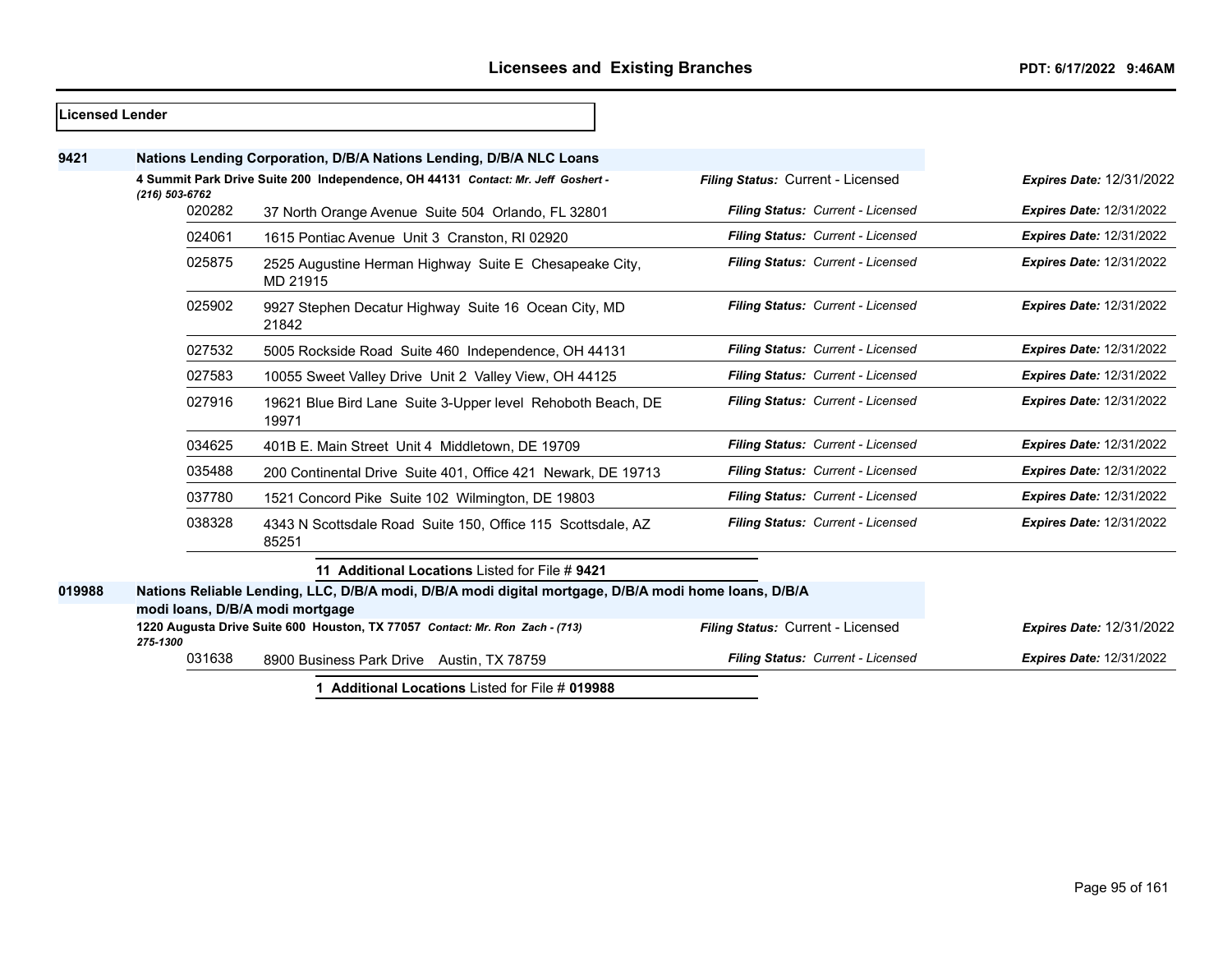$\overline{\phantom{0}}$ 

| <b>Licensed Lender</b> |                                                                                                                                                                                                                                    |                                                                                             |                                   |                                 |
|------------------------|------------------------------------------------------------------------------------------------------------------------------------------------------------------------------------------------------------------------------------|---------------------------------------------------------------------------------------------|-----------------------------------|---------------------------------|
| 5256                   | <b>Servicing</b>                                                                                                                                                                                                                   | Nationstar Mortgage LLC, D/B/A Champion Mortgage Company, D/B/A Mr. Cooper, D/B/A RightPath |                                   |                                 |
|                        | 8950 Cypress Waters Boulevard Coppell, TX 75019 Contact: Kurt Johnson - (469)<br>426-3006                                                                                                                                          |                                                                                             | Filing Status: Current - Licensed | <b>Expires Date: 12/31/2022</b> |
|                        | 011301                                                                                                                                                                                                                             | 4000 Horizon Way Suite 150 Irving, TX 75063                                                 | Filing Status: Current - Licensed | <b>Expires Date: 12/31/2022</b> |
|                        | 012706                                                                                                                                                                                                                             | 1600 East St. Andrew Place Suite 100 Santa Ana, CA 92705                                    | Filing Status: Current - Licensed | <b>Expires Date: 12/31/2022</b> |
|                        | 012792                                                                                                                                                                                                                             | 2501 South Price Road Suite 105 Chandler, AZ 85286                                          | Filing Status: Current - Licensed | <b>Expires Date: 12/31/2022</b> |
|                        | 026669                                                                                                                                                                                                                             | 800 State Highway 121 Lewisville, TX 75057                                                  | Filing Status: Current - Licensed | <b>Expires Date: 12/31/2022</b> |
|                        | 031293                                                                                                                                                                                                                             | 400 East Pratt Street 8th Floor, Office 819 Baltimore, MD<br>21202                          | Filing Status: Current - Licensed | <b>Expires Date: 12/31/2022</b> |
|                        | 037446                                                                                                                                                                                                                             | 750 State Highway 121 Bypass Suite 101 Lewisville, TX 75067                                 | Filing Status: Current - Licensed | <b>Expires Date: 12/31/2022</b> |
|                        | 038018                                                                                                                                                                                                                             | 4425 Ponce De Leon Boulevard 5th Floor Coral Gables. FL<br>33146                            | Filing Status: Current - Licensed | <b>Expires Date: 12/31/2022</b> |
|                        | 038019                                                                                                                                                                                                                             | 1900 L. Don Dodson Drive Suite 375 Bedford, TX 76021                                        | Filing Status: Current - Licensed | <b>Expires Date: 12/31/2022</b> |
|                        |                                                                                                                                                                                                                                    | 8 Additional Locations Listed for File # 5256                                               |                                   |                                 |
| 012269                 |                                                                                                                                                                                                                                    | Nationwide Equities Corporation, D/B/A Reverse Loans USA                                    |                                   |                                 |
|                        | (201) 529-1401                                                                                                                                                                                                                     | 1 International Boulevard Suite 1202 Mahwah, NJ 07495 Contact: Glenn Wallace -              | Filing Status: Current - Licensed | <b>Expires Date: 12/31/2022</b> |
| 026151                 | Nationwide Mortgage Bankers, Inc., D/B/A Americasa, D/B/A Americasa Home Loans, D/B/A Equalify, D/B/A<br>fasterfi.com, D/B/A Fellowship Home Lenders, D/B/A First Veterans Mortgage, D/B/A MortgageNow.com,<br><b>D/B/A NMBNOW</b> |                                                                                             |                                   |                                 |
|                        |                                                                                                                                                                                                                                    | 310 A Main Street Lebanon, NJ 08833 Contact: Mr. Richard Steinberg - (917)                  | Filing Status: Current - Licensed | <b>Expires Date: 12/31/2022</b> |
|                        | 455-2268<br>026825                                                                                                                                                                                                                 | 109 N Bridge Street Elkton, MD 21921                                                        | Filing Status: Current - Licensed | <b>Expires Date: 12/31/2022</b> |
|                        | 027475                                                                                                                                                                                                                             | 3 Huntington Quadrangle Suite 403N Melville, NY 11747                                       | Filing Status: Current - Licensed | <b>Expires Date: 12/31/2022</b> |
|                        | 028032                                                                                                                                                                                                                             | 225 Montauk Highway Suite 117 Moriches, NY 11955                                            | Filing Status: Current - Licensed | <b>Expires Date: 12/31/2022</b> |
|                        | 032199                                                                                                                                                                                                                             | 100 Enterprise Drive Suite 341 Rockaway, NJ 07866                                           | Filing Status: Current - Licensed | <b>Expires Date: 12/31/2022</b> |
|                        | 037060                                                                                                                                                                                                                             | 55 Leonard Street Fourth Floor New York, NY 10013                                           | Filing Status: Current - Licensed | <b>Expires Date: 12/31/2022</b> |
|                        |                                                                                                                                                                                                                                    | 5 Additional Locations Listed for File # 026151                                             |                                   |                                 |
| 035414                 | <b>Nationwide SBL, LLC</b>                                                                                                                                                                                                         |                                                                                             |                                   |                                 |
|                        | Ms. Tara McCann - (614) 677-1155                                                                                                                                                                                                   | One Nationwide Plaza 1 W Nationwide Boulevard Columbus, OH 43215 Contact:                   | Filing Status: Current - Licensed | <b>Expires Date: 12/31/2022</b> |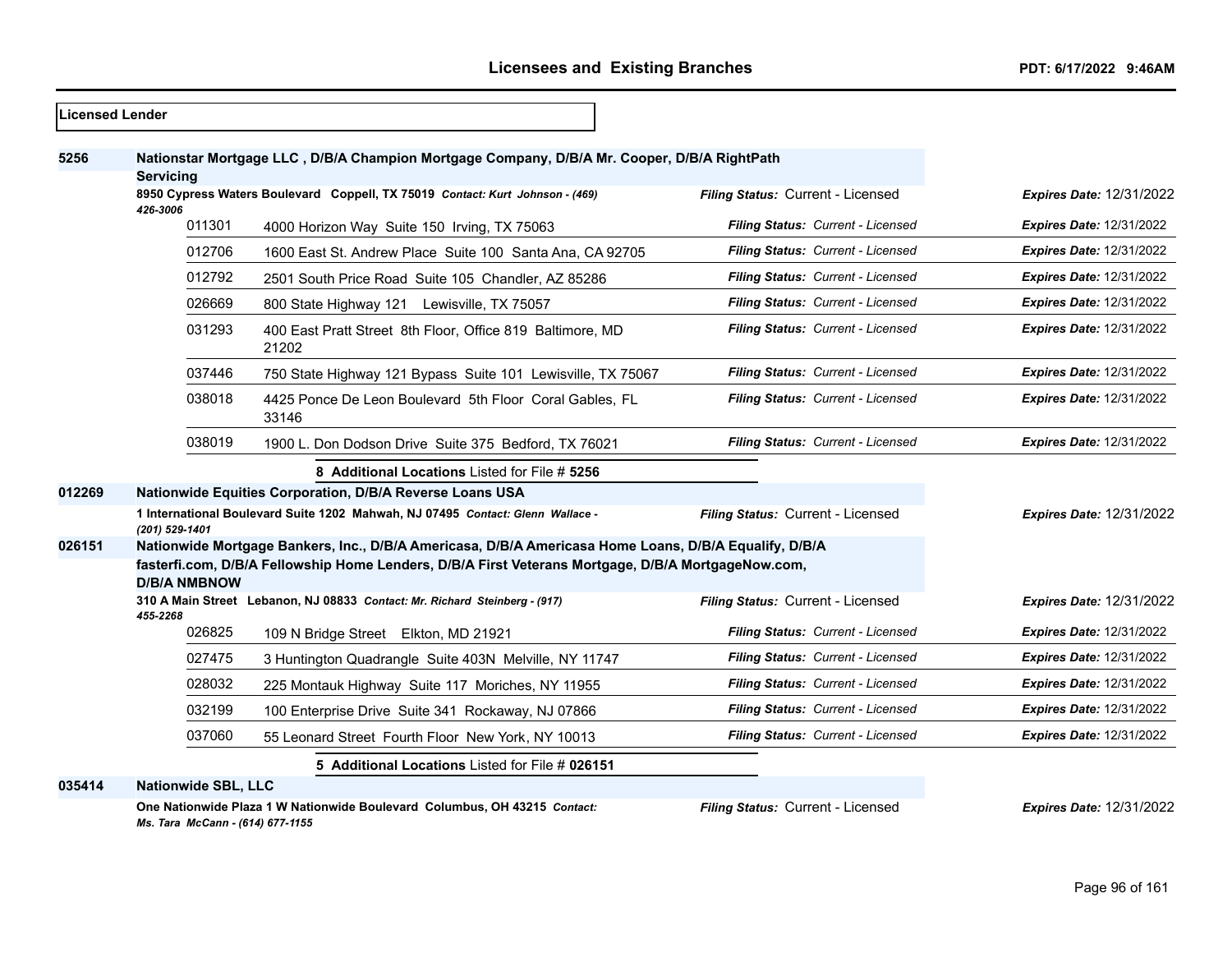| Licensed Lender |                                                                                                       |                                                                              |                                   |                                 |
|-----------------|-------------------------------------------------------------------------------------------------------|------------------------------------------------------------------------------|-----------------------------------|---------------------------------|
| 012553          |                                                                                                       | NC Financial Solutions of Delaware, LLC, D/B/A NetCredit                     |                                   |                                 |
|                 | Chester - (312) 361-4230                                                                              | 175 West Jackson Boulevard Suite 1000 Chicago, IL 60604 Contact: Jonathan    | Filing Status: Current - Licensed | <b>Expires Date: 12/31/2022</b> |
| 4472            |                                                                                                       | NCAS of Delaware, LLC, D/B/A Advance America, Cash Advance Centers           |                                   |                                 |
|                 | 515-5600                                                                                              | 2720 Philadelphia Pike Claymont, DE 19703 Contact: Mr. David Bennett - (864) | Filing Status: Current - Licensed | <b>Expires Date: 12/31/2022</b> |
|                 | 010431                                                                                                | 22828 Sussex Highway Seaford, DE 19973                                       | Filing Status: Current - Licensed | <b>Expires Date: 12/31/2022</b> |
|                 | 020190                                                                                                | 750 Shipyard Drive Suite 300 Wilmington, DE 19801                            | Filing Status: Current - Licensed | <b>Expires Date: 12/31/2022</b> |
|                 | 4473                                                                                                  | 8 Chesmar Plaza Newark, DE 19713                                             | Filing Status: Current - Licensed | <b>Expires Date: 12/31/2022</b> |
|                 | 4474                                                                                                  | 264 South DuPont Highway Dover, DE 19901                                     | Filing Status: Current - Licensed | <b>Expires Date: 12/31/2022</b> |
|                 | 6076                                                                                                  | 941 North DuPont Highway Suite J Milford, DE 19963                           | Filing Status: Current - Licensed | <b>Expires Date: 12/31/2022</b> |
|                 | 6971                                                                                                  | 27 Georgetown Plaza Shopping Center Georgetown, DE<br>19947                  | Filing Status: Current - Licensed | <b>Expires Date: 12/31/2022</b> |
|                 | 6996                                                                                                  | 1659 Pulaski Highway Suite 14 Bear, DE 19701                                 | Filing Status: Current - Licensed | <b>Expires Date: 12/31/2022</b> |
|                 | 7400                                                                                                  | 527 East Basin Road New Castle, DE 19720                                     | Filing Status: Current - Licensed | <b>Expires Date: 12/31/2022</b> |
|                 |                                                                                                       |                                                                              |                                   |                                 |
| 037287          | <b>Neat Loans LLC</b>                                                                                 |                                                                              |                                   |                                 |
|                 | 765-0955                                                                                              | 2580 55th Street Suite 101 Boulder, CO 80301 Contact: Berenice Nuss - (720)  | Filing Status: Current - Licensed | <b>Expires Date: 12/31/2022</b> |
| 010234          |                                                                                                       | Network Capital Funding Corporation, D/B/A Network Capital                   |                                   |                                 |
|                 | 7700 Irvine Center Drive Suite 300 Irvine, CA 92618 Contact: Ms. Christine Wright -<br>(949) 408-2854 |                                                                              | Filing Status: Current - Licensed | <b>Expires Date: 12/31/2022</b> |
|                 | <b>Branches / Locations:</b>                                                                          |                                                                              |                                   |                                 |
|                 | License #<br>035274                                                                                   | <b>Address</b><br>1395 Brickell Avenue 4th Floor Miami, FL 33131             | Filing Status: Current - Licensed | <b>Expires Date: 12/31/2022</b> |
|                 | 035275                                                                                                | One World Trade Center 57th Floor New York, NY 10007                         | Filing Status: Current - Licensed | <b>Expires Date: 12/31/2022</b> |
|                 | 036872                                                                                                | 1801 Century Park East Suite 110 Los Angeles, CA 90067                       | Filing Status: Current - Licensed | <b>Expires Date: 12/31/2022</b> |
|                 | 3 Additional Locations Listed for File # 010234                                                       |                                                                              |                                   |                                 |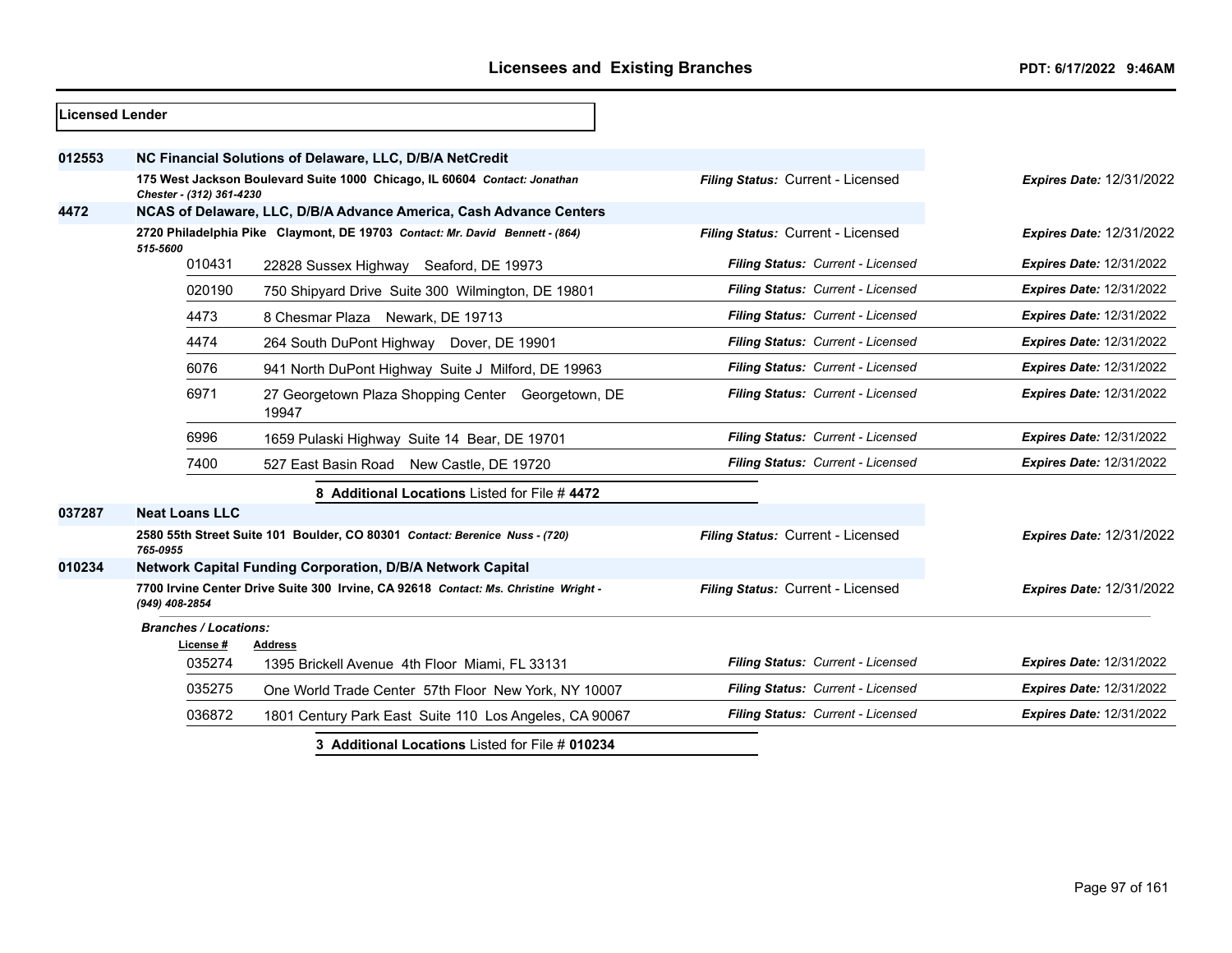| <b>Licensed Lender</b> |                                                                                                         |                                                                             |                                   |                                 |
|------------------------|---------------------------------------------------------------------------------------------------------|-----------------------------------------------------------------------------|-----------------------------------|---------------------------------|
|                        |                                                                                                         |                                                                             |                                   |                                 |
| 6944                   |                                                                                                         | New Day Financial, LLC, D/B/A NewDay USA                                    |                                   |                                 |
|                        |                                                                                                         | 8160 Maple Lawn Boulevard Fulton, MD 20759 Contact: Crystal Raines - (877)  | Filing Status: Current - Licensed | <b>Expires Date: 12/31/2022</b> |
|                        | 581-5236<br>022239<br>8115 Maple Lawn Boulevard Suite 400 Fulton, MD 20759                              |                                                                             | Filing Status: Current - Licensed | <b>Expires Date: 12/31/2022</b> |
|                        | 035719                                                                                                  | 360 South Rosemary Avenue Suite 1900 West Palm Beach, FL<br>33401           | Filing Status: Current - Licensed | <b>Expires Date: 12/31/2022</b> |
|                        |                                                                                                         | 2 Additional Locations Listed for File # 6944                               |                                   |                                 |
| 021220                 | <b>New Residential Mortgage LLC</b>                                                                     |                                                                             |                                   |                                 |
|                        | MacDougall - (212) 798-6100                                                                             | 1345 Avenue of the Americas 45th Floor New York, NY 10105 Contact: Cameron  | Filing Status: Current - Licensed | <b>Expires Date: 12/31/2022</b> |
| 010174                 | NewRez LLC, D/B/A Rate30, D/B/A Shellpoint Mortgage Servicing                                           |                                                                             |                                   |                                 |
|                        | 1100 Virginia Drive Suite 125 Fort Washington, PA 19034 Contact: Baron<br>Silverstein - (864) 312-3693  |                                                                             | Filing Status: Current - Licensed | <b>Expires Date: 12/31/2022</b> |
|                        | 010749                                                                                                  | 6250 Old Dobbins Lane Suite 110 Columbia, MD 21045                          | Filing Status: Current - Licensed | <b>Expires Date: 12/31/2022</b> |
|                        | 012582                                                                                                  | 11020 David Taylor Drive Suite 415 Charlotte, NC 28262                      | Filing Status: Current - Licensed | <b>Expires Date: 12/31/2022</b> |
|                        | 028299                                                                                                  | 13550 Falling Water Road Suite 202 Strongsville, OH 44136                   | Filing Status: Current - Licensed | <b>Expires Date: 12/31/2022</b> |
|                        | 028314                                                                                                  | 2100 E Elliot Road Suite A Tempe, AZ 85284                                  | Filing Status: Current - Licensed | <b>Expires Date: 12/31/2022</b> |
|                        | 028379                                                                                                  | 7785 Baymeadows Way Suite 200 2nd Floor Jacksonville, FL<br>32256           | Filing Status: Current - Licensed | <b>Expires Date: 12/31/2022</b> |
|                        |                                                                                                         | 5 Additional Locations Listed for File # 010174                             |                                   |                                 |
| 035586                 |                                                                                                         | Nexera Holding LLC, D/B/A NewFi, D/B/A Newfi Lending, D/B/A Newfi Wholesale |                                   |                                 |
|                        | 2200 Powell Street Suite 340 Emeryville, CA 94608 Contact: Ms. Michelle<br>Constantine - (510) 844-4002 |                                                                             | Filing Status: Current - Licensed | <b>Expires Date: 12/31/2022</b> |
|                        | <b>Branches / Locations:</b>                                                                            |                                                                             |                                   |                                 |
|                        | License#<br>038533                                                                                      | <b>Address</b><br>1921 S Alma School Road Suite 107 Mesa, AZ 85210          | Filing Status: Current - Licensed | <b>Expires Date: 12/31/2022</b> |
|                        |                                                                                                         | 1 Additional Locations Listed for File # 035586                             |                                   |                                 |
| 032237                 | <b>Nexo Financial LLC</b>                                                                               |                                                                             |                                   |                                 |
|                        |                                                                                                         | One Canada Square Level 39 Canary Wharf London, International E14 5AB       | Filing Status: Current - Licensed | <b>Expires Date: 12/31/2022</b> |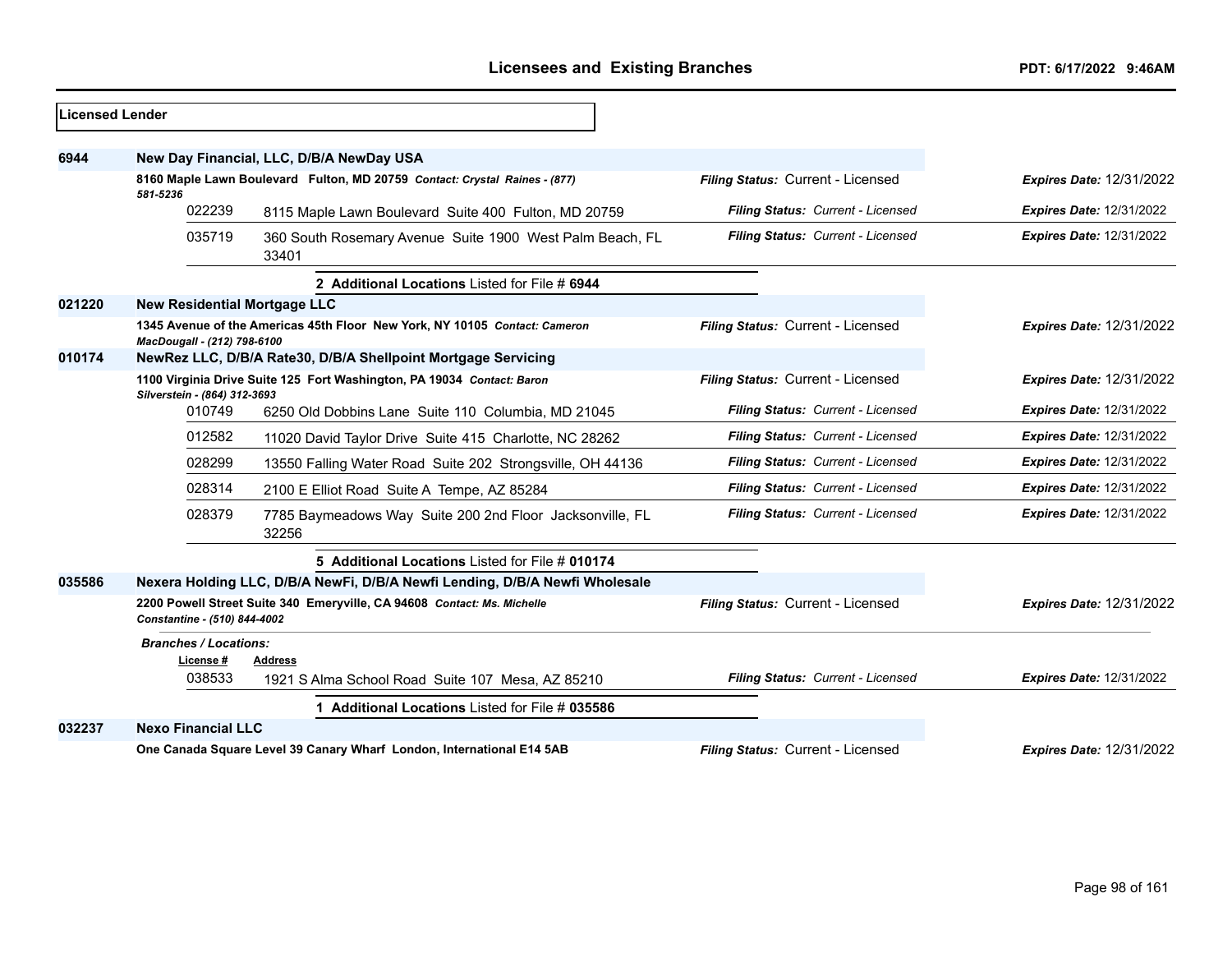| Licensed Lender |                        |                                                                        |                                   |                                 |
|-----------------|------------------------|------------------------------------------------------------------------|-----------------------------------|---------------------------------|
| 034795          | NextMortgage, LLC      |                                                                        |                                   |                                 |
|                 | Leber - (925) 884-2760 | 3160 Crow Canyon Road Suite 340 San Ramon, CA 94583 Contact: Ms. Paula | Filing Status: Current - Licensed | <b>Expires Date: 12/31/2022</b> |
|                 | 036553                 | 11810 Grand Park Avenue Suite 500 North Bethesda, MD<br>20852          | Filing Status: Current - Licensed | <b>Expires Date: 12/31/2022</b> |
|                 |                        | <b>Additional Locations Listed for File # 034795</b>                   |                                   |                                 |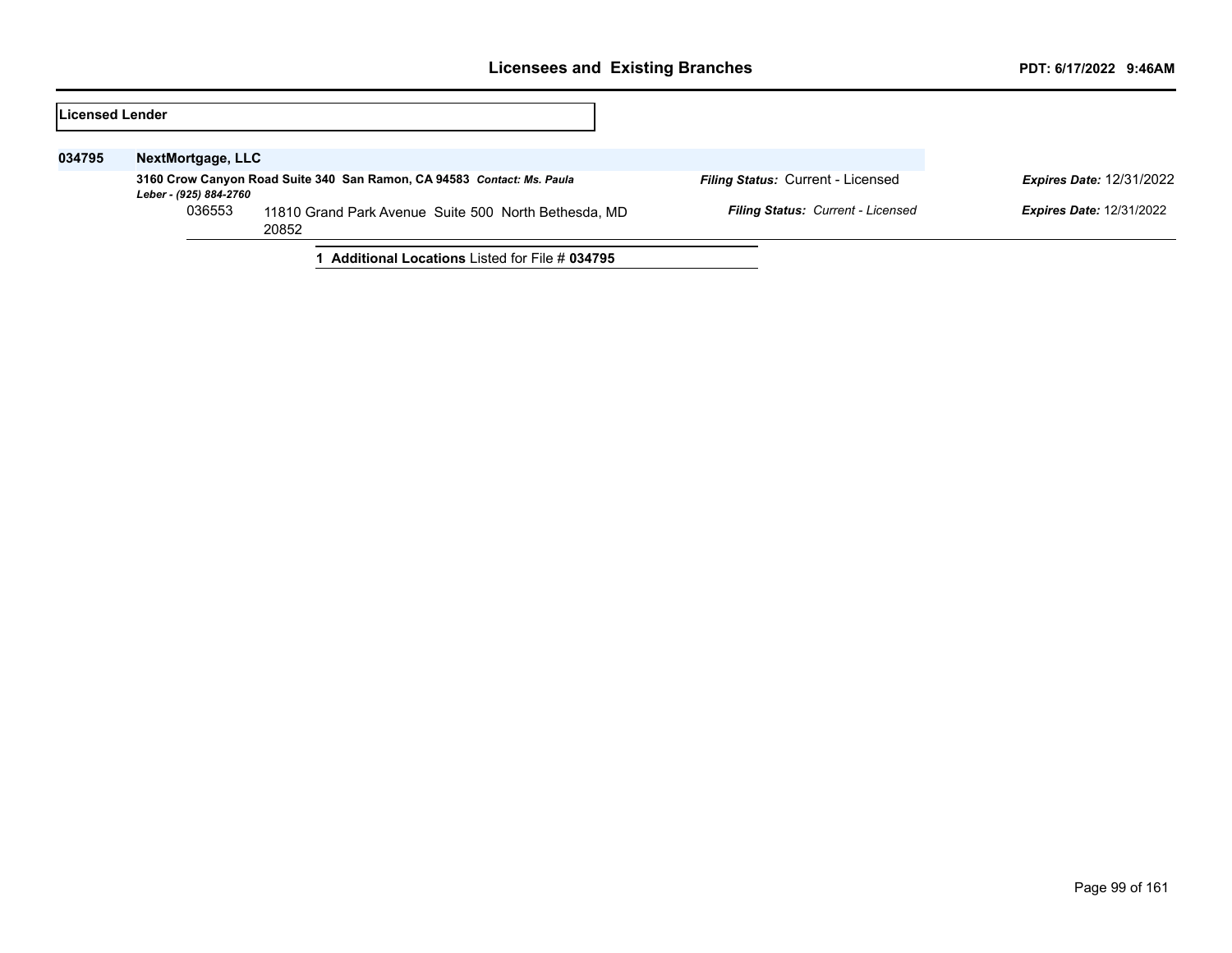|      | <b>Licensed Lender</b> |                                                                                                                                                     |                                   |                                 |
|------|------------------------|-----------------------------------------------------------------------------------------------------------------------------------------------------|-----------------------------------|---------------------------------|
| 3879 |                        | NFM Inc., D/B/A BluPrint Home Loans, D/B/A Freedmont Mortgage Group, D/B/A Main Street Home Loans,<br>D/B/A NFM Lending, D/B/A NFM Lending Partners |                                   |                                 |
|      | (443) 451-3122         | 1190 Winterson Road Suite 300 Linthicum, MD 21090 Contact: Ms. LaTasha Rowe -                                                                       | Filing Status: Current - Licensed | <b>Expires Date: 12/31/2022</b> |
|      | 012486                 | 1524 Kings Highway Swedesboro, NJ 08085-1212                                                                                                        | Filing Status: Current - Licensed | <b>Expires Date: 12/31/2022</b> |
|      | 024014                 | 111 Forbes Street Suite 200 Annapolis, MD 21401                                                                                                     | Filing Status: Current - Licensed | <b>Expires Date: 12/31/2022</b> |
|      | 024359                 | 1190 Winterson Road Suites 130 & 180 Linthicum, MD 21090                                                                                            | Filing Status: Current - Licensed | <b>Expires Date: 12/31/2022</b> |
|      | 026769                 | 241 E 4th Street Unit 104 Frederick, MD 21701                                                                                                       | Filing Status: Current - Licensed | <b>Expires Date: 12/31/2022</b> |
|      | 027500                 | 19775 Belmont Executive Plaza Suite 350 Ashburn, VA 20147                                                                                           | Filing Status: Current - Licensed | <b>Expires Date: 12/31/2022</b> |
|      | 027534                 | 75 Community Road Suite 2206 Pinehurst, NC 28374                                                                                                    | Filing Status: Current - Licensed | <b>Expires Date: 12/31/2022</b> |
|      | 027563                 | 1954 Greenspring Drive Suite 420 Timonium, MD 21093                                                                                                 | Filing Status: Current - Licensed | <b>Expires Date: 12/31/2022</b> |
|      | 027582                 | 35 SE 6th Avenue Suite 12 Delray Beach, FL 33483                                                                                                    | Filing Status: Current - Licensed | <b>Expires Date: 12/31/2022</b> |
|      | 027664                 | 50 Scott Adam Road Suite 212 Cockeysville, MD 21030                                                                                                 | Filing Status: Current - Licensed | <b>Expires Date: 12/31/2022</b> |
|      | 027872                 | 12501 Prosperity Drive Suite 215 Silver Spring, MD 20904                                                                                            | Filing Status: Current - Licensed | <b>Expires Date: 12/31/2022</b> |
|      | 027965                 | 3975 Fair Ridge Drive Suite 320N Fairfax, VA 22033                                                                                                  | Filing Status: Current - Licensed | <b>Expires Date: 12/31/2022</b> |
|      | 029437                 | 116 E Front Street Suite B Laurel, DE 19956                                                                                                         | Filing Status: Current - Licensed | <b>Expires Date: 12/31/2022</b> |
|      | 029506                 | 825 S. College Avenue Newark, DE 19713                                                                                                              | Filing Status: Current - Licensed | <b>Expires Date: 12/31/2022</b> |
|      | 029764                 | 33 State Street Dover, DE 19901                                                                                                                     | Filing Status: Current - Licensed | <b>Expires Date: 12/31/2022</b> |
|      | 032944                 | 607 N. Vulcan Avenue Unit 6 Encinitas, CA 92024                                                                                                     | Filing Status: Current - Licensed | <b>Expires Date: 12/31/2022</b> |
|      | 033166                 | 4 Trading Post Way Medford Lakes, NJ 08055                                                                                                          | Filing Status: Current - Licensed | <b>Expires Date: 12/31/2022</b> |
|      | 034355                 | 628 Milford Harrington Highway Suite 4 Milford, DE 19963                                                                                            | Filing Status: Current - Licensed | <b>Expires Date: 12/31/2022</b> |
|      | 035002                 | 27 Loockerman Street Dover, DE 19904                                                                                                                | Filing Status: Current - Licensed | <b>Expires Date: 12/31/2022</b> |
|      | 036603                 | 10632 Little Patuxent Parkway Suite 333 Columbia, MD 21044                                                                                          | Filing Status: Current - Licensed | <b>Expires Date: 12/31/2022</b> |
|      | 036838                 | 14950 Washington Street Haymarket, VA 20169                                                                                                         | Filing Status: Current - Licensed | <b>Expires Date: 12/31/2022</b> |
|      | 037719                 | 9925 Stephen Decatur Highway Suite 4 Ocean City, MD 21842                                                                                           | Filing Status: Current - Licensed | <b>Expires Date: 12/31/2022</b> |
|      | 037941                 | One Easton Oval Suite 500 Columbus, OH 43219                                                                                                        | Filing Status: Current - Licensed | <b>Expires Date: 12/31/2022</b> |
|      | 038002                 | 884 Walker Road Suite B Dover, DE 19904                                                                                                             | Filing Status: Current - Licensed | <b>Expires Date: 12/31/2022</b> |
|      | 038151                 | 479 Jumpers Hole Road Suite 404 Severna Park, MD 21146                                                                                              | Filing Status: Current - Licensed | <b>Expires Date: 12/31/2022</b> |
|      |                        | 24 Additional Locations Listed for File # 3879                                                                                                      |                                   |                                 |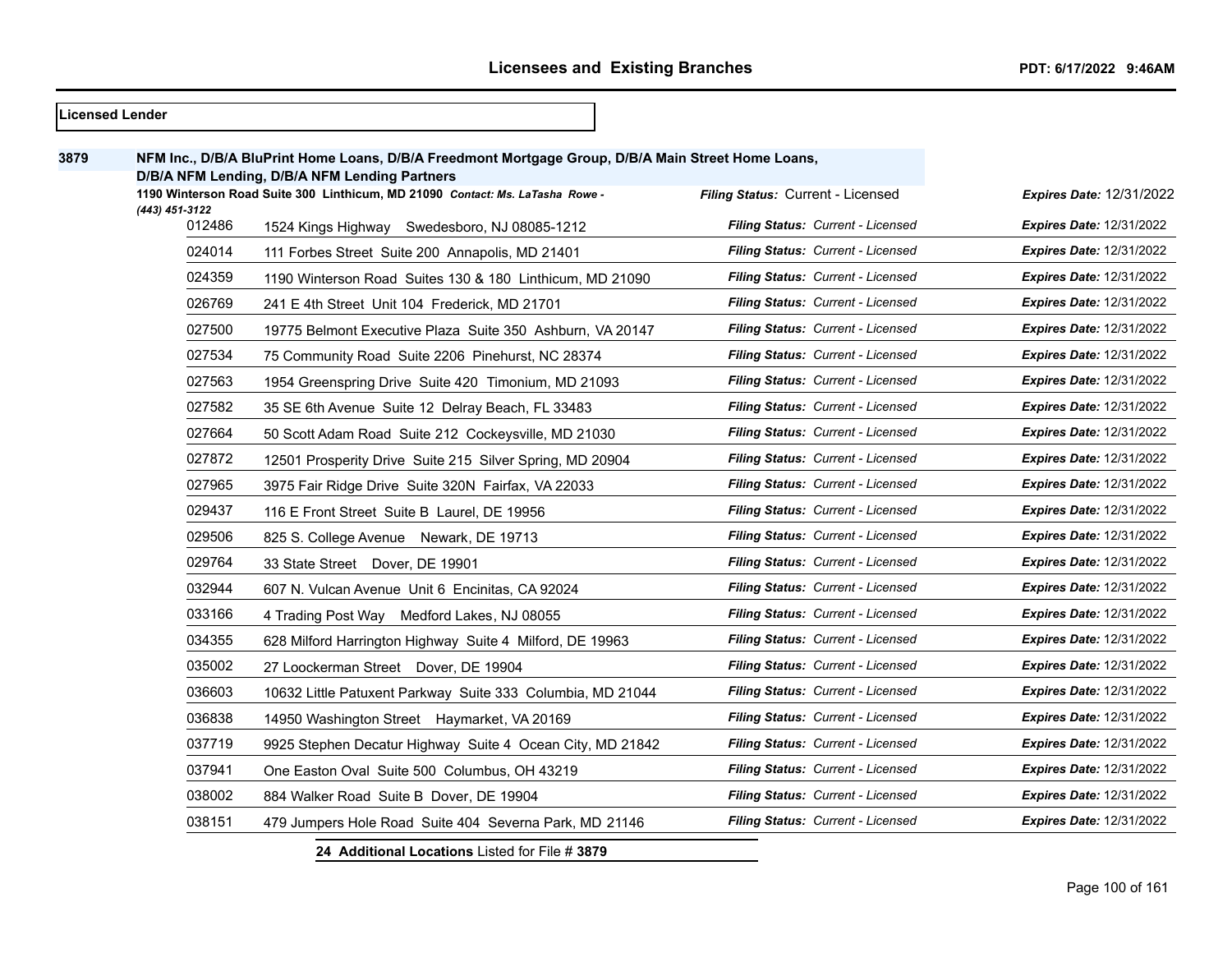| <b>Licensed Lender</b> |                                                                                                 |                                                                                      |                                          |                                 |
|------------------------|-------------------------------------------------------------------------------------------------|--------------------------------------------------------------------------------------|------------------------------------------|---------------------------------|
| 033575                 | <b>NHCASH.COM, LLC</b>                                                                          |                                                                                      |                                          |                                 |
|                        | 626-6004                                                                                        | 169 S. River Road Suite 19 Bedford, NH 03110 Contact: Ms. Kaitlyn Mello - (603)      | Filing Status: Current - Licensed        | <b>Expires Date: 12/31/2022</b> |
| 020048                 |                                                                                                 | <b>Nissan Signature Direct Finance LLC</b>                                           |                                          |                                 |
|                        |                                                                                                 | One Nissan Way Franklin, TN 37067 Contact: Katherine Melendrez - (214) 596-4946      | Filing Status: Current - Licensed        | <b>Expires Date: 12/31/2022</b> |
| 031935                 |                                                                                                 | NJ LENDERS CORP., D/B/A Home Owners Mortgage Express, D/B/A Silver Bay Lending       |                                          |                                 |
|                        |                                                                                                 | 219 Paterson Avenue Little Falls, NJ 07424 Contact: Mr. Glenn Durr - (973) 890-0005  | Filing Status: Current - Licensed        | <b>Expires Date: 12/31/2022</b> |
|                        | <b>Branches / Locations:</b><br>License #                                                       | Address                                                                              |                                          |                                 |
|                        | 033717                                                                                          | 25A Hanover Road First Floor Florham Park, NJ 07932                                  | Filing Status: Current - Licensed        | <b>Expires Date: 12/31/2022</b> |
|                        | 036232                                                                                          | 2220 Fairmont Avenue 3rd Floor - Front Office Philadelphia, PA<br>19130              | Filing Status: Current - Licensed        | <b>Expires Date: 12/31/2022</b> |
|                        | 038509                                                                                          | 1800 Century Park East Suite 600 Los Angeles, CA 90067                               | Filing Status: Current - Licensed        | <b>Expires Date: 12/31/2022</b> |
|                        |                                                                                                 | 3 Additional Locations Listed for File # 031935                                      |                                          |                                 |
| 029215                 | NMSI, Inc., D/B/A Divine Mortgage Capital, D/B/A Mortgage Mac, D/B/A The Money Mortgage         |                                                                                      |                                          |                                 |
|                        | 3700 Wilshire Boulevard Suite 330 Los Angeles, CA 90010 Contact: Daniel Kim -<br>(213) 788-3530 |                                                                                      | <b>Filing Status: Current - Licensed</b> | <b>Expires Date: 12/31/2022</b> |
|                        | <b>Branches / Locations:</b>                                                                    |                                                                                      |                                          |                                 |
|                        | License #<br>029901                                                                             | Address<br>17870 Castleton Street, Suite 388 Suite 203 City of Industry, CA<br>91748 | Filing Status: Current - Licensed        | <b>Expires Date: 12/31/2022</b> |
|                        |                                                                                                 | 1 Additional Locations Listed for File # 029215                                      |                                          |                                 |
| 3937                   | Northeastern Title Loans, LLC                                                                   |                                                                                      |                                          |                                 |
|                        | 823-4667                                                                                        | 105 North DuPont Highway Dover, DE 19901 Contact: John J McCloskey - (678)           | Filing Status: Current - Licensed        | <b>Expires Date: 12/31/2022</b> |
|                        | <b>Branches / Locations:</b>                                                                    |                                                                                      |                                          |                                 |
|                        | License #<br>011422                                                                             | <b>Address</b><br>103 Naamans Road Claymont, DE 19703                                | <b>Filing Status: Current - Licensed</b> | <b>Expires Date: 12/31/2022</b> |
|                        | 011849                                                                                          | 24504 Sussex Highway Seaford, DE 19973                                               | Filing Status: Current - Licensed        | <b>Expires Date: 12/31/2022</b> |
|                        | 012313                                                                                          | 2900 Concord Pike Wilmington, DE 19803                                               | <b>Filing Status: Current - Licensed</b> | <b>Expires Date: 12/31/2022</b> |
|                        | 3938                                                                                            | 1502 North DuPont Highway New Castle, DE 19720                                       | Filing Status: Current - Licensed        | <b>Expires Date: 12/31/2022</b> |
|                        | 4129                                                                                            | 38650 Sussex Highway Unit 8 Delmar, DE 19940                                         | Filing Status: Current - Licensed        | <b>Expires Date: 12/31/2022</b> |
|                        |                                                                                                 | 5 Additional Locations Listed for File # 3937                                        |                                          |                                 |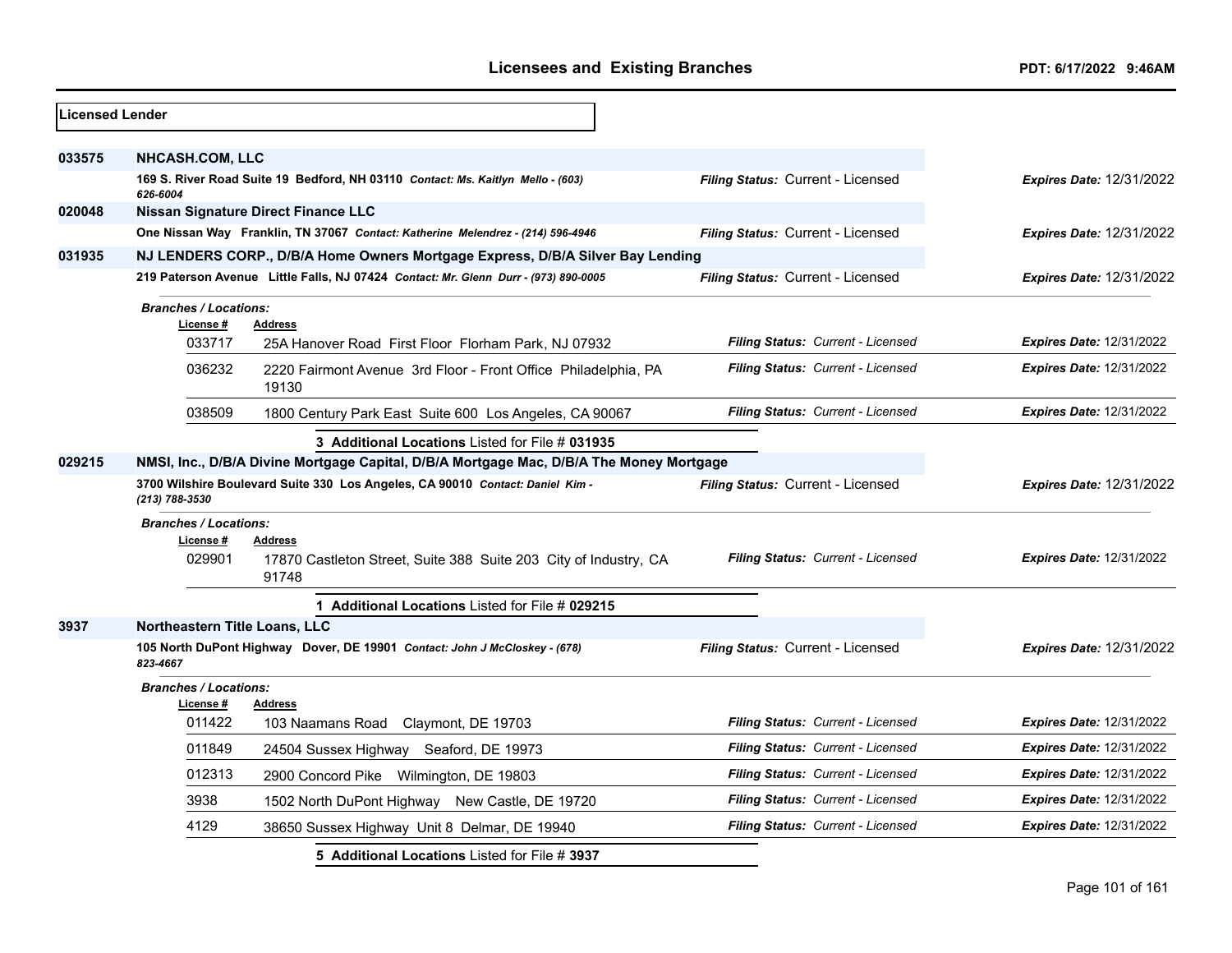| <b>Licensed Lender</b> |                                                                                                                                                                                    |                                                                                                                           |                                   |                                 |  |
|------------------------|------------------------------------------------------------------------------------------------------------------------------------------------------------------------------------|---------------------------------------------------------------------------------------------------------------------------|-----------------------------------|---------------------------------|--|
| 020211                 | <b>Norval Lending LLC</b>                                                                                                                                                          |                                                                                                                           |                                   |                                 |  |
|                        |                                                                                                                                                                                    | 10977 State Street Delmar, DE 19940 Contact: Amber Showard - (302) 248-7003                                               | Filing Status: Current - Licensed | <b>Expires Date: 12/31/2022</b> |  |
| 012796                 |                                                                                                                                                                                    | Norwich Commercial Group, Inc., D/B/A Norcom Mortgage, D/B/A TPO Go                                                       |                                   |                                 |  |
|                        |                                                                                                                                                                                    | 38 Security Drive Avon, CT 06001 Contact: Mr. Gerald A. Gordon - (860) 507-1664                                           | Filing Status: Current - Licensed | <b>Expires Date: 12/31/2022</b> |  |
|                        | <b>Branches / Locations:</b><br>License #                                                                                                                                          | <b>Address</b>                                                                                                            |                                   |                                 |  |
|                        | 018361                                                                                                                                                                             | 11615 1/2 Coastal Highway, Suite E Ocean City, MD 21842                                                                   | Filing Status: Current - Licensed | <b>Expires Date: 12/31/2022</b> |  |
|                        | 019151                                                                                                                                                                             | 5397 Twin Knolls Road Suite #13 Columbia, MD 21045                                                                        | Filing Status: Current - Licensed | <b>Expires Date: 12/31/2022</b> |  |
|                        | 034755                                                                                                                                                                             | 731 Main Street Unit 101 Monroe, CT 06468                                                                                 | Filing Status: Current - Licensed | <b>Expires Date: 12/31/2022</b> |  |
|                        |                                                                                                                                                                                    | 3 Additional Locations Listed for File # 012796                                                                           |                                   |                                 |  |
| 033613                 | <b>Notable Finance, LLC</b>                                                                                                                                                        |                                                                                                                           |                                   |                                 |  |
|                        | 960-6582                                                                                                                                                                           | 6 Landmark Square 4th Floor Stamford, CT 06091 Contact: Leigh Browne - (646)                                              | Filing Status: Current - Licensed | <b>Expires Date: 12/31/2022</b> |  |
| 027932                 | NP, INC., D/B/A Premier Mortgage Associates, D/B/A US Mortgage of Delaware, D/B/A Villa Home Loans                                                                                 |                                                                                                                           |                                   |                                 |  |
|                        | Anthony Acquaviva - (561) 886-0300                                                                                                                                                 | 4800 N Federal Highway Building E Suite 200 Boca Raton, FL 33431 Contact: Mr.                                             | Filing Status: Current - Licensed | <b>Expires Date: 12/31/2022</b> |  |
|                        | <b>Branches / Locations:</b>                                                                                                                                                       |                                                                                                                           |                                   |                                 |  |
|                        | License #                                                                                                                                                                          | <b>Address</b>                                                                                                            | Filing Status: Current - Licensed | <b>Expires Date: 12/31/2022</b> |  |
|                        | 029462                                                                                                                                                                             | 2309 Bel Air Road Suites 301, 302 & 303 Fallston, MD 21047                                                                | Filing Status: Current - Licensed |                                 |  |
|                        | 029489                                                                                                                                                                             | 100 B Street Suite 240 Santa Rosa, CA 95401                                                                               |                                   | <b>Expires Date: 12/31/2022</b> |  |
|                        | 038258                                                                                                                                                                             | 5601 77 Center Drive Suite 200 Charlotte, NC 28217                                                                        | Filing Status: Current - Licensed | <b>Expires Date: 12/31/2022</b> |  |
|                        |                                                                                                                                                                                    | 3 Additional Locations Listed for File # 027932                                                                           |                                   |                                 |  |
| 032069                 | <b>NSM Services Private Limited</b>                                                                                                                                                |                                                                                                                           |                                   |                                 |  |
|                        | Floor 11, Block 7, DLF SEZ PARK Mount Poonamallee Road, Mannapakkam<br>Filing Status: Current - Licensed<br>Chennai 600089, International Contact: Phillip Montes - (972) 894-9094 |                                                                                                                           | <b>Expires Date: 12/31/2022</b>   |                                 |  |
|                        | <b>Branches / Locations:</b><br>License #                                                                                                                                          | <b>Address</b>                                                                                                            |                                   |                                 |  |
|                        | 032574                                                                                                                                                                             | Bharatiya City IT Park North Block, 3rd Floor Thanisandra Main<br>Road, Chokkanahalli, Karnataka Bangalore, International | Filing Status: Current - Licensed | <b>Expires Date: 12/31/2022</b> |  |
|                        |                                                                                                                                                                                    | 1 Additional Locations Listed for File # 032069                                                                           |                                   |                                 |  |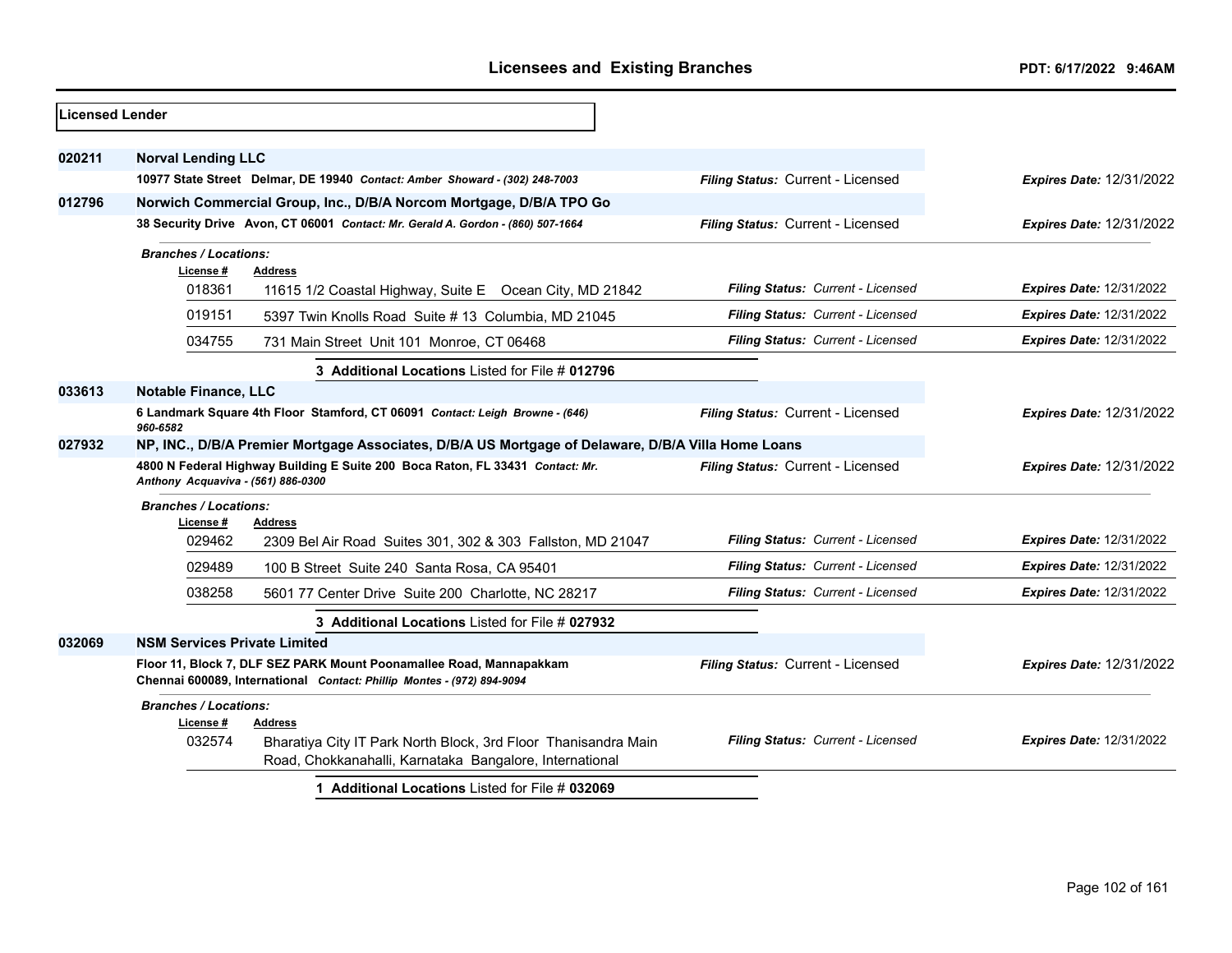| <b>Licensed Lender</b> |                                                                                                                    |                                   |                                 |
|------------------------|--------------------------------------------------------------------------------------------------------------------|-----------------------------------|---------------------------------|
| 1726                   | <b>NVR Mortgage Finance, Inc.</b>                                                                                  |                                   |                                 |
|                        | 555 Southpointe Boulevard 3rd Floor Canonsburg, PA 15317 Contact: Raina<br>Oglesby - (724) 743-5410                | Filing Status: Current - Licensed | <b>Expires Date: 12/31/2022</b> |
|                        | 018187<br>32445 Royal Blvd., Suite 1 Dagsboro, DE 19939                                                            | Filing Status: Current - Licensed | <b>Expires Date: 12/31/2022</b> |
|                        | 8047<br>2500 Wrangle Hill Road Suite 200 Fox Run Business Park<br>Bear, DE 19701                                   | Filing Status: Current - Licensed | Expires Date: 12/31/2022        |
|                        | 9043<br>980 Harvest Drive Suite 350 Blue Bell, PA 19422                                                            | Filing Status: Current - Licensed | <b>Expires Date: 12/31/2022</b> |
|                        | 3 Additional Locations Listed for File #1726                                                                       |                                   |                                 |
| 037223                 | <b>Oaktree Funding Corp.</b>                                                                                       |                                   |                                 |
|                        | 3133 West Frye Road Suite 205 Chandler, AZ 85226 Contact: Mr. Stephen Lippens -<br>(480) 206-3889                  | Filing Status: Current - Licensed | <b>Expires Date: 12/31/2022</b> |
|                        | <b>Branches / Locations:</b>                                                                                       |                                   |                                 |
|                        | License#<br>Address<br>037224<br>5 Walnut Grove Drive Suite 200 Horsham, PA 19044                                  | Filing Status: Current - Licensed | <b>Expires Date: 12/31/2022</b> |
|                        | 1 Additional Locations Listed for File # 037223                                                                    |                                   |                                 |
| 021488                 | <b>Obsidian Financial Services, Inc.</b>                                                                           |                                   |                                 |
|                        | 907 E. Strawbridge Avenue Melbourne, FL 32901 Contact: Danielle Fontaine - (321)<br>473-9090                       | Filing Status: Current - Licensed | <b>Expires Date: 12/31/2022</b> |
|                        | 030057<br>200 Continental Drive Suite 201 Newark, DE 19713                                                         | Filing Status: Current - Licensed | <b>Expires Date: 12/31/2022</b> |
|                        | 1 Additional Locations Listed for File # 021488                                                                    |                                   |                                 |
| 022084                 | Oceans Lending, L.L.C.                                                                                             |                                   |                                 |
|                        | 6 North Park Drive Suite 108 Hunt Valley, MD 21030 Contact: Shawn Roland - (321)<br>323-3099                       | Filing Status: Current - Licensed | <b>Expires Date: 12/31/2022</b> |
| 020521                 | <b>Oceanside Mortgage Company</b>                                                                                  |                                   |                                 |
|                        | 55 Main Street Toms River, NJ 08753 Contact: David Stone - (609) 971-8500                                          | Filing Status: Current - Licensed | <b>Expires Date: 12/31/2022</b> |
| 028624                 | OCMBC, INC.                                                                                                        |                                   |                                 |
|                        | 19000 MacArthur Boulevard Suite 200 Irvine, CA 92612 Contact: Rabi Aziz - (949)<br>679-7400                        | Filing Status: Current - Licensed | <b>Expires Date: 12/31/2022</b> |
| 022737                 | <b>Ocwen Financial Solutions Private Limited</b>                                                                   |                                   |                                 |
|                        | Pritech Park, Block 12 Bellandur Village Bangalore, International 560103 Contact:<br>Marlon Groen - (856) 917-0902 | Filing Status: Current - Licensed | <b>Expires Date: 12/31/2022</b> |
| 034187                 | OM Mortgage, LLC                                                                                                   |                                   |                                 |
|                        | 30 East Padonia Road Suite 303 Timonium, MD 21093 Contact: Dari Jo Sklar -<br>(410) 245-2811                       | Filing Status: Current - Licensed | <b>Expires Date: 12/31/2022</b> |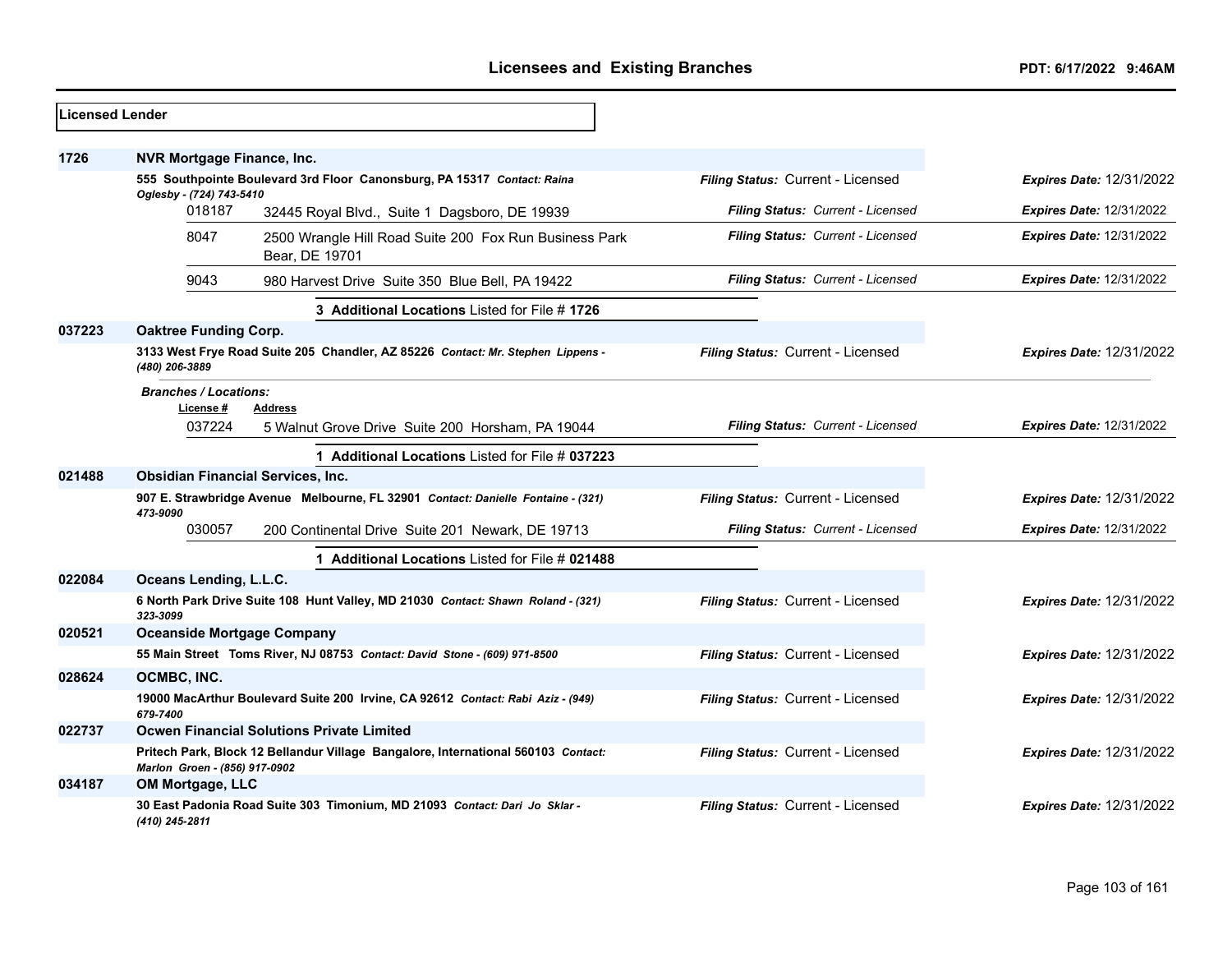| Licensed Lender |                                                        |                                                                                    |                                   |                                 |
|-----------------|--------------------------------------------------------|------------------------------------------------------------------------------------|-----------------------------------|---------------------------------|
| 022303          | On Q Financial, Inc.                                   |                                                                                    |                                   |                                 |
|                 | 444-7100                                               | 615 S River Drive Suite 170 Tempe, AZ 85281 Contact: John Bergman - (480)          | Filing Status: Current - Licensed | <b>Expires Date: 12/31/2022</b> |
|                 | 028048                                                 | 2089 S DuPont Highway Unit #3 Dover, DE 19901                                      | Filing Status: Current - Licensed | <b>Expires Date: 12/31/2022</b> |
|                 |                                                        | 1 Additional Locations Listed for File # 022303                                    |                                   |                                 |
| 010622          | One Reverse Mortgage, LLC                              |                                                                                    |                                   |                                 |
|                 | 373-5160                                               | 660 Woodward Avenue Suite 1527 Detroit, MI 48226 Contact: Scott King - (313)       | Filing Status: Current - Licensed | <b>Expires Date: 12/31/2022</b> |
| 012412          | OneMain Consumer Loan, Inc.                            |                                                                                    |                                   |                                 |
|                 | (410) 537-9051                                         | 601 NW Second Street First Floor Evansville, IN 47708 Contact: Mark Kilchenstein - | Filing Status: Current - Licensed | <b>Expires Date: 12/31/2022</b> |
|                 | 012677                                                 | 725 Industrial Blvd London, KY 40741                                               | Filing Status: Current - Licensed | <b>Expires Date: 12/31/2022</b> |
|                 |                                                        | 1 Additional Locations Listed for File # 012412                                    |                                   |                                 |
| 011786          | <b>OneMain Financial Group, LLC</b>                    |                                                                                    |                                   |                                 |
|                 | 100 International Drive 16th Floor Baltimore, MD 21202 |                                                                                    | Filing Status: Current - Licensed | <b>Expires Date: 12/31/2022</b> |
|                 | <b>Branches / Locations:</b>                           |                                                                                    |                                   |                                 |
|                 | License #<br>011787                                    | <b>Address</b>                                                                     | Filing Status: Current - Licensed | <b>Expires Date: 12/31/2022</b> |
|                 |                                                        | 1057 North DuPont Highway<br>Dover, DE 19901                                       |                                   |                                 |
|                 | 011788                                                 | 420 Suburban Plaza Newark, DE 19711                                                | Filing Status: Current - Licensed | <b>Expires Date: 12/31/2022</b> |
|                 | 011789                                                 | 660 North DuPont Boulevard Milford Plaza Milford, DE 19963                         | Filing Status: Current - Licensed | <b>Expires Date: 12/31/2022</b> |
|                 | 011790                                                 | 4325 Concord Pike Concord Square Shopping Center<br>Wilmington, DE 19803           | Filing Status: Current - Licensed | <b>Expires Date: 12/31/2022</b> |
|                 | 011791                                                 | Seaford, DE 19973<br>22974 Sussex Highway                                          | Filing Status: Current - Licensed | <b>Expires Date: 12/31/2022</b> |
|                 | 019782                                                 | 605 Munn Road 3rd Floor Fort Mill, SC 29715                                        | Filing Status: Current - Licensed | <b>Expires Date: 12/31/2022</b> |
|                 | 024082                                                 | 601 NW Second Street Evansville, IN 47708                                          | Filing Status: Current - Licensed | <b>Expires Date: 12/31/2022</b> |
|                 | 024083                                                 | 725 Industrial Boulevard London, KY 40741                                          | Filing Status: Current - Licensed | <b>Expires Date: 12/31/2022</b> |
|                 | 026947                                                 | 24 Fox Hunt Drive<br>Bear, DE 19701                                                | Filing Status: Current - Licensed | <b>Expires Date: 12/31/2022</b> |
|                 | 029230                                                 | 4920 S. Wendler Drive Suite 202 Tempe, AZ 85282                                    | Filing Status: Current - Licensed | <b>Expires Date: 12/31/2022</b> |
|                 |                                                        | 10 Additional Locations Listed for File # 011786                                   |                                   |                                 |
|                 |                                                        |                                                                                    |                                   |                                 |

**035384 OnY Glo, Inc.**

**6 Hutton Centre Drive Suite 1030 Santa Ana, CA 92707** *Contact: Ms. Rebecca Bruggeman - (714) 869-2876*

*Filing Status:* Current - Licensed *Expires Date:* 12/31/2022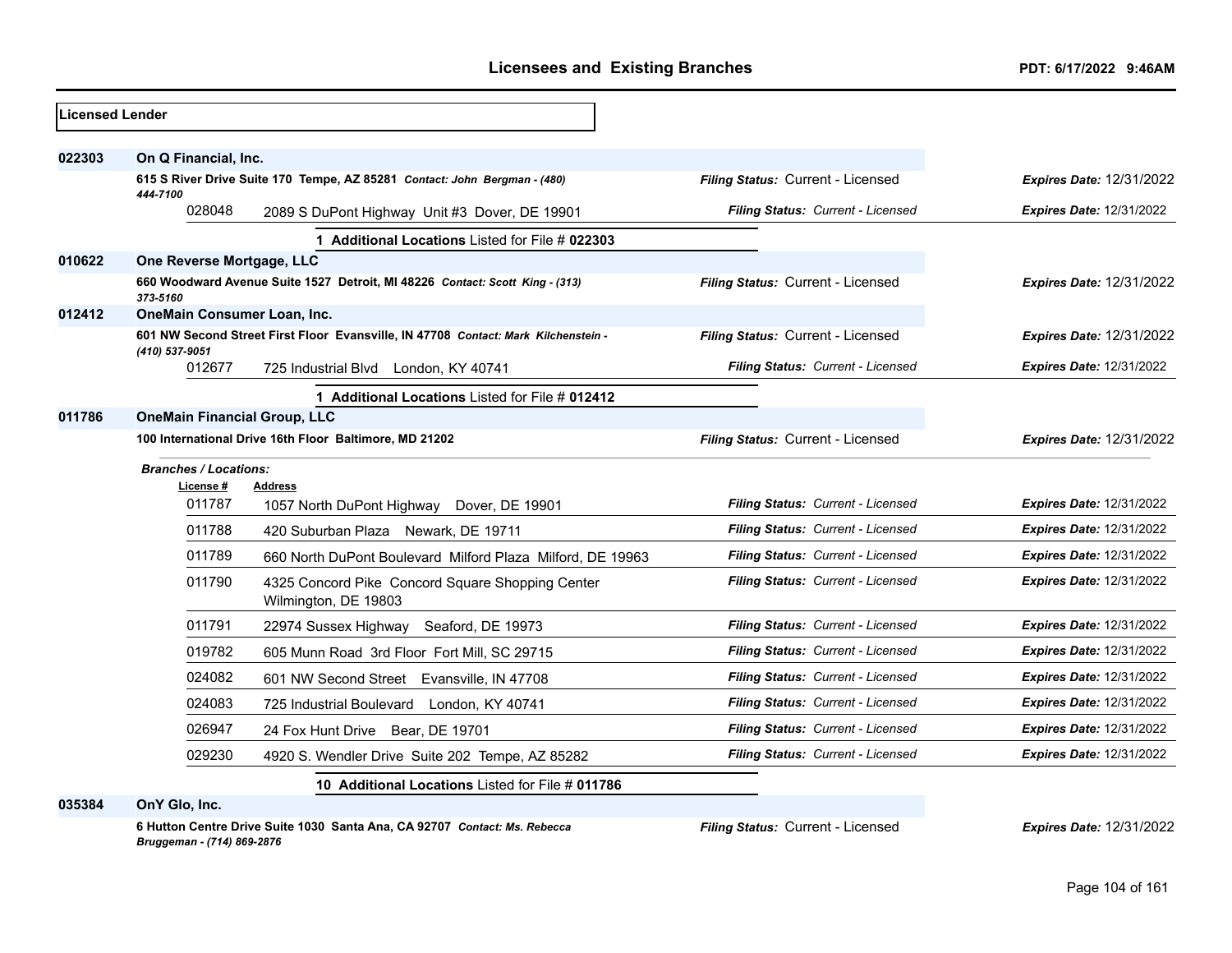| <b>Licensed Lender</b> |                                                                                          |                                                                                   |                                   |                                 |
|------------------------|------------------------------------------------------------------------------------------|-----------------------------------------------------------------------------------|-----------------------------------|---------------------------------|
| 020179                 | Open Mortgage, LLC                                                                       |                                                                                   |                                   |                                 |
|                        | 492-3348                                                                                 | 14101 West Highway 290 Suite 1300 Austin, TX 78737 Contact: Valerie Silva - (512) | Filing Status: Current - Licensed | <b>Expires Date: 12/31/2022</b> |
| 013016                 | <b>Opportunity Financial, LLC</b>                                                        |                                                                                   |                                   |                                 |
|                        | (312) 212-8079                                                                           | 130 East Randolph Street Suite 3400 Chicago, IL 60601 Contact: Carolyn Hagner -   | Filing Status: Current - Licensed | <b>Expires Date: 12/31/2021</b> |
| 036435                 | <b>OriginPoint LLC</b>                                                                   |                                                                                   |                                   |                                 |
|                        | (773) 969-5650                                                                           | 1800 W Larchmont Avenue Suite 305 Chicago, IL 60613 Contact: Robin Jurkowski -    | Filing Status: Current - Licensed | <b>Expires Date: 12/31/2022</b> |
|                        | <b>Branches / Locations:</b><br>License #                                                | <b>Address</b>                                                                    |                                   |                                 |
|                        | 038472                                                                                   | 2603 Camino Ramon Suite 200, Office 2146 San Ramon, CA<br>94583                   | Filing Status: Current - Licensed | <b>Expires Date: 12/31/2022</b> |
|                        | 038473                                                                                   | 1300 I Street NW Suite 400E, Offices 442 & 443 Washington,<br>DC 20005            | Filing Status: Current - Licensed | <b>Expires Date: 12/31/2022</b> |
|                        |                                                                                          | 2 Additional Locations Listed for File # 036435                                   |                                   |                                 |
| 017880                 |                                                                                          | <b>OwnersChoice Funding, Incorporated</b>                                         |                                   |                                 |
|                        | 342-4998                                                                                 | 1021 Watervliet Sharker Road Albany, NY 12205 Contact: Delila Morrison - (800)    | Filing Status: Current - Licensed | <b>Expires Date: 12/31/2022</b> |
| 028358                 | Pacific Residential Mortgage, LLC                                                        |                                                                                   |                                   |                                 |
|                        | 699-2626                                                                                 | 13010 SW 68th Parkway Suite 145 Tigard, OR 97223 Contact: Mr. Eric Wiley - (503)  | Filing Status: Current - Licensed | <b>Expires Date: 12/31/2022</b> |
| 027024                 | Panorama Mortgage Group, LLC, D/B/A Alterra Home Loans, D/B/A Panorama Mortgage Advisors |                                                                                   |                                   |                                 |
|                        | Miguel Narvaez - (702) 819-8150                                                          | 6623 Las Vegas Boulevard South Suite F-200 Las Vegas, NV 89119-3245 Contact:      | Filing Status: Current - Licensed | <b>Expires Date: 12/31/2022</b> |
|                        | 030540                                                                                   | 13907 S Minuteman Drive Ste 225 Draper, UT 84020                                  | Filing Status: Current - Licensed | <b>Expires Date: 12/31/2022</b> |
|                        | 030560                                                                                   | 160 Littleton Road Ste 303 Parsippany, NJ 07054-1871                              | Filing Status: Current - Licensed | <b>Expires Date: 12/31/2022</b> |
|                        | 034213                                                                                   | 5901 W Century Boulevard Suite 1550 Los Angeles, CA<br>90045-5437                 | Filing Status: Current - Licensed | <b>Expires Date: 12/31/2022</b> |
|                        | 036871                                                                                   | 1405 Route 18 Suite 206 Old Bridge, NJ 08857-3719                                 | Filing Status: Current - Licensed | <b>Expires Date: 12/31/2022</b> |
|                        |                                                                                          | 4 Additional Locations Listed for File # 027024                                   |                                   |                                 |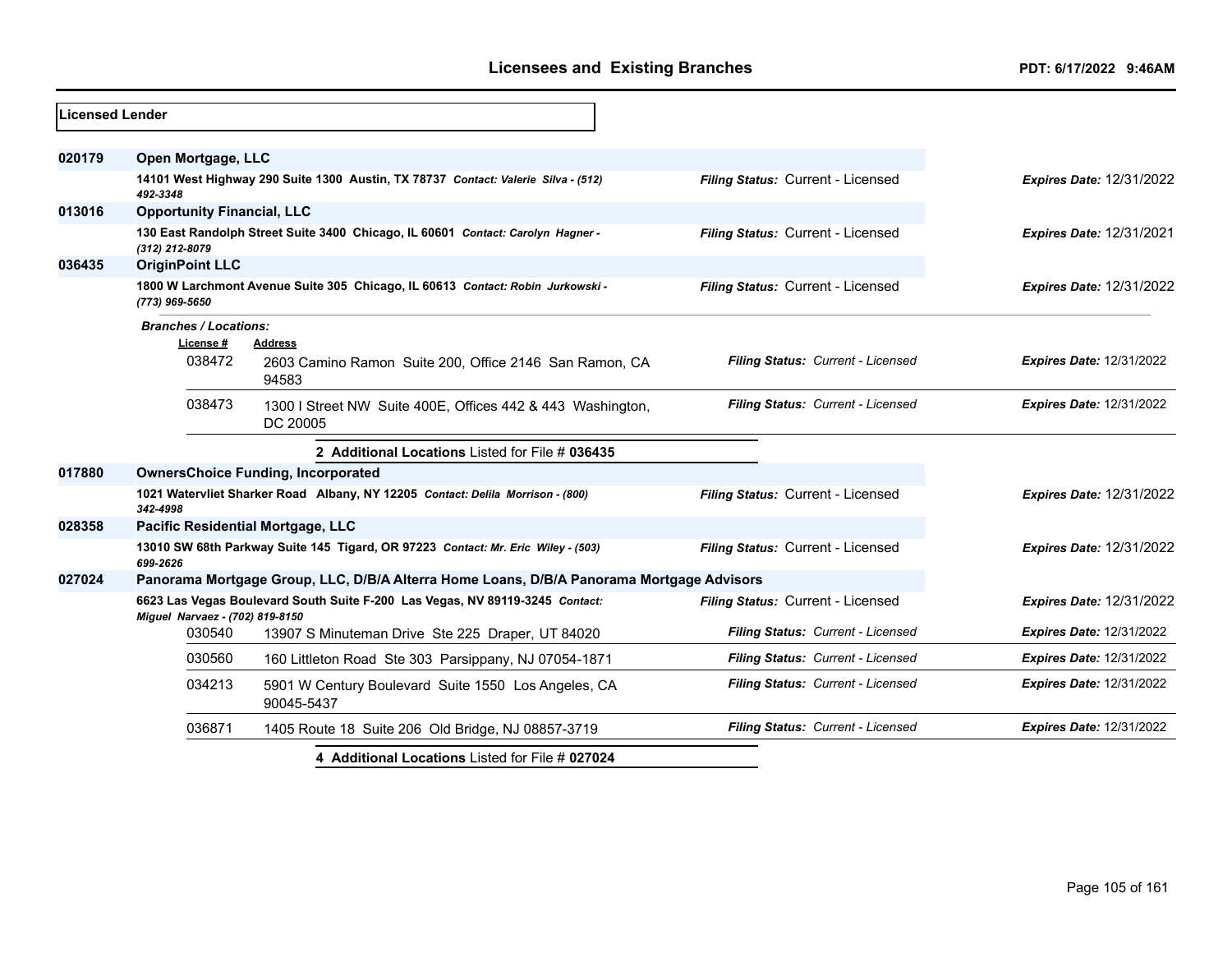| Licensed Lender |                |                                                                                 |                                   |                                 |
|-----------------|----------------|---------------------------------------------------------------------------------|-----------------------------------|---------------------------------|
| 012270          |                | Paramount Residential Mortgage Group, Inc.                                      |                                   |                                 |
|                 | (951) 278-0000 | 1265 Corona Pointe Court Suite 301 Corona, CA 92879 Contact: Elisabeth Aamodt - | Filing Status: Current - Licensed | <b>Expires Date: 12/31/2022</b> |
|                 | 020459         | 10200 W. State Road 84 Suite 107 Davie, FL 33324                                | Filing Status: Current - Licensed | <b>Expires Date: 12/31/2022</b> |
|                 | 022592         | 53 NW 100th Avenue Suites 106 & 107 Plantation, FL 33324                        | Filing Status: Current - Licensed | <b>Expires Date: 12/31/2022</b> |
|                 | 027845         | 3051 Progress Way Suite 208 Kaukauna, WI 45130                                  | Filing Status: Current - Licensed | <b>Expires Date: 12/31/2022</b> |
|                 | 037206         | 11 E Mount Royal Avenue PH Suite Baltimore, MD 21202                            | Filing Status: Current - Licensed | <b>Expires Date: 12/31/2022</b> |
|                 | 037506         | 5505 Edmondson Pike Suite 12 Nashville, TN 37211                                | Filing Status: Current - Licensed | <b>Expires Date: 12/31/2022</b> |
|                 | 037924         | 5100 Route 42 Unit B Turnersville, NJ 08012                                     | Filing Status: Current - Licensed | <b>Expires Date: 12/31/2022</b> |
|                 | 038162         | 1014 West 36th Street Suite 208 Baltimore, MD 21211                             | Filing Status: Current - Licensed | <b>Expires Date: 12/31/2022</b> |
|                 |                |                                                                                 |                                   |                                 |

**7 Additional Locations** Listed for File # **012270**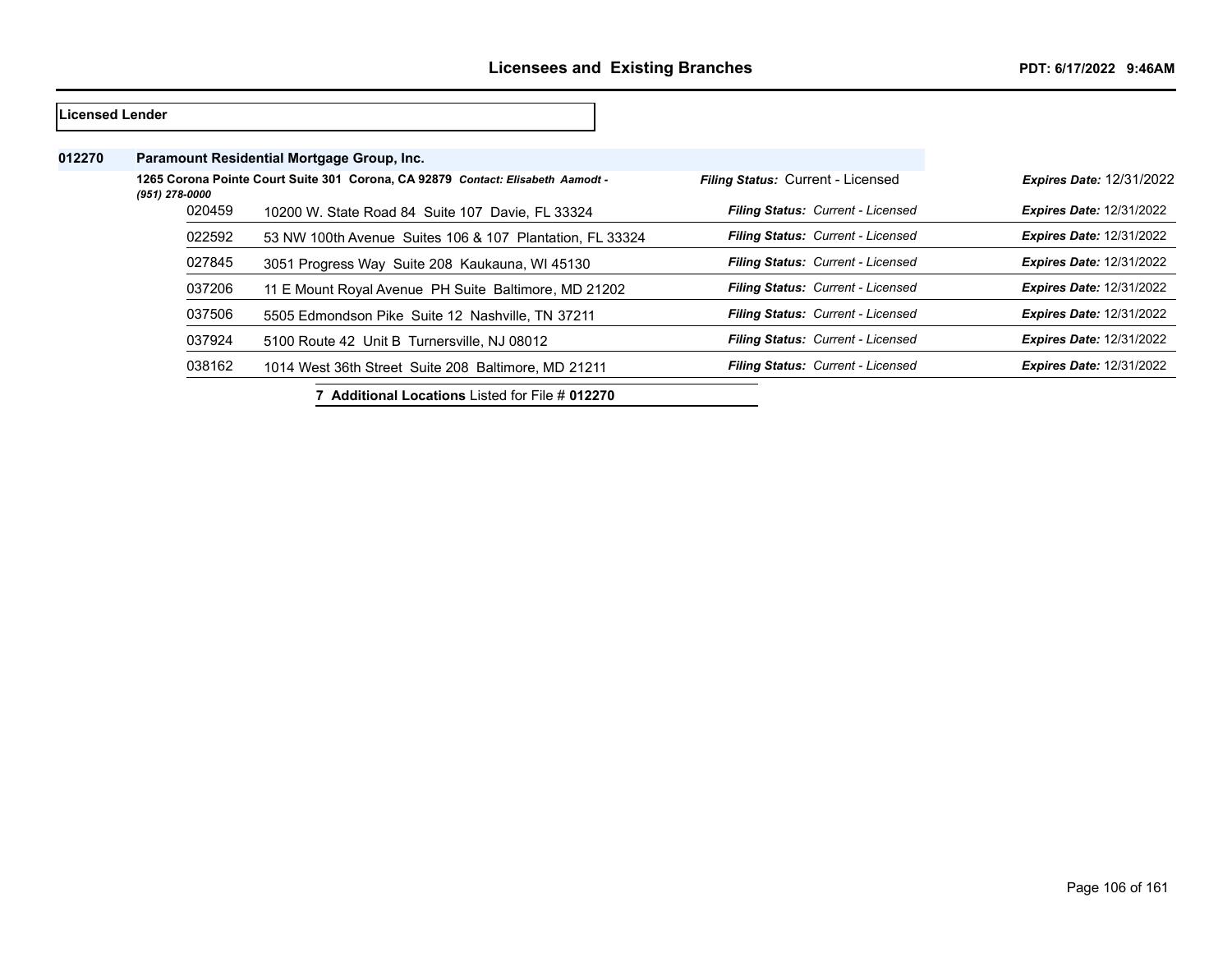| Licensed Lender |                                             |                                                                                         |                                   |                                 |
|-----------------|---------------------------------------------|-----------------------------------------------------------------------------------------|-----------------------------------|---------------------------------|
| 010604          | PennyMac Loan Services, LLC, D/B/A PennyMac |                                                                                         |                                   |                                 |
|                 | Paul Grogin - (818) 224-7050                | 3043 Townsgate Road Suite 200 Westlake Village, CA 91361 Contact: Mr. Jeffrey           | Filing Status: Current - Licensed | <b>Expires Date: 12/31/2022</b> |
|                 | <b>Branches / Locations:</b>                |                                                                                         |                                   |                                 |
|                 | License #<br>012408                         | <b>Address</b><br>251 South Lake Avenue Suite 500 and Sixth Floor Pasadena.<br>CA 91101 | Filing Status: Current - Licensed | <b>Expires Date: 12/31/2022</b> |
|                 | 012682                                      | 3013 Douglas Boulevard Suites 110 and 250 Roseville, CA<br>95661                        | Filing Status: Current - Licensed | <b>Expires Date: 12/31/2022</b> |
|                 | 020939                                      | 6101 Condor Drive Suite 200 Moorpark, CA 93021                                          | Filing Status: Current - Licensed | <b>Expires Date: 12/31/2022</b> |
|                 | 022591                                      | 2201 West Plano Parkway Suites 150 & 300 Plano, TX 75075                                | Filing Status: Current - Licensed | <b>Expires Date: 12/31/2022</b> |
|                 | 026687                                      | 9009 Corporate Lake Drive Suites 100 and 320 Tampa, FL<br>33634                         | Filing Status: Current - Licensed | <b>Expires Date: 12/31/2022</b> |
|                 | 026710                                      | 4300 Duncan Avenue, Fourth Floor St. Louis, MO 63110                                    | Filing Status: Current - Licensed | <b>Expires Date: 12/31/2022</b> |
|                 | 026724                                      | 112 S. Lakeview Canyon Road Suites 130, 200 and 220<br>Thousand Oaks, CA 91362          | Filing Status: Current - Licensed | <b>Expires Date: 12/31/2022</b> |
|                 | 029891                                      | 3201 E. Elwood Street Suite 100 Phoenix, AZ 85034                                       | Filing Status: Current - Licensed | <b>Expires Date: 12/31/2022</b> |
|                 | 030026                                      | 2301 West Plano Parkway Suite 300 Plano, TX 75075                                       | Filing Status: Current - Licensed | <b>Expires Date: 12/31/2022</b> |
|                 | 033718                                      | 1000 CentreGreen Way, Suite 100 and 200 Suite 100 Cary, NC<br>27513                     | Filing Status: Current - Licensed | <b>Expires Date: 12/31/2022</b> |
|                 | 034121                                      | 10550 West Charleston Boulevard Suite A Las Vegas, NV<br>89135                          | Filing Status: Current - Licensed | <b>Expires Date: 12/31/2022</b> |
|                 | 034419                                      | 6840 Carothers Parkway Suite 500 Franklin, TN 37067                                     | Filing Status: Current - Licensed | <b>Expires Date: 12/31/2022</b> |
|                 |                                             | 12 Additional Locations Listed for File # 010604                                        |                                   |                                 |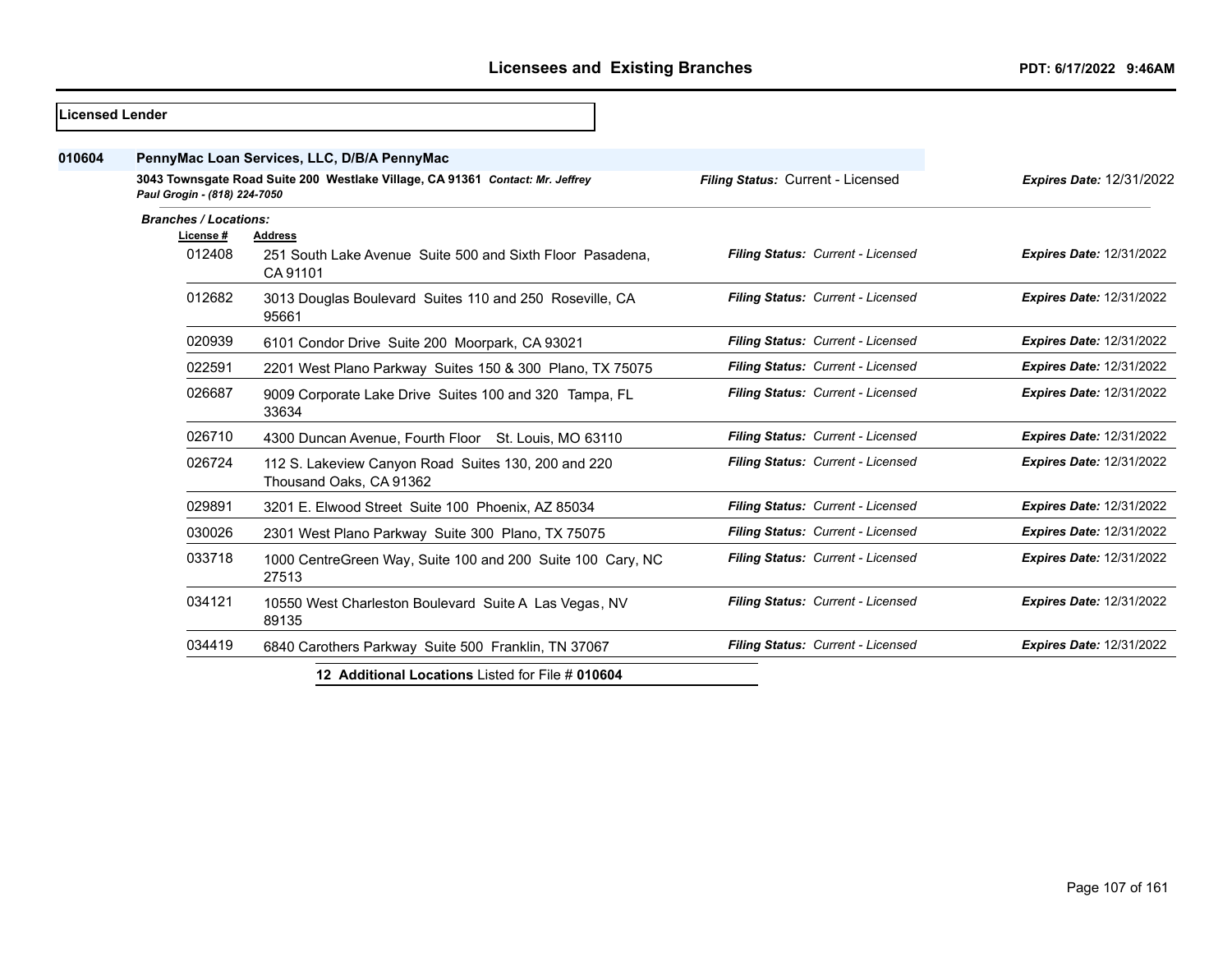| Licensed Lender |                                                                                                                                                  |                                                                                                    |                                   |                                 |
|-----------------|--------------------------------------------------------------------------------------------------------------------------------------------------|----------------------------------------------------------------------------------------------------|-----------------------------------|---------------------------------|
| 2784            | PHH Mortgage Corporation, D/B/A Instamortgage.com, D/B/A Liberty Reverse Mortgage, D/B/A Mortgage<br>Service Center, D/B/A PHH Mortgage Services |                                                                                                    |                                   |                                 |
|                 |                                                                                                                                                  | 1 Mortgage Way Mount Laurel, NJ 08054 Contact: Danny Moore - (856) 917-8181                        | Filing Status: Current - Licensed | <b>Expires Date: 12/31/2022</b> |
|                 | 025448                                                                                                                                           | 971 16th Street N Jacksonville Beach, FL 32250                                                     | Filing Status: Current - Licensed | Expires Date: 12/31/2022        |
|                 | 027734                                                                                                                                           | 1661 Worthington Road Suite 100 West Palm Beach, FL<br>33409                                       | Filing Status: Current - Licensed | <b>Expires Date: 12/31/2022</b> |
|                 | 028109                                                                                                                                           | 10951 White Rock Road Suite 200 Rancho Cordova, CA 95670                                           | Filing Status: Current - Licensed | <b>Expires Date: 12/31/2022</b> |
|                 | 032573                                                                                                                                           | 3803 36th Street Lubbock, MI 79413                                                                 | Filing Status: Current - Licensed | <b>Expires Date: 12/31/2022</b> |
|                 | 033350                                                                                                                                           | 32 Executive Park Suite 170 Irvine, CA 92614                                                       | Filing Status: Current - Licensed | Expires Date: 12/31/2022        |
|                 | 035631                                                                                                                                           | 14405 Walters Road Suites 300-400 Houston, TX 77014                                                | Filing Status: Current - Licensed | <b>Expires Date: 12/31/2022</b> |
|                 |                                                                                                                                                  | 6 Additional Locations Listed for File # 2784                                                      |                                   |                                 |
| 011089          | Philadelphia Mortgage Advisors, Inc.                                                                                                             |                                                                                                    |                                   |                                 |
|                 | 600 West Germantown Pike Suite 270 Plymouth Meeting, PA 19462 Contact:<br>Jonathan G. Kraus - (610) 834-8700                                     |                                                                                                    | Filing Status: Current - Licensed | <b>Expires Date: 12/31/2022</b> |
|                 | 021580                                                                                                                                           | 60 Green Street, 1st Floor Doylestown, PA 18901                                                    | Filing Status: Current - Licensed | <b>Expires Date: 12/31/2022</b> |
|                 |                                                                                                                                                  | 1 Additional Locations Listed for File # 011089                                                    |                                   |                                 |
| 3885            |                                                                                                                                                  | Pike Creek Mortgage Services, Inc., D/B/A First State Mortgage, D/B/A First State Veteran Mortgage |                                   |                                 |
|                 | (302) 892-2811                                                                                                                                   | 2100 Drummond Plaza Building 2 Newark, DE 19711 Contact: Mr. Wayne L Moses -                       | Filing Status: Current - Licensed | <b>Expires Date: 12/31/2022</b> |
|                 | <b>Branches / Locations:</b><br>License #                                                                                                        | <b>Address</b>                                                                                     |                                   |                                 |
|                 | 011818                                                                                                                                           | 2400 Coastal Highway Dewey Beach, DE 19971                                                         | Filing Status: Current - Licensed | <b>Expires Date: 12/31/2022</b> |
|                 | 024974                                                                                                                                           | 1908A Kirkwood Highway Newark, DE 19711                                                            | Filing Status: Current - Licensed | <b>Expires Date: 12/31/2022</b> |
|                 | 028436                                                                                                                                           | 951 N State Street Dover, DE 19901                                                                 | Filing Status: Current - Licensed | <b>Expires Date: 12/31/2022</b> |
|                 | 036862                                                                                                                                           | 7 Neshaminy Interplex 1st Floor Suite 115 Trevose, PA 19053                                        | Filing Status: Current - Licensed | Expires Date: 12/31/2022        |
|                 |                                                                                                                                                  | 4 Additional Locations Listed for File # 3885                                                      |                                   |                                 |
| 029816          |                                                                                                                                                  | Pivot Financial Partners, Inc., D/B/A Pivot Lending Group                                          |                                   |                                 |
|                 | Ottaviano - (303) 798-6100                                                                                                                       | 10397 W Centennial Road Suite 220 Littleton, CO 80127 Contact: Mr. Bryant                          | Filing Status: Current - Licensed | Expires Date: 12/31/2022        |
|                 | 030989                                                                                                                                           | 13835 N. Northsight Blvd Suite 100 Scottsdale, AZ 85260                                            | Filing Status: Current - Licensed | <b>Expires Date: 12/31/2022</b> |
|                 | 032665                                                                                                                                           | 401 South Frontage Road Pahrump, NV 89048                                                          | Filing Status: Current - Licensed | <b>Expires Date: 12/31/2022</b> |
|                 |                                                                                                                                                  | 2 Additional Locations Listed for File # 029816                                                    |                                   |                                 |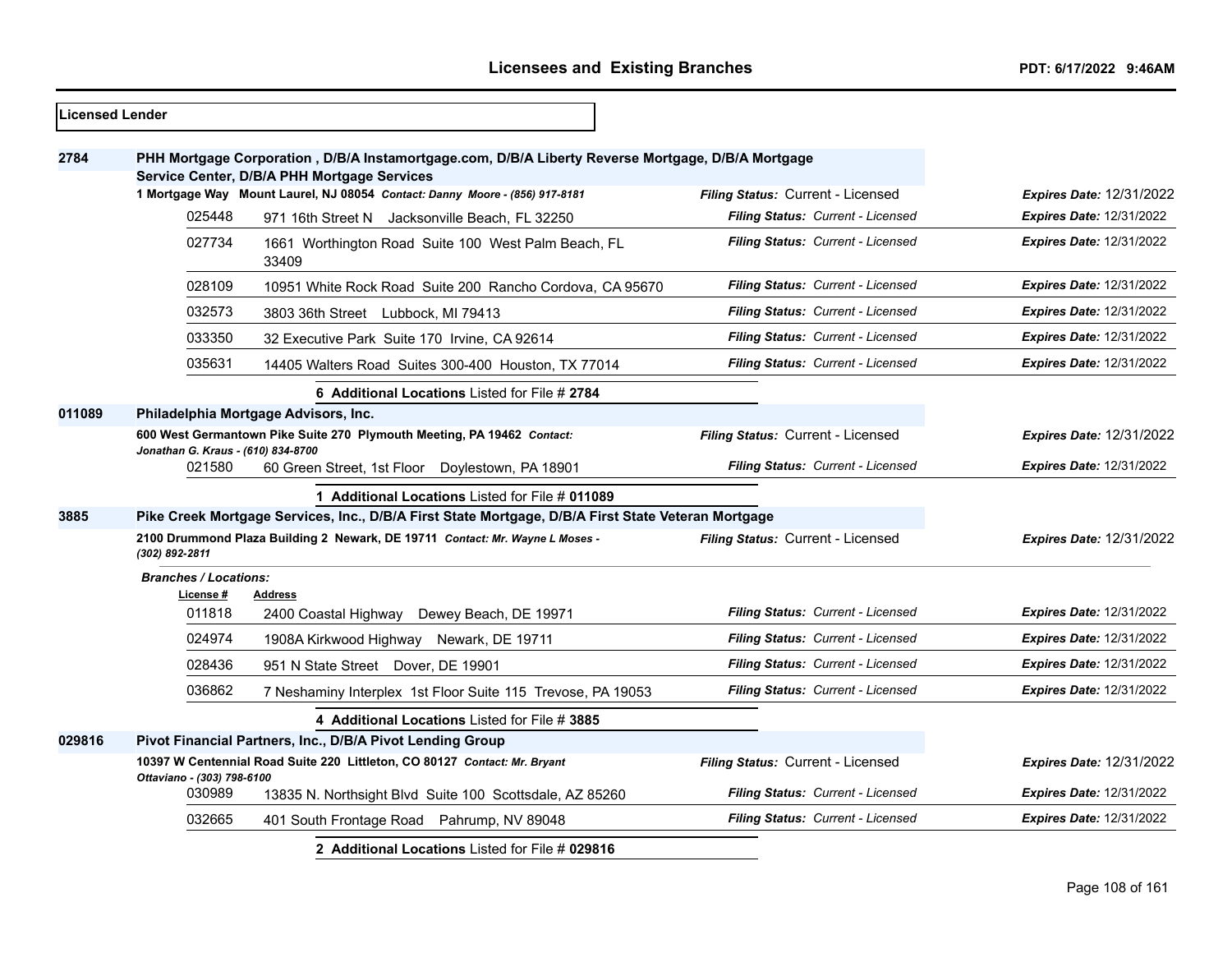| <b>Licensed Lender</b> |                                           |                                                                                                                                          |                                   |                                 |
|------------------------|-------------------------------------------|------------------------------------------------------------------------------------------------------------------------------------------|-----------------------------------|---------------------------------|
| 019841                 |                                           | Planet Home Lending, LLC, D/B/A Planet Loan Servicing<br>321 Research Parkway Suite 303 Meriden, CT 06450 Contact: Sandra Jarish - (203) | Filing Status: Current - Licensed | <b>Expires Date: 12/31/2022</b> |
|                        | 303-5280                                  |                                                                                                                                          |                                   |                                 |
|                        | <b>Branches / Locations:</b><br>License # | Address                                                                                                                                  |                                   |                                 |
|                        | 022479                                    | 11000 Broken Land Parkway Suite 200 Columbia, MD 21044                                                                                   | Filing Status: Current - Licensed | <b>Expires Date: 12/31/2022</b> |
|                        | 022483                                    | 2002 North Lois Avenue Suite 800 Tampa, FL 33607                                                                                         | Filing Status: Current - Licensed | <b>Expires Date: 12/31/2022</b> |
|                        | 022492                                    | 265 Broad Hollow Road Suite 100 Melville, NY 11747                                                                                       | Filing Status: Current - Licensed | <b>Expires Date: 12/31/2022</b> |
|                        | 026698                                    | 9 Eves Drive Suite 160 Marlton, NJ 08053                                                                                                 | Filing Status: Current - Licensed | <b>Expires Date: 12/31/2022</b> |
|                        | 027064                                    | 120 Erie Canal Drive Suite 240 Rochester, NY 14626                                                                                       | Filing Status: Current - Licensed | <b>Expires Date: 12/31/2022</b> |
|                        | 027553                                    | 5020 Riverside Drive Suite 300 Irving, TX 75039                                                                                          | Filing Status: Current - Licensed | <b>Expires Date: 12/31/2022</b> |
|                        | 030874                                    | 116 N. Oliver Street Suite B Wichita, KS 67208                                                                                           | Filing Status: Current - Licensed | <b>Expires Date: 12/31/2022</b> |
|                        | 031294                                    | 927-C Merchants Walk Huntsville, AL 35801                                                                                                | Filing Status: Current - Licensed | <b>Expires Date: 12/31/2022</b> |
|                        | 033558                                    | 891 Kuhn Drive Suite 200 Chula Vista, CA 91914                                                                                           | Filing Status: Current - Licensed | <b>Expires Date: 12/31/2022</b> |
|                        | 037959                                    | 165 South Union Boulevard Suite 901 Lakewood, CO 80228                                                                                   | Filing Status: Current - Licensed | <b>Expires Date: 12/31/2022</b> |
|                        |                                           | 10 Additional Locations Listed for File # 019841                                                                                         |                                   |                                 |
| 011341                 |                                           | <b>Platinum Home Mortgage Corporation</b>                                                                                                |                                   |                                 |
|                        | Pelinski - (847) 454-8175                 | 2000 Center Drive Suite East D403 Hoffman Estates, IL 60192 Contact: Lori S                                                              | Filing Status: Current - Licensed | Expires Date: 12/31/2022        |
|                        | 011511                                    | 4811 Airport Plaza Drive Suite 220 Long Beach, CA 90815                                                                                  | Filing Status: Current - Licensed | Expires Date: 12/31/2022        |
|                        |                                           | 1 Additional Locations Listed for File # 011341                                                                                          |                                   |                                 |
| 8674                   | Plaza Home Mortgage, Inc.                 |                                                                                                                                          |                                   |                                 |
|                        | (858) 346-1208                            | 9808 Scranton Road Suite 3000 San Diego, CA 92121 Contact: Michael Fontaine -                                                            | Filing Status: Current - Licensed | <b>Expires Date: 12/31/2022</b> |
|                        | <b>Branches / Locations:</b><br>License # | Address                                                                                                                                  |                                   |                                 |
|                        | 011004                                    | 4655 Salisbury Road Suite 250 Jacksonville, FL 32256                                                                                     | Filing Status: Current - Licensed | <b>Expires Date: 12/31/2022</b> |
|                        | 019549                                    | 1979 Marcus Avenue Suite 210, Office 139 Lake Success, NY<br>11042                                                                       | Filing Status: Current - Licensed | <b>Expires Date: 12/31/2022</b> |
|                        | 019746                                    | 7535 East Hampden Avenue Suite 109 Denver, CO 80231                                                                                      | Filing Status: Current - Licensed | <b>Expires Date: 12/31/2022</b> |
|                        |                                           | 3 Additional Locations Listed for File # 8674                                                                                            |                                   |                                 |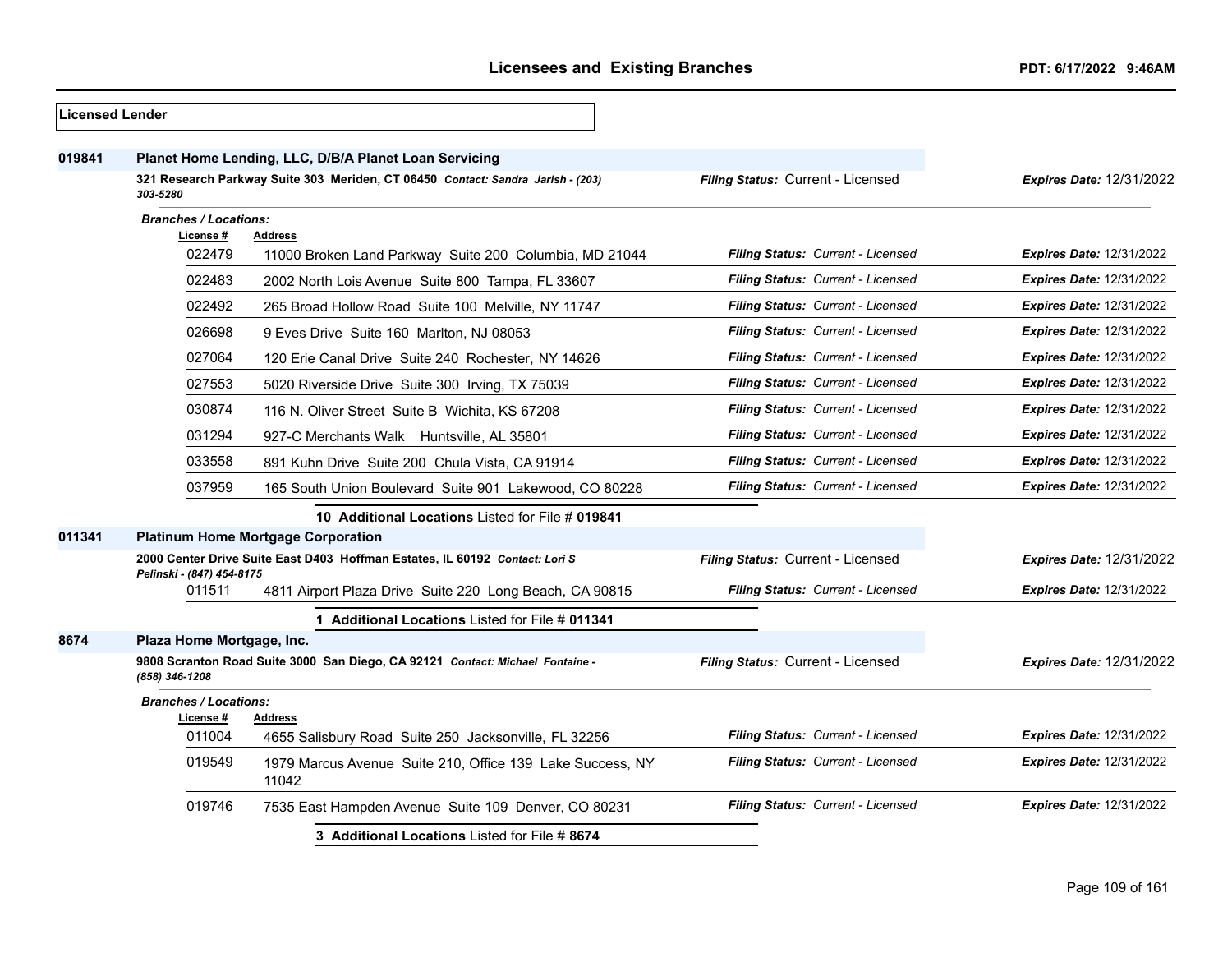| Licensed Lender |                                                                                                                  |                                   |                                 |
|-----------------|------------------------------------------------------------------------------------------------------------------|-----------------------------------|---------------------------------|
| 034161          | <b>Polaris Home Loans, LLC</b>                                                                                   |                                   |                                 |
|                 | One Monarch Place 22nd Floor Suite 2200 Springfield, MA 01144 Contact: Mr.<br>Raymond Brousseau - (413) 278-5741 | Filing Status: Current - Licensed | <b>Expires Date: 12/31/2022</b> |
| 024313          | Poli Mortgage Group, Inc.                                                                                        |                                   |                                 |
|                 | 100 River Ridge Drive Suite 304 Norwood, MA 02062 Contact: Edmund Poli - (781)<br>801-1411                       | Filing Status: Current - Licensed | <b>Expires Date: 12/31/2022</b> |
| 033757          | Populus Financial Group, Inc., D/B/A ACE Cash Express                                                            |                                   |                                 |
|                 | 300 E John Carpenter Freeway Suite 900 Irving, TX 75062 Contact: Ms. Lisa<br>Sterenchuk - (972) 753-2354         | Filing Status: Current - Licensed | <b>Expires Date: 12/31/2022</b> |
| 011905          | Premia Mortgage, LLC, D/B/A Premia Relocation Mortgage                                                           |                                   |                                 |
|                 | 1111 W. Long Lake Road Suite 102 Troy, MI 48098 Contact: Regina Lall - (312)<br>924-4977                         | Filing Status: Current - Licensed | <b>Expires Date: 12/31/2022</b> |
|                 | <b>Branches / Locations:</b>                                                                                     |                                   |                                 |
|                 | License #<br><b>Address</b>                                                                                      |                                   |                                 |
|                 | 012372<br>6465 Wayzata Boulevard 2nd Floor, Suite 200 Saint Louis Park,<br>MN 55426                              | Filing Status: Current - Licensed | <b>Expires Date: 12/31/2022</b> |
|                 | Additional Locations Listed for File # 011905                                                                    |                                   |                                 |
| 031804          | Premier Lending, Inc.                                                                                            |                                   |                                 |
|                 | 3420 Toringdon Way Suite220 Charlotte, NC 28277 Contact: Fadi Faraj - (650)<br>579-1000                          | Filing Status: Current - Licensed | <b>Expires Date: 12/31/2022</b> |
| 035158          | Premier Processing, LLC, D/B/A UMortgage                                                                         |                                   |                                 |
|                 | 100 N. 18th Street Suite 1400 Philadelphia, PA 19103 Contact: Ms. Joy Santarelli -<br>$(215)$ 454-6098           | Filing Status: Current - Licensed | <b>Expires Date: 12/31/2022</b> |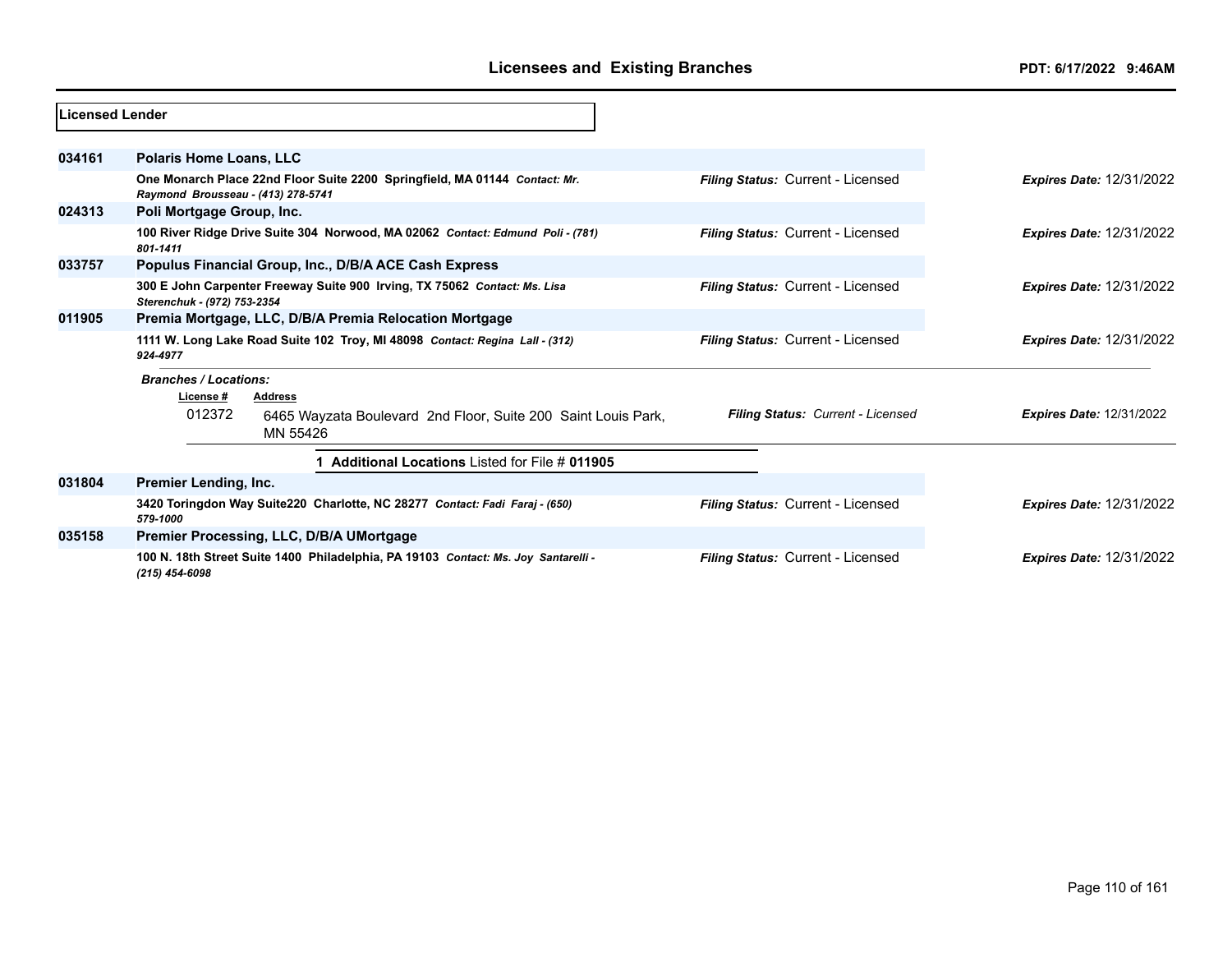| <b>Licensed Lender</b> |                                                     |                                                                                                                                        |                                   |                                 |
|------------------------|-----------------------------------------------------|----------------------------------------------------------------------------------------------------------------------------------------|-----------------------------------|---------------------------------|
| 5644                   |                                                     | Primary Residential Mortgage, Inc.                                                                                                     |                                   |                                 |
|                        | 586-8707                                            | 1480 North 2200 West Salt Lake City, UT 84116 Contact: Hollie Wyllie - (801)                                                           | Filing Status: Current - Licensed | <b>Expires Date: 12/31/2022</b> |
|                        | 010608                                              | 248 East Chestnut Hill Road Newark, DE 19713                                                                                           | Filing Status: Current - Licensed | <b>Expires Date: 12/31/2022</b> |
|                        | 011861                                              | 23 Turner Lane West Chester, PA 19380                                                                                                  | Filing Status: Current - Licensed | <b>Expires Date: 12/31/2022</b> |
|                        | 023425                                              | 489 Ritchie Highway Suite 202 & 203 Severna Park, MD 21146                                                                             | Filing Status: Current - Licensed | <b>Expires Date: 12/31/2022</b> |
|                        | 025425                                              | 11551 Coastal Highway Ocean City, MD 21842                                                                                             | Filing Status: Current - Licensed | <b>Expires Date: 12/31/2022</b> |
|                        | 028065                                              | 1050 Kings Highway N Suite 209 Cherry Hill, NJ 08034                                                                                   | Filing Status: Current - Licensed | <b>Expires Date: 12/31/2022</b> |
|                        | 029510                                              | 101 W Ridgely Rd Suites 1-2A Lutherville, MD 21093                                                                                     | Filing Status: Current - Licensed | <b>Expires Date: 12/31/2022</b> |
|                        | 032860                                              | 415 Egg Harbor Road Suite 21B Sewell, NJ 08080                                                                                         | Filing Status: Current - Licensed | <b>Expires Date: 12/31/2022</b> |
|                        | 034039                                              | 137 Laxton Road Suite 3N Lynchburg, VA 24502                                                                                           | Filing Status: Current - Licensed | <b>Expires Date: 12/31/2022</b> |
|                        | 036589                                              | 7939 Honeygo Boulevard Suite 108 Nottingham, MD 21236                                                                                  | Filing Status: Current - Licensed | <b>Expires Date: 12/31/2022</b> |
|                        | 036834                                              | 14550 Torrey Chase Boulevard Suite 465 Houston, TX 77014                                                                               | Filing Status: Current - Licensed | <b>Expires Date: 12/31/2022</b> |
|                        | 6611                                                | 1220A East Joppa Road Suite 118 Towson, MD 21286                                                                                       | Filing Status: Current - Licensed | <b>Expires Date: 12/31/2022</b> |
|                        |                                                     | 11 Additional Locations Listed for File # 5644                                                                                         |                                   |                                 |
| 025874                 |                                                     | Prime Choice Funding Inc., D/B/A PCF Wholesale, D/B/A Prime Choice Funding                                                             |                                   |                                 |
|                        | (714) 263-1607                                      | 17852 East 17th Street Suite 107 Tustin, CA 92780 Contact: Ms. Danielle Panno -                                                        | Filing Status: Current - Licensed | <b>Expires Date: 12/31/2022</b> |
|                        | <b>Branches / Locations:</b><br>License #<br>025970 | <b>Address</b>                                                                                                                         | Filing Status: Current - Licensed | <b>Expires Date: 12/31/2022</b> |
|                        |                                                     | 17782 East 17th Street Suite 101 Tustin, CA 92780                                                                                      |                                   |                                 |
| 025304                 |                                                     | 1 Additional Locations Listed for File # 025874<br>Princeton Mortgage Corporation, D/B/A Princeton Mortgage, D/B/A Princeton Wholesale |                                   |                                 |
|                        | 737-1000                                            | 439 Grand Avenue Ewing, NJ 08628 Contact: Mr. James T Guggenheim - (609)                                                               | Filing Status: Current - Licensed | <b>Expires Date: 12/31/2022</b> |
|                        | <b>Branches / Locations:</b>                        |                                                                                                                                        |                                   |                                 |
|                        | License #<br>025622                                 | Address<br>3495 Butler Street Suite 200 & 201 Pittsburgh, PA 15201                                                                     | Filing Status: Current - Licensed | <b>Expires Date: 12/31/2022</b> |
|                        | 026453                                              | 7 Radcliffe Street Suite 200 Charleston, SC 29403                                                                                      | Filing Status: Current - Licensed | <b>Expires Date: 12/31/2022</b> |
|                        |                                                     | 2 Additional Locations Listed for File # 025304                                                                                        |                                   |                                 |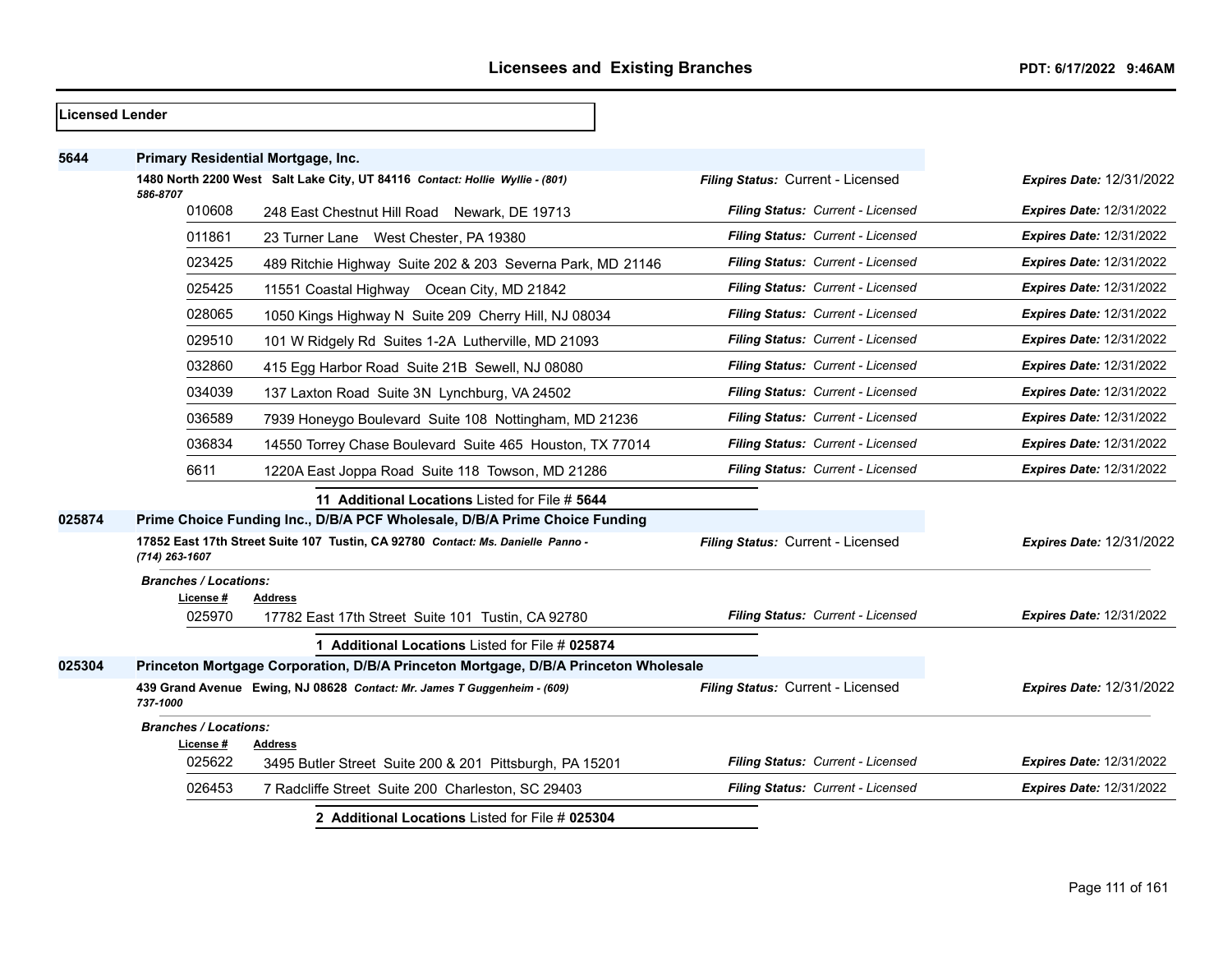| lLicensed Lender |                                    |                                                                                   |                                          |                                 |
|------------------|------------------------------------|-----------------------------------------------------------------------------------|------------------------------------------|---------------------------------|
| 012747           | <b>Priority Funding, LLC</b>       |                                                                                   |                                          |                                 |
|                  | (508) 393-5511                     | 292 Main Street Suite G1 Northboro, MA 01532 Contact: Mr. Christopher Schofield - | <b>Filing Status: Current - Licensed</b> | <b>Expires Date: 12/31/2022</b> |
|                  | 020477                             | 125 Wolf Road Suite 306 Albany, NY 12205                                          | Filing Status: Current - Licensed        | <b>Expires Date: 12/31/2022</b> |
|                  | 026820                             | 52 Turtle Creek Drive Tequesta, FL 33469                                          | <b>Filing Status: Current - Licensed</b> | <b>Expires Date: 12/31/2022</b> |
|                  | 028781                             | 94 Tremont Terrace<br>Wanaque, NJ 07465                                           | Filing Status: Current - Licensed        | <b>Expires Date: 12/31/2022</b> |
|                  |                                    | 3 Additional Locations Listed for File # 012747                                   |                                          |                                 |
| 025825           | <b>Promontory MortgagePath LLC</b> |                                                                                   |                                          |                                 |
|                  | (203) 456-9339                     | 44 Old Ridgebury Road Suite 301 Danbury, CT 06810 Contact: Ms. Cindy Corsaro -    | <b>Filing Status: Current - Licensed</b> | <b>Expires Date: 12/31/2022</b> |
|                  | <b>Branches / Locations:</b>       |                                                                                   |                                          |                                 |
|                  | License #                          | <b>Address</b>                                                                    |                                          |                                 |
|                  | 029165                             | 1512 Larimer Street Suite 210 Denver, CO 80202                                    | <b>Filing Status: Current - Licensed</b> | <b>Expires Date: 12/31/2022</b> |
|                  |                                    | <b>Additional Locations Listed for File # 025825</b>                              |                                          |                                 |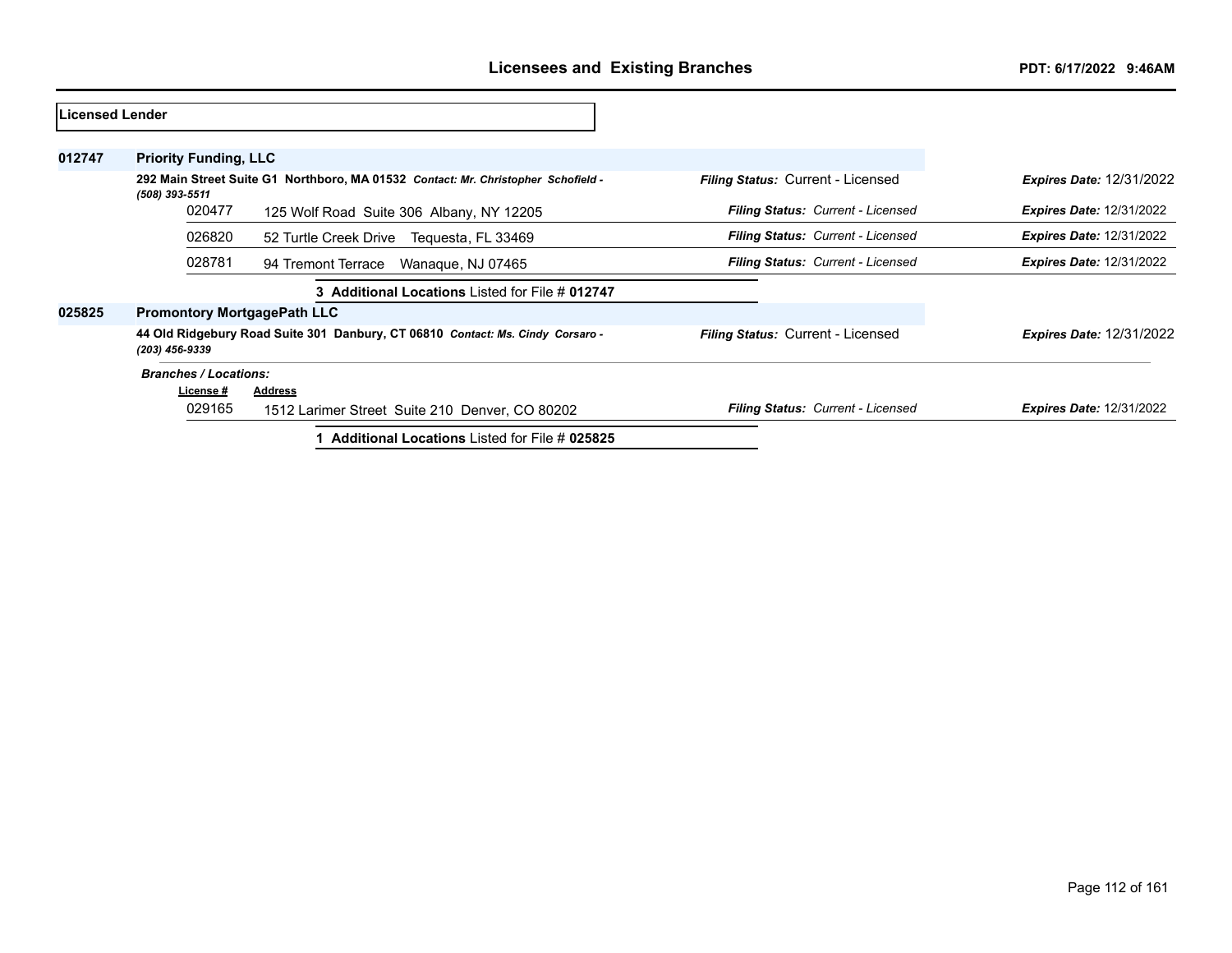| Licensed Lender |                                       |                                                                                 |                                   |                                 |
|-----------------|---------------------------------------|---------------------------------------------------------------------------------|-----------------------------------|---------------------------------|
| 012729          | <b>Prosperity Home Mortgage, LLC</b>  |                                                                                 |                                   |                                 |
|                 |                                       | 14501 George Carter Way Suite 300 Chantilly, VA 20151 Contact: Ms. Katherine T. | Filing Status: Current - Licensed | Expires Date: 12/31/2022        |
|                 | Bosma Esq. - (703) 653-8557<br>012978 | 33298 Coastal Highway Bethany Beach, DE 19930                                   | Filing Status: Current - Licensed | <b>Expires Date: 12/31/2022</b> |
|                 | 012984                                | 3801 Kennett Pike Suite D-200 Greenville, DE 19807                              | Filing Status: Current - Licensed | <b>Expires Date: 12/31/2022</b> |
|                 | 017824                                | 3709 Kennett Pike Building B Greenville, DE 19807                               | Filing Status: Current - Licensed | <b>Expires Date: 12/31/2022</b> |
|                 | 019951                                | 313 Arch Street Suite 101 Philadelphia, PA 19106                                | Filing Status: Current - Licensed | <b>Expires Date: 12/31/2022</b> |
|                 | 020106                                | 1405 South Salisbury Boulevard Suite 102 Salisbury, MD 21801                    | Filing Status: Current - Licensed | <b>Expires Date: 12/31/2022</b> |
|                 | 020295                                | 418-A Mill Street Bristol, PA 19007                                             | Filing Status: Current - Licensed | <b>Expires Date: 12/31/2022</b> |
|                 | 022774                                | 650 W Uwchlan Avenue Exton, PA 19341                                            | Filing Status: Current - Licensed | <b>Expires Date: 12/31/2022</b> |
|                 | 025650                                | 711 Bestgate Road Annapolis, MD 21401                                           | Filing Status: Current - Licensed | <b>Expires Date: 12/31/2022</b> |
|                 | 028095                                | 4444 Brookfield Corporate Drive Suite 101 Chantilly, VA 20151                   | Filing Status: Current - Licensed | <b>Expires Date: 12/31/2022</b> |
|                 | 028662                                | 5901 Golden Hills Drive Suite 600 Golden Valley, MN 55416                       | Filing Status: Current - Licensed | <b>Expires Date: 12/31/2022</b> |
|                 | 028817                                | 709 E. Gay Street West Chester, PA 19380                                        | Filing Status: Current - Licensed | <b>Expires Date: 12/31/2022</b> |
|                 | 031535                                | 800 Laskin Road Virginia Beach, VA 23451                                        | Filing Status: Current - Licensed | <b>Expires Date: 12/31/2022</b> |
|                 | 031775                                | 100 Deerfield Lane Suite 140 Malvern, PA 19355                                  | Filing Status: Current - Licensed | <b>Expires Date: 12/31/2022</b> |
|                 | 031776                                | 312 West State Street Suite A Kennett Square, PA 19348                          | Filing Status: Current - Licensed | <b>Expires Date: 12/31/2022</b> |
|                 | 031777                                | 600 Evergreen Drive Suite 100 Glen Mills, PA 19342                              | Filing Status: Current - Licensed | <b>Expires Date: 12/31/2022</b> |
|                 | 031778                                | 421 N. 7th Street Unit 412 & 413 Philadelphia, PA 19123                         | Filing Status: Current - Licensed | <b>Expires Date: 12/31/2022</b> |
|                 | 031779                                | 8400 Germantown Avenue Suite 2B Philadelphia, PA 19118                          | Filing Status: Current - Licensed | <b>Expires Date: 12/31/2022</b> |
|                 | 031780                                | 2200 Concord Pike First Floor Wilmington, DE 19803                              | Filing Status: Current - Licensed | <b>Expires Date: 12/31/2022</b> |
|                 | 031781                                | 3838 Kennett Pike Powder Mill Square Wilmington, DE 19807                       | Filing Status: Current - Licensed | <b>Expires Date: 12/31/2022</b> |
|                 | 031782                                | 3409 West Chester Pike Suite 204 Newtown Square, PA 19073                       | Filing Status: Current - Licensed | <b>Expires Date: 12/31/2022</b> |
|                 | 031783                                | 88 Lantana Drive Lantana Square Hockessin, DE 19707                             | Filing Status: Current - Licensed | <b>Expires Date: 12/31/2022</b> |
|                 | 032411                                | 601 East Baltimore Pike Media, PA 19063                                         | Filing Status: Current - Licensed | <b>Expires Date: 12/31/2022</b> |
|                 | 033194                                | 189 Kentlands Boulevard Gaithersburg, MD 20878                                  | Filing Status: Current - Licensed | <b>Expires Date: 12/31/2022</b> |
|                 | 033777                                | 17 Main Street Suite 402 Robbinsville, NJ 08691                                 | Filing Status: Current - Licensed | <b>Expires Date: 12/31/2022</b> |
|                 | 034137                                | 11701 Coastal Highway Ocean City, MD 21842                                      | Filing Status: Current - Licensed | <b>Expires Date: 12/31/2022</b> |
|                 | 035629                                | 23541 Westheimer Pkwy Suite 200 Houston, TX 77494                               | Filing Status: Current - Licensed | <b>Expires Date: 12/31/2022</b> |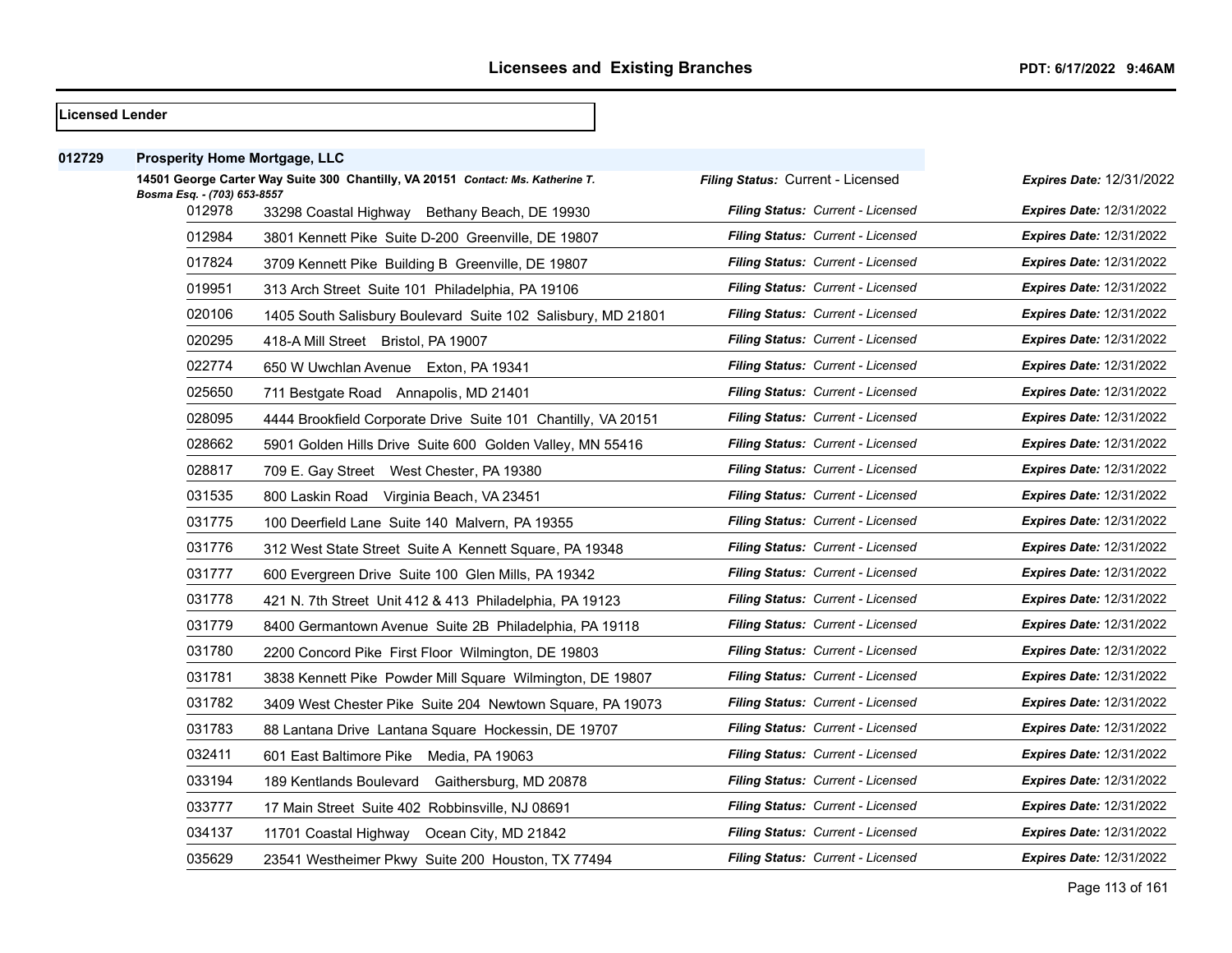| <b>Licensed Lender</b> |                                                                                                                                                        |                                   |                                 |
|------------------------|--------------------------------------------------------------------------------------------------------------------------------------------------------|-----------------------------------|---------------------------------|
| 012729                 | <b>Prosperity Home Mortgage, LLC</b><br>14501 George Carter Way Suite 300 Chantilly, VA 20151 Contact: Ms. Katherine T.<br>Bosma Esq. - (703) 653-8557 | Filing Status: Current - Licensed | <b>Expires Date: 12/31/2022</b> |
|                        | <b>Branches / Locations:</b>                                                                                                                           |                                   |                                 |
|                        | License #<br>Address                                                                                                                                   |                                   |                                 |
|                        | 036601<br>1109 W. Baltimore Pike Suite E Media, PA 19063                                                                                               | Filing Status: Current - Licensed | <b>Expires Date: 12/31/2022</b> |
|                        | 036620<br>1312 Bellona Avenue Suite 200 Lutherville, MD 21093                                                                                          | Filing Status: Current - Licensed | <b>Expires Date: 12/31/2022</b> |
|                        | 036698<br>9841 Broken Land Parkway Suite 212 Columbia, MD 21046                                                                                        | Filing Status: Current - Licensed | <b>Expires Date: 12/31/2022</b> |
|                        | 036837<br>2800 S. 20th Street Philadelphia, PA 19145                                                                                                   | Filing Status: Current - Licensed | <b>Expires Date: 12/31/2022</b> |
|                        | 038500<br>107 Williamsport Circle Salisbury, MD 21804                                                                                                  | Filing Status: Current - Licensed | <b>Expires Date: 12/31/2022</b> |
|                        | 31 Additional Locations Listed for File # 012729                                                                                                       |                                   |                                 |
| 011892                 | Provident Funding Associates, LP, D/B/A Provident Funding                                                                                              |                                   |                                 |
|                        | 700 Airport Blvd Suite 430 Burlingame, CA 94010 Contact: Mr. Kristopher Nielsen -<br>(650) 652-1300                                                    | Filing Status: Current - Licensed | <b>Expires Date: 12/31/2022</b> |
|                        | <b>Branches / Locations:</b><br>License #<br>Address<br>011893<br>875 Greentree Road Seven Parkway Center, Suite 220<br>Pittsburgh, PA 15220           | Filing Status: Current - Licensed | <b>Expires Date: 12/31/2022</b> |
|                        | 1 Additional Locations Listed for File # 011892                                                                                                        |                                   |                                 |
| 019031                 | <b>PYOD LLC</b>                                                                                                                                        |                                   |                                 |
|                        | 6801 South Cimarron Road Suite 424-K Las Vegas, NV 89113 Contact: Ms. Debra                                                                            | Filing Status: Current - Licensed | <b>Expires Date: 12/31/2022</b> |
| 023781                 | Ciapi - (864) 248-8905<br>R M K Financial Corp., D/B/A Majestic Home Loan                                                                              |                                   |                                 |
|                        | 1819 South Excise Avenue Ontario, CA 91761                                                                                                             | Filing Status: Current - Licensed | <b>Expires Date: 12/31/2022</b> |
| 021593                 | <b>Radian Lender Services LLC</b>                                                                                                                      |                                   |                                 |
|                        | 550 East Swedesford Road Suite 350 Wayne, PA 19087 Contact: Robert Mullins Jr. -<br>(215) 231-1098                                                     | Filing Status: Current - Licensed | <b>Expires Date: 12/31/2022</b> |
|                        | <b>Branches / Locations:</b>                                                                                                                           |                                   |                                 |
|                        | License #<br><b>Address</b><br>021765<br>1700 Lincoln Street Suite 2600 Denver, CO 80203                                                               | Filing Status: Current - Licensed | <b>Expires Date: 12/31/2022</b> |
|                        | 1 Additional Locations Listed for File # 021593                                                                                                        |                                   |                                 |
| 033289                 | <b>RAM Mortgage Partners, LLC</b>                                                                                                                      |                                   |                                 |
|                        | 399 Campus Drive Suite 315 Somerset, NJ 08873 Contact: Mr. Richard Messano -<br>(732) 881-1490                                                         | Filing Status: Current - Licensed | <b>Expires Date: 12/31/2022</b> |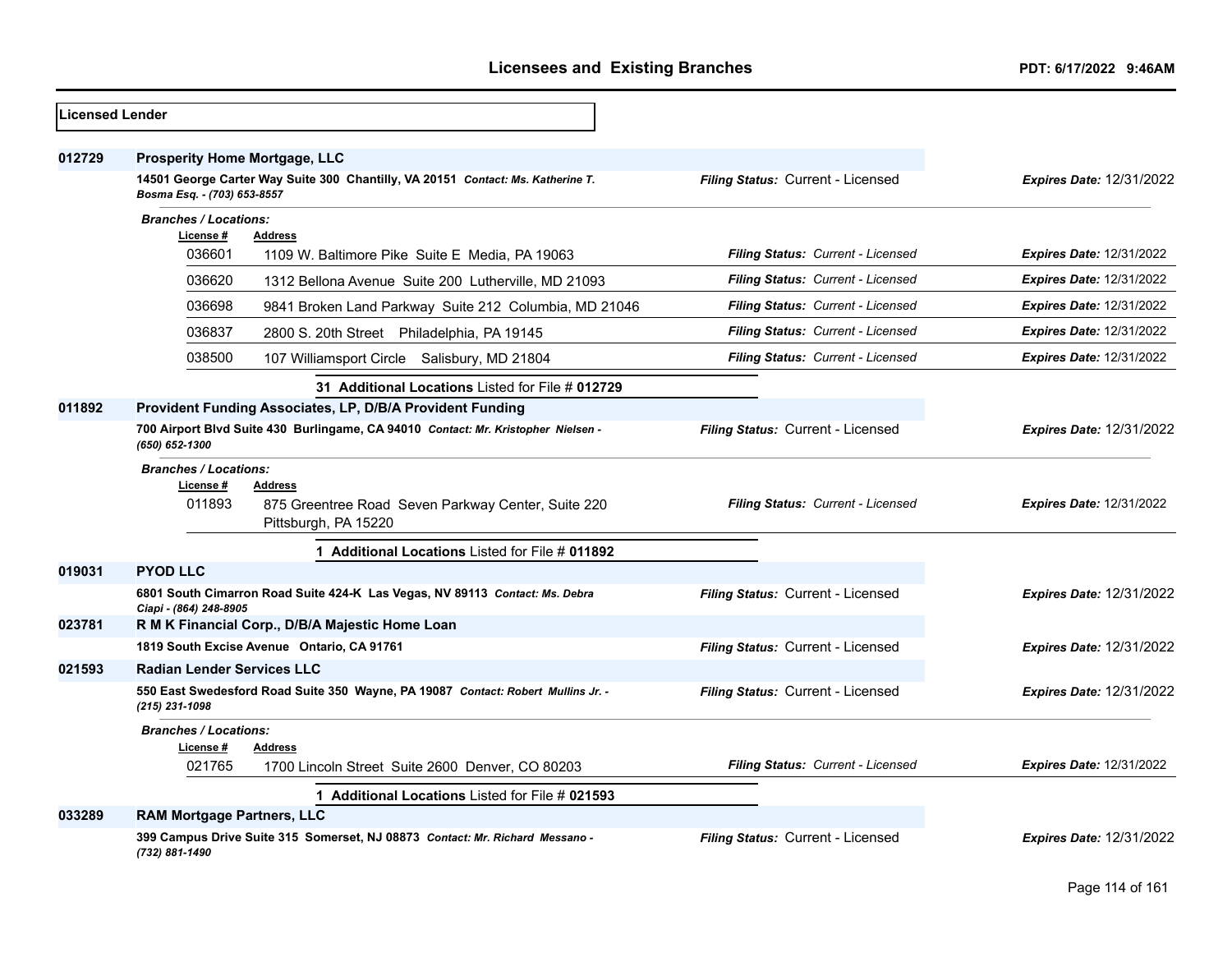| Licensed Lender |                                                                                                        |                                   |                                 |
|-----------------|--------------------------------------------------------------------------------------------------------|-----------------------------------|---------------------------------|
| 024470          | <b>Rapid Mortgage Company</b>                                                                          |                                   |                                 |
|                 | 7870 East Kemper Road Suite 280 Cincinnati, OH 45249 Contact: Mr. Mike<br>McGuffey - (513) 769-6900    | Filing Status: Current - Licensed | <b>Expires Date: 12/31/2022</b> |
|                 | 027540<br>500 Orchard Avenue Kennett Square, PA 19348                                                  | Filing Status: Current - Licensed | <b>Expires Date: 12/31/2022</b> |
|                 | 1 Additional Locations Listed for File # 024470                                                        |                                   |                                 |
| 033776          | Rate Rabbit, Inc., D/B/A Rate Rabbit Home Loans, D/B/A SimpleFee Home Loans                            |                                   |                                 |
|                 | 540 Front Street San Diego, CA 92101 Contact: Ms. Susan Johnson - (619) 280-0655                       | Filing Status: Current - Licensed | <b>Expires Date: 12/31/2022</b> |
| 010073          | RealFi Home Funding Corp., D/B/A RHF Wholesale                                                         |                                   |                                 |
|                 | 707 Westchester Avenue Suite 305 White Plains, NY 10604 Contact: Mr. John<br>Lettera - (973) 577-7008  | Filing Status: Current - Licensed | <b>Expires Date: 12/31/2022</b> |
|                 | 029966<br>11421 Cronhill Drive Suite C Owings Mills, MD 21117                                          | Filing Status: Current - Licensed | <b>Expires Date: 12/31/2022</b> |
|                 | 035159<br>6555 NW 9th Avenue Suite 201 Fort Lauderdale, FL 33309                                       | Filing Status: Current - Licensed | <b>Expires Date: 12/31/2022</b> |
|                 | 035385<br>333 Jericho Turnpike Suite 220 Jericho, NY 11753                                             | Filing Status: Current - Licensed | <b>Expires Date: 12/31/2022</b> |
|                 | 037764<br>4319 Old Milford Mill Road Suite 200 Baltimore, MD 21208                                     | Filing Status: Current - Licensed | <b>Expires Date: 12/31/2022</b> |
|                 | 4 Additional Locations Listed for File # 010073                                                        |                                   |                                 |
| 6055            | Redwood Capital, Inc.                                                                                  |                                   |                                 |
|                 | 180 Admiral Cochrane Drive Suite 350 Annapolis, MD 21401 Contact: C. Stuart<br>Kiehne - (410) 266-1621 | Filing Status: Current - Licensed | <b>Expires Date: 12/31/2022</b> |
| 8377            | <b>Redwood Mortgage Company</b>                                                                        |                                   |                                 |
|                 | 40 Tanner Street, Suite #2 Haddonfield, NJ 08033 Contact: Ms. Susan Lange - (856)<br>985-7200          | Filing Status: Current - Licensed | <b>Expires Date: 12/31/2022</b> |
| 023204          | <b>Regional Acceptance Corporation</b>                                                                 |                                   |                                 |
|                 | 1424 East Fire Tower Road Greenville, NC 27858 Contact: Mr. Dexter Tinnin - (336)<br>231-2268          | Filing Status: Current - Licensed | <b>Expires Date: 12/31/2022</b> |
|                 | <b>Branches / Locations:</b><br>License#<br><b>Address</b>                                             |                                   |                                 |
|                 | 030196<br>336 Fox Meadow Lane Banner Elk, NC 28604                                                     | Filing Status: Current - Licensed | <b>Expires Date: 12/31/2022</b> |
|                 | 030197<br>11331 San Jose Boulevard Jacksonville, FL 32223                                              | Filing Status: Current - Licensed | <b>Expires Date: 12/31/2022</b> |
|                 | 2 Additional Locations Listed for File # 023204                                                        |                                   |                                 |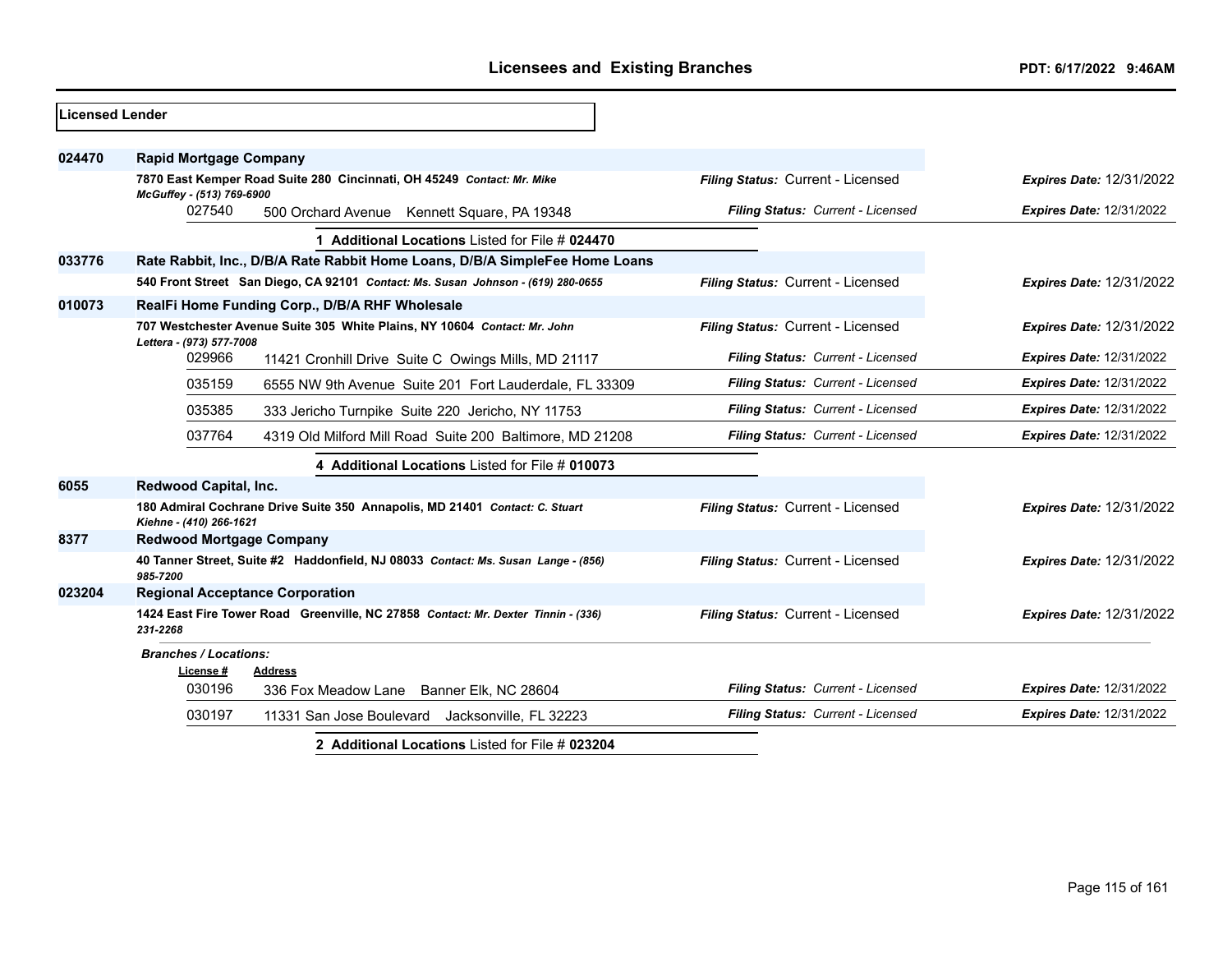| <b>Licensed Lender</b> |                                     |                                                                                   |                                          |                                 |
|------------------------|-------------------------------------|-----------------------------------------------------------------------------------|------------------------------------------|---------------------------------|
| 012808                 | <b>Reliance First Capital, LLC</b>  |                                                                                   |                                          |                                 |
|                        |                                     | 201 Old Country Road Suite 205 Melville, NY 11747-2731 Contact: Mr. Marc Miller - | Filing Status: Current - Licensed        | <b>Expires Date: 12/31/2022</b> |
|                        | (516) 422-8814<br>017887            | 11605 North Community House Road Suite 200 Charlotte, NC<br>28277                 | <b>Filing Status: Current - Licensed</b> | <b>Expires Date: 12/31/2022</b> |
|                        | 020246                              | 800 Crescent Centre Drive Suite 500 Franklin, TN 37067                            | Filing Status: Current - Licensed        | <b>Expires Date: 12/31/2022</b> |
|                        | 036065                              | 681 Andersen Drive Suite 500 Pittsburgh, PA 15220                                 | Filing Status: Current - Licensed        | <b>Expires Date: 12/31/2022</b> |
|                        |                                     | 3 Additional Locations Listed for File # 012808                                   |                                          |                                 |
| 034395                 | <b>Reliant Home Funding, Inc.</b>   |                                                                                   |                                          |                                 |
|                        | Topal - (631) 446-3103              | 445 Broad Hollow Road Suite 334 Melville, NY 11747 Contact: Mr. Gregory Alan      | Filing Status: Current - Licensed        | <b>Expires Date: 12/31/2022</b> |
| 031907                 | Renaissance Lenders, Inc.           |                                                                                   |                                          |                                 |
|                        | $- (443) 396 - 2600$                | 8221 Ritchie Highway Suite 203 Pasadena, MD 21122 Contact: Richard G. Reese Jr.   | Filing Status: Current - Licensed        | Expires Date: 12/31/2022        |
| 028819                 | <b>Resurgent Acquisitions LLC</b>   |                                                                                   |                                          |                                 |
|                        | - (864) 248-8905                    | 6801 S. Cimarron Road Suite 424-N Las Vegas, NV 89113 Contact: Ms. Debra Cipai    | Filing Status: Current - Licensed        | <b>Expires Date: 12/31/2022</b> |
| 028818                 | <b>Resurgent Receivables LLC</b>    |                                                                                   |                                          |                                 |
|                        | - (864) 248-8905                    | 6801 S. Cimarron Road Suite 424-P Las Vegas, NV 89113 Contact: Ms. Debra Ciapi    | Filing Status: Current - Licensed        | <b>Expires Date: 12/31/2022</b> |
| 012573                 | <b>Reverse Mortgage Funding LLC</b> |                                                                                   |                                          |                                 |
|                        | (973) 842-2448                      | 1455 Broad Street 2nd Floor Bloomfield, NJ 07003 Contact: Michele Zachensky -     | Filing Status: Current - Licensed        | <b>Expires Date: 12/31/2022</b> |
|                        | <b>Branches / Locations:</b>        |                                                                                   |                                          |                                 |
|                        | License #<br>012966                 | <b>Address</b><br>41 Pinelawn Road Suite 200 Melville, NY 11747                   | Filing Status: Current - Licensed        | <b>Expires Date: 12/31/2022</b> |
|                        | 018326                              | 540 Ritchie Highway Suite 303 Severna Park, MD 21146                              | <b>Filing Status: Current - Licensed</b> | <b>Expires Date: 12/31/2022</b> |
|                        | 019470                              | 700 Corporate Boulevard Newburgh, NY 12550                                        | <b>Filing Status: Current - Licensed</b> | <b>Expires Date: 12/31/2022</b> |
|                        | 020899                              | 2355 Gold Meadow Way Suite 150 Gold River, CA 95670                               | <b>Filing Status: Current - Licensed</b> | <b>Expires Date: 12/31/2022</b> |
|                        | 023370                              | 1501 Pleasure Avenue Ocean City, NJ 08226                                         | <b>Filing Status: Current - Licensed</b> | <b>Expires Date: 12/31/2022</b> |
|                        | 023599                              | 433 Patriots Way Lititz, PA 17543                                                 | <b>Filing Status: Current - Licensed</b> | <b>Expires Date: 12/31/2022</b> |
|                        |                                     | 6 Additional Locations Listed for File # 012573                                   |                                          |                                 |
| 7910                   |                                     | RISE Credit of Delaware, LLC, D/B/A RISE                                          |                                          |                                 |
|                        |                                     | $\sim$ and Diagon Oritization Fauthlands. TV 70400, $\sim$ 11110 $\sim$ 1110      |                                          |                                 |

**4150 International Plaza Suite 300 Fort Worth, TX 76109** *Contact: Daniel Rhea - (817) 928-1500*

*Filing Status:* Current - Licensed *Expires Date:* 12/31/2022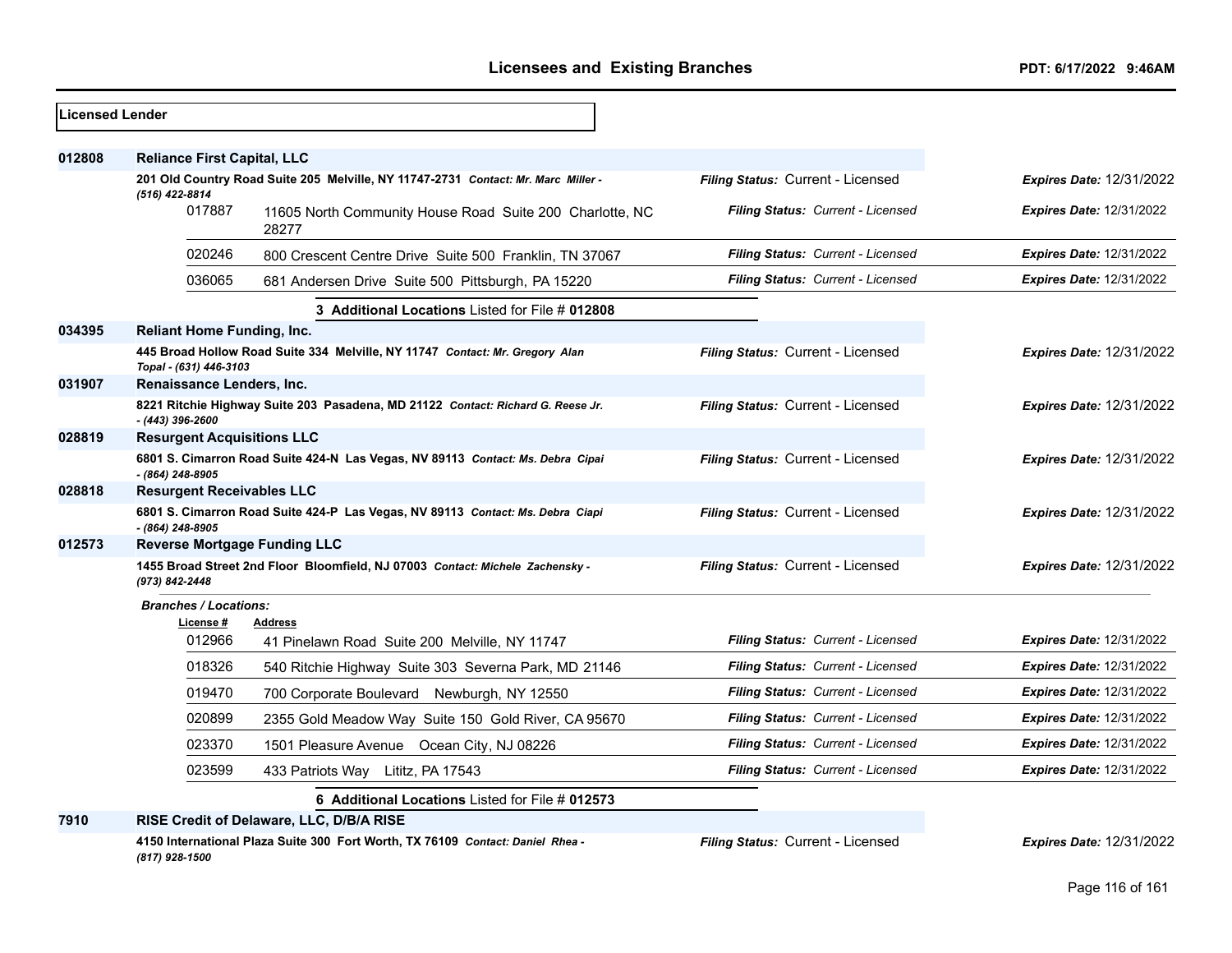| Licensed Lender |                                |                                                                        |                                          |                                 |
|-----------------|--------------------------------|------------------------------------------------------------------------|------------------------------------------|---------------------------------|
| 028971          | <b>River City Mortgage LLC</b> |                                                                        |                                          |                                 |
|                 | Brousseau - (413) 315-3427     | 4555 Lake Forest Drive Suite 450 Cincinnati, OH 45242 Contact: Raymond | Filing Status: Current - Licensed        | <b>Expires Date: 12/31/2022</b> |
|                 | <b>Branches / Locations:</b>   |                                                                        |                                          |                                 |
|                 | License #                      | <b>Address</b>                                                         |                                          |                                 |
|                 | 029012                         | 11350 McCormick Road Suite 604 Hunt Valley, MD 21030                   | <b>Filing Status: Current - Licensed</b> | <b>Expires Date: 12/31/2022</b> |
|                 | 029115                         | 1350 Main Street Suite 1418 Springfield, MA 01103                      | Filing Status: Current - Licensed        | <b>Expires Date: 12/31/2022</b> |
|                 |                                | 2 Additional Locations Listed for File # 028971                        |                                          |                                 |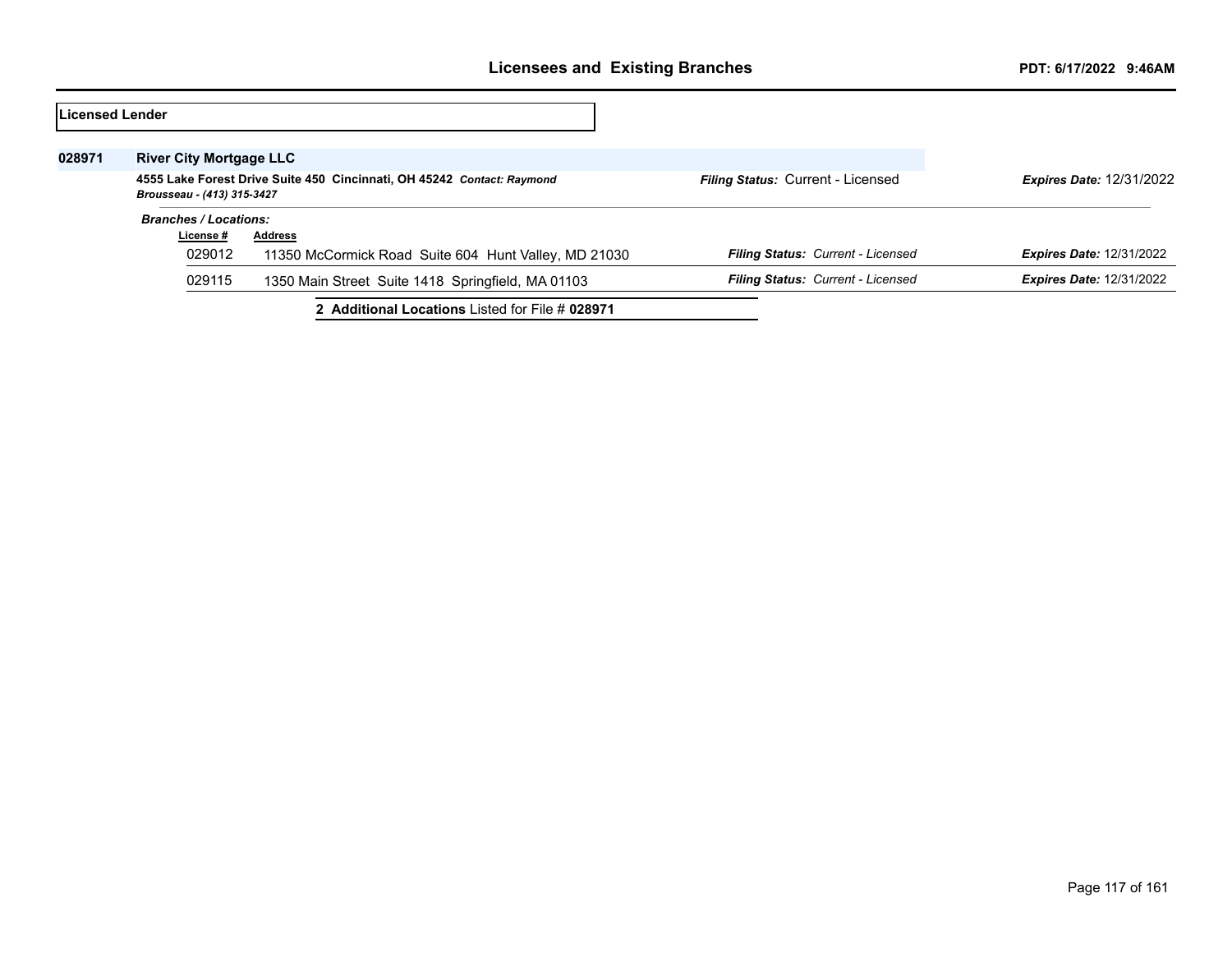|      | <b>Licensed Lender</b> |                                                                                                   |                                   |                                 |
|------|------------------------|---------------------------------------------------------------------------------------------------|-----------------------------------|---------------------------------|
| 4355 | <b>Professional</b>    | Rocket Mortgage, LLC, D/B/A Rocket Mortgage, D/B/A Rocket Pro, D/B/A Rocket Pro TPO, D/B/A Rocket |                                   |                                 |
|      |                        | 1050 Woodward Avenue Detroit, MI 48226-1906 Contact: Timothy Birkmeier - (313)                    | Filing Status: Current - Licensed | Expires Date: 12/31/2022        |
|      | 373-3000<br>012800     | 719 Griswold Street Suite 400 Detroit, MI 48226                                                   | Filing Status: Current - Licensed | <b>Expires Date: 12/31/2022</b> |
|      | 020806                 | 615 West Lafayette Suite 100 Detroit, MI 48226                                                    | Filing Status: Current - Licensed | <b>Expires Date: 12/31/2022</b> |
|      | 021552                 | One Woodward Avenue Suite 1700 Detroit, MI 48226                                                  | Filing Status: Current - Licensed | <b>Expires Date: 12/31/2022</b> |
|      | 021553                 | 1001 Woodward Avenue Suite 1600 Detroit, MI 48226                                                 | Filing Status: Current - Licensed | <b>Expires Date: 12/31/2022</b> |
|      | 024240                 | 6135 Park South Drive Suite 200 Charlotte, NC 28210                                               | Filing Status: Current - Licensed | <b>Expires Date: 12/31/2022</b> |
|      | 029404                 | 239 Christina Road Suite C New Castle, DE 19720                                                   | Filing Status: Current - Licensed | <b>Expires Date: 12/31/2022</b> |
|      | 029405                 | 31038 Country Gardens Suite D2 Dagsboro, DE 19939                                                 | Filing Status: Current - Licensed | <b>Expires Date: 12/31/2022</b> |
|      | 029427                 | 4758 Limestone Road Suite C Wilmington, DE 19808                                                  | Filing Status: Current - Licensed | <b>Expires Date: 12/31/2022</b> |
|      | 029428                 | 33 Possum Park Mall Newark, DE 19711                                                              | Filing Status: Current - Licensed | <b>Expires Date: 12/31/2022</b> |
|      | 029472                 | 1303 Kirkwood Highway Wilmington, DE 19805                                                        | Filing Status: Current - Licensed | <b>Expires Date: 12/31/2022</b> |
|      | 029507                 | 29787 John J Williams Highway Unit 1 Millsboro, DE 19966                                          | Filing Status: Current - Licensed | <b>Expires Date: 12/31/2022</b> |
|      | 029518                 | 20650 Dupont Boulevard Georgetown, DE 19947                                                       | Filing Status: Current - Licensed | <b>Expires Date: 12/31/2022</b> |
|      | 029519                 | 4120 Concord Pike Unit 2 Wilmington, DE 19803                                                     | Filing Status: Current - Licensed | <b>Expires Date: 12/31/2022</b> |
|      | 029520                 | 910 S Chapel Street Suite 206 Newark, DE 19713                                                    | Filing Status: Current - Licensed | <b>Expires Date: 12/31/2022</b> |
|      | 029642                 | 29848 Millsboro Highway Milsboro, DE 19966                                                        | Filing Status: Current - Licensed | <b>Expires Date: 12/31/2022</b> |
|      | 029649                 | 28354 Lewes Georgetown Highway Milton, DE 19971                                                   | Filing Status: Current - Licensed | <b>Expires Date: 12/31/2022</b> |
|      | 029666                 | 1991 S. State Street Dover, DE 19901                                                              | Filing Status: Current - Licensed | <b>Expires Date: 12/31/2022</b> |
|      | 029787                 | 2150 S. Dupont Highway Camden, DE 19934                                                           | Filing Status: Current - Licensed | <b>Expires Date: 12/31/2022</b> |
|      | 029899                 | 32442 Royal Boulevard Unit 3 Dagsboro, DE 19939                                                   | Filing Status: Current - Licensed | <b>Expires Date: 12/31/2022</b> |
|      | 029982                 | 2048 Limestone Road<br>Wilmington, DE 19808                                                       | Filing Status: Current - Licensed | <b>Expires Date: 12/31/2022</b> |
|      | 030021                 | 16583 Coastal Highway Lewes, DE 19958                                                             | Filing Status: Current - Licensed | <b>Expires Date: 12/31/2022</b> |
|      | 030131                 | 8275 South Eastern Avenue Office 200, Suite 200, Space 249<br>Las Vegas, NV 89123                 | Filing Status: Current - Licensed | <b>Expires Date: 12/31/2022</b> |
|      | 030226                 | 4390 Summit Bridge Road Suite 2 Wilmington, DE 19709                                              | Filing Status: Current - Licensed | <b>Expires Date: 12/31/2022</b> |
|      | 030303                 | 522 East Market Street Georgetown, DE 19947                                                       | Filing Status: Current - Licensed | <b>Expires Date: 12/31/2022</b> |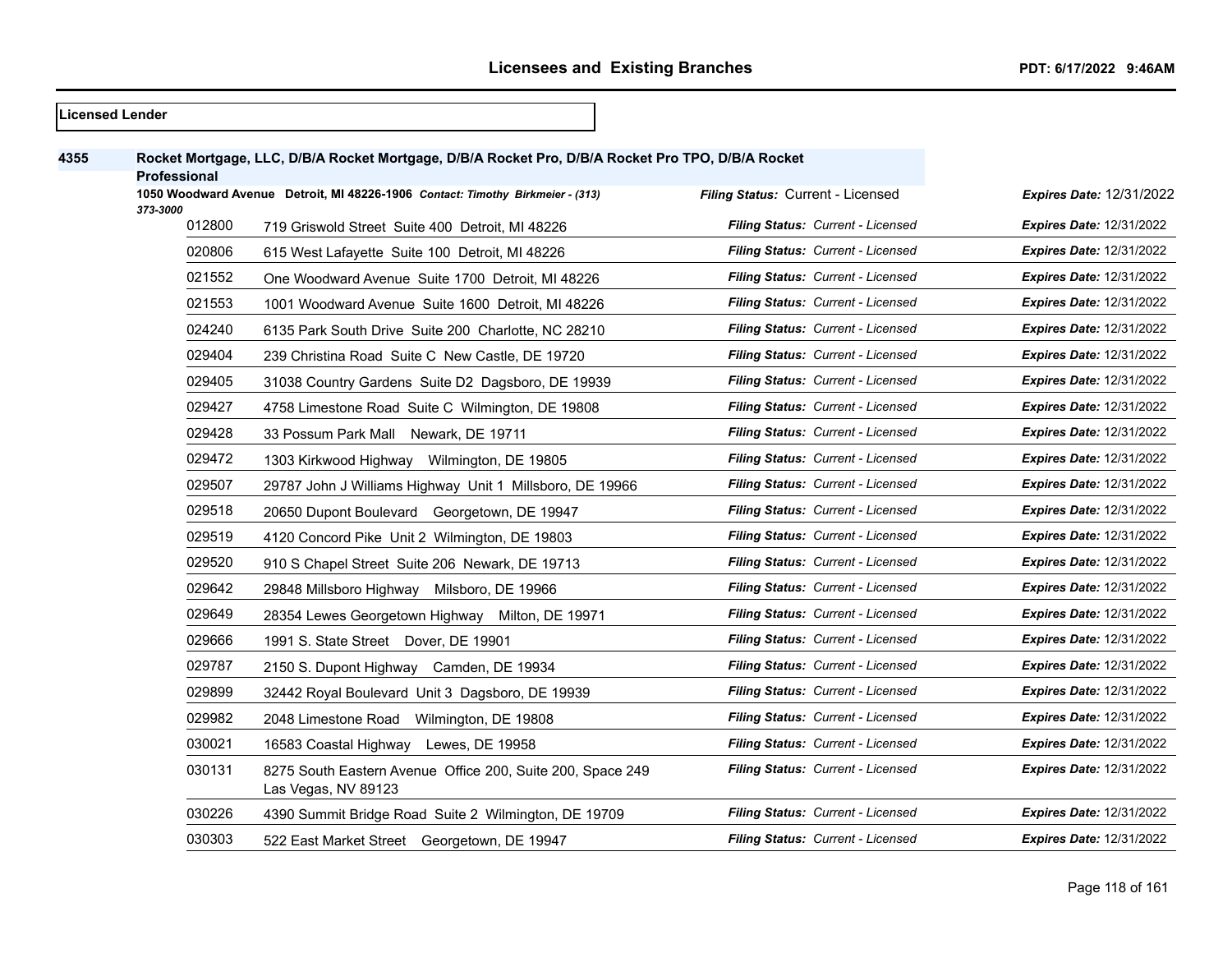|      | <b>Licensed Lender</b>          |                                                                                                                                                                                     |                                   |                                 |
|------|---------------------------------|-------------------------------------------------------------------------------------------------------------------------------------------------------------------------------------|-----------------------------------|---------------------------------|
| 4355 | <b>Professional</b><br>373-3000 | Rocket Mortgage, LLC, D/B/A Rocket Mortgage, D/B/A Rocket Pro, D/B/A Rocket Pro TPO, D/B/A Rocket<br>1050 Woodward Avenue Detroit, MI 48226-1906 Contact: Timothy Birkmeier - (313) | Filing Status: Current - Licensed | <b>Expires Date: 12/31/2022</b> |
|      | <b>Branches / Locations:</b>    |                                                                                                                                                                                     |                                   |                                 |
|      | License #<br>030515             | <b>Address</b><br>1041 Valley Road Hockessin, DE 19707                                                                                                                              | Filing Status: Current - Licensed | <b>Expires Date: 12/31/2022</b> |
|      | 030516                          | 1813 Marsh Road Suite G Wilmington, DE 19810                                                                                                                                        | Filing Status: Current - Licensed | <b>Expires Date: 12/31/2022</b> |
|      | 031382                          | 1805 Foulk Road Suite A & B Wilmington, DE 19810                                                                                                                                    | Filing Status: Current - Licensed | <b>Expires Date: 12/31/2022</b> |
|      | 031479                          | 2150 South 1300 East Suite 500 Salt Lake City, UT 84106                                                                                                                             | Filing Status: Current - Licensed | <b>Expires Date: 12/31/2022</b> |
|      | 032061                          | 300 Limestone Road Oxford, PA 19363                                                                                                                                                 | Filing Status: Current - Licensed | <b>Expires Date: 12/31/2022</b> |
|      | 032880                          | 8275 South Eastern Avenue Office 200, Suite 200, Space 267<br>Las Vegas, NV 89123                                                                                                   | Filing Status: Current - Licensed | <b>Expires Date: 12/31/2022</b> |
|      | 033122                          | 219 E Main Street Newark, DE 19711                                                                                                                                                  | Filing Status: Current - Licensed | <b>Expires Date: 12/31/2022</b> |
|      | 033921                          | 384 East Main Street Middletown, DE 19709                                                                                                                                           | Filing Status: Current - Licensed | <b>Expires Date: 12/31/2022</b> |
|      | 037464                          | Detroit, MI 48226<br>1900 St Antoine                                                                                                                                                | Filing Status: Current - Licensed | <b>Expires Date: 12/31/2022</b> |
|      | 9044                            | 100 Public Square Suite 400 Cleveland, OH 44113                                                                                                                                     | Filing Status: Current - Licensed | <b>Expires Date: 12/31/2022</b> |
|      | 9731                            | 1 North Central Avenue Suite 2000 Phoenix, AZ 85004                                                                                                                                 | Filing Status: Current - Licensed | <b>Expires Date: 12/31/2022</b> |
|      | 9984                            | 635 Woodward Avenue Detroit, MI 48226                                                                                                                                               | Filing Status: Current - Licensed | <b>Expires Date: 12/31/2022</b> |

**36 Additional Locations** Listed for File # **4355**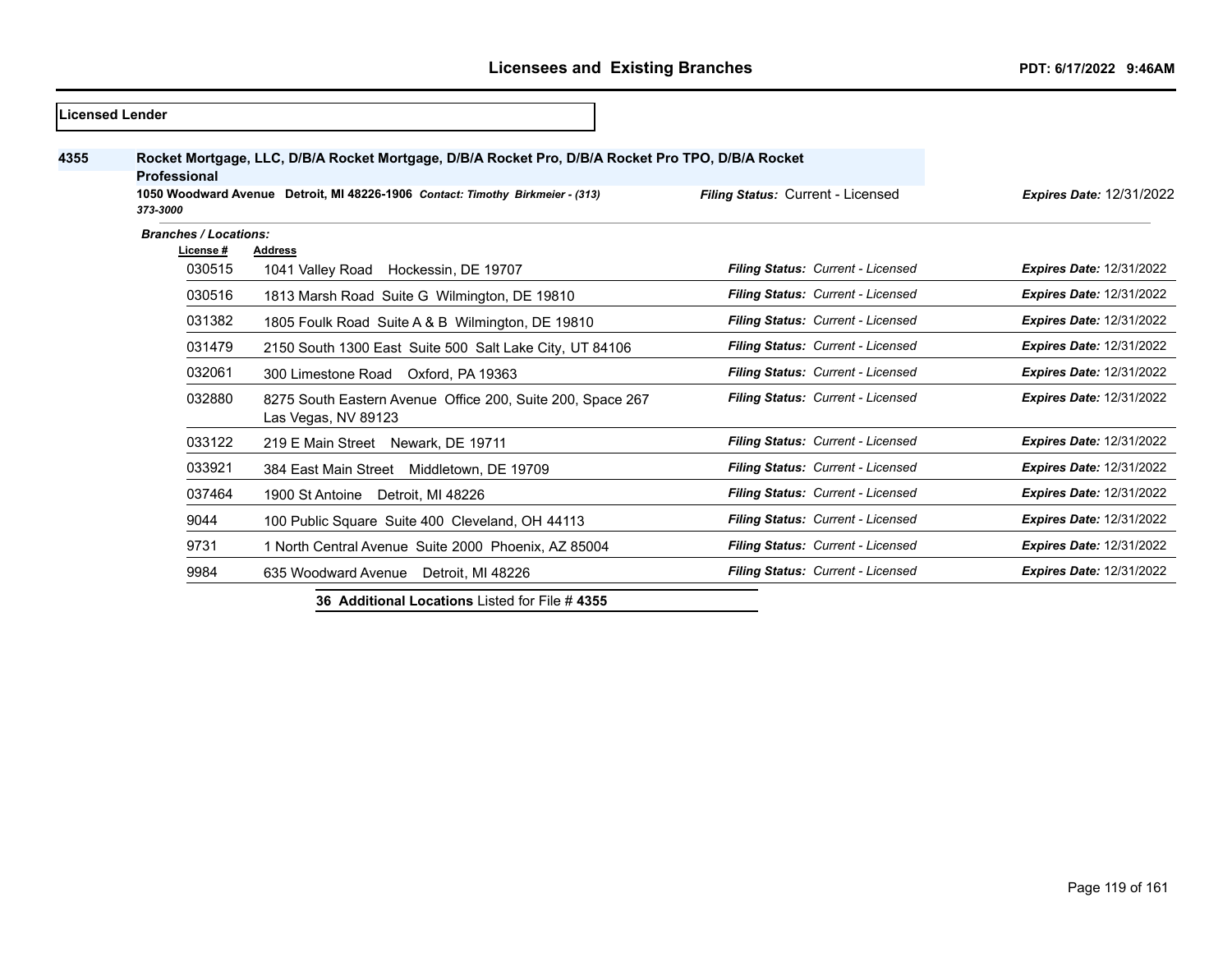# **Licensed Lender**

*(260) 999-6200*

| 031291 |                                          | RoundPoint Mortgage Servicing Corporation, D/B/A RoundPoint                                |                                   |                                 |
|--------|------------------------------------------|--------------------------------------------------------------------------------------------|-----------------------------------|---------------------------------|
|        |                                          | 446 Wrenplace Road Fort Mill, SC 29715 Contact: Renee Estrada - (704) 426-8942             | Filing Status: Current - Licensed | <b>Expires Date: 12/31/2022</b> |
|        | 033270                                   | 43490 Yukon Drive Suite 103 Ashburn, VA 20147                                              | Filing Status: Current - Licensed | <b>Expires Date: 12/31/2022</b> |
|        | 033362                                   | 6000 Executive Boulevard Suite 405 N. Bethesda, MD 20852                                   | Filing Status: Current - Licensed | <b>Expires Date: 12/31/2022</b> |
|        | 034189                                   | 175 Pinelawn Road Suite 400 Melville, NY 11747                                             | Filing Status: Current - Licensed | <b>Expires Date: 12/31/2022</b> |
|        | 034267                                   | 9 Eves Drive Suite 190 Marlton, NJ 08053                                                   | Filing Status: Current - Licensed | <b>Expires Date: 12/31/2022</b> |
|        | 034268                                   | 630 West Germantown Pike Suite 160 Plymouth Meeting, PA<br>19462                           | Filing Status: Current - Licensed | <b>Expires Date: 12/31/2022</b> |
|        | 035219                                   | 3415 South Sepulveda Boulevard Suite 1100, Office 1119 Los<br>Angeles, CA 90034            | Filing Status: Current - Licensed | <b>Expires Date: 12/31/2022</b> |
|        | 036640                                   | 257 Market Street West Gaithersburg, MD 20878                                              | Filing Status: Current - Licensed | <b>Expires Date: 12/31/2022</b> |
|        | 037196                                   | 19 N Tejon Street Suite 3000, Offices 326, 327(2) & 337<br>Colorado Springs, CO 80903-1534 | Filing Status: Current - Licensed | <b>Expires Date: 12/31/2022</b> |
|        | 037528                                   | 231 Union Boulevard 1st Floor Totowa, NJ 07512                                             | Filing Status: Current - Licensed | <b>Expires Date: 12/31/2022</b> |
|        | 037677                                   | 16A Bel Air South Parkway Suite 205 & 206 Bel Air, MD 21015                                | Filing Status: Current - Licensed | <b>Expires Date: 12/31/2022</b> |
|        | 038264                                   | 3333 Mendocino Avenue Suite 110 Santa Rosa, CA 95403                                       | Filing Status: Current - Licensed | <b>Expires Date: 12/31/2022</b> |
|        |                                          | 11 Additional Locations Listed for File # 031291                                           |                                   |                                 |
| 022939 | <b>Royal Pacific Funding Corporation</b> |                                                                                            |                                   |                                 |
|        | Soliman - (657) 229-7005                 | 4000 MacArthur Boulevard Suite 7000 Newport Beach, CA 92660 Contact: Sameh                 | Filing Status: Current - Licensed | <b>Expires Date: 12/31/2022</b> |
| 024040 | <b>RSVP Lending LLC</b>                  |                                                                                            |                                   |                                 |
|        | 422-0006                                 | 15271 Barranca Parkway Suite C Irvine, CA 92618 Contact: Alex Dorn - (714)                 | Filing Status: Current - Licensed | <b>Expires Date: 12/31/2022</b> |
| 024827 |                                          | Ruoff Mortgage Company, Inc., D/B/A Ruoff Home Mortgage, D/B/A Ruoff Mortgage              |                                   |                                 |
|        |                                          | 1700 Magnavox Way Suite 220 Fort Wayne, IN 46804 Contact: Ms. Diana Ringer -               | Filing Status: Current - Licensed | <b>Expires Date: 12/31/2022</b> |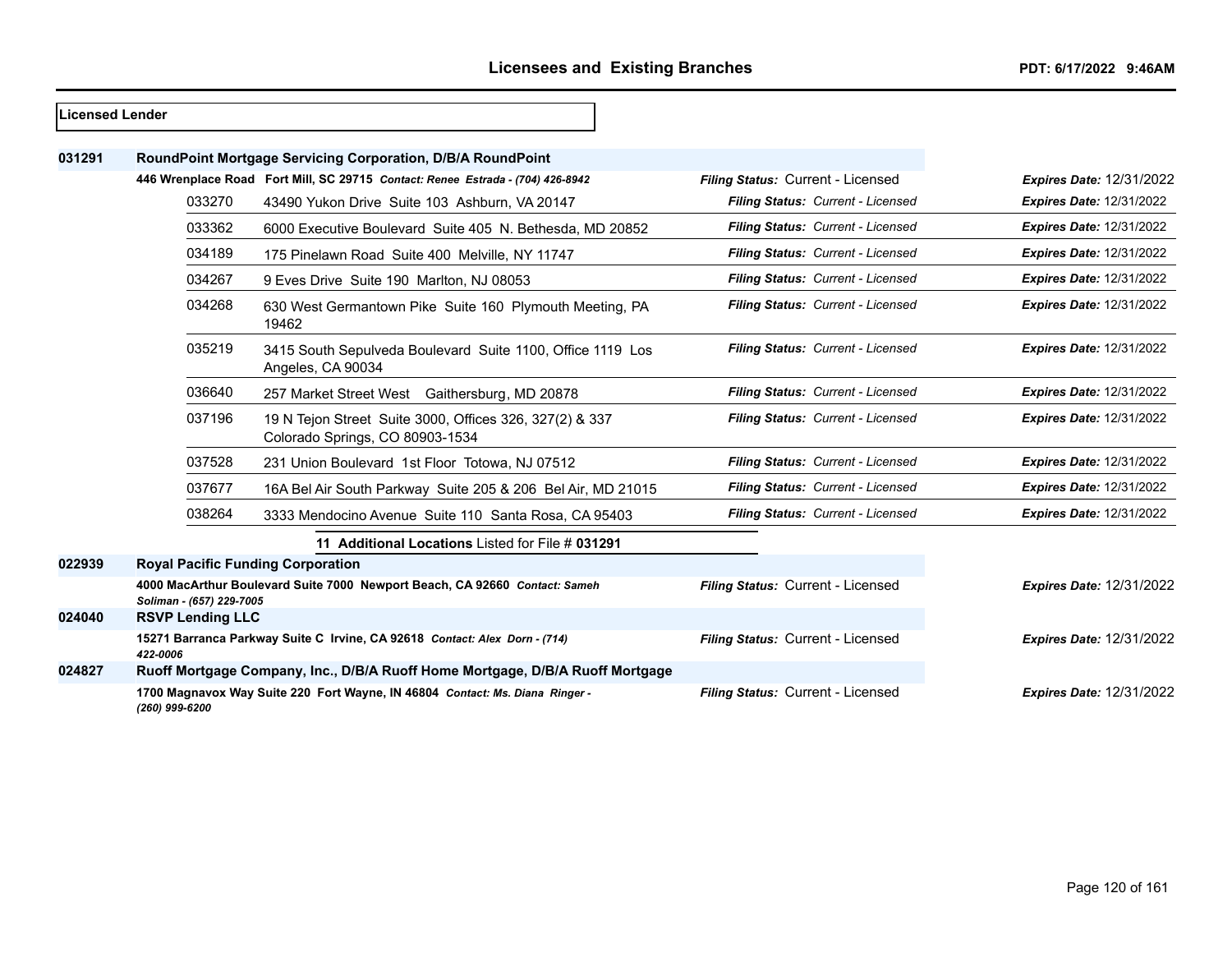| Licensed Lender |                                                             |                                                                                                                               |                                   |                                 |
|-----------------|-------------------------------------------------------------|-------------------------------------------------------------------------------------------------------------------------------|-----------------------------------|---------------------------------|
| 012394          |                                                             | <b>Rushmore Loan Management Services LLC</b><br>8616 Freeport Parkway Suite 100 Irving, TX 75063 Contact: Terry Smith - (949) | Filing Status: Current - Licensed | <b>Expires Date: 12/31/2022</b> |
|                 | 341-0777                                                    |                                                                                                                               |                                   |                                 |
|                 | <b>Branches / Locations:</b><br>License#<br>020066          | <b>Address</b><br>15480 Laguna Canyon Rd, Suite 100 Irvine, CA 92618                                                          | Filing Status: Current - Licensed | <b>Expires Date: 12/31/2022</b> |
|                 | 025995                                                      | 2000 North Classen Boulevard Suite N3400 Oklahoma City, OK<br>73106                                                           | Filing Status: Current - Licensed | <b>Expires Date: 12/31/2022</b> |
|                 |                                                             | 2 Additional Locations Listed for File # 012394                                                                               |                                   |                                 |
| 030811          | <b>Salary Finance Inc.</b>                                  |                                                                                                                               |                                   |                                 |
|                 |                                                             | 77 Sleeper Street Boston, MA 02210 Contact: Mr. Nathan Herr - (617) 285-6359                                                  | Filing Status: Current - Licensed | <b>Expires Date: 12/31/2022</b> |
| 010716          |                                                             | Santander Consumer USA Inc., D/B/A RoadLoans                                                                                  |                                   |                                 |
|                 |                                                             | 1601 Elm Street Suite 800 Dallas, TX 75201 Contact: Laurie Kight - (617) 757-5891                                             | Filing Status: Current - Licensed | <b>Expires Date: 12/31/2022</b> |
|                 | <b>Branches / Locations:</b><br>License #<br><b>Address</b> |                                                                                                                               |                                   |                                 |
|                 | 011010                                                      | 5201 Rufe Snow Drive Suite 100 North Richland Hills, TX<br>76180                                                              | Filing Status: Current - Licensed | <b>Expires Date: 12/31/2022</b> |
|                 | 021717                                                      | 1550 West Southern Avenue Mesa, AZ 85202                                                                                      | Filing Status: Current - Licensed | <b>Expires Date: 12/31/2022</b> |
|                 | 031913                                                      | 16400 State Road 54 Suite 1300 Odessa, FL 33556                                                                               | Filing Status: Current - Licensed | Expires Date: 12/31/2022        |
|                 |                                                             | 3 Additional Locations Listed for File # 010716                                                                               |                                   |                                 |
| 010266          |                                                             | Scalessa-Fischer LLC, D/B/A Capitol Title Loans                                                                               |                                   |                                 |
|                 |                                                             | 772 Pulaski Highway Bear, DE 19701 Contact: Mr. Donald Scalessa - (302) 221-0886                                              | Filing Status: Current - Licensed | <b>Expires Date: 12/31/2022</b> |
|                 | <b>Branches / Locations:</b><br>License#                    | <b>Address</b>                                                                                                                |                                   |                                 |
|                 | 010954                                                      | 241 South DuPont Highway New Castle, DE 19720                                                                                 | Filing Status: Current - Licensed | Expires Date: 12/31/2022        |
|                 |                                                             | 1 Additional Locations Listed for File # 010266                                                                               |                                   |                                 |
| 024174          | SCIL, Inc., D/B/A Speedy Cash                               |                                                                                                                               |                                   |                                 |
|                 |                                                             | 3615 N. Ridge Road Wichita, KS 67205 Contact: Eugene Thomas IV - (316) 425-1120                                               | Filing Status: Current - Licensed | <b>Expires Date: 12/31/2022</b> |
| 024411          | <b>Scratch Financial, Inc.</b>                              |                                                                                                                               |                                   |                                 |
|                 | 859-2730                                                    | 225 S. Lake Avenue Suite 250 Pasadena, CA 91101 Contact: Cathy Morse - (310)                                                  | Filing Status: Current - Licensed | <b>Expires Date: 12/31/2022</b> |
| 034120          | <b>Secure One Capital Corporation</b>                       |                                                                                                                               |                                   |                                 |
|                 | (949) 337-4740                                              | 3200 Park Center Drive Suite 1300 Costa Mesa, CA 92626 Contact: Ms. Nicole Hill -                                             | Filing Status: Current - Licensed | <b>Expires Date: 12/31/2022</b> |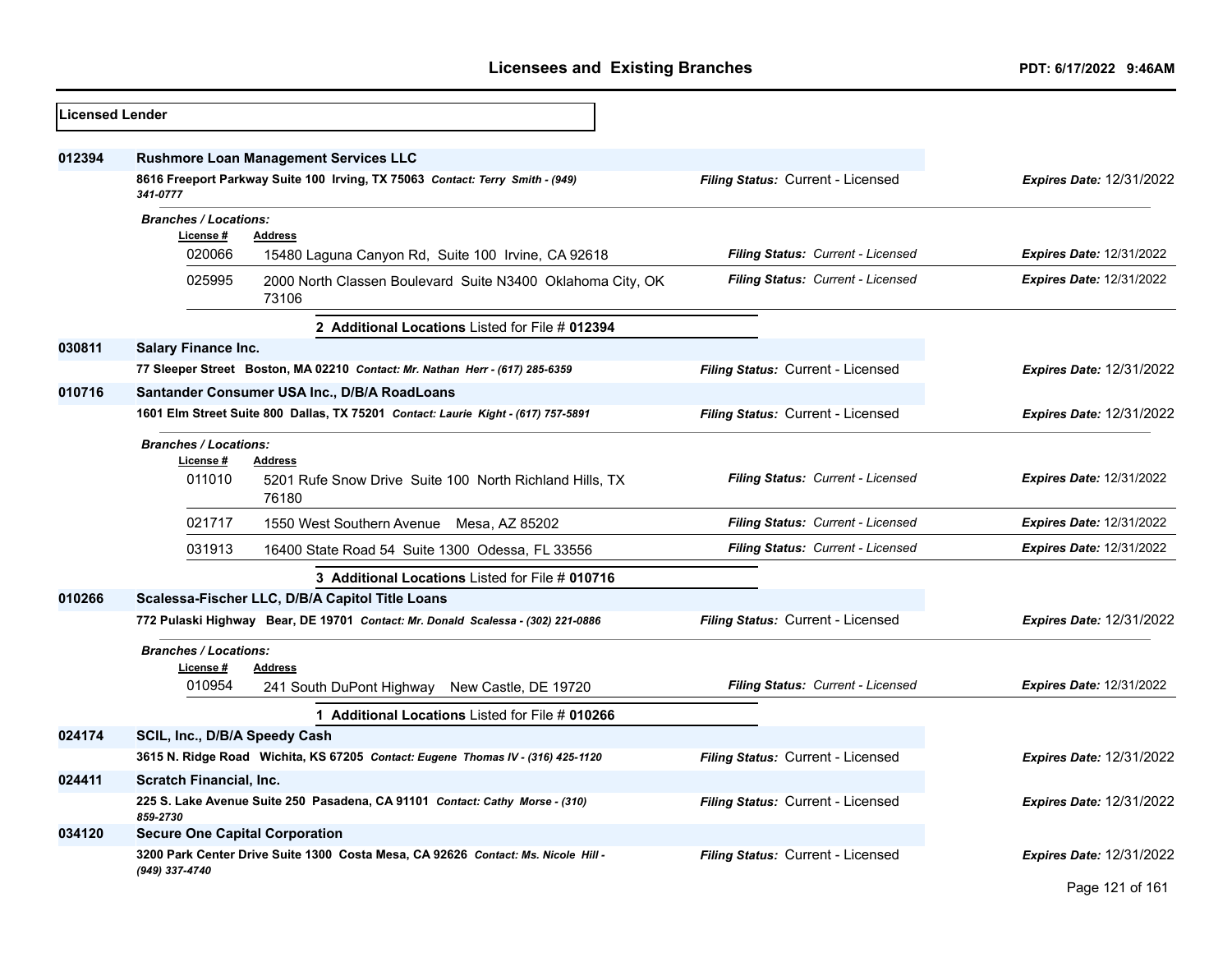| <b>ILicensed Lender</b> |                                    |                                                                                                                     |                                   |                                 |
|-------------------------|------------------------------------|---------------------------------------------------------------------------------------------------------------------|-----------------------------------|---------------------------------|
| 028434                  |                                    | SecurityNational Mortgage Company, D/B/A SN Mortgage Company                                                        |                                   |                                 |
|                         | (801) 264-8111                     | 433 Ascension Way 5th Floor Salt Lake City, UT 84123 Contact: Michael Brumble -                                     | Filing Status: Current - Licensed | <b>Expires Date: 12/31/2022</b> |
|                         | 028861                             | 21430 Cedar Drive Unit 200 Sterling, VA 20164                                                                       | Filing Status: Current - Licensed | <b>Expires Date: 12/31/2022</b> |
|                         | 030367                             | 2635 St. Rose Parkway, Suite 100 Suites D-100, 110 & 120<br>Henderson, NV 89052                                     | Filing Status: Current - Licensed | <b>Expires Date: 12/31/2022</b> |
|                         | 034020                             | 8684 Veterans Highway Suite 101 Millersville, MD 21108                                                              | Filing Status: Current - Licensed | <b>Expires Date: 12/31/2022</b> |
|                         | 037137                             | 2350 Fruitville Road, Suite 110 Sarasota, FL 34237                                                                  | Filing Status: Current - Licensed | <b>Expires Date: 12/31/2022</b> |
|                         |                                    | 4 Additional Locations Listed for File # 028434                                                                     |                                   |                                 |
| 012521                  | Semper Home Loans, Inc.            |                                                                                                                     |                                   |                                 |
|                         | 632-0330                           | 225 Dupont Drive Providence, RI 02907 Contact: Mr. Matthew J. Sullivan - (401)                                      | Filing Status: Current - Licensed | <b>Expires Date: 12/31/2022</b> |
| 028407                  | ServiceMac, LLC                    |                                                                                                                     |                                   |                                 |
|                         | (704) 650-9863                     | 9726 Old Bailes Road Suite 200 Fort Mill, SC 29707 Contact: Mr. Eric S Sadow -                                      | Filing Status: Current - Licensed | <b>Expires Date: 12/31/2022</b> |
| 019802                  |                                    | Servion, Inc., D/B/A Servion, D/B/A Servion Mortgage, D/B/A The Servion Group                                       |                                   |                                 |
|                         | 787-9525                           | 500 Main Street Suite 100 New Brighton, MN 55112 Contact: S Brad Crandall - (651)                                   | Filing Status: Current - Licensed | <b>Expires Date: 12/31/2022</b> |
| 025500                  |                                    | Servis One, Inc., D/B/A BSI Financial Services                                                                      |                                   |                                 |
|                         | 707-0686                           | 1425 Greenway Drive Suite 400 Irving, TX 75038 Contact: Jacob Balmer - (814)                                        | Filing Status: Current - Licensed | <b>Expires Date: 12/31/2022</b> |
| 026249                  | <b>SG Capital Partners LLC</b>     |                                                                                                                     |                                   |                                 |
|                         | $(203)$ 355-6113                   | 750 Washington Blvd Suite 1050 Stamford, CT 06901 Contact: Mr. Jay Strauss -                                        | Filing Status: Current - Licensed | <b>Expires Date: 12/31/2022</b> |
| 1908                    | <b>Shallcross Mortgage Company</b> |                                                                                                                     |                                   |                                 |
|                         |                                    | 410 Century Boulevard Boxwood Commerce Centre Wilmington, DE 19808<br>Contact: Mr. Jay L Pierce Jr - (302) 999-9800 | Filing Status: Current - Licensed | <b>Expires Date: 12/31/2022</b> |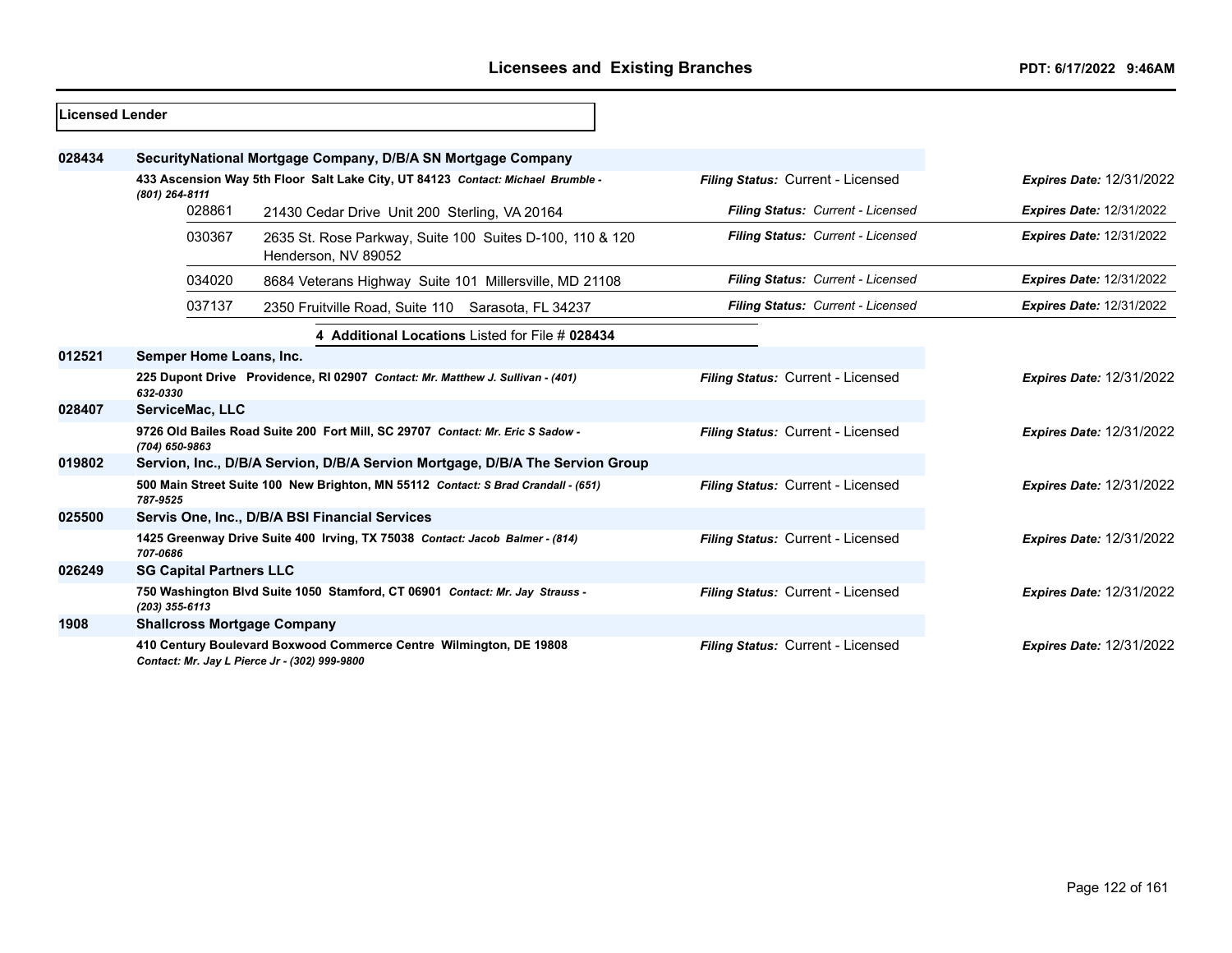| <b>Licensed Lender</b> |                                                                                                |                                                                                    |                                   |                                 |
|------------------------|------------------------------------------------------------------------------------------------|------------------------------------------------------------------------------------|-----------------------------------|---------------------------------|
| 018221                 |                                                                                                | Shore Finance LLC, D/B/A Atlantic Finance                                          |                                   |                                 |
|                        |                                                                                                | 10977 State Street Delmar, DE 19940 Contact: Ms. Kathryn S. Moore - (302) 846-3900 | Filing Status: Current - Licensed | <b>Expires Date: 12/31/2022</b> |
|                        | <b>Branches / Locations:</b>                                                                   |                                                                                    |                                   |                                 |
|                        | License #<br>018222                                                                            | <b>Address</b><br>22937 Sussex Highway Seaford, DE 19973                           | Filing Status: Current - Licensed | <b>Expires Date: 12/31/2022</b> |
|                        | 018223                                                                                         | 400 Delaware Avenue Millsboro, DE 19966                                            | Filing Status: Current - Licensed | <b>Expires Date: 12/31/2022</b> |
|                        | 018224                                                                                         | 927 North DuPont Highway Milford, DE 19963                                         | Filing Status: Current - Licensed | <b>Expires Date: 12/31/2022</b> |
|                        | 018225                                                                                         | 1650 South Governors Avenue Dover, DE 19904                                        | Filing Status: Current - Licensed | <b>Expires Date: 12/31/2022</b> |
|                        | 018226                                                                                         | 71 Greentree Drive Dover, DE 19901                                                 | Filing Status: Current - Licensed | <b>Expires Date: 12/31/2022</b> |
|                        |                                                                                                | 5 Additional Locations Listed for File # 018221                                    |                                   |                                 |
| 012653                 |                                                                                                | SI Mortgage Company, D/B/A Sistar Mortgage Company                                 |                                   |                                 |
|                        | $(0.0) -$                                                                                      | 35871 Mound Road Suite 201 Sterling Heights, MI 48310 Contact: Sheri Wuest -       | Filing Status: Current - Licensed | <b>Expires Date: 12/31/2022</b> |
| 9801                   |                                                                                                | Sierra Pacific Mortgage Company, Inc., D/B/A Gen Lending                           |                                   |                                 |
|                        | 1180 Iron Point Road Suite 200 Folsom, CA 95630 Contact: Brittany Sullivan - (916)<br>932-0517 |                                                                                    | Filing Status: Current - Licensed | <b>Expires Date: 12/31/2022</b> |
|                        | <b>Branches / Locations:</b>                                                                   |                                                                                    |                                   |                                 |
|                        | License #<br>009890                                                                            | Address<br>6021 University Blvd. Suite 200 Ellicott City, MD 21043                 | Filing Status: Current - Licensed | <b>Expires Date: 12/31/2022</b> |
|                        | 023520                                                                                         | 5 N. Main Street Suite 3A Bel Air, MD 21014                                        | Filing Status: Current - Licensed | <b>Expires Date: 12/31/2022</b> |
|                        | 027631                                                                                         | 2300 York Road Suite 214 Lutherville-Timonium, MD 21093                            | Filing Status: Current - Licensed | <b>Expires Date: 12/31/2022</b> |
|                        |                                                                                                | 3 Additional Locations Listed for File # 9801                                      |                                   |                                 |
| 035272                 | <b>Silver Hill Funding, LLC</b>                                                                |                                                                                    |                                   |                                 |
|                        | Rinaldi - (305) 646-3903                                                                       | 4425 Ponce De Leon Boulevard Suite 250 Coral Gables, FL 33146 Contact: Maria       | Filing Status: Current - Licensed | <b>Expires Date: 12/31/2022</b> |
| 026621                 | Simple Fast Loans, Inc.                                                                        |                                                                                    |                                   |                                 |
|                        | 552-9840                                                                                       | 8601 Dunwoody Place Suite 406 Atlanta, GA 30350 Contact: Mr. Mark Tepsic - (770)   | Filing Status: Current - Licensed | <b>Expires Date: 12/31/2022</b> |
| 033399                 |                                                                                                | Simplist Mortgage LLC, D/B/A Simplist                                              |                                   |                                 |
|                        | Anthony Sherman - (305) 398-7707                                                               | 500 7th Avenue 14th Floor, Office #14A124 New York, NY 10018 Contact: Mr.          | Filing Status: Current - Licensed | <b>Expires Date: 12/31/2022</b> |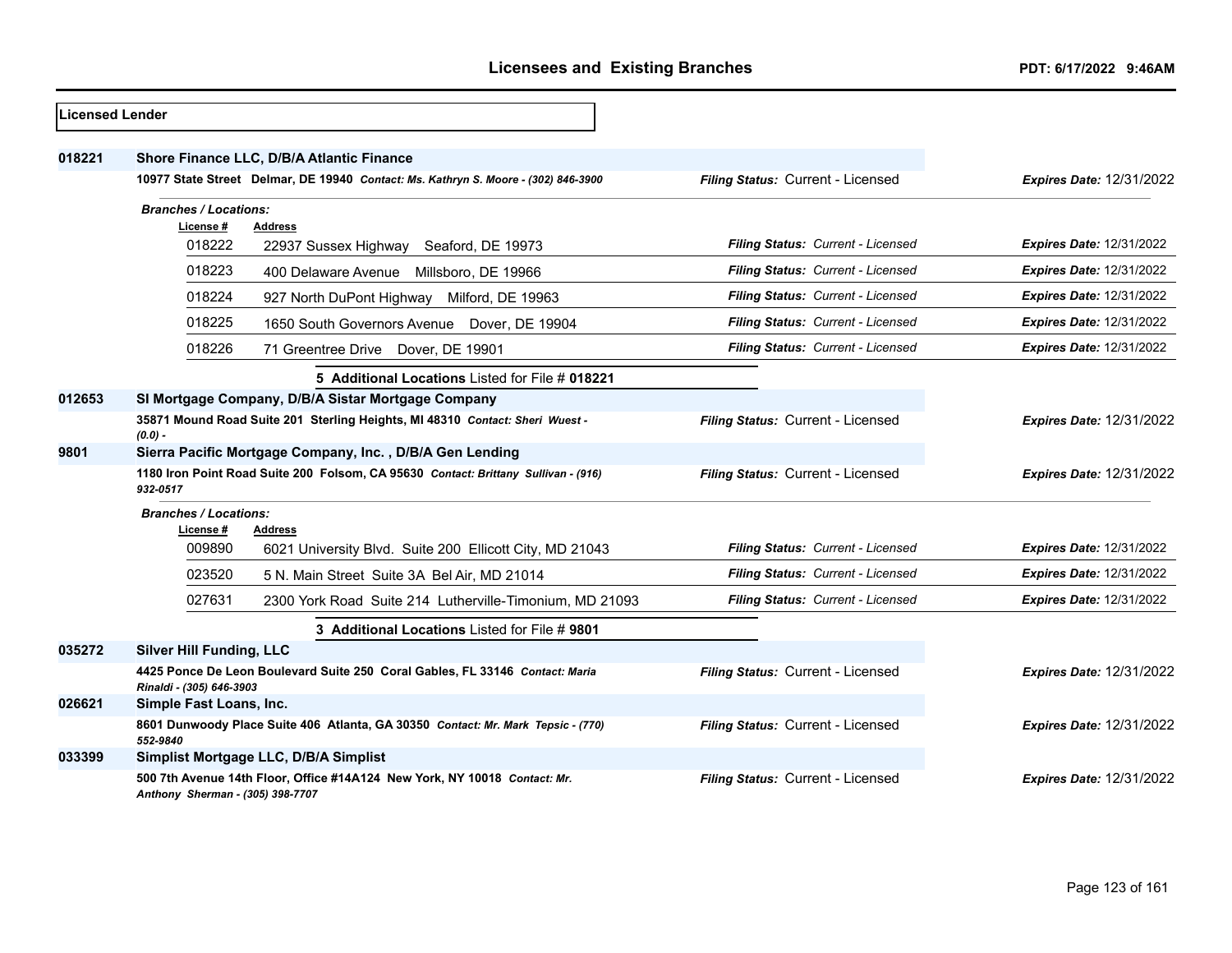| 036554              |                                                              | Filing Status: Current - Licensed                                                                                                                                                                                                                                                                                                                                                                                                                                                                                                                                                                                                                                                                                                                                                                                                                                                                                                                                                                                                    | <b>Expires Date: 12/31/2022</b><br><b>Expires Date: 12/31/2022</b>                                          |
|---------------------|--------------------------------------------------------------|--------------------------------------------------------------------------------------------------------------------------------------------------------------------------------------------------------------------------------------------------------------------------------------------------------------------------------------------------------------------------------------------------------------------------------------------------------------------------------------------------------------------------------------------------------------------------------------------------------------------------------------------------------------------------------------------------------------------------------------------------------------------------------------------------------------------------------------------------------------------------------------------------------------------------------------------------------------------------------------------------------------------------------------|-------------------------------------------------------------------------------------------------------------|
|                     |                                                              |                                                                                                                                                                                                                                                                                                                                                                                                                                                                                                                                                                                                                                                                                                                                                                                                                                                                                                                                                                                                                                      |                                                                                                             |
| 269-4018            |                                                              | Filing Status: Current - Licensed                                                                                                                                                                                                                                                                                                                                                                                                                                                                                                                                                                                                                                                                                                                                                                                                                                                                                                                                                                                                    | <b>Expires Date: 12/31/2022</b>                                                                             |
|                     |                                                              |                                                                                                                                                                                                                                                                                                                                                                                                                                                                                                                                                                                                                                                                                                                                                                                                                                                                                                                                                                                                                                      |                                                                                                             |
|                     | 2 Additional Locations Listed for File # 019654              |                                                                                                                                                                                                                                                                                                                                                                                                                                                                                                                                                                                                                                                                                                                                                                                                                                                                                                                                                                                                                                      |                                                                                                             |
| 027807              | 2601 Network Blvd., Suite 600 Suite 245 Frisco, TX 75034     | Filing Status: Current - Licensed                                                                                                                                                                                                                                                                                                                                                                                                                                                                                                                                                                                                                                                                                                                                                                                                                                                                                                                                                                                                    | <b>Expires Date: 12/31/2022</b>                                                                             |
| 026538              | 3960 Howard Hughes Parkway Suite #480 Las Vegas, NV<br>89169 | Filing Status: Current - Licensed                                                                                                                                                                                                                                                                                                                                                                                                                                                                                                                                                                                                                                                                                                                                                                                                                                                                                                                                                                                                    | <b>Expires Date: 12/31/2022</b>                                                                             |
|                     |                                                              | Filing Status: Current - Licensed                                                                                                                                                                                                                                                                                                                                                                                                                                                                                                                                                                                                                                                                                                                                                                                                                                                                                                                                                                                                    | <b>Expires Date: 12/31/2022</b>                                                                             |
|                     |                                                              |                                                                                                                                                                                                                                                                                                                                                                                                                                                                                                                                                                                                                                                                                                                                                                                                                                                                                                                                                                                                                                      |                                                                                                             |
| License #<br>011538 | <b>Address</b><br>323 Fifth Street<br>Eureka, CA 95501       | Filing Status: Current - Licensed                                                                                                                                                                                                                                                                                                                                                                                                                                                                                                                                                                                                                                                                                                                                                                                                                                                                                                                                                                                                    | <b>Expires Date: 12/31/2022</b>                                                                             |
|                     |                                                              | Filing Status: Current - Licensed                                                                                                                                                                                                                                                                                                                                                                                                                                                                                                                                                                                                                                                                                                                                                                                                                                                                                                                                                                                                    | <b>Expires Date: 12/31/2022</b>                                                                             |
| (636) 533-0289      |                                                              |                                                                                                                                                                                                                                                                                                                                                                                                                                                                                                                                                                                                                                                                                                                                                                                                                                                                                                                                                                                                                                      |                                                                                                             |
|                     |                                                              |                                                                                                                                                                                                                                                                                                                                                                                                                                                                                                                                                                                                                                                                                                                                                                                                                                                                                                                                                                                                                                      | <b>Expires Date: 12/31/2022</b>                                                                             |
|                     |                                                              | Filing Status: Current - Licensed                                                                                                                                                                                                                                                                                                                                                                                                                                                                                                                                                                                                                                                                                                                                                                                                                                                                                                                                                                                                    | <b>Expires Date: 12/31/2022</b>                                                                             |
|                     | 1 Additional Locations Listed for File #1755                 |                                                                                                                                                                                                                                                                                                                                                                                                                                                                                                                                                                                                                                                                                                                                                                                                                                                                                                                                                                                                                                      |                                                                                                             |
| 4054                | 3300 Fernbrook Lane Suite 300 Plymouth, MN 55447             | Filing Status: Current - Licensed                                                                                                                                                                                                                                                                                                                                                                                                                                                                                                                                                                                                                                                                                                                                                                                                                                                                                                                                                                                                    | <b>Expires Date: 12/31/2022</b><br><b>Expires Date: 12/31/2022</b>                                          |
|                     |                                                              |                                                                                                                                                                                                                                                                                                                                                                                                                                                                                                                                                                                                                                                                                                                                                                                                                                                                                                                                                                                                                                      |                                                                                                             |
|                     |                                                              | SIRVA Mortgage, Inc.<br>6200 Oak Tree Boulevard Suite 300 Independence, OH 44131 Contact: Mr. Paul E<br>Klemme - (216) 606-4145<br>Skopos Financial, LLC, D/B/A Reprise Financial<br>500 East John Carpenter Freeway Suite 300 Irving, TX 75062 Contact: Mr. Cody<br>Estep - (405) 306-1751<br>Slate Lending of Delaware, LLC, D/B/A Blue Frog Loans<br>1855 Bowles Avenue Suite 110 Fenton, MO 63026 Contact: Ms. Melissa Streeter -<br><b>SN Servicing Corporation</b><br>13702 Coursey Boulevard Building 1A Baton Rouge, LA 70817 Contact: Mr. Robin<br>Arkley II. - (225) 296-6897<br><b>Branches / Locations:</b><br>1 Additional Locations Listed for File # 011537<br>SoFI Lending Corp., D/B/A SOFI<br>2750 E Cottonwood Parkway, Suite 300 Cottonwood Heights, UT 84121 Contact:<br>Drishti Khatri - (415) 510-2196<br>Solar Mosaic, LLC, D/B/A Mosaic<br>601 12th Street Suite 325 Oakland, CA 94607 Contact: Erica Johnson - (510)<br>Southern Trust Mortgage, LLC<br>295 Bendix Road Suite 400 Virginia Beach, VA 23452 | Filing Status: Current - Licensed<br>Filing Status: Current - Licensed<br>Filing Status: Current - Licensed |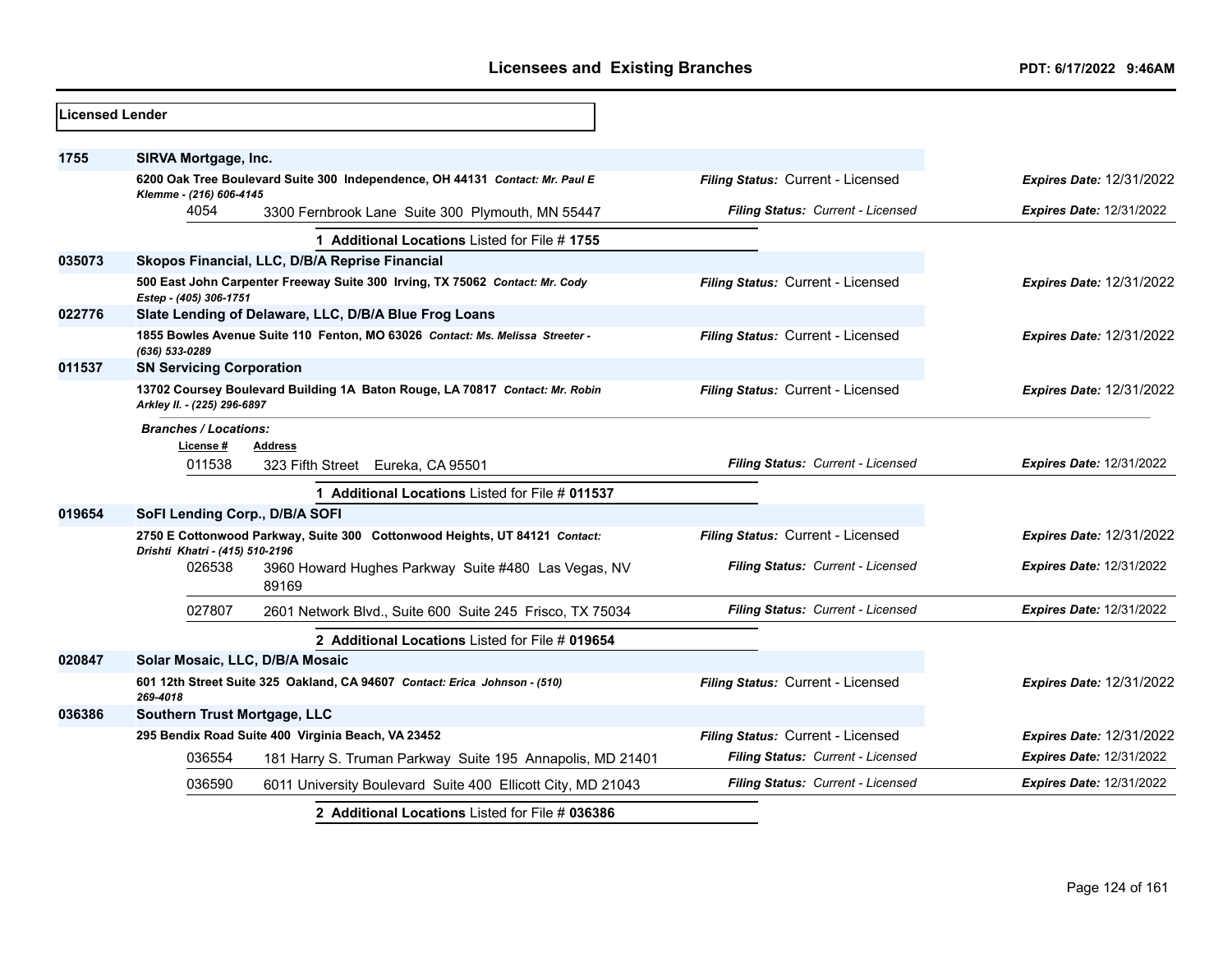| <b>Licensed Lender</b> |                                                                                                                 |                                          |                                 |
|------------------------|-----------------------------------------------------------------------------------------------------------------|------------------------------------------|---------------------------------|
| 011888                 | Southwest Stage Funding, LLC, D/B/A Cascade Land Home Financing                                                 |                                          |                                 |
|                        | 2701 E. Insight Way Suite 150 Chandler, AZ 85286 Contact: David Chernek - (480)<br>539-5230                     | Filing Status: Current - Licensed        | <b>Expires Date: 12/31/2022</b> |
|                        | <b>Branches / Locations:</b>                                                                                    |                                          |                                 |
|                        | License #<br><b>Address</b><br>037888<br>192 Cimarron Park Loop Suite B Buda, TX 78610                          | Filing Status: Current - Licensed        | <b>Expires Date: 12/31/2022</b> |
|                        | 1 Additional Locations Listed for File # 011888                                                                 |                                          |                                 |
| 023904                 | <b>Sovereign Lending Group Incorporated</b>                                                                     |                                          |                                 |
|                        | 3545 Howard Way Costa Mesa, CA 92626 Contact: Mr. Daniel Douglas Holtz - (0.0) -                                | Filing Status: Current - Licensed        | <b>Expires Date: 12/31/2022</b> |
|                        | 032099<br>3540 Howard Way Suite 200 Costa Mesa, CA 92626                                                        | Filing Status: Current - Licensed        | <b>Expires Date: 12/31/2022</b> |
|                        | 1 Additional Locations Listed for File # 023904                                                                 |                                          |                                 |
| 024783                 | <b>Specialized Loan Servicing LLC</b>                                                                           |                                          |                                 |
|                        | 6200 S. Quebec Street Suite 300 Greenwood Village, CO 80111 Contact: Charles<br>Kracht - (720) 241-7322         | Filing Status: Current - Licensed        | <b>Expires Date: 12/31/2022</b> |
|                        | <b>Branches / Locations:</b>                                                                                    |                                          |                                 |
|                        | License #<br><b>Address</b>                                                                                     |                                          |                                 |
|                        | 024786<br>8800 Baymeadows Way West Suite 220 Jacksonville, FL<br>32256                                          | Filing Status: Current - Licensed        | <b>Expires Date: 12/31/2022</b> |
|                        | 1 Additional Locations Listed for File # 024783                                                                 |                                          |                                 |
| 022213                 | <b>Spring EQ LLC</b>                                                                                            |                                          |                                 |
|                        | 2929 Arch Street Suite 500 Philadelphia, PA 19104 Contact: Josh Selchert - (215)<br>391-1200                    | <b>Filing Status: Current - Licensed</b> | <b>Expires Date: 12/31/2022</b> |
|                        | <b>Branches / Locations:</b>                                                                                    |                                          |                                 |
|                        | License #<br><b>Address</b>                                                                                     |                                          |                                 |
|                        | 031117<br>5210 Belfort Road Suite 140 Jacksonville, FL 32256                                                    | Filing Status: Current - Licensed        | Expires Date: 12/31/2022        |
|                        | 036090<br>308 Harper Drive Suite 310 Moorestown, NJ 08057                                                       | Filing Status: Current - Licensed        | <b>Expires Date: 12/31/2022</b> |
|                        | 2 Additional Locations Listed for File # 022213                                                                 |                                          |                                 |
| 028013                 | <b>Sprout Mortgage, LLC</b>                                                                                     |                                          |                                 |
|                        | 1680 SW St. Lucie West Boulevard Suite 208 Port Saint Lucie, FL 34986 Contact:<br>Laura LaRaia - (516) 783-4273 | Filing Status: Current - Licensed        | <b>Expires Date: 12/31/2022</b> |
|                        | <b>Branches / Locations:</b>                                                                                    |                                          |                                 |
|                        | License #<br>Address                                                                                            |                                          |                                 |
|                        | 029648<br>6501 Irvine Center Dr. Suite 250, Room No.3 Irvine, CA 92618                                          | Filing Status: Current - Licensed        | <b>Expires Date: 12/31/2022</b> |
|                        | 1 Additional Locations Listed for File # 028013                                                                 |                                          |                                 |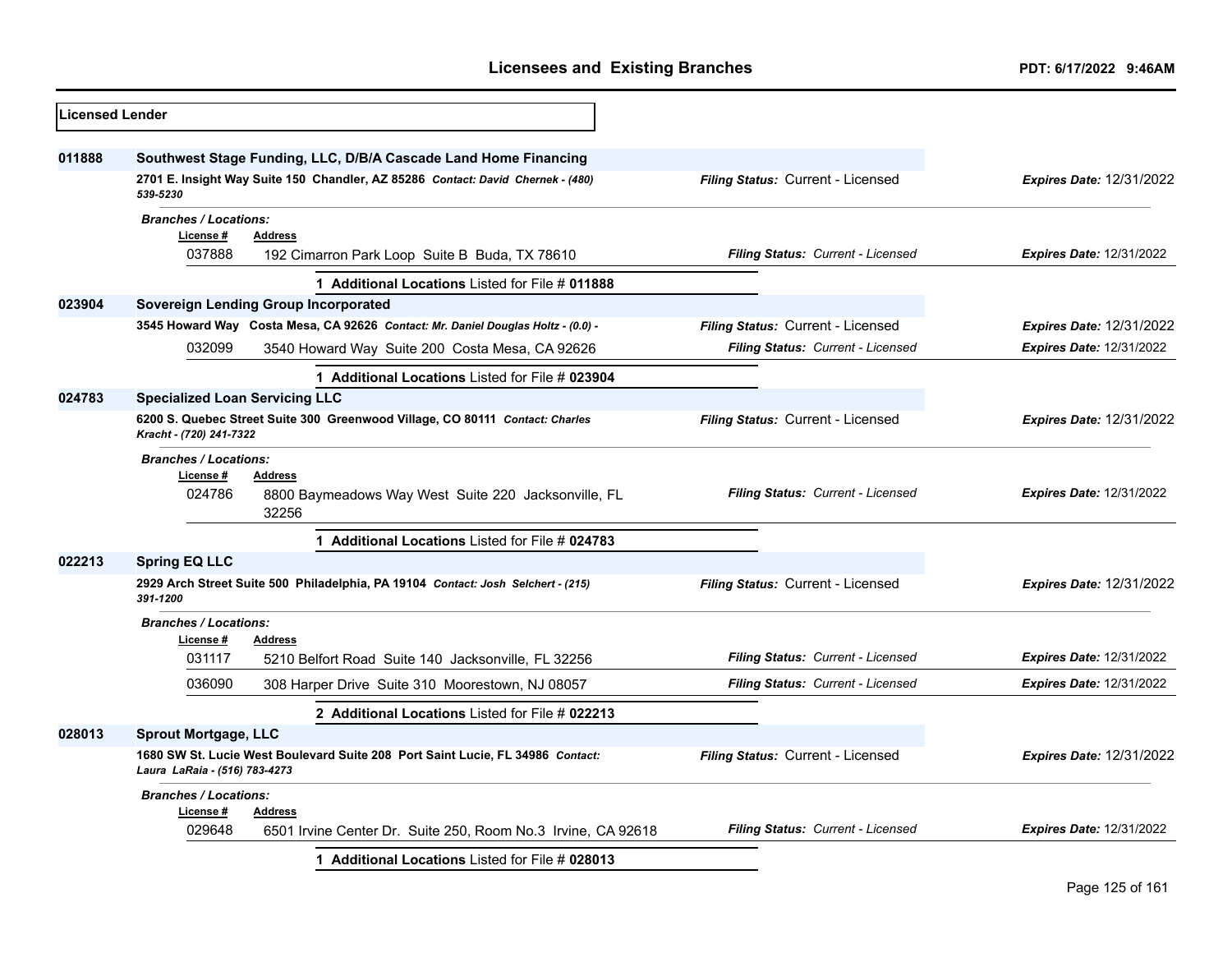| Licensed Lender |                                                                                                                                 |                                   |                                 |
|-----------------|---------------------------------------------------------------------------------------------------------------------------------|-----------------------------------|---------------------------------|
| 025840          | <b>Square Capital, LLC</b>                                                                                                      |                                   |                                 |
|                 | 1455 Market Street Suite 600 MSC 715 San Francisco, CA 94103 Contact: Mr.<br>Benjamin Rowe Gray - (415) 805-9272                | Filing Status: Current - Licensed | <b>Expires Date: 12/31/2022</b> |
|                 | <b>Branches / Locations:</b><br>License#<br><b>Address</b>                                                                      |                                   |                                 |
|                 | 035958<br>136 South Main Street Suite 400 Salt Lake City, UT 84101                                                              | Filing Status: Current - Licensed | <b>Expires Date: 12/31/2022</b> |
|                 | 1 Additional Locations Listed for File # 025840                                                                                 |                                   |                                 |
| 1660            | <b>State Financial Network, LLC</b>                                                                                             |                                   |                                 |
|                 | 5 Hillman Drive Suite 300 Chadds Ford, PA 19317 Contact: David T. MacMillan - (610)<br>492-7502                                 | Filing Status: Current - Licensed | <b>Expires Date: 12/31/2022</b> |
| 7498            | Steelhead Investments Corporation, D/B/A Delaware Fast Funds                                                                    |                                   |                                 |
|                 | 712 Market Street Wilmington, DE 19801 Contact: Mr. Larry Leonard - (302) 888-1812                                              | Filing Status: Current - Licensed | <b>Expires Date: 12/31/2022</b> |
| 013012          | Stellantis Financial Services, Inc., D/B/A 1st Investors Financial Services, D/B/A First Investors Financial<br><b>Services</b> |                                   |                                 |
|                 | 5757 Woodway Drive Suite 400 Houston, TX 77057 Contact: Mr. Jonathan C. Poss -<br>(770) 956-3888                                | Filing Status: Current - Licensed | <b>Expires Date: 12/31/2022</b> |
| 035587          | <b>Stellar Mortgage Corporation</b>                                                                                             |                                   |                                 |
|                 | 729 Grove Avenue Suite 8 Southampton, PA 18966 Contact: Mr. Sergey Umansky -<br>(267) 241-9900                                  | Filing Status: Current - Licensed | <b>Expires Date: 12/31/2022</b> |
| 027268          | Strong Home Mortgage, LLC, D/B/A Best Lenders                                                                                   |                                   |                                 |
|                 | 9408 Grant Avenue Suite 302 Manassas, VA 20110 Contact: Ms. Christine Moore -<br>(571) 443-2014                                 | Filing Status: Current - Licensed | <b>Expires Date: 12/31/2022</b> |
|                 | <b>Branches / Locations:</b><br>License #<br><b>Address</b>                                                                     |                                   |                                 |
|                 | 037694<br>King of Prussia, PA 19406<br>651 Park Avenue                                                                          | Filing Status: Current - Licensed | <b>Expires Date: 12/31/2022</b> |
|                 | 1 Additional Locations Listed for File # 027268                                                                                 |                                   |                                 |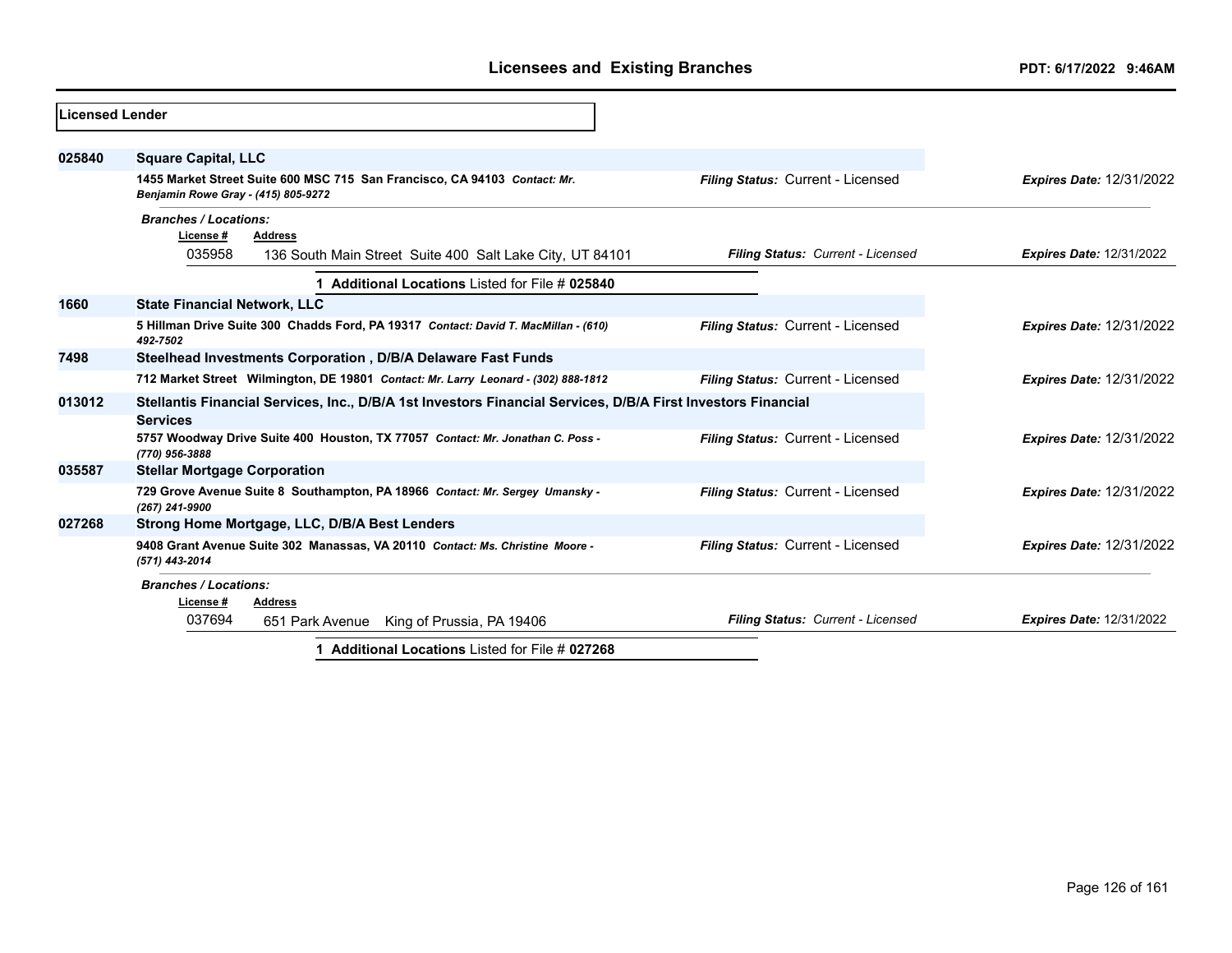| <b>Licensed Lender</b> |                                           |                                                                                                                                                   |                                   |                                 |
|------------------------|-------------------------------------------|---------------------------------------------------------------------------------------------------------------------------------------------------|-----------------------------------|---------------------------------|
| 027411                 |                                           | Success Mortgage Partners, Inc., D/B/A Centennial Lending Group, D/B/A CLG                                                                        |                                   |                                 |
|                        | 259-0880                                  | 1200 S. Sheldon Road Suite 150 Plymouth, MI 48170 Contact: Owen Lee - (734)                                                                       | Filing Status: Current - Licensed | <b>Expires Date: 12/31/2022</b> |
|                        | <b>Branches / Locations:</b>              |                                                                                                                                                   |                                   |                                 |
|                        | License #<br>027792                       | <b>Address</b><br>1126 Horsham Road Maple Glen, PA 19002                                                                                          | Filing Status: Current - Licensed | <b>Expires Date: 12/31/2022</b> |
|                        |                                           |                                                                                                                                                   |                                   |                                 |
|                        | 029857                                    | 460 S. Lewis Road Suite 210 Royersford, PA 19468                                                                                                  | Filing Status: Current - Licensed | <b>Expires Date: 12/31/2022</b> |
|                        | 030042                                    | 17187 N. Laurel Park Drive Suite 450 Livonia, MI 48152                                                                                            | Filing Status: Current - Licensed | Expires Date: 12/31/2022        |
|                        | 030402                                    | 210 North Railroad Street Myerstown, PA 17067                                                                                                     | Filing Status: Current - Licensed | <b>Expires Date: 12/31/2022</b> |
|                        | 036974                                    | 16701 Melford Boulevard Suite 400 Bowie, MD 20715                                                                                                 | Filing Status: Current - Licensed | Expires Date: 12/31/2022        |
|                        | 038152                                    | 186 Airport Plaza Suite C Alcoa, TN 37701                                                                                                         | Filing Status: Current - Licensed | <b>Expires Date: 12/31/2022</b> |
|                        |                                           | 6 Additional Locations Listed for File # 027411                                                                                                   |                                   |                                 |
| 036869                 | <b>Success Mortgage, LLC</b>              |                                                                                                                                                   |                                   |                                 |
|                        |                                           | 508 Front Royal Pike Winchester, VA 22602 Contact: Robyn Graves - (540) 678-0800                                                                  | Filing Status: Current - Licensed | Expires Date: 12/31/2022        |
| 013018                 | <b>Summit Funding Enterprises, Inc.</b>   |                                                                                                                                                   |                                   |                                 |
|                        | (916) 571-3002                            | 3900 Lennane Drive Suite 210 Sacramento, CA 95834 Contact: Mr. Todd Scrima -                                                                      | Filing Status: Current - Licensed | <b>Expires Date: 12/31/2022</b> |
|                        | <b>Branches / Locations:</b><br>License # | <b>Address</b>                                                                                                                                    |                                   |                                 |
|                        | 034798                                    | 9430 Research Boulevard Suite 302 Austin, TX 78759                                                                                                | Filing Status: Current - Licensed | <b>Expires Date: 12/31/2022</b> |
|                        | 035589                                    | 2300 Camp Creek Parkway Suite 230 College Park, GA 30337                                                                                          | Filing Status: Current - Licensed | <b>Expires Date: 12/31/2022</b> |
|                        |                                           | 2 Additional Locations Listed for File # 013018                                                                                                   |                                   |                                 |
| 9970                   |                                           | Sun West Mortgage Company, Inc., D/B/A 1st Liberty, a Division of Sun West Mortgage Company, Inc.,<br>D/B/A LOWRATES.COM, D/B/A Mortgage Possible |                                   |                                 |
|                        |                                           | 6131 Orangethorpe Avenue Suite 500 Buena Park, CA 90620 Contact: Pavan                                                                            | Filing Status: Current - Licensed | <b>Expires Date: 12/31/2022</b> |
|                        | Agarwal - (562) 916-1424<br>017991        | 101 San Patricio Avenue Maramar Building, Suite G1<br>Guaynabo, PR 00968-1704                                                                     | Filing Status: Current - Licensed | <b>Expires Date: 12/31/2022</b> |
|                        | 019431                                    | 606 Edmondson Avenue Suite 300 Catonsville, MD 21228                                                                                              | Filing Status: Current - Licensed | Expires Date: 12/31/2022        |
|                        | 028336                                    | One Columbus Center Suite 636 Virginia Beach, VA 23462                                                                                            | Filing Status: Current - Licensed | <b>Expires Date: 12/31/2022</b> |
|                        |                                           | 3 Additional Locations Listed for File # 9970                                                                                                     |                                   |                                 |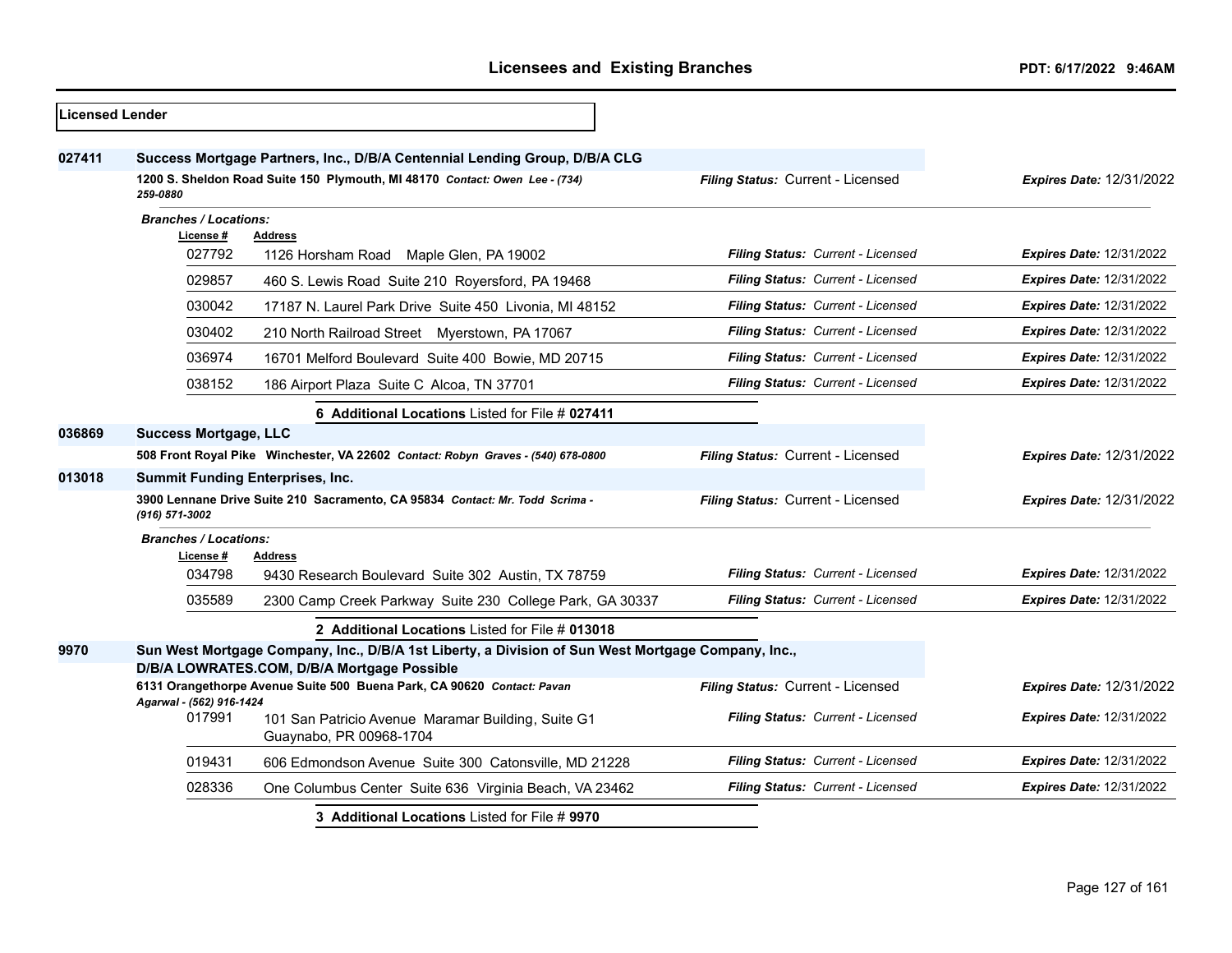| Licensed Lender |                                           |                                                                                                                                  |                                   |                                 |
|-----------------|-------------------------------------------|----------------------------------------------------------------------------------------------------------------------------------|-----------------------------------|---------------------------------|
| 035057          | <b>Sunnova Energy Corporation</b>         |                                                                                                                                  |                                   |                                 |
|                 | (281) 985-9900                            | 20 Greenway Plaza Suite 540 Houston, TX 77046 Contact: Ms. Alejandra Mittelsted -                                                | Filing Status: Current - Licensed | <b>Expires Date: 12/31/2022</b> |
| 024137          |                                           | SunUp Financial, LLC, D/B/A BalanceCredit.com                                                                                    |                                   |                                 |
|                 | 280-8856                                  | 33 N LaSalle Street Suite 800 Chicago, IL 60602 Contact: Emily Meyer - (773)                                                     | Filing Status: Current - Licensed | <b>Expires Date: 12/31/2022</b> |
| 023438          | <b>Supernova Lending, LLC</b>             |                                                                                                                                  |                                   |                                 |
|                 |                                           | 500 W. Madison Street Suite 1650 Chicago, IL 60661                                                                               | Filing Status: Current - Licensed | <b>Expires Date: 12/31/2022</b> |
| 012196          |                                           | <b>Sutherland Mortgage Services, Inc.</b>                                                                                        |                                   |                                 |
|                 | Mr. John Lotterhos - (713) 210-9108       | 14090 Southwest Freeway Suite 300 Room 361 Sugar Land, TX 77478 Contact:                                                         | Filing Status: Current - Licensed | <b>Expires Date: 12/31/2022</b> |
|                 | 026705                                    | Building A6, 6th Floor, Shriram The Gateway, #16, GST Road,<br>Perungalathur Chennai, International 600063                       | Filing Status: Current - Licensed | <b>Expires Date: 12/31/2022</b> |
|                 | 028481                                    | Unit No. 401- B, Liberty Tower, Reliable Plaza Plot No. K-10,<br>Kalwa Industrial Area, Airoli Navi Mumbai, International 400708 | Filing Status: Current - Licensed | <b>Expires Date: 12/31/2022</b> |
|                 | 030225                                    | 5th Floor, Muthoot Technopolis, Plot No: 1 CSEZ Kakkanad<br>Cochin. International 682 037                                        | Filing Status: Current - Licensed | <b>Expires Date: 12/31/2022</b> |
|                 |                                           | 3 Additional Locations Listed for File # 012196                                                                                  |                                   |                                 |
| 011254          | <b>SWBC Mortgage Corporation</b>          |                                                                                                                                  |                                   |                                 |
|                 | (210) 826-6999                            | 9311 San Pedro Suite 100 San Antonio, TX 78216 Contact: Mr. Scott Van Stewart -                                                  | Filing Status: Current - Licensed | <b>Expires Date: 12/31/2022</b> |
|                 | 011256                                    | 800 South Union Avenue Havre de Grace, MD 21078                                                                                  | Filing Status: Current - Licensed | <b>Expires Date: 12/31/2022</b> |
|                 | 020223                                    | 721 S. CENTRAL EXPRESSWAY Allen, TX 75013                                                                                        | Filing Status: Current - Licensed | <b>Expires Date: 12/31/2022</b> |
|                 | 027149                                    | 11085 Stratfield Court Marriottsville, MD 21104                                                                                  | Filing Status: Current - Licensed | <b>Expires Date: 12/31/2022</b> |
|                 | 031359                                    | 2506 W. Alamo Avenue Suite 201 Littleton, CO 80120                                                                               | Filing Status: Current - Licensed | <b>Expires Date: 12/31/2022</b> |
|                 | 033753                                    | 5 Zimmerman Street Suite 203 Clarks Summit, PA 18411                                                                             | Filing Status: Current - Licensed | <b>Expires Date: 12/31/2022</b> |
|                 |                                           | 5 Additional Locations Listed for File # 011254                                                                                  |                                   |                                 |
| 029426          |                                           | Synergy One Lending, Inc., D/B/A Loanlife                                                                                        |                                   |                                 |
|                 | (385) 273-5250                            | 3131 El Camino Del Rio N. Suite 150 San Diego, CA 92108 Contact: Aaron Nemec -                                                   | Filing Status: Current - Licensed | <b>Expires Date: 12/31/2022</b> |
|                 | <b>Branches / Locations:</b><br>License # | <b>Address</b>                                                                                                                   |                                   |                                 |
|                 | 036209                                    | 3131 Camino Del Rio N. Suite 150 Lake Forest, CA 92108                                                                           | Filing Status: Current - Licensed | Expires Date: 12/31/2022        |
|                 |                                           | 1 Additional Locations Listed for File # 029426                                                                                  |                                   |                                 |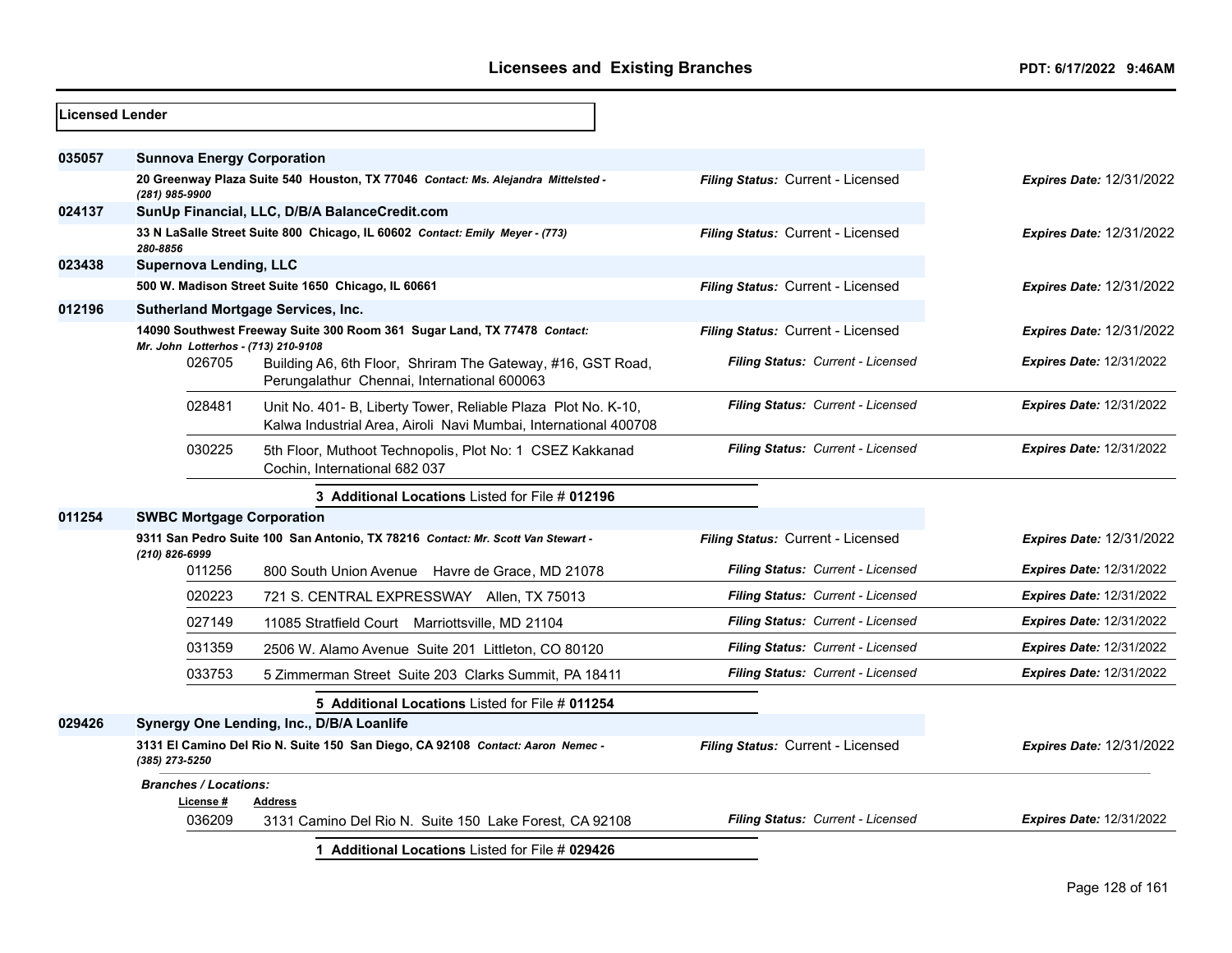| <b>Licensed Lender</b> |                                                                                                        |                                   |                                 |
|------------------------|--------------------------------------------------------------------------------------------------------|-----------------------------------|---------------------------------|
| 036832                 | <b>T2 Financial LLC</b>                                                                                |                                   |                                 |
|                        | 480 Olde Worthington Road Suite 300 Westerville, OH 43082 Contact: Sally Woods<br>- (601) 946-6209     | Filing Status: Current - Licensed | <b>Expires Date: 12/31/2022</b> |
|                        | <b>Branches / Locations:</b>                                                                           |                                   |                                 |
|                        | License #<br><b>Address</b><br>036839<br>3900 Skippack Pike Unit C5 Skippack, PA 19474                 | Filing Status: Current - Licensed | <b>Expires Date: 12/31/2022</b> |
|                        | 1 Additional Locations Listed for File # 036832                                                        |                                   |                                 |
| 027469                 | TAM Lending Center Inc., D/B/A Today's American Mortgage                                               |                                   |                                 |
|                        | 251 South White Horse Pike Audubon, NJ 08106                                                           | Filing Status: Current - Licensed | <b>Expires Date: 12/31/2022</b> |
|                        | 027616<br>1521 Concord Pike Suite 102 Wilmington, DE 19803                                             | Filing Status: Current - Licensed | <b>Expires Date: 12/31/2022</b> |
|                        | 1 Additional Locations Listed for File # 027469                                                        |                                   |                                 |
| 5994                   | <b>Tammac Holdings Corporation</b>                                                                     |                                   |                                 |
|                        | 480 Swedesford Road Suite 200 Wayne, PA 19087 Contact: Joel Gillick - (570)<br>830-0240                | Filing Status: Current - Licensed | <b>Expires Date: 12/31/2022</b> |
|                        | <b>Branches / Locations:</b>                                                                           |                                   |                                 |
|                        | License #<br><b>Address</b><br>038171<br>613 Baltimore Drive Suite 1 Wilkes Barre, PA 18702            | Filing Status: Current - Licensed | <b>Expires Date: 12/31/2022</b> |
|                        | 1 Additional Locations Listed for File # 5994                                                          |                                   |                                 |
| 036972                 | The Lending Group Company                                                                              |                                   |                                 |
|                        | 1111 Street Road Suite 202 Southampton, PA 18966 Contact: Mr. Leon Belov - (215)<br>516-5555           | Filing Status: Current - Licensed | <b>Expires Date: 12/31/2022</b> |
| 012734                 | The Money Source Inc.                                                                                  |                                   |                                 |
|                        | 3138 E. Elwood Street Phoenix, AZ 85034 Contact: Richard Toma - (631) 454-1941                         | Filing Status: Current - Licensed | <b>Expires Date: 12/31/2022</b> |
|                        | 020377<br>500 South Broad Street Suite 100A Meriden, CT 06450                                          | Filing Status: Current - Licensed | <b>Expires Date: 12/31/2022</b> |
|                        | 033381<br>3412 Kirkfield Court The Colony, TX 75056                                                    | Filing Status: Current - Licensed | <b>Expires Date: 12/31/2022</b> |
|                        | 2 Additional Locations Listed for File # 012734                                                        |                                   |                                 |
| 032358                 | The Mortgage Firm, Inc.                                                                                |                                   |                                 |
|                        | 921 Douglas Avenue Suite 200 Altamonte Springs, FL 32714 Contact: Mr. Richard<br>Peek - (321) 754-1382 | Filing Status: Current - Licensed | <b>Expires Date: 12/31/2022</b> |
| 019208                 | The Mortgage Link, Inc.                                                                                |                                   |                                 |
|                        | 3 Research Place Suite 103 Rockville, MD 20850 Contact: Mr. Steven M Summers -<br>(240) 683-8585       | Filing Status: Current - Licensed | <b>Expires Date: 12/31/2022</b> |
| 037493                 | think one mortgage inc                                                                                 |                                   |                                 |
|                        | 1888 Hylan Boulevard Suite 1 Staten Island, NY 10305                                                   | Filing Status: Current - Licensed | <b>Expires Date: 12/31/2022</b> |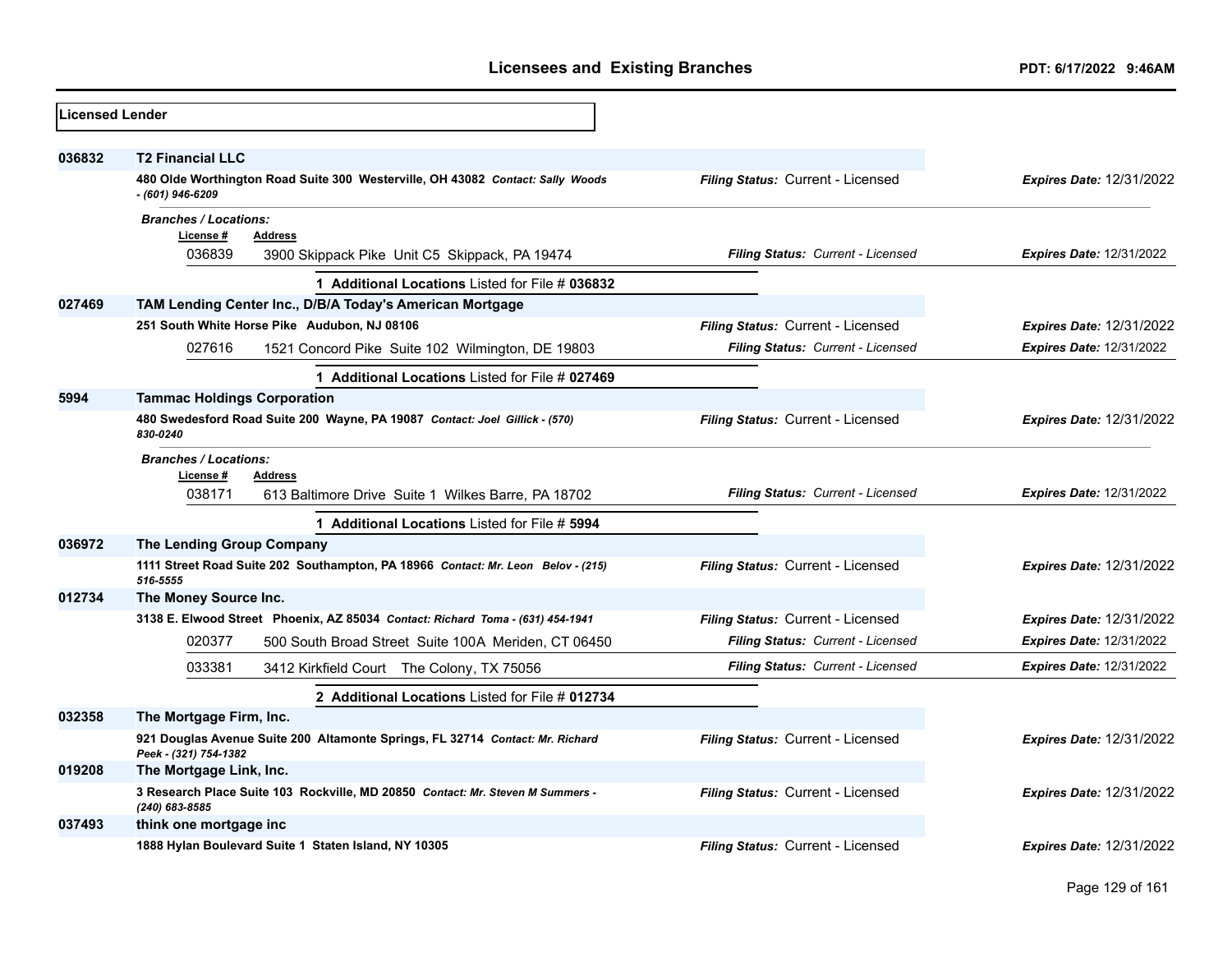| <b>Licensed Lender</b> |                                                                                                            |                                                                            |                                   |                                 |
|------------------------|------------------------------------------------------------------------------------------------------------|----------------------------------------------------------------------------|-----------------------------------|---------------------------------|
| 030294                 |                                                                                                            | Thrive Mortgage, LLC, D/B/A Thrive Mortgage                                |                                   |                                 |
|                        | 686-3889                                                                                                   | 4819 Williams Drive Georgetown, TX 78633 Contact: Ms. Linda Preece - (512) | Filing Status: Current - Licensed | <b>Expires Date: 12/31/2022</b> |
|                        | <b>Branches / Locations:</b><br>License #                                                                  | <b>Address</b>                                                             |                                   |                                 |
|                        | 032319                                                                                                     | 1020 E Walnut Office 206 Columbia, MO 65201-4941                           | Filing Status: Current - Licensed | <b>Expires Date: 12/31/2022</b> |
|                        | 036895                                                                                                     | 6000 Fairview Road Suite1200, Office 1215 Charlotte, NC<br>28210-2252      | Filing Status: Current - Licensed | <b>Expires Date: 12/31/2022</b> |
|                        |                                                                                                            | 2 Additional Locations Listed for File # 030294                            |                                   |                                 |
| 6595                   |                                                                                                            | Tidewater Mortgage Services, Inc.                                          |                                   |                                 |
|                        | 200 Golden Oak Court Suite 100 Virginia Beach, VA 23452 Contact: Ms. Patricia<br>Bartneck - (757) 498-7400 |                                                                            | Filing Status: Current - Licensed | <b>Expires Date: 12/31/2022</b> |
|                        | <b>Branches / Locations:</b><br>License #                                                                  | <b>Address</b>                                                             |                                   |                                 |
|                        | 012731                                                                                                     | 102 Larch Circle Suite 102 Wilmington, DE 19804-2363                       | Filing Status: Current - Licensed | <b>Expires Date: 12/31/2022</b> |
|                        | 022098                                                                                                     | 213 Hess Road Unit 5 Grasonville, MD 21638                                 | Filing Status: Current - Licensed | <b>Expires Date: 12/31/2022</b> |
|                        | 037326                                                                                                     | 5388 Discovery Park Boulevard Suite 130-A Williamsburg, VA<br>23188        | Filing Status: Current - Licensed | <b>Expires Date: 12/31/2022</b> |
|                        |                                                                                                            | 3 Additional Locations Listed for File # 6595                              |                                   |                                 |
| 012605                 |                                                                                                            | TitleMax of Delaware, Inc. d/b/a TitleMax and TitleBucks                   |                                   |                                 |
|                        | 3401 Kirkwood Highway Wilmington, DE 19808 Contact: Shoshana Thoma-Isgur -<br>(469) 557-2967               |                                                                            | Filing Status: Current - Licensed | <b>Expires Date: 12/31/2022</b> |
|                        | <b>Branches / Locations:</b><br>License #                                                                  | <b>Address</b>                                                             |                                   |                                 |
|                        | 013020                                                                                                     | 38660 Sussex Highway Suite 11 Delmar, DE 19940                             | Filing Status: Current - Licensed | <b>Expires Date: 12/31/2022</b> |
|                        | 019250                                                                                                     | 127 South DuPont Highway<br>Dover, DE 19901                                | Filing Status: Current - Licensed | <b>Expires Date: 12/31/2022</b> |
|                        | 027901                                                                                                     | 2312 E. Trinity Mills Road Carrollton, TX 75006                            | Filing Status: Current - Licensed | <b>Expires Date: 12/31/2022</b> |
|                        |                                                                                                            | 3 Additional Locations Listed for File # 012605                            |                                   |                                 |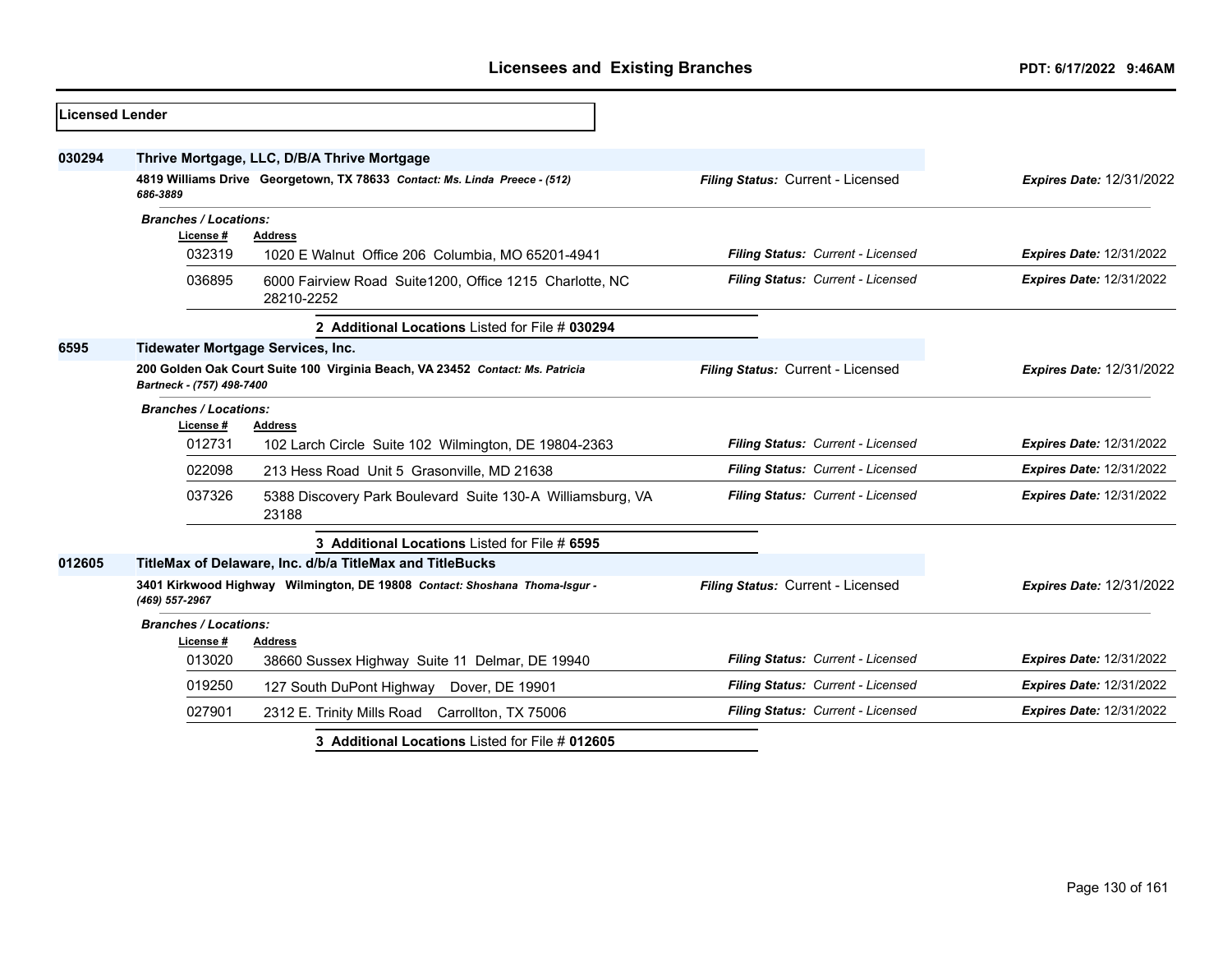| Licensed Lender |                                                                                                               |                                   |                                 |
|-----------------|---------------------------------------------------------------------------------------------------------------|-----------------------------------|---------------------------------|
| 034186          | TJC Mortgage, Inc.<br>One Perimeter Park South Suites 130S & 230S Birmingham, AL 35243                        | Filing Status: Current - Licensed | <b>Expires Date: 12/31/2022</b> |
|                 | <b>Branches / Locations:</b><br>License#<br><b>Address</b><br>036264                                          | Filing Status: Current - Licensed | <b>Expires Date: 12/31/2022</b> |
|                 | 6600 Chase Oaks Boulevard Suite 150 Plano, TX 75023<br>036591                                                 | Filing Status: Current - Licensed | <b>Expires Date: 12/31/2022</b> |
|                 | 1896 Urbana Pike Suite 5 A Clarksburg, MD 20871<br>036592                                                     | Filing Status: Current - Licensed | <b>Expires Date: 12/31/2022</b> |
|                 | 11350 Random Hills Road Suite 800 Fairfax, VA 22030<br>036973<br>1712 Main Street Suite 200 Chester, MD 21619 | Filing Status: Current - Licensed | <b>Expires Date: 12/31/2022</b> |
|                 | 4 Additional Locations Listed for File # 034186                                                               |                                   |                                 |
| 011852          | <b>TJM Financial Group, LLC</b>                                                                               |                                   |                                 |
|                 | 738 N. Dupont Highway Dover, DE 19901 Contact: Mr. William McKee II - (302)<br>655-5313                       | Filing Status: Current - Licensed | <b>Expires Date: 12/31/2021</b> |
| 012604          | TMX Credit, Inc. d/b/a TitleLoanPlace and WebCashExperts                                                      |                                   |                                 |
|                 | 2312 East Trinity Mills Road Carrollton, TX 75006                                                             | Filing Status: Current - Licensed | <b>Expires Date: 12/31/2022</b> |
| 1671            | <b>Toll Brothers Mortgage Company</b>                                                                         |                                   |                                 |
|                 | 1140 Virginia Drive Fort Washington, PA 19034 Contact: Christopher W. Pierson -<br>(215) 293-5587             | Filing Status: Current - Licensed | <b>Expires Date: 12/31/2022</b> |
| 7732            | Total Mortgage Services L.L.C., D/B/A RateCloud                                                               |                                   |                                 |
|                 | 185 Plains Road 3rd FLoor Milford, CT 06461 Contact: Erin Regan - (203) 783-4550                              | Filing Status: Current - Licensed | <b>Expires Date: 12/31/2022</b> |
|                 | <b>Branches / Locations:</b><br>License#<br><b>Address</b>                                                    |                                   |                                 |
|                 | 033070<br>23 Catoonah Street 1st Floor Ridgefield, CT 06877                                                   | Filing Status: Current - Licensed | <b>Expires Date: 12/31/2022</b> |
|                 | 033097<br>67 Federal Road Building A, Suite 203 Brookfield, CT 06804                                          | Filing Status: Current - Licensed | <b>Expires Date: 12/31/2022</b> |
|                 | 035559<br>3055 Cardinal Drive Suite 101 Vero Beach, FL 32963                                                  | Filing Status: Current - Licensed | <b>Expires Date: 12/31/2022</b> |
|                 | 3 Additional Locations Listed for File #7732                                                                  |                                   |                                 |
| 020294          | Towne Mortgage Company, D/B/A AmeriCU Mortgage                                                                |                                   |                                 |
|                 | 2170 E. Big Beaver Road Suite A Troy, MI 48083 Contact: Dana Peznowski - (248)<br>247-1864                    | Filing Status: Current - Licensed | <b>Expires Date: 12/31/2022</b> |
| 030267          | <b>Traditional Mortgage LLC</b>                                                                               |                                   |                                 |
|                 | 682 N Brookside Road Suite 101 Allentown, PA 18106 Contact: Mr. Kevin Miller -<br>(484) 893-4100              | Filing Status: Current - Licensed | <b>Expires Date: 12/31/2022</b> |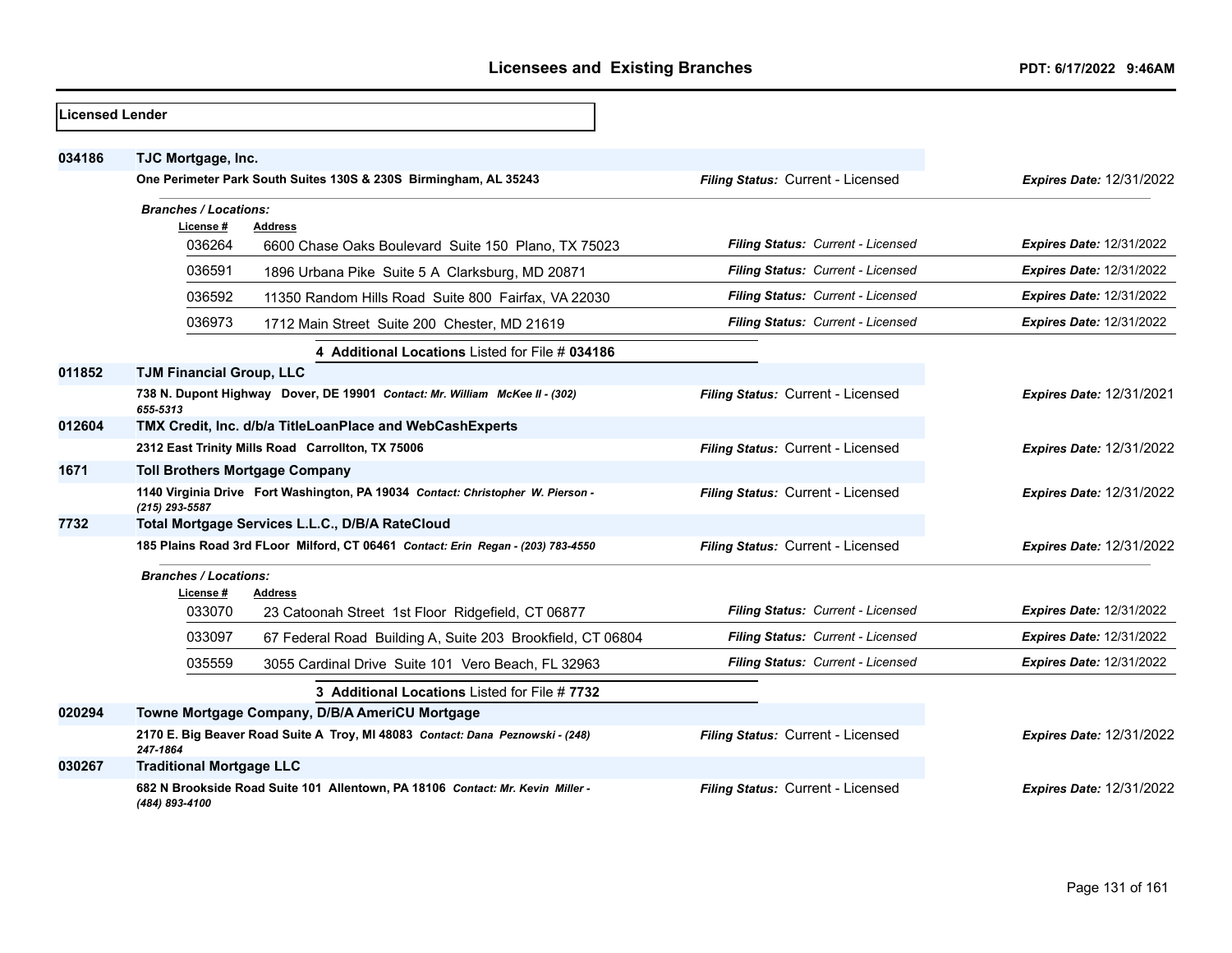| Licensed Lender |                                                                                                              |                                   |                                 |
|-----------------|--------------------------------------------------------------------------------------------------------------|-----------------------------------|---------------------------------|
| 025355          | <b>Triad Financial Services, Inc.</b>                                                                        |                                   |                                 |
|                 | 13901 Sutton Park Drive South Suite 300 Jacksonville, FL 32224 Contact: Cynthia<br>Eckhardt - (888) 936-1179 | Filing Status: Current - Licensed | <b>Expires Date: 12/31/2022</b> |
|                 | <b>Branches / Locations:</b><br>License #<br>Address                                                         |                                   |                                 |
|                 | 025357<br>19 Heritage Drive Bourbonnais, IL 60914                                                            | Filing Status: Current - Licensed | <b>Expires Date: 12/31/2022</b> |
|                 | 1 Additional Locations Listed for File # 025355                                                              |                                   |                                 |
| 020950          | <b>Trident Home Loans, LLC</b>                                                                               |                                   |                                 |
|                 | 6723 Plantation Road Pensacola, FL 32504                                                                     | Filing Status: Current - Licensed | <b>Expires Date: 12/31/2022</b> |
| 022430          | <b>TruHome Solutions, LLC</b>                                                                                |                                   |                                 |
|                 | 9601 Legler Road Lenexa, KS 66219 Contact: Mr. Andrew Duncan - (913) 998-6856                                | Filing Status: Current - Licensed | <b>Expires Date: 12/31/2022</b> |
| 020355          | Union Home Mortgage Corp., D/B/A VLOAN                                                                       |                                   |                                 |
|                 | 8241 Dow Circle West Strongsville, OH 44136 Contact: Mr. Donald Gerard Griffiths -<br>(440) 234-4300         | Filing Status: Current - Licensed | <b>Expires Date: 12/31/2022</b> |
|                 | 023806<br>200 Continental Drive Suite 401 Newark, DE 19713                                                   | Filing Status: Current - Licensed | <b>Expires Date: 12/31/2022</b> |
|                 | 027223<br>113 E.Market Street Suite 120 Leesburg, VA 20176                                                   | Filing Status: Current - Licensed | <b>Expires Date: 12/31/2022</b> |
|                 | 032098<br>8840 Stanford Boulevard Suite 3100 Columbia, MD 21045                                              | Filing Status: Current - Licensed | <b>Expires Date: 12/31/2022</b> |
|                 | 034266<br>2111 New Road Suite 103 Northfield, NJ 08225                                                       | Filing Status: Current - Licensed | <b>Expires Date: 12/31/2022</b> |
|                 | 036835<br>168 W. Ridge Pike Suite 101 Royersford, PA 19468                                                   | Filing Status: Current - Licensed | <b>Expires Date: 12/31/2022</b> |
|                 | 037695<br>3101 Emrick Boulevard Suite 209 Bethlehem, PA 18020                                                | Filing Status: Current - Licensed | <b>Expires Date: 12/31/2022</b> |
|                 | 6 Additional Locations Listed for File # 020355                                                              |                                   |                                 |
| 021358          | United Guaranty Services, Inc., D/B/A Arch Fulfillment Services                                              |                                   |                                 |
|                 | 230 North Elm Street Greensboro, NC 27401 Contact: Jeffrey Woehr - (336) 412-0614                            | Filing Status: Current - Licensed | <b>Expires Date: 12/31/2022</b> |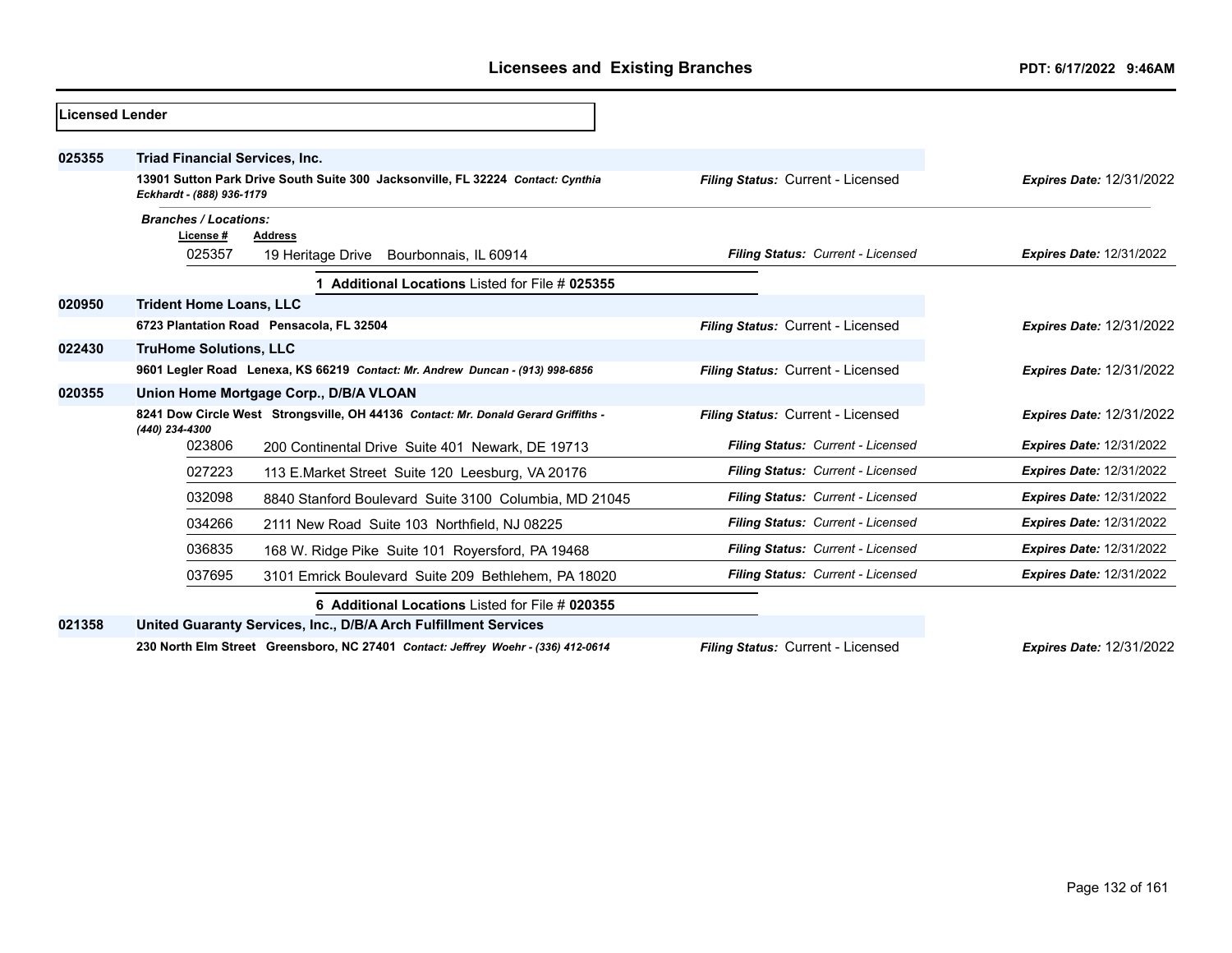| Licensed Lender |                                                                                       |                                                                                   |                                   |                                 |
|-----------------|---------------------------------------------------------------------------------------|-----------------------------------------------------------------------------------|-----------------------------------|---------------------------------|
| 9799            |                                                                                       | United Mortgage Corp., D/B/A United Faith Mortgage, D/B/A Xtra Benefit            |                                   |                                 |
|                 |                                                                                       | 25 Melville Park Road Suite 100 Melville, NY 11747 Contact: Mr. Mark Rosenbloom - | Filing Status: Current - Licensed | <b>Expires Date: 12/31/2022</b> |
|                 | $(631)$ 396-1803<br>022359                                                            | 399 Conklin Street Suite 206 Farmingdale, NY 11735                                | Filing Status: Current - Licensed | <b>Expires Date: 12/31/2022</b> |
|                 | 031417                                                                                | 7000 SE Federal Hwy Suite 210 Stuart, FL 34997                                    | Filing Status: Current - Licensed | <b>Expires Date: 12/31/2022</b> |
|                 | 032143                                                                                | 825 East Gate Boulevard Suite 202 Garden City, NY 11530                           | Filing Status: Current - Licensed | <b>Expires Date: 12/31/2022</b> |
|                 | 034241                                                                                | 20 Crossways Park Drive North Suite 110, Unit A Woodbury,<br>NY 11797             | Filing Status: Current - Licensed | <b>Expires Date: 12/31/2022</b> |
|                 | 035588                                                                                | 4706 Chiquita Boulevard East Suites E04 Cape Coral, FL<br>33914                   | Filing Status: Current - Licensed | <b>Expires Date: 12/31/2022</b> |
|                 | 036894                                                                                | 221 S. Ola Vista Suite #101 San Clemente, CA 92672                                | Filing Status: Current - Licensed | <b>Expires Date: 12/31/2022</b> |
|                 |                                                                                       | 6 Additional Locations Listed for File # 9799                                     |                                   |                                 |
| 012293          | <b>United Security Financial Corp.</b>                                                |                                                                                   |                                   |                                 |
|                 |                                                                                       | 930 East 6600 South Murray, UT 84121 Contact: Ryan Turner - (801) 262-2600        | Filing Status: Current - Licensed | <b>Expires Date: 12/31/2022</b> |
| 011104          | United Wholesale Mortgage, LLC, D/B/A Shore Mortgage, D/B/A United Wholesale Mortgage |                                                                                   |                                   |                                 |
|                 |                                                                                       | 585 South Boulevard E Pontiac, MI 48341 Contact: Adam Wolfe - (248) 833-4329      | Filing Status: Current - Licensed | <b>Expires Date: 12/31/2022</b> |
|                 | 035777                                                                                | 700 South Boulevard E Pontiac, MI 48341                                           | Filing Status: Current - Licensed | <b>Expires Date: 12/31/2022</b> |
|                 |                                                                                       | 1 Additional Locations Listed for File # 011104                                   |                                   |                                 |
| 021322          |                                                                                       | Universal Capital Services Inc., D/B/A US Mortgageline                            |                                   |                                 |
|                 |                                                                                       | 2 Bala Plaza Suite 800 Bala Cynwyd, PA 19004                                      | Filing Status: Current - Licensed | <b>Expires Date: 12/31/2022</b> |
| 6836            |                                                                                       | Universal Mortgage & Finance, Inc.                                                |                                   |                                 |
|                 | (800) 316-6846                                                                        | 2450 Riva Road Suite 200 Annapolis, MD 21401 Contact: Mr. Stephen F Sullivan -    | Filing Status: Current - Licensed | Expires Date: 12/31/2022        |
| 011425          | <b>US Mortgage Corporation</b>                                                        |                                                                                   |                                   |                                 |
|                 | (631) 580-2600                                                                        | 201 Old Country Road Suite 140 Melville, NY 11747 Contact: Ms. Marilyn Lang -     | Filing Status: Current - Licensed | <b>Expires Date: 12/31/2022</b> |
|                 | 024182                                                                                | 400 Horsham Road Suite 135 Horsham, PA 19044                                      | Filing Status: Current - Licensed | <b>Expires Date: 12/31/2022</b> |
|                 | 032236                                                                                | 1200 48th Avenue Suite 201 Myrtle Beach, SC 29577                                 | Filing Status: Current - Licensed | <b>Expires Date: 12/31/2022</b> |
|                 | 037693                                                                                | 5100 Buckeystown Pike Suite 235 Frederick, MD 21704                               | Filing Status: Current - Licensed | <b>Expires Date: 12/31/2022</b> |
|                 |                                                                                       | 3 Additional Locations Listed for File # 011425                                   |                                   |                                 |
| 030973          | Valon Mortgage, Inc.                                                                  |                                                                                   |                                   |                                 |

**14647 S. 50th Street Suite A-150 Phoenix, AZ 85044** *Contact: David Friend - (855) 218-3690*

*Filing Status:* Current - Licensed *Expires Date:* 12/31/2022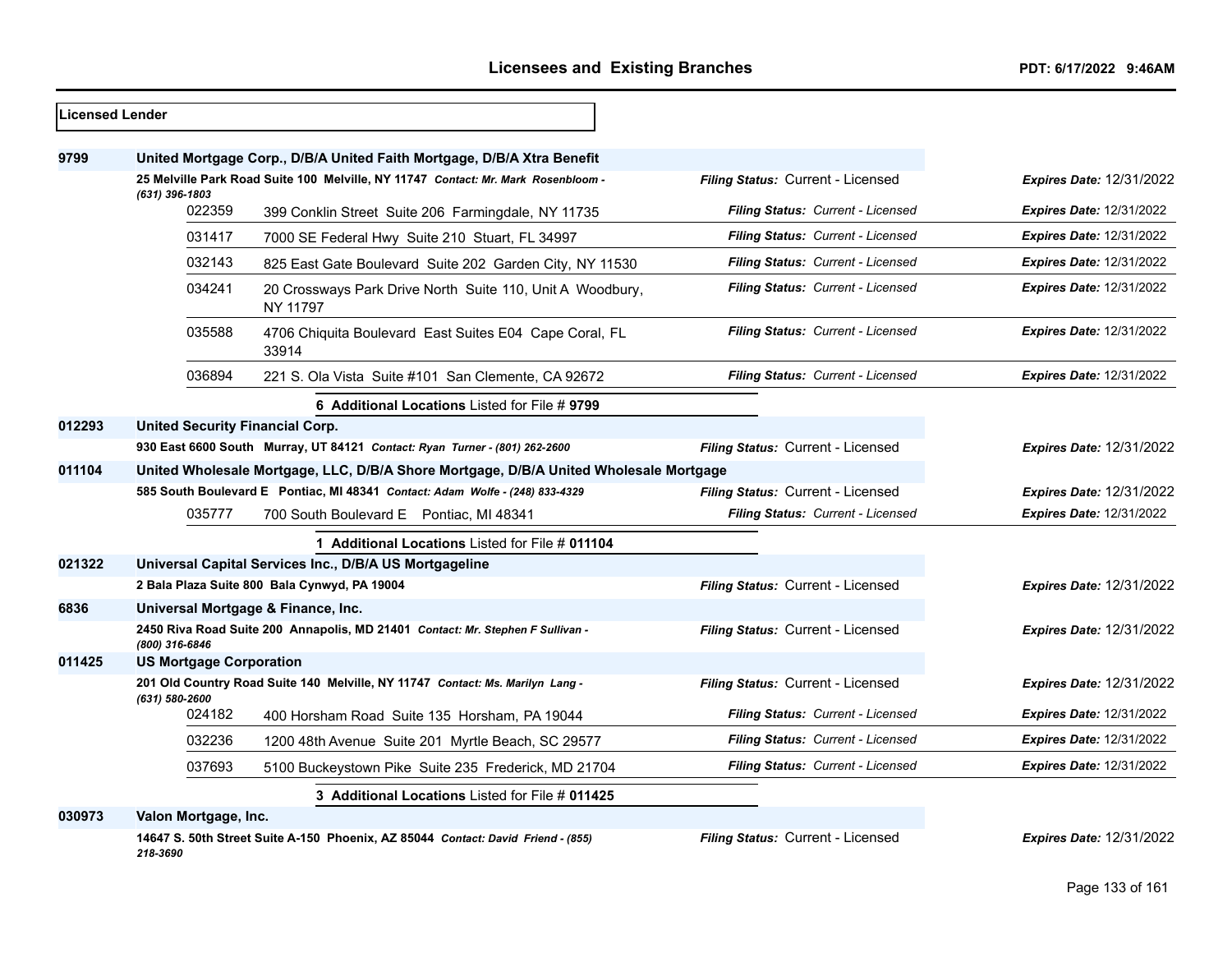| <b>Licensed Lender</b> |                                                               |                                                                                    |                                   |                                 |
|------------------------|---------------------------------------------------------------|------------------------------------------------------------------------------------|-----------------------------------|---------------------------------|
|                        |                                                               |                                                                                    |                                   |                                 |
| 7394                   | Van Buren Mortgage, LLC                                       |                                                                                    |                                   |                                 |
|                        | 10500 Kincaid Drive Suite 106 Fishers, IN 46037               |                                                                                    | Filing Status: Current - Licensed | <b>Expires Date: 12/31/2022</b> |
| 010055                 | Van Dyk Mortgage Corporation                                  |                                                                                    |                                   |                                 |
|                        | (616) 940-3000                                                | 2449 Camelot Court SE Grand Rapids, MI 49546-6001 Contact: Jeannie Nivison -       | Filing Status: Current - Licensed | <b>Expires Date: 12/31/2022</b> |
|                        | 017918                                                        | 9708 Monroe Street Suite 201 Cockeysville, MD 21030                                | Filing Status: Current - Licensed | <b>Expires Date: 12/31/2022</b> |
|                        | 025375                                                        | 13577 Feather Sound Drive Suite 100 Clearwater, FL 33762                           | Filing Status: Current - Licensed | <b>Expires Date: 12/31/2022</b> |
|                        |                                                               | 2 Additional Locations Listed for File # 010055                                    |                                   |                                 |
| 2150                   | Vanderbilt Mortgage & Finance, Inc., D/B/A Silverton Mortgage |                                                                                    |                                   |                                 |
|                        |                                                               | 500 Alcoa Trail Maryville, TN 37804 Contact: Ms. Alisha Huling - (865) 380-3000    | Filing Status: Current - Licensed | <b>Expires Date: 12/31/2022</b> |
|                        | <b>Branches / Locations:</b><br>License #<br><b>Address</b>   |                                                                                    |                                   |                                 |
|                        | 028685                                                        | 3701 Arco Corporate Drive Suite 415 Charlotte, NC 28273                            | Filing Status: Current - Licensed | <b>Expires Date: 12/31/2022</b> |
|                        | 030491                                                        | 11551 Nuckols Road Suite P Glen Allen, VA 23059                                    | Filing Status: Current - Licensed | <b>Expires Date: 12/31/2022</b> |
|                        |                                                               | 2 Additional Locations Listed for File # 2150                                      |                                   |                                 |
| 037793                 | Vellum Mortgage, Inc.                                         |                                                                                    |                                   |                                 |
|                        | (571) 830-2850                                                | 12700 Fair Lakes Circle Suite 400 Fairfax, VA 22033 Contact: Mr. Patrick Gardner - | Filing Status: Current - Licensed | <b>Expires Date: 12/31/2022</b> |
| 022398                 | Verizon Wireless Services, LLC                                |                                                                                    |                                   |                                 |
|                        | One Verizon Way Basking Ridge, NJ 07920                       |                                                                                    | Filing Status: Current - Licensed | <b>Expires Date: 12/31/2022</b> |
| 023073                 | Verus Residential Loanco, LLC, D/B/A Verus Mortgage Capital   |                                                                                    |                                   |                                 |
|                        | 393-6527                                                      | 2001 M Street NW Suite 300 Washington, DC 20036 Contact: Mr. Dane Smith - (202)    | Filing Status: Current - Licensed | <b>Expires Date: 12/31/2022</b> |
|                        | <b>Branches / Locations:</b><br>License#<br><b>Address</b>    |                                                                                    |                                   |                                 |
|                        | 034339                                                        | 7900 International Drive Suite 225 Bloomington, MN 55425                           | Filing Status: Current - Licensed | <b>Expires Date: 12/31/2022</b> |
|                        |                                                               | 1 Additional Locations Listed for File # 023073                                    |                                   |                                 |
| 031198                 | Victorian Finance, LLC, D/B/A Reliant Funding Group           |                                                                                    |                                   |                                 |
|                        | 854-4500                                                      | 2570 Boyce Plaza Road Pittsburg, PA 15241 Contact: Mr. Eugene Bringol - (412)      | Filing Status: Current - Licensed | <b>Expires Date: 12/31/2022</b> |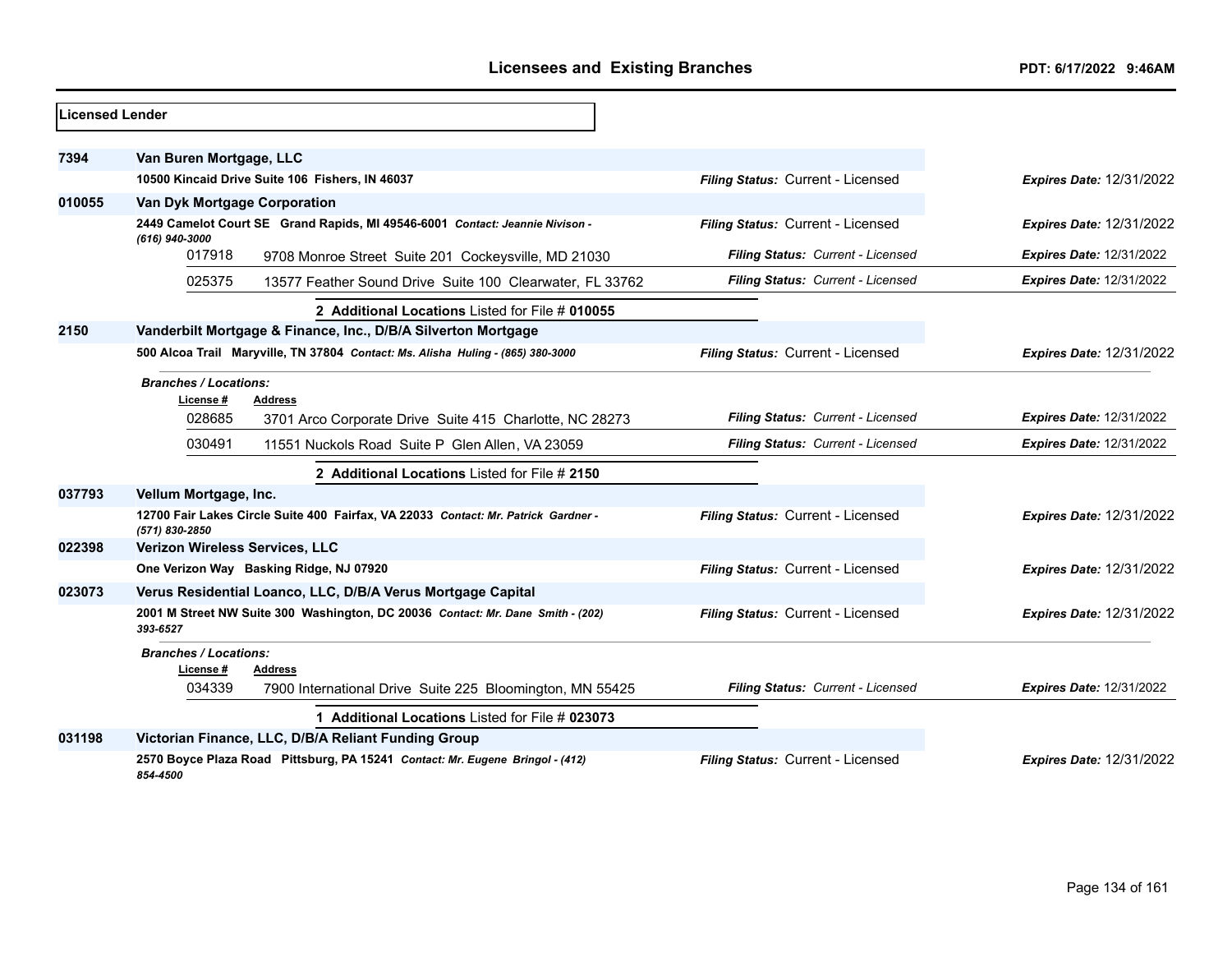| 9553     |                                                     | Village Capital & Investment, LLC, D/B/A Village Home Mortgage                    |                                   |                                 |
|----------|-----------------------------------------------------|-----------------------------------------------------------------------------------|-----------------------------------|---------------------------------|
|          |                                                     |                                                                                   |                                   |                                 |
|          |                                                     | 2550 Paseo Verde Parkway Suite 100 Henderson, NV 89074 Contact: Lise Narducci     | Filing Status: Current - Licensed | <b>Expires Date: 12/31/2022</b> |
|          | - (856) 206-0421<br>012699                          | 1645 South Central Street Building B, Suite 4 Centennial Park,<br>AZ 86021        | Filing Status: Current - Licensed | <b>Expires Date: 12/31/2022</b> |
|          | 026791                                              | 912 W 1600 S Building A, Suite 102 St. George, UT 84770                           | Filing Status: Current - Licensed | Expires Date: 12/31/2022        |
|          | 032947                                              | 13961 S. Minuteman Drive Suite 200 Draper, UT 84020                               | Filing Status: Current - Licensed | <b>Expires Date: 12/31/2022</b> |
|          | 036796                                              | 1670 N. Kolb Road Suite 244 Tucson, AZ 85715                                      | Filing Status: Current - Licensed | <b>Expires Date: 12/31/2022</b> |
|          | 038499                                              | 644 Fernandez Juncos Avenue Suite 28 San Juan, PR 00907                           | Filing Status: Current - Licensed | Expires Date: 12/31/2022        |
|          |                                                     | 5 Additional Locations Listed for File # 9553                                     |                                   |                                 |
| 032586   |                                                     | Vista Point Mortgage, LLC, D/B/A NextUs Lending                                   |                                   |                                 |
| 333-3816 |                                                     | 1920 Main Street Suite 200 Irvine, CA 92614 Contact: Mr. Steve Wichmann - (949)   | Filing Status: Current - Licensed | <b>Expires Date: 12/31/2022</b> |
| 030223   | <b>VRM LENDING LLC</b>                              |                                                                                   |                                   |                                 |
| 623-3819 |                                                     | 740 Corporate Center Drive Suite 900 Pomona, CA 91768 Contact: Leslie Le - (909)  | Filing Status: Current - Licensed | <b>Expires Date: 12/31/2022</b> |
|          | <b>Branches / Locations:</b><br>License #<br>030256 | <b>Address</b><br>4100 International Parkway, Suite 1010 Carrollton, TX 75007     | Filing Status: Current - Licensed | <b>Expires Date: 12/31/2022</b> |
|          |                                                     | 1 Additional Locations Listed for File # 030223                                   |                                   |                                 |
| 035072   |                                                     | <b>Watercress Financial Group LLC</b>                                             |                                   |                                 |
|          | - (545) 418-3759                                    | 1415 28th Street Suite 315 West Des Moines, IA 50266 Contact: Mr. Robert M. Young | Filing Status: Current - Licensed | <b>Expires Date: 12/31/2022</b> |
| 025614   | <b>Watermark Capital, Inc.</b>                      |                                                                                   |                                   |                                 |
|          | - (949) 276-9933                                    | 100 Spectrum Center Drive Suite 150 Irvine, CA 92618 Contact: Mr. Charles Dragna  | Filing Status: Current - Licensed | <b>Expires Date: 12/31/2022</b> |
| 027605   |                                                     | Western Express Lending, D/B/A WE Lending                                         |                                   |                                 |
|          | - (949) 679-1212                                    | 1 Spectrum Pointe Drive Suite 200 Lake Forest, CA 92630 Contact: Jesse Feathers   | Filing Status: Current - Licensed | Expires Date: 12/31/2022        |
|          | <b>Branches / Locations:</b>                        |                                                                                   |                                   |                                 |
|          | License #<br>028059                                 | <b>Address</b><br>8000 Sagemore Drive Suite 8202 Marlton, NJ 08053                | Filing Status: Current - Licensed | <b>Expires Date: 12/31/2022</b> |
|          |                                                     | 1 Additional Locations Listed for File # 027605                                   |                                   |                                 |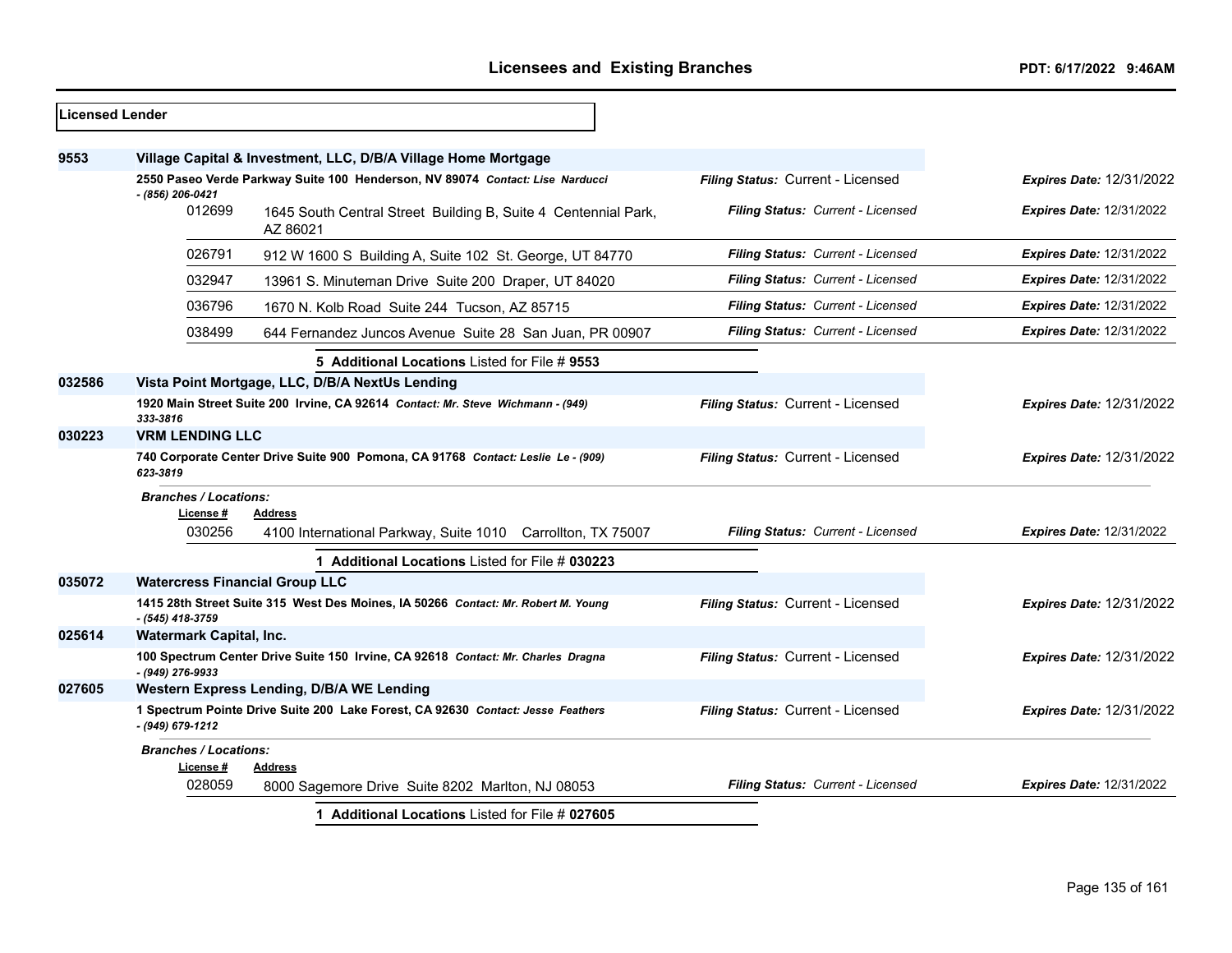| <b>Licensed Lender</b> |                                                                                                                 |                                                                                                                       |                                   |                                 |
|------------------------|-----------------------------------------------------------------------------------------------------------------|-----------------------------------------------------------------------------------------------------------------------|-----------------------------------|---------------------------------|
| 029229                 | <b>Westlake Direct, LLC</b>                                                                                     |                                                                                                                       |                                   |                                 |
|                        | - (323) 837-5851                                                                                                | 4751 Wilshire Boulevard Los Angeles, CA 90010 Contact: Ms. Evangelina Calderon                                        | Filing Status: Current - Licensed | <b>Expires Date: 12/31/2022</b> |
| 010872                 | <b>Wipro Gallagher Solutions, LLC</b>                                                                           |                                                                                                                       |                                   |                                 |
|                        | 251-6648                                                                                                        | 3535 Piedmont Road Suite 1400 Atlanta, GA 30305 Contact: Ms. Karen Keller - (305)                                     | Filing Status: Current - Licensed | <b>Expires Date: 12/31/2022</b> |
|                        | <b>Branches / Locations:</b>                                                                                    |                                                                                                                       |                                   |                                 |
|                        | License #                                                                                                       | <b>Address</b>                                                                                                        |                                   |                                 |
|                        | 027636                                                                                                          | No. 1 at Desarrollo Inmoiliario Industrial El Bosque 1, Avenida<br>Camino a Iteso #8499 Tlaquepaque, Jalisco, 45080   | Filing Status: Current - Licensed | <b>Expires Date: 12/31/2022</b> |
|                        | 034609                                                                                                          | 475 A, Old Mahabalipuram Road Shollinganallur, Chennai, DE<br>600119                                                  | Filing Status: Current - Licensed | <b>Expires Date: 12/31/2022</b> |
|                        |                                                                                                                 | 2 Additional Locations Listed for File # 010872                                                                       |                                   |                                 |
| 025001                 | Wyndham Capital Mortgage, Inc.                                                                                  |                                                                                                                       |                                   |                                 |
|                        | 4064 Colony Road Morrocroft II, Floor 2 and 3 Charlotte, NC 28211 Contact: Ms.<br>Ashley Winge - (704) 369-2187 |                                                                                                                       | Filing Status: Current - Licensed | <b>Expires Date: 12/31/2022</b> |
|                        | 031396                                                                                                          | 2141 E. Highland Avenue Suite A-200 Phoenix, AZ 85016                                                                 | Filing Status: Current - Licensed | <b>Expires Date: 12/31/2022</b> |
|                        | 032482                                                                                                          | 10955 Lowell Ave. Suite 300 Building #20 Overland Park, KS<br>66210                                                   | Filing Status: Current - Licensed | <b>Expires Date: 12/31/2022</b> |
|                        | 035077                                                                                                          | 3100 Olympus Boulevard Suite 300 Dallas, TX 75019                                                                     | Filing Status: Current - Licensed | <b>Expires Date: 12/31/2022</b> |
|                        |                                                                                                                 | 3 Additional Locations Listed for File # 025001                                                                       |                                   |                                 |
| 011155                 | Zenta Mortgage Services LLC                                                                                     |                                                                                                                       |                                   |                                 |
|                        | Therese Ainsworth - (702) 998-4883                                                                              | 2425 Cascade Pointe Boulevard 19th Floor Charlotte, NC 28208 Contact: Ms.                                             | Filing Status: Current - Licensed | <b>Expires Date: 12/31/2022</b> |
|                        | <b>Branches / Locations:</b>                                                                                    |                                                                                                                       |                                   |                                 |
|                        | License #                                                                                                       | <b>Address</b>                                                                                                        |                                   |                                 |
|                        | 012458                                                                                                          | 5205 North O'Connor Boulevard Suite 1400 Irving, TX 75039                                                             | Filing Status: Current - Licensed | <b>Expires Date: 12/31/2022</b> |
|                        | 019259                                                                                                          | Block B, Tecci Park, No. 173, Rajiv Gandhi Salai (Old<br>Mahabalipuram Rd.) Sholinganallur Chennai, International 600 | Filing Status: Current - Licensed | <b>Expires Date: 12/31/2022</b> |
|                        | 019420                                                                                                          | 2850 West Horizon Ridge Parkway Suite 268 Henderson, NV<br>89052                                                      | Filing Status: Current - Licensed | <b>Expires Date: 12/31/2022</b> |
|                        | 021891                                                                                                          | 1610 R Street Suite 240 Sacramento, CA 95811                                                                          | Filing Status: Current - Licensed | Expires Date: 12/31/2022        |
|                        |                                                                                                                 | 4 Additional Locations Listed for File # 011155                                                                       |                                   |                                 |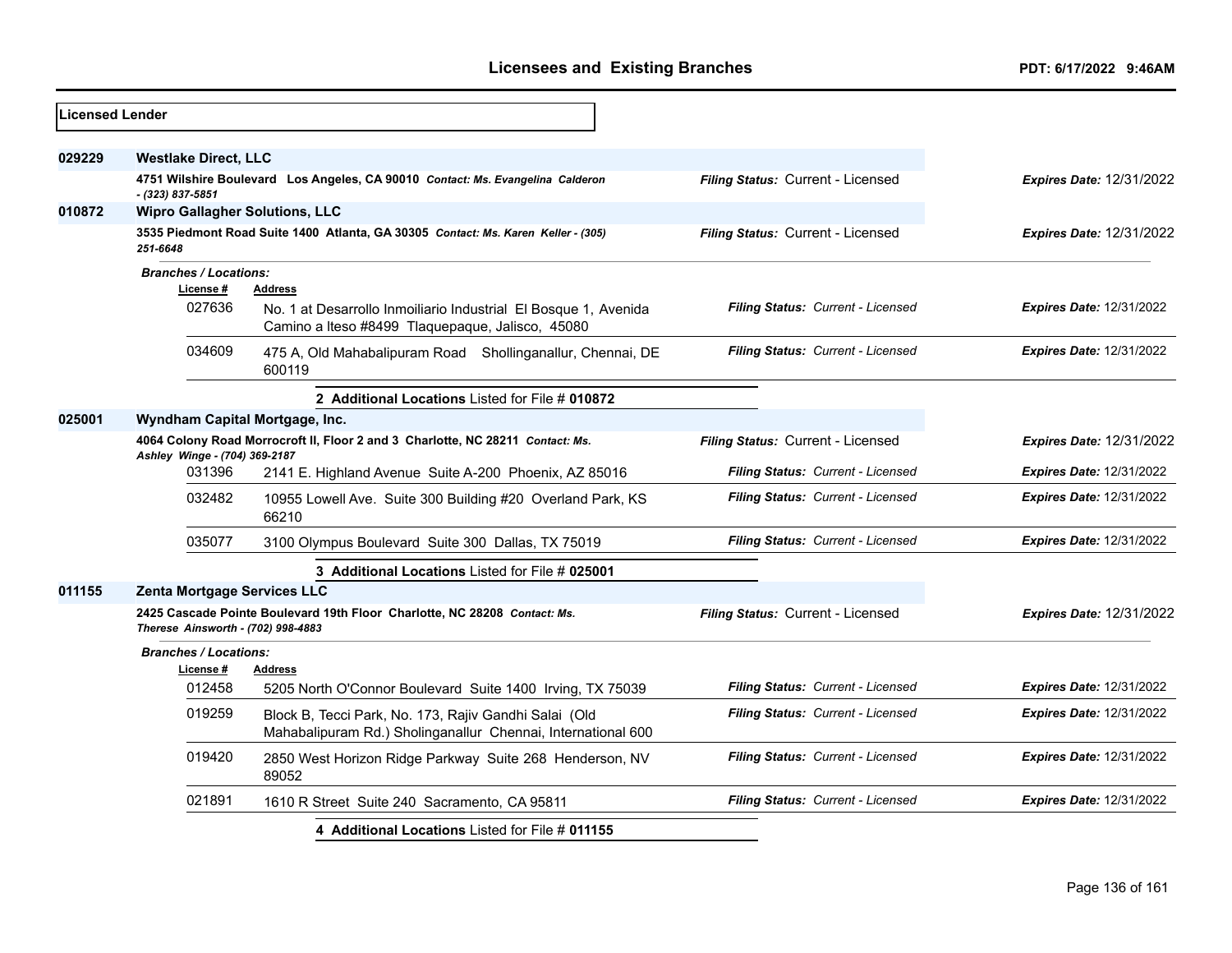| Licensed Lender |                               |                                                                                     |                                   |                                                   |
|-----------------|-------------------------------|-------------------------------------------------------------------------------------|-----------------------------------|---------------------------------------------------|
|                 |                               |                                                                                     |                                   |                                                   |
| 011578          | <b>Zillow Home Loans, LLC</b> |                                                                                     |                                   |                                                   |
|                 | 312-9615                      | 10975 El Monte Street Overland Park, KS 66211 Contact: Steven Hutto - (913)         | Filing Status: Current - Licensed | <b>Expires Date: 12/31/2022</b>                   |
|                 | 028542                        | 1301 2nd Avenue Suite 3100-A Seattle, WA 98101                                      | Filing Status: Current - Licensed | <b>Expires Date: 12/31/2022</b>                   |
|                 | 029826                        | 2600 Michelson Drive Suite 1201 Irvine, CA 92612                                    | Filing Status: Current - Licensed | <b>Expires Date: 12/31/2022</b>                   |
|                 | 033646                        | 9850 Von Allmen Court Suite 201, Office 248 Louisville, KY<br>40241                 | Filing Status: Current - Licensed | <b>Expires Date: 12/31/2022</b>                   |
|                 | 036923                        | 220 S Willson Avenue Bozeman, MT 59715                                              | Filing Status: Current - Licensed | <b>Expires Date: 12/31/2022</b>                   |
|                 |                               | Additional Locations Listed for File # 011578                                       |                                   |                                                   |
|                 |                               |                                                                                     |                                   | Filing Count - Filing Type: Licensed Lender = 481 |
|                 | Mortgage Loan Broker          |                                                                                     |                                   |                                                   |
| 031726          | 1Rate, Inc.                   |                                                                                     |                                   |                                                   |
|                 | 292-1490                      | 12123 Heritage Park Circle Silver Springs, MD 20906 Contact: Kyun Choe - (240)      | Filing Status: Current - Licensed | <b>Expires Date: 12/31/2022</b>                   |
| 1568            | 1st Capitol Mortgage, Inc.    |                                                                                     |                                   |                                                   |
|                 | 674-5540                      | 9 East Loockerman Street Suite 207 Dover, DE 19901 Contact: Larry E. Knopf - (302)  | Filing Status: Current - Licensed | <b>Expires Date: 12/31/2022</b>                   |
| 012554          |                               | 7th Level Mortgage Limited Liability Company                                        |                                   |                                                   |
|                 | (856) 322-0233                | 331 White Horse Pike 2nd Floor Atco, NJ 08004 Contact: Mr. Anthony Piccone -        | Filing Status: Current - Licensed | Expires Date: 12/31/2022                          |
| 6124            | All American Mortgage, Ltd.   |                                                                                     |                                   |                                                   |
|                 | 934-8787                      | 30618 DuPont Boulevard Suite 2 Dagsboro, DE 19939 Contact: Scott J Carey - (302)    | Filing Status: Current - Licensed | <b>Expires Date: 12/31/2022</b>                   |
| 031566          | ALL CAPITAL SOLUTIONS LLC     |                                                                                     |                                   |                                                   |
|                 |                               | 40 Raisin Tree Circle Pikesville, MD 21208 Contact: Mr. Ari Eiblum - (443) 865-3121 | Filing Status: Current - Licensed | <b>Expires Date: 12/31/2022</b>                   |
| 032264          | All in Mortgage Inc           |                                                                                     |                                   |                                                   |
|                 |                               | 1133 Naamans Creek Road Garnet Valley, PA 19060                                     | Filing Status: Current - Licensed | <b>Expires Date: 12/31/2022</b>                   |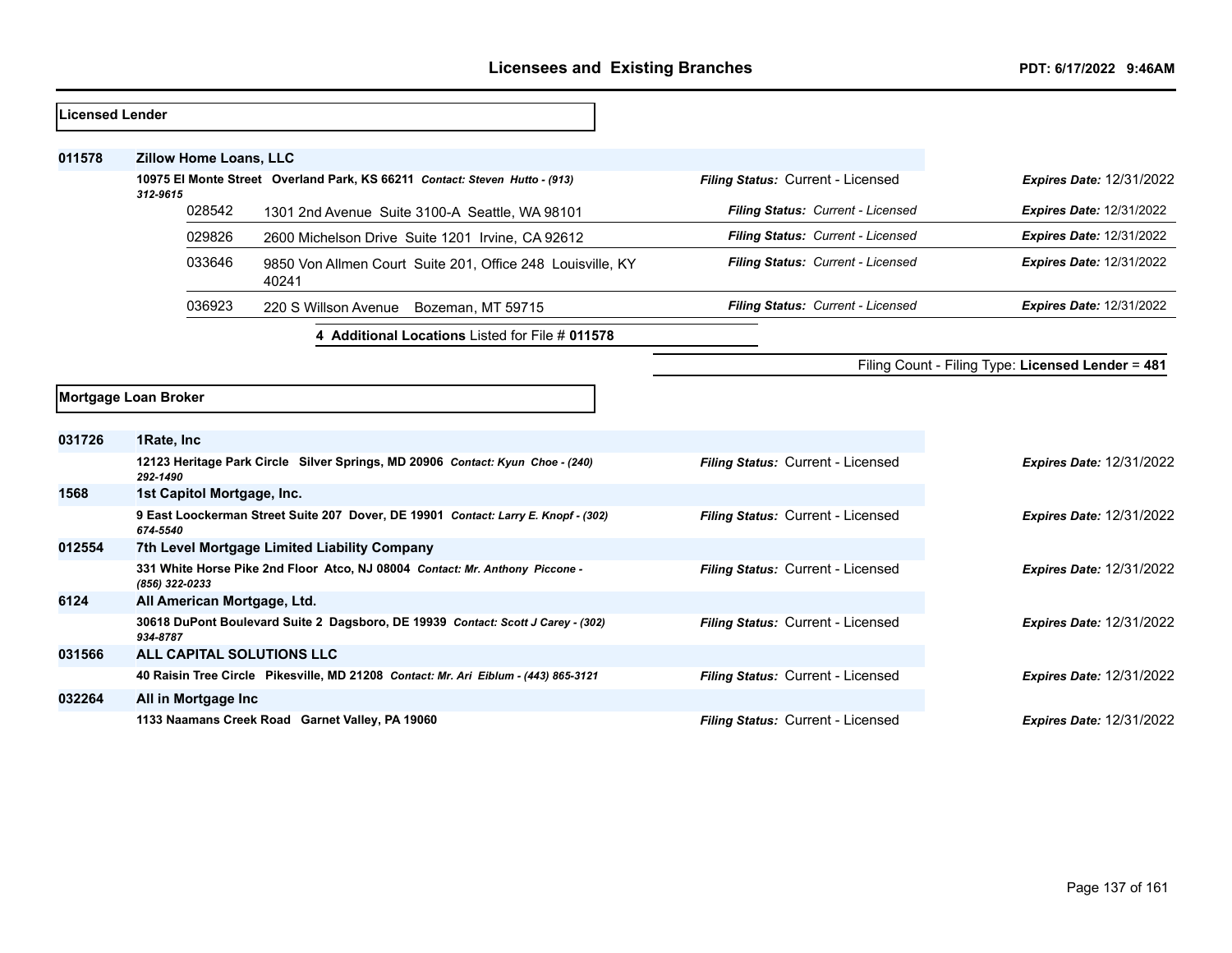|        | Mortgage Loan Broker                   |                                                                                                                             |                                   |                                 |
|--------|----------------------------------------|-----------------------------------------------------------------------------------------------------------------------------|-----------------------------------|---------------------------------|
| 012231 |                                        | <b>Altisource Fulfillment Operations, Inc.</b>                                                                              |                                   |                                 |
|        |                                        | 7777 Bonhomme Ave Suite 1826 St. Louis, MO 63105 Contact: Tiffany Wilder - (0.0)                                            | Filing Status: Current - Licensed | <b>Expires Date: 12/31/2022</b> |
|        | 027171                                 | 6100 Oak Tree Boulevard Suite 285 Independence, OH 44131                                                                    | Filing Status: Current - Licensed | <b>Expires Date: 12/31/2022</b> |
|        | 035737                                 | Pritech Park, Block No 11, 6th A Wing Sarjapur Marathahalli<br>Ring Road, Bellandur Village Bangalore, International 560103 | Filing Status: Current - Licensed | <b>Expires Date: 12/31/2022</b> |
|        |                                        | 2 Additional Locations Listed for File # 012231                                                                             |                                   |                                 |
| 033670 |                                        | America Trust Funding-Mortgage, Bankers LLC                                                                                 |                                   |                                 |
|        |                                        | 5912 Hubbard Drive Rockville, MD 20852 Contact: Helio Souza - (888) 558-1644                                                | Filing Status: Current - Licensed | <b>Expires Date: 12/31/2022</b> |
| 036761 | Amerifund Home Loans, Inc.             |                                                                                                                             |                                   |                                 |
|        | 570-5626                               | 2655 First Street Suite 220 Simi Valley, CA 93065 Contact: Jamie Cavanaugh - (800)                                          | Filing Status: Current - Licensed | <b>Expires Date: 12/31/2022</b> |
| 035932 | <b>Angle Mortgage Network LLC</b>      |                                                                                                                             |                                   |                                 |
|        | 450-4580                               | 31 Saulsbury Road Suite 2 Dover, DE 19904 Contact: Mr. John Rowley - (302)                                                  | Filing Status: Current - Licensed | <b>Expires Date: 12/31/2022</b> |
| 023822 | <b>Annapolis First Mortgage, LLC</b>   |                                                                                                                             |                                   |                                 |
|        |                                        | 1605 Race Street Baltimore, MD 21230 Contact: Mr. Hunter Bloch - (240) 744-1717                                             | Filing Status: Current - Licensed | <b>Expires Date: 12/31/2022</b> |
| 011359 |                                        | Aspen Home Mortgage Group, Inc.                                                                                             |                                   |                                 |
|        |                                        | 19844 Meredith Drive Derwood, MD 20855 Contact: George Tiqui Jr. - (240) 386-8631                                           | Filing Status: Current - Licensed | <b>Expires Date: 12/31/2022</b> |
| 012927 | <b>Assured Mortgage Solutions LLC</b>  |                                                                                                                             |                                   |                                 |
|        |                                        | 1 Tanyard Road Richboro, PA 18954 Contact: Mr. Peter M Felici - (267) 988-4883                                              | Filing Status: Current - Licensed | <b>Expires Date: 12/31/2022</b> |
| 029023 |                                        | ATLANTIC MORTGAGE CONSULTANTS INC.                                                                                          |                                   |                                 |
|        | Bulna - (904) 206-0189                 | 501 Centre Street Suite 101 Fernandina Beach, FL 32034 Contact: Mr. Daniel A                                                | Filing Status: Current - Licensed | <b>Expires Date: 12/31/2022</b> |
| 030295 | Avenu, LLC                             |                                                                                                                             |                                   |                                 |
|        | (385) 354-5711                         | 65 E. Wadsworth Park Drive Suite 110 Draper, UT 84020 Contact: Autumn Baskins -                                             | Filing Status: Current - Licensed | <b>Expires Date: 12/31/2022</b> |
| 6909   | <b>BancStar Mortgage, LLC</b>          |                                                                                                                             |                                   |                                 |
|        | $-$ (301) 656-3863                     | 8120 Woodmont Avenue Suite 830 Bethesda, MD 20814 Contact: Robert F Garagusi                                                | Filing Status: Current - Licensed | <b>Expires Date: 12/31/2022</b> |
| 021882 | <b>Bankrate, LLC</b>                   |                                                                                                                             |                                   |                                 |
|        | Rosenberg - (561) 630-2394             | 3801 PGA Boulevard Suite 555 Palm Beach Gardens, FL 33410 Contact: Mark                                                     | Filing Status: Current - Licensed | <b>Expires Date: 12/31/2022</b> |
| 029971 | <b>Barrett Financial Group, L.L.C.</b> |                                                                                                                             |                                   |                                 |
|        | (480) 459-4500                         | 2314 S. Val Vista Drive Suite 201 Gilbert, AZ 85295 Contact: Mr. Trevor Barrett -                                           | Filing Status: Current - Licensed | <b>Expires Date: 12/31/2022</b> |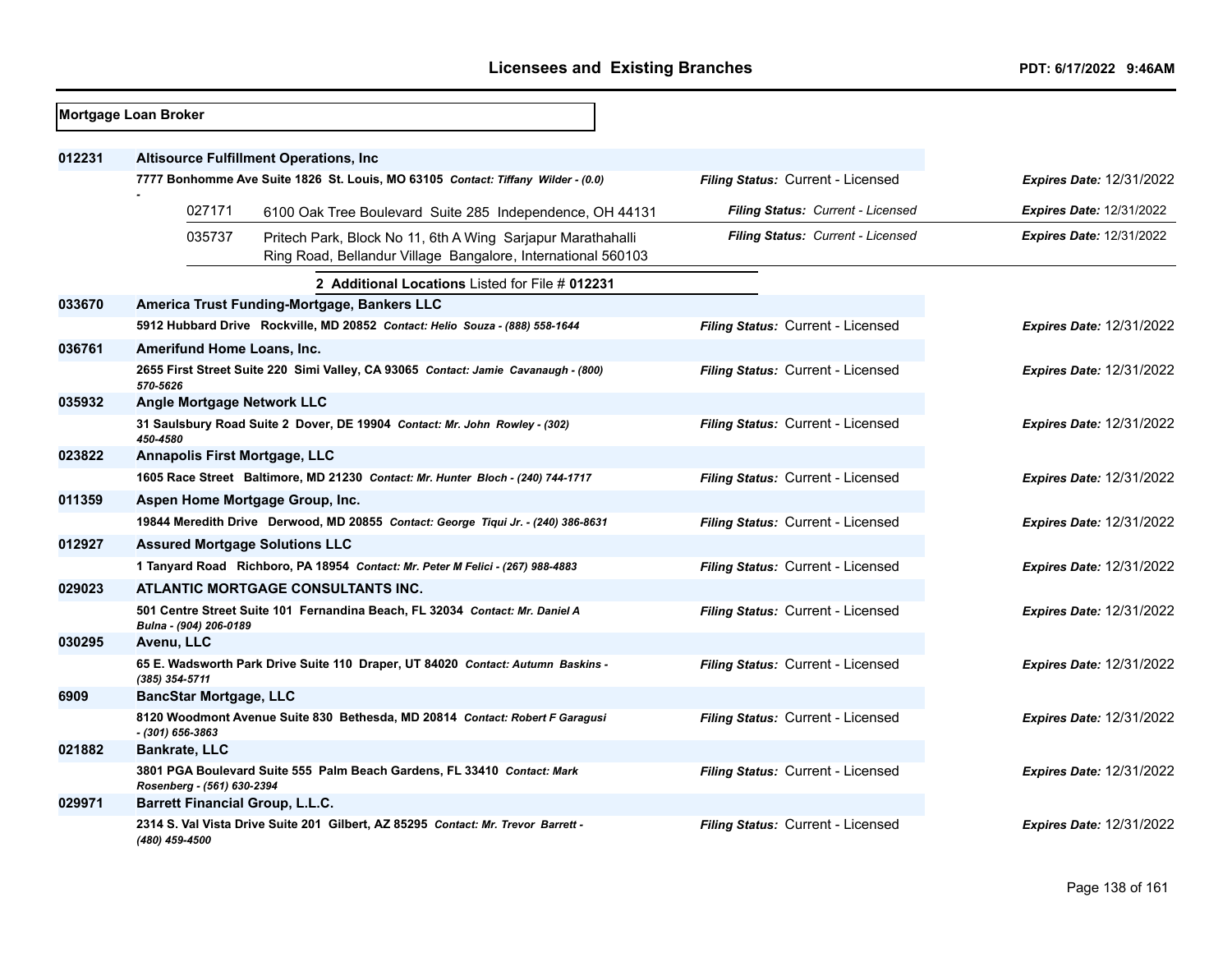|        | Mortgage Loan Broker               |                                                                                    |                                   |                                 |
|--------|------------------------------------|------------------------------------------------------------------------------------|-----------------------------------|---------------------------------|
| 037750 | <b>Bayside Funding Corporation</b> |                                                                                    |                                   |                                 |
|        | (305) 204-0526                     | 1000 Brickell Avenue Suite 715 Miami, FL 33131 Contact: Dominic Robert Leoni -     | Filing Status: Current - Licensed | <b>Expires Date: 12/31/2022</b> |
| 037692 | <b>Beacon Light Mortgage, LLC</b>  |                                                                                    |                                   |                                 |
|        | 365-6858                           | 16924 Flickerwood Road Parkton, MD 21120 Contact: Bradley Gibbons - (410)          | Filing Status: Current - Licensed | <b>Expires Date: 12/31/2022</b> |
| 030344 | <b>BFF Lending Services Inc</b>    |                                                                                    |                                   |                                 |
|        | (732) 837-2080                     | 969 Holmdel Road 2nd Floor Unit 3 Holmdel, NJ 07733 Contact: Mr. Brian Foster -    | Filing Status: Current - Licensed | <b>Expires Date: 12/31/2022</b> |
| 012384 |                                    | Bills.com, LLC, D/B/A TheEasyLoanSite.com                                          |                                   |                                 |
|        | Corinne Byrd - (480) 465-5731      | 60 E. Rio Salado Parkway Suite 900, Office 9102 Tempe, AZ 85281 Contact:           | Filing Status: Current - Licensed | <b>Expires Date: 12/31/2022</b> |
| 036140 | <b>Bluebird Funds LP</b>           |                                                                                    |                                   |                                 |
|        |                                    | 5205 27th Road N Arlington, VA 22207 Contact: Mr. Paul Konigsberg - (202) 596-2663 | Filing Status: Current - Licensed | <b>Expires Date: 12/31/2022</b> |
| 027887 | <b>Brandywine Lending, Inc.</b>    |                                                                                    |                                   |                                 |
|        |                                    | 415 Anvil Drive Kennett Square, PA 19348 Contact: Megan Wiglusz - (484) 686-7308   | Filing Status: Current - Licensed | <b>Expires Date: 12/31/2022</b> |
| 026150 |                                    | <b>Brandywine Valley Mortgage LLC</b>                                              |                                   |                                 |
|        |                                    | 535 N Church Street Suite 105 West Chester, PA 19380                               | Filing Status: Current - Licensed | <b>Expires Date: 12/31/2022</b> |
| 032653 | <b>BRP Home Mortgage, LLC</b>      |                                                                                    |                                   |                                 |
|        |                                    | 4800 North Scottsdale Road Suite 3800 Scottsdale, AZ 85251                         | Filing Status: Current - Licensed | <b>Expires Date: 12/31/2022</b> |
|        | <b>Branches / Locations:</b>       |                                                                                    |                                   |                                 |
|        | License#<br>034188                 | <b>Address</b>                                                                     | Filing Status: Current - Licensed | <b>Expires Date: 12/31/2022</b> |
|        |                                    | 3201 Jermantown Road Suite 150 Fairfax, VA 22030                                   |                                   |                                 |
|        | 037416                             | 3200 Park Center Drive Suite 1000 Costa Mesa, CA 92626                             | Filing Status: Current - Licensed | <b>Expires Date: 12/31/2022</b> |
|        | 037942                             | 155 Lake Drive Suite 103-3 Wexford, PA 15090                                       | Filing Status: Current - Licensed | <b>Expires Date: 12/31/2022</b> |
|        |                                    | 3 Additional Locations Listed for File # 032653                                    |                                   |                                 |
| 022179 | <b>Caliver Beach Mortgage, LLC</b> |                                                                                    |                                   |                                 |
|        | $-(0.0) -$                         | 500 Redland Court Suite 300 Owings Mills, MD 21117 Contact: Mr. Joseph M. Kowitz   | Filing Status: Current - Licensed | <b>Expires Date: 12/31/2022</b> |
| 033826 |                                    | <b>Canaan Management Services, INC</b>                                             |                                   |                                 |
|        | Chapman - (954) 559-4644           | 11900 Biscayne Boulevard Suite 270 North Miami Beach, FL 33181 Contact: Felipe     | Filing Status: Current - Licensed | <b>Expires Date: 12/31/2022</b> |
| 035093 | <b>CDL Mortgage Services LLC</b>   |                                                                                    |                                   |                                 |
|        | 698-0493                           | 3709 Darby Road Bryn Mawr, PA 19010 Contact: Mr. Jeffrey Dorestant - (610)         | Filing Status: Current - Licensed | <b>Expires Date: 12/31/2022</b> |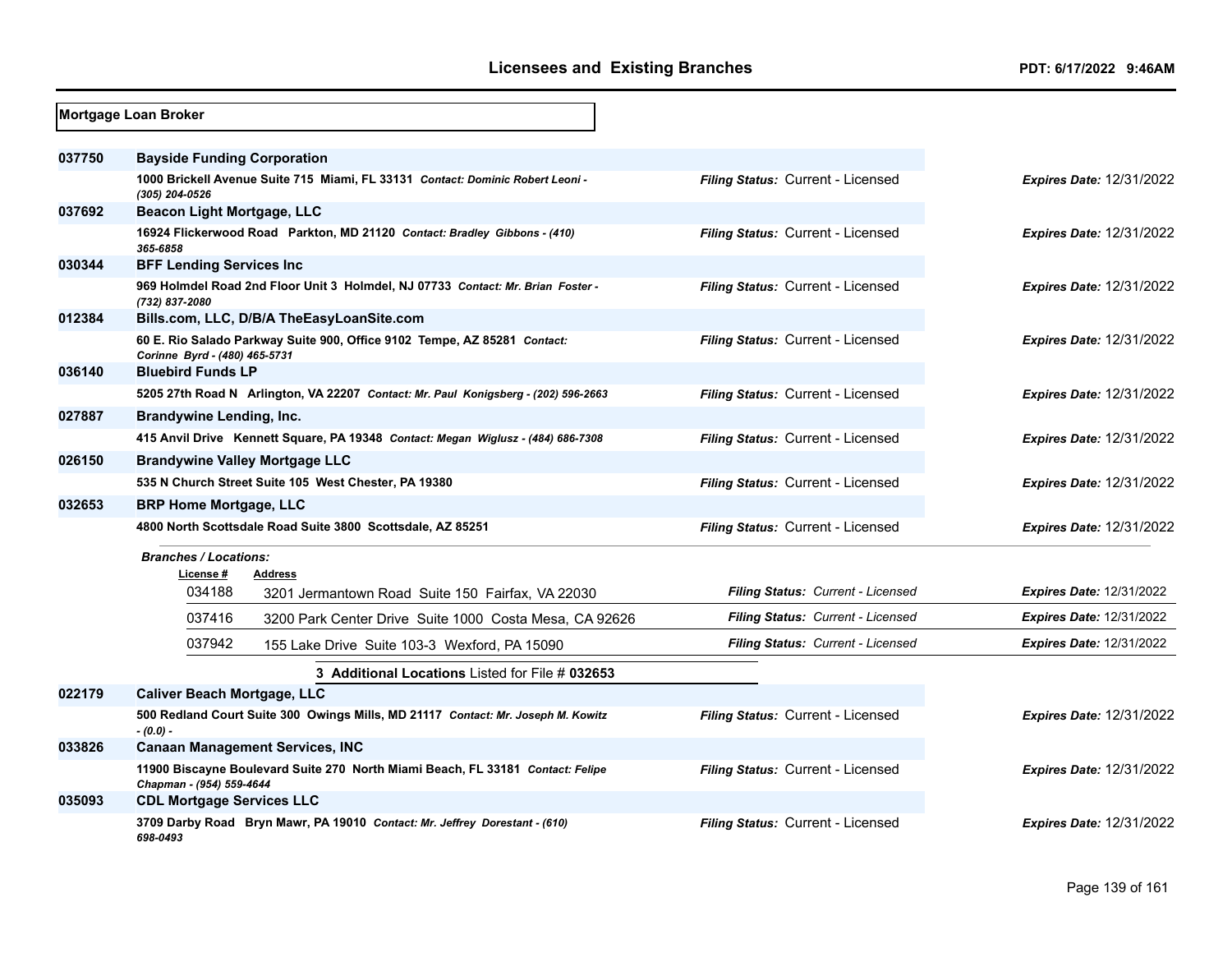|        | <b>Mortgage Loan Broker</b>                         |                                                                                                                        |                                          |                                 |
|--------|-----------------------------------------------------|------------------------------------------------------------------------------------------------------------------------|------------------------------------------|---------------------------------|
| 025994 | <b>Central Lending Services Inc.</b>                |                                                                                                                        |                                          |                                 |
|        |                                                     | 301 Oxford Valley Road #802A Yardley, PA 19067                                                                         | Filing Status: Current - Licensed        | Expires Date: 12/31/2022        |
| 032775 | <b>Choice Home Finance LLC</b>                      |                                                                                                                        |                                          |                                 |
|        |                                                     | 5560 Compton Lane Eldersburg, MD 21784                                                                                 | Filing Status: Current - Licensed        | Expires Date: 12/31/2022        |
| 029340 |                                                     | Choptank Oyster Mortgage LLC, D/B/A Oyster Mortgage Company                                                            |                                          |                                 |
|        | 221-8177                                            | 3113 Ocean Gateway Cambridge, MD 21613 Contact: Ms. Georgina Gambrill - (410)                                          | Filing Status: Current - Licensed        | <b>Expires Date: 12/31/2022</b> |
| 010611 | <b>Cityline Financial Group, LLC</b>                |                                                                                                                        |                                          |                                 |
|        | 558-4935                                            | 6 Dickinson Drive Suite 112 Chadds Ford, PA 19317 Contact: Jian Wang - (610)                                           | Filing Status: Current - Licensed        | <b>Expires Date: 12/31/2022</b> |
| 033612 | <b>CMS Mortgage Solutions Inc.</b>                  |                                                                                                                        |                                          |                                 |
|        | Carter - (757) 558-2603                             | 1612 Centerville turnpike Ste 307 Virginia Beach, VA 23464 Contact: Corinna Marie                                      | Filing Status: Current - Licensed        | <b>Expires Date: 12/31/2022</b> |
| 036760 | <b>Coastal Lending Group, LLC</b>                   |                                                                                                                        |                                          |                                 |
|        | (410) 276-3404                                      | 909 Ridgebrook Road Suite 108 Sparks, MD 21152 Contact: Mr. Jonathan Vitak -                                           | Filing Status: Current - Licensed        | <b>Expires Date: 12/31/2022</b> |
|        | <b>Branches / Locations:</b><br>License #<br>037552 | <b>Address</b><br>9927 Stephen Decatur Highway Unit G15 Ocean City, MD<br>21842                                        | Filing Status: Current - Licensed        | <b>Expires Date: 12/31/2022</b> |
|        |                                                     | 1 Additional Locations Listed for File # 036760                                                                        |                                          |                                 |
| 030005 | coastal mortgage group, LLC                         |                                                                                                                        |                                          |                                 |
|        | 299-9646                                            | 317 Aldwyn Drive New Castle, DE 19720 Contact: Mr. George Compton - (302)                                              | Filing Status: Current - Licensed        | Expires Date: 12/31/2022        |
| 025824 |                                                     | <b>Cognizant Mortgage Services Corporation</b>                                                                         |                                          |                                 |
|        |                                                     | 5001 Statesman Drive Office #107 - Suite 200 Irving, TX 75063                                                          | Filing Status: Current - Licensed        | <b>Expires Date: 12/31/2022</b> |
|        | 032838                                              | 1130 North Alma School Road Suite 200, Room 274 Mesa, AZ<br>85201                                                      | Filing Status: Current - Licensed        | <b>Expires Date: 12/31/2022</b> |
|        | 032962                                              | Mindspace SEZ, Thane-Belapur Road Building No 9, 5th Floor,<br>Unit 501 Navi Mumbai, Maharashtra, International 400708 | <b>Filing Status: Current - Licensed</b> | <b>Expires Date: 12/31/2022</b> |
|        | 035202                                              | Mindspace SEZ, Building No. 12A Unit No. 901, Madhapur<br>Hyderabad, Telangana, International 500081                   | Filing Status: Current - Licensed        | <b>Expires Date: 12/31/2022</b> |
|        | 035957                                              | SBD 2, 5th Floor, Wing A, B & C SIPCOT Siruseri IT Park,<br>Padur Post Siruseri, Tamil Nadu, International 603103      | Filing Status: Current - Licensed        | <b>Expires Date: 12/31/2022</b> |
|        |                                                     | 4 Additional Locations Listed for File # 025824                                                                        |                                          |                                 |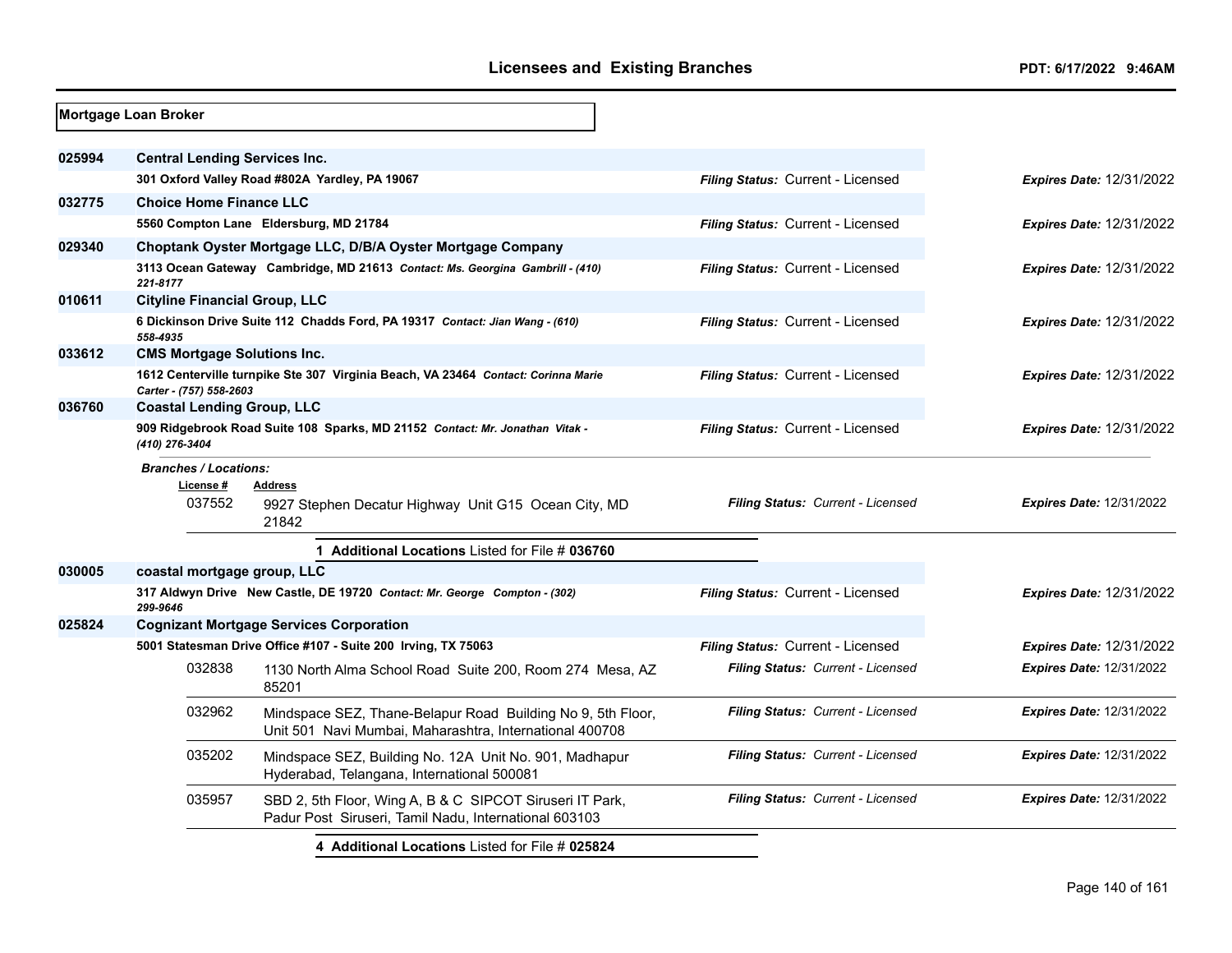|        | Mortgage Loan Broker                                                                                                       |                                          |                                 |
|--------|----------------------------------------------------------------------------------------------------------------------------|------------------------------------------|---------------------------------|
| 027298 | <b>Commercial Realty Ventures Inc., D/B/A Premium Mortgage</b>                                                             |                                          |                                 |
|        | 611 County Lane Road Huntingdon Valley, PA 19066                                                                           | Filing Status: Current - Licensed        | <b>Expires Date: 12/31/2022</b> |
| 022349 | <b>Concierge Mortgage, LLC</b>                                                                                             |                                          |                                 |
|        | 11350 McCormick Road Executive Plaza 1, Suite 405 Hunt Valley, MD 21031<br>Contact: Ms. Mary Anne Gibbons - (410) 771-3800 | Filing Status: Current - Licensed        | <b>Expires Date: 12/31/2022</b> |
| 012972 | <b>Concord One Financial, LLC</b>                                                                                          |                                          |                                 |
|        | 5 Christy Drive Suite 202 Chadds Ford, PA 19317 Contact: Mr. Jim Ryan - (484)<br>443-4435                                  | <b>Filing Status: Current - Licensed</b> | <b>Expires Date: 12/31/2022</b> |
| 029965 | <b>Consolidated Analytics, Inc.</b>                                                                                        |                                          |                                 |
|        | 1 MacArthur Place Suite 100 Santa Ana, CA 92707 Contact: Dana Gross - (0.0) -                                              | Filing Status: Current - Licensed        | <b>Expires Date: 12/31/2022</b> |
| 027861 | Core Property Management LLC, D/B/A 1 CORE FINANCIAL                                                                       |                                          |                                 |
|        | 101 E. Lea Boulevard Wilmington, DE 19802 Contact: Mr. Dwayne Bull - (302)<br>312-4569                                     | Filing Status: Current - Licensed        | <b>Expires Date: 12/31/2022</b> |
| 027531 | Credible Operations, Inc., D/B/A Credible                                                                                  |                                          |                                 |
|        | 320 Blackwell Street Suite 200 Durham, NC 27701 Contact: Robert Flemma - (704)<br>309-6853                                 | Filing Status: Current - Licensed        | <b>Expires Date: 12/31/2022</b> |
| 023978 | Credit Karma Mortgage, Inc.                                                                                                |                                          |                                 |
|        | 1100 Broadway Suite 1800 Oakland, CA 94607 Contact: Laura Weissbein - (0.0) -                                              | Filing Status: Current - Licensed        | <b>Expires Date: 12/31/2022</b> |
| 011035 | CRW Mortgage, LLC, D/B/A Southwind Mortgage Services                                                                       |                                          |                                 |
|        | 208 Bucktail Drive Middletown, DE 19709 Contact: Mr. Jonathan M. Wolfe - (302)<br>597-7616                                 | <b>Filing Status: Current - Licensed</b> | <b>Expires Date: 12/31/2022</b> |
| 037415 | <b>Customer 1st Finance LLC</b>                                                                                            |                                          |                                 |
|        | 24 Degas Circle Wilmington, DE 19808 Contact: Mr. John Myura - (302) 545-7491                                              | Filing Status: Current - Licensed        | <b>Expires Date: 12/31/2022</b> |
| 4971   | Delaware Mortgage and Loan Finders Inc.                                                                                    |                                          |                                 |
|        | 769 Ashington Drive Middletown, DE 19709 Contact: Mr. Jim Kalicharan - (302)<br>376-8544                                   | <b>Filing Status: Current - Licensed</b> | <b>Expires Date: 12/31/2022</b> |
| 3171   | Destiny Mortgage Group, Inc.                                                                                               |                                          |                                 |
|        | 606 Bosley Avenue 1st Floor, Suite E Towson, MD 21204 Contact: Joseph H                                                    | Filing Status: Current - Licensed        | <b>Expires Date: 12/31/2022</b> |
|        | Shagena III - (410) 584-2274<br>030638<br>5440 N. Cumberland Avenue SUITE A-102 Chicago, IL<br>60656-1490                  | Filing Status: Current - Licensed        | <b>Expires Date: 12/31/2022</b> |
|        | 1 Additional Locations Listed for File # 3171                                                                              |                                          |                                 |
| 029140 | Diallo Brothers, LLC DBA Diallo Mortgage Loan Company                                                                      |                                          |                                 |
|        | 130 S. State Road Upper Darby, PA 19082 Contact: Mr. Diallo Souleymane - (610)<br>553-7317                                 | Filing Status: Current - Licensed        | <b>Expires Date: 12/31/2022</b> |
| 011732 | Dominion Financial, Inc.                                                                                                   |                                          |                                 |
|        | 302 Salisbury Street Rehoboth Beach, DE 19971 Contact: Mr. Gregory E Salko -<br>(302) 226-5862                             | <b>Filing Status: Current - Licensed</b> | <b>Expires Date: 12/31/2022</b> |
|        |                                                                                                                            |                                          | Page 141 of 161                 |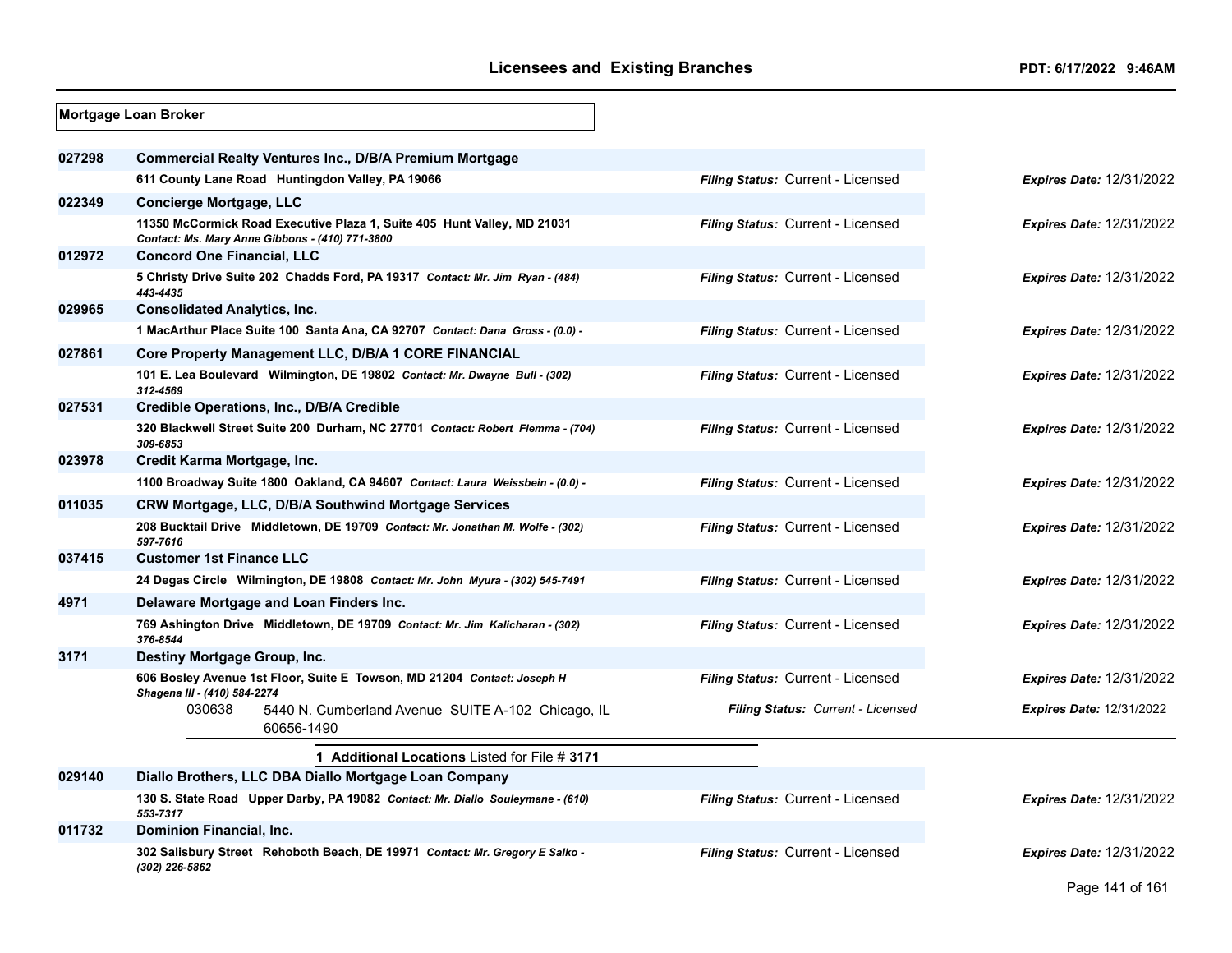|        | Mortgage Loan Broker                                                                                      |                                   |                                 |
|--------|-----------------------------------------------------------------------------------------------------------|-----------------------------------|---------------------------------|
| 030158 | <b>DynAMC Solutions, LLC</b>                                                                              |                                   |                                 |
|        | 150 East 52nd Street Suite 4002 New York, NY 10022 Contact: Tracy Landwehr -<br>(216) 533-6179            | Filing Status: Current - Licensed | <b>Expires Date: 12/31/2022</b> |
| 030946 | Eagle Creek Mortgage, LLC                                                                                 |                                   |                                 |
|        | 656 Quince Orchard Road Suite 120 Gaithersburg, MD 20878 Contact: Mr. Kevin<br>Shaver - (240) 833-1453    | Filing Status: Current - Licensed | <b>Expires Date: 12/31/2022</b> |
| 032357 | End To End Home Loans, LLC                                                                                |                                   |                                 |
|        | 6105 S Main Street Suite 200 Aurora, CO 80016 Contact: Mr. Michael English - (303)<br>586-3967            | Filing Status: Current - Licensed | <b>Expires Date: 12/31/2022</b> |
| 029721 | <b>EVEN FINANCIAL INC., D/B/A https://fiona.com/</b>                                                      |                                   |                                 |
|        | 50W 23rd Street Suite 700 New York City, NY 10010 Contact: Mr. Glenn Radford -<br>(404) 427-6842          | Filing Status: Current - Licensed | <b>Expires Date: 12/31/2022</b> |
| 009954 | <b>Excel Mortgage Corp. USA</b>                                                                           |                                   |                                 |
|        | 73 Chestnut Road 4th Floor Paoli, PA 19301 Contact: Mr. Ryan Hall - (610) 647-5454                        | Filing Status: Current - Licensed | <b>Expires Date: 12/31/2022</b> |
| 033523 | <b>Expert Lending, LLC</b>                                                                                |                                   |                                 |
|        | 6755 Telegraph Road Suite 330 Bloomfield Hills, MI 48301                                                  | Filing Status: Current - Licensed | <b>Expires Date: 12/31/2022</b> |
| 036588 | <b>EZ CLOSE MORTGAGE PROCESSING</b>                                                                       |                                   |                                 |
|        | 3450 Geary Boulevard Suite 210A San Francisco, CA 94118 Contact: Mr. David<br>Rubinstein - (415) 302-1044 | Filing Status: Current - Licensed | <b>Expires Date: 12/31/2022</b> |
| 5633   | Fairfax Mortgage Investments, Inc.                                                                        |                                   |                                 |
|        | 3900 University Drive Suite 300 Fairfax, VA 22030 Contact: J. Barron<br>Rothenbeuscher - (703) 385-6122   | Filing Status: Current - Licensed | <b>Expires Date: 12/31/2022</b> |
| 032479 | <b>FINOMUS HOME LOANS LLC</b>                                                                             |                                   |                                 |
|        | 163 Washington Valley Road Suite 104 Warren, NJ 07059 Contact: Nirav Mehta -<br>(732) 369-6626            | Filing Status: Current - Licensed | <b>Expires Date: 12/31/2022</b> |
| 027387 | <b>First Choice Mortgage Advisors LLC</b>                                                                 |                                   |                                 |
|        | 206 W. State Street Suite 200 Media, PA 19063 Contact: Mr. Kenneth Pitts - (610)<br>637-7325              | Filing Status: Current - Licensed | <b>Expires Date: 12/31/2022</b> |
| 011832 | First Glendale Mortgage Corp., D/B/A Glendale Mortgage                                                    |                                   |                                 |
|        | 1 Raymond Drive Suite 1 Havertown, PA 19083 Contact: Robert N. Miller - (610)<br>853-6500                 | Filing Status: Current - Licensed | <b>Expires Date: 12/31/2022</b> |
| 019492 | First Washington Mortgage, LLC                                                                            |                                   |                                 |
|        | 2233 Wisconsin Avenue NW Suite 232 Washington, DC 20007 Contact: Mr. William<br>Williams - (202) 624-1491 | Filing Status: Current - Licensed | <b>Expires Date: 12/31/2022</b> |
| 036063 | <b>Foxtrot Mortgage, LLC</b>                                                                              |                                   |                                 |
|        | 166 Allendale Road Suite 6 King of Prussia, PA 19406 Contact: Michael Graff -<br>(610) 405-0391           | Filing Status: Current - Licensed | <b>Expires Date: 12/31/2022</b> |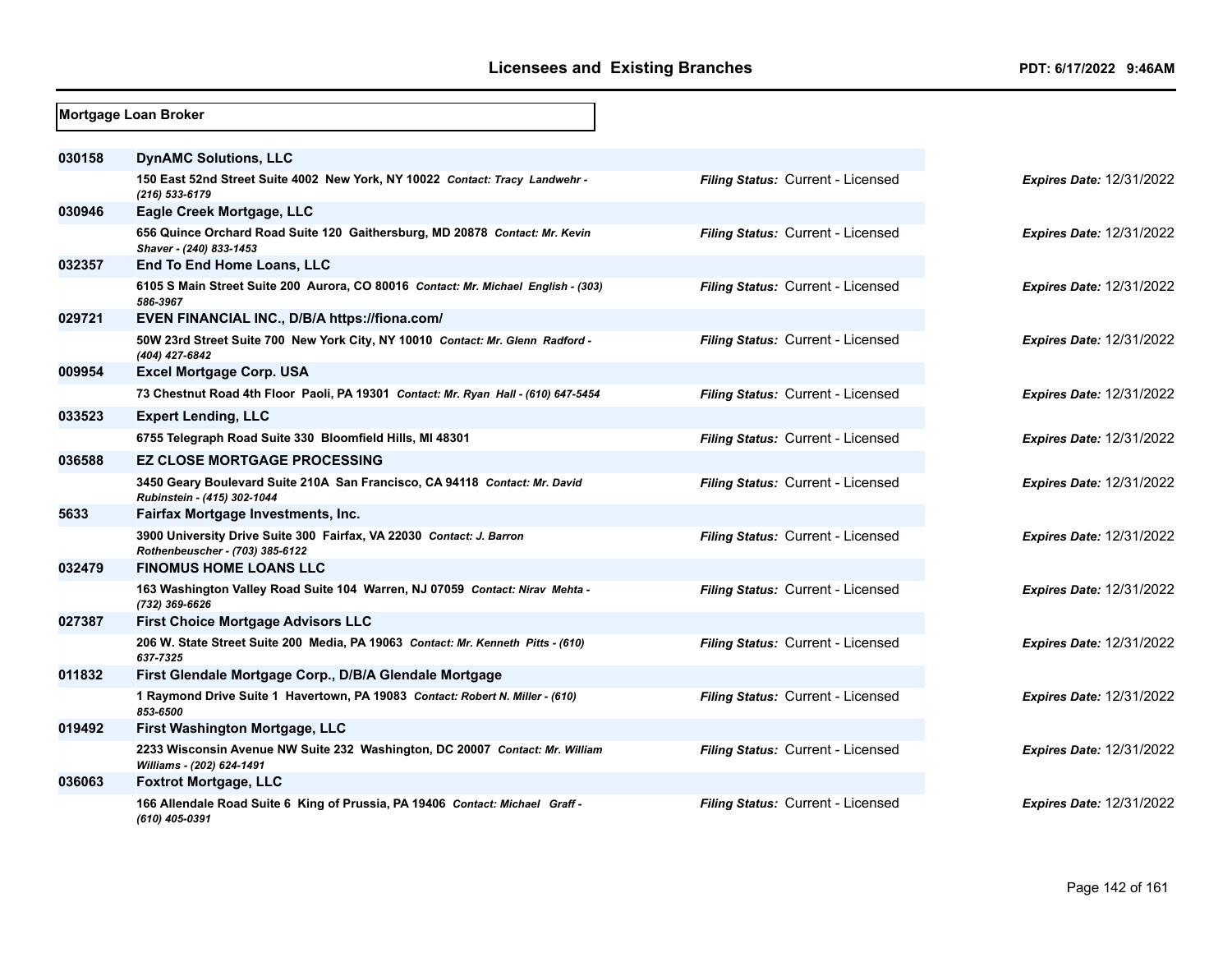|        | Mortgage Loan Broker                                                                                                  |                                          |                                 |
|--------|-----------------------------------------------------------------------------------------------------------------------|------------------------------------------|---------------------------------|
| 021791 | FreeRateUpdate.com LLC                                                                                                |                                          |                                 |
|        | 5 Christy Drive Suite 204 Chadds Ford, PA 19317 Contact: Ms. Lauren Beth Hersh -<br>(610) 228-0963                    | Filing Status: Current - Licensed        | <b>Expires Date: 12/31/2022</b> |
| 036910 | <b>Fubon Financial Group LLC</b>                                                                                      |                                          |                                 |
|        | 5834 Hubbard Drive N Bethesda, MD 20852 Contact: Wei-Kai Chang - (301) 318-9482                                       | Filing Status: Current - Licensed        | <b>Expires Date: 12/31/2022</b> |
| 019491 | Full Beaker, Inc., D/B/A www.MilitaryVALoan.com, D/B/A www.MyMortgageInsider.com, D/B/A<br>www.TheMortgageReports.com |                                          |                                 |
|        | 200 112th Avenue NE Suite 310 Bellevue, WA 98004 Contact: Edward Chang-Huk<br>Yim - $(0.0)$ -                         | Filing Status: Current - Licensed        | <b>Expires Date: 12/31/2022</b> |
| 033751 | Gerald A. Polak, D/B/A Saturn Mortgage                                                                                |                                          |                                 |
|        | 260 Montauk Hwy Suite 13 Bay Shore, NY 11706                                                                          | Filing Status: Current - Licensed        | <b>Expires Date: 12/31/2022</b> |
| 029220 | Global Realty Investment Properties, Inc., D/B/A Trend America Mortgage, Inc.                                         |                                          |                                 |
|        | 548 Street Road Southampton, PA 18966 Contact: Mr. Mike Kruczkowski - (267)<br>312-2788                               | Filing Status: Current - Licensed        | <b>Expires Date: 12/31/2022</b> |
| 019667 | Hawk Mortgage Group, LLC                                                                                              |                                          |                                 |
|        | 725 North Hickory Avenue Suite 200 Bel Air, MD 21014                                                                  | Filing Status: Current - Licensed        | <b>Expires Date: 12/31/2022</b> |
| 012422 | <b>HCL Lending Solutions, LLC.</b>                                                                                    |                                          |                                 |
|        | 8744 Lucent Boulevard Second Floor Highlands Ranch, CO 80129 Contact: Ms.<br>Melissa Farmer - (720) 445-3575          | Filing Status: Current - Licensed        | <b>Expires Date: 12/31/2022</b> |
|        | 032928<br>30870 Russell Ranch Road Suite 100 Westlake Village, CA<br>91361                                            | Filing Status: Current - Licensed        | <b>Expires Date: 12/31/2022</b> |
|        | 1 Additional Locations Listed for File # 012422                                                                       |                                          |                                 |
| 032520 | Henlopen Mortgage, LLC                                                                                                |                                          |                                 |
|        | 4800 North Scottsdale Road Suite 3800 Scottsdale, AZ 85251 Contact: Peter<br>Macdonald - (949) 470-6237               | Filing Status: Current - Licensed        | <b>Expires Date: 12/31/2022</b> |
|        | <b>Branches / Locations:</b>                                                                                          |                                          |                                 |
|        | License #<br><b>Address</b><br>033848<br>511 N Boardwalk Unit C2 Rehoboth Beach, DE 19971                             | Filing Status: Current - Licensed        | <b>Expires Date: 12/31/2022</b> |
|        | 033895<br>1919 Huguenot Road North Chesterfield, VA 23235                                                             | Filing Status: Current - Licensed        | <b>Expires Date: 12/31/2022</b> |
|        | 033940<br>155 Lake Drive Suite 103 Wexford, PA 15090                                                                  | <b>Filing Status: Current - Licensed</b> | <b>Expires Date: 12/31/2022</b> |
|        | 3 Additional Locations Listed for File # 032520                                                                       |                                          |                                 |
| 037015 | Ian T Smith Enterprises, LLC, D/B/A GR8Lender                                                                         |                                          |                                 |
|        | 36 Ruby Drive Claymont, DE 19703 Contact: Mr. Ian Smith - (302) 321-5571                                              | Filing Status: Current - Licensed        | <b>Expires Date: 12/31/2022</b> |
| 035526 | iMove Mortgage, LLC                                                                                                   |                                          |                                 |
|        | 35 Harborview Drive Ocean Pines, MD 21811 Contact: Mr. Robert Small - (443)<br>417-8944                               | Filing Status: Current - Licensed        | <b>Expires Date: 12/31/2022</b> |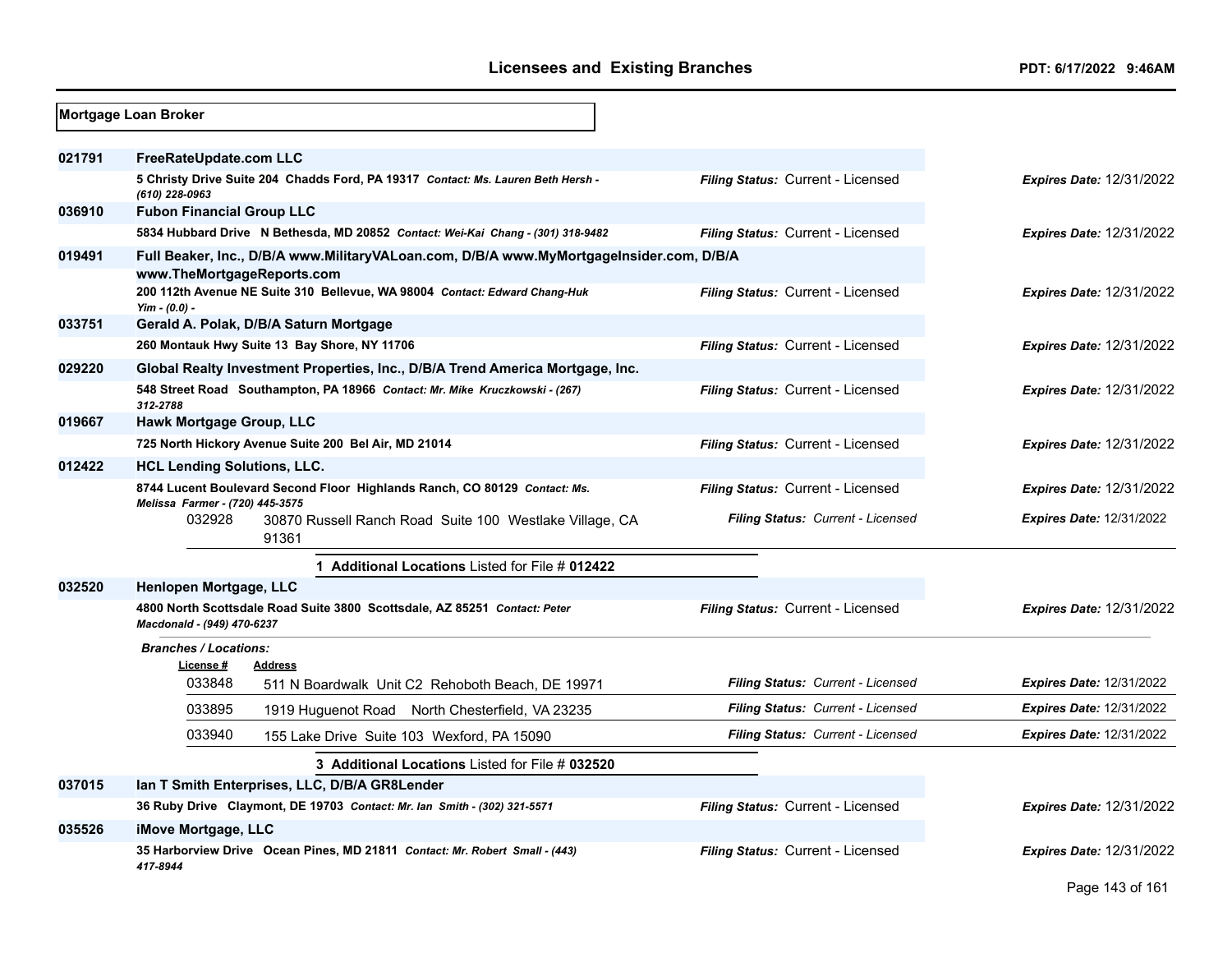|        | Mortgage Loan Broker                                                                                       |                                   |                                 |
|--------|------------------------------------------------------------------------------------------------------------|-----------------------------------|---------------------------------|
| 012951 | Integrated Financial Solutions, LLC (MD)                                                                   |                                   |                                 |
|        | 11110 Dovedale Court Suite 28A Marriottsville, MD 21104 Contact: Ms. Jennifer<br>Levy - (443) 398-5301     | Filing Status: Current - Licensed | <b>Expires Date: 12/31/2022</b> |
| 027663 | <b>Integrity First Mortgage, LLC</b>                                                                       |                                   |                                 |
|        | 9 Peddlers Row Newark, DE 19702 Contact: Andrei Cojan - (215) 800-7812                                     | Filing Status: Current - Licensed | <b>Expires Date: 12/31/2022</b> |
| 030080 | Intuit Mortgage Inc.                                                                                       |                                   |                                 |
|        | 2700 Coast Avenue Mountain View, CA 94043 Contact: Barbara Sharpe - (650)<br>944-4112                      | Filing Status: Current - Licensed | <b>Expires Date: 12/31/2022</b> |
| 033188 | Karen Davis Mortgage Broker                                                                                |                                   |                                 |
|        | 106 W Ruark Drive Unit A Salisbury, MD 21801 Contact: Ms. Karen Davis - (410)<br>749-8800                  | Filing Status: Current - Licensed | <b>Expires Date: 12/31/2022</b> |
| 034176 | Lattice Thinking, Inc., D/B/A QuoHome                                                                      |                                   |                                 |
|        | 1033 Demonbreun Street Suite 300 Nashville, TN 37203                                                       | Filing Status: Current - Licensed | <b>Expires Date: 12/31/2022</b> |
| 033398 | <b>LBG Lending Services, LLC</b>                                                                           |                                   |                                 |
|        | 10665 Stanhaven Place Suite 204 White Plains, MD 20695 Contact: Mr. Ronald<br>Blanks - (240) 988-7995      | Filing Status: Current - Licensed | <b>Expires Date: 12/31/2022</b> |
| 010996 | LendingTree, LLC, D/B/A GetSmart, GetSmart.com                                                             |                                   |                                 |
|        | 1415 Vantage Park Drive Suite 700 Charlotte, NC 28203 Contact: Lisa Young - (704)<br>943-8583              | Filing Status: Current - Licensed | <b>Expires Date: 12/31/2022</b> |
| 031141 | LISA HOME MORTGAGE, LLC, D/B/A Lisa Home Mortgage                                                          |                                   |                                 |
|        | 11880 Bustleton Avenue Suite 204 Philadelphia, PA 19116                                                    | Filing Status: Current - Licensed | <b>Expires Date: 12/31/2022</b> |
| 032910 | Loan Factory, Inc.                                                                                         |                                   |                                 |
|        | 2195 Tully Road San Jose, CA 95122 Contact: Trang Nguyen - (714) 444-9999                                  | Filing Status: Current - Licensed | <b>Expires Date: 12/31/2022</b> |
| 032060 | LoanMe, LLC, D/B/A Lightning Fast Mortgage                                                                 |                                   |                                 |
|        | 1900 S. State College Boulevard Suite 300 Anaheim, CA 92806 Contact: Dori<br>Rhodes - (949) 535-7330       | Filing Status: Current - Licensed | <b>Expires Date: 12/31/2022</b> |
| 034740 | <b>Madison Mortgage Services Inc.</b>                                                                      |                                   |                                 |
|        | 3 Dakota Drive Suite 100 Lake Success, NY 11042                                                            | Filing Status: Current - Licensed | <b>Expires Date: 12/31/2022</b> |
| 012261 | <b>Magnum Opus Federal Corporation</b>                                                                     |                                   |                                 |
|        | 461 North 3rd Street Suite 300 East Philadelphia, PA 19123 Contact: Mr. Christian<br>Best - (215) 987-4128 | Filing Status: Current - Licensed | <b>Expires Date: 12/31/2022</b> |
| 030352 | <b>Maxwell Lender Solutions, Inc.</b>                                                                      |                                   |                                 |
|        | 1700 Lincoln Street Suite 2900 Denver, CO 80203 Contact: Mr. Brian Simons - (914)<br>924-5136              | Filing Status: Current - Licensed | <b>Expires Date: 12/31/2022</b> |
| 023969 | <b>McKay Mortgage Company, LLC</b>                                                                         |                                   |                                 |
|        | 7272 Wisconsin Avenue 9th Floor #10-137 Bethesda, MD 20814 Contact: Christina<br>McKay - (301) 717-7924    | Filing Status: Current - Licensed | <b>Expires Date: 12/31/2022</b> |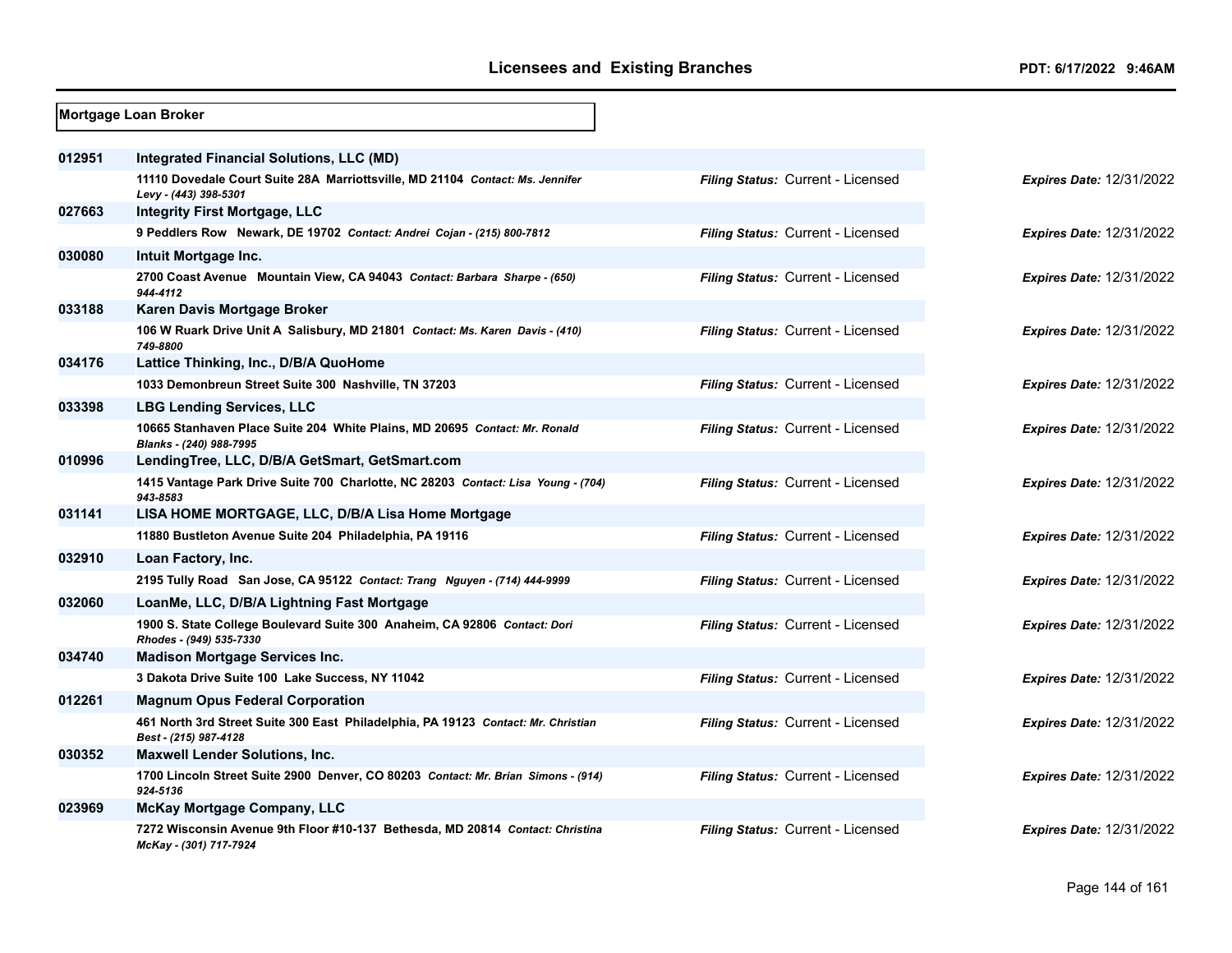|        | Mortgage Loan Broker                  |                                                                                  |                                   |                                 |
|--------|---------------------------------------|----------------------------------------------------------------------------------|-----------------------------------|---------------------------------|
| 032293 | <b>Meru Lending LLC</b>               |                                                                                  |                                   |                                 |
|        | 312-8959                              | 7800 Preston Road Suite 111 Plano, TX 75024 Contact: Deepa Ramachandran - (972)  | Filing Status: Current - Licensed | <b>Expires Date: 12/31/2022</b> |
| 029855 | <b>Mint Home Loans, LLC</b>           |                                                                                  |                                   |                                 |
|        |                                       | 22 W Padonia Road Suite C-145 Timonium, MD 21093                                 | Filing Status: Current - Licensed | <b>Expires Date: 12/31/2022</b> |
| 2673   | <b>Moreland Financial Corporation</b> |                                                                                  |                                   |                                 |
|        | Roland B. Sorace - (215) 654-0700     | 600 West Germantown Pike Suite 400 Plymouth Meeting, PA 19462 Contact:           | Filing Status: Current - Licensed | <b>Expires Date: 12/31/2022</b> |
| 027074 |                                       | Mortgage Prosperity, LLC, D/B/A Motto Mortgage Prosperity                        |                                   |                                 |
|        |                                       | 16394 Samuel Paynter Boulevard Unit 102 Milton, DE 19968                         | Filing Status: Current - Licensed | <b>Expires Date: 12/31/2022</b> |
| 027705 | Morty, Inc.                           |                                                                                  |                                   |                                 |
|        | 457-8564                              | 180 Varick Street Suite 816 New York, NY 10014 Contact: Christian Faux - (844)   | Filing Status: Current - Licensed | <b>Expires Date: 12/31/2022</b> |
| 037675 | Mr. Swanson Mortgage LLC              |                                                                                  |                                   |                                 |
|        |                                       | 2107 Forest Ridge Road Lutherville, MD 21093                                     | Filing Status: Current - Licensed | <b>Expires Date: 12/31/2022</b> |
| 036886 | MSIM, Inc.                            |                                                                                  |                                   |                                 |
|        | Shelton - (737) 204-6298              | 6800 Burleson Road Building 312 Suite 125 Austin, TX 78744 Contact: Danica       | Filing Status: Current - Licensed | Expires Date: 12/31/2022        |
| 036726 | Mustache Mortgage, LLC                |                                                                                  |                                   |                                 |
|        | - (443) 938-0077                      | 673 N Bedford Street Suite A Georgetown, DE 19947 Contact: Taylor Glenn Elseroad | Filing Status: Current - Licensed | <b>Expires Date: 12/31/2022</b> |
| 024882 | NerdWallet Compare, Inc.              |                                                                                  |                                   |                                 |
|        | (415) 549-8913                        | 55 Hawthorne Street Floor 11 San Francisco, CA 94105 Contact: Amanda Grady -     | Filing Status: Current - Licensed | <b>Expires Date: 12/31/2022</b> |
| 029361 | <b>NEXA Mortgage, LLC</b>             |                                                                                  |                                   |                                 |
|        | Kortas - (602) 344-9333               | 3100 W Ray Road Suite 201 Office 209 Chandler, AZ 85226 Contact: Mr. Michael     | Filing Status: Current - Licensed | <b>Expires Date: 12/31/2022</b> |
|        | 031012                                | 2823 E Oakland Drive Wilmington, DE 19808                                        | Filing Status: Current - Licensed | <b>Expires Date: 12/31/2022</b> |
|        | 034162                                | 5001 Forbes Boulevard Suite H7 Lanham, MD 20706                                  | Filing Status: Current - Licensed | <b>Expires Date: 12/31/2022</b> |
|        | 034626                                | 9816 Gilespie Street Suite E-110 Las Vegas, NV 89183                             | Filing Status: Current - Licensed | <b>Expires Date: 12/31/2022</b> |
|        | 035573                                | 591 Mantua Boulevard Suite 104 Sewell, NJ 08080                                  | Filing Status: Current - Licensed | <b>Expires Date: 12/31/2022</b> |
|        | 037812                                | 17W662 Butterfield RD STE 205 Oakbrook Terrace, IL 60181                         | Filing Status: Current - Licensed | <b>Expires Date: 12/31/2022</b> |
|        | 038242                                | 800 E Northwest Highway Suite 200 Palatine, IL 60074                             | Filing Status: Current - Licensed | <b>Expires Date: 12/31/2022</b> |
|        |                                       | 6 Additional Locations Listed for File # 029361                                  |                                   |                                 |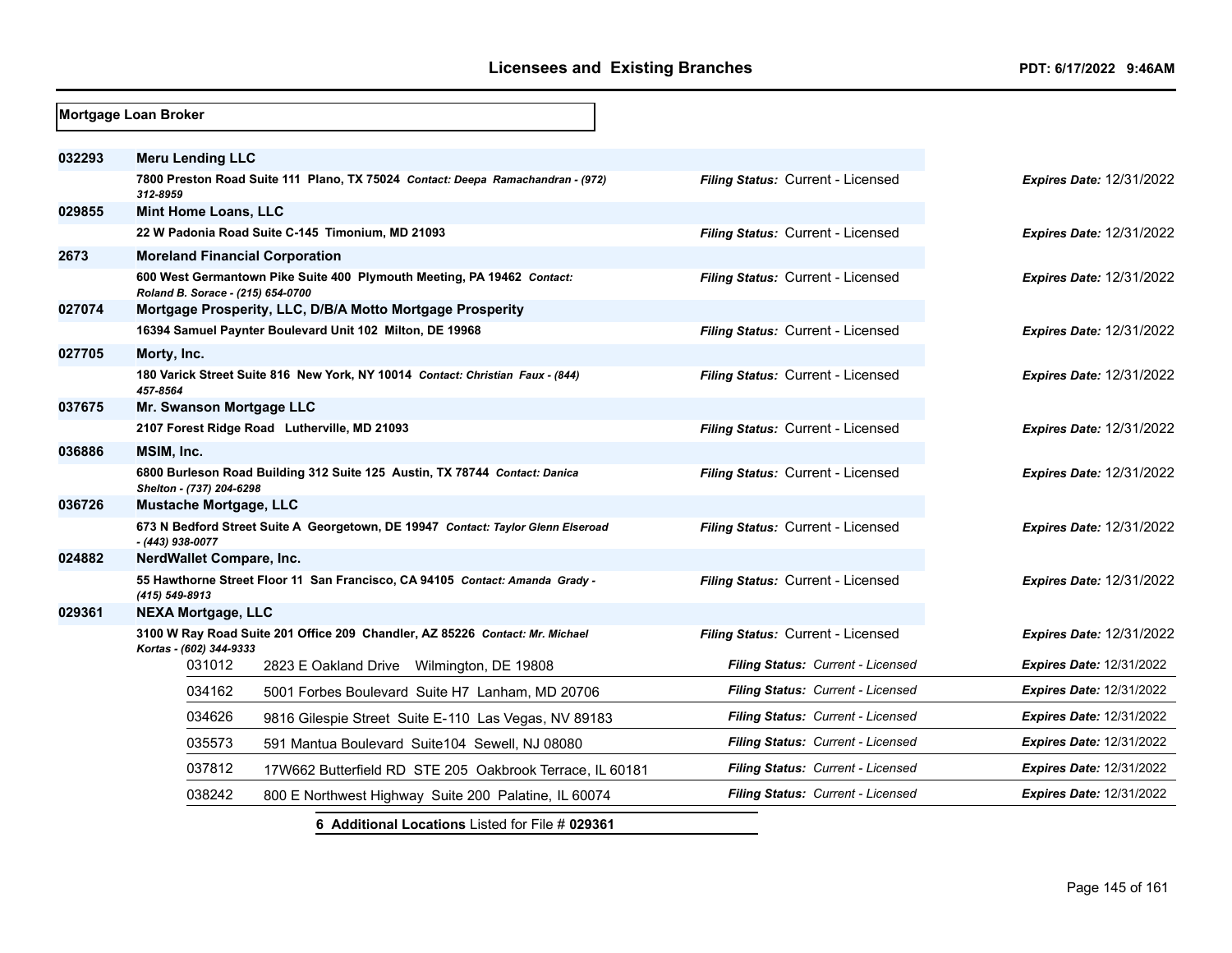|        | <b>Mortgage Loan Broker</b>                                                                             |                                   |                                 |
|--------|---------------------------------------------------------------------------------------------------------|-----------------------------------|---------------------------------|
|        |                                                                                                         |                                   |                                 |
| 028075 | Olde Towne Mortgage LLC, D/B/A Motto Mortgage Elite Services                                            |                                   |                                 |
|        | 701 West Market Street Suite 1 Perkasie, PA 18944 Contact: Mr. Thomas Skiffington<br>$-$ (215) 453-9700 | Filing Status: Current - Licensed | <b>Expires Date: 12/31/2022</b> |
| 033380 | On the Barrelhead, Inc.                                                                                 |                                   |                                 |
|        | 1309 East 3rd Avenue Room 202 Durango, CO 81301 Contact: Mr. Will Eidson -<br>(206) 678-2047            | Filing Status: Current - Licensed | <b>Expires Date: 12/31/2022</b> |
| 029187 | <b>Orange Mortgage LLC</b>                                                                              |                                   |                                 |
|        | 1301 N Harrison Suite 104 Wilmington, DE 19806 Contact: Randy Redick - (302)<br>898-2100                | Filing Status: Current - Licensed | <b>Expires Date: 12/31/2022</b> |
| 9394   | Paramount Mortgage Resources, Inc.                                                                      |                                   |                                 |
|        | 1032 Arch Street 2nd Floor Philadelphia, PA 19107 Contact: Xiaoning Wang - (215)<br>592-6442            | Filing Status: Current - Licensed | <b>Expires Date: 12/31/2022</b> |
| 028225 | <b>Peace Home Lending LLC</b>                                                                           |                                   |                                 |
|        | 3975 University Drive Suite 230 Fairfax, VA 22030 Contact: Mr. Jeremy Harridath -<br>(917) 982-9874     | Filing Status: Current - Licensed | <b>Expires Date: 12/31/2022</b> |
| 9872   | <b>Penn Street Mortgage LLC</b>                                                                         |                                   |                                 |
|        | 18 West Gay Street West Chester, PA 19380 Contact: Mr. Thomas Farnesi - (610)<br>431-2100               | Filing Status: Current - Licensed | <b>Expires Date: 12/31/2022</b> |
| 035382 | <b>Philadelphia Homes LLC</b>                                                                           |                                   |                                 |
|        | 1846 Reed Street Philadelphia, PA 19146 Contact: Ray Tran - (215) 520-2838                              | Filing Status: Current - Licensed | <b>Expires Date: 12/31/2022</b> |
| 026461 | Philadelphia Mortgage Brokers LLC                                                                       |                                   |                                 |
|        | 1243 Valley Forge Road Phoenixville, PA 19460                                                           | Filing Status: Current - Licensed | <b>Expires Date: 12/31/2022</b> |
| 035038 | Philadelphia Mortgage Company, Inc.                                                                     |                                   |                                 |
|        | 300 Brookside Avenue Building 4 Suite 125 Ambler, PA 19002 Contact: Mr. John<br>Crits - (215) 880-3636  | Filing Status: Current - Licensed | <b>Expires Date: 12/31/2022</b> |
| 018192 | Plateau Data Services, LLC, D/B/A RateMarketplace                                                       |                                   |                                 |
|        | 6424 E Greenway Pkwy Suite 118 Scottsdale, AZ 85254 Contact: Mr. Matthew<br>Tillman $Jr - (0.0) -$      | Filing Status: Current - Licensed | <b>Expires Date: 12/31/2022</b> |
| 031805 | Positive Rate Mortgage, LLC                                                                             |                                   |                                 |
|        | 1631 Midtown Place Suite 129 Raleigh, NC 27609 Contact: Mr. Christopher Zarnik -<br>(919) 264-6212      | Filing Status: Current - Licensed | <b>Expires Date: 12/31/2022</b> |
| 011740 | <b>Price Financial Services, LLC</b>                                                                    |                                   |                                 |
|        | 126 West Lancaster Avenue Wayne, PA 19087 Contact: Mr. Benjamin Witmer - (610)<br>964-1200              | Filing Status: Current - Licensed | <b>Expires Date: 12/31/2022</b> |
| 024133 | <b>Pro 1 Processing LLC</b>                                                                             |                                   |                                 |
|        | 1820 NE 163rd Suite 308 North Miami Beach, FL 33162 Contact: Ms. Tiffany<br>Mallory - (954) 248-6990    | Filing Status: Current - Licensed | <b>Expires Date: 12/31/2022</b> |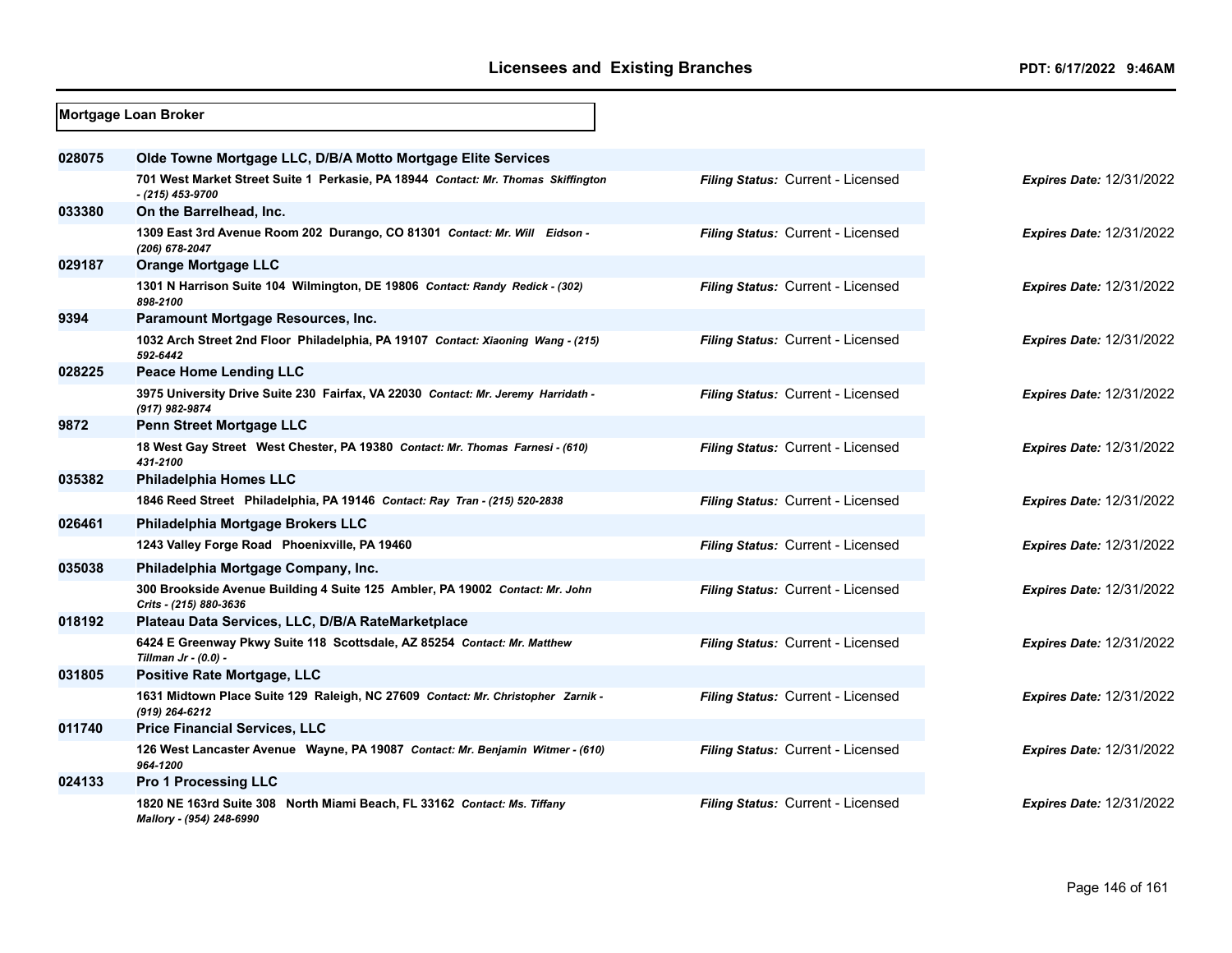|        | Mortgage Loan Broker                                                                                            |                                          |                                 |
|--------|-----------------------------------------------------------------------------------------------------------------|------------------------------------------|---------------------------------|
|        |                                                                                                                 |                                          |                                 |
| 026749 | <b>Professional Mortgage Advisors, LLC</b>                                                                      |                                          |                                 |
|        | 14 S. Jackson Street Suite 102 Media, PA 19063 Contact: Mr. Robert McLaughlin -<br>(484) 444-2289               | Filing Status: Current - Licensed        | <b>Expires Date: 12/31/2022</b> |
| 036859 | Professional Mortgage Group Inc.                                                                                |                                          |                                 |
|        | 1615 5th Avenue San Rafael, CA 94901 Contact: Mr. Edward J. Rubinstein - (415)<br>945-4801                      | Filing Status: Current - Licensed        | <b>Expires Date: 12/31/2022</b> |
|        | <b>Branches / Locations:</b>                                                                                    |                                          |                                 |
|        | License #<br><b>Address</b>                                                                                     |                                          |                                 |
|        | 037327<br>117 Atlantic Avenue Suite G Ocean View, DE 19970                                                      | Filing Status: Current - Licensed        | <b>Expires Date: 12/31/2022</b> |
|        | Additional Locations Listed for File # 036859                                                                   |                                          |                                 |
| 026424 | Prosper Marketplace, Inc.                                                                                       |                                          |                                 |
|        | 221 Main Street 3rd Floor San Francisco, CA 94105-1911 Contact: Edward Buell -<br>$(0.0)$ 416-5905              | Filing Status: Current - Licensed        | <b>Expires Date: 12/31/2022</b> |
|        | <b>Branches / Locations:</b>                                                                                    |                                          |                                 |
|        | License#<br><b>Address</b>                                                                                      |                                          |                                 |
|        | 028763<br>4127 E. Van Buren Street Suite 100 Phoenix, AZ 85008                                                  | Filing Status: Current - Licensed        | <b>Expires Date: 12/31/2022</b> |
|        | 1 Additional Locations Listed for File # 026424                                                                 |                                          |                                 |
| 012179 | R. H. Cooper, Ltd.                                                                                              |                                          |                                 |
|        | 225 Wilmington West Chester Pike Suite 200 Chadds Ford, PA 19317 Contact: Mr.<br>Ross H Cooper - (610) 358-5086 | Filing Status: Current - Licensed        | <b>Expires Date: 12/31/2022</b> |
| 037098 | RateGravity, Inc., D/B/A Own Up                                                                                 |                                          |                                 |
|        | 50 Milk Street Floor 16 Boston, MA 02109 Contact: Mike Tassone - (617) 519-1040                                 | Filing Status: Current - Licensed        | <b>Expires Date: 12/31/2022</b> |
| 028052 | Rates For Us, LLC, D/B/A MortgageCS                                                                             |                                          |                                 |
|        | 671 Danbury Court Newtown, PA 18940 Contact: Alec Baker - (267) 969-0108                                        | Filing Status: Current - Licensed        | <b>Expires Date: 12/31/2022</b> |
| 030614 | Renovation Finance LLC, D/B/A RenoFi                                                                            |                                          |                                 |
|        | 2400 Market Street Suite 235A Philadelphia, PA 19103 Contact: Justin Goldman -<br>(855) 736-6341                | Filing Status: Current - Licensed        | <b>Expires Date: 12/31/2022</b> |
| 032435 | <b>Rinaldi Group LLC</b>                                                                                        |                                          |                                 |
|        | 1 West 3rd Street Suite 203 Media, PA 19063 Contact: Mr. Stephen Rinaldi - (610)<br>505-9846                    | Filing Status: Current - Licensed        | <b>Expires Date: 12/31/2022</b> |
| 024044 | Ritter Mortgage Group, Inc.                                                                                     |                                          |                                 |
|        | 1230 Nottingham Road Westminster, MD 21157 Contact: Mr. Jonathan Ritter - (410)<br>241-2150                     | Filing Status: Current - Licensed        | Expires Date: 12/31/2022        |
| 029070 | Robert C. Devine DBA Approval Plus Mortgage Services                                                            |                                          |                                 |
|        | 609 Hamilton Street Collegeville, PA 19426                                                                      | <b>Filing Status: Current - Licensed</b> | <b>Expires Date: 12/31/2022</b> |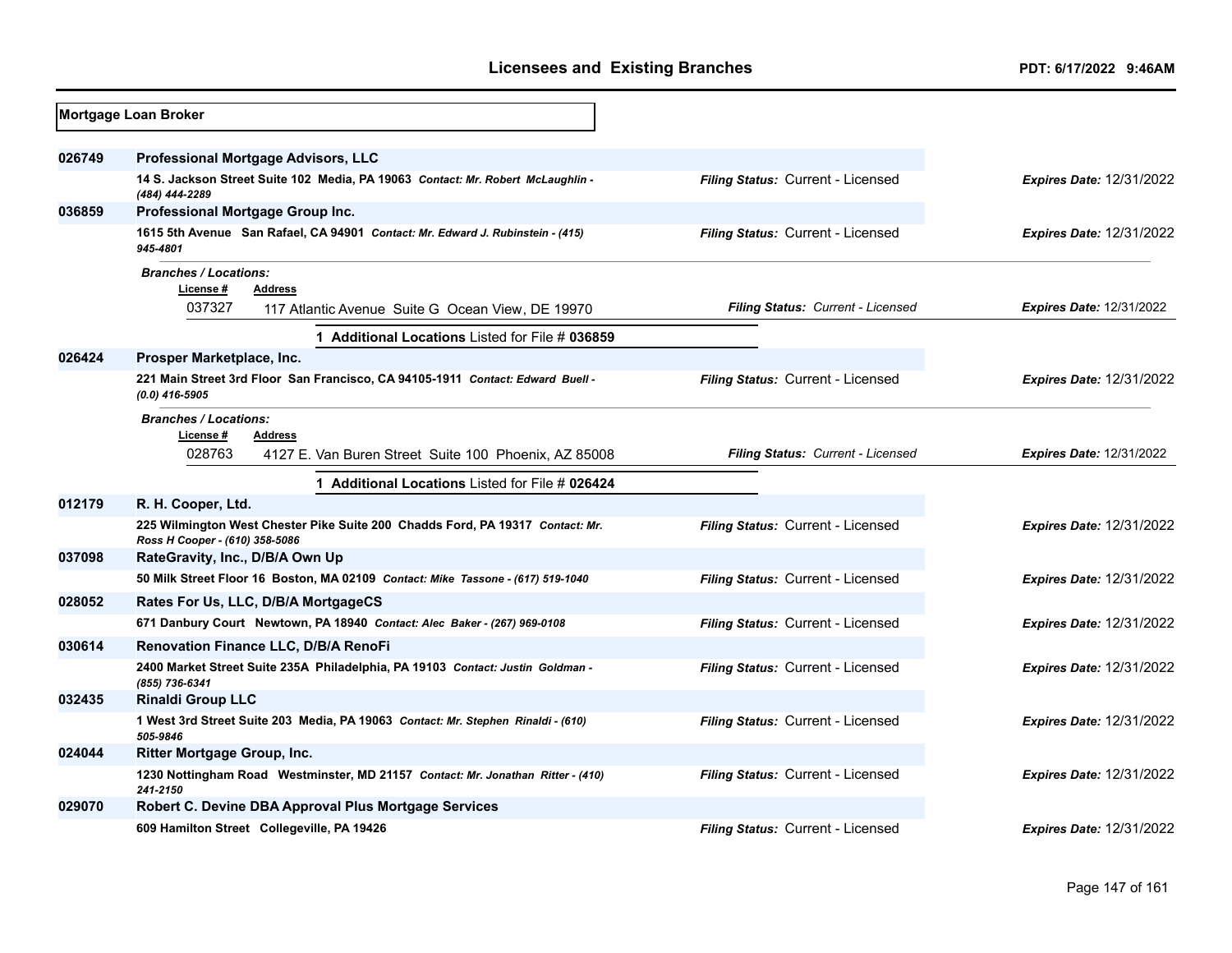|        | Mortgage Loan Broker               |                                                                                                                                |                                   |                                 |
|--------|------------------------------------|--------------------------------------------------------------------------------------------------------------------------------|-----------------------------------|---------------------------------|
| 032020 | <b>Secured Funding Corporation</b> |                                                                                                                                |                                   |                                 |
|        | (443) 735-9781                     | 3500 Boston Street Suite # 234 Baltimore, MD 21224 Contact: Mr. James Walls -                                                  | Filing Status: Current - Licensed | <b>Expires Date: 12/31/2022</b> |
| 033750 | SELFi, Inc.                        |                                                                                                                                |                                   |                                 |
|        | Flannery - (415) 722-7741          | 44 Montgomery Street Suite 02-172 San Francisco, CA 94104 Contact: Mr. Joseph                                                  | Filing Status: Current - Licensed | <b>Expires Date: 12/31/2022</b> |
| 4101   | Service 1st Mortgage, Inc.         |                                                                                                                                |                                   |                                 |
|        | 729-4422                           | 1415 Madison Park Drive Glen Burnie, MD 21061 Contact: Franco Prezioso - (410)                                                 | Filing Status: Current - Licensed | <b>Expires Date: 12/31/2022</b> |
| 028421 |                                    | Simons & Leoni Home Loans, LLC, D/B/A S&L Home Loans, D/B/A SL Home Loans, D/B/A                                               |                                   |                                 |
|        | www.simonsleoni.com                | 3902 Henderson Boulevard Suite 208-384 Tampa, FL 33629                                                                         | Filing Status: Current - Licensed | <b>Expires Date: 12/31/2022</b> |
| 011426 | Sourcepoint, Inc.                  |                                                                                                                                |                                   |                                 |
|        | Christian - (855) 763-6350         | 2330 Commerce Park Drive NE Suite 2 Palm Bay, FL 32905 Contact: Kristi                                                         | Filing Status: Current - Licensed | <b>Expires Date: 12/31/2022</b> |
|        | <b>Branches / Locations:</b>       |                                                                                                                                |                                   |                                 |
|        | License #                          | <b>Address</b>                                                                                                                 |                                   |                                 |
|        | 011474                             | 30 Cold Spring Road Rocky Hill, CT 06067                                                                                       | Filing Status: Current - Licensed | <b>Expires Date: 12/31/2022</b> |
|        | 012417                             | FL 4, Tower 5A & B, Pritech II, SEZ-Ecospace Park Sarajapura<br>Outer Ring Road, Varthur Hobli Bangalore, India, International | Filing Status: Current - Licensed | <b>Expires Date: 12/31/2022</b> |
|        | 023617                             | Ozone Techno Park, IT/ITES SEZ Building, 1/13 Old<br>Mahabalipuram Rd, Navallur, Tamil Nadu Chennai, International             | Filing Status: Current - Licensed | <b>Expires Date: 12/31/2022</b> |
|        | 028409                             | 8101 W Sam Houston Parkway Suite 150 Houston, TX 77072                                                                         | Filing Status: Current - Licensed | <b>Expires Date: 12/31/2022</b> |
|        | 028716                             | 2475 Palm Bay Road NE Suite 230 Palm Bay, FL 32905                                                                             | Filing Status: Current - Licensed | <b>Expires Date: 12/31/2022</b> |
|        | 029225                             | Paradigm B Wing, Mindspace, Link Road 5th Floor Malad West<br>Mumbai, 400064                                                   | Filing Status: Current - Licensed | <b>Expires Date: 12/31/2022</b> |
|        | 035200                             | Block 1, BSR IT SEZ, No 142 Nanakramguda Village, Ranga<br>Reddy Dist Hyderabad - Telangana State, International 500008        | Filing Status: Current - Licensed | <b>Expires Date: 12/31/2022</b> |
|        | 037207                             | 5th Floor, Plaza D Building Northgate Cyberzone, Filinvest<br>Alabang, Muntinlupa City, Manila, 1770                           | Filing Status: Current - Licensed | <b>Expires Date: 12/31/2022</b> |
|        |                                    | 8 Additional Locations Listed for File # 011426                                                                                |                                   |                                 |
| 032710 | South River Mortgage, LLC          |                                                                                                                                |                                   |                                 |
|        | 600-6360                           | 1750 Forest Drive Suite 195 Anappolis, MD 21401 Contact: Stephanie Pyron - (202)                                               | Filing Status: Current - Licensed | <b>Expires Date: 12/31/2022</b> |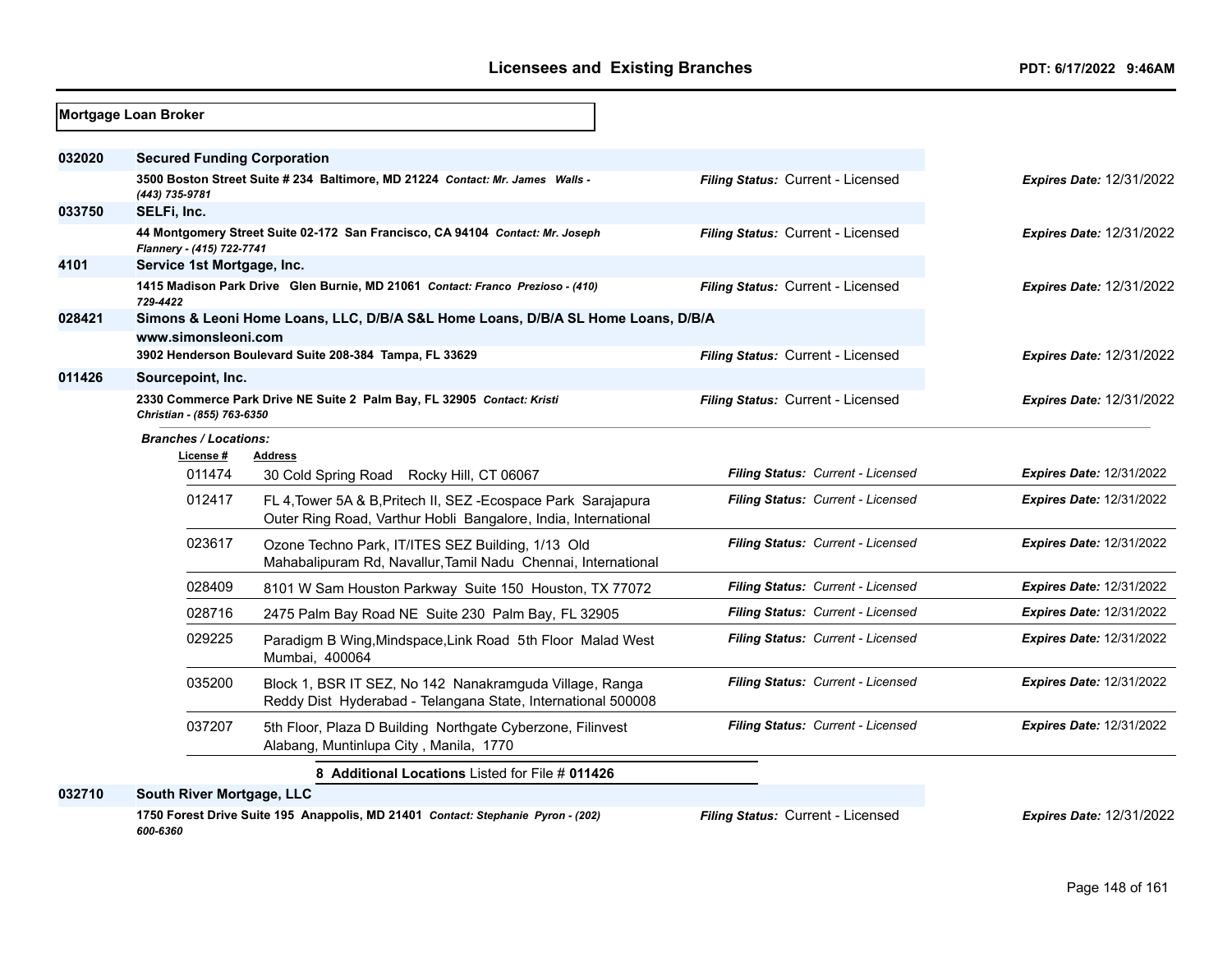|        | Mortgage Loan Broker                                        |                |                                                                              |                                                 |                                   |                                 |
|--------|-------------------------------------------------------------|----------------|------------------------------------------------------------------------------|-------------------------------------------------|-----------------------------------|---------------------------------|
| 026353 | Spectrum Mortgage Company, Inc.                             |                |                                                                              |                                                 |                                   |                                 |
|        | 343-3505                                                    |                | 1935 St Andrews Court Jamison, PA 18929 Contact: Mr. David Kerskey - (215)   |                                                 | Filing Status: Current - Licensed | <b>Expires Date: 12/31/2022</b> |
| 032740 | <b>Stonebridge Funding Partners LLC</b>                     |                |                                                                              |                                                 |                                   |                                 |
|        | 960-9169                                                    |                | 1242 Geigertown Road Birdsboro, PA 19508 Contact: Mr. Jon D Kolb - (610)     |                                                 | Filing Status: Current - Licensed | <b>Expires Date: 12/31/2022</b> |
| 027931 |                                                             |                | SUNNY LENDING LLC, D/B/A QuickSecureLoan.com                                 |                                                 |                                   |                                 |
|        | Dunning - (240) 912-6290                                    |                | 438 N. Frederick Avenue Suite 225 Gaithersburg, MD 20877 Contact: Katie      |                                                 | Filing Status: Current - Licensed | <b>Expires Date: 12/31/2022</b> |
| 019297 | <b>SUNRISE CAPITAL</b>                                      |                |                                                                              |                                                 |                                   |                                 |
|        | Williams - (302) 295-3865                                   |                | 1000 N WEST STREET Suite 1200 Wilmington, DE 19801 Contact: Mr. Frederick    |                                                 | Filing Status: Current - Licensed | <b>Expires Date: 12/31/2022</b> |
| 024935 |                                                             |                | Surefire Mortgage Group LLC, D/B/A Home Front Mortgage Group                 |                                                 |                                   |                                 |
|        | (215) 868-6379                                              |                | 7139-41 Germantown Ave Philadelphia, PA 19119 Contact: Joseph Casey McCabe - |                                                 | Filing Status: Current - Licensed | <b>Expires Date: 12/31/2022</b> |
|        | <b>Branches / Locations:</b><br>License#                    | <b>Address</b> |                                                                              |                                                 |                                   |                                 |
|        | 031454                                                      |                | 1 W 3rd Street Media, PA 19063                                               |                                                 | Filing Status: Current - Licensed | <b>Expires Date: 12/31/2022</b> |
|        |                                                             |                |                                                                              | Additional Locations Listed for File # 024935   |                                   |                                 |
| 028479 | <b>Symmetry Lending, LLC</b>                                |                |                                                                              |                                                 |                                   |                                 |
|        | Contact: Ms. June Holmgren - (952) 314-9717                 |                | 6600 Peachtree Dunwoody Road Building 300 Suite 125 Atlanta, GA 30328        |                                                 | Filing Status: Current - Licensed | <b>Expires Date: 12/31/2022</b> |
|        | <b>Branches / Locations:</b><br>License #<br><b>Address</b> |                |                                                                              |                                                 |                                   |                                 |
|        | 028480                                                      | 55344          | 775 Prairie Center Drive Suites 210 and 250 Eden Prairie, MN                 |                                                 | Filing Status: Current - Licensed | <b>Expires Date: 12/31/2022</b> |
|        |                                                             |                |                                                                              | 1 Additional Locations Listed for File # 028479 |                                   |                                 |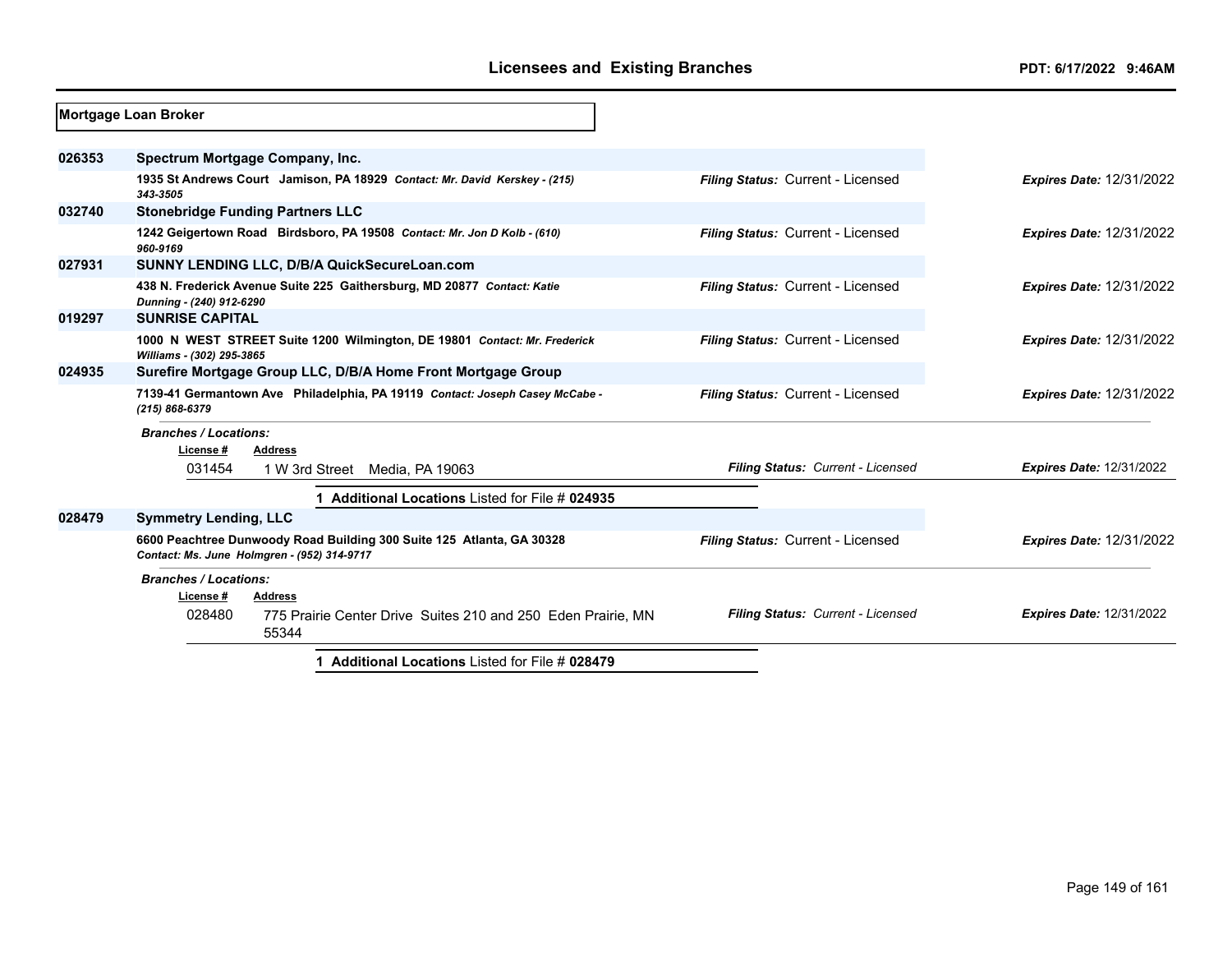|        | <b>Mortgage Loan Broker</b>         |                                                                                                                              |                                   |                                 |  |  |
|--------|-------------------------------------|------------------------------------------------------------------------------------------------------------------------------|-----------------------------------|---------------------------------|--|--|
| 026661 |                                     | <b>TCS e-Serve International Limited</b>                                                                                     |                                   |                                 |  |  |
|        | - (817) 875-1395                    | 3010 Lyndon B Johnson Freeway Suite 400 Dallas, TX 75234 Contact: Jared Webb                                                 | Filing Status: Current - Licensed | <b>Expires Date: 12/31/2022</b> |  |  |
|        | <b>Branches / Locations:</b>        |                                                                                                                              |                                   |                                 |  |  |
|        | License #<br>027158                 | <b>Address</b><br>South Side, Block-2, Garima Park IT SEZ,<br>Gandhinagar<br>Gujarat, International 382010                   | Filing Status: Current - Licensed | <b>Expires Date: 12/31/2022</b> |  |  |
|        | 027374                              | Cypress Building, Rajiv Gandhi Floor 2 #s 2, 3 & 4 InfoTech<br>Park, MIDC SEZ Phase III Hinjewadi Pune, International 411057 | Filing Status: Current - Licensed | <b>Expires Date: 12/31/2022</b> |  |  |
|        | 027883                              | 4270 Ivy Pointe Blvd, Suite 400 Cincinnati, OH 45245                                                                         | Filing Status: Current - Licensed | <b>Expires Date: 12/31/2022</b> |  |  |
|        |                                     | 3 Additional Locations Listed for File # 026661                                                                              |                                   |                                 |  |  |
| 030203 |                                     | The Mortgage Gallery, Inc.                                                                                                   |                                   |                                 |  |  |
|        | 315-2413                            | 16039 Comprint Circle Gaithersburg, MD 20877 Contact: Ms. Hollee Gritz - (301)                                               | Filing Status: Current - Licensed | <b>Expires Date: 12/31/2022</b> |  |  |
| 9115   | The Mortgage Market of Delaware LLC |                                                                                                                              |                                   |                                 |  |  |
|        |                                     | 15 Fairway Avenue Georgetown, DE 19947 Contact: JoAnn Moore - (302) 855-1300                                                 | Filing Status: Current - Licensed | <b>Expires Date: 12/31/2022</b> |  |  |
| 011807 | The Rate Kings Mortgage LLC         |                                                                                                                              |                                   |                                 |  |  |
|        | 946-8194                            | 1101 Carroll Hill Drive West Chester, PA 19382 Contact: Ms. Angela Cooper - (800)                                            | Filing Status: Current - Licensed | <b>Expires Date: 12/31/2022</b> |  |  |
| 020503 | The Wisdom Companies, LLC           |                                                                                                                              |                                   |                                 |  |  |
|        | Mark McKendry - (310) 937-8686      | 909 North Pacific Coast Highway Suite 300 El Segundo, CA 90245 Contact: Mr.                                                  | Filing Status: Current - Licensed | <b>Expires Date: 12/31/2022</b> |  |  |
| 036833 |                                     | <b>Treliant Mortgage Services, LLC</b>                                                                                       |                                   |                                 |  |  |
|        | (202) 570-6197                      | 1255 23rd Street NW Suite 500 Washington, DC 20037 Contact: Deborah Grissom -                                                | Filing Status: Current - Licensed | <b>Expires Date: 12/31/2022</b> |  |  |
| 026895 | <b>True Value Financial LLC</b>     |                                                                                                                              |                                   |                                 |  |  |
|        | 206 Hazel Drive Bear, DE 19701      |                                                                                                                              | Filing Status: Current - Licensed | <b>Expires Date: 12/31/2022</b> |  |  |
| 019791 | <b>Trustin Mortgage Corporation</b> |                                                                                                                              |                                   |                                 |  |  |
|        | 765-8089                            | 4070 Lago Di Grata Circle San Diego, CA 92130 Contact: Ms. Fangling Wang - (302)                                             | Filing Status: Current - Licensed | <b>Expires Date: 12/31/2022</b> |  |  |
| 023414 | <b>Union Plus Mortgage Company</b>  |                                                                                                                              |                                   |                                 |  |  |
|        | - (202) 778-9811                    | 305 Fellowship Road Suite 230 Mount Laurel, NJ 08054 Contact: Mr. James Barber                                               | Filing Status: Current - Licensed | <b>Expires Date: 12/31/2022</b> |  |  |
| 037263 | <b>VANGUARD LENDING</b>             |                                                                                                                              |                                   |                                 |  |  |
|        | 620-5292                            | 225 E Market Street West Chester, PA 19382 Contact: Mr. Michael Timmins - (610)                                              | Filing Status: Current - Licensed | <b>Expires Date: 12/31/2022</b> |  |  |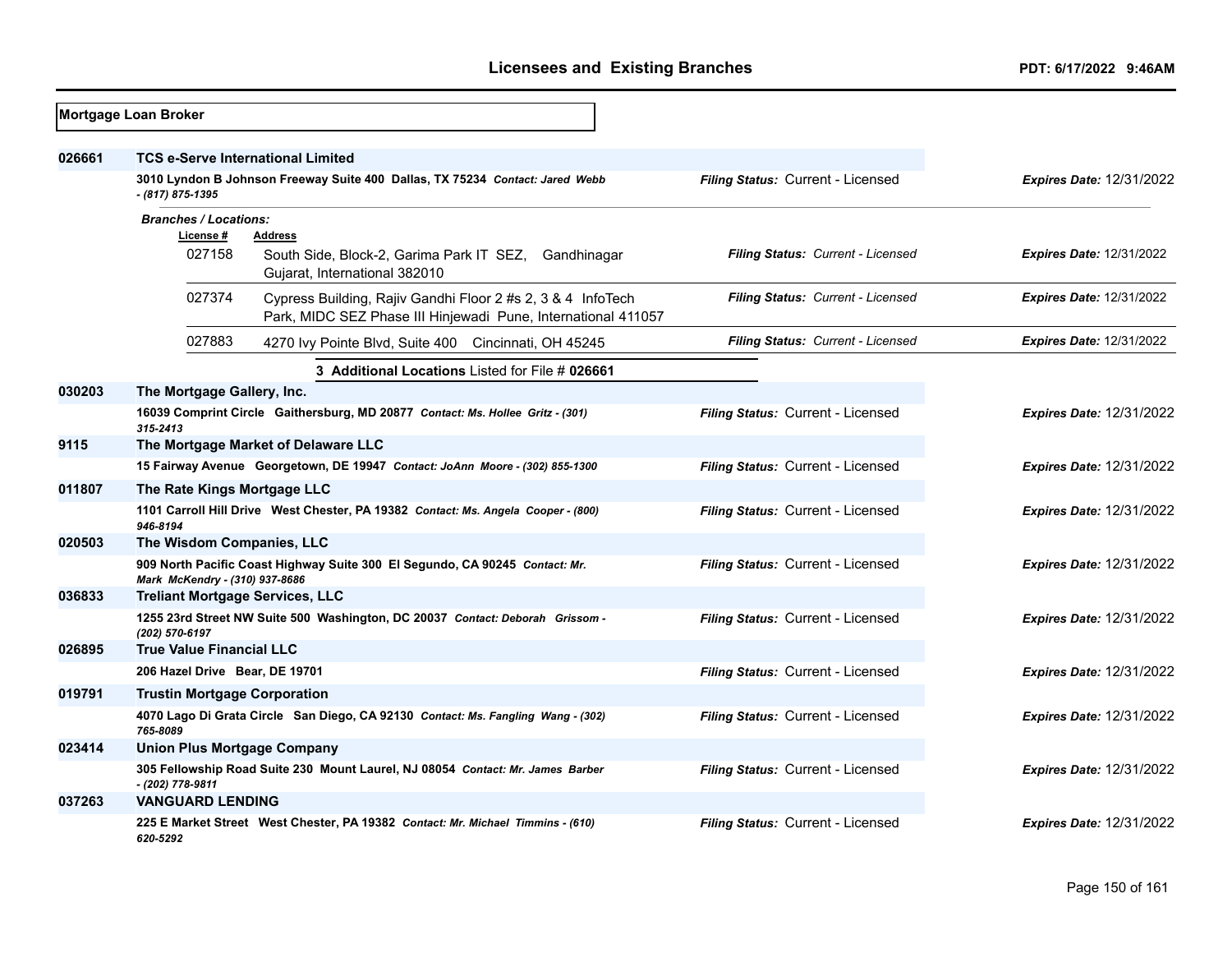|        | Mortgage Loan Broker                                                                                       |                                   |                                                        |
|--------|------------------------------------------------------------------------------------------------------------|-----------------------------------|--------------------------------------------------------|
| 027579 | Vantage Point Financial Group Inc., D/B/A Vantage Point Mortgage                                           |                                   |                                                        |
|        | 401 Old Penllyn Pike 2nd Floor Blue Bell, PA 19422                                                         | Filing Status: Current - Licensed | <b>Expires Date: 12/31/2022</b>                        |
| 036749 | <b>VAZ FINANCIAL LLC</b>                                                                                   |                                   |                                                        |
|        | 1000 N West Street Suite 1200 Wilmington, DE 19801 Contact: Mr. Gerald Vazquez<br>Pedraza - (919) 478-9280 | Filing Status: Current - Licensed | <b>Expires Date: 12/31/2022</b>                        |
| 037279 | <b>VIRTUE FUNDING LLC</b>                                                                                  |                                   |                                                        |
|        | 80 West Grand Street 3rd Floor Elizabeth, NJ 07201 Contact: Edward Koster - (973)<br>763-0740              | Filing Status: Current - Licensed | <b>Expires Date: 12/31/2022</b>                        |
| 027025 | <b>Washington Home Mortgage Corporation</b>                                                                |                                   |                                                        |
|        | 6500 Rock Spring Drive Suite 204 Bethesda, MD 20817 Contact: Mr. David Eynck -<br>(443) 385-0544           | Filing Status: Current - Licensed | <b>Expires Date: 12/31/2022</b>                        |
| 027853 | <b>Whitecap Mortgage LLC</b>                                                                               |                                   |                                                        |
|        | 210 S Mill Road Suite 104 Kennett Square, PA 19348 Contact: Ms. Joyce Succarotte<br>- (302) 535-2709       | Filing Status: Current - Licensed | <b>Expires Date: 12/31/2022</b>                        |
|        | <b>Branches / Locations:</b><br>License #<br><b>Address</b>                                                |                                   |                                                        |
|        | 030332<br>39682 Sunrise Court Ste. 106 Bethany Beach, DE 19930                                             | Filing Status: Current - Licensed | <b>Expires Date: 12/31/2022</b>                        |
|        | Additional Locations Listed for File # 027853                                                              |                                   |                                                        |
|        |                                                                                                            |                                   | Filing Count - Filing Type: Mortgage Loan Broker = 147 |
|        | <b>Motor Vehicle Sales Finance</b>                                                                         |                                   |                                                        |
| 8346   | <b>21st Mortgage Corporation</b>                                                                           |                                   |                                                        |
|        | 620 Market Street Knoxville, TN 37902 Contact: Kennith Nunez - (865) 523-2120                              | Filing Status: Current - Licensed | <b>Expires Date: 12/31/2022</b>                        |
| 3240   | All American Capital, Inc.                                                                                 |                                   |                                                        |
|        | 1685 South State Street Dover, DE 19901 Contact: Mr. Andrew C Strine - (302)<br>656-5000                   | Filing Status: Current - Licensed | <b>Expires Date: 12/31/2022</b>                        |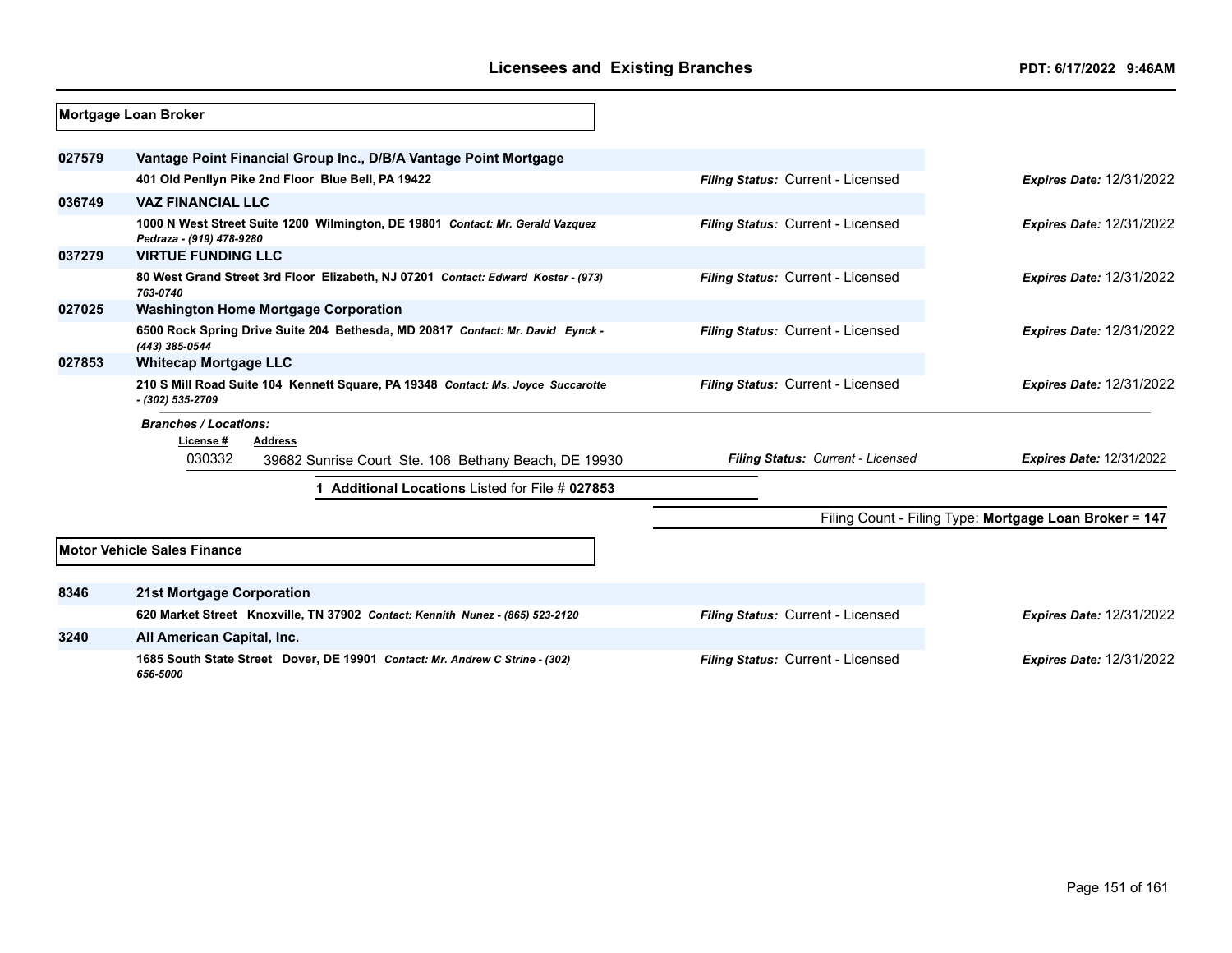|        | <b>Motor Vehicle Sales Finance</b>                   |                                                                                              |                                   |                                 |
|--------|------------------------------------------------------|----------------------------------------------------------------------------------------------|-----------------------------------|---------------------------------|
| 3695   |                                                      | Ally Financial Inc., D/B/A Ally Financial                                                    |                                   |                                 |
|        | 367-2093                                             | 500 Woodward Avenue 10th Floor Detroit, MI 48226 Contact: Paula T Young - (651)              | Filing Status: Current - Licensed | <b>Expires Date: 12/31/2022</b> |
|        | 011489                                               | 12808 W Gran Bay Parkway Jacksonville, FL 32258                                              | Filing Status: Current - Licensed | <b>Expires Date: 12/31/2022</b> |
|        | 011490                                               | 2911 Lake Vista Boulevard Floor 1 Lewisville, TX 75068                                       | Filing Status: Current - Licensed | <b>Expires Date: 12/31/2022</b> |
|        | 011541                                               | 17500 Chenal Parkway Little Rock, AR 72223                                                   | Filing Status: Current - Licensed | <b>Expires Date: 12/31/2022</b> |
|        | 011542                                               | 535 Anton Boulevard Suite 300 Costa Mesa, CA 92626                                           | Filing Status: Current - Licensed | <b>Expires Date: 12/31/2022</b> |
|        | 012497                                               | 2101 Rexford Road Suite 350W Charlotte, NC 28211                                             | Filing Status: Current - Licensed | <b>Expires Date: 12/31/2022</b> |
|        | 025141                                               | 2000 Westinghouse Drive Suite 300 Cranberry Township, PA<br>16066                            | Filing Status: Current - Licensed | <b>Expires Date: 12/31/2022</b> |
|        |                                                      | 6 Additional Locations Listed for File # 3695                                                |                                   |                                 |
| 012406 | American Credit Acceptance, LLC                      |                                                                                              |                                   |                                 |
|        |                                                      | 961 East Main Street Spartanburg, SC 29302 Contact: Keith Kulas - (864) 308-4457             | Filing Status: Current - Licensed | <b>Expires Date: 12/31/2022</b> |
|        | 033404                                               | 2487 West Navigator Drive Meridian, ID 83642                                                 | Filing Status: Current - Licensed | <b>Expires Date: 12/31/2022</b> |
|        |                                                      | 1 Additional Locations Listed for File # 012406                                              |                                   |                                 |
| 2709   | <b>American Finance, LLC</b>                         |                                                                                              |                                   |                                 |
|        | (302) 674-0365                                       | 17507 South DuPont Highway Harrington, DE 19952 Contact: Mr. Frank R Moore -                 | Filing Status: Current - Licensed | <b>Expires Date: 12/31/2022</b> |
| 2240   |                                                      | American Honda Finance Corp., D/B/A Acura Financial Services, D/B/A Honda Financial Services |                                   |                                 |
|        | Nicholas Cavallo - (302) 778-8501                    | 1919 Torrance Boulevard Mail Stop: 100-5E-8A Torrance, CA 90501 Contact:                     | Filing Status: Current - Licensed | <b>Expires Date: 12/31/2022</b> |
|        | <b>Branches / Locations:</b><br>License #<br>Address |                                                                                              |                                   |                                 |
|        | 1391                                                 | 1220 Old Alpharetta Road Suite 350 Alpharetta, GA 30005                                      | Filing Status: Current - Licensed | <b>Expires Date: 12/31/2022</b> |
|        | 2312                                                 | 20800 Madrona Avenue Torrance, CA 90503                                                      | Filing Status: Current - Licensed | <b>Expires Date: 12/31/2022</b> |
|        |                                                      | 2 Additional Locations Listed for File # 2240                                                |                                   |                                 |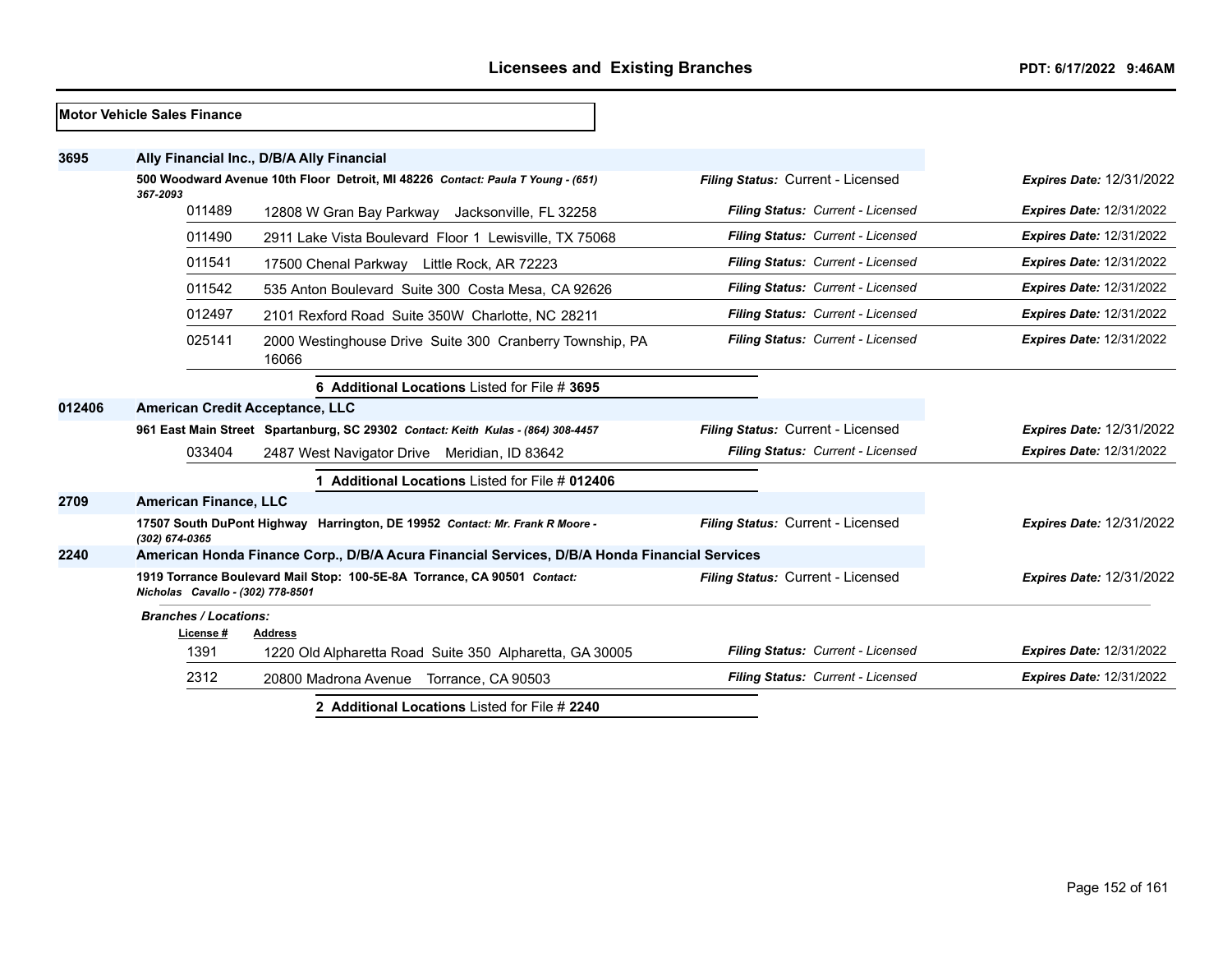|        | Motor Vehicle Sales Finance               |                                                                                                                                                                                          |                                          |                                 |
|--------|-------------------------------------------|------------------------------------------------------------------------------------------------------------------------------------------------------------------------------------------|------------------------------------------|---------------------------------|
| 2182   |                                           | AmeriCredit Financial Services, Inc, D/B/A Buick - GMC Financial, D/B/A Buick Financial, D/B/A Cadillac<br>Financial, D/B/A Chevrolet Financial, D/B/A GM Financial, D/B/A GMC Financial |                                          |                                 |
|        | 302-7000                                  | 4001 Embarcadero Drive Arlington, TX 76014 Contact: Susan B. Sheffield - (817)                                                                                                           | Filing Status: Current - Licensed        | <b>Expires Date: 12/31/2022</b> |
|        | 010624                                    | 101 Gibraltar Road Suite 150 Horsham, PA 19044                                                                                                                                           | <b>Filing Status: Current - Licensed</b> | <b>Expires Date: 12/31/2022</b> |
|        | 011951                                    | 4000 Embarcadero Drive Arlington, TX 76014                                                                                                                                               | Filing Status: Current - Licensed        | <b>Expires Date: 12/31/2022</b> |
|        | 011952                                    | 1975 South Price Road Chandler, AZ 85249                                                                                                                                                 | Filing Status: Current - Licensed        | <b>Expires Date: 12/31/2022</b> |
|        | 019357                                    | 3801 South Collins Street Arlington, TX 76014                                                                                                                                            | Filing Status: Current - Licensed        | <b>Expires Date: 12/31/2022</b> |
|        | 020703                                    | 220 East Las Colinas Boulevard Suite 500 Irving, TX 75039                                                                                                                                | Filing Status: Current - Licensed        | <b>Expires Date: 12/31/2022</b> |
|        | 021032                                    | 15 E. Midland Avenue Suite 3B Paramus, NJ 07652                                                                                                                                          | Filing Status: Current - Licensed        | <b>Expires Date: 12/31/2022</b> |
|        | 021376                                    | 1400 Computer Drive Suite 202 Westborough, MA 01581                                                                                                                                      | Filing Status: Current - Licensed        | <b>Expires Date: 12/31/2022</b> |
|        | 026665                                    | 4100 Embarcadero Drive Arlington, TX 76014                                                                                                                                               | Filing Status: Current - Licensed        | <b>Expires Date: 12/31/2022</b> |
|        |                                           | 8 Additional Locations Listed for File # 2182                                                                                                                                            |                                          |                                 |
| 022911 | Aqua Finance, Inc.                        |                                                                                                                                                                                          |                                          |                                 |
|        | (715) 849-4959                            | One Corporate Drive Suite 300 Wausau, WI 54401 Contact: Mr. Brian J Sabatke -                                                                                                            | Filing Status: Current - Licensed        | <b>Expires Date: 12/31/2022</b> |
|        | <b>Branches / Locations:</b><br>License # | Address                                                                                                                                                                                  |                                          |                                 |
|        | 027708                                    | 900 Alderson Street Schofield, WI 54476                                                                                                                                                  | Filing Status: Current - Licensed        | <b>Expires Date: 12/31/2022</b> |
|        |                                           | 1 Additional Locations Listed for File # 022911                                                                                                                                          |                                          |                                 |
| 021858 |                                           | <b>Bridgecrest Acceptance Corporation</b>                                                                                                                                                |                                          |                                 |
|        | Regulatory Compliance - (602) 852-6736    | 7300 East Hampton Avenue Suite 101 Mesa, AZ 85209 Contact: Director of                                                                                                                   | Filing Status: Current - Licensed        | <b>Expires Date: 12/31/2022</b> |
| 7995   | <b>CAR Financial Services, Inc.</b>       |                                                                                                                                                                                          |                                          |                                 |
|        | Michael Odunne - (704) 264-1500           | 8430 University Executive Park Drive Suite 612 Charlotte, NC 28262 Contact:                                                                                                              | Filing Status: Current - Licensed        | <b>Expires Date: 12/31/2022</b> |
| 019589 | CarFi, LLC                                |                                                                                                                                                                                          |                                          |                                 |
|        | 852-6736                                  | 15001 Trinity Boulevard Fort Worth, TX 76155 Contact: Ms. Felecia Rotellini - (602)                                                                                                      | Filing Status: Current - Licensed        | <b>Expires Date: 12/31/2022</b> |
| 012739 |                                           | CarMax Business Services, LLC, D/B/A CarMax Auto Finance                                                                                                                                 |                                          |                                 |
|        | Wils - (678) 594-4825                     | 225 Chastain Meadows Court Suite 210 Kennesaw, GA 30144 Contact: Tammy                                                                                                                   | Filing Status: Current - Licensed        | <b>Expires Date: 12/31/2022</b> |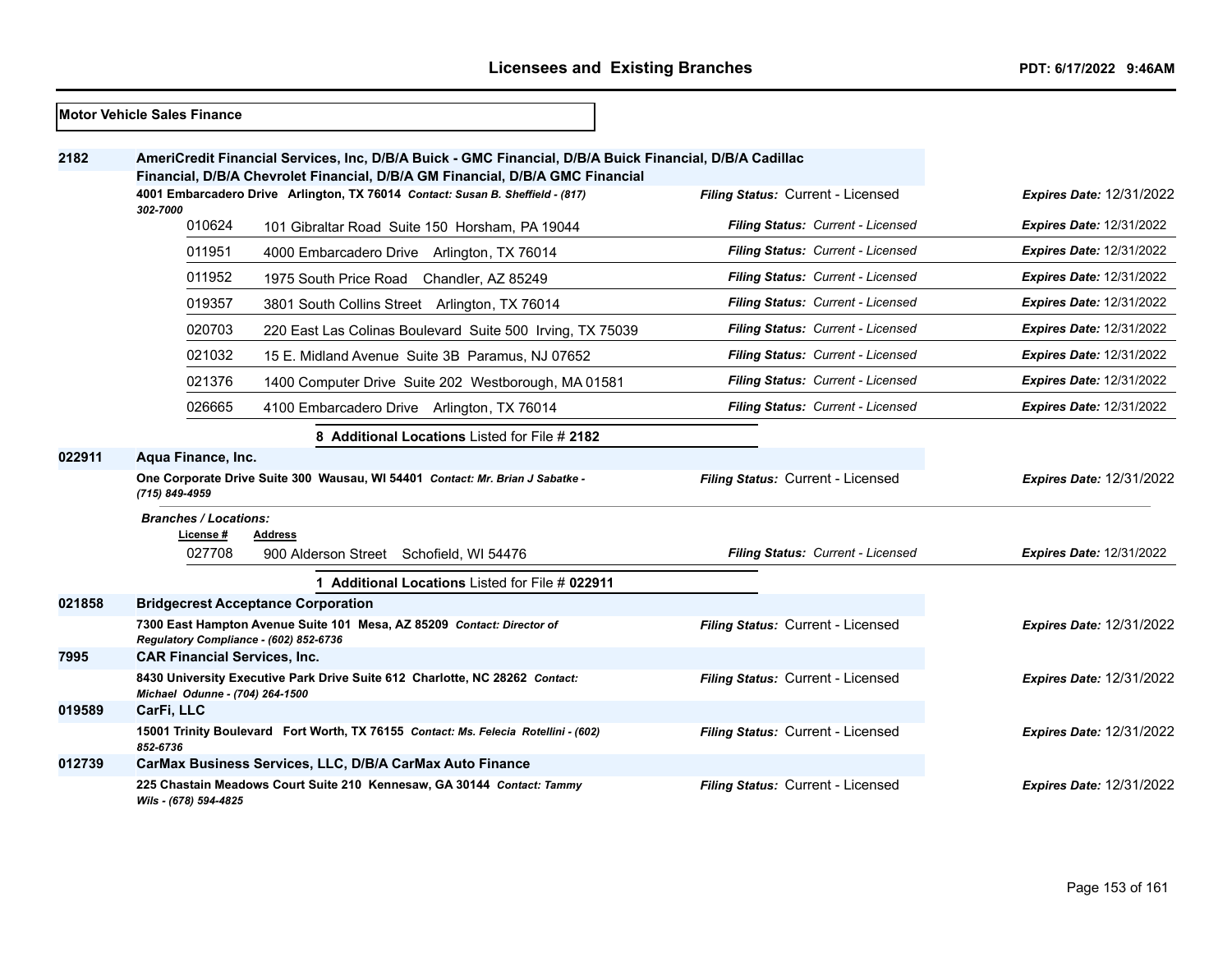|        | <b>Motor Vehicle Sales Finance</b>                                                                                  |                                          |                                 |
|--------|---------------------------------------------------------------------------------------------------------------------|------------------------------------------|---------------------------------|
| 026738 | Carvana, LLC                                                                                                        |                                          |                                 |
|        | 1930 W. Rio Salado Parkway Tempe, AZ 85281                                                                          | Filing Status: Current - Licensed        | <b>Expires Date: 12/31/2022</b> |
|        | <b>Branches / Locations:</b><br>License #<br><b>Address</b><br>026751<br>63 Pierce Road<br>Winder, GA 30680         | Filing Status: Current - Licensed        | <b>Expires Date: 12/31/2022</b> |
|        | 1 Additional Locations Listed for File # 026738                                                                     |                                          |                                 |
| 012214 | <b>Carvant Financial LLC</b>                                                                                        |                                          |                                 |
|        | 6851 Jericho Turnpike Suite 245 Syosset, NY 11791 Contact: Mr. Jeffrey Cohen -<br>(516) 750-0039                    | Filing Status: Current - Licensed        | <b>Expires Date: 12/31/2022</b> |
| 2192   | <b>CNH Industrial Capital America LLC</b>                                                                           |                                          |                                 |
|        | 5729 Washington Avenue Racine, WI 53406 Contact: Customer Service - (866)<br>801-5711                               | <b>Filing Status: Current - Licensed</b> | <b>Expires Date: 12/31/2022</b> |
| 018033 | <b>Colonial Motors, Inc.</b>                                                                                        |                                          |                                 |
|        | 205 North DuPont Boulevard Smyrna, DE 19977 Contact: Mr. Richard Mason - (302)<br>653-6166                          | Filing Status: Current - Licensed        | <b>Expires Date: 12/31/2022</b> |
| 2889   | <b>Consumer Portfolio Services, Inc.</b>                                                                            |                                          |                                 |
|        | 19500 Jamboree Road Irvine, CA 92612 Contact: Johanna Serrano - (949) 756-6864                                      | Filing Status: Current - Licensed        | <b>Expires Date: 12/31/2022</b> |
| 2456   | <b>Credit Acceptance Corporation</b>                                                                                |                                          |                                 |
|        | 25505 West 12 Mile Road Southfield, MI 48034-8339 Contact: Mr. Charles Pearce -<br>(248) 353-2700                   | <b>Filing Status: Current - Licensed</b> | <b>Expires Date: 12/31/2022</b> |
|        | <b>Branches / Locations:</b><br>License #<br>Address<br>027707<br>25300 - 25330 Telegraph Road Southfield, MI 48033 | Filing Status: Current - Licensed        | <b>Expires Date: 12/31/2022</b> |
|        | 036093<br>2460 Paseo Verde Parkway Suite 110 Henderson, NV 89074                                                    | <b>Filing Status: Current - Licensed</b> | <b>Expires Date: 12/31/2022</b> |
|        | 2 Additional Locations Listed for File # 2456                                                                       |                                          |                                 |
| 1890   | D.O.W. Finance Corp.                                                                                                |                                          |                                 |
|        | 1220 Centerville Road Wilmington, DE 19808 Contact: Mr. Vincent J Avallone - (302)<br>999-9955                      | <b>Filing Status: Current - Licensed</b> | <b>Expires Date: 12/31/2022</b> |
| 034504 | <b>Daimler Truck Financial Services USA LLC</b>                                                                     |                                          |                                 |
|        | 14372 Heritage Parkway Suite 400 Fort Worth, TX 76177 Contact: Ms. Jennifer M<br>Stewart - (817) 224-5767           | Filing Status: Current - Licensed        | <b>Expires Date: 12/31/2022</b> |
| 6594   | Deere & Company                                                                                                     |                                          |                                 |
|        | 6400 NW 86th Street Johnston, IA 50131 Contact: Mr. Donald E Rice - (515) 267-4565                                  | Filing Status: Current - Licensed        | <b>Expires Date: 12/31/2022</b> |
| 5768   | <b>Delmarva Motors Acceptance Corporation</b>                                                                       |                                          |                                 |
|        | 10977 State Street Unit 5 Delmar, DE 19940 Contact: Amber Showard - (302)<br>248-7003                               | <b>Filing Status: Current - Licensed</b> | <b>Expires Date: 12/31/2022</b> |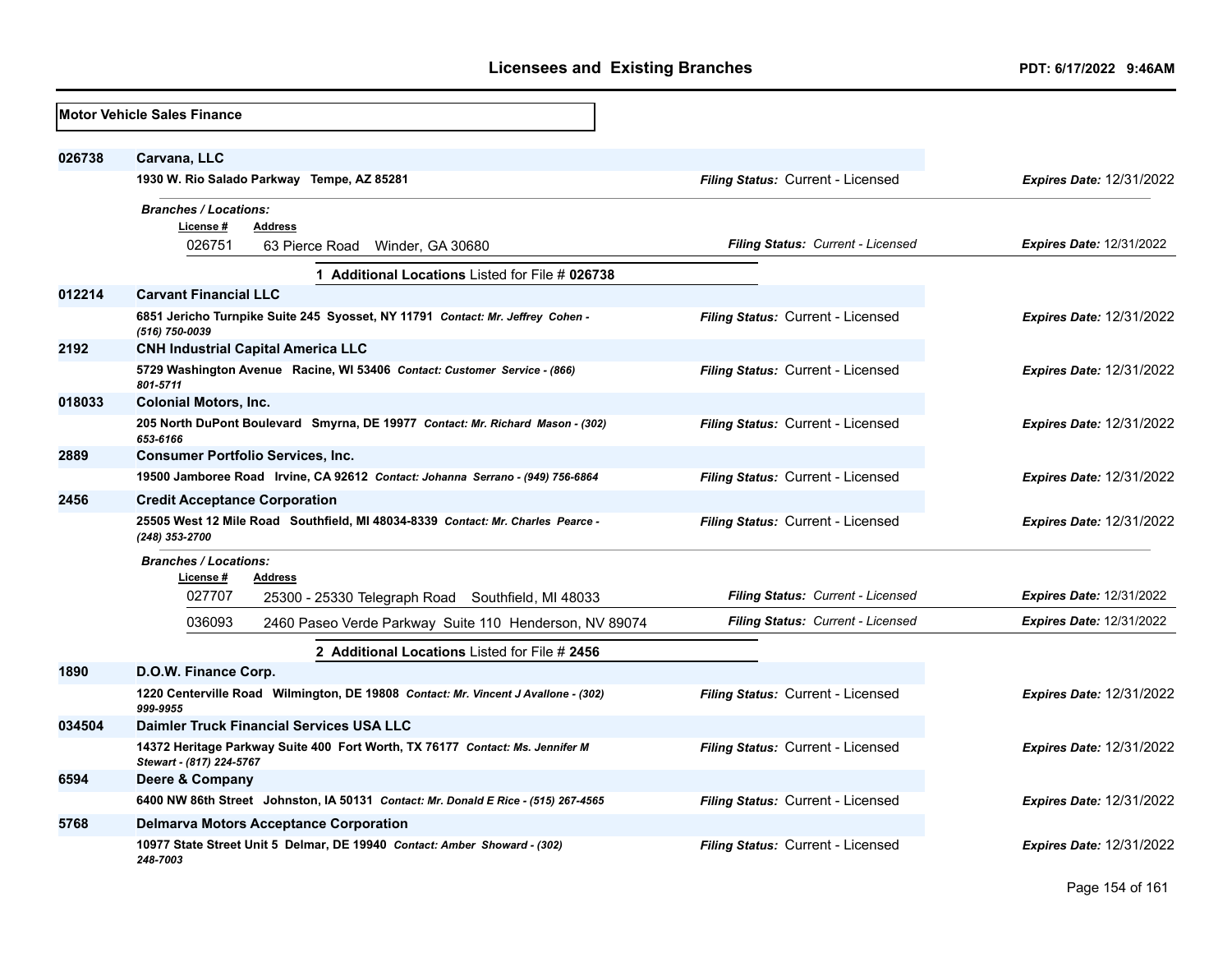|        | Motor Vehicle Sales Finance                                                                                   |                                   |                                 |
|--------|---------------------------------------------------------------------------------------------------------------|-----------------------------------|---------------------------------|
| 8916   | <b>DLL Finance LLC</b>                                                                                        |                                   |                                 |
|        | 8001 Birchwood Court Johnston, IA 50131 Contact: Ben Copley - (515) 251-2896                                  | Filing Status: Current - Licensed | <b>Expires Date: 12/31/2022</b> |
| 019425 | DriveTime Car Sales Company, LLC                                                                              |                                   |                                 |
|        | 2225 North Dupont Highway New Castle, DE 19720 Contact: Director of Regulatory<br>Compliance - (602) 852-6736 | Filing Status: Current - Licensed | <b>Expires Date: 12/31/2022</b> |
| 5168   | eCAST Settlement Corporation                                                                                  |                                   |                                 |
|        | 383 Madison Avenue NY1-M141 New York, NY 10179 Contact: Hillary Anne Leonard -<br>(212) 272-6041              | Filing Status: Current - Licensed | <b>Expires Date: 12/31/2022</b> |
| 010603 | <b>Exeter Finance LLC</b>                                                                                     |                                   |                                 |
|        | 2101 W. John Carpenter Freeway Irving, TX 75063 Contact: Ms. Jodi Blanton - (469)<br>754-4396                 | Filing Status: Current - Licensed | <b>Expires Date: 12/31/2022</b> |
|        | 012447<br>2250 West John Carpenter Freeway Suite 100 Irving, TX 75063                                         | Filing Status: Current - Licensed | <b>Expires Date: 12/31/2022</b> |
|        | 1 Additional Locations Listed for File # 010603                                                               |                                   |                                 |
| 023815 | <b>First Help Financial, LLC</b>                                                                              |                                   |                                 |
|        | 199 Wells Avenue Suite 211 Newton, MA 02459 Contact: Ms. Vanessa Hintz - (781)<br>474-5623                    | Filing Status: Current - Licensed | <b>Expires Date: 12/31/2021</b> |
|        | <b>Branches / Locations:</b><br>License#<br>Address                                                           |                                   |                                 |
|        | 031729<br>2600 N Central Avenue Phoenix, AZ 85004                                                             | Filing Status: Current - Licensed | <b>Expires Date: 12/31/2021</b> |
|        | 1 Additional Locations Listed for File # 023815                                                               |                                   |                                 |
| 011761 | <b>Flagship Credit Acceptance LLC</b>                                                                         |                                   |                                 |
|        | 3 Christy Drive Suite 201 Chadds Ford, PA 19317 Contact: Kenneth Joseph Sicinski -<br>(610) 717-1911          | Filing Status: Current - Licensed | <b>Expires Date: 12/31/2022</b> |
|        | <b>Branches / Locations:</b><br>License#<br>Address                                                           |                                   |                                 |
|        | 020499<br>4415 S Wendler Drive Suite 121 Tempe, AZ 85282                                                      | Filing Status: Current - Licensed | <b>Expires Date: 12/31/2022</b> |
|        | 021109<br>1234 Lakeshore Drive Suite 300 Coppell, TX 75019                                                    | Filing Status: Current - Licensed | <b>Expires Date: 12/31/2022</b> |
|        | 2 Additional Locations Listed for File # 011761                                                               |                                   |                                 |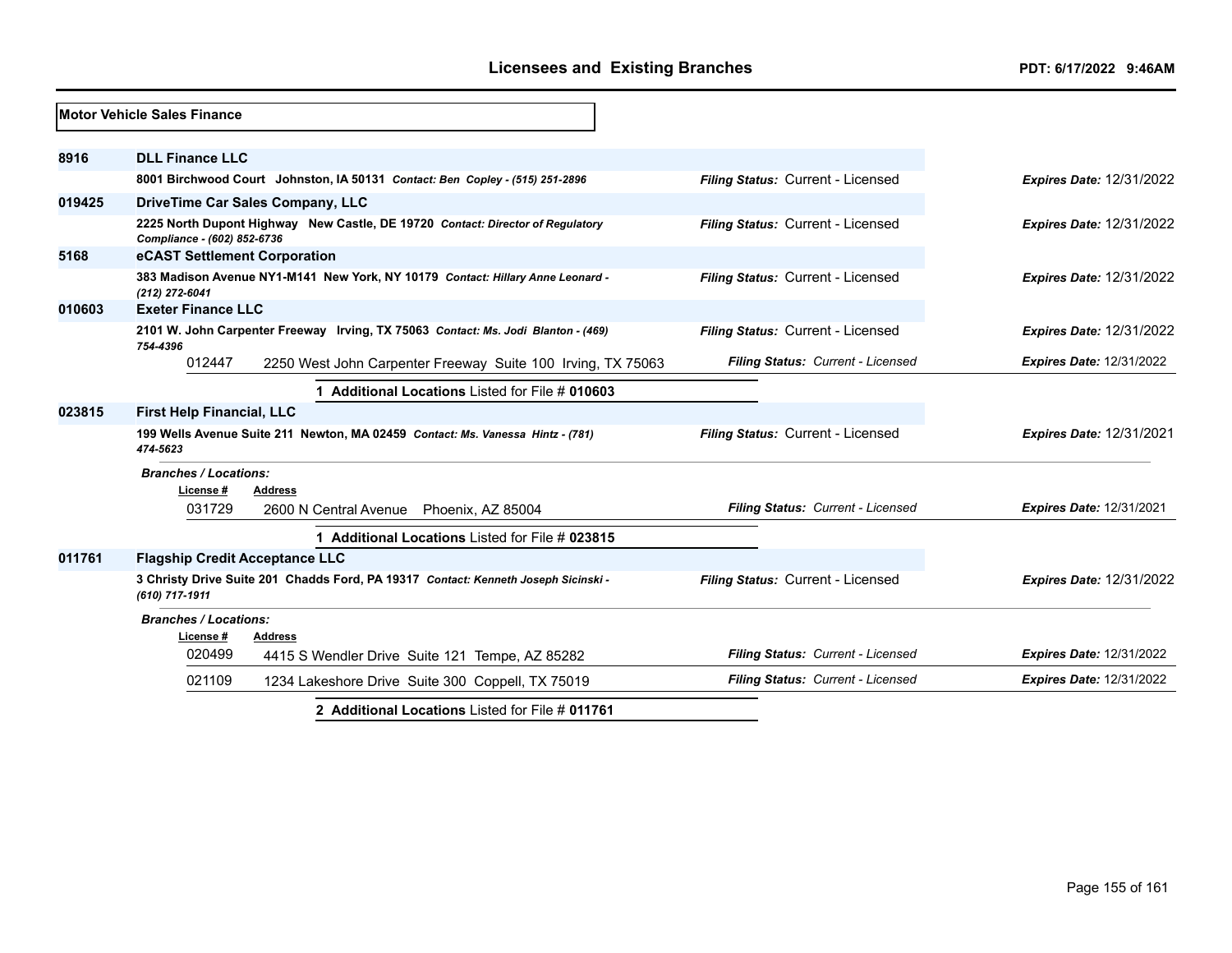|        | <b>Motor Vehicle Sales Finance</b>                          |                                                                                                                                                                                 |                                   |                                 |
|--------|-------------------------------------------------------------|---------------------------------------------------------------------------------------------------------------------------------------------------------------------------------|-----------------------------------|---------------------------------|
| 1793   | <b>Services</b><br>Customer Service Center - (800) 727-7000 | Ford Motor Credit Company LLC, D/B/A Lincoln Automotive Financial Services, D/B/A PRIMUS Financial<br>1100 Brookfield Boulevard Greenville, SC 29607 Contact: Ford Motor Credit | Filing Status: Current - Licensed | <b>Expires Date: 12/31/2022</b> |
|        | <b>Branches / Locations:</b>                                |                                                                                                                                                                                 |                                   |                                 |
|        | License #                                                   | <b>Address</b>                                                                                                                                                                  |                                   |                                 |
|        | 012191                                                      | 3620 Queen Palm Drive Tampa, FL 33619                                                                                                                                           | Filing Status: Current - Licensed | Expires Date: 12/31/2022        |
|        |                                                             | 1 Additional Locations Listed for File #1793                                                                                                                                    |                                   |                                 |
| 1990   | <b>Friendly Finance Corporation</b>                         |                                                                                                                                                                                 |                                   |                                 |
|        | (410) 594-9696                                              | 6340 Security Boulevard Suite 200 Baltimore, MD 21207 Contact: Richard L Siegel -                                                                                               | Filing Status: Current - Licensed | <b>Expires Date: 12/31/2022</b> |
| 026426 | <b>GFS II LLC</b>                                           |                                                                                                                                                                                 |                                   |                                 |
|        | 791-1404                                                    | 999 South Washington Saginaw, MI 48601 Contact: Ms. Carol Petersen - (989)                                                                                                      | Filing Status: Current - Licensed | Expires Date: 12/31/2022        |
| 012436 | <b>Global Lending Services LLC</b>                          |                                                                                                                                                                                 |                                   |                                 |
|        |                                                             | 1200 Brookfield Boulevard Suite 300 Greenville, SC 29607                                                                                                                        | Filing Status: Current - Licensed | Expires Date: 12/31/2022        |
|        | 018018                                                      | 301 West Warner Road Warner Courtyards, Suite 115 Tempe,<br>AZ 85284                                                                                                            | Filing Status: Current - Licensed | Expires Date: 12/31/2022        |
|        | 025095                                                      | 1300 Brookfield Boulevard Greenville, SC 29607                                                                                                                                  | Filing Status: Current - Licensed | <b>Expires Date: 12/31/2022</b> |
|        |                                                             | 2 Additional Locations Listed for File # 012436                                                                                                                                 |                                   |                                 |
| 5348   | HCAC, LLC                                                   |                                                                                                                                                                                 |                                   |                                 |
|        | 266-8100                                                    | 301 Ruthar Drive Suite C Newark, DE 19711 Contact: Mr. Arthur Helmick - (302)                                                                                                   | Filing Status: Current - Licensed | <b>Expires Date: 12/31/2021</b> |
| 1735   |                                                             | Hyundai Capital America, Inc., D/B/A Genesis Finance, D/B/A Hyundai Motor Finance, D/B/A Kia Finance<br>America, D/B/A Kia Motors Finance                                       |                                   |                                 |
|        | Saade-Smith - (714) 369-1428                                | 4000 MacArthur Boulevard Newport Beach, CA 92660 Contact: Ms. Kidia                                                                                                             | Filing Status: Current - Licensed | <b>Expires Date: 12/31/2022</b> |
|        | <b>Branches / Locations:</b>                                |                                                                                                                                                                                 |                                   |                                 |
|        | License #<br>012042                                         | <b>Address</b><br>6100 West Plano Parkway Plano, TX 75093                                                                                                                       | Filing Status: Current - Licensed | <b>Expires Date: 12/31/2022</b> |
|        | 9848                                                        | 4100 Wildwood Parkway Suite 200 Atlanta, GA 30339                                                                                                                               | Filing Status: Current - Licensed | Expires Date: 12/31/2022        |
|        |                                                             |                                                                                                                                                                                 |                                   |                                 |
| 3542   |                                                             | 2 Additional Locations Listed for File #1735<br>Investors Realty, Inc., D/B/A IRPST                                                                                             |                                   |                                 |
|        |                                                             | 1685 South State Street Dover, DE 19901 Contact: Mr. Andrew C Strine - (302)                                                                                                    | Filing Status: Current - Licensed | <b>Expires Date: 12/31/2022</b> |
|        | 656-5000                                                    |                                                                                                                                                                                 |                                   |                                 |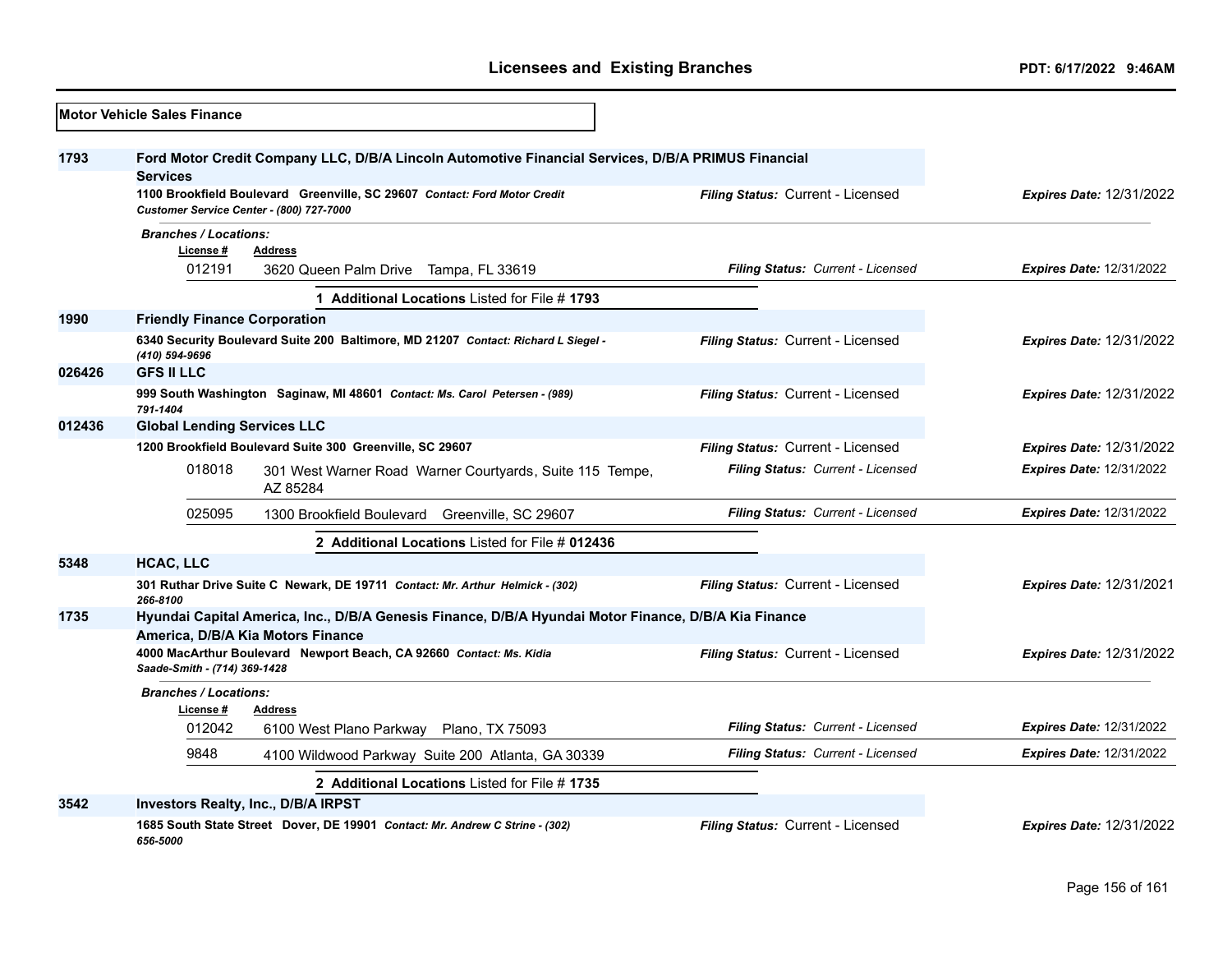|        | Motor Vehicle Sales Finance                                                                         |                                   |                                 |
|--------|-----------------------------------------------------------------------------------------------------|-----------------------------------|---------------------------------|
| 022866 | <b>John Deere Construction &amp; Forestry Company</b>                                               |                                   |                                 |
|        | 6400 NW 86th Street Johnston, IA 50131-6600 Contact: Mr. Donald E. Rice - (515)<br>267-4565         | Filing Status: Current - Licensed | <b>Expires Date: 12/31/2022</b> |
| 8025   | <b>Kubota Credit Corporation, USA</b>                                                               |                                   |                                 |
|        | 1000 Kubota Drive Grapevine, TX 76051 Contact: Mr. Alan Hunn - (817) 532-3666                       | Filing Status: Current - Licensed | <b>Expires Date: 12/31/2022</b> |
| 7387   | Lease and Rental Management Corp., D/B/A Auto Loan                                                  |                                   |                                 |
|        | 45 Haverhill Street Andover, MA 01810 Contact: Mary P Hawkins - (978) 749-0423                      | Filing Status: Current - Licensed | <b>Expires Date: 12/31/2022</b> |
| 4820   | M & T Auto Group, LLC, D/B/A New Castle Motors                                                      |                                   |                                 |
|        | 234 South DuPont Highway New Castle, DE 19720 Contact: Shemika Freeland -<br>(302) 395-9330         | Filing Status: Current - Licensed | <b>Expires Date: 12/31/2022</b> |
| 009993 | Mercedes-Benz Financial Services USA LLC, D/B/A Daimler Truck Financial                             |                                   |                                 |
|        | 14372 Heritage Parkway Fort Worth, TX 76177 Contact: Mr. Steven C. Poling - (248)<br>991-6632       | Filing Status: Current - Licensed | <b>Expires Date: 12/31/2022</b> |
| 012520 | Mid-Atlantic Finance Company, Inc.                                                                  |                                   |                                 |
|        | 4592 Ulmerton Road Suite 200 Clearwater, FL 33762 Contact: Casie Aynat - (800)<br>793-9661          | Filing Status: Current - Licensed | <b>Expires Date: 12/31/2022</b> |
| 021416 | <b>New City Funding Corp.</b>                                                                       |                                   |                                 |
|        | 146 South Liberty Drive Suite 118 Stony Point, NY 10980 Contact: Maureen Malloy -<br>(845) 942-0020 | Filing Status: Current - Licensed | <b>Expires Date: 12/31/2022</b> |
| 2241   | Nissan Motor Acceptance Company LLC                                                                 |                                   |                                 |
|        | 8900 Freeport Parkway Irving, TX 75063 Contact: Mr. Scott Shea - (214) 596-4111                     | Filing Status: Current - Licensed | <b>Expires Date: 12/31/2022</b> |
| 035776 | Ottno Inc., D/B/A NALN, D/B/A National Auto Loan Network                                            |                                   |                                 |
|        | 1735 Flight Way Suite 100 Tustin, CA 92782 Contact: Mr. Marco J Rasic - (949)<br>633-9710           | Filing Status: Current - Licensed | <b>Expires Date: 12/31/2021</b> |
| 9932   | <b>Oxford Motor Acceptance LLC</b>                                                                  |                                   |                                 |
|        | 13173 South DuPont Highway Felton, DE 19943 Contact: Mr. James Ehrler - (302)<br>527-2700           | Filing Status: Current - Licensed | <b>Expires Date: 12/31/2021</b> |
| 2218   | <b>PACCAR Financial Corp.</b>                                                                       |                                   |                                 |
|        | 777 106th Avenue, NE Bellevue, WA 98004 Contact: Steve Williams - (847) 310-9695                    | Filing Status: Current - Licensed | <b>Expires Date: 12/31/2022</b> |
| 3605   | Pinnacle Financial Group, Inc.                                                                      |                                   |                                 |
|        | 2101 Gaither Road Suite 330 Rockville, MD 20850 Contact: Ms. Diana Muhinda -<br>(240) 660-2065      | Filing Status: Current - Licensed | <b>Expires Date: 12/31/2022</b> |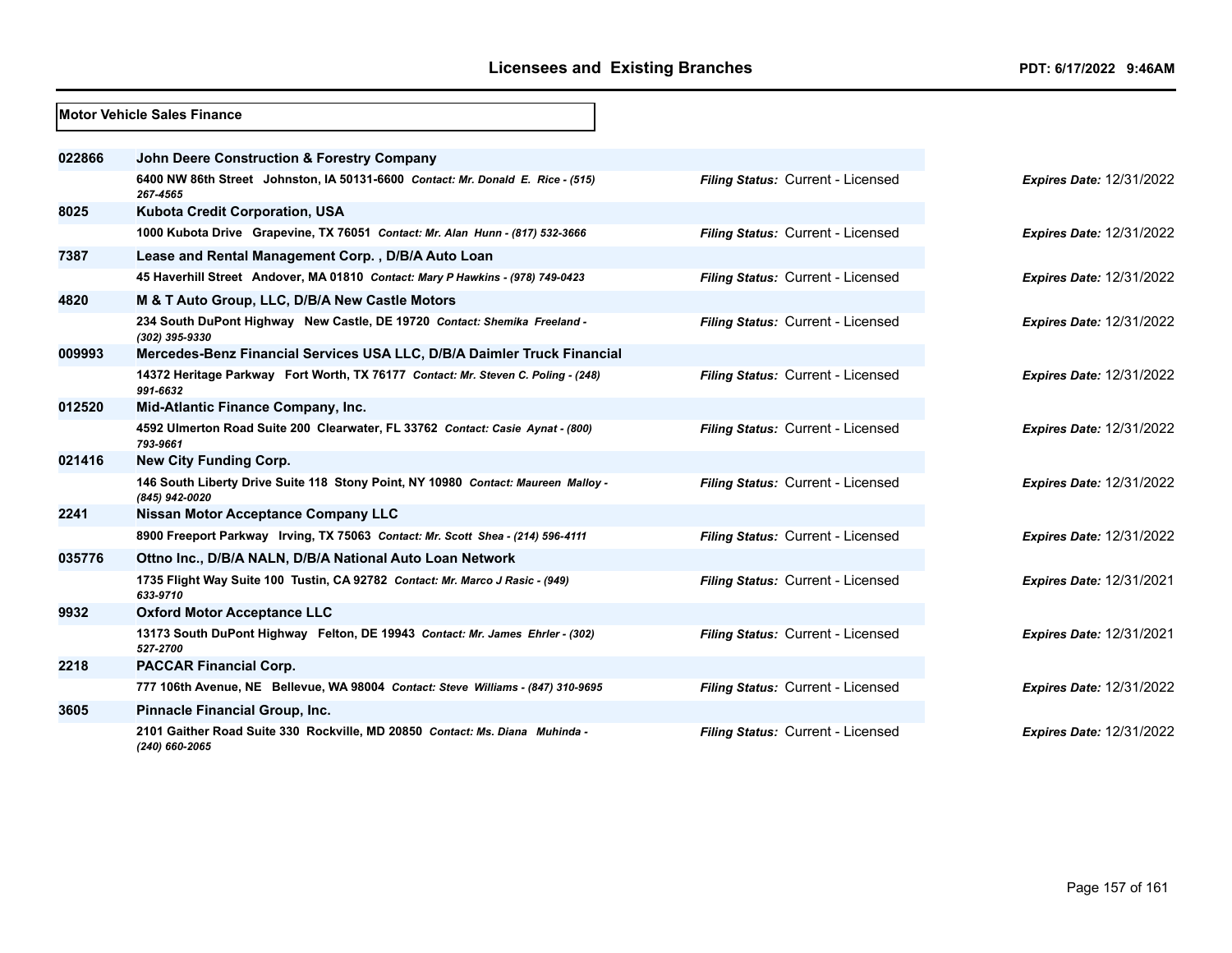| <b>Motor Vehicle Sales Finance</b> |                                                                                                                    |                                                                                                          |                                   |                                 |
|------------------------------------|--------------------------------------------------------------------------------------------------------------------|----------------------------------------------------------------------------------------------------------|-----------------------------------|---------------------------------|
| 011087                             |                                                                                                                    | Porsche Financial Services, Inc., D/B/A Bentley Financial Services, D/B/A Lamborghini Financial Services |                                   |                                 |
|                                    |                                                                                                                    | One Porsche Drive Atlanta, GA 30354 Contact: Mr. Brian Yarbrough - (770) 290-3712                        | Filing Status: Current - Licensed | <b>Expires Date: 12/31/2021</b> |
|                                    | <b>Branches / Locations:</b><br>License #                                                                          | <b>Address</b>                                                                                           |                                   |                                 |
|                                    | 027278                                                                                                             | 600 Anton Boulevard Suite 1280 Costa Mesa, CA 92626                                                      | Filing Status: Current - Licensed | <b>Expires Date: 12/31/2021</b> |
|                                    |                                                                                                                    | 1 Additional Locations Listed for File # 011087                                                          |                                   |                                 |
| 009910                             | Preferred Auto Finance, LLC.                                                                                       |                                                                                                          |                                   |                                 |
|                                    | (860) 610-0786                                                                                                     | 1209 John Fitch Boulevard South Windsor, CT 06074 Contact: Jeffrey Harbey -                              | Filing Status: Current - Licensed | <b>Expires Date: 12/31/2022</b> |
| 5165                               | <b>Regional Acceptance Corporation</b>                                                                             |                                                                                                          |                                   |                                 |
|                                    | (336) 231-2268                                                                                                     | 10 Corporate Circle Suite 200 New Castle, DE 19804 Contact: Mr. Dexter Tinnin -                          | Filing Status: Current - Licensed | <b>Expires Date: 12/31/2022</b> |
| 022524                             | Roadrunner Financial, Inc.                                                                                         |                                                                                                          |                                   |                                 |
|                                    | Esq. - (646) 751-7838                                                                                              | 116 West 32nd Street 9th Floor New York, NY 10001 Contact: Mr. Daniel Mancini                            | Filing Status: Current - Licensed | <b>Expires Date: 12/31/2022</b> |
| 020334                             | <b>Robin Drive Auto LLC</b>                                                                                        |                                                                                                          |                                   |                                 |
|                                    |                                                                                                                    | 804 Pulaski Highway Bear, DE 19701 Contact: Mr. David DiMeglio - (302) 981-0014                          | Filing Status: Current - Licensed | <b>Expires Date: 12/31/2022</b> |
| 010126                             | Santander Consumer USA Inc., D/B/A Chrysler Capital, D/B/A Drive Financial, D/B/A Santander Auto<br><b>Finance</b> |                                                                                                          |                                   |                                 |
|                                    |                                                                                                                    | 1601 Elm Street Suite 800 Dallas, TX 75201 Contact: Laurie Kight - (617) 757-5891                        | Filing Status: Current - Licensed | <b>Expires Date: 12/31/2022</b> |
|                                    | 021699                                                                                                             | 1550 West Southern Avenue Mesa, AZ 85202                                                                 | Filing Status: Current - Licensed | <b>Expires Date: 12/31/2022</b> |
|                                    | 024127                                                                                                             | 5201 Rufe Snow Drive Suite 100 North Richland Hills, TX<br>76180                                         | Filing Status: Current - Licensed | <b>Expires Date: 12/31/2022</b> |
|                                    | 031912                                                                                                             | 16400 State Road 54 Suite 1300 Odessa, FL 33556                                                          | Filing Status: Current - Licensed | <b>Expires Date: 12/31/2022</b> |
|                                    | 3 Additional Locations Listed for File # 010126                                                                    |                                                                                                          |                                   |                                 |
| 034878                             | <b>Sensible Auto Lending, LLC</b>                                                                                  |                                                                                                          |                                   |                                 |
|                                    | 44 Old Ridgebury Road Suite 100 Danbury, CT 06810 Contact: D. J. Miller - (860)<br>391-8029                        |                                                                                                          | Filing Status: Current - Licensed | <b>Expires Date: 12/31/2021</b> |
| 8605                               | <b>Service Finance Company, LLC</b>                                                                                |                                                                                                          |                                   |                                 |
|                                    | (561) 571-3811                                                                                                     | 555 South Federal Highway Suite 200 Boca Raton, FL 33432 Contact: lan Berch -                            | Filing Status: Current - Licensed | <b>Expires Date: 12/31/2022</b> |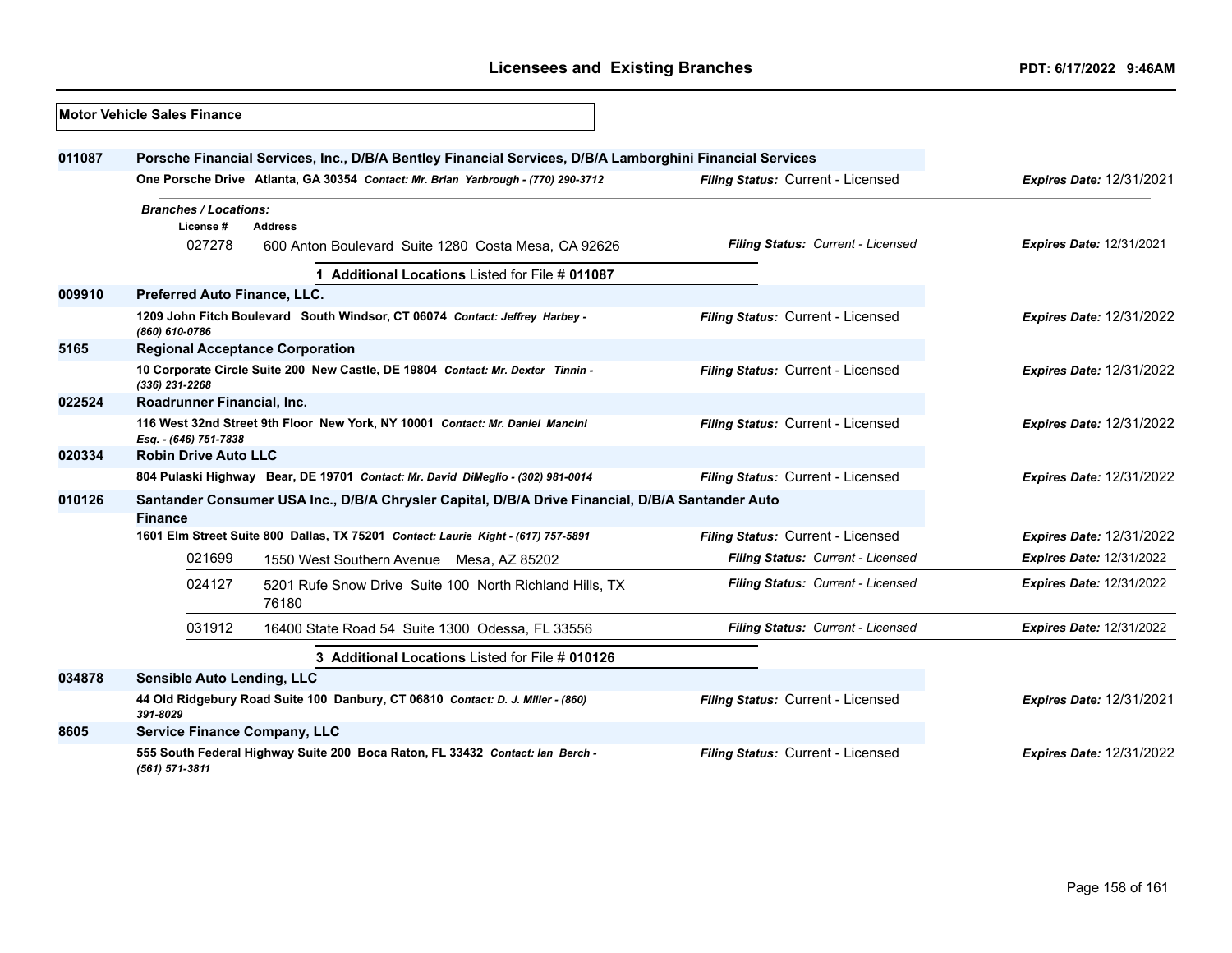|        | <b>Motor Vehicle Sales Finance</b>                                                                                              |                                   |                                 |
|--------|---------------------------------------------------------------------------------------------------------------------------------|-----------------------------------|---------------------------------|
| 013013 | Stellantis Financial Services, Inc., D/B/A 1st Investors Financial Services, D/B/A First Investors Financial<br><b>Services</b> |                                   |                                 |
|        | 5757 Woodway Suite 400 Houston, TX 77057 Contact: Mr. Jonathan C. Poss - (770)<br>956-3888                                      | Filing Status: Current - Licensed | <b>Expires Date: 12/31/2022</b> |
|        | <b>Branches / Locations:</b><br>License#<br>Address<br>038243<br>3065 Akers Mill Road Suite 700 Atlanta, GA 30339               | Filing Status: Current - Licensed | <b>Expires Date: 12/31/2022</b> |
|        |                                                                                                                                 |                                   |                                 |
|        | 1 Additional Locations Listed for File # 013013                                                                                 |                                   |                                 |
| 1645   | <b>Tammac Holdings Corporation</b><br>480 Swedesford Road Suite 200 Wayne, PA 19087 Contact: Troy Cavallaro - (888)<br>226-8929 | Filing Status: Current - Licensed | <b>Expires Date: 12/31/2022</b> |
| 4936   | <b>TD Auto Finance LLC</b>                                                                                                      |                                   |                                 |
|        | 27777 Inkster Road Farmington Hills, MI 48334 Contact: Nancy Marks - (248)<br>427-2563                                          | Filing Status: Current - Licensed | <b>Expires Date: 12/31/2022</b> |
|        | 021137<br>200 Carolina Point Parkway Building A, Floor 3 Greenville, SC<br>29607                                                | Filing Status: Current - Licensed | <b>Expires Date: 12/31/2022</b> |
|        | 1 Additional Locations Listed for File #4936                                                                                    |                                   |                                 |
| 010247 | Tidewater Finance Company, D/B/A Tidewater Motor Credit                                                                         |                                   |                                 |
|        | 6520 Indian River Road Virginia Beach, VA 23464 Contact: Paige Corin - (757)<br>579-6444                                        | Filing Status: Current - Licensed | <b>Expires Date: 12/31/2022</b> |
| 020004 | Toyota Industries Commercial Finance, Inc., D/B/A Toyota Commercial Finance                                                     |                                   |                                 |
|        | 8951 Cypress Waters Boulevard Suite 300 Dallas, TX 75019 Contact: John Crews -<br>(469) 690-7652                                | Filing Status: Current - Licensed | <b>Expires Date: 12/31/2022</b> |
| 2242   | Toyota Motor Credit Corporation, D/B/A Lexus Financial Services, D/B/A Mazda Financial Services                                 |                                   |                                 |
|        | 6565 Headquarters Drive W2 - 5A Plano, TX 75024 Contact: Marlow Hooper - (469)<br>786-8622                                      | Filing Status: Current - Licensed | <b>Expires Date: 12/31/2022</b> |
|        | <b>Branches / Locations:</b><br>License #<br><b>Address</b>                                                                     |                                   |                                 |
|        | 029231<br>500 Red Brook Boulevard<br>Owings Mills, MD 21117                                                                     | Filing Status: Current - Licensed | <b>Expires Date: 12/31/2022</b> |
|        | 029233<br>1650 South Price Road Suite 200 Chandler, AZ 85286                                                                    | Filing Status: Current - Licensed | <b>Expires Date: 12/31/2022</b> |
|        | 031936<br>11625 Rainwater Drive Alpharetta, GA 30009                                                                            | Filing Status: Current - Licensed | <b>Expires Date: 12/31/2022</b> |
|        | 3 Additional Locations Listed for File # 2242                                                                                   |                                   |                                 |
| 3384   | Tri-State Auto Outlet, Inc., D/B/A Car Zone                                                                                     |                                   |                                 |
|        | 1041 South DuPont Highway Dover, DE 19901 Contact: Kathie Brown - (302)<br>736-3070                                             | Filing Status: Current - Licensed | <b>Expires Date: 12/31/2022</b> |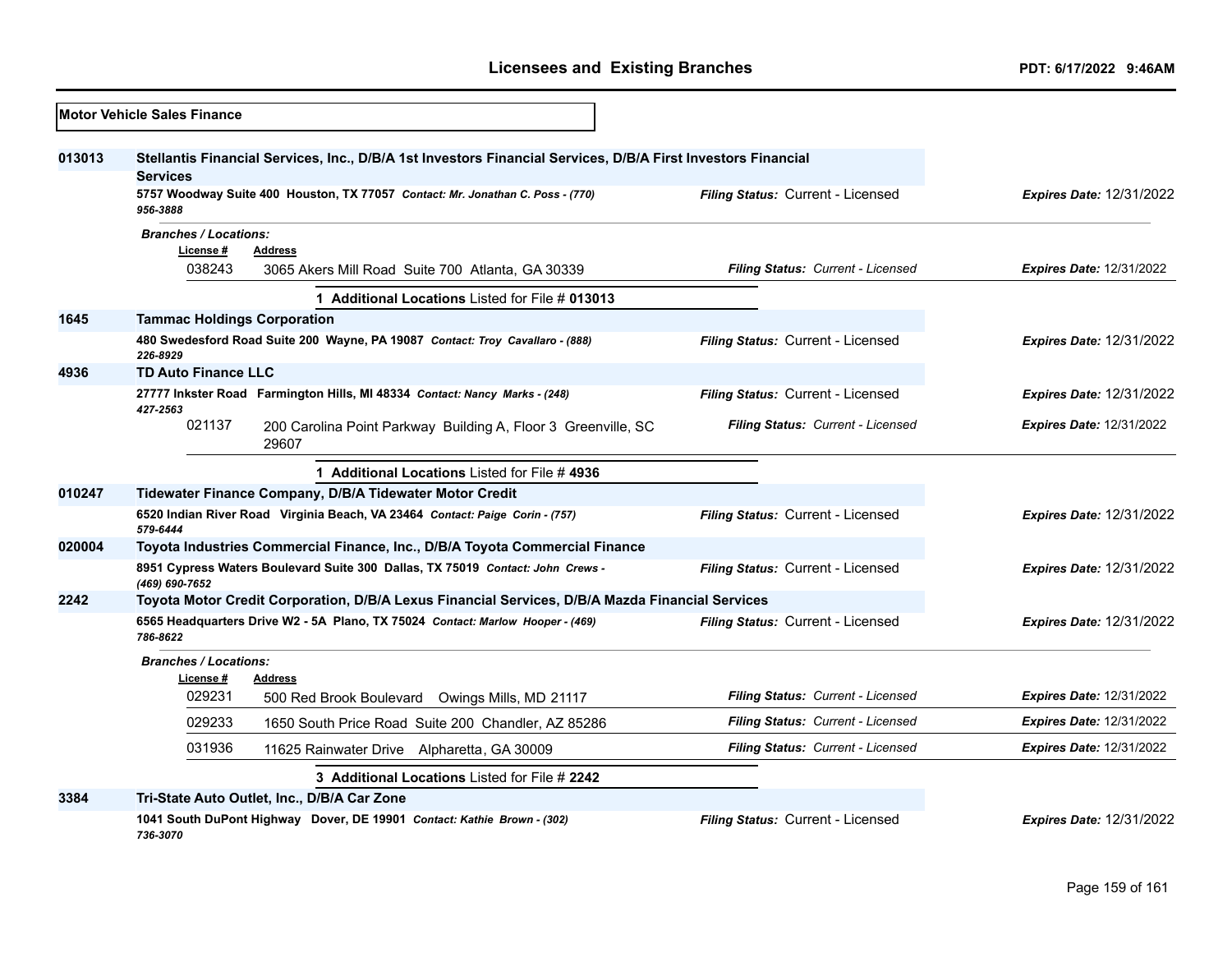|                         | <b>Motor Vehicle Sales Finance</b>                                                                       |                                   |                                                              |
|-------------------------|----------------------------------------------------------------------------------------------------------|-----------------------------------|--------------------------------------------------------------|
| 018020                  | United Auto Credit Corporation, D/B/A Vroom Financial Services                                           |                                   |                                                              |
|                         | 1071 Camelback Street Suite 100 Newport Beach, CA 92660 Contact: Stephanie<br>Segura - (949) 701-3209    | Filing Status: Current - Licensed | <b>Expires Date: 12/31/2022</b>                              |
|                         | <b>Branches / Locations:</b><br>License#<br><b>Address</b>                                               |                                   |                                                              |
|                         | 018021<br>4700 Mercantile Drive Fort Worth, TX 76137                                                     | Filing Status: Current - Licensed | <b>Expires Date: 12/31/2022</b>                              |
|                         | 1 Additional Locations Listed for File # 018020                                                          |                                   |                                                              |
| 1799                    | V.W. Credit, Inc.                                                                                        |                                   |                                                              |
|                         | 1401 Franklin Boulevard Libertyville, IL 60048 Contact: Christine Steinberg - (847)<br>371-4300          | Filing Status: Current - Licensed | <b>Expires Date: 12/31/2022</b>                              |
| 2410                    | Vanderbilt Mortgage & Finance, Inc.                                                                      |                                   |                                                              |
|                         | 500 Alcoa Trail Maryville, TN 37804 Contact: Ms. Alisha Huling - (865) 380-3000                          | Filing Status: Current - Licensed | <b>Expires Date: 12/31/2022</b>                              |
| 012301                  | <b>Volvo Car Financial Services U.S., LLC</b>                                                            |                                   |                                                              |
|                         | 1800 Volvo Place Mahwah, NJ 07430 Contact: Mr. Anthony Nicolosi - (201) 768-7300                         | Filing Status: Current - Licensed | <b>Expires Date: 12/31/2022</b>                              |
| 024742                  | <b>Western Funding II Incorporated</b>                                                                   |                                   |                                                              |
|                         | 3915 E Patrick Lane Las Vegas, NV 89120 Contact: Evangelina Calderon - (323)<br>837-5851                 | Filing Status: Current - Licensed | <b>Expires Date: 12/31/2022</b>                              |
| 8622                    | Westlake Services, LLC, D/B/A Westlake Financial Services                                                |                                   |                                                              |
|                         | 4751 Wilshire Boulevard Suite 100 Los Angeles, CA 90010 Contact: Evangelina<br>Calderon - (323) 837-5851 | Filing Status: Current - Licensed | <b>Expires Date: 12/31/2022</b>                              |
| 020859                  | Yamaha Motor Finance Corporation, U.S.A.                                                                 |                                   |                                                              |
|                         | 6555 Katella Avenue Cypress, CA 90630 Contact: Michael Krahelski - (714) 503-7191                        | Filing Status: Current - Licensed | <b>Expires Date: 12/31/2022</b>                              |
|                         | <b>Branches / Locations:</b><br>License #<br>Address                                                     |                                   |                                                              |
|                         | 025497<br>3065 Chastain Meadows Parkway NW Suite 100 Marietta, GA<br>30066                               | Filing Status: Current - Licensed | <b>Expires Date: 12/31/2022</b>                              |
|                         | Additional Locations Listed for File # 020859                                                            |                                   |                                                              |
|                         |                                                                                                          |                                   | Filing Count - Filing Type: Motor Vehicle Sales Finance = 69 |
| <b>Pre-Need Funeral</b> |                                                                                                          |                                   |                                                              |
| 1484                    | Doherty Funeral Homes Inc. d/b/a Yasik Funeral Home                                                      |                                   |                                                              |
|                         | 1900 Delaware Avenue Wilmington, DE 19806 Contact: Mr. William J Doherty II. -<br>(302) 652-6811         | Filing Status: Current - Licensed | <b>Expires Date: 12/31/2022</b>                              |